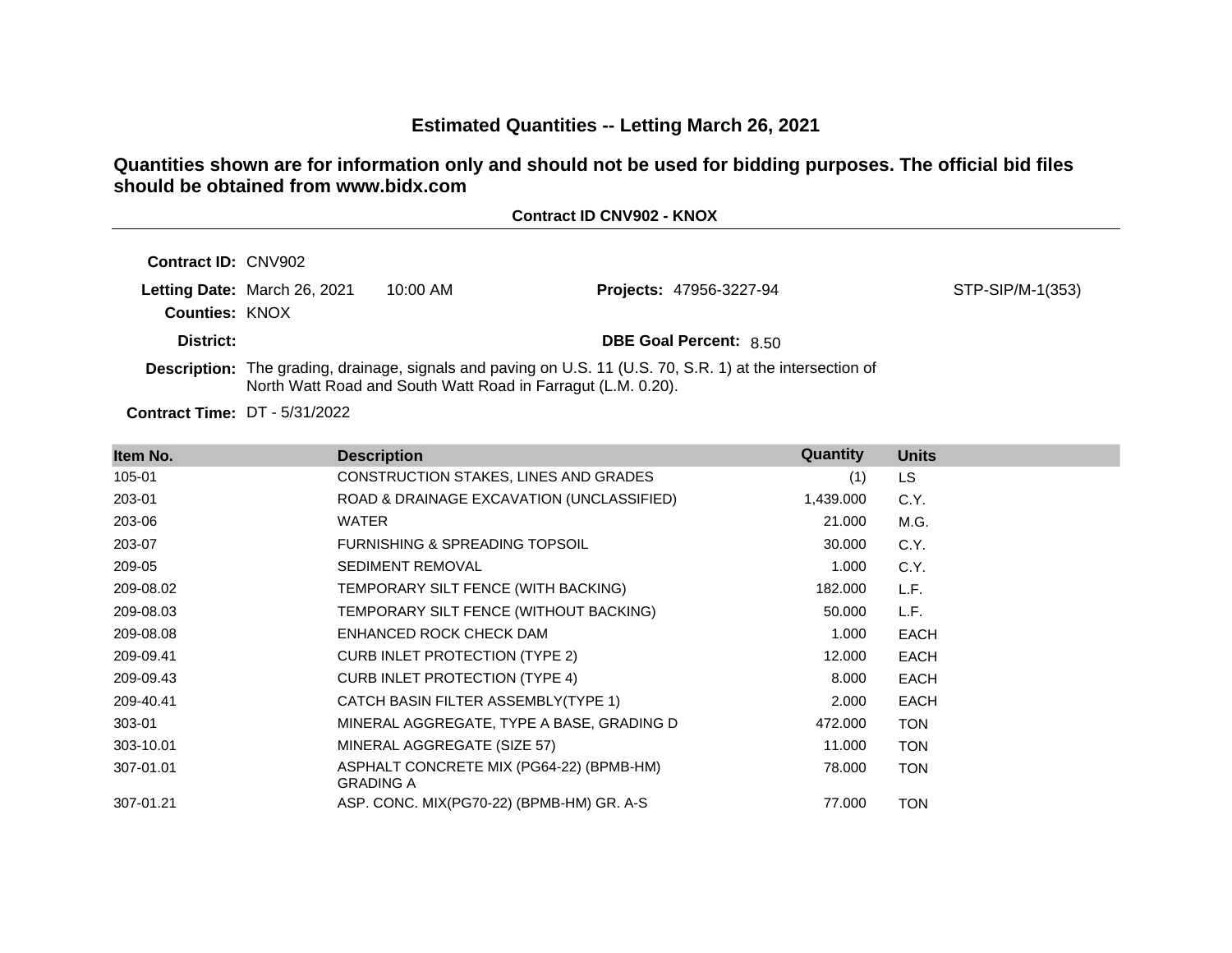| Item No.  | <b>Description</b>                                              | Quantity  | <b>Units</b> |
|-----------|-----------------------------------------------------------------|-----------|--------------|
| 307-02.01 | ASPHALT CONCRETE MIX (PG70-22) (BPMB-HM)<br><b>GRADING A</b>    | 77.000    | <b>TON</b>   |
| 307-02.08 | ASPHALT CONCRETE MIX (PG70-22) (BPMB-HM)<br><b>GRADING B-M2</b> | 51.000    | <b>TON</b>   |
| 402-01    | BITUMINOUS MATERIAL FOR PRIME COAT (PC)                         | 1.000     | <b>TON</b>   |
| 402-02    | AGGREGATE FOR COVER MATERIAL (PC)                               | 3.000     | <b>TON</b>   |
| 403-01    | BITUMINOUS MATERIAL FOR TACK COAT (TC)                          | 4.000     | <b>TON</b>   |
| 411-01.10 | ACS MIX(PG64-22) GRADING D                                      | 59.000    | <b>TON</b>   |
| 411-02.10 | ACS MIX(PG70-22) GRADING D                                      | 636.000   | <b>TON</b>   |
| 415-01.02 | COLD PLANING BITUMINOUS PAVEMENT                                | 9,113.000 | S.Y.         |
| 607-03.02 | 18" CONCRETE PIPE CULVERT (CLASS III)                           | 361.000   | L.F.         |
| 610-11.05 | PLASTIC PIPE DRAINS (12")                                       | 5.000     | L.F.         |
| 611-01.01 | MANHOLES, 0' - 4' DEPTH                                         | 1.000     | <b>EACH</b>  |
| 611-01.21 | <b>REWORK MANHOLE</b>                                           | 1.000     | <b>EACH</b>  |
| 611-07.01 | CLASS A CONCRETE (PIPE ENDWALLS)                                | 2.000     | C.Y.         |
| 611-07.02 | STEEL BAR REINFORCEMENT (PIPE ENDWALLS)                         | 124.000   | LB.          |
| 611-09.03 | <b>CAPPING EXISTING CATCHBASIN</b>                              | 2.000     | <b>EACH</b>  |
| 611-12.01 | CATCH BASINS, TYPE 12, 0' - 4' DEPTH                            | 4.000     | EACH         |
| 611-12.02 | CATCH BASINS, TYPE 12, > 4' - 8' DEPTH                          | 3.000     | <b>EACH</b>  |
| 611-38.01 | CATCH BASINS, TYPE 38, 0' - 4' DEPTH                            | 1.000     | <b>EACH</b>  |
| 701-01.01 | <b>CONCRETE SIDEWALK (4 ")</b>                                  | 5,589.000 | S.F.         |
| 701-02    | <b>CONCRETE DRIVEWAY</b>                                        | 488.000   | S.F.         |
| 701-02.03 | <b>CONCRETE CURB RAMP</b>                                       | 869.000   | S.F.         |
| 702-01    | <b>CONCRETE CURB</b>                                            | 17.000    | C.Y.         |
| 702-03    | CONCRETE COMBINED CURB & GUTTER                                 | 84.000    | C.Y.         |
| 703-02    | CEMENT CONCRETE DITCH PAVING (REINFORCED)                       | 4.000     | C.Y.         |
| 705-08.51 | PORTABLE IMPACT ATTENUATOR NCHRP350 TL-3                        | 2.000     | <b>EACH</b>  |
| 707-08.11 | HIGH-VISIBILITY CONSTRUCTION FENCE                              | 235.000   | L.F.         |
| 709-05.05 | MACHINED RIP-RAP (CLASS A-3)                                    | 47.000    | <b>TON</b>   |
| 709-05.06 | MACHINED RIP-RAP (CLASS A-1)                                    | 13.000    | <b>TON</b>   |
| 710-02    | <b>AGGREGATE UNDERDRAINS (WITH PIPE)</b>                        | 686.000   | L.F.         |

#### **Contract ID CNV902 - KNOX**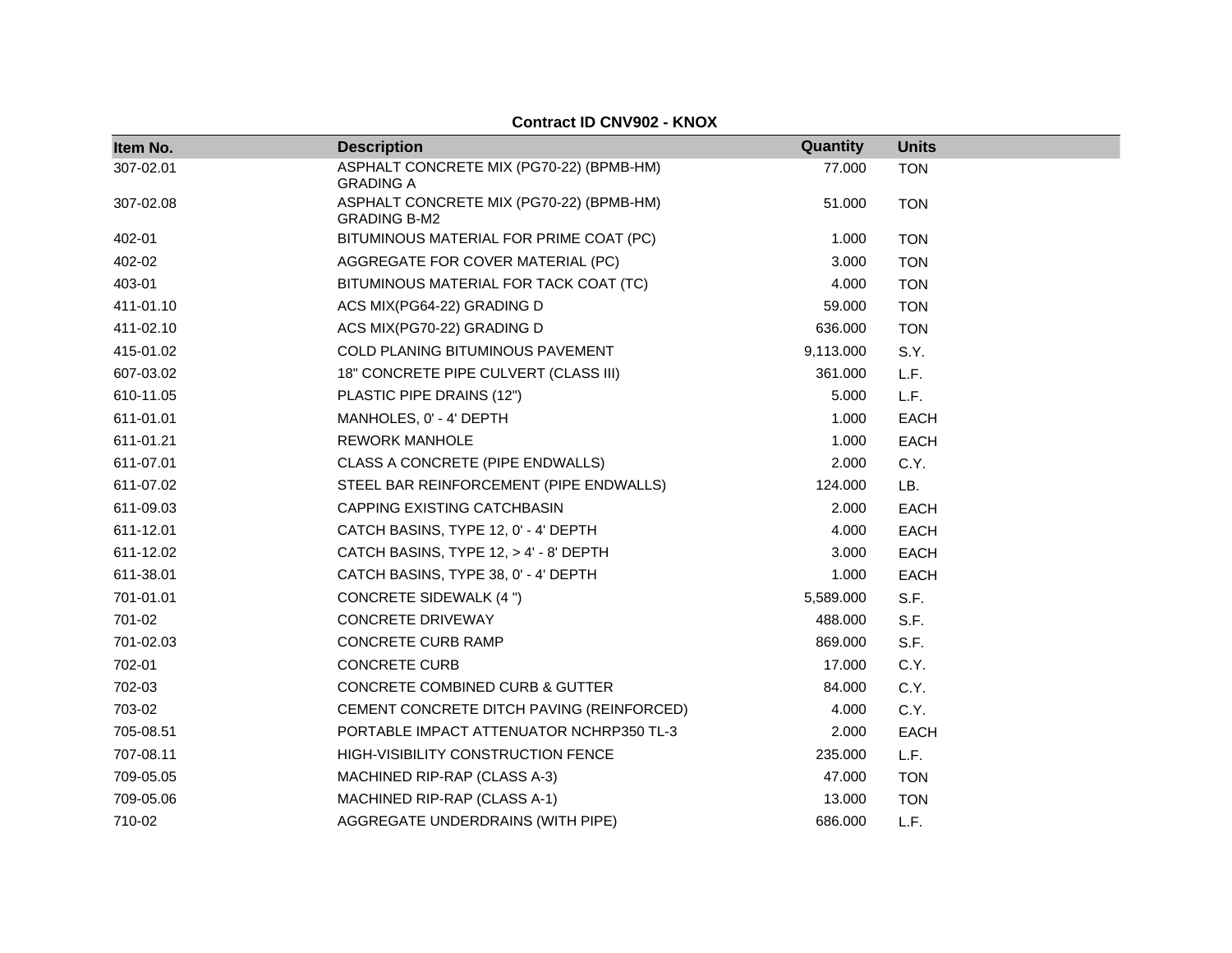| Item No.  | <b>Description</b>                                                     | Quantity  | <b>Units</b> |
|-----------|------------------------------------------------------------------------|-----------|--------------|
| 712-01    | <b>TRAFFIC CONTROL</b>                                                 | (1)       | <b>LS</b>    |
| 712-02.02 | INTERCONNECTED PORTABLE BARRIER RAIL                                   | 200.000   | L.F.         |
| 712-04.01 | FLEXIBLE DRUMS (CHANNELIZING)                                          | 70.000    | EACH         |
| 712-04.50 | <b>BARRIER RAIL DELINEATOR</b>                                         | 9.000     | <b>EACH</b>  |
| 712-06    | SIGNS (CONSTRUCTION)                                                   | 208.000   | S.F.         |
| 712-08.03 | ARROW BOARD (TYPE C)                                                   | 2.000     | <b>EACH</b>  |
| 713-11.02 | PERFORATED/KNOCKOUT SQUARE TUBE POST                                   | 26.000    | LB.          |
| 713-13.02 | FLAT SHEET ALUMINUM SIGNS (0.080" THICK)                               | 4.000     | S.F.         |
| 716-02.03 | PLASTIC PAVEMENT MARKING (CROSS-WALK)                                  | 253.000   | L.F.         |
| 716-02.05 | PLASTIC PAVEMENT MARKING (STOP LINE)                                   | 140.000   | L.F.         |
| 716-02.06 | PLASTIC PAVEMENT MARKING (TURN LANE<br>ARROW)                          | 11.000    | <b>EACH</b>  |
| 716-04.01 | PLASTIC PAVEMENT MARKING (STRAIGHT-TURN<br>ARROW)                      | 1.000     | <b>EACH</b>  |
| 716-05.01 | PAINTED PAVEMENT MARKING (4" LINE)                                     | 2.000     | L.M.         |
| 716-05.02 | PAINTED PAVEMENT MARKING (8" BARRIER LINE)                             | 500.000   | L.F.         |
| 716-05.49 | PAINTED PAVEMENT MARKINGS(8" LINE)                                     | 1.000     | L.M.         |
| 716-08.30 | HYDROBLAST REMOVAL OF PAVEMENT MARKING<br>(LINE)                       | 1.000     | L.M.         |
| 717-01    | <b>MOBILIZATION</b>                                                    | (1)       | <b>LS</b>    |
| 730-02.09 | SIGNAL HEAD ASSEMBLY (130 WITH BACKPLATE)                              | 6.000     | <b>EACH</b>  |
| 730-02.17 | SIGNAL HEAD ASSEMBLY (150 A2H WITH<br><b>BACKPLATE)</b>                | 2.000     | <b>EACH</b>  |
| 730-02.30 | SIGNAL HEAD ASSEMBLY (DESCRIPTION) (140 A 4F<br><b>WITH BACKPLATE)</b> | 4.000     | <b>EACH</b>  |
| 730-03.21 | INSTALL PULL BOX (TYPE B)                                              | 13.000    | <b>EACH</b>  |
| 730-05.01 | ELECTRICAL SERVICE CONNECTION                                          | 1.000     | <b>EACH</b>  |
| 730-08.01 | SIGNAL CABLE - 3 CONDUCTOR                                             | 700.000   | L.F.         |
| 730-08.02 | SIGNAL CABLE - 5 CONDUCTOR                                             | 1,400.000 | L.F.         |
| 730-08.03 | SIGNAL CABLE - 7 CONDUCTOR                                             | 1,900.000 | L.F.         |
| 730-12.02 | CONDUIT 2" DIAMETER (PVC)                                              | 800.000   | L.F.         |
| 730-12.16 | CONDUIT (DESCRIPTION) (2" DIAMETER PVC<br>SCHEDULE 80)                 | 900.000   | L.F.         |

**Contract ID CNV902 - KNOX**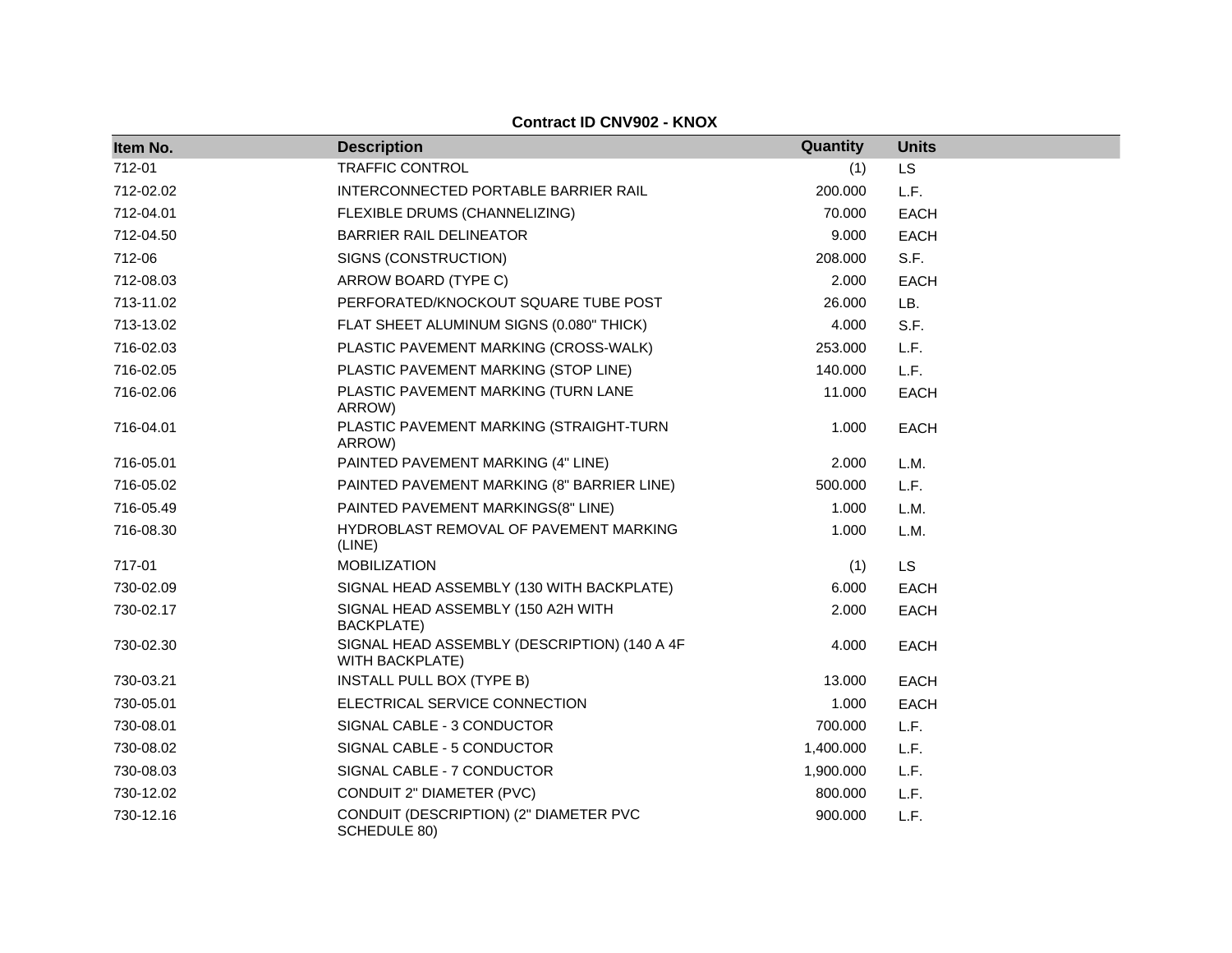| Item No.  | <b>Description</b>                                                      | Quantity  | <b>Units</b> |  |
|-----------|-------------------------------------------------------------------------|-----------|--------------|--|
| 730-13.08 | VEHICLE DETECTOR (DESCRIPTION) (RADAR -<br>STOP LINE)                   | 4.000     | <b>EACH</b>  |  |
| 730-13.09 | VEHICLE DETECTOR (DESCRIPTION) (RADAR -<br>ADVANCE)                     | 2.000     | <b>EACH</b>  |  |
| 730-13.10 | VEHICLE DETECTOR (DESCRIPTION) (EMERGENCY<br>PREMPTION)                 | 4.000     | <b>EACH</b>  |  |
| 730-15.32 | CABINET (EIGHT PHASE BASE MOUNTED)                                      | 1.000     | <b>EACH</b>  |  |
| 730-16.02 | EIGHT PHASE ACTUATED CONTROLLER                                         | 1.000     | <b>EACH</b>  |  |
| 730-23.30 | PEDESTAL POLE (DESCRIPTION) (10 FEET<br>PEDESTRIAN)                     | 8.000     | <b>EACH</b>  |  |
| 730-23.36 | CANTILEVER SIGNAL SUPPORT (DESCRIPTION) (1<br>ARM @ 60 FEET)            | 2.000     | <b>EACH</b>  |  |
| 730-23.37 | CANTILEVER SIGNAL SUPPORT (DESCRIPTION) (1<br>ARM @ 45 FEET)            | 1.000     | <b>EACH</b>  |  |
| 730-23.38 | CANTILEVER SIGNAL SUPPORT (DESCRIPTION) (1<br>ARM @ 50 FEET)            | 1.000     | <b>EACH</b>  |  |
| 730-26.11 | COUNTDOWN PED SGNL HEAD W/AUDIBLE PUSH<br><b>BUTTON &amp; 15IN SIGN</b> | 8.000     | <b>EACH</b>  |  |
| 730-35.06 | BATTERY BACK-UP AND POWER CONDITIONER                                   | 1.000     | <b>EACH</b>  |  |
| 740-10.03 | GEOTEXTILE (TYPE III) (EROSION CONTROL)                                 | 190.000   | S.Y.         |  |
| 801-01    | SEEDING (WITH MULCH)                                                    | 3.000     | <b>UNIT</b>  |  |
| 801-03    | WATER (SEEDING & SODDING)                                               | 18.000    | M.G.         |  |
| 803-01    | SODDING (NEW SOD)                                                       | 1,760.000 | S.Y.         |  |
| 791-02.02 | 2IN MDPE GAS MAIN                                                       | 40.000    | L.F.         |  |
| 791-02.06 | 8IN MDPE GAS MAIN                                                       | 1,050.000 | L.F.         |  |
| 791-02.27 | <= 2 IN PE TEMP. BY-PASS FOR TIE-IN                                     | (1)       | LS           |  |
| 791-04.04 | HDD 4IN PE PIPE - UNCONSOLIDATED                                        | 60.000    | L.F.         |  |
| 791-04.07 | HDD 12IN PE PIPE - UNCONSOLIDATED                                       | 75.000    | L.F.         |  |
| 791-06.02 | CONNECT TO 2IN EX. PE MAIN                                              | 1.000     | <b>EACH</b>  |  |
| 791-06.04 | CONNECT TO 6IN EX. PE MAIN                                              | 1.000     | <b>EACH</b>  |  |
| 791-06.05 | CONNECT TO 8IN EX. PE MAIN                                              | 3.000     | <b>EACH</b>  |  |
| 791-06.34 | CONNECT TO 8IN EX. STL MAIN W/ STOPPLE                                  | 1.000     | <b>EACH</b>  |  |
| 791-07.04 | 8IN PE GAS VALVE ASSEMBLY                                               | 3.000     | <b>EACH</b>  |  |

#### **Contract ID CNV902 - KNOX**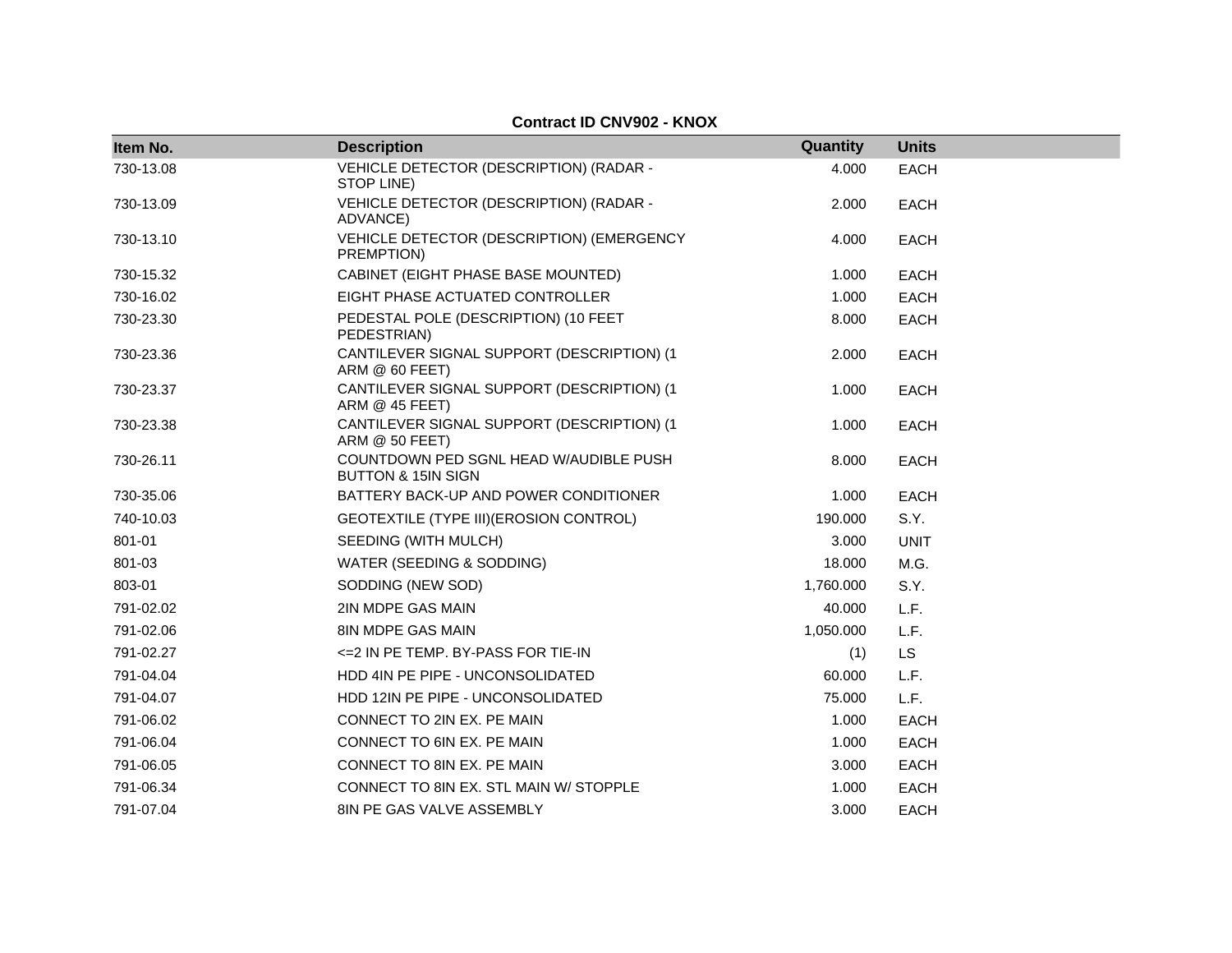**Contract ID CNV902 - KNOX**

| Item No.  | <b>Description</b>                  | Quantity  | <b>Units</b> |
|-----------|-------------------------------------|-----------|--------------|
| 791-08.03 | <b>1IN SERVICE ASSEMBLY</b>         | 4.000     | <b>EACH</b>  |
| 791-08.33 | 1IN HDPE SERVICE PIPE               | 100.000   | L.F.         |
| 791-08.41 | <b>GAS MAIN REMOVAL</b>             | 1,420.000 | L.F.         |
| 791-09.05 | <b>RESTORE ASPHALT</b>              | 100,000   | S.Y.         |
| 791-09.06 | RESTORE CONCRETE                    | 10.000    | S.Y.         |
| 791-10.04 | RETIRE IN PLACE 2IN SERV CUT & PLUG | 2.000     | <b>EACH</b>  |
| 791-10.06 | RETIRE IN PLACE 6IN SERV CUT & PLUG | 1.000     | EACH         |
| 791-10.07 | RETIRE IN PLACE 8IN SERV CUT & PLUG | 2.000     | <b>EACH</b>  |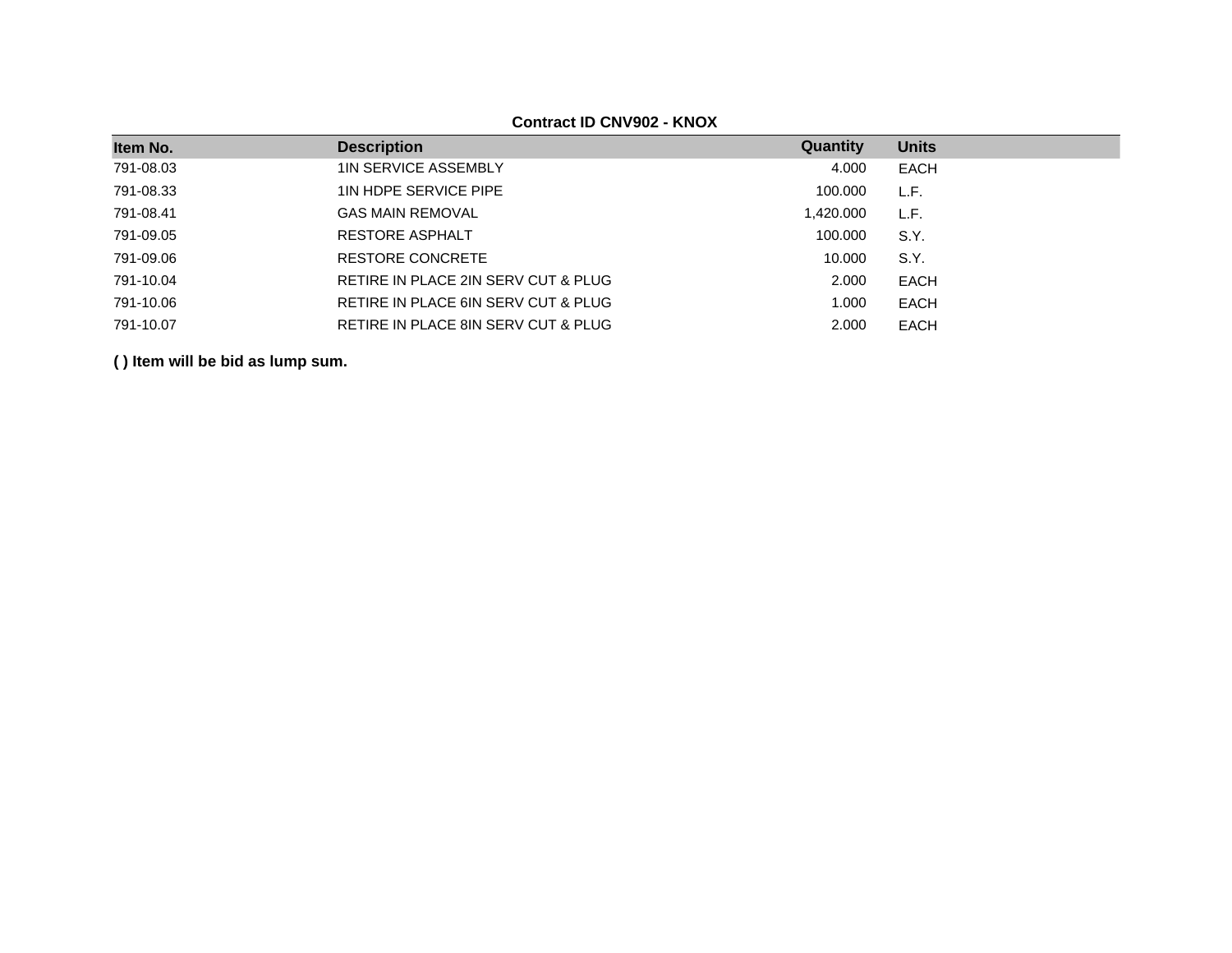| <b>Contract ID: CNV903</b> |                                                                                                                                                                                                                             |            |  |                               |                  |  |
|----------------------------|-----------------------------------------------------------------------------------------------------------------------------------------------------------------------------------------------------------------------------|------------|--|-------------------------------|------------------|--|
|                            | Letting Date: March 26, 2021                                                                                                                                                                                                | $10:00$ AM |  | Projects: 78008-3265-94       | NH/HSIP-71(44)   |  |
|                            |                                                                                                                                                                                                                             |            |  | 78008-8265-14                 | NH/HSIP-71(44)   |  |
|                            |                                                                                                                                                                                                                             |            |  | 78449-3210-94                 | STP/HSIP-449(12) |  |
|                            |                                                                                                                                                                                                                             |            |  | 78449-4210-04                 | <b>NA</b>        |  |
|                            |                                                                                                                                                                                                                             |            |  | 78449-8210-14                 | STP/HSIP-449(12) |  |
| <b>Counties: SEVIER</b>    |                                                                                                                                                                                                                             |            |  |                               |                  |  |
| District:                  |                                                                                                                                                                                                                             |            |  | <b>DBE Goal Percent: 8.00</b> |                  |  |
|                            | Description: The resurfacing on S.R. 449 from U.S. 441 (S.R. 71) (L.M. 0.00) to near Center View Road<br>(L.M. 3.35) and on U.S. 441 (S.R. 71) from south of Lynn Drive (L.M. 26.60) to U.S. 411 (S.R.<br>35) (L.M. 28.79). |            |  |                               |                  |  |
|                            |                                                                                                                                                                                                                             |            |  |                               |                  |  |

**Contract Time:** DT - 10/31/2021

| Item No.  | <b>Description</b>                                              | Quantity   | <b>Units</b> |
|-----------|-----------------------------------------------------------------|------------|--------------|
| 208-01.05 | <b>BROOMING &amp; DEGRASSING SHOULDERS</b>                      | 6.400      | L.M.         |
| 303-01    | MINERAL AGGREGATE, TYPE A BASE, GRADING D                       | 842.000    | <b>TON</b>   |
| 307-01.15 | ASC MIX (PG64-22) (BPMLC-HM) GRADING CS                         | 2,859.000  | <b>TON</b>   |
| 307-03.08 | ASPHALT CONCRETE MIX (PG76-22) (BPMB-HM)<br><b>GRADING B-M2</b> | 1,060.000  | <b>TON</b>   |
| 403-01    | BITUMINOUS MATERIAL FOR TACK COAT (TC)                          | 103.000    | <b>TON</b>   |
| 411-02.10 | ACS MIX(PG70-22) GRADING D                                      | 19,060.000 | <b>TON</b>   |
| 415-01.01 | <b>COLD PLANING BITUMINOUS PAVEMENT</b>                         | 5,590.000  | <b>TON</b>   |
| 611-01.20 | ADJUSTMENT OF EXISTING MANHOLE                                  | 53.000     | <b>EACH</b>  |
| 701-01.02 | CONCRETE SIDEWALK (6 ")                                         | 125.000    | S.F.         |
| 701-02.01 | CONCRETE CURB RAMP (RETROFIT)                                   | 7,999.000  | S.F.         |
| 701-02.06 | DETECTABLE WARNING SURFACE<br>(REHABILITATION)                  | 24.000     | S.F.         |
| 705-02.10 | <b>GUARDRAIL TRANSITION 27IN TO 31IN</b>                        | 1.000      | <b>EACH</b>  |
| 705-04.02 | <b>GUARDRAIL TERMINAL (TYPE 12)</b>                             | 1.000      | <b>EACH</b>  |
| 705-06.30 | GR TERMINAL (ENERGY ABSORBING) MASH TL-2                        | 1.000      | <b>EACH</b>  |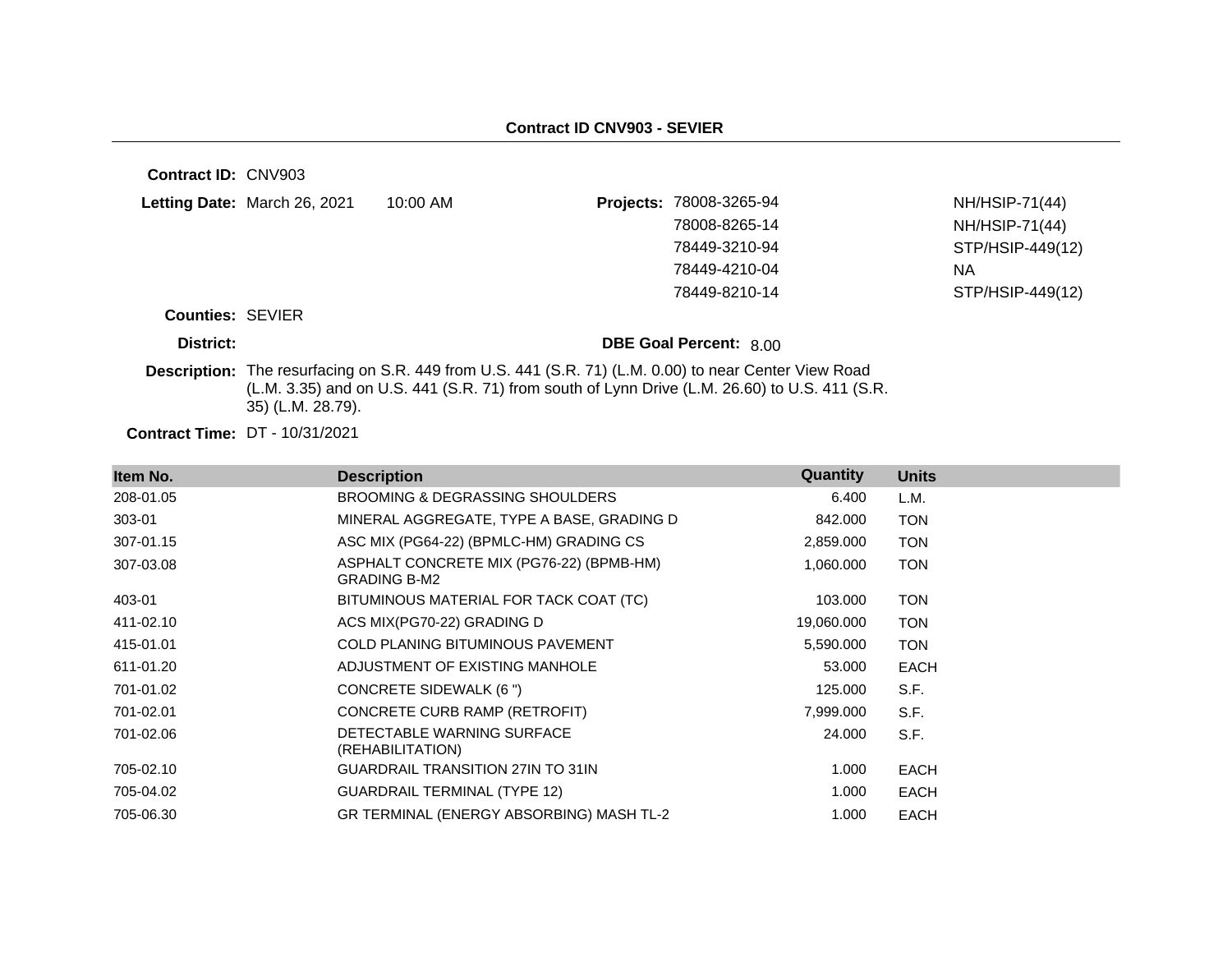**Contract ID CNV903 - SEVIER**

| Item No.  | <b>Description</b>                                         | Quantity   | <b>Units</b> |
|-----------|------------------------------------------------------------|------------|--------------|
| 712-01    | <b>TRAFFIC CONTROL</b>                                     | (1)        | <b>LS</b>    |
| 712-04.01 | FLEXIBLE DRUMS (CHANNELIZING)                              | 599.000    | <b>EACH</b>  |
| 712-05.01 | <b>WARNING LIGHTS (TYPE A)</b>                             | 299.000    | <b>EACH</b>  |
| 712-06    | SIGNS (CONSTRUCTION)                                       | 2,408.000  | S.F.         |
| 712-08.03 | ARROW BOARD (TYPE C)                                       | 6.000      | <b>EACH</b>  |
| 716-01.21 | SNOWPLOWABLE RAISED PAVEMENT MARKERS<br>(BI-DIR) (1 COLOR) | 354.000    | <b>EACH</b>  |
| 716-01.22 | SNOWPLOWABLE RAISED PAVMENT MARKERS<br>(MONO-DIR)(1 COLOR) | 1,030.000  | <b>EACH</b>  |
| 716-01.23 | SNOWPLOWABLE RAISED PAVEMENT MARKERS<br>(BI-DIR)(2 COLOR)  | 1,264.000  | <b>EACH</b>  |
| 716-01.30 | REMOVAL OF SNOWPLOWABLE REFLECTIVE<br><b>MARKER</b>        | 2,708.000  | <b>EACH</b>  |
| 716-02.03 | PLASTIC PAVEMENT MARKING (CROSS-WALK)                      | 1,300.000  | L.F.         |
| 716-02.04 | PLASTIC PAVEMENT MARKING(CHANNELIZATION<br>STRIPING)       | 512.000    | S.Y.         |
| 716-02.05 | PLASTIC PAVEMENT MARKING (STOP LINE)                       | 865.000    | L.F.         |
| 716-02.06 | PLASTIC PAVEMENT MARKING (TURN LANE<br>ARROW)              | 166.000    | <b>EACH</b>  |
| 716-02.08 | PLASTIC PAVEMENT MARKING (8" DOTTED LINE)                  | 1,323.000  | L.F.         |
| 716-02.09 | PLASTIC PAVEMENT MARKING (LONGITUDINAL<br>CROSS-WALK)      | 945.000    | L.F.         |
| 716-04.02 | PLASTIC PAVEMENT MARKING(DOUBLE TURNING<br>ARROW)          | 4.000      | <b>EACH</b>  |
| 716-04.03 | PLASTIC PAVEMENT MARKING (4" DOTTED LINE)                  | 1,100.000  | L.F.         |
| 716-05.20 | PAINTED PAVEMENT MARKING (6" LINE)                         | 15.300     | L.M.         |
| 716-12.02 | ENHANCED FLATLINE THERMO PVMT MRKNG (6IN<br>LINE)          | 30.600     | L.M.         |
| 717-01    | <b>MOBILIZATION</b>                                        | (1)        | <b>LS</b>    |
| 730-14.02 | <b>SAW SLOT</b>                                            | 27,000.000 | L.F.         |
| 730-14.03 | <b>LOOP WIRE</b>                                           | 54,000.000 | L.F.         |
| 604-10.44 | <b>EXPANSION JOINT REPAIRS</b>                             | 474.000    | L.F.         |
| 604-10.50 | BRIDGE DECK REPAIRS (PARTIAL DEPTH OF SLAB)                | 15.000     | S.Y.         |
| 604-10.53 | <b>CONCRETE REPAIRS</b>                                    | 20,000     | S.Y.         |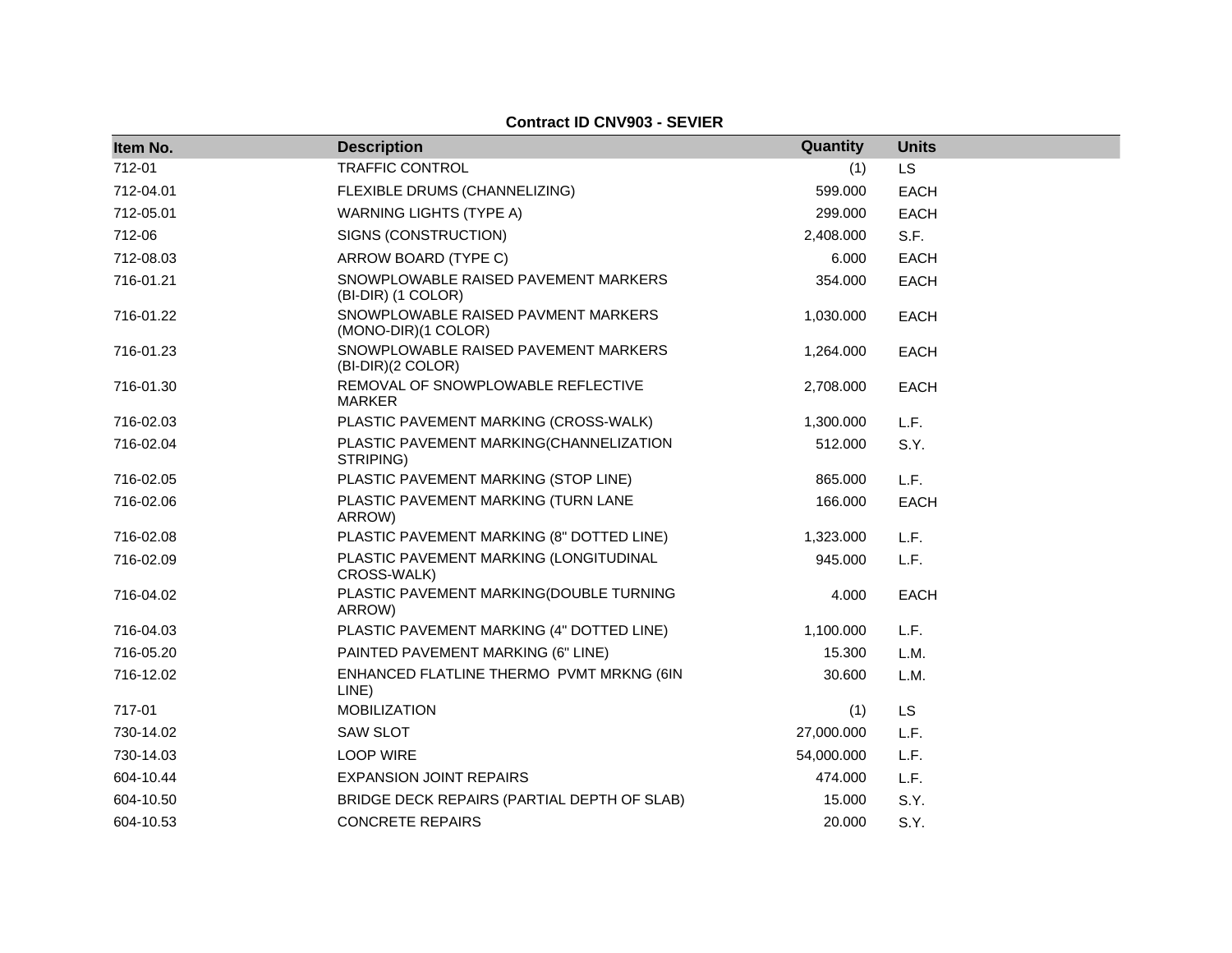#### **Contract ID CNV903 - SEVIER**

| <b>Item No</b> | Description                                | Quantity  | <b>Units</b> |
|----------------|--------------------------------------------|-----------|--------------|
| 617-04.01      | TYPE 1 THIN EPOXY OVERLAY (EPOXY-URETHANE) | 7.420.000 | S.Y.         |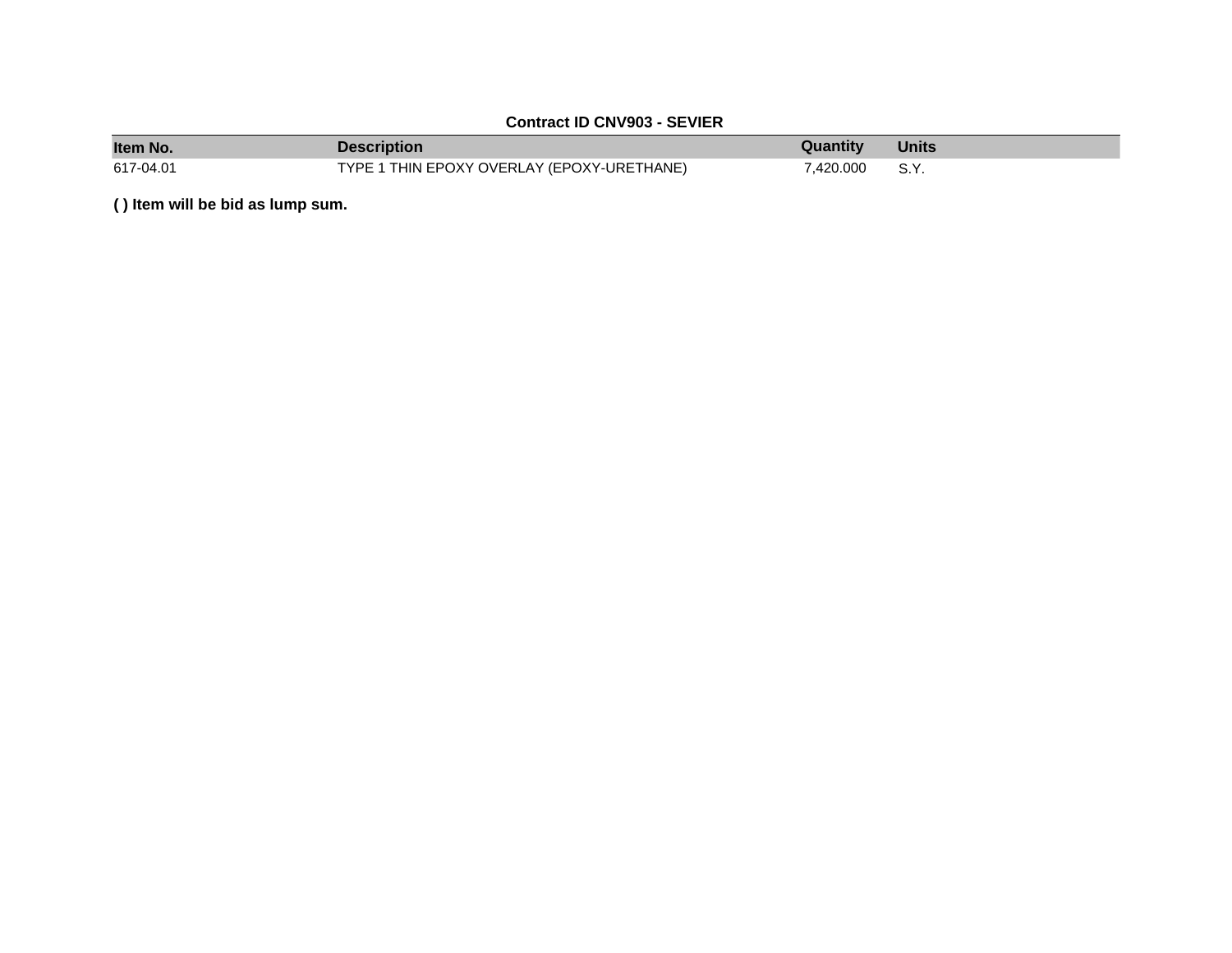**Contract ID:** CNV109

|           | Letting Date: March 26, 2021 | 10:00 AM                                             | <b>Projects: 98101-4111-04</b> | N/A |
|-----------|------------------------------|------------------------------------------------------|--------------------------------|-----|
|           | CLAIBORNE, COCKE, GRAINGER,  | <b>Counties: ANDERSON, BLOUNT, CAMPBELL, CARTER,</b> |                                |     |
|           |                              | JEFFERSON, KNOX, MONROE, ROANE,                      |                                |     |
|           | SULLIVAN, UNICOI, WASHINGTON |                                                      |                                |     |
| District: |                              |                                                      | <b>DBE Goal Percent:</b>       |     |

**Description:** The random on-call attenuator repair on various Interstate and State Routes.

**Contract Time:** DT - 6/30/2022

| Item No.  | <b>Description</b>                                          | Quantity | <b>Units</b> |
|-----------|-------------------------------------------------------------|----------|--------------|
| 705-05.36 | CONCRETE PAD (SCI100GM)                                     | 1.000    | <b>EACH</b>  |
| 705-08.22 | IMPACT ATTENUATOR (TAU-II WIDE)                             | 1.000    | <b>EACH</b>  |
| 705-08.23 | REPOSITIONING IMPACT ATTENUATOR (TAU-II)                    | 1.000    | <b>EACH</b>  |
| 705-08.25 | TAU-II ENERGY ABSORBING CARTRIDGE TYPE A<br>(UNIVERSAL)     | 1.000    | <b>EACH</b>  |
| 705-08.26 | TAU-II ENERGY ABSORBING CARTRIDGE TYPE B<br>(UNIVERSAL)     | 1.000    | <b>EACH</b>  |
| 705-08.28 | TAU-II FRONT SUPPORT ASSEMBLY (UNIVERSAL)                   | 1.000    | <b>EACH</b>  |
| 705-08.29 | TAU-II FRONT SUPPORT LEG KIT (UNIVERSAL)                    | 1.000    | <b>EACH</b>  |
| 705-08.30 | TAU-II MID SUPPORT ASSEMBLY (UNIVERSAL)                     | 4.000    | <b>EACH</b>  |
| 705-08.32 | TAU-II SLIDER KIT (UNIVERSAL)                               | 1.000    | <b>EACH</b>  |
| 705-08.33 | TAU-II SLIDING PANEL (UNIVERSAL)                            | 1.000    | <b>EACH</b>  |
| 705-08.34 | TAU-II NOSE PIECE (PARALLEL UNIT)                           | 2.000    | <b>EACH</b>  |
| 705-08.36 | TAU-II NOSE PIECE (WIDE UNIT)                               | 1.000    | <b>EACH</b>  |
| 705-08.57 | IMPACT ATTENUATOR (QUADGUARD ELITE WIDE)                    | 1.000    | <b>EACH</b>  |
| 705-08.59 | <b>IMPACT ATTENUATOR REPOSITIONING</b><br>(QUADGUARD ELITE) | 5.000    | <b>EACH</b>  |
| 705-08.66 | RIP PLATE REPAIR KIT, STAGE 1                               | 5.000    | <b>EACH</b>  |
| 705-08.67 | RIP PLATE REPAIR KIT, STAGE 2                               | 5.000    | <b>EACH</b>  |
| 705-08.69 | <b>PLASTIC NOSE PIECE/REFLECTOR</b>                         | 6.000    | <b>EACH</b>  |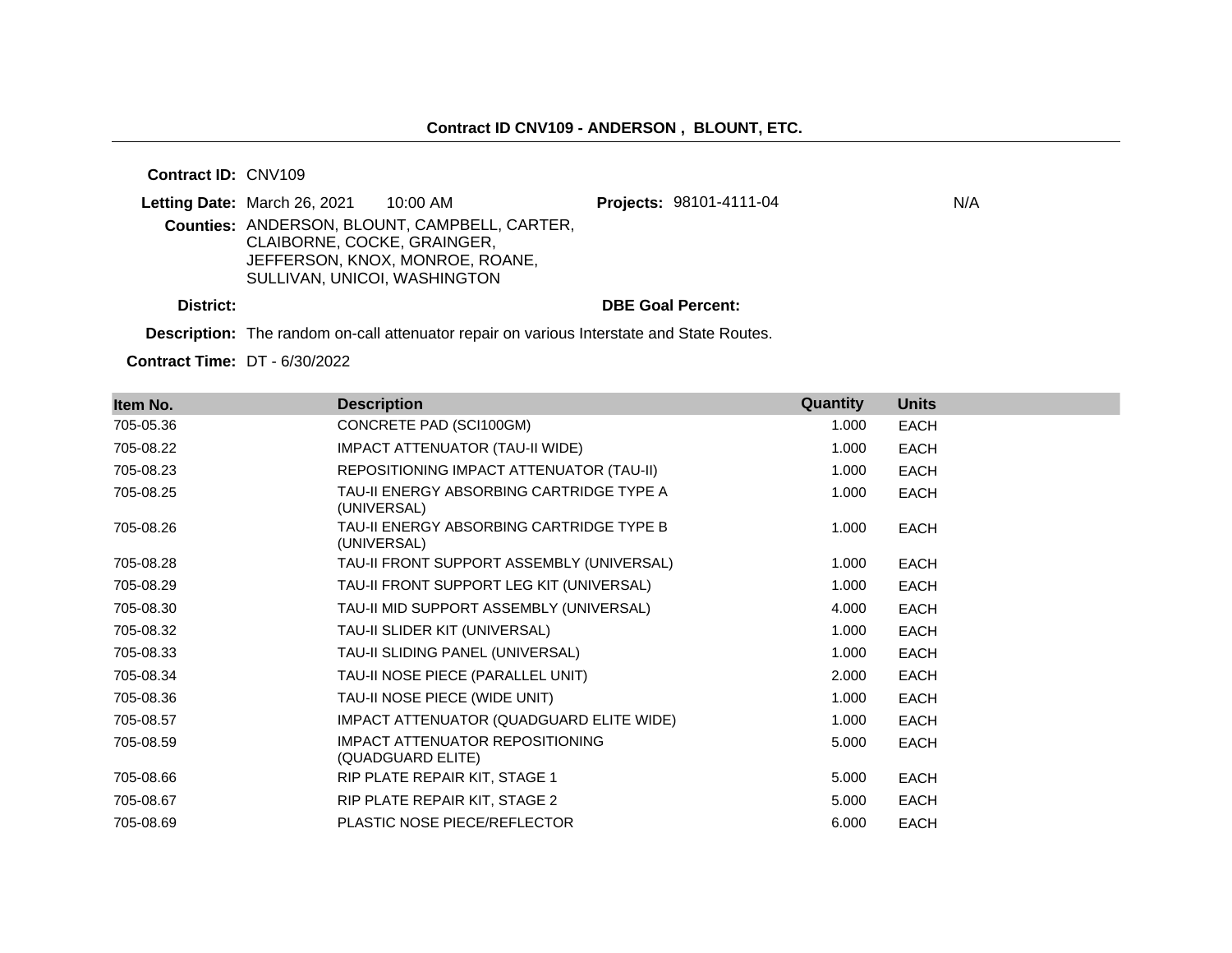| Item No.  | <b>Description</b>                                    | Quantity | <b>Units</b> |
|-----------|-------------------------------------------------------|----------|--------------|
| 705-08.80 | SIDE PANEL - 35"                                      | 3.000    | <b>EACH</b>  |
| 705-08.81 | SIDE PANEL - 62"                                      | 4.000    | <b>EACH</b>  |
| 705-08.91 | REPOSITIONING VEHCULR IMP ATTN(2005TRACC)             | 7.000    | <b>EACH</b>  |
| 705-08.92 | 05 RIP PLATE REPAIR KIT STAGE 2                       | 5.000    | <b>EACH</b>  |
| 705-09.10 | IMPACT ATTENUATOR (SCI100GM)                          | 1.000    | <b>EACH</b>  |
| 705-09.11 | REPOSITIONING OF IMPACT ATTENUATOR<br>(SCI100GM)      | 1.000    | <b>EACH</b>  |
| 705-09.35 | PANEL DELINEATOR (W/REFLECTIVE HAZARD<br>MARKER)      | 1.000    | <b>EACH</b>  |
| 705-09.50 | IMPACT ATTENUATOR (SCI100GM WIDE)                     | 1.000    | <b>EACH</b>  |
| 705-09.51 | REPOSITIONING OF IMPACT ATTENUATOR<br>(SCI100GM WIDE) | 1.000    | <b>EACH</b>  |
| 705-14.21 | SC B-U CABLE STRAP ASSY                               | 1.000    | <b>EACH</b>  |
| 705-14.22 | CONC. B-U CABLE STRAP ASSY                            | 1.000    | <b>EACH</b>  |
| 705-14.30 | REPOSITIONING IMPACT ATTENUATOR(REACT 350)            | 2.000    | <b>EACH</b>  |
| 705-14.56 | REFLECTIVE NOSE LEFT/RIGHT                            | 2.000    | EACH         |
| 705-14.74 | <b>CONCRETE PAD (REACT 350)</b>                       | 1.000    | <b>EACH</b>  |
| 705-15.65 | QUADGUARD II IMPACT ATTENUATOR<br>(REPOSITIONING)     | 8.000    | <b>EACH</b>  |
| 705-15.66 | QUADGUARD II IMPACT ATTENUATOR (WIDE)                 | 1.000    | <b>EACH</b>  |
| 705-15.68 | NOSE ASSEMBLY QGII STEEL                              | 5.000    | <b>EACH</b>  |
| 705-15.69 | <b>SHIM KIT QGII</b>                                  | 15.000   | <b>EACH</b>  |
| 705-15.71 | HEX FOAM CARTRIDGE, TYPE I                            | 10.000   | <b>EACH</b>  |
| 705-15.72 | HEX FOAM CARTRIDGE, TYPE II                           | 10.000   | <b>EACH</b>  |
| 705-15.74 | DIAPHRAGM ASSEMBLY, QC                                | 1.000    | <b>EACH</b>  |
| 705-15.75 | FENDER PANEL ASSEMBLY                                 | 2.000    | <b>EACH</b>  |
| 705-15.92 | TRANS PANEL NEW JERSEY BARRIER WIDE                   | 1.000    | <b>EACH</b>  |
| 705-15.93 | TRANS PANEL QUAD TO W WIDE                            | 1.000    | <b>EACH</b>  |
| 705-16.75 | <b>HAZARD REFLECTORS</b>                              | 10.000   | <b>EACH</b>  |
| 705-16.77 | REPAIR OF CONCRETE BACKUP WALL                        | 15.000   | S.F.         |
| 705-17.08 | <b>CARTRIDGE SUPPORT BRACKETS</b>                     | 4.000    | <b>EACH</b>  |
| 705-17.24 | <b>HDPE NOSE PIECE</b>                                | 2.000    | <b>EACH</b>  |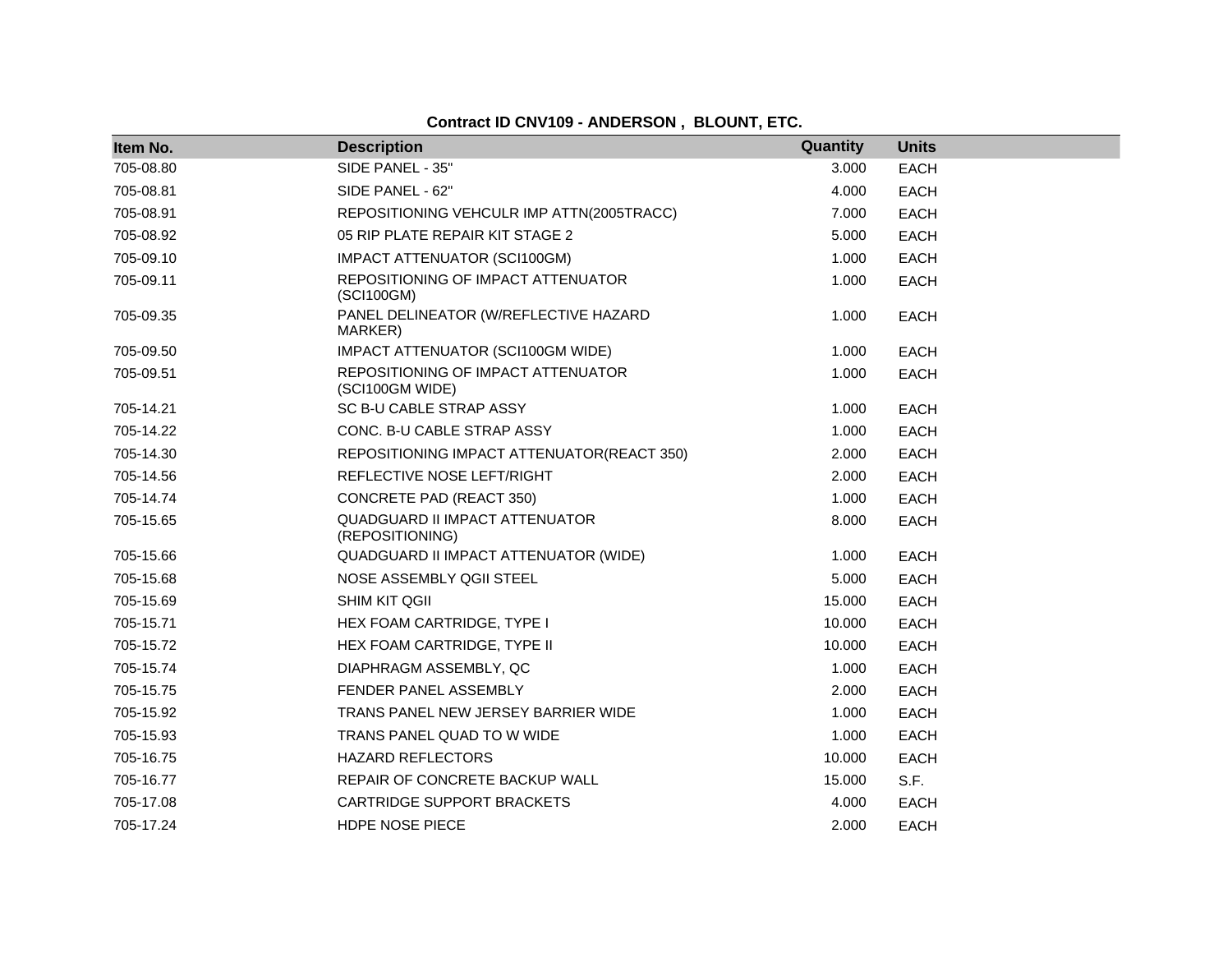| Item No.  | <b>Description</b>                                        | Quantity | <b>Units</b> |
|-----------|-----------------------------------------------------------|----------|--------------|
| 705-17.32 | BREAKAWAY POST (TOP)                                      | 2.000    | <b>EACH</b>  |
| 705-17.33 | BREAKAWAY BOLT ASSEMBLY                                   | 2.000    | <b>EACH</b>  |
| 705-17.48 | CONCRETE PAD (WIDETRACC)                                  | 1.000    | <b>EACH</b>  |
| 705-17.71 | WIDETRACC CABLE SYSTEM (W/ HARDWARE)                      | 1.000    | <b>EACH</b>  |
| 705-17.72 | WIDETRACC FRAME (W/ HARDWARE)                             | 1.000    | <b>EACH</b>  |
| 705-17.73 | WIDETRACC EXTENSION FOOT (RIGHT) (W/<br>HARDWARE)         | 1.000    | <b>EACH</b>  |
| 705-17.74 | WIDETRACC EXTENSION FOOT (LEFT) (W/<br>HARDWARE)          | 1.000    | <b>EACH</b>  |
| 705-17.93 | IMPACT ATTENUATOR (WIDETRACC 2005)                        | 1.000    | <b>EACH</b>  |
| 705-20.01 | IMACT ATTENUATOR (QUADGUARD M10)                          | 1.000    | <b>EACH</b>  |
| 705-20.03 | REPOSITIONING IMPACT ATTENUATOR (M10)                     | 1.000    | <b>EACH</b>  |
| 705-20.04 | NOSE ASSEMBLY, M10                                        | 3.000    | <b>EACH</b>  |
| 705-20.05 | HEX FOAM CARTRIDGE, TYPE M1                               | 3.000    | <b>EACH</b>  |
| 705-20.06 | HEX FOAM CARTRIDGE, TYPE M2                               | 3.000    | <b>EACH</b>  |
| 705-20.07 | IMACT ATTENUATOR (QUADGUARD ELITE M10)                    | 1.000    | <b>EACH</b>  |
| 705-20.08 | REPOSITIONING IMPACT ATTENUATOR<br>(QUARDGUARD ELITE M10) | 1.000    | <b>EACH</b>  |
| 705-20.09 | TENSION STRUT BACKUP 24" (QGEM)                           | 1.000    | <b>EACH</b>  |
| 705-20.10 | DIAPHRAGM 24" (QGEM)                                      | 1.000    | <b>EACH</b>  |
| 705-20.11 | DIE SPRING, 5/8" X 1 1/2" (QGEM)                          | 1.000    | <b>EACH</b>  |
| 705-20.12 | MUSHROOM WASHER (QGEM)                                    | 1.000    | <b>EACH</b>  |
| 705-20.13 | EXTENSION BACKUP, M10 QGE (QGEM)                          | 1.000    | <b>EACH</b>  |
| 705-20.14 | PANEL, FENDER, QG (QGEM)                                  | 1.000    | <b>EACH</b>  |
| 705-20.15 | <b>MONORAIL GUIDE (QGEM)</b>                              | 1.000    | <b>EACH</b>  |
| 705-20.16 | PANEL, SIDE, QG (QGEM)                                    | 1.000    | <b>EACH</b>  |
| 705-20.17 | EXTENSION, DIAPHRAGM, FLAT (QGEM)                         | 1.000    | <b>EACH</b>  |
| 705-20.18 | FLT ST 3/16"X2"X13", W/HOLES (QGEM)                       | 1.000    | <b>EACH</b>  |
| 705-20.19 | STOP, TAB, WELDMENT, G (QGEM)                             | 1.000    | <b>EACH</b>  |
| 705-20.26 | PLATE, NOSE CYLINDER, G (QGEM)                            | 1.000    | <b>EACH</b>  |
| 705-20.27 | CYLINDER NOSE, HDPE, 28" X 20" (QGEM)                     | 1.000    | <b>EACH</b>  |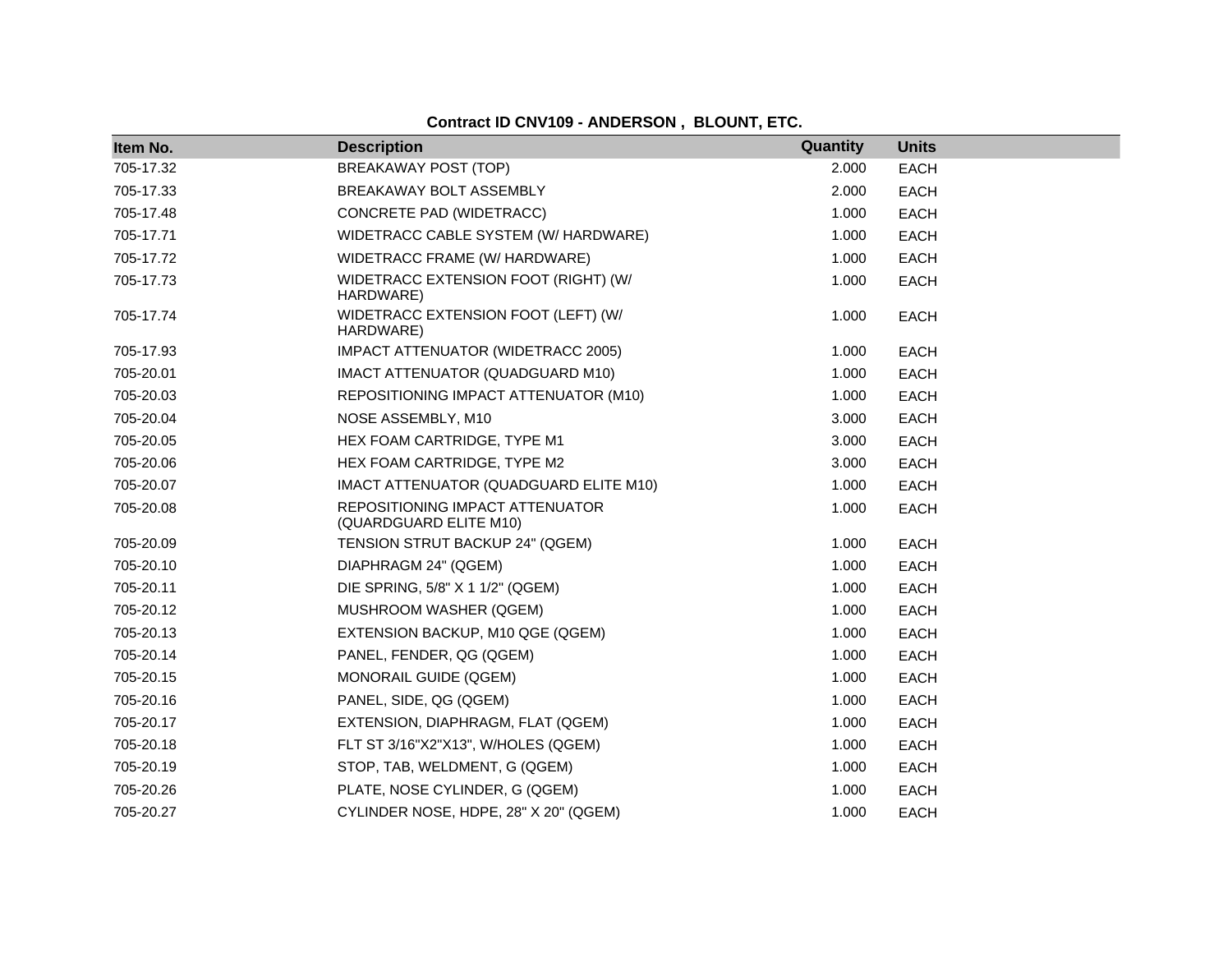| Item No.  | <b>Description</b>                                             |          | Quantity | <b>Units</b> |
|-----------|----------------------------------------------------------------|----------|----------|--------------|
| 705-20.28 | NOSE ASSY 24", M10 QGE, Y (QGEM)                               |          | 1.000    | <b>EACH</b>  |
| 705-20.29 | BELT NOSE, Y (QGEM)                                            |          | 1.000    | <b>EACH</b>  |
| 705-20.30 | BELT NOSEPIECE, YELLOW, 24"-36" (QGE, QGEM)                    |          | 2.000    | <b>EACH</b>  |
| 705-20.31 | BELT NOSEPIECE, YELLOW, 69"-90" (QGE, QGEM)                    |          | 2.000    | <b>EACH</b>  |
| 705-20.32 | QGE HIT INDICATOR                                              |          | 3.000    | <b>EACH</b>  |
| 705-20.33 | QGE CYLINDER TYPE I (QGE)                                      |          | 3.000    | <b>EACH</b>  |
| 705-20.34 | QGE CYLINDER TYPE II (QGE)                                     |          | 3.000    | <b>EACH</b>  |
| 705-20.35 | QGE CYLINDER ME1 (QGEM)                                        |          | 3.000    | <b>EACH</b>  |
| 705-20.36 | QGE CYLINDER ME2 (QGEM)                                        |          | 3.000    | EACH         |
| 705-20.37 | QGE CYLINDER ME3 (QGEM)                                        |          | 3.000    | <b>EACH</b>  |
| 705-20.41 | MONORAIL, ONE BAY, QG, G (QGEM)                                |          | 1.000    | EACH         |
| 705-20.42 | CLAMP, NOSE BELT, QG, G (QGEM)                                 |          | 1.000    | <b>EACH</b>  |
| 705-20.43 | END CAP, MONORAIL, QG, G (QGEM)                                |          | 1.000    | <b>EACH</b>  |
| 705-20.44 | APPROVED ADHESIVE (QGEM)                                       |          | 1.000    | <b>EACH</b>  |
| 705-20.45 | <b>CONCRETE PAD (QGEM)</b>                                     |          | 1.000    | <b>EACH</b>  |
| 705-20.46 | CONCRETE PAD (QGM10)                                           |          | 1.000    | <b>EACH</b>  |
| 705-20.47 | CONCRETE PAD (QGE WIDE)                                        |          | 1.000    | <b>EACH</b>  |
| 705-20.50 | IMACT ATTENUATOR (QUADGUARD ELITE M10<br>WIDE)                 |          | 1.000    | <b>EACH</b>  |
| 705-20.51 | REPOSITIONING IMPACT ATTENUATOR<br>(QUARDGUARD ELITE M10 WIDE) |          | 1.000    | <b>EACH</b>  |
| 712-01.50 | MAINTENANCE OF TRAFFIC                                         |          | 12.000   | <b>EACH</b>  |
| 712-01.52 | MAINTENANCE OF TRAFFIC (<br>WORK)                              | ) (NIGHT | 12.000   | <b>EACH</b>  |
| 712-08.20 | TRUCK MOUNTED ATTENUATOR W/MSSAGE BOARD                        |          | 20.000   | DAY          |
| 717-01    | <b>MOBILIZATION</b>                                            |          | (1)      | <b>LS</b>    |
| 705-07.20 | TRANSITION TO SAFETY SHAPE (2005 TRACC)                        |          | 1.000    | <b>EACH</b>  |
| 705-07.21 | TRANSITION TO BARRIER WALL END CAP (2005<br>TRACC)             |          | 1.000    | <b>EACH</b>  |
| 705-07.22 | SPLIT FRAME KIT-30IN BACK-UP (2005 TRACC)                      |          | 1.000    | <b>EACH</b>  |
| 705-08.18 | TAU-II XXXL BULKHEAD (WIDE UNIT)                               |          | 1.000    | <b>EACH</b>  |
| 705-08.19 | TAU-II XXXXL BULKHEAD (WIDE UNIT)                              |          | 1.000    | <b>EACH</b>  |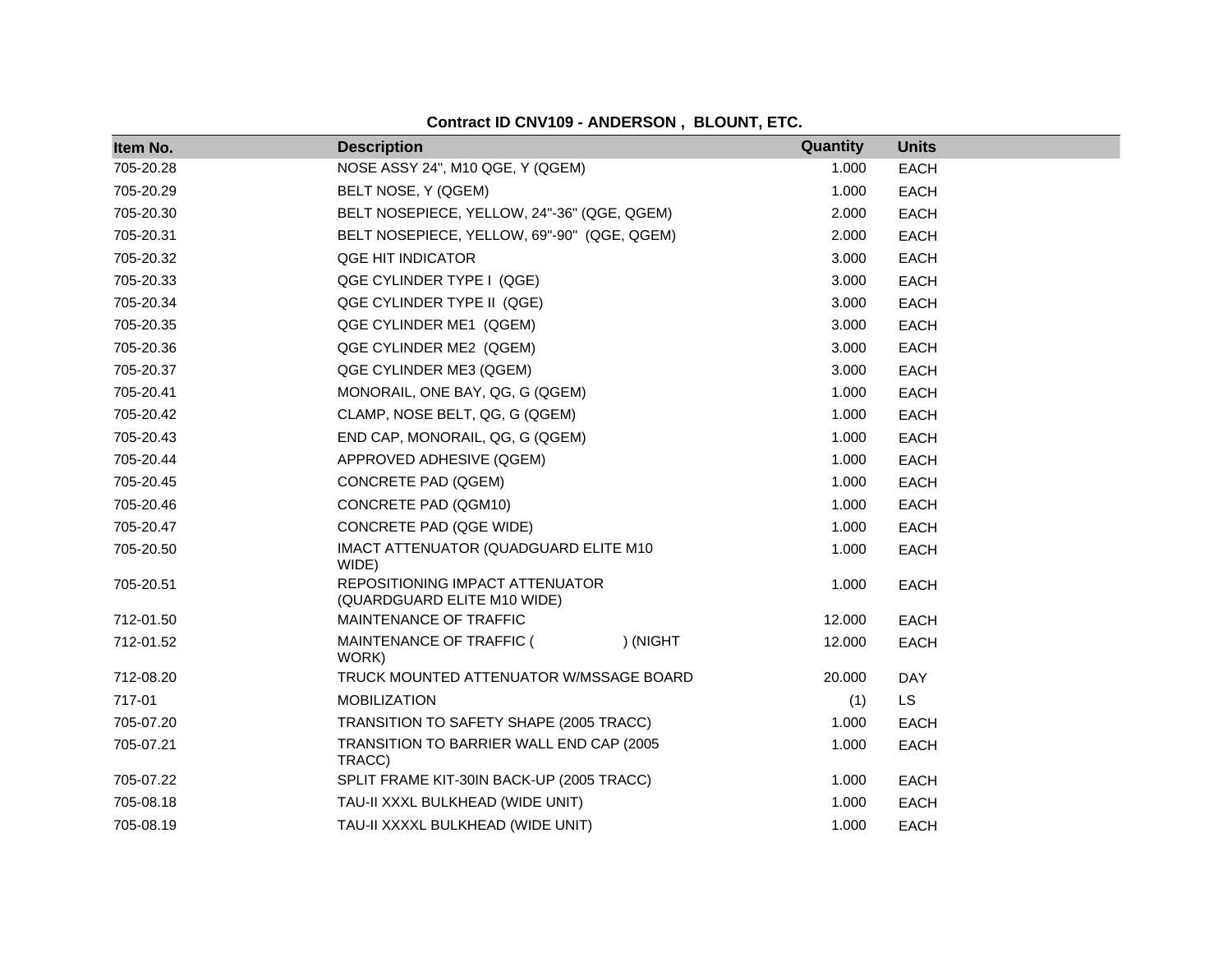| Item No.  | <b>Description</b>                          | Quantity | <b>Units</b> |
|-----------|---------------------------------------------|----------|--------------|
| 705-08.24 | TAU-II CABLE GUIDE KIT (UNIVERSAL)          | 1.000    | <b>EACH</b>  |
| 705-08.27 | TAU-II END PANEL (UNIVERSAL)                | 1.000    | <b>EACH</b>  |
| 705-08.31 | TAU-II PIPE PANEL MOUNT (UNIVERSAL)         | 1.000    | <b>EACH</b>  |
| 705-08.35 | TAU-II PCB BACKSTOP (PARALLEL UNIT)         | 1.000    | <b>EACH</b>  |
| 705-08.37 | TAU-II WIDE SUPPORT LEG ADAPTER (WIDE UNIT) | 1.000    | <b>EACH</b>  |
| 705-08.38 | TAU-II WING ASSEMBLY (WIDE UNIT)            | 1.000    | <b>EACH</b>  |
| 705-08.39 | TAU-II WING BRACE (WIDE UNIT)               | 1.000    | <b>EACH</b>  |
| 705-08.40 | TAU-II XL BULKHEAD (WIDE UNIT)              | 1.000    | <b>EACH</b>  |
| 705-08.41 | TAU-II XXL BULKHEAD (WIDE UNIT)             | 1.000    | EACH         |
| 705-08.43 | FORMED ANGLE 05 TRACC                       | 1.000    | EACH         |
| 705-08.52 | QUADGUARD MONORAIL ASSEMBLY, 3 BAY          | 1.000    | <b>EACH</b>  |
| 705-08.54 | TRACC WASHER 1/4" X 3" X 2-1/4"             | 1.000    | EACH         |
| 705-08.55 | TRACC DOUBLER PL X 38-1/2"                  | 1.000    | <b>EACH</b>  |
| 705-08.56 | TRACC BEAM GUIDE 72"                        | 1.000    | <b>EACH</b>  |
| 705-08.68 | RIP PLATE REPAIR KIT, STAGE 3               | 1.000    | <b>EACH</b>  |
| 705-08.74 | <b>BASE ASSEMBLY - 9'</b>                   | 1.000    | <b>EACH</b>  |
| 705-08.76 | BEAM GUIDE - 20'                            | 1.000    | <b>EACH</b>  |
| 705-08.77 | END SHOE (LEFT OR RIGHT)                    | 1.000    | <b>EACH</b>  |
| 705-08.84 | <b>SLOT PLATE</b>                           | 1.000    | <b>EACH</b>  |
| 705-08.85 | <b>CROSSTIE</b>                             | 1.000    | <b>EACH</b>  |
| 705-08.86 | FORM CHANNEL - 3 X 2                        | 1.000    | <b>EACH</b>  |
| 705-08.88 | SLED/CUTTER ASSEMBLY                        | 1.000    | <b>EACH</b>  |
| 705-08.93 | 05 RIP PLATE REPAIR KIT STAGE 3             | 1.000    | <b>EACH</b>  |
| 705-08.94 | 05 FRONT ANCH WELDMENT                      | 1.000    | <b>EACH</b>  |
| 705-08.95 | 05 SECTION MODULE                           | 1.000    | <b>EACH</b>  |
| 705-08.97 | 05 SLED/SHREDDER ASSEMBLY                   | 1.000    | <b>EACH</b>  |
| 705-08.98 | 05 FRAME WELDMENT                           | 1.000    | <b>EACH</b>  |
| 705-08.99 | 05 BACK-UP FRAME                            | 1.000    | <b>EACH</b>  |
| 705-09.12 | CONCRETE ANCHOR BOLT SET (3/4 IN X 7 IN)    | 1.000    | <b>EACH</b>  |
| 705-09.13 | ASPHALT ANCHOR BOLT SET (3/4 IN X 18 IN)    | 1.000    | <b>EACH</b>  |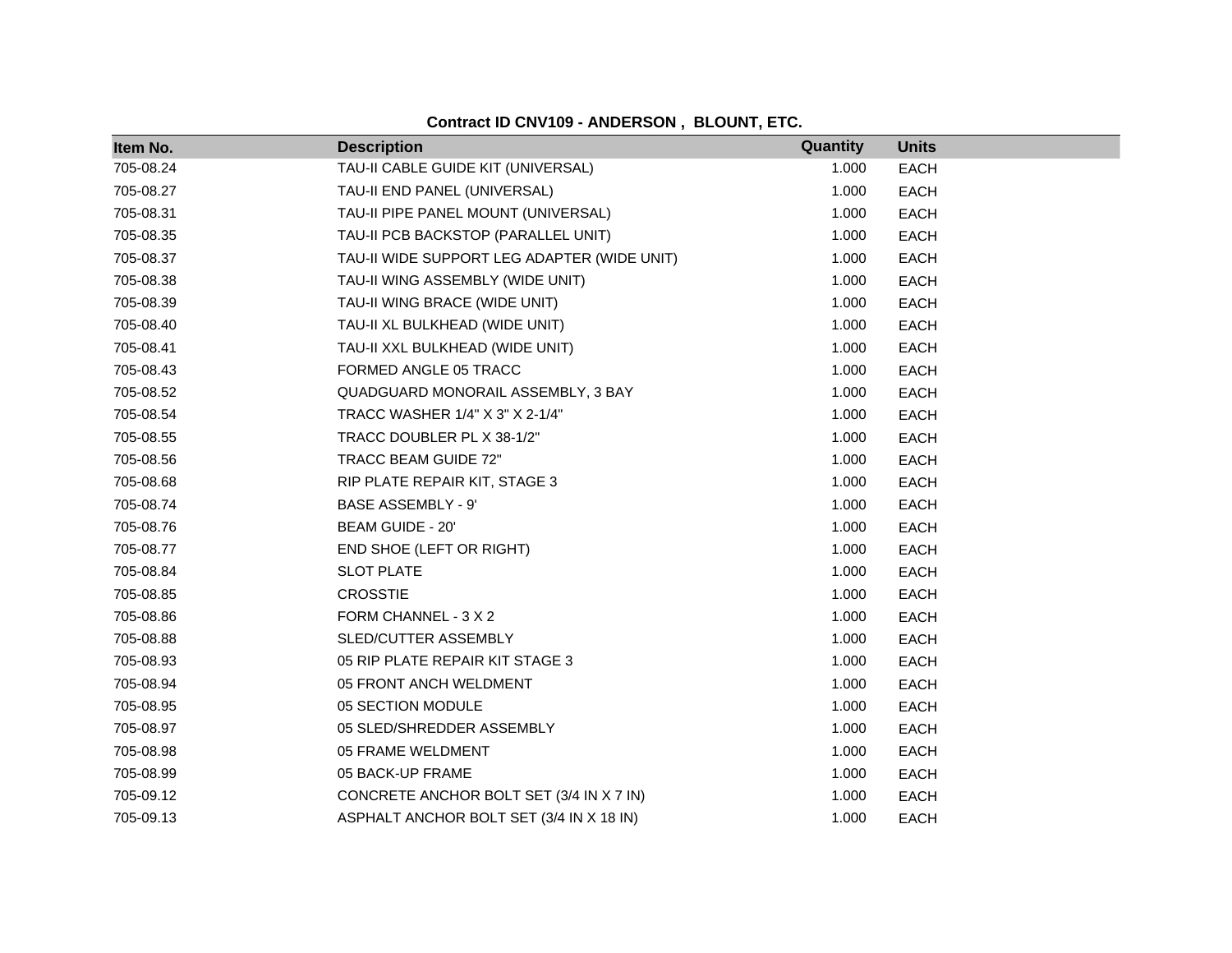| Item No.  | <b>Description</b>                     | Quantity | <b>Units</b> |
|-----------|----------------------------------------|----------|--------------|
| 705-09.14 | <b>BOLT CABLE ADJUSTER</b>             | 1.000    | <b>EACH</b>  |
| 705-09.15 | <b>BOLT SLED SIDE PANEL</b>            | 1.000    | <b>EACH</b>  |
| 705-09.16 | <b>BOLT FRONT STOP</b>                 | 1.000    | <b>EACH</b>  |
| 705-09.17 | <b>BOLT SHEAR</b>                      | 1.000    | <b>EACH</b>  |
| 705-09.18 | <b>BOLT SIDE GUIDE</b>                 | 1.000    | <b>EACH</b>  |
| 705-09.19 | <b>BOLT TERMINAL BRACE</b>             | 1.000    | <b>EACH</b>  |
| 705-09.20 | <b>BRACE TERMINAL</b>                  | 1.000    | <b>EACH</b>  |
| 705-09.21 | CABLE WIRE ROPE W/ SPELTER SOCKET      | 1.000    | <b>EACH</b>  |
| 705-09.22 | <b>CLIP WIRE ROPE</b>                  | 1.000    | <b>EACH</b>  |
| 705-09.23 | <b>CYLINDER SHOCK ARRESTING</b>        | 1.000    | <b>EACH</b>  |
| 705-09.24 | <b>STRAP CYLINDER</b>                  | 1.000    | EACH         |
| 705-09.25 | FRAME MOBILE #1                        | 1.000    | <b>EACH</b>  |
| 705-09.26 | FRAME MOBILE #2                        | 1.000    | <b>EACH</b>  |
| 705-09.27 | FRAME MOBILE #3                        | 1.000    | EACH         |
| 705-09.28 | FRAME MOBILE #4                        | 1.000    | EACH         |
| 705-09.29 | FRAME MOBILE #5                        | 1.000    | EACH         |
| 705-09.30 | FRAME MOBILE #6                        | 1.000    | EACH         |
| 705-09.31 | <b>GUIDE SIDE</b>                      | 1.000    | <b>EACH</b>  |
| 705-09.32 | KEEPER SIDE #1 (SLED PANEL)            | 1.000    | EACH         |
| 705-09.33 | KEEPER SIDE #2 (SIDE PANEL)            | 1.000    | EACH         |
| 705-09.34 | KEEPER SIDE #3 (REAR PANEL)            | 1.000    | EACH         |
| 705-09.36 | PANEL SIDE                             | 1.000    | EACH         |
| 705-09.37 | PANEL SLED                             | 1.000    | <b>EACH</b>  |
| 705-09.38 | PANEL REAR                             | 1.000    | EACH         |
| 705-09.39 | SHEAVE (PULLEY)                        | 1.000    | EACH         |
| 705-09.40 | <b>SLED</b>                            | 1.000    | <b>EACH</b>  |
| 705-09.41 | <b>TRANSITION JERSEY BARRIER RIGHT</b> | 1.000    | <b>EACH</b>  |
| 705-09.42 | <b>TRANSITION JERSEY BARRIER LEFT</b>  | 1.000    | <b>EACH</b>  |
| 705-09.43 | <b>TRANSITION 24IN CONCRETE</b>        | 1.000    | <b>EACH</b>  |
| 705-09.44 | <b>BOOT CYLINDER</b>                   | 1.000    | <b>EACH</b>  |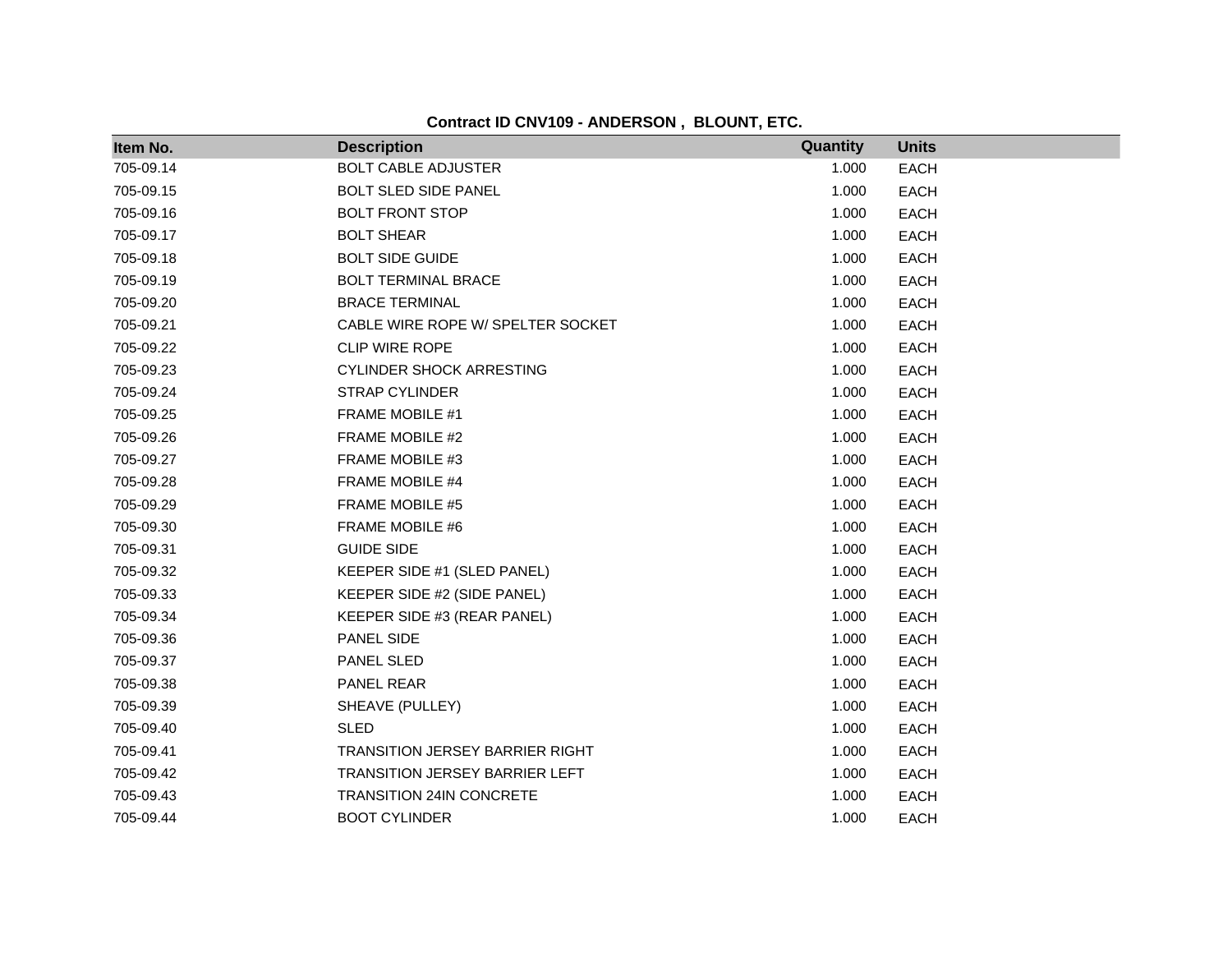|  |  |  | Contract ID CNV109 - ANDERSON, BLOUNT, ETC. |  |  |
|--|--|--|---------------------------------------------|--|--|
|--|--|--|---------------------------------------------|--|--|

| Item No.  | <b>Description</b>                     | Quantity | <b>Units</b> |
|-----------|----------------------------------------|----------|--------------|
| 705-14.31 | CYLINDER 0.8" CYLINDERS 1 & 2          | 1.000    | <b>EACH</b>  |
| 705-14.32 | CYLINDER 0.9" CYLINDERS 3 & 4          | 1.000    | <b>EACH</b>  |
| 705-14.33 | CYLINDER 1.0" CYLINDERS 5 & 6          | 1.000    | <b>EACH</b>  |
| 705-14.34 | CYLINDER 1.108" CYLINDER 7             | 1.000    | <b>EACH</b>  |
| 705-14.35 | CYLINDER 1.385" CYLINDERS 8 & 9        | 1.000    | <b>EACH</b>  |
| 705-14.36 | U-BOLTS (1/2" X 3")                    | 1.000    | <b>EACH</b>  |
| 705-14.37 | U-BOLTS (3/8" X 3")                    | 1.000    | <b>EACH</b>  |
| 705-14.38 | BOX BEAM (8" X 6" X 3/16")             | 1.000    | <b>EACH</b>  |
| 705-14.50 | CYLINDER RETAINER (1'3" X 5")          | 1.000    | <b>EACH</b>  |
| 705-14.51 | FRONT ANCHOR PIN (1/4" X 1 1/2" X 3")  | 1.000    | <b>EACH</b>  |
| 705-14.53 | 1/2" GALVANIZED CHAIN WITH HARDWARE    | 1.000    | <b>EACH</b>  |
| 705-14.54 | POLYVINYL COVER                        | 1.000    | <b>EACH</b>  |
| 705-14.55 | ANCHOR BOLT SET (CONCRETE/ASPHALT)     | 1.000    | <b>EACH</b>  |
| 705-14.57 | BACKUP SINGLE CABLE-(4 BARREL)         | 1.000    | <b>EACH</b>  |
| 705-14.58 | BACKUP SINGLE CABLE-(6 BARREL)         | 1.000    | <b>EACH</b>  |
| 705-14.59 | BACKUP SINGLE CABLE-(9 BARREL)         | 1.000    | <b>EACH</b>  |
| 705-14.60 | CABLE SYSTEM FOR SIDE MOUNT-(4 BARREL) | 1.000    | <b>EACH</b>  |
| 705-14.61 | CABLE SYSTEM FOR SIDE MOUNT-(6 BARREL) | 1.000    | <b>EACH</b>  |
| 705-14.62 | CABLE SYSTEM FOR SIDE MOUNT-(9 BARREL) | 1.000    | <b>EACH</b>  |
| 705-14.63 | BOTTOM CABLE-(4 BARREL)                | 1.000    | <b>EACH</b>  |
| 705-14.64 | <b>BOTTOM CABLE-(6 BARREL)</b>         | 1.000    | <b>EACH</b>  |
| 705-14.65 | BOTTOM CABLE-(9 BARREL)                | 1.000    | <b>EACH</b>  |
| 705-14.66 | SIDE MNT ANCHR/CABLE ANCHR CVR PLT     | 1.000    | <b>EACH</b>  |
| 705-14.67 | PULLOUT BRACKET ASSEMBLY               | 1.000    | <b>EACH</b>  |
| 705-14.68 | 3IN X 3IN TUBING                       | 1.000    | <b>EACH</b>  |
| 705-14.69 | GALVANIZED STABALIZER BAR              | 1.000    | <b>EACH</b>  |
| 705-14.70 | <b>TRANSITION PLATE</b>                | 1.000    | <b>EACH</b>  |
| 705-14.71 | TOP CABLE (OLD UNIT)-(4 BARREL)        | 1.000    | <b>EACH</b>  |
| 705-14.72 | TOP CABLE (OLD UNIT)-(6 BARREL)        | 1.000    | <b>EACH</b>  |
| 705-14.73 | TOP CABLE (OLD UNIT)-(9 BARREL)        | 1.000    | <b>EACH</b>  |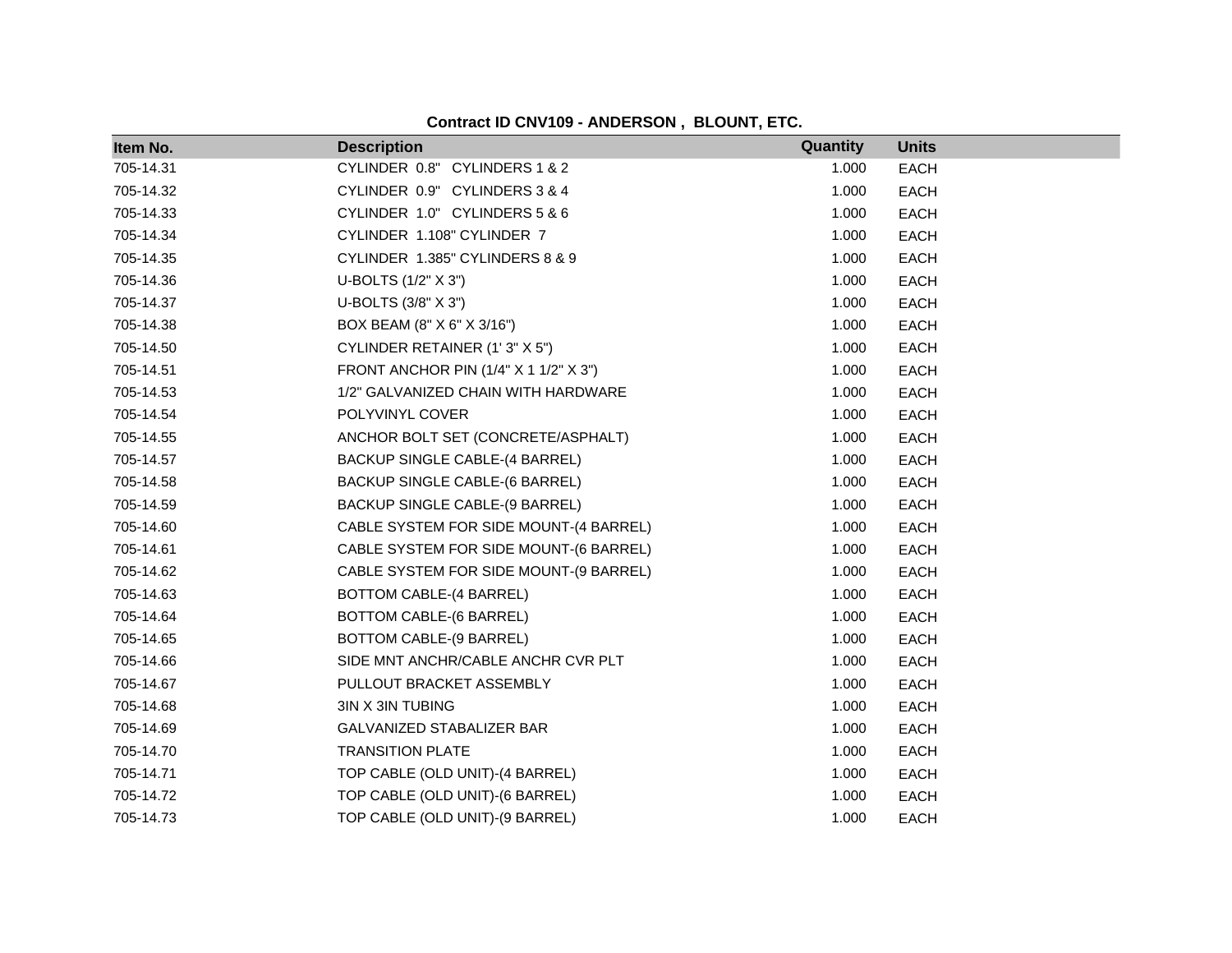| Item No.  | <b>Description</b>                   | Quantity | <b>Units</b> |
|-----------|--------------------------------------|----------|--------------|
| 705-15.77 | BACKUP ASSEMBLY, TENSION STRUT       | 1.000    | EACH         |
| 705-15.79 | MONORAIL ASSEMBLY, 4-6 BAY           | 1.000    | <b>EACH</b>  |
| 705-15.80 | MONORAIL ASSEMBLY, 7-9 BAY           | 1.000    | <b>EACH</b>  |
| 705-15.82 | TRANSITION PANEL, NEW JERSEY BARRIER | 1.000    | <b>EACH</b>  |
| 705-15.83 | TRANSITION PANEL, QUAD TO W          | 1.000    | <b>EACH</b>  |
| 705-15.84 | DIAPHRAGM ASSEMBLY, WIDE             | 1.000    | EACH         |
| 705-15.85 | BACKUP ASSEMBLY, TENSION STRUT, WIDE | 1.000    | EACH         |
| 705-15.87 | BACKUP ASSEMBLY, CONCRETE            | 1.000    | C.Y.         |
| 705-15.88 | <b>END SHOE, CONCRETE</b>            | 1.000    | C.Y.         |
| 705-15.89 | BACKUP ASSEMBLY, CONCRETE, WIDE      | 1.000    | C.Y.         |
| 705-15.90 | <b>EXTENSION PANEL</b>               | 1.000    | EACH         |
| 705-15.91 | PIVOT SUPPORT BRACKET                | 1.000    | EACH         |
| 705-17.40 | WIDETRACC LONG WING POST             | 1.000    | EACH         |
| 705-17.41 | WIDETRACC SHORT WING POST            | 1.000    | EACH         |
| 705-17.42 | <b>WIDETRACC EXT CHANNEL</b>         | 1.000    | EACH         |
| 705-17.43 | <b>WIDETRACC PANEL</b>               | 1.000    | <b>EACH</b>  |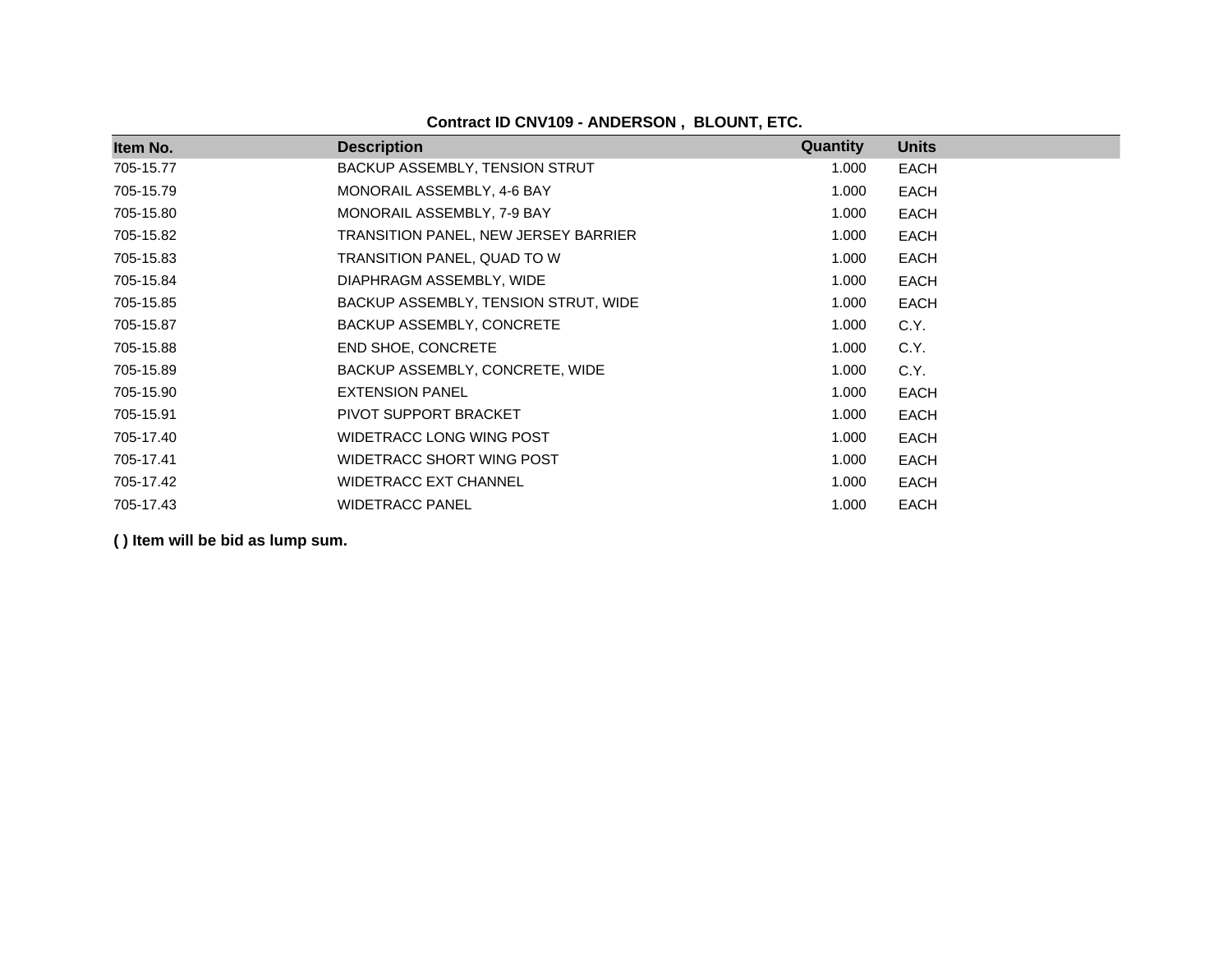#### **Contract ID:** CNV110

|           | <b>Letting Date: March 26, 2021 10:00 AM</b>                                        |                                                                                                                                                            | Projects: 98101-4112-04  | N/A |
|-----------|-------------------------------------------------------------------------------------|------------------------------------------------------------------------------------------------------------------------------------------------------------|--------------------------|-----|
|           | HAMBLEN, HANCOCK, HAWKINS,<br>SEVIER, SULLIVAN, UNICOI, UNION,<br><b>WASHINGTON</b> | Counties: ANDERSON, BLOUNT, CAMPBELL, CARTER,<br>CLAIBORNE, COCKE, GRAINGER, GREENE,<br>JEFFERSON, JOHNSON, KNOX, LOUDON,<br>MONROE, MORGAN, ROANE, SCOTT, |                          |     |
| District: |                                                                                     | De la contrata de Tillo de la contrata de la contrata de la contrata de la contrata de la contrata de la Origin                                            | <b>DBE Goal Percent:</b> |     |

**Description:** The on-call guardrail repair and new guardrail installation on various Interstate and State Routes.

**Contract Time:** DT - 6/30/2022

| Item No.  | <b>Description</b>                                  | Quantity   | <b>Units</b> |
|-----------|-----------------------------------------------------|------------|--------------|
| 705-01.01 | <b>GUARDRAIL AT BRIDGE ENDS</b>                     | 375.000    | L.F.         |
| 705-01.02 | <b>GUARDRAIL AT BRIDGE PIERS</b>                    | 40.000     | L.F.         |
| 705-01.04 | METAL BEAM GUARD FENCE                              | 180.000    | L.F.         |
| 705-01.50 | SHOP CURVED GUARDRAIL AT BRIDGE ENDS                | 35.000     | L.F.         |
| 705-02.01 | SINGLE GUARDRAIL, WITH RUB-RAIL (TYPE 2)            | 200.000    | L.F.         |
| 705-02.02 | SINGLE GUARDRAIL (TYPE 2)                           | 25,000.000 | L.F.         |
| 705-02.05 | RUB-RAIL (ONLY)                                     | 75.000     | L.F.         |
| 705-02.10 | <b>GUARDRAIL TRANSITION 27IN TO 31IN</b>            | 500.000    | <b>EACH</b>  |
| 705-02.20 | SINGLE GUARDRAIL (TYPE 2) LONG POST (6 FT-9<br>FT)  | 20,000.000 | L.F.         |
| 705-02.25 | SINGLE GUARDRAIL (TYPE 2) LONG POST (9 FT-12<br>FT) | 475.000    | L.F.         |
| 705-02.50 | <b>SHOP CURVED GUARDRAIL</b>                        | 20.000     | L.F.         |
| 705-03.01 | MEDIAN DIVIDER GUARDRAIL, WITH RUB-RAIL<br>(TYPE 2) | 50.000     | L.F.         |
| 705-03.02 | <b>MEDIAN DIVIDER GUARDRAIL (TYPE 2)</b>            | 150.000    | L.F.         |
| 705-03.03 | MEDIAN DIVIDER GUARDRAIL (TYPE 2) (27" MT HT)       | 300,000    | L.F.         |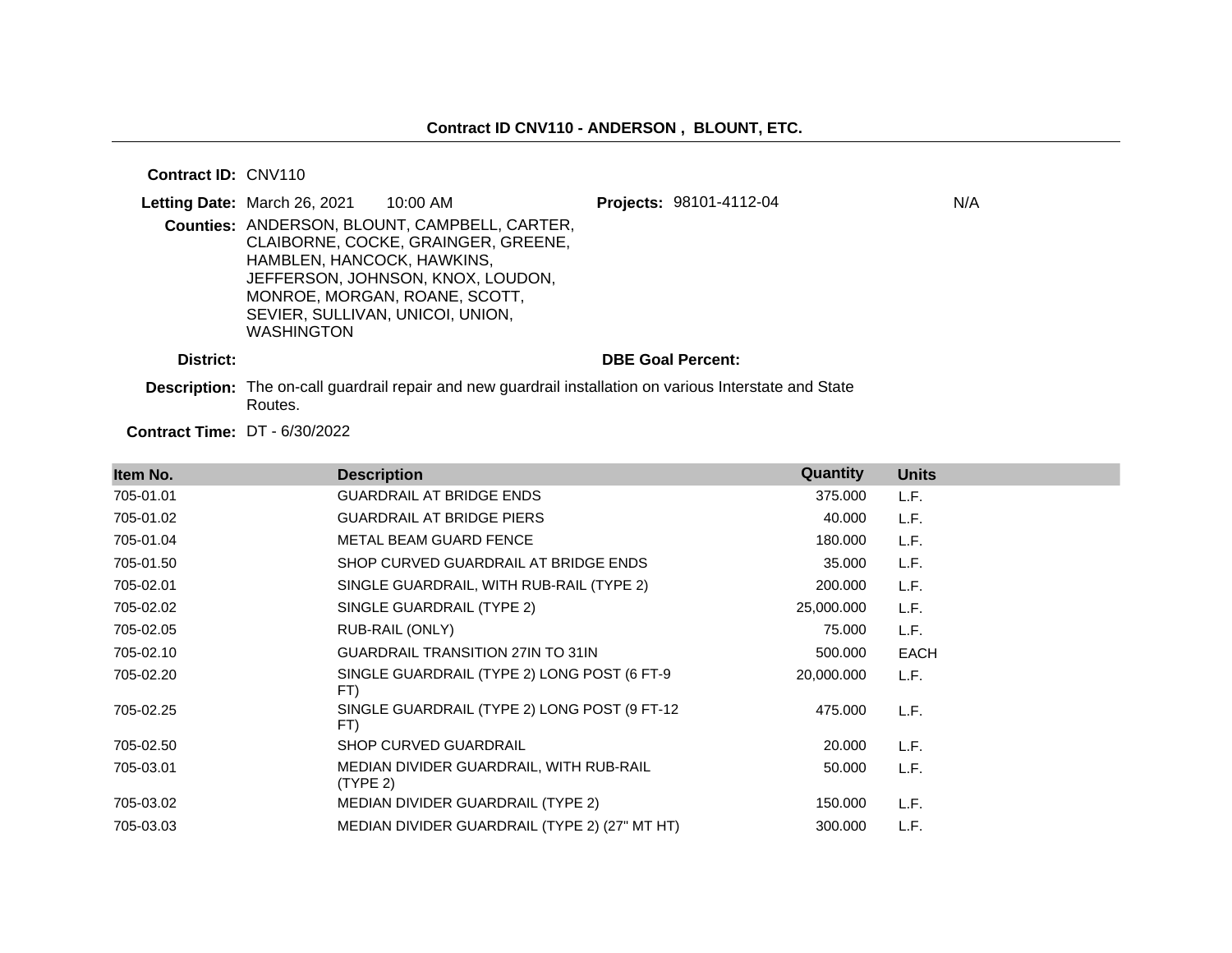| Item No.  | <b>Description</b>                                                          | Quantity  | <b>Units</b> |
|-----------|-----------------------------------------------------------------------------|-----------|--------------|
| 705-03.04 | MEDIAN DIVIDER GUARDRAIL AT CONCRETE<br><b>BARRIER</b>                      | 25.000    | L.F.         |
| 705-04.02 | <b>GUARDRAIL TERMINAL (TYPE 12)</b>                                         | 2.000     | EACH         |
| 705-04.03 | <b>GUARDRAIL TERMINAL (TYPE 13)</b>                                         | 12.000    | <b>EACH</b>  |
| 705-04.05 | <b>GUARDRAIL TERMINAL (TYPE-IN-LINE)</b>                                    | 16.000    | <b>EACH</b>  |
| 705-04.11 | STONE FOR GUARDRAIL END TERMINAL PAD                                        | 400.000   | <b>TON</b>   |
| 705-04.21 | <b>GUARDRAIL DELINEATION ENHANCEMENT</b>                                    | 1,000.000 | L.F.         |
| 705-04.24 | GUARDRAIL END TERMINAL DELINEATION<br><b>SHEETING</b>                       | 200.000   | S.F.         |
| 705-04.29 | C-A-T CRASH CUSHION ATTENUATING TERMINAL                                    | 6.000     | <b>EACH</b>  |
| 705-06.01 | W BEAM GR (TYPE 2) MASH TL-3                                                | 250.000   | L.F.         |
| 705-06.02 | W BEAM GR (TYPE 2) MASH TL-3 (LONG POST)                                    | 600.000   | L.F.         |
| 705-06.09 | WEAK-POST GUARDRAIL ATTACHMENT TO<br>CULVERT(MASH TL-3)(TYPE _) (MASH TL-3) | 100.000   | L.F.         |
| 705-06.10 | GR TERMINALTRAILING END (TYPE 13) MASH TL-3                                 | 40.000    | <b>EACH</b>  |
| 705-06.11 | GR TERMINAL (IN-INLINE) MASH TL-3                                           | 40.000    | <b>EACH</b>  |
| 705-06.20 | TANGENT ENERGY ABSORBING TERM MASH TL-3                                     | 600.000   | <b>EACH</b>  |
| 705-06.21 | TANGENT ENERGY ABSORBING TERM MASH TL-3<br>(POWDER COATING)                 | 6.000     | <b>EACH</b>  |
| 705-06.25 | THRIE BEAM BRIDGE TRANSITION MASH TL-3                                      | 5.000     | <b>EACH</b>  |
| 705-06.26 | THRIE BEAM BRIDGE TRANSITION MASH TL-2                                      | 3.000     | <b>EACH</b>  |
| 705-06.30 | GR TERMINAL (ENERGY ABSORBING) MASH TL-2                                    | 10.000    | <b>EACH</b>  |
| 705-10.30 | GUARDRAIL ATTACHMENT TO SLOPE FACE<br><b>ENDPOST</b>                        | 250.000   | L.F.         |
| 705-10.31 | GUARDRAIL ATTACHMENT TO VERTICAL FACE<br><b>ENDPOST</b>                     | 70.000    | L.F.         |
| 705-10.32 | GUARDRAIL ATTACHMENT TO EXISTING BRIDGE<br>PIER PROTECTION                  | 2.000     | <b>EACH</b>  |
| 705-10.38 | <b>GUARDRAIL BRIDGERAIL ATTACHED TO BRIDGE</b><br><b>CURBS</b>              | 75.000    | L.F.         |
| 705-11.01 | GUARDRAIL AT BRIDGE ENDS (POWDER COATED)                                    | 30.000    | L.F.         |
| 705-11.03 | SINGLE GUARDRAIL (TYPE 2) (POWDER COATED)                                   | 300.000   | L.F.         |
| 705-11.08 | <b>GUARDRAIL TERMINAL (TYPE 13) (POWDER</b><br>COATED)                      | 2.000     | <b>EACH</b>  |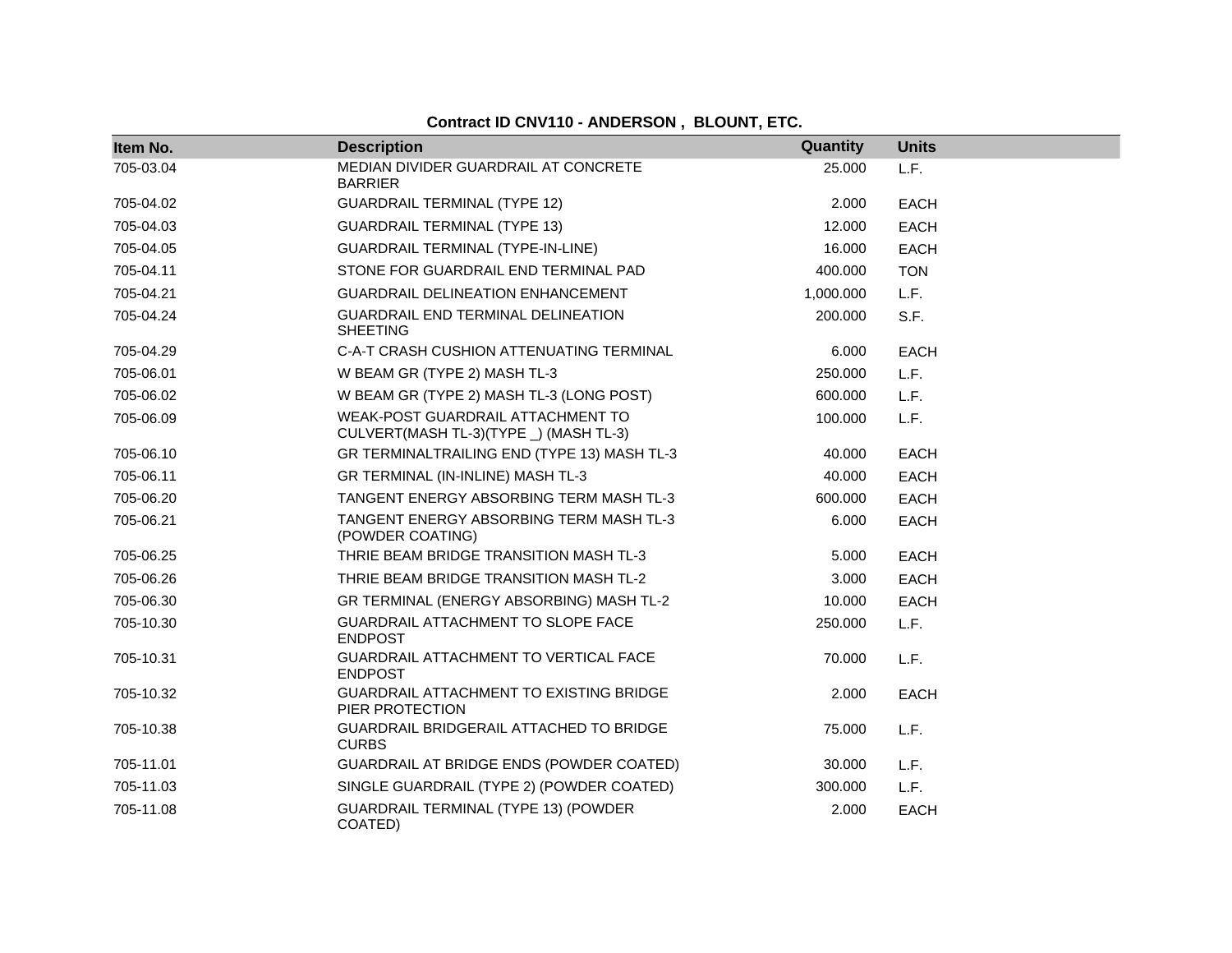**Contract ID CNV110 - ANDERSON , BLOUNT, ETC.**

| Item No.  | <b>Description</b>                                            | Quantity   | <b>Units</b> |
|-----------|---------------------------------------------------------------|------------|--------------|
| 706-01    | <b>GUARDRAIL REMOVED</b>                                      | 900.000    | L.F.         |
| 706-02.21 | <b>RESET SINGLE GUARDRAIL (TYPE 2)</b>                        | 200.000    | L.F.         |
| 706-03.01 | POSTS FURNISHED                                               | 115.000    | <b>EACH</b>  |
| 706-06.02 | MEDIAN DIVIDER THRIE RAIL (TYPE 2)                            | 50.000     | L.F.         |
| 706-06.03 | <b>RADIUS RAIL</b>                                            | 2,075.000  | L.F.         |
| 706-06.05 | RADIUS RAIL LONG POST (6-9 FT)                                | 600.000    | L.F.         |
| 706-06.06 | RADIUS RAIL LONG POST (9-12 FT)                               | 50,000     | L.F.         |
| 706-10.26 | ROUNDED END ELEMENT                                           | 65.000     | <b>EACH</b>  |
| 706-10.54 | <b>RE-ALIGN GUARDRAIL</b>                                     | 20,000.000 | L.F.         |
| 706-10.56 | <b>BUFFER ENDS 88"</b>                                        | 5.000      | <b>EACH</b>  |
| 706-10.71 | <b>HAZARD MARKERS</b>                                         | 10.000     | <b>EACH</b>  |
| 706-10.72 | PULL AND REINSTALL GUARDARAIL POST FOR<br><b>VERIFICATION</b> | 16.000     | <b>EACH</b>  |
| 706-10.74 | CONCRETE BARRIER WALL REPAIR                                  | 10.000     | C.Y.         |
| 706-10.80 | MICHIGAN AND MODIFIED MICHIGAN END SHOE                       | 16.000     | <b>EACH</b>  |
| 706-10.81 | <b>GUARDRAIL REFLECTORS</b>                                   | 30,000     | <b>EACH</b>  |
| 706-10.82 | CONCRETE BRIDGE END OR PIER PROTECTION<br><b>REPAIR</b>       | 3.000      | C.Y.         |
| 706-10.83 | DRILL BR. PAR. WALL FOR MICHIGAN END SHOE                     | 18.000     | <b>EACH</b>  |
| 712-01.02 | <b>LANE CLOSURE</b>                                           | 684.000    | <b>EACH</b>  |
| 712-08.20 | TRUCK MOUNTED ATTENUATOR W/MSSAGE BOARD                       | 100.000    | <b>DAY</b>   |
| 717-01    | <b>MOBILIZATION</b>                                           | (1)        | LS.          |
| 717-01.04 | MOBILIZATION (DESCRIPTION) (EMERGENCY CALL-<br>OUT)           | 50.000     | <b>EACH</b>  |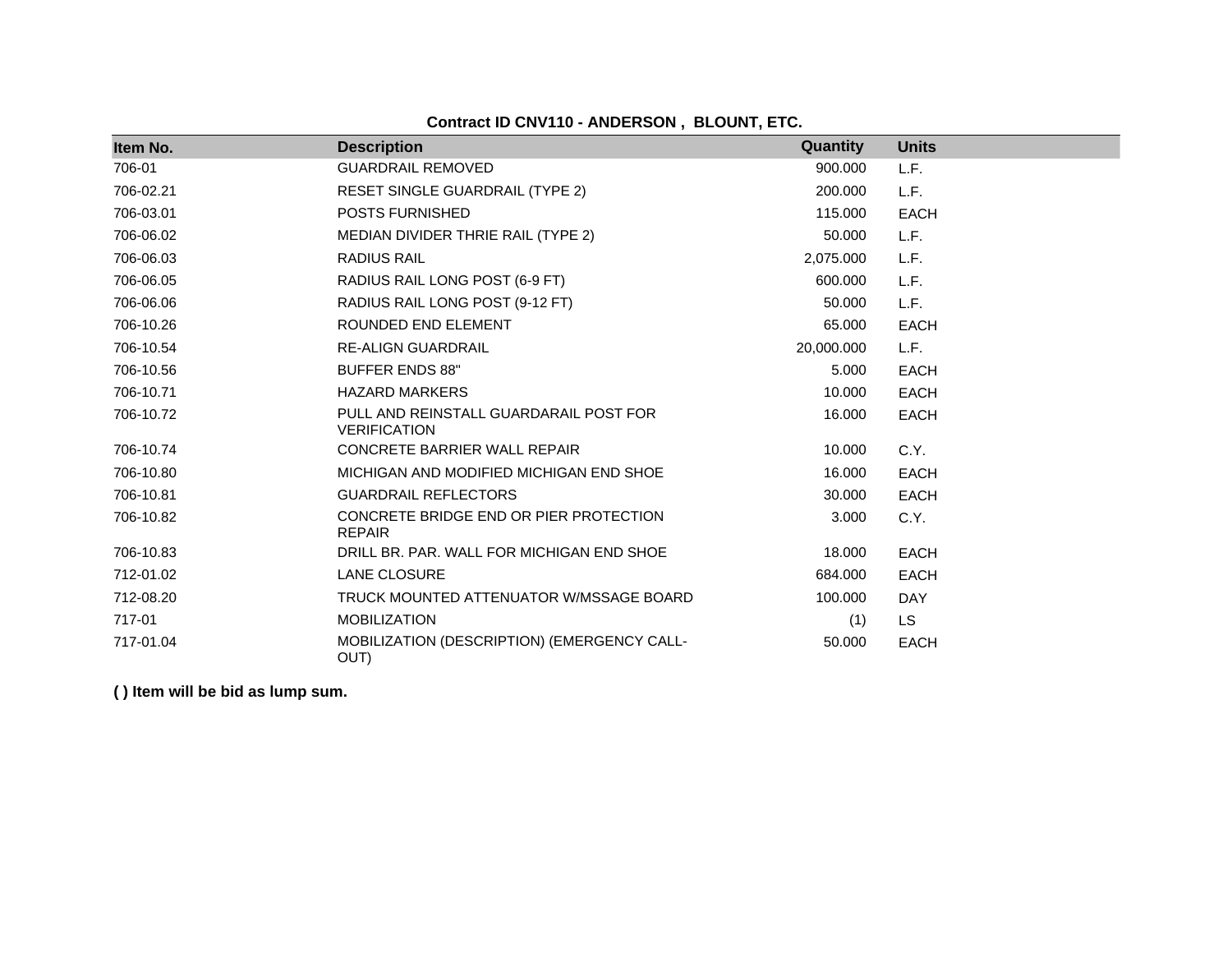**Contract ID:** CNV116

|           | Letting Date: March 26, 2021                                                                       | 10:00 AM                                                                                                                                     | Projects: 98304-4133-04  | ΝA |
|-----------|----------------------------------------------------------------------------------------------------|----------------------------------------------------------------------------------------------------------------------------------------------|--------------------------|----|
|           | Counties: BEDFORD, CHEATHAM, DAVIDSON,<br>HUMPHREYS, LAWRENCE, LEWIS,<br>MONTGOMERY, MOORE, PERRY, | DICKSON, GILES, HICKMAN, HOUSTON,<br>LINCOLN, MACON, MARSHALL, MAURY,<br>ROBERTSON, RUTHERFORD, SMITH,<br>STEWART, SUMNER, TROUSDALE, WAYNE, |                          |    |
|           | WILLIAMSON, WILSON                                                                                 |                                                                                                                                              |                          |    |
| District: |                                                                                                    |                                                                                                                                              | <b>DBE Goal Percent:</b> |    |

**Description:** The on-call guardrail repair and new guardrail installation on various Interstate and State Routes.

**Contract Time:** DT - 6/30/2022

| Item No.  | <b>Description</b>                                     | <b>Quantity</b> | <b>Units</b> |
|-----------|--------------------------------------------------------|-----------------|--------------|
| 705-01.01 | <b>GUARDRAIL AT BRIDGE ENDS</b>                        | 350,000         | L.F.         |
| 705-01.02 | <b>GUARDRAIL AT BRIDGE PIERS</b>                       | 35.000          | L.F.         |
| 705-01.04 | METAL BEAM GUARD FENCE                                 | 127.000         | L.F.         |
| 705-02.01 | SINGLE GUARDRAIL, WITH RUB-RAIL (TYPE 2)               | 75.000          | L.F.         |
| 705-02.02 | SINGLE GUARDRAIL (TYPE 2)                              | 30,000.000      | L.F.         |
| 705-02.10 | <b>GUARDRAIL TRANSITION 27IN TO 31IN</b>               | 650.000         | <b>EACH</b>  |
| 705-02.20 | SINGLE GUARDRAIL (TYPE 2) LONG POST (6 FT-9<br>FT)     | 1,400.000       | L.F.         |
| 705-02.25 | SINGLE GUARDRAIL (TYPE 2) LONG POST (9 FT-12<br>FT)    | 600,000         | L.F.         |
| 705-03.01 | MEDIAN DIVIDER GUARDRAIL, WITH RUB-RAIL<br>(TYPE 2)    | 50.000          | L.F.         |
| 705-03.02 | MEDIAN DIVIDER GUARDRAIL (TYPE 2)                      | 25,000          | L.F.         |
| 705-03.03 | MEDIAN DIVIDER GUARDRAIL (TYPE 2) (27" MT HT)          | 225,000         | L.F.         |
| 705-03.04 | MEDIAN DIVIDER GUARDRAIL AT CONCRETE<br><b>BARRIER</b> | 50.000          | L.F.         |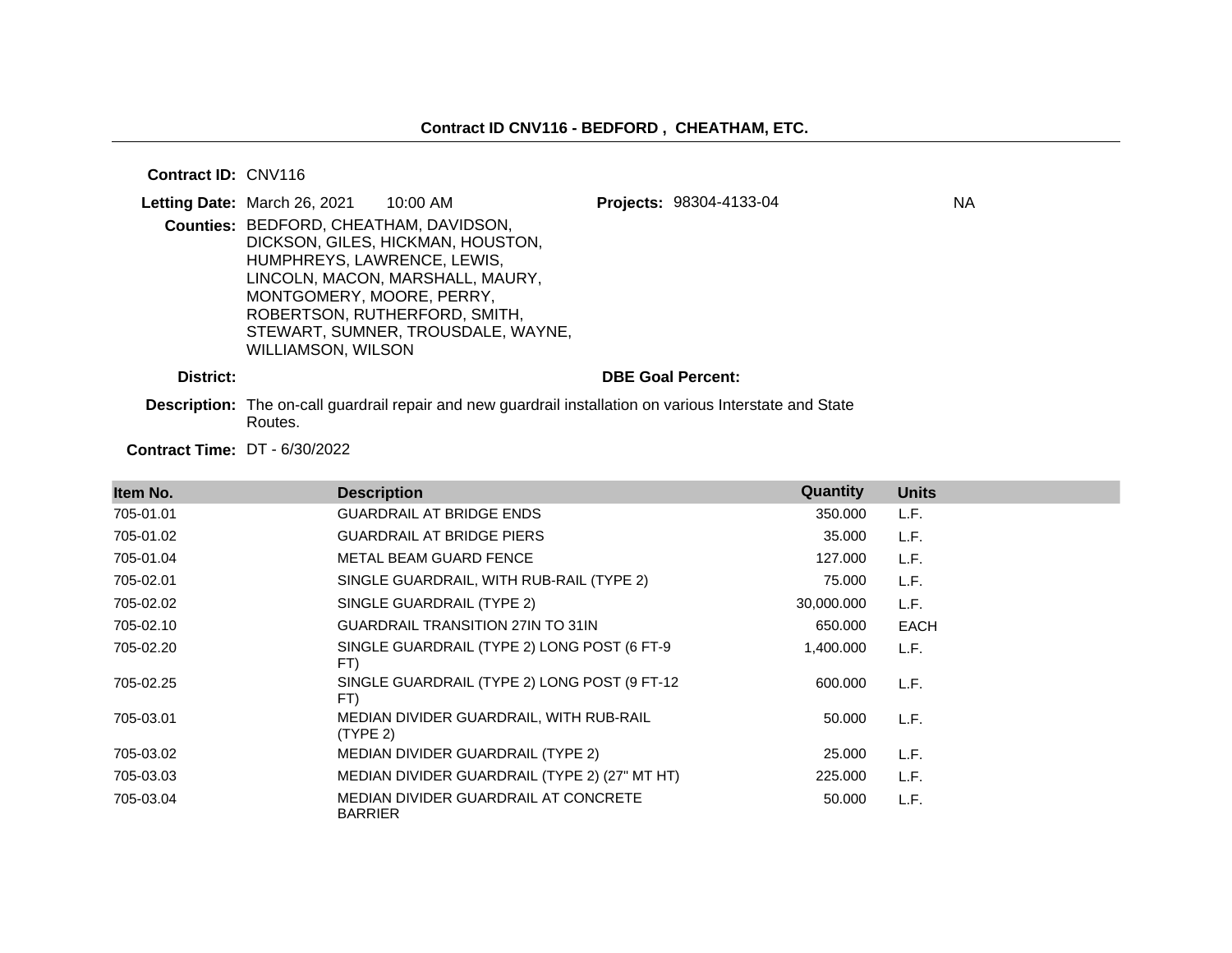# **Contract ID CNV116 - BEDFORD , CHEATHAM, ETC.**

| Item No.  | <b>Description</b>                                                          | Quantity   | <b>Units</b> |
|-----------|-----------------------------------------------------------------------------|------------|--------------|
| 705-04.02 | <b>GUARDRAIL TERMINAL (TYPE 12)</b>                                         | 4.000      | <b>EACH</b>  |
| 705-04.03 | <b>GUARDRAIL TERMINAL (TYPE 13)</b>                                         | 44.000     | <b>EACH</b>  |
| 705-04.05 | GUARDRAIL TERMINAL (TYPE-IN-LINE)                                           | 15.000     | <b>EACH</b>  |
| 705-04.11 | STONE FOR GUARDRAIL END TERMINAL PAD                                        | 2,500.000  | <b>TON</b>   |
| 705-04.21 | <b>GUARDRAIL DELINEATION ENHANCEMENT</b>                                    | 750.000    | L.F.         |
| 705-04.23 | GUARDRAIL DELINEATION ENHANCEMENT (BI-<br>DIRECTIONAL)                      | 250.000    | L.F.         |
| 705-04.24 | GUARDRAIL END TERMINAL DELINEATION<br><b>SHEETING</b>                       | 200.000    | S.F.         |
| 705-04.29 | C-A-T CRASH CUSHION ATTENUATING TERMINAL                                    | 4.000      | <b>EACH</b>  |
| 705-06.01 | W BEAM GR (TYPE 2) MASH TL-3                                                | 15,000.000 | L.F.         |
| 705-06.09 | WEAK-POST GUARDRAIL ATTACHMENT TO<br>CULVERT(MASH TL-3)(TYPE _) (MASH TL-3) | 100.000    | L.F.         |
| 705-06.10 | GR TERMINALTRAILING END (TYPE 13) MASH TL-3                                 | 60.000     | EACH         |
| 705-06.11 | GR TERMINAL (IN-INLINE) MASH TL-3                                           | 15.000     | <b>EACH</b>  |
| 705-06.20 | TANGENT ENERGY ABSORBING TERM MASH TL-3                                     | 1,000.000  | <b>EACH</b>  |
| 705-06.21 | TANGENT ENERGY ABSORBING TERM MASH TL-3<br>(POWDER COATING)                 | 5.000      | <b>EACH</b>  |
| 705-06.25 | THRIE BEAM BRIDGE TRANSITION MASH TL-3                                      | 5.000      | EACH         |
| 705-06.26 | THRIE BEAM BRIDGE TRANSITION MASH TL-2                                      | 3.000      | <b>EACH</b>  |
| 705-06.30 | GR TERMINAL (ENERGY ABSORBING) MASH TL-2                                    | 10.000     | <b>EACH</b>  |
| 705-10.30 | GUARDRAIL ATTACHMENT TO SLOPE FACE<br><b>ENDPOST</b>                        | 35.000     | L.F.         |
| 705-10.31 | GUARDRAIL ATTACHMENT TO VERTICAL FACE<br><b>ENDPOST</b>                     | 35.000     | L.F.         |
| 705-10.32 | GUARDRAIL ATTACHMENT TO EXISTING BRIDGE<br>PIER PROTECTION                  | 20.000     | <b>EACH</b>  |
| 705-11.01 | GUARDRAIL AT BRIDGE ENDS (POWDER COATED)                                    | 40.000     | L.F.         |
| 705-11.03 | SINGLE GUARDRAIL (TYPE 2) (POWDER COATED)                                   | 350.000    | L.F.         |
| 705-11.08 | <b>GUARDRAIL TERMINAL (TYPE 13) (POWDER</b><br>COATED)                      | 2.000      | <b>EACH</b>  |
| 706-01    | <b>GUARDRAIL REMOVED</b>                                                    | 2,800.000  | L.F.         |
| 706-02.21 | <b>RESET SINGLE GUARDRAIL (TYPE 2)</b>                                      | 200.000    | L.F.         |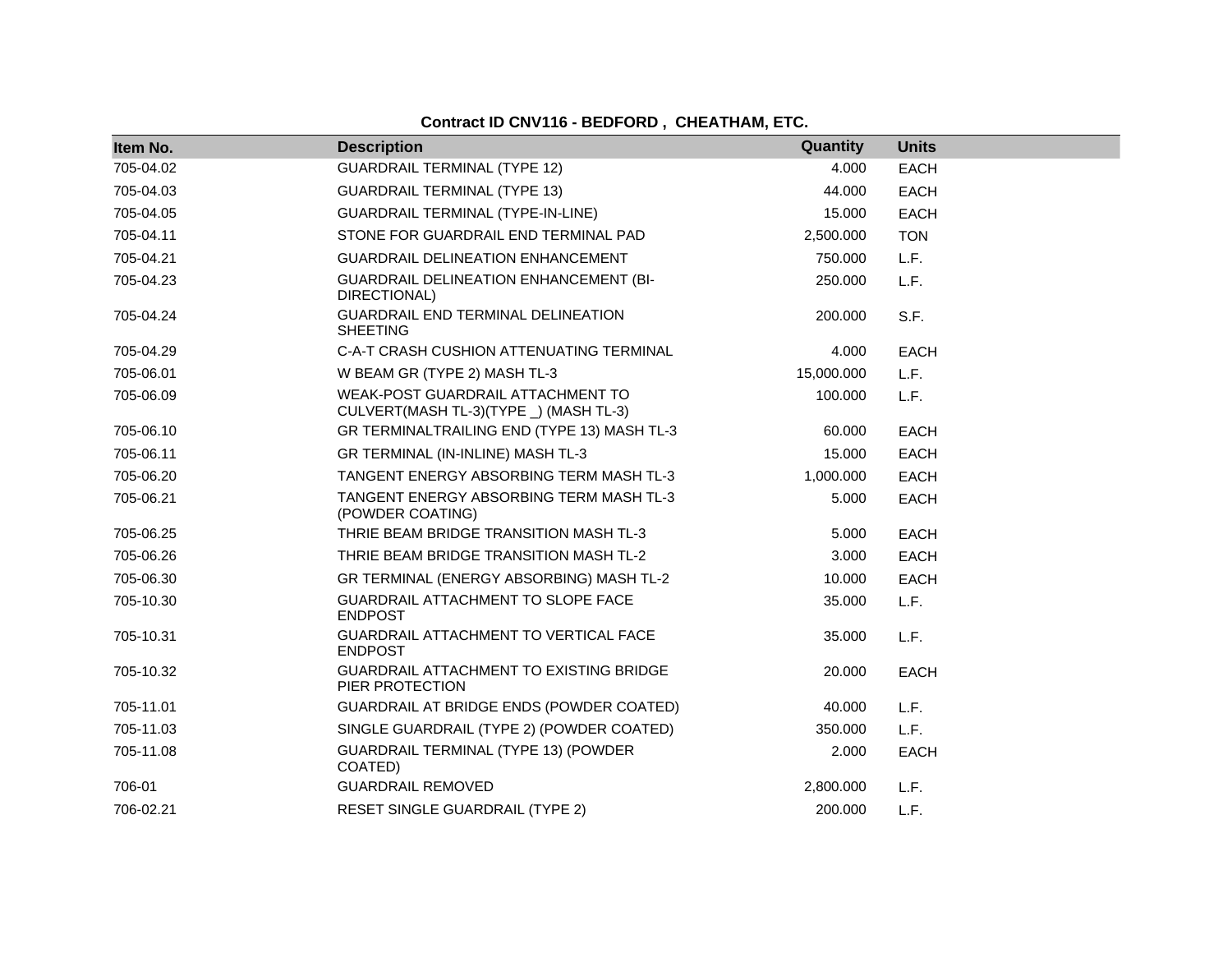**Contract ID CNV116 - BEDFORD , CHEATHAM, ETC.**

| Item No.  | <b>Description</b>                                            | Quantity  | <b>Units</b> |
|-----------|---------------------------------------------------------------|-----------|--------------|
| 706-03.01 | POSTS FURNISHED                                               | 16.000    | EACH         |
| 706-06.02 | MEDIAN DIVIDER THRIE RAIL (TYPE 2)                            | 35.000    | L.F.         |
| 706-06.03 | <b>RADIUS RAIL</b>                                            | 2,400.000 | L.F.         |
| 706-06.05 | RADIUS RAIL LONG POST (6-9 FT)                                | 100.000   | L.F.         |
| 706-06.06 | RADIUS RAIL LONG POST (9-12 FT)                               | 50.000    | L.F.         |
| 706-10.26 | ROUNDED END ELEMENT                                           | 75.000    | <b>EACH</b>  |
| 706-10.54 | <b>RE-ALIGN GUARDRAIL</b>                                     | 1,000.000 | L.F.         |
| 706-10.56 | <b>BUFFER ENDS 88"</b>                                        | 6.000     | <b>EACH</b>  |
| 706-10.71 | <b>HAZARD MARKERS</b>                                         | 7.000     | <b>EACH</b>  |
| 706-10.72 | PULL AND REINSTALL GUARDARAIL POST FOR<br><b>VERIFICATION</b> | 20,000    | <b>EACH</b>  |
| 706-10.74 | <b>CONCRETE BARRIER WALL REPAIR</b>                           | 20,000    | C.Y.         |
| 706-10.80 | MICHIGAN AND MODIFIED MICHIGAN END SHOE                       | 20,000    | <b>EACH</b>  |
| 706-10.81 | <b>GUARDRAIL REFLECTORS</b>                                   | 40.000    | <b>EACH</b>  |
| 706-10.82 | CONCRETE BRIDGE END OR PIER PROTECTION<br><b>REPAIR</b>       | 4.000     | C.Y.         |
| 706-10.83 | DRILL BR. PAR. WALL FOR MICHIGAN END SHOE                     | 12.000    | <b>EACH</b>  |
| 712-01.02 | <b>LANE CLOSURE</b>                                           | 2,000.000 | <b>EACH</b>  |
| 712-08.20 | TRUCK MOUNTED ATTENUATOR W/MSSAGE BOARD                       | 400.000   | <b>DAY</b>   |
| 717-01    | <b>MOBILIZATION</b>                                           | (1)       | LS.          |
| 717-01.04 | MOBILIZATION (DESCRIPTION) (EMERGENCY CALL-<br>OUT)           | 50.000    | <b>EACH</b>  |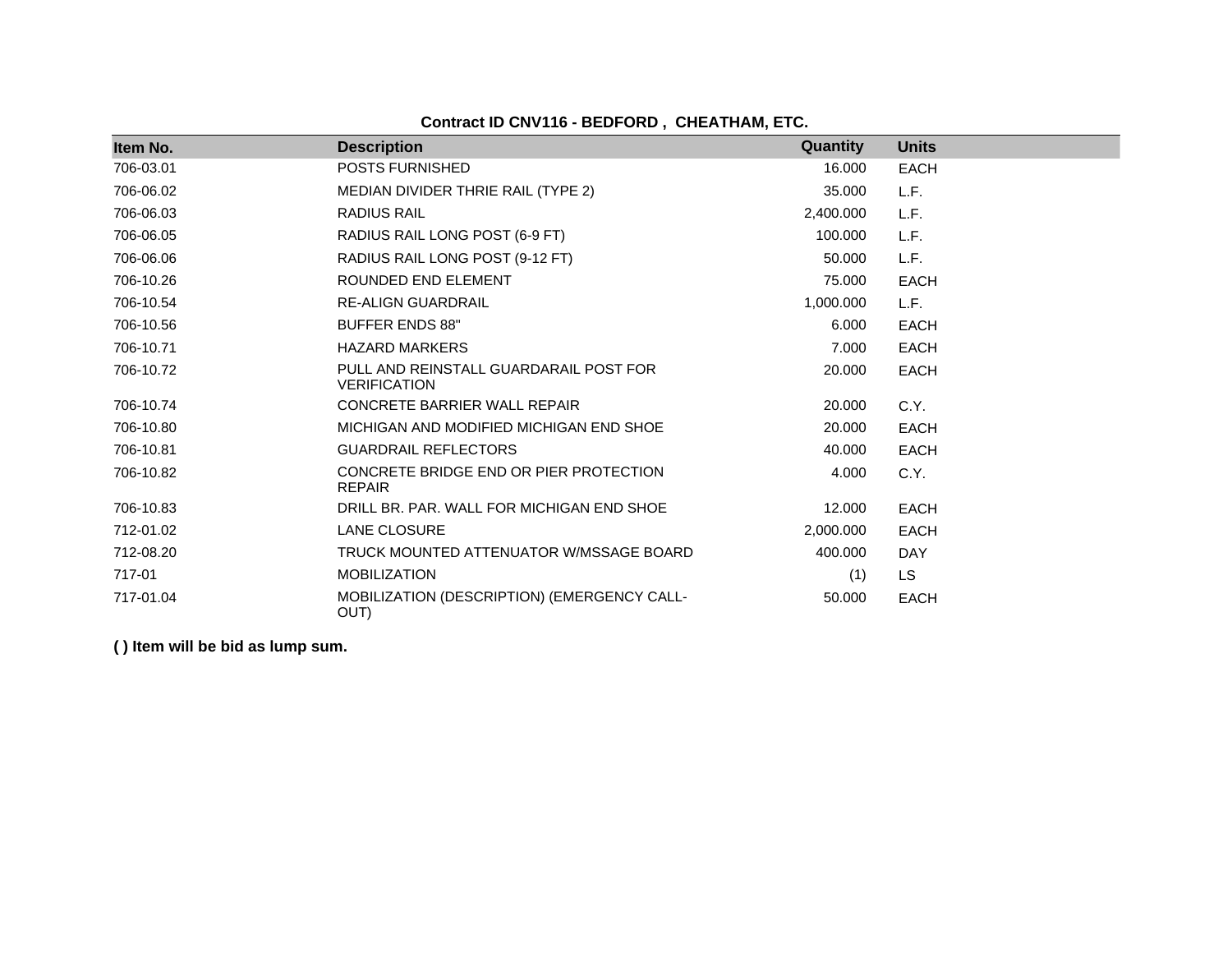**Contract ID:** CNV119

|           | Letting Date: March 26, 2021              | 10:00 AM                                                                                                                | Projects: 98400-4180-04  | ΝA |
|-----------|-------------------------------------------|-------------------------------------------------------------------------------------------------------------------------|--------------------------|----|
|           | LAKE, MADISON, MCNAIRY, OBION,<br>WEAKLEY | Counties: BENTON, CARROLL, CHESTER, CROCKETT,<br>DECATUR, DYER, GIBSON, HARDEMAN,<br>HARDIN, HAYWOOD, HENDERSON, HENRY, |                          |    |
| District: |                                           |                                                                                                                         | <b>DBE Goal Percent:</b> |    |
|           | Routes.                                   | <b>Description:</b> The on-call guardrail repair and new guardrail installation on various Interstate and State         |                          |    |

**Contract Time:** DT - 6/30/2022

| Item No.  | <b>Description</b>                                     | Quantity  | <b>Units</b> |
|-----------|--------------------------------------------------------|-----------|--------------|
| 705-01.01 | <b>GUARDRAIL AT BRIDGE ENDS</b>                        | 30.000    | L.F.         |
| 705-01.02 | <b>GUARDRAIL AT BRIDGE PIERS</b>                       | 10.000    | L.F.         |
| 705-01.04 | METAL BEAM GUARD FENCE                                 | 57.000    | L.F.         |
| 705-02.01 | SINGLE GUARDRAIL, WITH RUB-RAIL (TYPE 2)               | 75.000    | L.F.         |
| 705-02.02 | SINGLE GUARDRAIL (TYPE 2)                              | 5,000.000 | L.F.         |
| 705-02.10 | <b>GUARDRAIL TRANSITION 27IN TO 31IN</b>               | 250.000   | <b>EACH</b>  |
| 705-02.20 | SINGLE GUARDRAIL (TYPE 2) LONG POST (6 FT-9<br>FT)     | 2,338.000 | L.F.         |
| 705-02.25 | SINGLE GUARDRAIL (TYPE 2) LONG POST (9 FT-12<br>FT)    | 2,100.000 | L.F.         |
| 705-03.01 | MEDIAN DIVIDER GUARDRAIL, WITH RUB-RAIL<br>(TYPE 2)    | 13.000    | L.F.         |
| 705-03.02 | MEDIAN DIVIDER GUARDRAIL (TYPE 2)                      | 75.000    | L.F.         |
| 705-03.03 | MEDIAN DIVIDER GUARDRAIL (TYPE 2) (27" MT HT)          | 25.000    | L.F.         |
| 705-03.04 | MEDIAN DIVIDER GUARDRAIL AT CONCRETE<br><b>BARRIER</b> | 25.000    | L.F.         |
| 705-04.02 | <b>GUARDRAIL TERMINAL (TYPE 12)</b>                    | 2.000     | <b>EACH</b>  |
| 705-04.03 | <b>GUARDRAIL TERMINAL (TYPE 13)</b>                    | 6.000     | <b>EACH</b>  |
| 705-04.05 | <b>GUARDRAIL TERMINAL (TYPE-IN-LINE)</b>               | 5.000     | <b>EACH</b>  |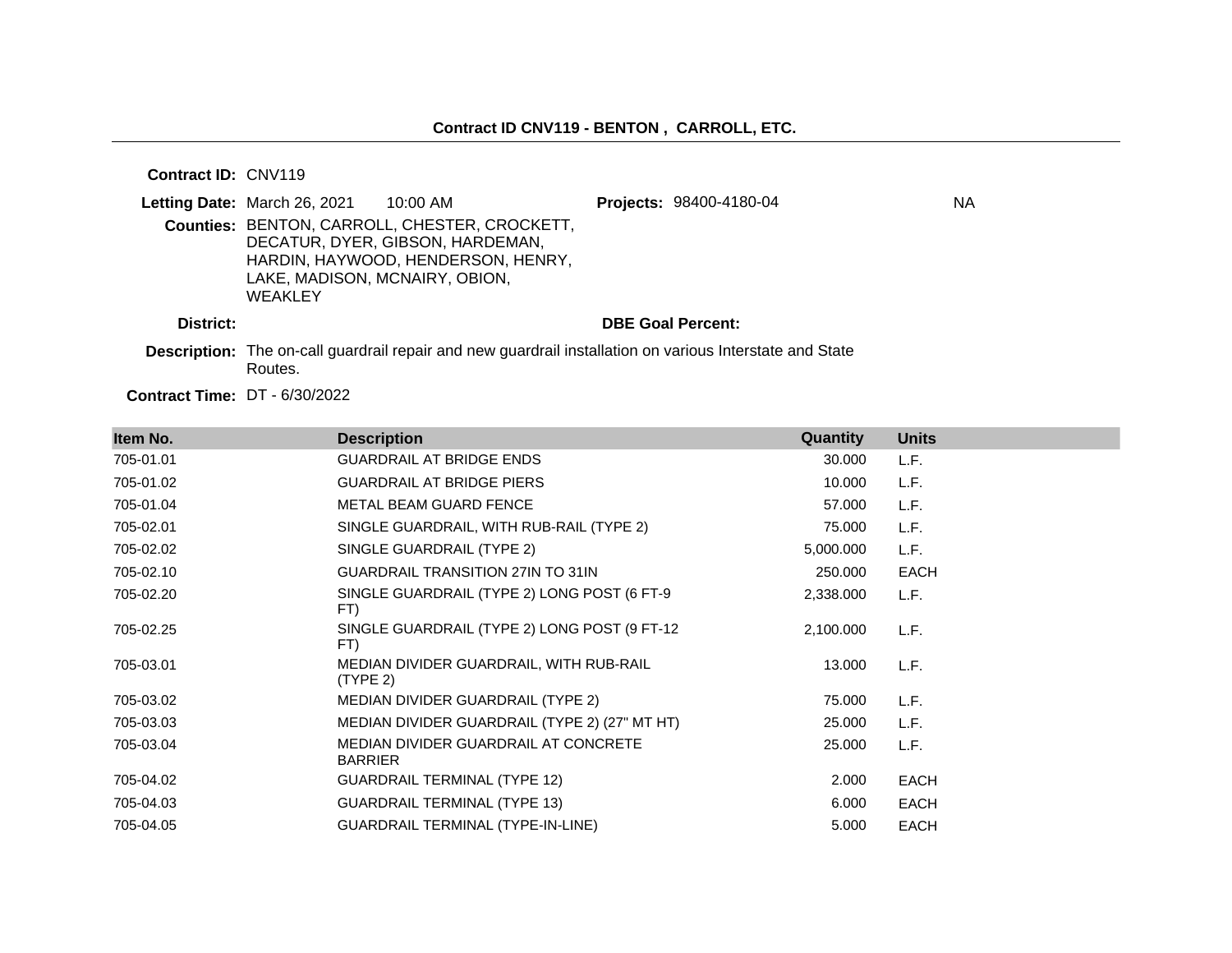| Item No.  | <b>Description</b>                                                          | Quantity   | <b>Units</b> |
|-----------|-----------------------------------------------------------------------------|------------|--------------|
| 705-04.11 | STONE FOR GUARDRAIL END TERMINAL PAD                                        | 1,400.000  | <b>TON</b>   |
| 705-04.24 | GUARDRAIL END TERMINAL DELINEATION<br><b>SHEETING</b>                       | 200.000    | S.F.         |
| 705-04.29 | C-A-T CRASH CUSHION ATTENUATING TERMINAL                                    | 2.000      | <b>EACH</b>  |
| 705-06.01 | W BEAM GR (TYPE 2) MASH TL-3                                                | 10,000.000 | L.F.         |
| 705-06.09 | WEAK-POST GUARDRAIL ATTACHMENT TO<br>CULVERT(MASH TL-3)(TYPE _) (MASH TL-3) | 100.000    | L.F.         |
| 705-06.10 | GR TERMINALTRAILING END (TYPE 13) MASH TL-3                                 | 8.000      | <b>EACH</b>  |
| 705-06.11 | GR TERMINAL (IN-INLINE) MASH TL-3                                           | 5.000      | <b>EACH</b>  |
| 705-06.20 | TANGENT ENERGY ABSORBING TERM MASH TL-3                                     | 200.000    | <b>EACH</b>  |
| 705-06.25 | THRIE BEAM BRIDGE TRANSITION MASH TL-3                                      | 5.000      | EACH         |
| 705-06.26 | THRIE BEAM BRIDGE TRANSITION MASH TL-2                                      | 3.000      | EACH         |
| 705-06.30 | GR TERMINAL (ENERGY ABSORBING) MASH TL-2                                    | 5.000      | <b>EACH</b>  |
| 705-10.30 | GUARDRAIL ATTACHMENT TO SLOPE FACE<br><b>ENDPOST</b>                        | 30.000     | L.F.         |
| 705-10.31 | GUARDRAIL ATTACHMENT TO VERTICAL FACE<br><b>ENDPOST</b>                     | 9.000      | L.F.         |
| 705-10.32 | <b>GUARDRAIL ATTACHMENT TO EXISTING BRIDGE</b><br>PIER PROTECTION           | 2.000      | <b>EACH</b>  |
| 706-01    | <b>GUARDRAIL REMOVED</b>                                                    | 150.000    | L.F.         |
| 706-02.21 | RESET SINGLE GUARDRAIL (TYPE 2)                                             | 200.000    | L.F.         |
| 706-03.01 | POSTS FURNISHED                                                             | 9.000      | <b>EACH</b>  |
| 706-06.01 | SINGLE THRIE RAIL (TYPE 2)                                                  | 25.000     | L.F.         |
| 706-06.02 | MEDIAN DIVIDER THRIE RAIL (TYPE 2)                                          | 25.000     | L.F.         |
| 706-06.03 | <b>RADIUS RAIL</b>                                                          | 425.000    | L.F.         |
| 706-06.05 | RADIUS RAIL LONG POST (6-9 FT)                                              | 38.000     | L.F.         |
| 706-06.06 | RADIUS RAIL LONG POST (9-12 FT)                                             | 38.000     | L.F.         |
| 706-10.26 | ROUNDED END ELEMENT                                                         | 12.000     | <b>EACH</b>  |
| 706-10.54 | <b>RE-ALIGN GUARDRAIL</b>                                                   | 500.000    | L.F.         |
| 706-10.71 | <b>HAZARD MARKERS</b>                                                       | 3.000      | <b>EACH</b>  |
| 706-10.72 | PULL AND REINSTALL GUARDARAIL POST FOR<br><b>VERIFICATION</b>               | 3.000      | <b>EACH</b>  |
| 706-10.74 | <b>CONCRETE BARRIER WALL REPAIR</b>                                         | 3.000      | C.Y.         |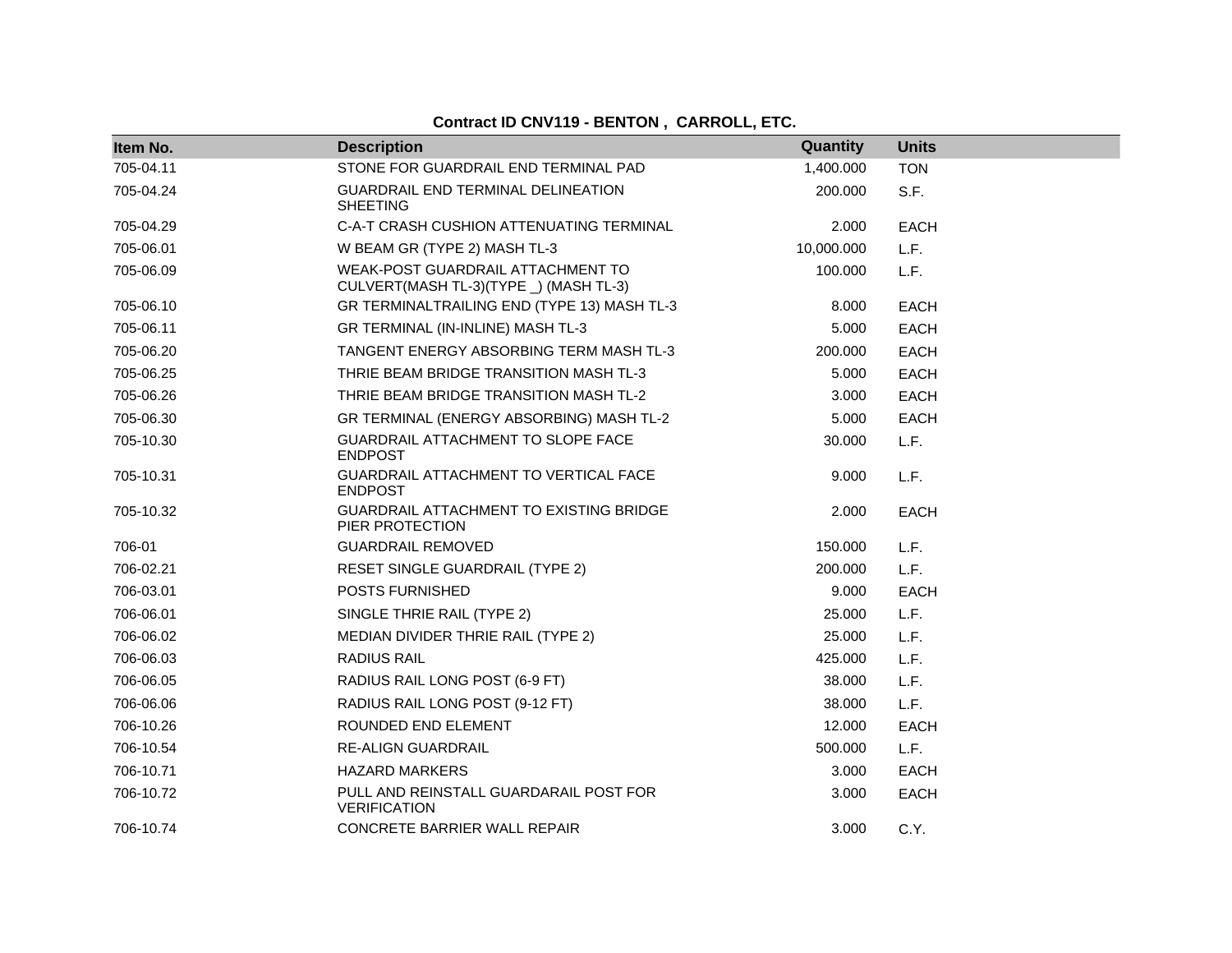| Item No.  | <b>Description</b>                                      | Quantity | <b>Units</b> |  |
|-----------|---------------------------------------------------------|----------|--------------|--|
| 706-10.80 | MICHIGAN AND MODIFIED MICHIGAN END SHOE                 | 3.000    | <b>EACH</b>  |  |
| 706-10.81 | <b>GUARDRAIL REFLECTORS</b>                             | 30,000   | <b>EACH</b>  |  |
| 706-10.82 | CONCRETE BRIDGE END OR PIER PROTECTION<br><b>REPAIR</b> | 2.000    | C.Y.         |  |
| 706-10.83 | DRILL BR. PAR. WALL FOR MICHIGAN END SHOE               | 2.000    | EACH         |  |
| 712-01.02 | LANE CLOSURE                                            | 300,000  | EACH         |  |
| 712-08.20 | TRUCK MOUNTED ATTENUATOR W/MSSAGE BOARD                 | 25,000   | <b>DAY</b>   |  |
| 717-01    | <b>MOBILIZATION</b>                                     | (1)      | LS           |  |
| 717-01.04 | MOBILIZATION (DESCRIPTION) (EMERGENCY CALL-<br>OUT)     | 25,000   | <b>EACH</b>  |  |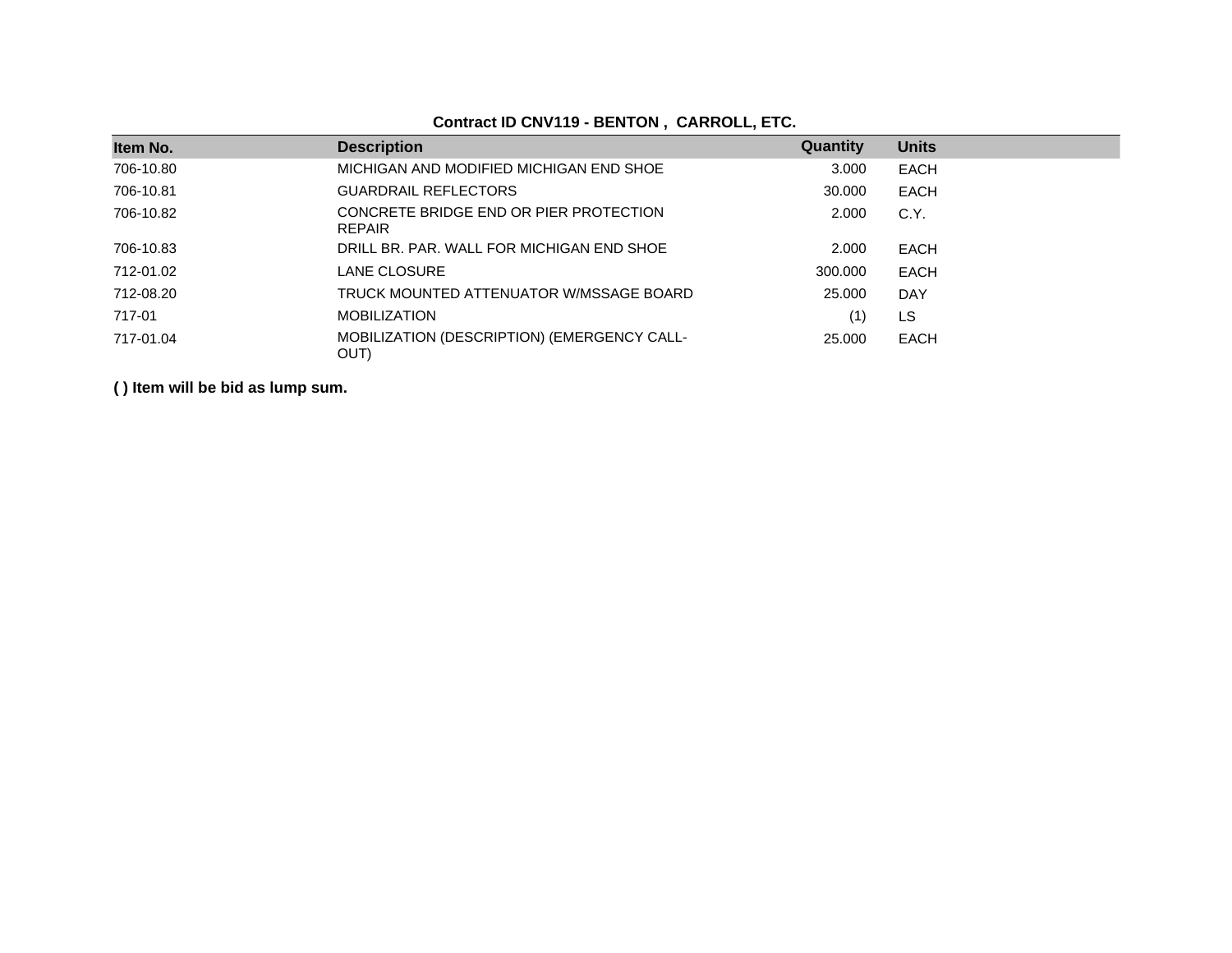**Contract ID:** CNV117

|           | Letting Date: March 26, 2021<br>10:00 AM                                                                                    | <b>Projects: 98400-4178-04</b> | ΝA |
|-----------|-----------------------------------------------------------------------------------------------------------------------------|--------------------------------|----|
|           | <b>Counties: BENTON, CARROLL, CHESTER, GIBSON,</b><br>HARDEMAN, HARDIN, HENRY, MADISON,<br><b>SHELBY</b>                    |                                |    |
| District: |                                                                                                                             | <b>DBE Goal Percent:</b>       |    |
|           | The second contract the Higher contract of the state of the second contract $\bigcap_{i=1}^n A_i$ and $\bigcap_{i=1}^n A_i$ |                                |    |

**Description:** The random on-call attenuator repair on various Interstate and State Routes.

**Contract Time:** DT - 6/30/2022

| Item No.  | <b>Description</b>                                          | Quantity | <b>Units</b> |
|-----------|-------------------------------------------------------------|----------|--------------|
| 705-05.36 | CONCRETE PAD (SCI100GM)                                     | 1.000    | <b>EACH</b>  |
| 705-08.22 | IMPACT ATTENUATOR (TAU-II WIDE)                             | 1.000    | <b>EACH</b>  |
| 705-08.23 | REPOSITIONING IMPACT ATTENUATOR (TAU-II)                    | 2.000    | <b>EACH</b>  |
| 705-08.25 | TAU-II ENERGY ABSORBING CARTRIDGE TYPE A<br>(UNIVERSAL)     | 6.000    | <b>EACH</b>  |
| 705-08.26 | TAU-II ENERGY ABSORBING CARTRIDGE TYPE B<br>(UNIVERSAL)     | 7.000    | <b>EACH</b>  |
| 705-08.28 | TAU-II FRONT SUPPORT ASSEMBLY (UNIVERSAL)                   | 1.000    | <b>EACH</b>  |
| 705-08.29 | TAU-II FRONT SUPPORT LEG KIT (UNIVERSAL)                    | 1.000    | <b>EACH</b>  |
| 705-08.30 | TAU-II MID SUPPORT ASSEMBLY (UNIVERSAL)                     | 6.000    | <b>EACH</b>  |
| 705-08.32 | TAU-II SLIDER KIT (UNIVERSAL)                               | 1.000    | <b>EACH</b>  |
| 705-08.33 | TAU-II SLIDING PANEL (UNIVERSAL)                            | 6.000    | <b>EACH</b>  |
| 705-08.34 | TAU-II NOSE PIECE (PARALLEL UNIT)                           | 3.000    | <b>EACH</b>  |
| 705-08.36 | TAU-II NOSE PIECE (WIDE UNIT)                               | 1.000    | <b>EACH</b>  |
| 705-08.57 | IMPACT ATTENUATOR (QUADGUARD ELITE WIDE)                    | 1.000    | <b>EACH</b>  |
| 705-08.59 | <b>IMPACT ATTENUATOR REPOSITIONING</b><br>(QUADGUARD ELITE) | 5.000    | <b>EACH</b>  |
| 705-08.66 | RIP PLATE REPAIR KIT, STAGE 1                               | 5.000    | <b>EACH</b>  |
| 705-08.67 | RIP PLATE REPAIR KIT, STAGE 2                               | 5.000    | <b>EACH</b>  |
| 705-08.69 | PLASTIC NOSE PIECE/REFLECTOR                                | 3.000    | <b>EACH</b>  |
| 705-08.80 | SIDE PANEL - 35"                                            | 3.000    | <b>EACH</b>  |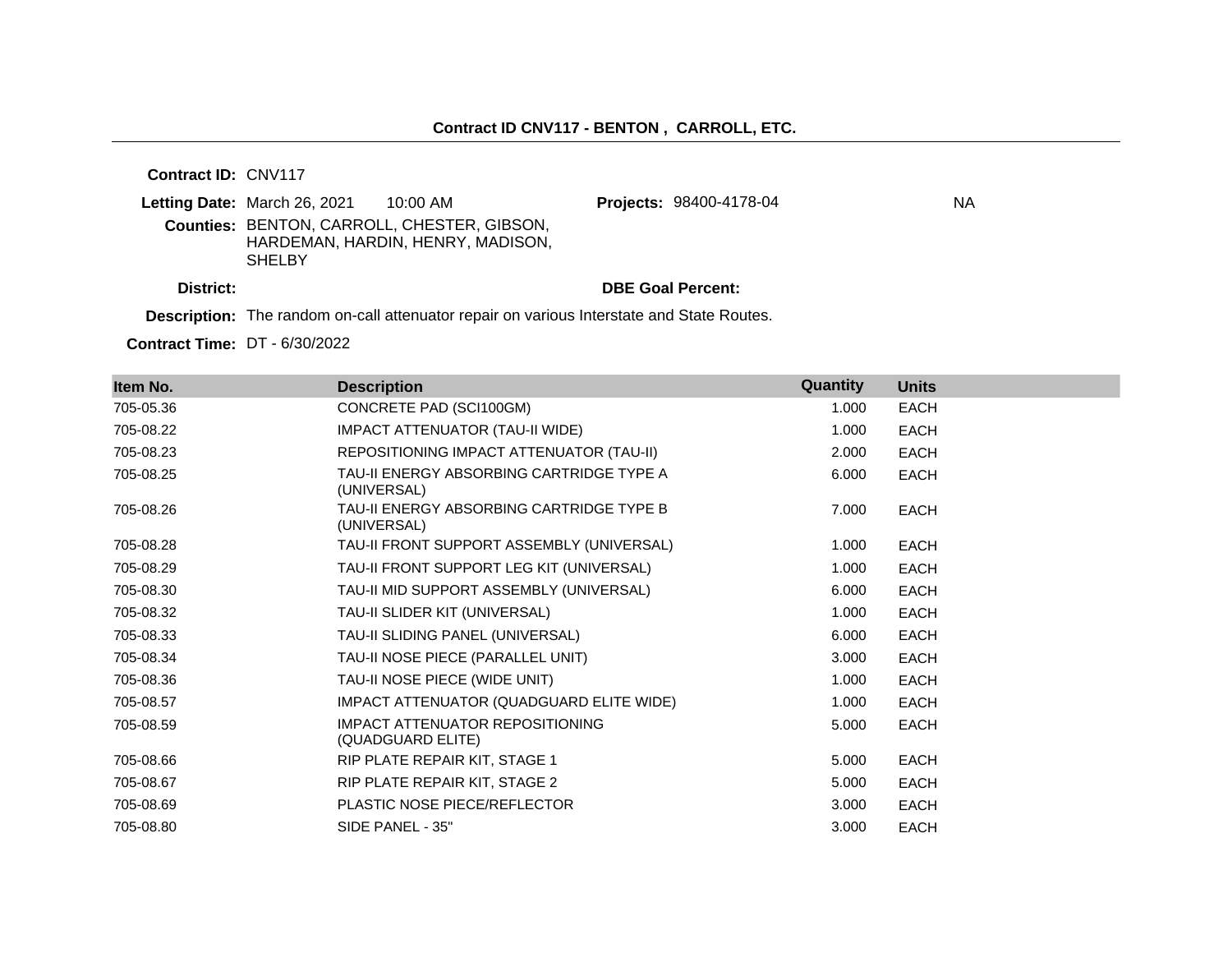| Item No.  | <b>Description</b>                                       | Quantity | <b>Units</b> |
|-----------|----------------------------------------------------------|----------|--------------|
| 705-08.81 | SIDE PANEL - 62"                                         | 1.000    | <b>EACH</b>  |
| 705-08.91 | REPOSITIONING VEHCULR IMP ATTN(2005TRACC)                | 5.000    | <b>EACH</b>  |
| 705-08.92 | 05 RIP PLATE REPAIR KIT STAGE 2                          | 2.000    | <b>EACH</b>  |
| 705-09.10 | <b>IMPACT ATTENUATOR (SCI100GM)</b>                      | 1.000    | <b>EACH</b>  |
| 705-09.11 | REPOSITIONING OF IMPACT ATTENUATOR<br>(SCI100GM)         | 2.000    | <b>EACH</b>  |
| 705-09.35 | PANEL DELINEATOR (W/REFLECTIVE HAZARD<br>MARKER)         | 1.000    | <b>EACH</b>  |
| 705-09.50 | IMPACT ATTENUATOR (SCI100GM WIDE)                        | 1.000    | <b>EACH</b>  |
| 705-09.51 | REPOSITIONING OF IMPACT ATTENUATOR<br>(SCI100GM WIDE)    | 1.000    | <b>EACH</b>  |
| 705-14.21 | SC B-U CABLE STRAP ASSY                                  | 1.000    | <b>EACH</b>  |
| 705-14.22 | CONC. B-U CABLE STRAP ASSY                               | 1.000    | <b>EACH</b>  |
| 705-14.30 | REPOSITIONING IMPACT ATTENUATOR(REACT 350)               | 2.000    | <b>EACH</b>  |
| 705-14.56 | REFLECTIVE NOSE LEFT/RIGHT                               | 2.000    | <b>EACH</b>  |
| 705-14.74 | <b>CONCRETE PAD (REACT 350)</b>                          | 1.000    | <b>EACH</b>  |
| 705-15.65 | <b>QUADGUARD II IMPACT ATTENUATOR</b><br>(REPOSITIONING) | 8.000    | <b>EACH</b>  |
| 705-15.66 | QUADGUARD II IMPACT ATTENUATOR (WIDE)                    | 1.000    | <b>EACH</b>  |
| 705-15.68 | NOSE ASSEMBLY QGII STEEL                                 | 5.000    | <b>EACH</b>  |
| 705-15.69 | SHIM KIT QGII                                            | 25.000   | <b>EACH</b>  |
| 705-15.71 | HEX FOAM CARTRIDGE, TYPE I                               | 15.000   | <b>EACH</b>  |
| 705-15.72 | HEX FOAM CARTRIDGE, TYPE II                              | 20,000   | <b>EACH</b>  |
| 705-15.74 | DIAPHRAGM ASSEMBLY, QC                                   | 6.000    | <b>EACH</b>  |
| 705-15.75 | FENDER PANEL ASSEMBLY                                    | 5.000    | <b>EACH</b>  |
| 705-15.92 | TRANS PANEL NEW JERSEY BARRIER WIDE                      | 1.000    | <b>EACH</b>  |
| 705-15.93 | TRANS PANEL QUAD TO W WIDE                               | 1.000    | <b>EACH</b>  |
| 705-16.75 | <b>HAZARD REFLECTORS</b>                                 | 10.000   | <b>EACH</b>  |
| 705-16.77 | REPAIR OF CONCRETE BACKUP WALL                           | 5.000    | S.F.         |
| 705-17.08 | CARTRIDGE SUPPORT BRACKETS                               | 4.000    | <b>EACH</b>  |
| 705-17.24 | HDPE NOSE PIECE                                          | 2.000    | <b>EACH</b>  |
| 705-17.32 | BREAKAWAY POST (TOP)                                     | 1.000    | <b>EACH</b>  |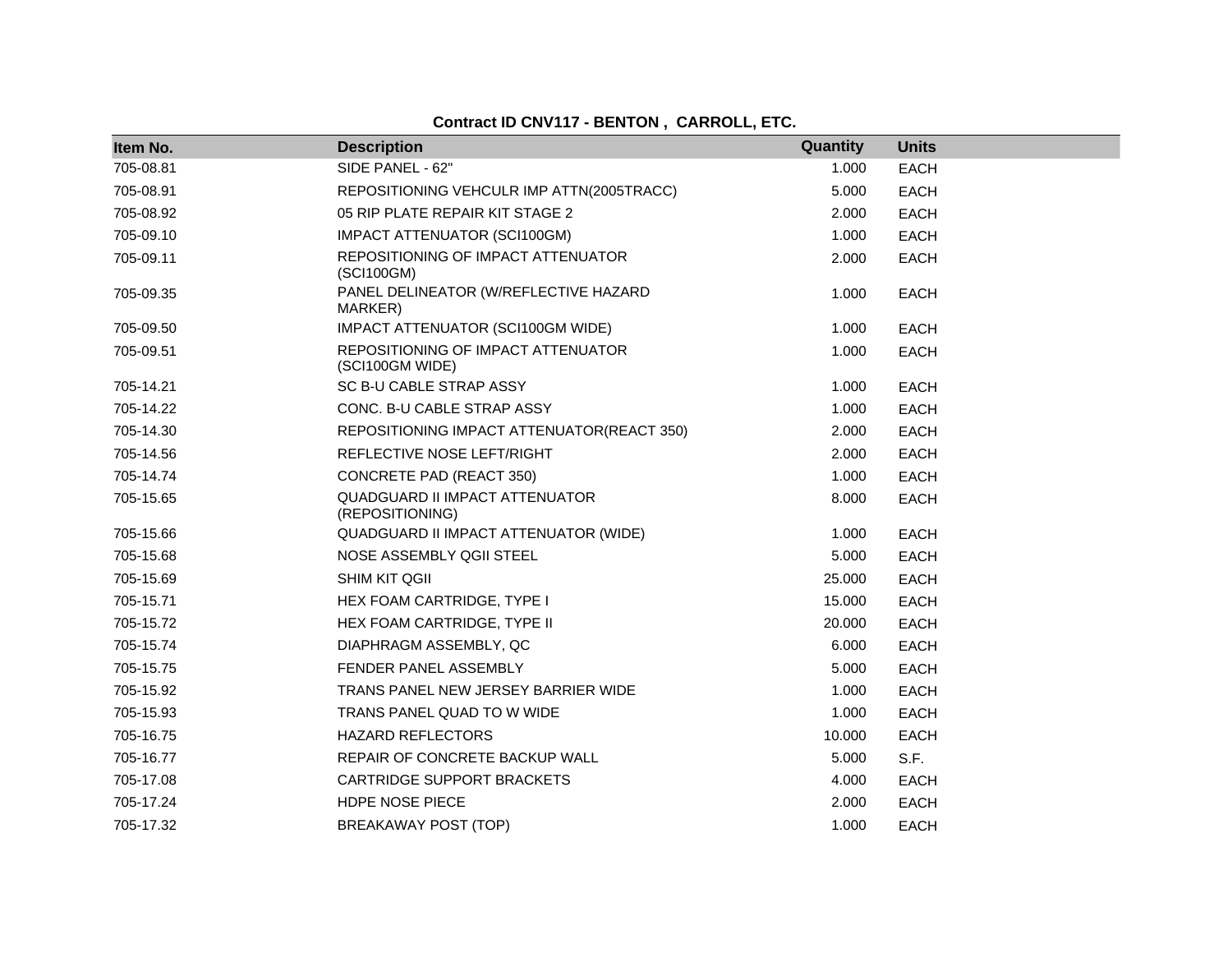| Item No.  | <b>Description</b>                                        | Quantity | <b>Units</b> |
|-----------|-----------------------------------------------------------|----------|--------------|
| 705-17.33 | BREAKAWAY BOLT ASSEMBLY                                   | 1.000    | <b>EACH</b>  |
| 705-17.48 | CONCRETE PAD (WIDETRACC)                                  | 1.000    | <b>EACH</b>  |
| 705-17.71 | WIDETRACC CABLE SYSTEM (W/ HARDWARE)                      | 1.000    | <b>EACH</b>  |
| 705-17.72 | WIDETRACC FRAME (W/ HARDWARE)                             | 1.000    | <b>EACH</b>  |
| 705-17.73 | WIDETRACC EXTENSION FOOT (RIGHT) (W/<br>HARDWARE)         | 1.000    | <b>EACH</b>  |
| 705-17.74 | WIDETRACC EXTENSION FOOT (LEFT) (W/<br>HARDWARE)          | 1.000    | <b>EACH</b>  |
| 705-17.93 | IMPACT ATTENUATOR (WIDETRACC 2005)                        | 1.000    | <b>EACH</b>  |
| 705-20.01 | IMACT ATTENUATOR (QUADGUARD M10)                          | 1.000    | <b>EACH</b>  |
| 705-20.03 | REPOSITIONING IMPACT ATTENUATOR (M10)                     | 3.000    | <b>EACH</b>  |
| 705-20.04 | NOSE ASSEMBLY, M10                                        | 3.000    | EACH         |
| 705-20.05 | HEX FOAM CARTRIDGE, TYPE M1                               | 3.000    | <b>EACH</b>  |
| 705-20.06 | HEX FOAM CARTRIDGE, TYPE M2                               | 3.000    | <b>EACH</b>  |
| 705-20.07 | IMACT ATTENUATOR (QUADGUARD ELITE M10)                    | 1.000    | <b>EACH</b>  |
| 705-20.08 | REPOSITIONING IMPACT ATTENUATOR<br>(QUARDGUARD ELITE M10) | 1.000    | <b>EACH</b>  |
| 705-20.09 | TENSION STRUT BACKUP 24" (QGEM)                           | 1.000    | <b>EACH</b>  |
| 705-20.10 | DIAPHRAGM 24" (QGEM)                                      | 1.000    | EACH         |
| 705-20.11 | DIE SPRING, 5/8" X 1 1/2" (QGEM)                          | 1.000    | <b>EACH</b>  |
| 705-20.12 | MUSHROOM WASHER (QGEM)                                    | 1.000    | <b>EACH</b>  |
| 705-20.13 | EXTENSION BACKUP, M10 QGE (QGEM)                          | 1.000    | <b>EACH</b>  |
| 705-20.14 | PANEL, FENDER, QG (QGEM)                                  | 1.000    | <b>EACH</b>  |
| 705-20.15 | MONORAIL GUIDE (QGEM)                                     | 1.000    | <b>EACH</b>  |
| 705-20.16 | PANEL, SIDE, QG (QGEM)                                    | 1.000    | <b>EACH</b>  |
| 705-20.17 | EXTENSION, DIAPHRAGM, FLAT (QGEM)                         | 1.000    | <b>EACH</b>  |
| 705-20.18 | FLT ST 3/16"X2"X13", W/HOLES (QGEM)                       | 1.000    | <b>EACH</b>  |
| 705-20.19 | STOP, TAB, WELDMENT, G (QGEM)                             | 1.000    | <b>EACH</b>  |
| 705-20.26 | PLATE, NOSE CYLINDER, G (QGEM)                            | 1.000    | <b>EACH</b>  |
| 705-20.27 | CYLINDER NOSE, HDPE, 28" X 20" (QGEM)                     | 1.000    | <b>EACH</b>  |
| 705-20.28 | NOSE ASSY 24", M10 QGE, Y (QGEM)                          | 1.000    | <b>EACH</b>  |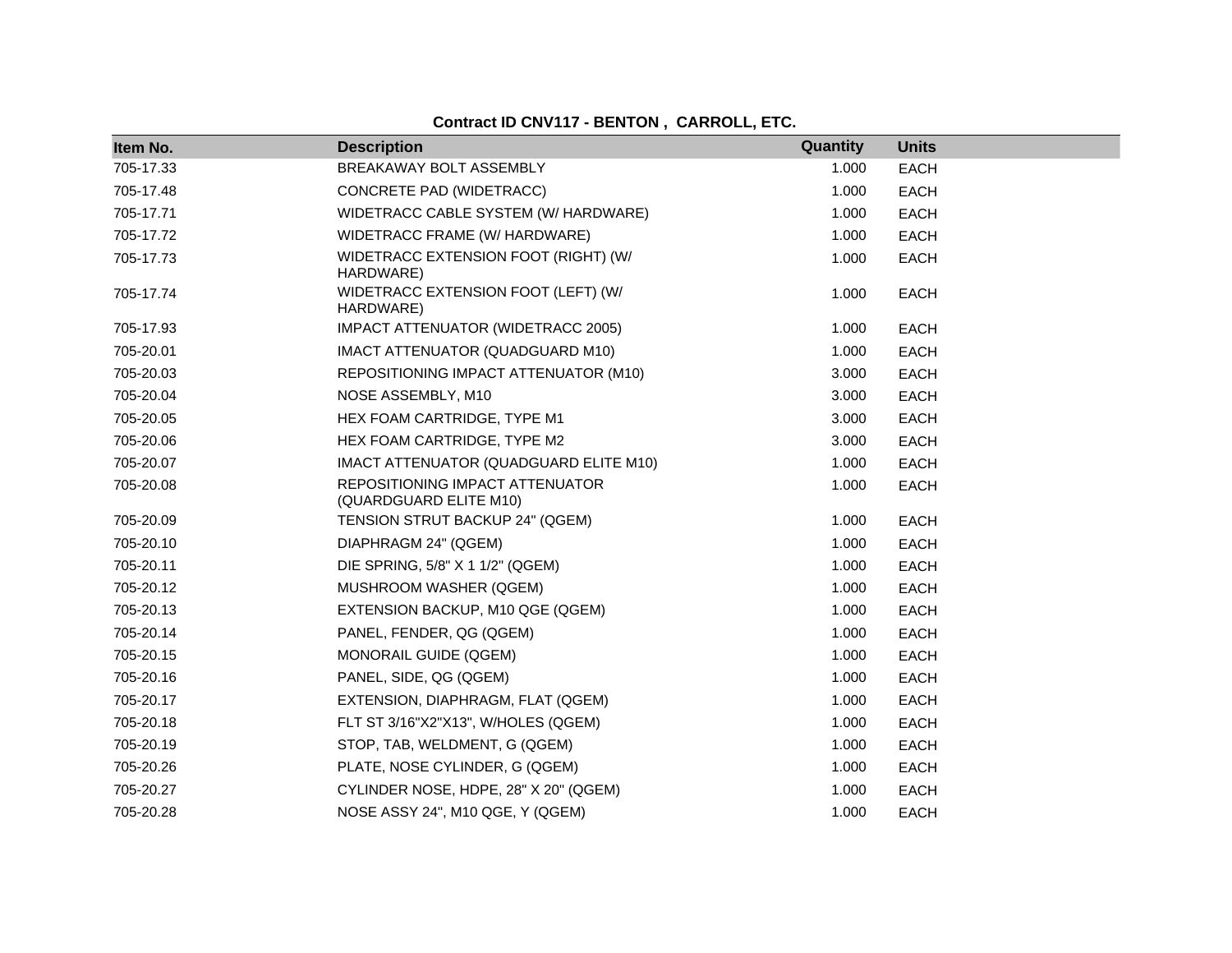| Item No.  | <b>Description</b>                                             | Quantity | <b>Units</b> |
|-----------|----------------------------------------------------------------|----------|--------------|
| 705-20.29 | BELT NOSE, Y (QGEM)                                            | 1.000    | <b>EACH</b>  |
| 705-20.30 | BELT NOSEPIECE, YELLOW, 24"-36" (QGE, QGEM)                    | 2.000    | <b>EACH</b>  |
| 705-20.31 | BELT NOSEPIECE, YELLOW, 69"-90" (QGE, QGEM)                    | 2.000    | <b>EACH</b>  |
| 705-20.32 | QGE HIT INDICATOR                                              | 3.000    | <b>EACH</b>  |
| 705-20.33 | QGE CYLINDER TYPE I (QGE)                                      | 3.000    | <b>EACH</b>  |
| 705-20.34 | QGE CYLINDER TYPE II (QGE)                                     | 3.000    | <b>EACH</b>  |
| 705-20.35 | QGE CYLINDER ME1 (QGEM)                                        | 3.000    | <b>EACH</b>  |
| 705-20.36 | QGE CYLINDER ME2 (QGEM)                                        | 3.000    | <b>EACH</b>  |
| 705-20.37 | QGE CYLINDER ME3 (QGEM)                                        | 3.000    | <b>EACH</b>  |
| 705-20.41 | MONORAIL, ONE BAY, QG, G (QGEM)                                | 1.000    | <b>EACH</b>  |
| 705-20.42 | CLAMP, NOSE BELT, QG, G (QGEM)                                 | 1.000    | EACH         |
| 705-20.43 | END CAP, MONORAIL, QG, G (QGEM)                                | 1.000    | <b>EACH</b>  |
| 705-20.44 | APPROVED ADHESIVE (QGEM)                                       | 1.000    | <b>EACH</b>  |
| 705-20.45 | <b>CONCRETE PAD (QGEM)</b>                                     | 1.000    | <b>EACH</b>  |
| 705-20.46 | CONCRETE PAD (QGM10)                                           | 1.000    | <b>EACH</b>  |
| 705-20.47 | CONCRETE PAD (QGE WIDE)                                        | 1.000    | <b>EACH</b>  |
| 705-20.50 | IMACT ATTENUATOR (QUADGUARD ELITE M10<br>WIDE)                 | 1.000    | <b>EACH</b>  |
| 705-20.51 | REPOSITIONING IMPACT ATTENUATOR<br>(QUARDGUARD ELITE M10 WIDE) | 1.000    | <b>EACH</b>  |
| 712-01.50 | MAINTENANCE OF TRAFFIC                                         | 12.000   | <b>EACH</b>  |
| 712-01.52 | MAINTENANCE OF TRAFFIC (<br>) (NIGHT<br>WORK)                  | 6.000    | <b>EACH</b>  |
| 712-08.20 | TRUCK MOUNTED ATTENUATOR W/MSSAGE BOARD                        | 20.000   | <b>DAY</b>   |
| 717-01    | <b>MOBILIZATION</b>                                            | (1)      | <b>LS</b>    |
| 705-07.20 | TRANSITION TO SAFETY SHAPE (2005 TRACC)                        | 1.000    | <b>EACH</b>  |
| 705-07.21 | TRANSITION TO BARRIER WALL END CAP (2005<br>TRACC)             | 1.000    | <b>EACH</b>  |
| 705-07.22 | SPLIT FRAME KIT-30IN BACK-UP (2005 TRACC)                      | 1.000    | <b>EACH</b>  |
| 705-08.18 | TAU-II XXXL BULKHEAD (WIDE UNIT)                               | 1.000    | <b>EACH</b>  |
| 705-08.19 | TAU-II XXXXL BULKHEAD (WIDE UNIT)                              | 1.000    | <b>EACH</b>  |
| 705-08.24 | TAU-II CABLE GUIDE KIT (UNIVERSAL)                             | 1.000    | <b>EACH</b>  |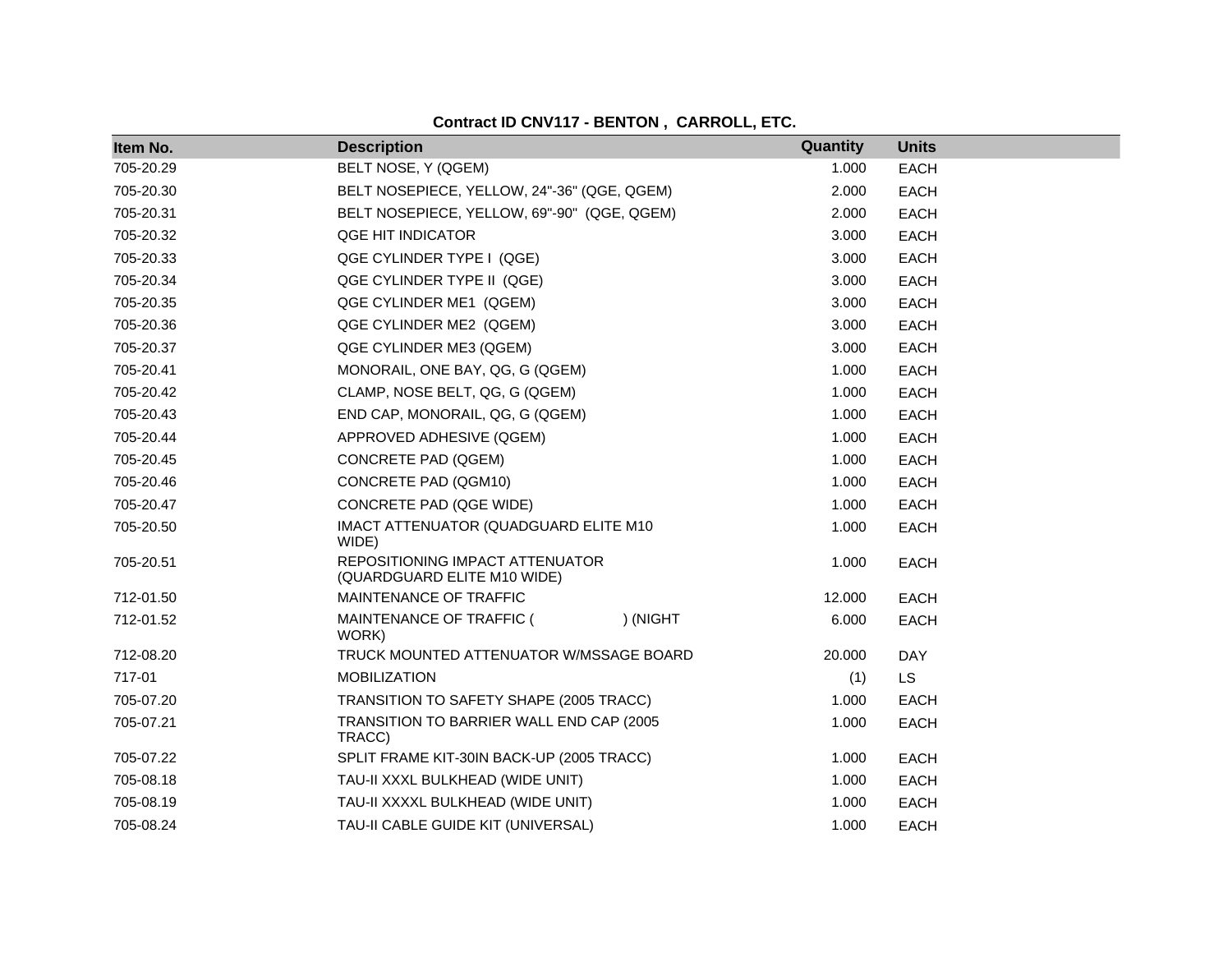| Item No.  | <b>Description</b>                          | Quantity | <b>Units</b> |
|-----------|---------------------------------------------|----------|--------------|
| 705-08.27 | TAU-II END PANEL (UNIVERSAL)                | 1.000    | <b>EACH</b>  |
| 705-08.31 | TAU-II PIPE PANEL MOUNT (UNIVERSAL)         | 1.000    | <b>EACH</b>  |
| 705-08.35 | TAU-II PCB BACKSTOP (PARALLEL UNIT)         | 1.000    | <b>EACH</b>  |
| 705-08.37 | TAU-II WIDE SUPPORT LEG ADAPTER (WIDE UNIT) | 1.000    | <b>EACH</b>  |
| 705-08.38 | TAU-II WING ASSEMBLY (WIDE UNIT)            | 1.000    | <b>EACH</b>  |
| 705-08.39 | TAU-II WING BRACE (WIDE UNIT)               | 1.000    | <b>EACH</b>  |
| 705-08.40 | TAU-II XL BULKHEAD (WIDE UNIT)              | 1.000    | <b>EACH</b>  |
| 705-08.41 | TAU-II XXL BULKHEAD (WIDE UNIT)             | 1.000    | <b>EACH</b>  |
| 705-08.43 | FORMED ANGLE 05 TRACC                       | 1.000    | EACH         |
| 705-08.52 | QUADGUARD MONORAIL ASSEMBLY, 3 BAY          | 1.000    | EACH         |
| 705-08.54 | TRACC WASHER 1/4" X 3" X 2-1/4"             | 1.000    | <b>EACH</b>  |
| 705-08.55 | TRACC DOUBLER PL X 38-1/2"                  | 1.000    | EACH         |
| 705-08.56 | TRACC BEAM GUIDE 72"                        | 1.000    | <b>EACH</b>  |
| 705-08.68 | RIP PLATE REPAIR KIT, STAGE 3               | 1.000    | <b>EACH</b>  |
| 705-08.74 | <b>BASE ASSEMBLY - 9'</b>                   | 1.000    | <b>EACH</b>  |
| 705-08.76 | BEAM GUIDE - 20'                            | 1.000    | <b>EACH</b>  |
| 705-08.77 | END SHOE (LEFT OR RIGHT)                    | 1.000    | <b>EACH</b>  |
| 705-08.84 | <b>SLOT PLATE</b>                           | 1.000    | <b>EACH</b>  |
| 705-08.85 | <b>CROSSTIE</b>                             | 1.000    | <b>EACH</b>  |
| 705-08.86 | FORM CHANNEL - 3 X 2                        | 1.000    | <b>EACH</b>  |
| 705-08.88 | SLED/CUTTER ASSEMBLY                        | 1.000    | <b>EACH</b>  |
| 705-08.93 | 05 RIP PLATE REPAIR KIT STAGE 3             | 1.000    | <b>EACH</b>  |
| 705-08.94 | 05 FRONT ANCH WELDMENT                      | 1.000    | <b>EACH</b>  |
| 705-08.95 | 05 SECTION MODULE                           | 1.000    | <b>EACH</b>  |
| 705-08.97 | 05 SLED/SHREDDER ASSEMBLY                   | 1.000    | <b>EACH</b>  |
| 705-08.98 | 05 FRAME WELDMENT                           | 1.000    | <b>EACH</b>  |
| 705-08.99 | 05 BACK-UP FRAME                            | 1.000    | <b>EACH</b>  |
| 705-09.12 | CONCRETE ANCHOR BOLT SET (3/4 IN X 7 IN)    | 1.000    | <b>EACH</b>  |
| 705-09.13 | ASPHALT ANCHOR BOLT SET (3/4 IN X 18 IN)    | 1.000    | <b>EACH</b>  |
| 705-09.14 | <b>BOLT CABLE ADJUSTER</b>                  | 1.000    | <b>EACH</b>  |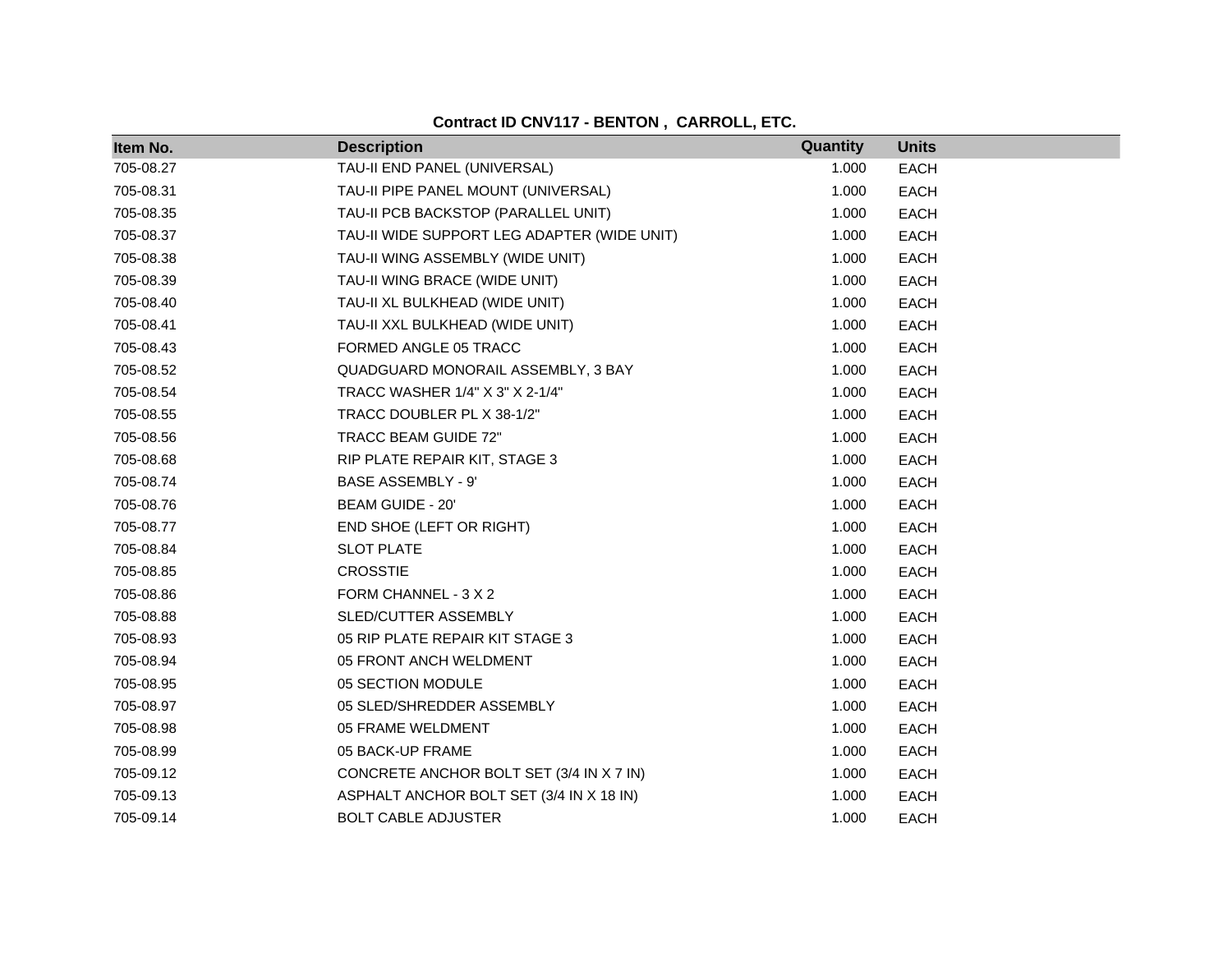| Item No.  | <b>Description</b>                     | Quantity | <b>Units</b> |
|-----------|----------------------------------------|----------|--------------|
| 705-09.15 | <b>BOLT SLED SIDE PANEL</b>            | 1.000    | <b>EACH</b>  |
| 705-09.16 | <b>BOLT FRONT STOP</b>                 | 1.000    | <b>EACH</b>  |
| 705-09.17 | <b>BOLT SHEAR</b>                      | 1.000    | <b>EACH</b>  |
| 705-09.18 | <b>BOLT SIDE GUIDE</b>                 | 1.000    | <b>EACH</b>  |
| 705-09.19 | <b>BOLT TERMINAL BRACE</b>             | 1.000    | <b>EACH</b>  |
| 705-09.20 | <b>BRACE TERMINAL</b>                  | 1.000    | <b>EACH</b>  |
| 705-09.21 | CABLE WIRE ROPE W/ SPELTER SOCKET      | 1.000    | <b>EACH</b>  |
| 705-09.22 | <b>CLIP WIRE ROPE</b>                  | 1.000    | <b>EACH</b>  |
| 705-09.23 | <b>CYLINDER SHOCK ARRESTING</b>        | 1.000    | <b>EACH</b>  |
| 705-09.24 | <b>STRAP CYLINDER</b>                  | 1.000    | <b>EACH</b>  |
| 705-09.25 | FRAME MOBILE #1                        | 1.000    | <b>EACH</b>  |
| 705-09.26 | FRAME MOBILE #2                        | 1.000    | <b>EACH</b>  |
| 705-09.27 | FRAME MOBILE #3                        | 1.000    | <b>EACH</b>  |
| 705-09.28 | FRAME MOBILE #4                        | 1.000    | <b>EACH</b>  |
| 705-09.29 | FRAME MOBILE #5                        | 1.000    | <b>EACH</b>  |
| 705-09.30 | FRAME MOBILE #6                        | 1.000    | <b>EACH</b>  |
| 705-09.31 | <b>GUIDE SIDE</b>                      | 1.000    | <b>EACH</b>  |
| 705-09.32 | KEEPER SIDE #1 (SLED PANEL)            | 1.000    | <b>EACH</b>  |
| 705-09.33 | KEEPER SIDE #2 (SIDE PANEL)            | 1.000    | <b>EACH</b>  |
| 705-09.34 | KEEPER SIDE #3 (REAR PANEL)            | 1.000    | <b>EACH</b>  |
| 705-09.36 | PANEL SIDE                             | 1.000    | <b>EACH</b>  |
| 705-09.37 | PANEL SLED                             | 1.000    | <b>EACH</b>  |
| 705-09.38 | PANEL REAR                             | 1.000    | <b>EACH</b>  |
| 705-09.39 | SHEAVE (PULLEY)                        | 1.000    | <b>EACH</b>  |
| 705-09.40 | <b>SLED</b>                            | 1.000    | <b>EACH</b>  |
| 705-09.41 | <b>TRANSITION JERSEY BARRIER RIGHT</b> | 1.000    | <b>EACH</b>  |
| 705-09.42 | <b>TRANSITION JERSEY BARRIER LEFT</b>  | 1.000    | <b>EACH</b>  |
| 705-09.43 | <b>TRANSITION 24IN CONCRETE</b>        | 1.000    | <b>EACH</b>  |
| 705-09.44 | <b>BOOT CYLINDER</b>                   | 1.000    | <b>EACH</b>  |
| 705-14.31 | CYLINDER 0.8" CYLINDERS 1 & 2          | 1.000    | <b>EACH</b>  |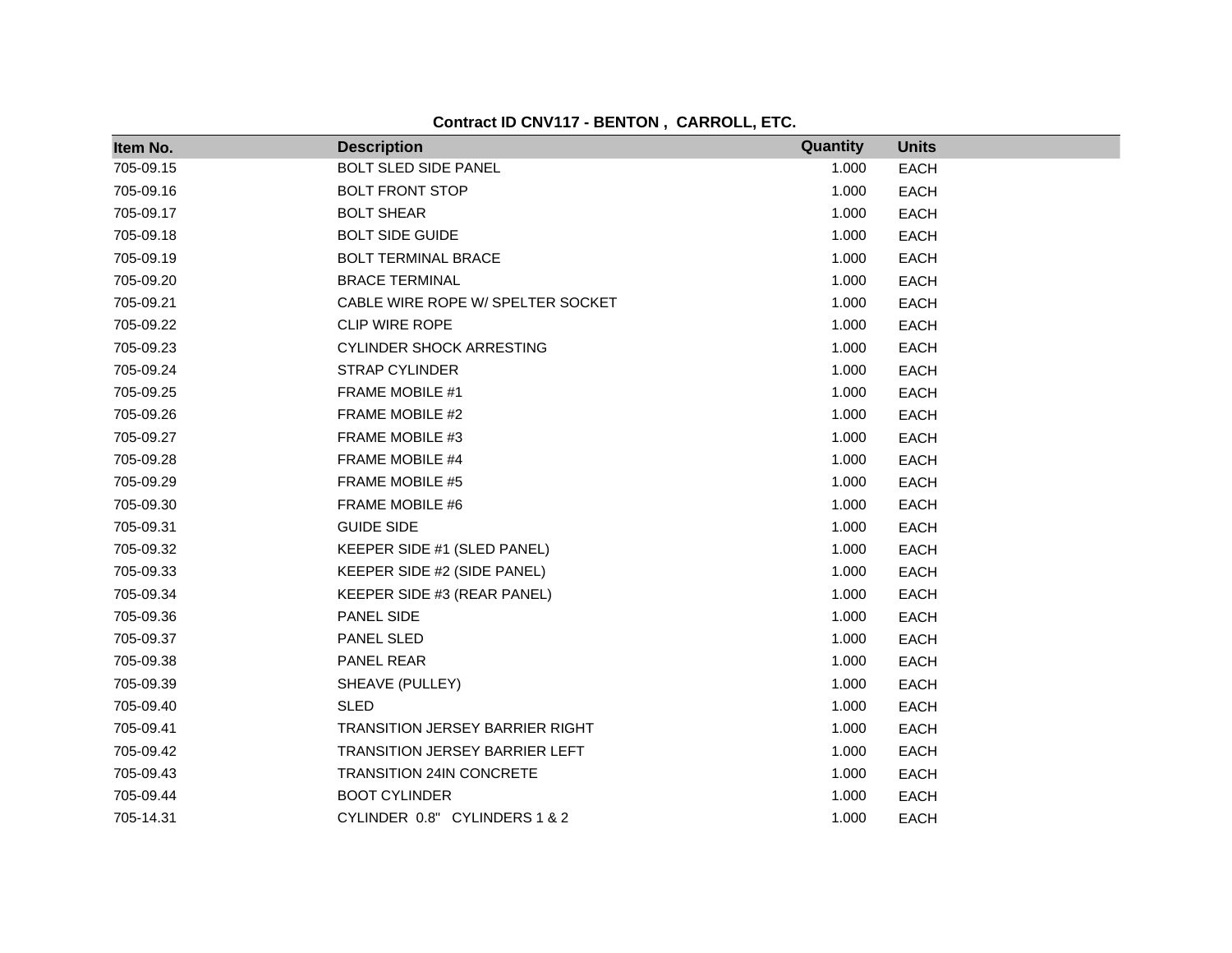| Item No.  | <b>Description</b>                     | Quantity | <b>Units</b> |
|-----------|----------------------------------------|----------|--------------|
| 705-14.32 | CYLINDER 0.9" CYLINDERS 3 & 4          | 1.000    | <b>EACH</b>  |
| 705-14.33 | CYLINDER 1.0" CYLINDERS 5 & 6          | 1.000    | <b>EACH</b>  |
| 705-14.34 | CYLINDER 1.108" CYLINDER 7             | 1.000    | <b>EACH</b>  |
| 705-14.35 | CYLINDER 1.385" CYLINDERS 8 & 9        | 1.000    | <b>EACH</b>  |
| 705-14.36 | U-BOLTS (1/2" X 3")                    | 1.000    | <b>EACH</b>  |
| 705-14.37 | U-BOLTS (3/8" X 3")                    | 1.000    | <b>EACH</b>  |
| 705-14.38 | BOX BEAM (8" X 6" X 3/16")             | 1.000    | <b>EACH</b>  |
| 705-14.50 | CYLINDER RETAINER (1'3" X 5")          | 1.000    | <b>EACH</b>  |
| 705-14.51 | FRONT ANCHOR PIN (1/4" X 1 1/2" X 3")  | 1.000    | <b>EACH</b>  |
| 705-14.53 | 1/2" GALVANIZED CHAIN WITH HARDWARE    | 1.000    | <b>EACH</b>  |
| 705-14.54 | POLYVINYL COVER                        | 1.000    | <b>EACH</b>  |
| 705-14.55 | ANCHOR BOLT SET (CONCRETE/ASPHALT)     | 1.000    | <b>EACH</b>  |
| 705-14.57 | BACKUP SINGLE CABLE-(4 BARREL)         | 1.000    | <b>EACH</b>  |
| 705-14.58 | BACKUP SINGLE CABLE-(6 BARREL)         | 1.000    | <b>EACH</b>  |
| 705-14.59 | BACKUP SINGLE CABLE-(9 BARREL)         | 1.000    | <b>EACH</b>  |
| 705-14.60 | CABLE SYSTEM FOR SIDE MOUNT-(4 BARREL) | 1.000    | <b>EACH</b>  |
| 705-14.61 | CABLE SYSTEM FOR SIDE MOUNT-(6 BARREL) | 1.000    | <b>EACH</b>  |
| 705-14.62 | CABLE SYSTEM FOR SIDE MOUNT-(9 BARREL) | 1.000    | <b>EACH</b>  |
| 705-14.63 | BOTTOM CABLE-(4 BARREL)                | 1.000    | <b>EACH</b>  |
| 705-14.64 | BOTTOM CABLE-(6 BARREL)                | 1.000    | <b>EACH</b>  |
| 705-14.65 | BOTTOM CABLE-(9 BARREL)                | 1.000    | <b>EACH</b>  |
| 705-14.66 | SIDE MNT ANCHR/CABLE ANCHR CVR PLT     | 1.000    | <b>EACH</b>  |
| 705-14.67 | PULLOUT BRACKET ASSEMBLY               | 1.000    | <b>EACH</b>  |
| 705-14.68 | 3IN X 3IN TUBING                       | 1.000    | <b>EACH</b>  |
| 705-14.69 | GALVANIZED STABALIZER BAR              | 1.000    | <b>EACH</b>  |
| 705-14.70 | <b>TRANSITION PLATE</b>                | 1.000    | <b>EACH</b>  |
| 705-14.71 | TOP CABLE (OLD UNIT)-(4 BARREL)        | 1.000    | EACH         |
| 705-14.72 | TOP CABLE (OLD UNIT)-(6 BARREL)        | 1.000    | <b>EACH</b>  |
| 705-14.73 | TOP CABLE (OLD UNIT)-(9 BARREL)        | 1.000    | <b>EACH</b>  |
| 705-15.77 | BACKUP ASSEMBLY, TENSION STRUT         | 1.000    | <b>EACH</b>  |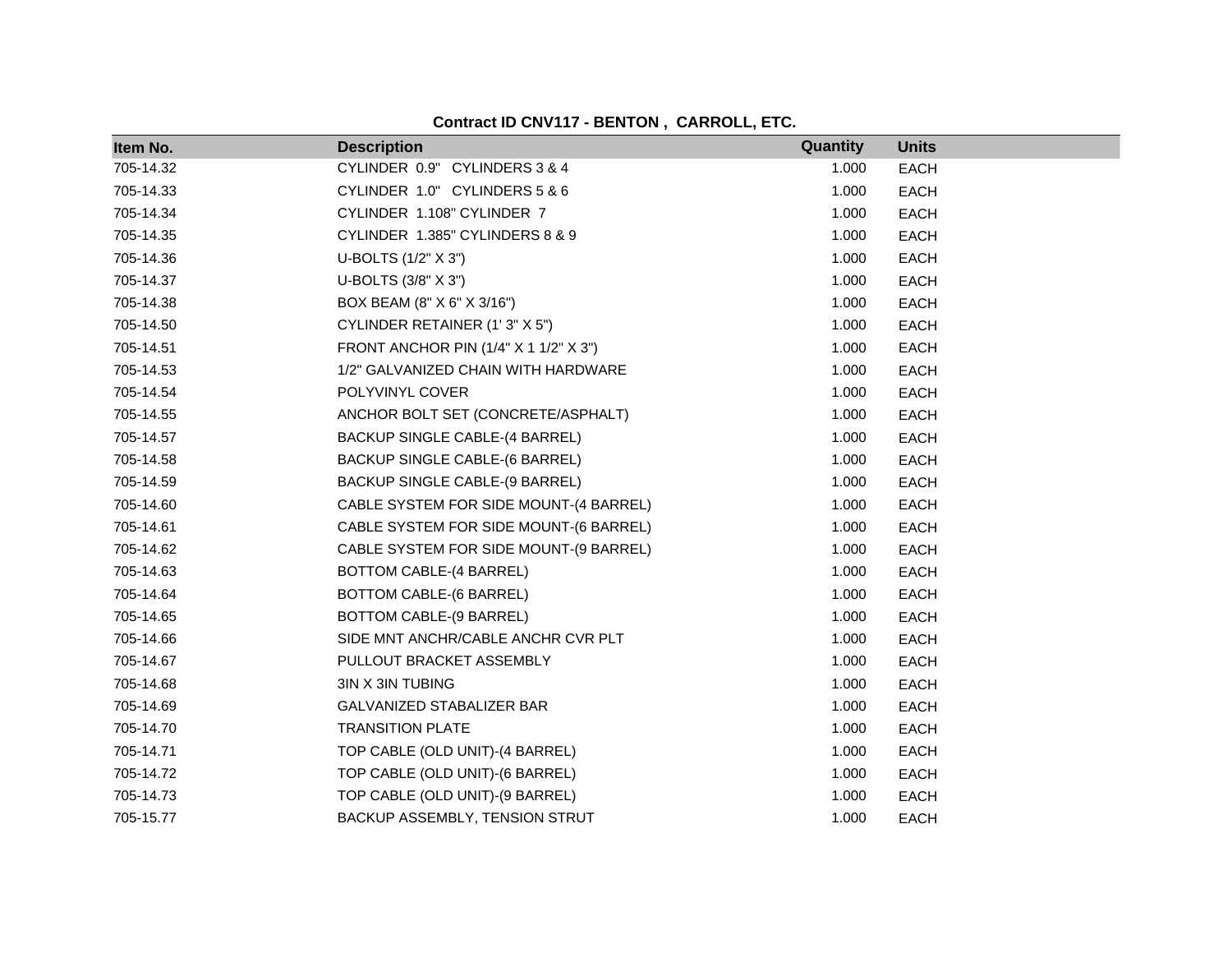| Item No.  | <b>Description</b>                   | Quantity | <b>Units</b> |
|-----------|--------------------------------------|----------|--------------|
| 705-15.79 | MONORAIL ASSEMBLY, 4-6 BAY           | 1.000    | <b>EACH</b>  |
| 705-15.80 | MONORAIL ASSEMBLY, 7-9 BAY           | 1.000    | <b>EACH</b>  |
| 705-15.82 | TRANSITION PANEL, NEW JERSEY BARRIER | 1.000    | <b>EACH</b>  |
| 705-15.83 | TRANSITION PANEL, QUAD TO W          | 1.000    | <b>EACH</b>  |
| 705-15.84 | DIAPHRAGM ASSEMBLY, WIDE             | 1.000    | <b>EACH</b>  |
| 705-15.85 | BACKUP ASSEMBLY, TENSION STRUT, WIDE | 1.000    | <b>EACH</b>  |
| 705-15.87 | BACKUP ASSEMBLY, CONCRETE            | 1.000    | C.Y.         |
| 705-15.88 | <b>END SHOE, CONCRETE</b>            | 1.000    | C.Y.         |
| 705-15.89 | BACKUP ASSEMBLY, CONCRETE, WIDE      | 1.000    | C.Y.         |
| 705-15.90 | <b>EXTENSION PANEL</b>               | 1.000    | <b>EACH</b>  |
| 705-15.91 | PIVOT SUPPORT BRACKET                | 1.000    | <b>EACH</b>  |
| 705-17.40 | WIDETRACC LONG WING POST             | 1.000    | <b>EACH</b>  |
| 705-17.41 | WIDETRACC SHORT WING POST            | 1.000    | <b>EACH</b>  |
| 705-17.42 | <b>WIDETRACC EXT CHANNEL</b>         | 1.000    | <b>EACH</b>  |
| 705-17.43 | <b>WIDETRACC PANEL</b>               | 1.000    | <b>EACH</b>  |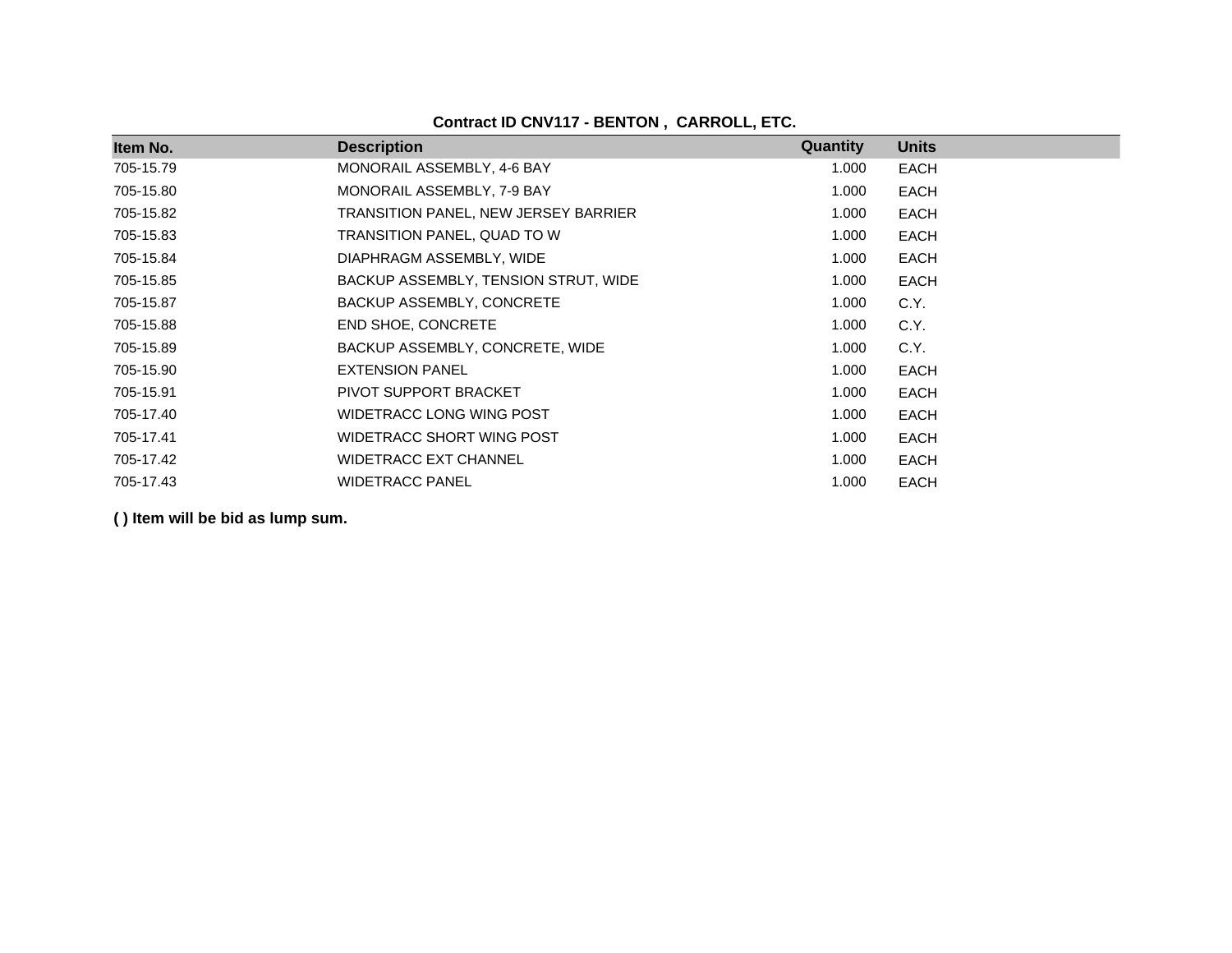| <b>Contract ID: CNV113</b>           |                              |                                                                                   |                                |     |
|--------------------------------------|------------------------------|-----------------------------------------------------------------------------------|--------------------------------|-----|
|                                      | Letting Date: March 26, 2021 | $10:00$ AM                                                                        | <b>Projects: 98200-4275-04</b> | N/A |
|                                      | <b>Counties: BLEDSOE</b>     |                                                                                   |                                |     |
| District:                            |                              |                                                                                   | <b>DBE Goal Percent:</b>       |     |
|                                      |                              | <b>Description:</b> The longitudinal joint stabilization on various State Routes. |                                |     |
| <b>Contract Time: DT - 8/31/2021</b> |                              |                                                                                   |                                |     |
|                                      |                              |                                                                                   |                                |     |

| Item No.  | <b>Description</b>               | Quantity           | <b>Units</b> |
|-----------|----------------------------------|--------------------|--------------|
| 411-01.12 | LONGITUDINAL JOINT STABILIZATION | 2,438,845.000 S.F. |              |
| 712-01    | TRAFFIC CONTROL                  | (1)                | LS.          |
| 717-01    | <b>MOBILIZATION</b>              | (1)                | LS           |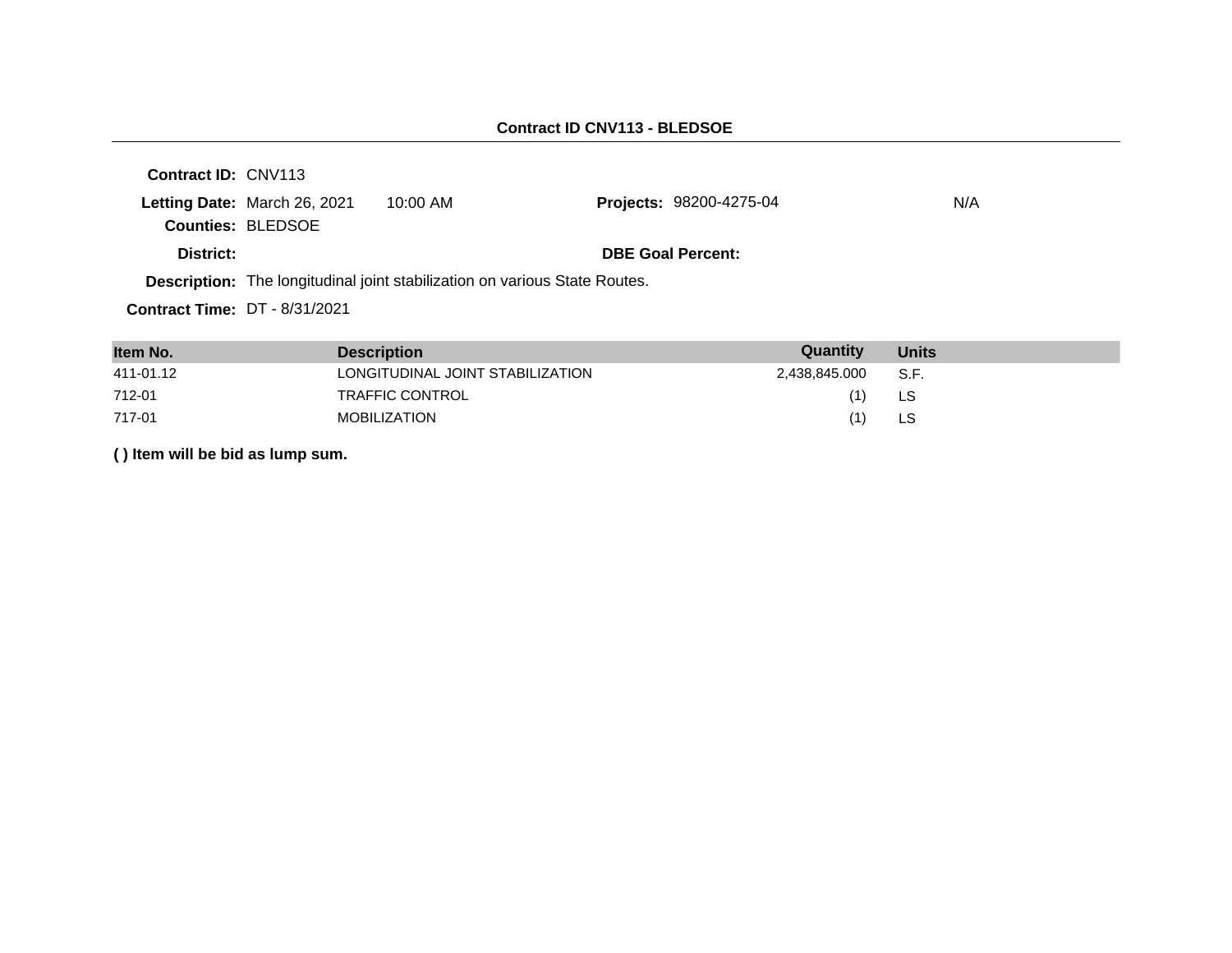#### **Contract ID:** CNV112

|           | <b>Letting Date: March 26, 2021 10:00 AM</b>                                                                                                                                                                                              | Projects: 98200-4173-04  | <b>NA</b> |
|-----------|-------------------------------------------------------------------------------------------------------------------------------------------------------------------------------------------------------------------------------------------|--------------------------|-----------|
|           | Counties: BLEDSOE, BRADLEY, CANNON, COFFEE,<br>CUMBERLAND, DEKALB, FENTRESS,<br>FRANKLIN, GRUNDY, HAMILTON, JACKSON,<br>MARION, MCMINN, MEIGS, OVERTON,<br>PICKETT, POLK, PUTNAM, RHEA,<br>SEQUATCHIE, VAN BUREN, WARREN,<br><b>WHITE</b> |                          |           |
| District: |                                                                                                                                                                                                                                           | <b>DBE Goal Percent:</b> |           |
|           |                                                                                                                                                                                                                                           |                          |           |

**Description:** The on-call guardrail repair and new guardrail installation on various Interstate and State Routes.

**Contract Time:** DT - 6/30/2022

| Item No.  | <b>Description</b>                                     | Quantity   | <b>Units</b> |
|-----------|--------------------------------------------------------|------------|--------------|
| 705-01.01 | <b>GUARDRAIL AT BRIDGE ENDS</b>                        | 270.000    | L.F.         |
| 705-01.02 | <b>GUARDRAIL AT BRIDGE PIERS</b>                       | 18.000     | L.F.         |
| 705-01.04 | METAL BEAM GUARD FENCE                                 | 100.000    | L.F.         |
| 705-02.01 | SINGLE GUARDRAIL, WITH RUB-RAIL (TYPE 2)               | 75.000     | L.F.         |
| 705-02.02 | SINGLE GUARDRAIL (TYPE 2)                              | 30,000.000 | L.F.         |
| 705-02.10 | <b>GUARDRAIL TRANSITION 27IN TO 31IN</b>               | 350.000    | <b>EACH</b>  |
| 705-02.20 | SINGLE GUARDRAIL (TYPE 2) LONG POST (6 FT-9<br>FT)     | 4,000.000  | L.F.         |
| 705-02.25 | SINGLE GUARDRAIL (TYPE 2) LONG POST (9 FT-12<br>FT)    | 250.000    | L.F.         |
| 705-03.01 | MEDIAN DIVIDER GUARDRAIL, WITH RUB-RAIL<br>(TYPE 2)    | 50.000     | L.F.         |
| 705-03.02 | MEDIAN DIVIDER GUARDRAIL (TYPE 2)                      | 100.000    | L.F.         |
| 705-03.03 | MEDIAN DIVIDER GUARDRAIL (TYPE 2) (27" MT HT)          | 50.000     | L.F.         |
| 705-03.04 | MEDIAN DIVIDER GUARDRAIL AT CONCRETE<br><b>BARRIER</b> | 18.000     | L.F.         |
| 705-04.02 | <b>GUARDRAIL TERMINAL (TYPE 12)</b>                    | 4.000      | <b>EACH</b>  |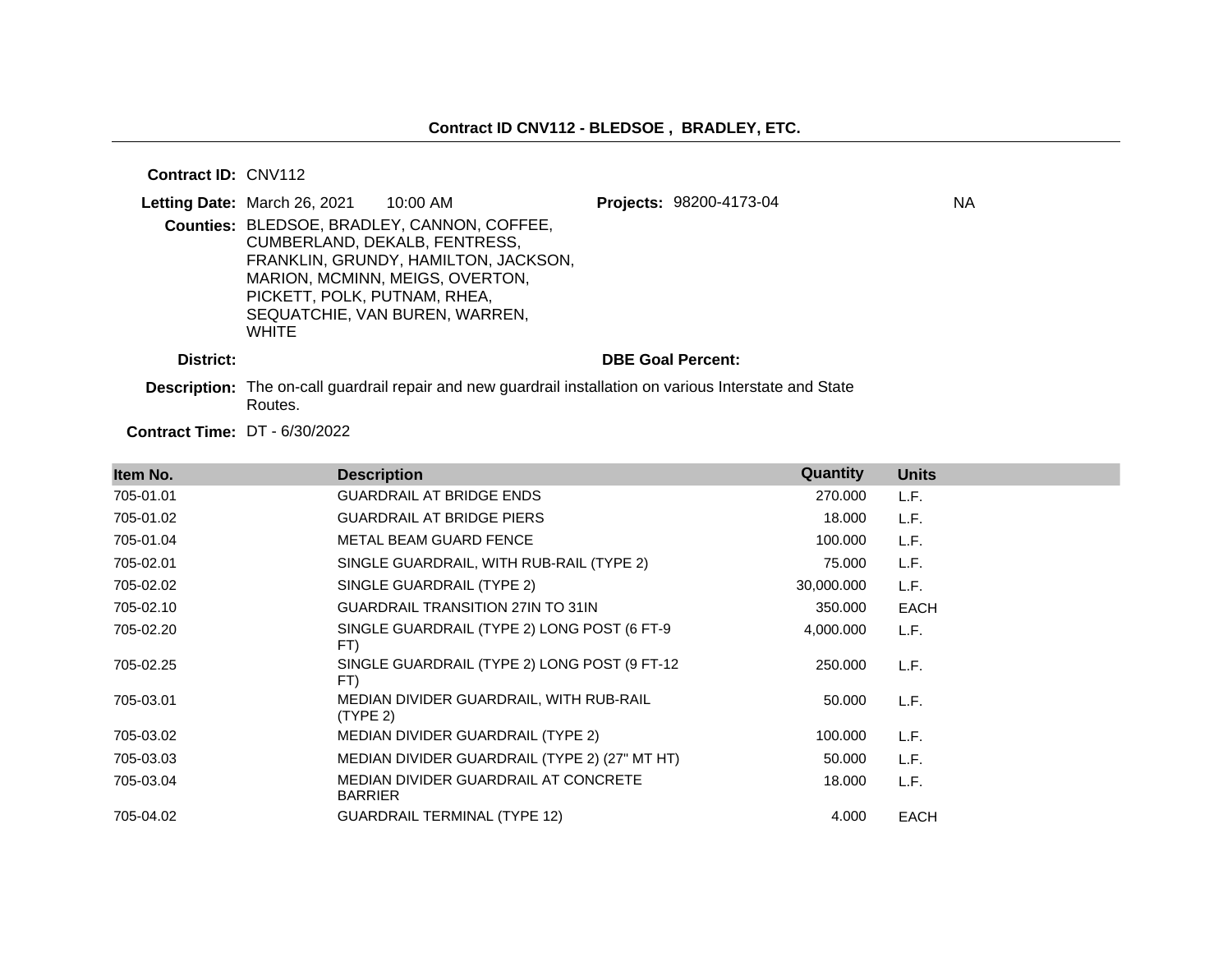# **Contract ID CNV112 - BLEDSOE , BRADLEY, ETC.**

| Item No.  | <b>Description</b>                                                          | Quantity   | <b>Units</b> |
|-----------|-----------------------------------------------------------------------------|------------|--------------|
| 705-04.03 | <b>GUARDRAIL TERMINAL (TYPE 13)</b>                                         | 10.000     | <b>EACH</b>  |
| 705-04.05 | <b>GUARDRAIL TERMINAL (TYPE-IN-LINE)</b>                                    | 30.000     | <b>EACH</b>  |
| 705-04.11 | STONE FOR GUARDRAIL END TERMINAL PAD                                        | 500.000    | <b>TON</b>   |
| 705-04.24 | GUARDRAIL END TERMINAL DELINEATION<br><b>SHEETING</b>                       | 100.000    | S.F.         |
| 705-04.29 | C-A-T CRASH CUSHION ATTENUATING TERMINAL                                    | 3.000      | <b>EACH</b>  |
| 705-06.01 | W BEAM GR (TYPE 2) MASH TL-3                                                | 15,000.000 | L.F.         |
| 705-06.09 | WEAK-POST GUARDRAIL ATTACHMENT TO<br>CULVERT(MASH TL-3)(TYPE _) (MASH TL-3) | 100.000    | L.F.         |
| 705-06.10 | GR TERMINALTRAILING END (TYPE 13) MASH TL-3                                 | 15.000     | <b>EACH</b>  |
| 705-06.11 | GR TERMINAL (IN-INLINE) MASH TL-3                                           | 10.000     | <b>EACH</b>  |
| 705-06.20 | TANGENT ENERGY ABSORBING TERM MASH TL-3                                     | 1,000.000  | <b>EACH</b>  |
| 705-06.21 | TANGENT ENERGY ABSORBING TERM MASH TL-3<br>(POWDER COATING)                 | 1.000      | <b>EACH</b>  |
| 705-06.25 | THRIE BEAM BRIDGE TRANSITION MASH TL-3                                      | 5.000      | <b>EACH</b>  |
| 705-06.26 | THRIE BEAM BRIDGE TRANSITION MASH TL-2                                      | 3.000      | <b>EACH</b>  |
| 705-06.30 | GR TERMINAL (ENERGY ABSORBING) MASH TL-2                                    | 10.000     | <b>EACH</b>  |
| 705-10.30 | GUARDRAIL ATTACHMENT TO SLOPE FACE<br><b>ENDPOST</b>                        | 40.000     | L.F.         |
| 705-10.31 | GUARDRAIL ATTACHMENT TO VERTICAL FACE<br><b>ENDPOST</b>                     | 15.000     | L.F.         |
| 705-10.32 | <b>GUARDRAIL ATTACHMENT TO EXISTING BRIDGE</b><br>PIER PROTECTION           | 5.000      | <b>EACH</b>  |
| 705-11.01 | GUARDRAIL AT BRIDGE ENDS (POWDER COATED)                                    | 18.000     | L.F.         |
| 705-11.03 | SINGLE GUARDRAIL (TYPE 2) (POWDER COATED)                                   | 70.000     | L.F.         |
| 705-11.08 | GUARDRAIL TERMINAL (TYPE 13) (POWDER<br>COATED)                             | 2.000      | <b>EACH</b>  |
| 706-01    | <b>GUARDRAIL REMOVED</b>                                                    | 400.000    | L.F.         |
| 706-02.21 | <b>RESET SINGLE GUARDRAIL (TYPE 2)</b>                                      | 250.000    | L.F.         |
| 706-03.01 | POSTS FURNISHED                                                             | 20.000     | <b>EACH</b>  |
| 706-06.01 | SINGLE THRIE RAIL (TYPE 2)                                                  | 18.000     | L.F.         |
| 706-06.02 | MEDIAN DIVIDER THRIE RAIL (TYPE 2)                                          | 18.000     | L.F.         |
| 706-06.03 | <b>RADIUS RAIL</b>                                                          | 1,300.000  | L.F.         |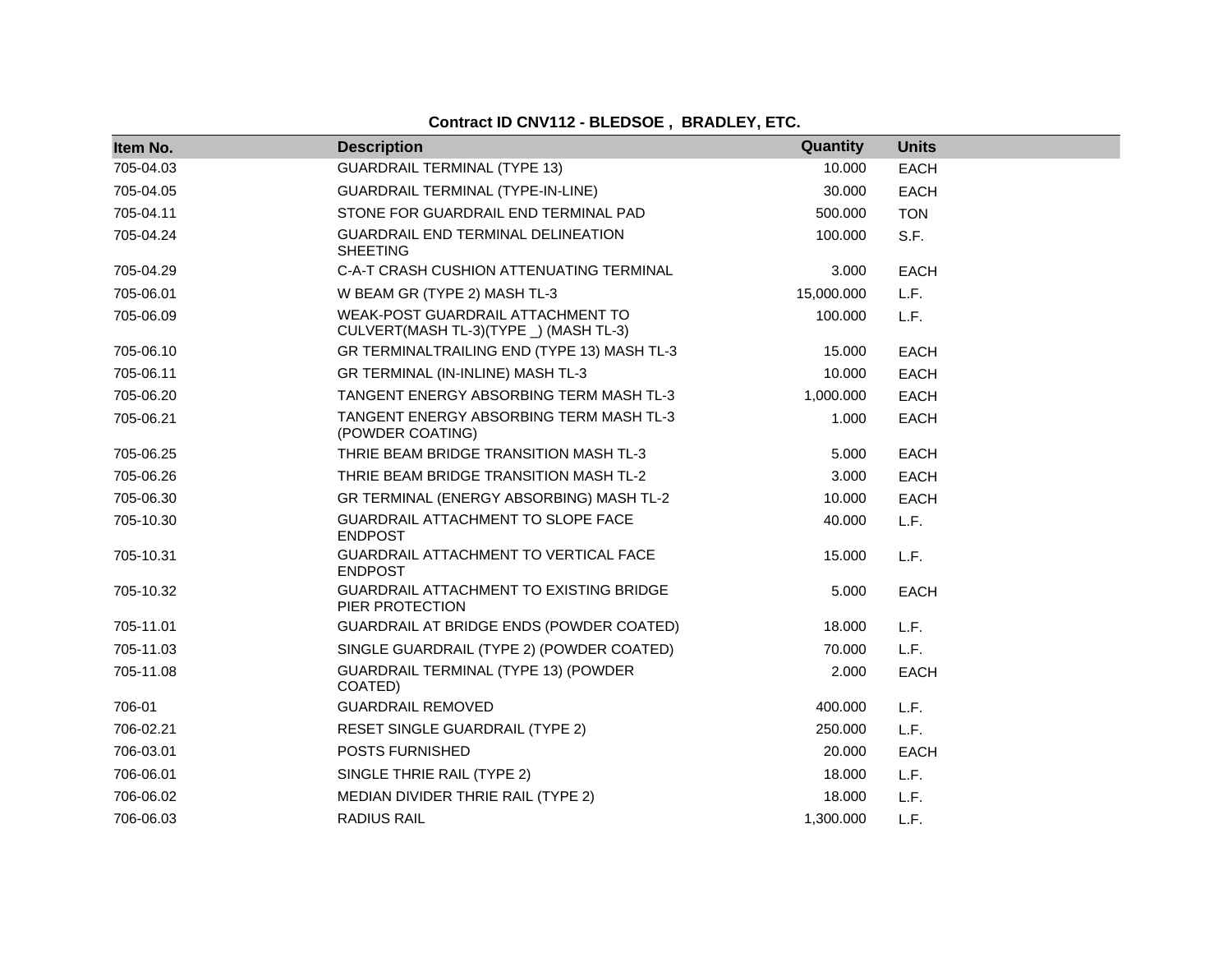**Contract ID CNV112 - BLEDSOE , BRADLEY, ETC.**

| Item No.  | <b>Description</b>                                            | <b>Quantity</b> | <b>Units</b> |
|-----------|---------------------------------------------------------------|-----------------|--------------|
| 706-06.05 | RADIUS RAIL LONG POST (6-9 FT)                                | 50.000          | L.F.         |
| 706-06.06 | RADIUS RAIL LONG POST (9-12 FT)                               | 35.000          | L.F.         |
| 706-10.26 | ROUNDED END ELEMENT                                           | 24.000          | <b>EACH</b>  |
| 706-10.54 | <b>RE-ALIGN GUARDRAIL</b>                                     | 4,000.000       | L.F.         |
| 706-10.56 | <b>BUFFER ENDS 88"</b>                                        | 10.000          | <b>EACH</b>  |
| 706-10.71 | <b>HAZARD MARKERS</b>                                         | 4.000           | <b>EACH</b>  |
| 706-10.72 | PULL AND REINSTALL GUARDARAIL POST FOR<br><b>VERIFICATION</b> | 7.000           | <b>EACH</b>  |
| 706-10.74 | CONCRETE BARRIER WALL REPAIR                                  | 4.000           | C.Y.         |
| 706-10.80 | MICHIGAN AND MODIFIED MICHIGAN END SHOE                       | 12.000          | <b>EACH</b>  |
| 706-10.81 | <b>GUARDRAIL REFLECTORS</b>                                   | 2,000.000       | <b>EACH</b>  |
| 706-10.82 | CONCRETE BRIDGE END OR PIER PROTECTION<br><b>REPAIR</b>       | 3.000           | C.Y.         |
| 706-10.83 | DRILL BR. PAR. WALL FOR MICHIGAN END SHOE                     | 18.000          | <b>EACH</b>  |
| 712-01.02 | LANE CLOSURE                                                  | 1,000.000       | <b>EACH</b>  |
| 712-08.20 | TRUCK MOUNTED ATTENUATOR W/MSSAGE BOARD                       | 150.000         | <b>DAY</b>   |
| 717-01    | <b>MOBILIZATION</b>                                           | (1)             | <b>LS</b>    |
| 717-01.04 | MOBILIZATION (DESCRIPTION) (EMERGENCY CALL-<br>OUT)           | 50.000          | <b>EACH</b>  |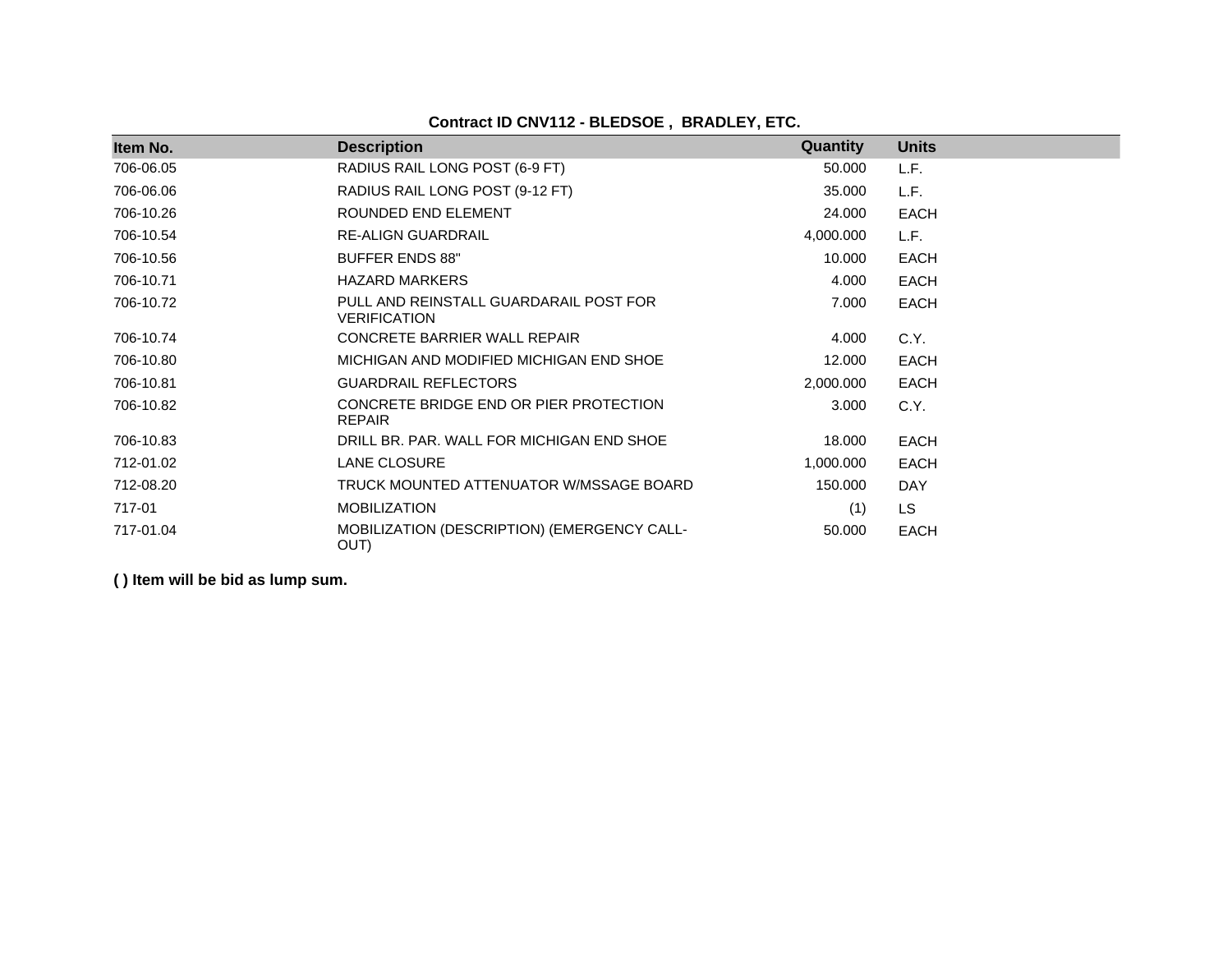**Contract ID:** CNV078

|                         | Letting Date: March 26, 2021 | 10:00 AM | <b>Projects: 05015-3220-94</b> | STP/HSIP-333(29) |
|-------------------------|------------------------------|----------|--------------------------------|------------------|
|                         |                              |          | 05015-8220-14                  | STP/HSIP-333(29) |
| <b>Counties: BLOUNT</b> |                              |          |                                |                  |

**District: District: DBE Goal Percent:** 5.00

**Description:** The resurfacing (thin lift or thin lift D) on S.R. 333 from near U.S. 321 (S.R. 73) (L.M. 0.00) to near Liberty Hill Drive (L.M. 9.70).

**Contract Time:** DT - 9/30/2021

| Item No.  | <b>Description</b>                                         | Quantity  | <b>Units</b> |
|-----------|------------------------------------------------------------|-----------|--------------|
| 208-01.05 | <b>BROOMING &amp; DEGRASSING SHOULDERS</b>                 | 19.400    | L.M.         |
| 307-01.15 | ASC MIX (PG64-22) (BPMLC-HM) GRADING CS                    | 1,508.000 | <b>TON</b>   |
| 403-01    | BITUMINOUS MATERIAL FOR TACK COAT (TC)                     | 120.000   | <b>TON</b>   |
| 415-01.02 | <b>COLD PLANING BITUMINOUS PAVEMENT</b>                    | 93.000    | S.Y.         |
| 701-02.01 | CONCRETE CURB RAMP (RETROFIT)                              | 150.000   | S.F.         |
| 705-02.10 | <b>GUARDRAIL TRANSITION 27IN TO 31IN</b>                   | 4.000     | <b>EACH</b>  |
| 705-06.30 | GR TERMINAL (ENERGY ABSORBING) MASH TL-2                   | 4.000     | EACH         |
| 712-01    | <b>TRAFFIC CONTROL</b>                                     | (1)       | LS.          |
| 712-04.01 | FLEXIBLE DRUMS (CHANNELIZING)                              | 115.000   | <b>EACH</b>  |
| 712-05.01 | WARNING LIGHTS (TYPE A)                                    | 58.000    | <b>EACH</b>  |
| 712-06    | SIGNS (CONSTRUCTION)                                       | 968.000   | S.F.         |
| 712-08.03 | ARROW BOARD (TYPE C)                                       | 2.000     | <b>EACH</b>  |
| 716-01.21 | SNOWPLOWABLE RAISED PAVEMENT MARKERS<br>(BI-DIR) (1 COLOR) | 686.000   | <b>EACH</b>  |
| 716-01.22 | SNOWPLOWABLE RAISED PAVMENT MARKERS<br>(MONO-DIR)(1 COLOR) | 17.000    | <b>EACH</b>  |
| 716-01.30 | REMOVAL OF SNOWPLOWABLE REFLECTIVE<br><b>MARKER</b>        | 703.000   | EACH         |
| 716-02.04 | PLASTIC PAVEMENT MARKING(CHANNELIZATION<br>STRIPING)       | 877.000   | S.Y.         |
| 716-02.05 | PLASTIC PAVEMENT MARKING (STOP LINE)                       | 80.000    | L.F.         |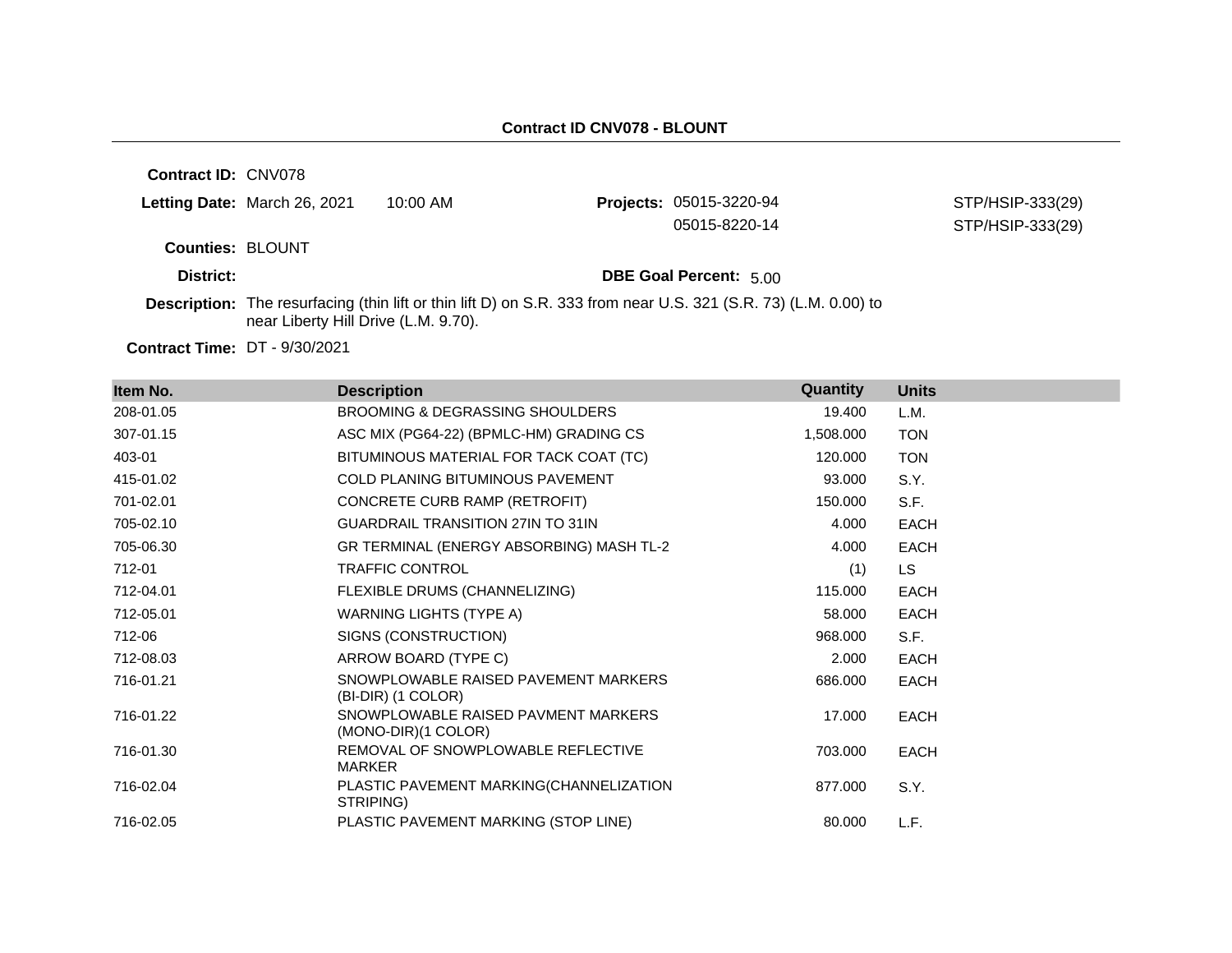## **Contract ID CNV078 - BLOUNT**

| Item No.  | <b>Description</b>                                    | Quantity  | <b>Units</b> |
|-----------|-------------------------------------------------------|-----------|--------------|
| 716-02.06 | PLASTIC PAVEMENT MARKING (TURN LANE<br>ARROW)         | 11.000    | EACH         |
| 716-02.09 | PLASTIC PAVEMENT MARKING (LONGITUDINAL<br>CROSS-WALK) | 190.000   | L.F.         |
| 716-03.01 | PLASTIC WORD PAVEMENT MARKING (ONLY)                  | 6.000     | <b>EACH</b>  |
| 716-04.04 | PLASTIC PAVEMENT MARKING (TRANSVERSE<br>SHOULDER)     | 2,233.000 | L.F.         |
| 716-04.14 | PLASTIC PAVEMENT MARKING (LANE REDUCTION<br>ARROW)    | 2.000     | EACH         |
| 716-05.20 | PAINTED PAVEMENT MARKING (6" LINE)                    | 9.700     | L.M.         |
| 716-12.02 | ENHANCED FLATLINE THERMO PVMT MRKNG (6IN<br>LINE)     | 38,800    | L.M.         |
| 717-01    | <b>MOBILIZATION</b>                                   | (1)       | <b>LS</b>    |
| 411-03.07 | ACS MIX(PG64-22) THIN LIFT ASPHALT                    | 7,539.000 | <b>TON</b>   |
| 411-03.12 | ACS MIX(PG64-22) THIN LIFT D ASPHALT                  | 7,539.000 | <b>TON</b>   |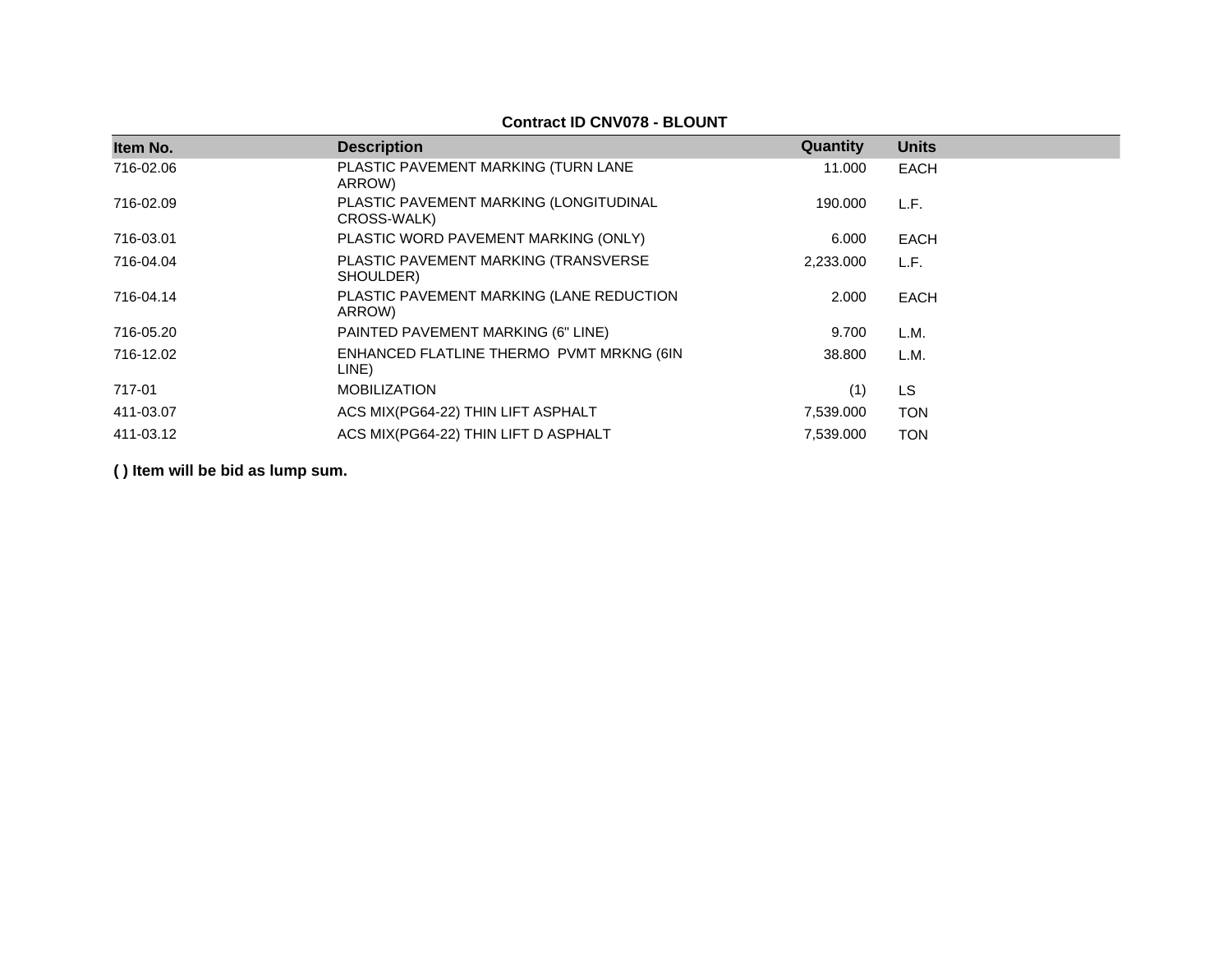| Contract ID: CNV074                  |                              |            |                                                                                                 |                    |
|--------------------------------------|------------------------------|------------|-------------------------------------------------------------------------------------------------|--------------------|
|                                      | Letting Date: March 26, 2021 | $10:00$ AM | Projects: 05002-3241-94                                                                         | STP-NH/HSIP-35(72) |
|                                      |                              |            | 05002-4241-04                                                                                   | NA.                |
|                                      |                              |            | 05002-8241-14                                                                                   | STP-NH/HSIP-35(72) |
|                                      |                              |            | 05446-8201-14                                                                                   | STP-446(2)         |
|                                      |                              |            | 05447-3201-94                                                                                   | STP-NH/HSIP-447(6) |
|                                      |                              |            | 05447-8201-14                                                                                   | STP-NH/HSIP-447(6) |
| <b>Counties: BLOUNT</b>              |                              |            |                                                                                                 |                    |
| District:                            |                              |            | DBE Goal Percent: 6.00                                                                          |                    |
|                                      |                              |            | <b>Description:</b> The resurfacing on U.S. 411 (S.R. 35), U.S. 411 (S.R. 447) and on S.R. 446. |                    |
| <b>Contract Time: DT - 9/30/2021</b> |                              |            |                                                                                                 |                    |

| Item No.  | <b>Description</b>                                         | Quantity  | <b>Units</b> |
|-----------|------------------------------------------------------------|-----------|--------------|
| 208-01.05 | <b>BROOMING &amp; DEGRASSING SHOULDERS</b>                 | 27.200    | L.M.         |
| 307-01.15 | ASC MIX (PG64-22) (BPMLC-HM) GRADING CS                    | 1,989.000 | <b>TON</b>   |
| 403-01    | BITUMINOUS MATERIAL FOR TACK COAT (TC)                     | 185.000   | <b>TON</b>   |
| 411-02.10 | ACS MIX(PG70-22) GRADING D                                 | 434.000   | <b>TON</b>   |
| 411-12.04 | SCORING FOR RUMBLE STRIPE (NON-<br>CONTINUOUS) (4IN WIDTH) | 21.000    | L.M.         |
| 415-01.02 | <b>COLD PLANING BITUMINOUS PAVEMENT</b>                    | 6,180.000 | S.Y.         |
| 701-02.01 | CONCRETE CURB RAMP (RETROFIT)                              | 1,050.000 | S.F.         |
| 701-02.03 | <b>CONCRETE CURB RAMP</b>                                  | 75.000    | S.F.         |
| 705-02.10 | <b>GUARDRAIL TRANSITION 27IN TO 31IN</b>                   | 6.000     | <b>EACH</b>  |
| 705-06.30 | GR TERMINAL (ENERGY ABSORBING) MASH TL-2                   | 6.000     | <b>EACH</b>  |
| 712-01    | <b>TRAFFIC CONTROL</b>                                     | (1)       | LS.          |
| 712-04.01 | FLEXIBLE DRUMS (CHANNELIZING)                              | 200.000   | <b>EACH</b>  |
| 712-05.01 | WARNING LIGHTS (TYPE A)                                    | 101.000   | <b>EACH</b>  |
| 712-06    | SIGNS (CONSTRUCTION)                                       | 3,890.000 | S.F.         |
| 712-08.03 | ARROW BOARD (TYPE C)                                       | 6.000     | <b>EACH</b>  |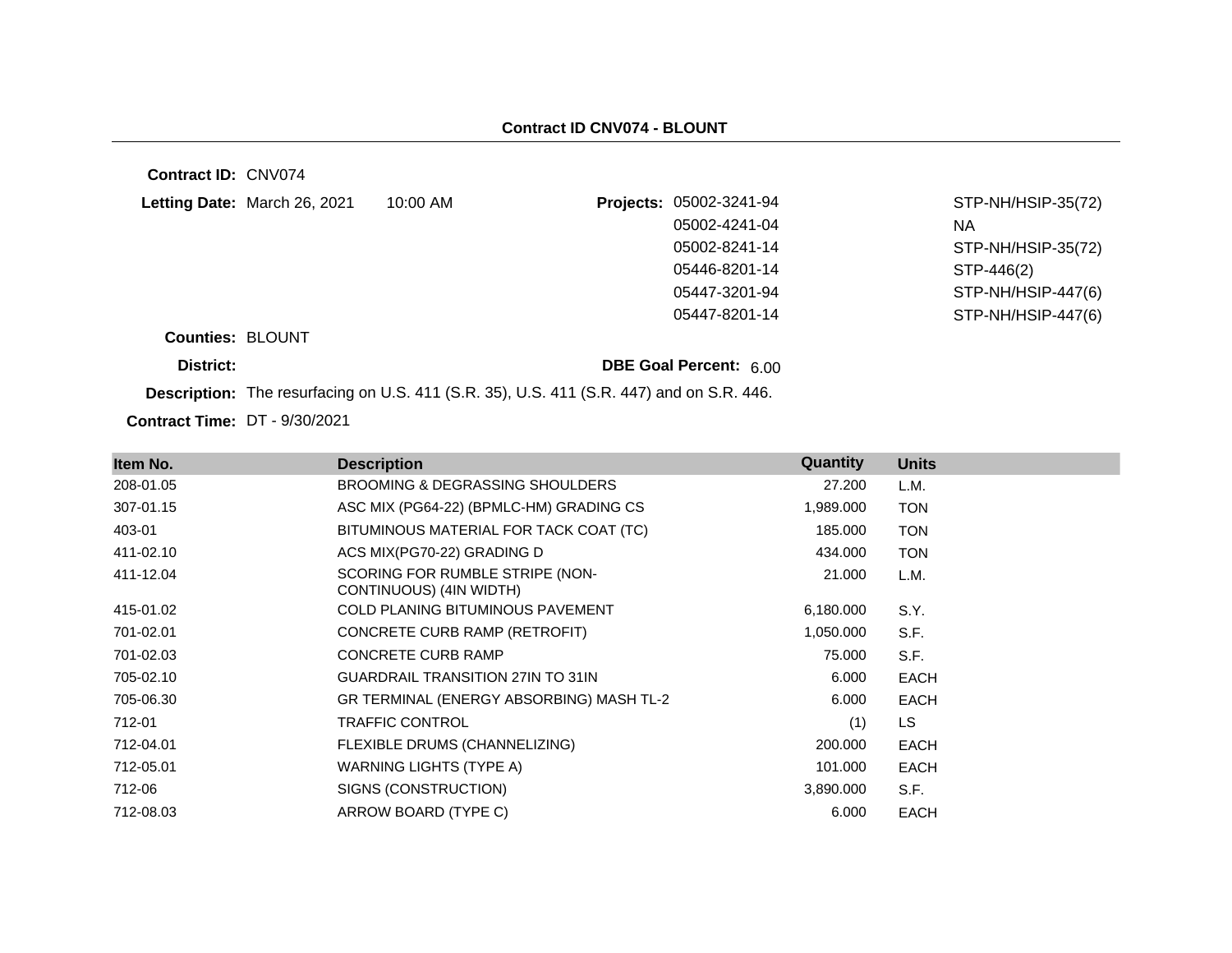## **Contract ID CNV074 - BLOUNT**

| Item No.  | <b>Description</b>                                         | Quantity  | <b>Units</b> |
|-----------|------------------------------------------------------------|-----------|--------------|
| 716-01.21 | SNOWPLOWABLE RAISED PAVEMENT MARKERS<br>(BI-DIR) (1 COLOR) | 1,003.000 | EACH         |
| 716-01.22 | SNOWPLOWABLE RAISED PAVMENT MARKERS<br>(MONO-DIR)(1 COLOR) | 179.000   | <b>EACH</b>  |
| 716-01.30 | REMOVAL OF SNOWPLOWABLE REFLECTIVE<br><b>MARKER</b>        | 1,015.000 | <b>EACH</b>  |
| 716-02.03 | PLASTIC PAVEMENT MARKING (CROSS-WALK)                      | 1,300.000 | L.F.         |
| 716-02.04 | PLASTIC PAVEMENT MARKING(CHANNELIZATION<br>STRIPING)       | 65.000    | S.Y.         |
| 716-02.05 | PLASTIC PAVEMENT MARKING (STOP LINE)                       | 636.000   | L.F.         |
| 716-02.06 | PLASTIC PAVEMENT MARKING (TURN LANE<br>ARROW)              | 27,000    | <b>EACH</b>  |
| 716-02.09 | PLASTIC PAVEMENT MARKING (LONGITUDINAL<br>CROSS-WALK)      | 172.000   | L.F.         |
| 716-03.04 | PLASTIC WORD PAVEMENT MARKING (SCHOOL)                     | 2.000     | <b>EACH</b>  |
| 716-04.02 | PLASTIC PAVEMENT MARKING(DOUBLE TURNING<br>ARROW)          | 2.000     | <b>EACH</b>  |
| 716-05.20 | PAINTED PAVEMENT MARKING (6" LINE)                         | 21.300    | L.M.         |
| 716-13.02 | SPRAY THERMO PVMT MRKNG (60 mil) (6IN LINE)                | 55.400    | L.M.         |
| 717-01    | <b>MOBILIZATION</b>                                        | (1)       | LS.          |
| 604-10.44 | <b>EXPANSION JOINT REPAIRS</b>                             | 80.000    | L.F.         |
| 411-03.08 | ACS MIX(PG70-22) THIN LIFT ASPHALT                         | 565.000   | <b>TON</b>   |
| 411-03.08 | ACS MIX(PG70-22) THIN LIFT ASPHALT                         | 9,380.000 | <b>TON</b>   |
| 411-03.13 | ACS MIX(PG70-22) THIN LIFT D ASPHALT                       | 9,945.000 | <b>TON</b>   |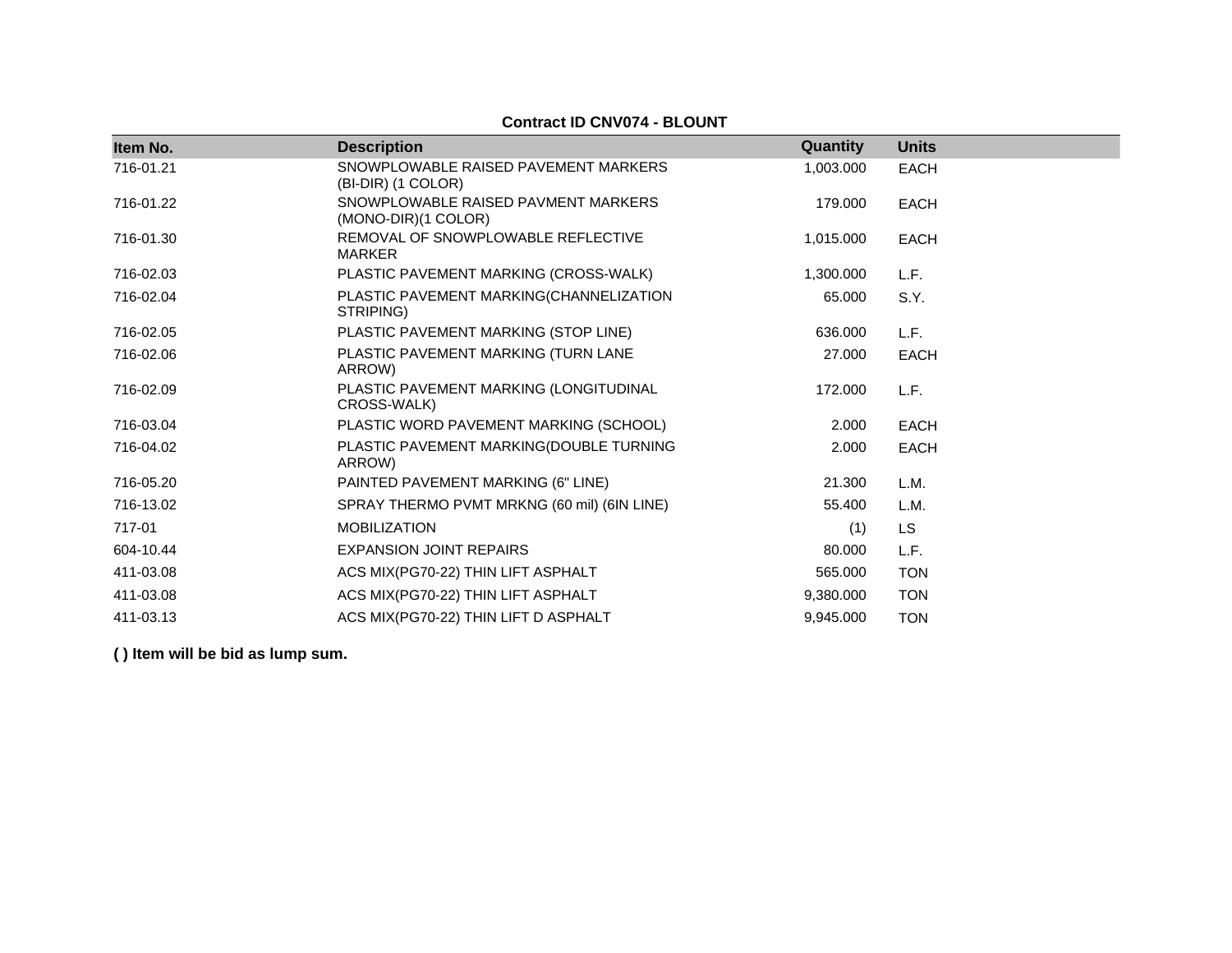## **Contract ID CNV136 - BLOUNT , GRAINGER, ETC.**

**Contract ID:** CNV136

|           | Letting Date: March 26, 2021 | 10:00 AM                                            | <b>Projects: 98101-4205-04</b> | N/A |
|-----------|------------------------------|-----------------------------------------------------|--------------------------------|-----|
|           | ROANE, SULLIVAN, UNION       | <b>Counties: BLOUNT, GRAINGER, HAWKINS, MORGAN,</b> |                                |     |
| District: |                              |                                                     | <b>DBE Goal Percent:</b>       |     |

**Description:** The crack sealing at various locations on various State Routes.

**Contract Time:** DT - 10/31/2021

| Item No. | <b>Description</b>     | Quantity    | <b>Units</b> |
|----------|------------------------|-------------|--------------|
| 411-04   | <b>CRACK SEALANT</b>   | 162,743.000 | LB.          |
| 712-01   | <b>TRAFFIC CONTROL</b> |             | LS           |
| 717-01   | MOBILIZATION           |             | LS           |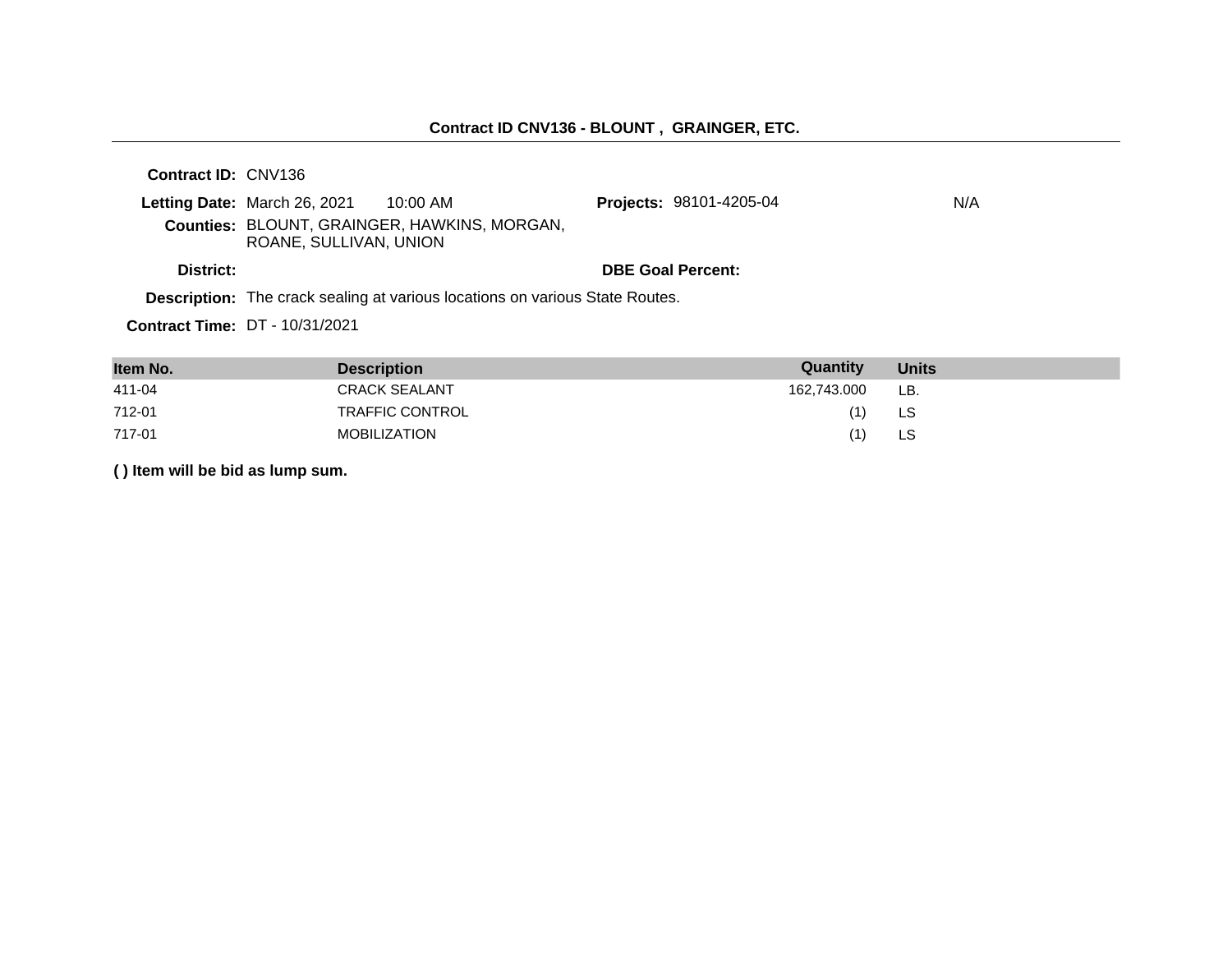| <b>Contract ID: CNV124</b> |                              |            |                                                                                                                                                                                                          |                |
|----------------------------|------------------------------|------------|----------------------------------------------------------------------------------------------------------------------------------------------------------------------------------------------------------|----------------|
|                            | Letting Date: March 26, 2021 | $10:00$ AM | <b>Projects: 06001-3181-44</b>                                                                                                                                                                           | NH-I-75-1(143) |
|                            |                              |            | 06024-4106-04                                                                                                                                                                                            | NA             |
| <b>Counties: BRADLEY</b>   |                              |            |                                                                                                                                                                                                          |                |
| District:                  |                              |            | <b>DBE Goal Percent: 7.50</b>                                                                                                                                                                            |                |
|                            | $4.27$ ).                    |            | Description: The grading, drainage and paving on I-75 at the S.R. 308 (Lauderdale Highway) interchange<br>ramps (L.M. 16.90 - L.M. 17.35) (Exit 33) and repair of the bridge on S.R. 308 over I-75 (L.M. |                |

**Contract Time:** DT - 7/31/2022

| Item No.  | <b>Description</b>                                                       | Quantity   | <b>Units</b> |
|-----------|--------------------------------------------------------------------------|------------|--------------|
| 105-01    | CONSTRUCTION STAKES, LINES AND GRADES                                    | (1)        | <b>LS</b>    |
| 201-01    | <b>CLEARING AND GRUBBING</b>                                             | (1)        | <b>LS</b>    |
| 201-07.01 | REMOVAL AND DISPOSAL OF BRUSH & TREES                                    | (1)        | <b>LS</b>    |
| 202-01.56 | REMOVAL OF STRUCTURES & OBSTRUCTIONS<br>(DESCRIPTION) (CONCRETE DITCH)   | (1)        | <b>LS</b>    |
| 202-04.01 | REMOVAL OF STRUCTURES (DESCRIPTION, STA.)<br>(BRIDGE NO. 06-SR308-04.27) | (1)        | <b>LS</b>    |
| 203-01    | ROAD & DRAINAGE EXCAVATION (UNCLASSIFIED)                                | 16,300.000 | C.Y.         |
| 203-06    | <b>WATER</b>                                                             | 179.000    | M.G.         |
| 204-08.01 | BACKFILL MATERIAL (FLOWABLE FILL)                                        | 21.000     | C.Y.         |
| 208-01.05 | BROOMING & DEGRASSING SHOULDERS                                          | 6.220      | L.M.         |
| 209-05    | <b>SEDIMENT REMOVAL</b>                                                  | 117.000    | C.Y.         |
| 209-08.02 | TEMPORARY SILT FENCE (WITH BACKING)                                      | 1,772.000  | L.F.         |
| 209-08.03 | TEMPORARY SILT FENCE (WITHOUT BACKING)                                   | 765.000    | L.F.         |
| 209-08.07 | ROCK CHECK DAM                                                           | 21.000     | <b>EACH</b>  |
| 209-08.08 | ENHANCED ROCK CHECK DAM                                                  | 20.000     | <b>EACH</b>  |
| 303-01    | MINERAL AGGREGATE, TYPE A BASE, GRADING D                                | 10,991.000 | <b>TON</b>   |
| 307-01.08 | ASPHALT CONCRETE MIX (PG64-22) (BPMB-HM)<br><b>GRADING B-M2</b>          | 959.000    | <b>TON</b>   |
| 307-01.22 | ASP. CONC. MIX(PG76-22) (BPMB-HM) GR. A-S                                | 498.000    | <b>TON</b>   |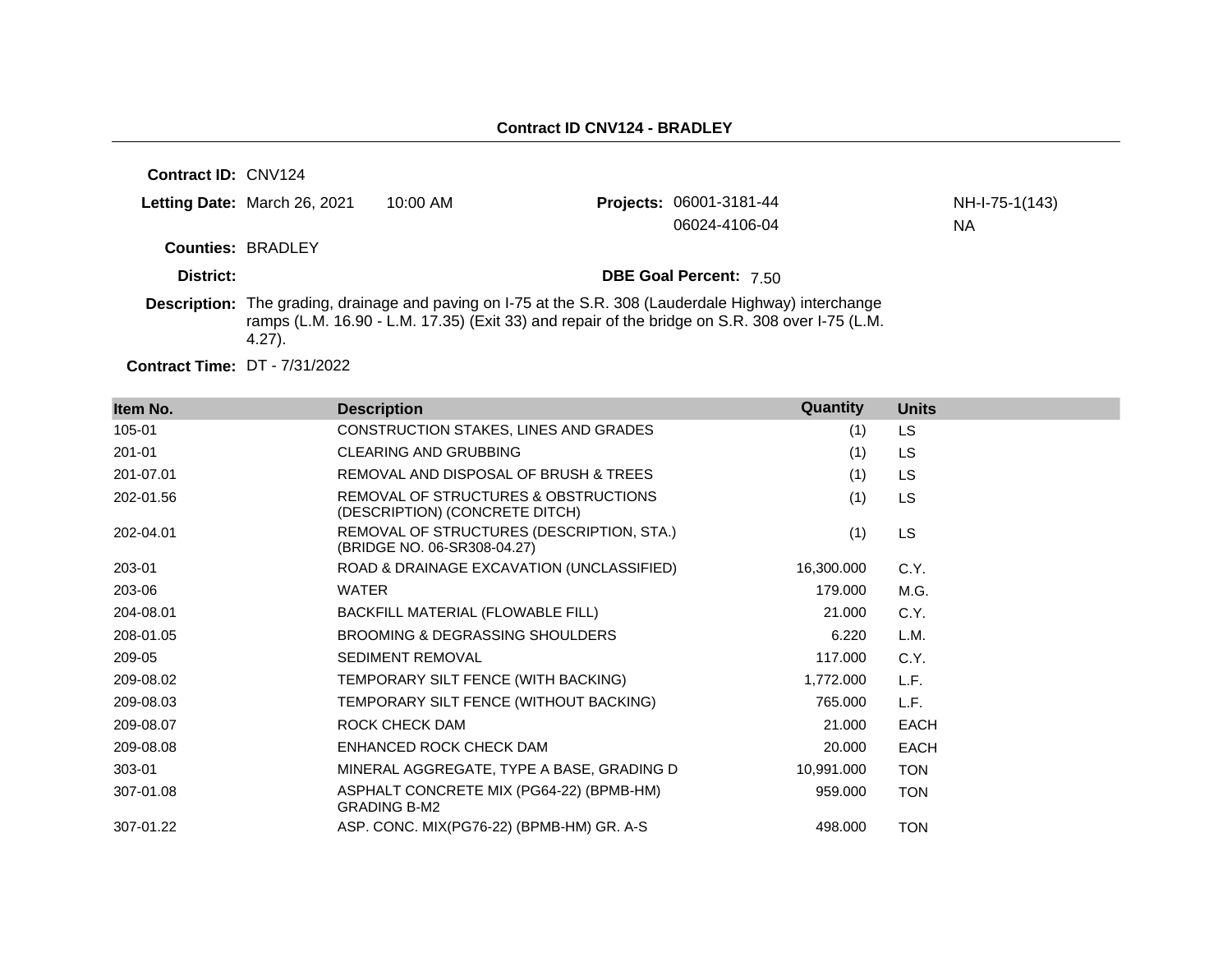| Item No.  | <b>Description</b>                                              | Quantity  | <b>Units</b> |
|-----------|-----------------------------------------------------------------|-----------|--------------|
| 307-03.01 | ASPHALT CONCRETE MIX (PG76-22) (BPMB-HM)<br><b>GRADING A</b>    | 1,175.000 | <b>TON</b>   |
| 307-03.08 | ASPHALT CONCRETE MIX (PG76-22) (BPMB-HM)<br><b>GRADING B-M2</b> | 2,546.000 | <b>TON</b>   |
| 307-03.10 | ASPHALT CONC MIX (PG76-22)(BPMB-HM) GR CS                       | 2,111.000 | <b>TON</b>   |
| 402-01    | BITUMINOUS MATERIAL FOR PRIME COAT (PC)                         | 17.000    | <b>TON</b>   |
| 402-02    | AGGREGATE FOR COVER MATERIAL (PC)                               | 60.000    | <b>TON</b>   |
| 403-01    | BITUMINOUS MATERIAL FOR TACK COAT (TC)                          | 72.000    | <b>TON</b>   |
| 407-20.05 | SAW CUTTING ASPHALT PAVEMENT                                    | 3,309.000 | L.F.         |
| 411-01.07 | ACS MIX (PG64-22) GRADING E SHOULDER                            | 311.000   | <b>TON</b>   |
| 411-03.10 | ACS MIX(PG76-22) GRADING D                                      | 308.000   | <b>TON</b>   |
| 411-03.23 | ACS MIX (PG76-22) OGFC                                          | 4,717.000 | <b>TON</b>   |
| 411-12.01 | SCORING SHOULDERS (CONTINUOUS) (16IN<br>WIDTH)                  | 4.000     | L.M.         |
| 411-12.03 | SCORING FOR RUMBLE STRIPE (NON-<br>CONTINUOUS) (8IN WIDTH)      | 0.160     | L.M.         |
| 415-01.01 | COLD PLANING BITUMINOUS PAVEMENT                                | 6,526.000 | <b>TON</b>   |
| 703-01    | PORTLAND CEMENT CONCRETE DITCH PAVING                           | 42.000    | C.Y.         |
| 705-02.10 | <b>GUARDRAIL TRANSITION 27IN TO 31IN</b>                        | 4.000     | <b>EACH</b>  |
| 705-06.01 | W BEAM GR (TYPE 2) MASH TL-3                                    | 663.000   | L.F.         |
| 705-06.10 | GR TERMINALTRAILING END (TYPE 13) MASH TL-3                     | 1.000     | <b>EACH</b>  |
| 705-06.20 | TANGENT ENERGY ABSORBING TERM MASH TL-3                         | 4.000     | <b>EACH</b>  |
| 705-06.30 | GR TERMINAL (ENERGY ABSORBING) MASH TL-2                        | 4.000     | <b>EACH</b>  |
| 705-08.51 | PORTABLE IMPACT ATTENUATOR NCHRP350 TL-3                        | 4.000     | <b>EACH</b>  |
| 705-20.25 | TEMPORARY CRASH CUSHION (MASH TL-3)                             | 8.000     | <b>EACH</b>  |
| 706-01    | <b>GUARDRAIL REMOVED</b>                                        | 1,021.000 | L.F.         |
| 707-08.11 | HIGH-VISIBILITY CONSTRUCTION FENCE                              | 3,960.000 | L.F.         |
| 709-05.05 | MACHINED RIP-RAP (CLASS A-3)                                    | 328,000   | <b>TON</b>   |
| 710-02    | AGGREGATE UNDERDRAINS (WITH PIPE)                               | 3,309.000 | L.F.         |
| 710-05    | LATERAL UNDERDRAIN                                              | 595.000   | L.F.         |
| 710-06.13 | LATERAL UNDERDRAIN ENDWALL (4:1)                                | 4.000     | <b>EACH</b>  |
| 710-06.15 | LATERAL UNDERDRAIN ENDWALL (6:1)                                | 13.000    | <b>EACH</b>  |

## **Contract ID CNV124 - BRADLEY**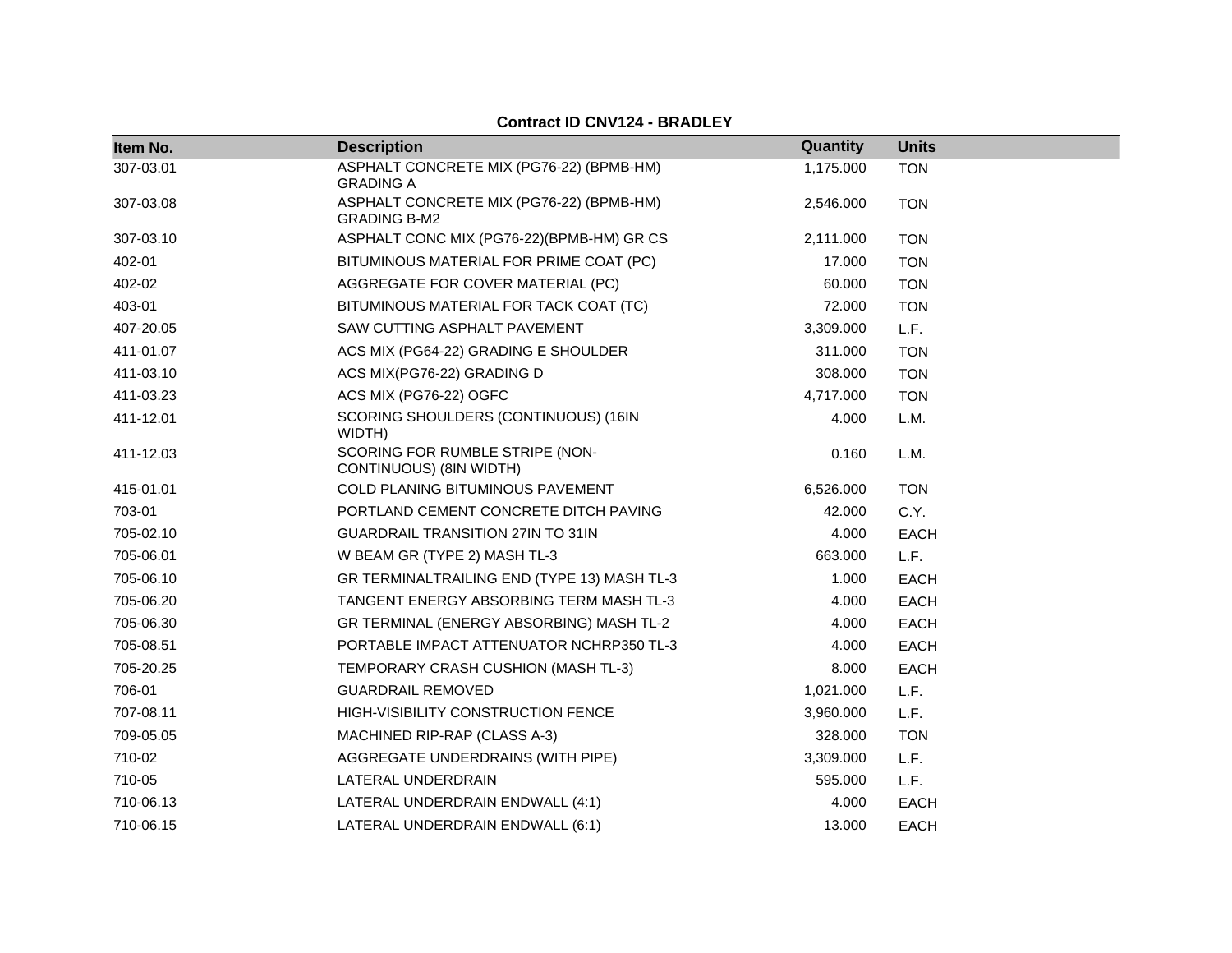| Item No.  | <b>Description</b>                                            | Quantity   | <b>Units</b> |
|-----------|---------------------------------------------------------------|------------|--------------|
| 712-01    | <b>TRAFFIC CONTROL</b>                                        | (1)        | <b>LS</b>    |
| 712-02.02 | INTERCONNECTED PORTABLE BARRIER RAIL                          | 6,839.000  | L.F.         |
| 712-04.01 | FLEXIBLE DRUMS (CHANNELIZING)                                 | 946.000    | <b>EACH</b>  |
| 712-04.50 | <b>BARRIER RAIL DELINEATOR</b>                                | 311.000    | <b>EACH</b>  |
| 712-06    | SIGNS (CONSTRUCTION)                                          | 1,580.500  | S.F.         |
| 712-07.03 | TEMPORARY BARRICADES (TYPE III)                               | 16.000     | L.F.         |
| 712-08.03 | ARROW BOARD (TYPE C)                                          | 6.000      | <b>EACH</b>  |
| 712-08.10 | MOBILE MESSAGE SIGN UNIT W/ATTENUATOR                         | 64.000     | <b>HOUR</b>  |
| 712-09.01 | REMOVABLE PAVEMENT MARKING LINE                               | 3,796.000  | L.F.         |
| 712-09.02 | REMOVABLE PAVEMENT MARKING (8" BARRIER<br>LINE)               | 14,830.000 | L.F.         |
| 712-09.04 | REMOVABLE PAVEMENT MARKING (STOP LINE)                        | 48.000     | L.F.         |
| 712-09.08 | REMOVABLE PAVEMENT MARKING (6" line)                          | 48,857.000 | L.F.         |
| 713-16.01 | CHANGEABLE MESSAGE SIGN UNIT                                  | 4.000      | <b>EACH</b>  |
| 713-16.02 | TRUCK MOUNTED IMPACT ATTENUATOR<br>(W/FLASHING ARROW BOARD)   | 1.000      | <b>EACH</b>  |
| 714-06.08 | CABLE (DESCRIPTION) (5KV #1/0 IA)                             | 2,075.000  | L.F.         |
| 714-06.23 | CABLE (1/C #1 AWG)                                            | 3,980.000  | L.F.         |
| 716-01.13 | RAISED PVMT MARKERS (BI-DIRECTIONAL) (2<br><b>COLOR LENS)</b> | 400.000    | <b>EACH</b>  |
| 716-01.21 | SNOWPLOWABLE RAISED PAVEMENT MARKERS<br>(BI-DIR) (1 COLOR)    | 12.000     | <b>EACH</b>  |
| 716-01.22 | SNOWPLOWABLE RAISED PAVMENT MARKERS<br>(MONO-DIR)(1 COLOR)    | 12.000     | <b>EACH</b>  |
| 716-01.23 | SNOWPLOWABLE RAISED PAVEMENT MARKERS<br>(BI-DIR)(2 COLOR)     | 3,151.000  | <b>EACH</b>  |
| 716-01.30 | REMOVAL OF SNOWPLOWABLE REFLECTIVE<br><b>MARKER</b>           | 410.000    | <b>EACH</b>  |
| 716-02.05 | PLASTIC PAVEMENT MARKING (STOP LINE)                          | 48.000     | L.F.         |
| 716-02.06 | PLASTIC PAVEMENT MARKING (TURN LANE<br>ARROW)                 | 12.000     | <b>EACH</b>  |
| 716-02.07 | PLASTIC PAVEMENT MARKING (24" BARRIER LINE)                   | 862.000    | L.F.         |
| 716-12.02 | ENHANCED FLATLINE THERMO PVMT MRKNG (6IN<br>LINE)             | 10.000     | L.M.         |

**Contract ID CNV124 - BRADLEY**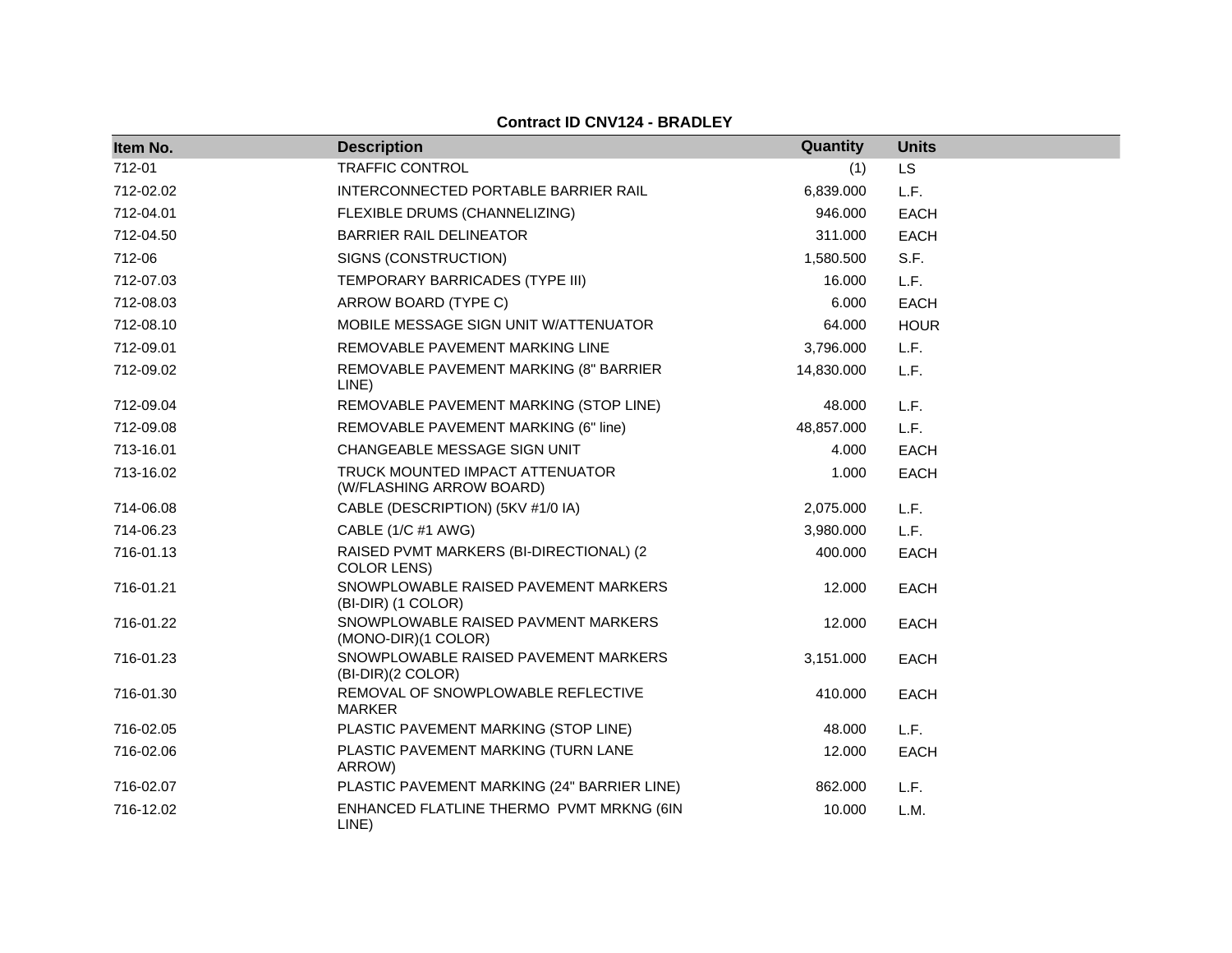#### **Contract ID CNV124 - BRADLEY**

| Item No.  | <b>Description</b>                                                | Quantity   | <b>Units</b> |
|-----------|-------------------------------------------------------------------|------------|--------------|
| 716-12.03 | ENHANCED FLATLINE THERMO PVMT MRKNG (8IN<br><b>BARRIER LINE</b> ) | 3,164.000  | L.F.         |
| 716-12.05 | ENHANCED FLATLINE THERMO PVMT MRKNG (6IN<br>DOTTED LINE)          | 1,213.000  | L.F.         |
| 716-12.09 | ENHANCED FLAT LINE THERMO (12IN LINE)                             | 3,125.000  | L.F.         |
| 717-01    | <b>MOBILIZATION</b>                                               | (1)        | LS           |
| 725-20.43 | PULL BOX (TYPE C)                                                 | 16.000     | <b>EACH</b>  |
| 725-20.44 | PULL BOX (TYPE D)                                                 | 12.000     | <b>EACH</b>  |
| 725-20.45 | PULL BOX (TYPE E)                                                 | 8.000      | <b>EACH</b>  |
| 725-20.55 | CABLE (1/C #6 AWG.)                                               | 3,165.000  | L.F.         |
| 725-20.58 | CABLE (1/C #1/0 AWG.)                                             | 7,960.000  | L.F.         |
| 725-21.53 | REMOVAL & REPLACE TYPE C CABINET                                  | 1.000      | <b>EACH</b>  |
| 725-22.22 | <b>CONDUIT BANK (TYPE 2)</b>                                      | 115.000    | L.F.         |
| 725-22.24 | <b>CONDUIT BANK (TYPE 4)</b>                                      | 3,785.000  | L.F.         |
| 725-22.34 | <b>CONDUIT BANK BORED (TYPE 4)</b>                                | 130.000    | L.F.         |
| 725-22.50 | <b>DMS CONDUIT BANK</b>                                           | 110.000    | L.F.         |
| 725-22.74 | 2IN CONDUIT W/BANK                                                | 935.000    | L.F.         |
| 725-22.75 | 2IN CONDUIT BORED W/BANK                                          | 75.000     | L.F.         |
| 725-22.80 | <b>3IN CONDUIT W/BANK</b>                                         | 1,975.000  | L.F.         |
| 725-22.81 | 3IN CONDUIT BORED W/BANK                                          | 30.000     | L.F.         |
| 725-23.01 | <b>ITS CABLE MARKER</b>                                           | 22.000     | <b>EACH</b>  |
| 725-23.16 | FIBER OPTIC CABLE (144F)                                          | 4,295.000  | L.F.         |
| 725-23.21 | FIBER OPTIC DROP CABLE (12 F)                                     | 165.000    | L.F.         |
| 725-23.26 | FIBER OPTIC CLOSURE (12 F)                                        | 1.000      | <b>EACH</b>  |
| 725-23.27 | FIBER OPTIC CLOSURE (DESCRIPTION) (144 F)                         | 8.000      | <b>EACH</b>  |
| 725-23.28 | FIBER OPTIC SPLICE FUSION                                         | 352.000    | <b>EACH</b>  |
| 725-24.51 | <b>SYSTEM INTEGRATION</b>                                         | (1)        | LS           |
| 725-24.55 | <b>AS-BUILT PLANS</b>                                             | (1)        | LS           |
| 740-10.03 | GEOTEXTILE (TYPE III) (EROSION CONTROL)                           | 1,080.000  | S.Y.         |
| 740-11.03 | TEMPORARY SEDIMENT TUBE 18IN                                      | 15,018.000 | L.F.         |
| 740-11.04 | TEMPORARY SEDIMENT TUBE 20IN                                      | 7,862.000  | L.F.         |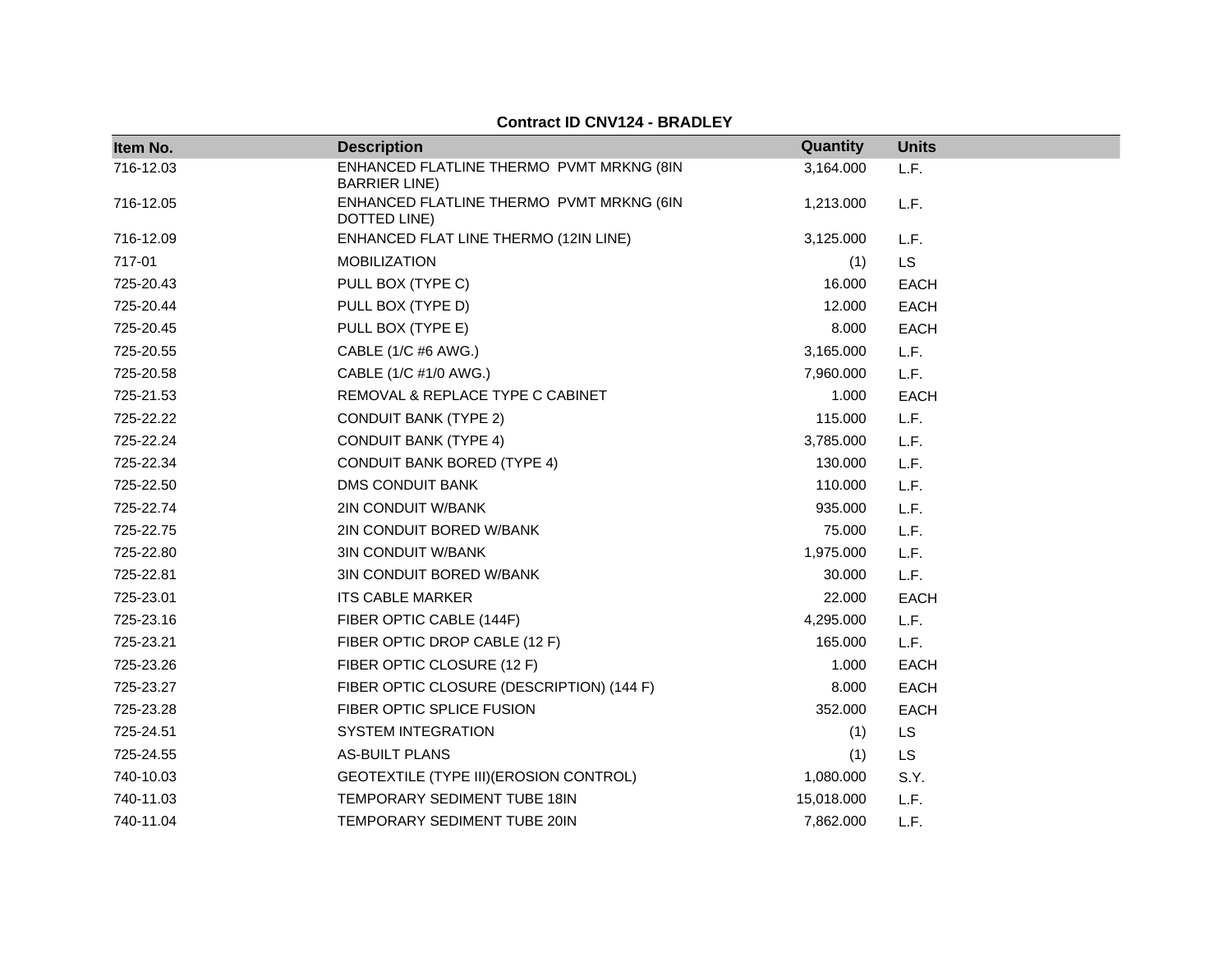**Contract ID CNV124 - BRADLEY**

| Item No.  | <b>Description</b>                                                                | Quantity   | <b>Units</b> |
|-----------|-----------------------------------------------------------------------------------|------------|--------------|
| 740-11.05 | TEMPORARY SEDIMENT TUBE 24IN                                                      | 2,356.000  | L.F.         |
| 801-01.07 | TEMPORARY SEEDING (WITH MULCH)                                                    | 327.000    | <b>UNIT</b>  |
| 801-03    | WATER (SEEDING & SODDING)                                                         | 217.000    | M.G.         |
| 803-01    | SODDING (NEW SOD)                                                                 | 20,439.000 | S.Y.         |
| 602-10.01 | STRUCTURAL STEEL REPAIRS                                                          | (1)        | <b>LS</b>    |
| 602-10.05 | <b>BRACING REPAIRS</b>                                                            | (1)        | <b>LS</b>    |
| 603-02.15 | <b>REPAINT EXISTING BEARINGS</b>                                                  | (1)        | <b>LS</b>    |
| 603-05.20 | CONTAINMENT & DISPOSAL OF WASTE(LOCATION &<br>DESCRP) (BRIDGE NO. 06-SR308-04.27) | (1)        | <b>LS</b>    |
| 604-03.20 | <b>BRIDGE JOINT MODIFICATION</b>                                                  | 102.000    | L.F.         |
| 604-04.02 | APPLIED TEXTURE FINISH (EXISTING<br>STRUCTURES)                                   | 2,072.000  | S.Y.         |
| 604-10.02 | <b>CONCRETE REPAIRS</b>                                                           | 1.000      | C.Y.         |
| 604-10.05 | <b>CONCRETE</b>                                                                   | 1.000      | S.F.         |
| 604-10.14 | REMOVE EXISTING WEARING SURFACE                                                   | (1)        | LS           |
| 604-10.22 | <b>CONCRETE PARAPET REPAIR</b>                                                    | 676.000    | L.F.         |
| 604-10.24 | <b>JACKING CONCRETE SPANS</b>                                                     | (1)        | <b>LS</b>    |
| 604-10.30 | BRIDGE DECK REPAIRS (FULL DEPTH OF SLAB)                                          | 20.000     | S.Y.         |
| 604-10.50 | BRIDGE DECK REPAIRS (PARTIAL DEPTH OF SLAB)                                       | 20,000     | S.Y.         |
| 604-10.54 | <b>CONCRETE REPAIRS</b>                                                           | 1.000      | S.F.         |
| 604-10.58 | EPOXY INJECTION (INJECTION)                                                       | 2.000      | GAL.         |
| 604-10.62 | EPOXY INJECTION REPAIR (COMPLETE AND IN<br>PLACE)                                 | 23.000     | L.F.         |
| 617-01    | <b>BRIDGE DECK SEALANT</b>                                                        | 1,761.000  | S.Y.         |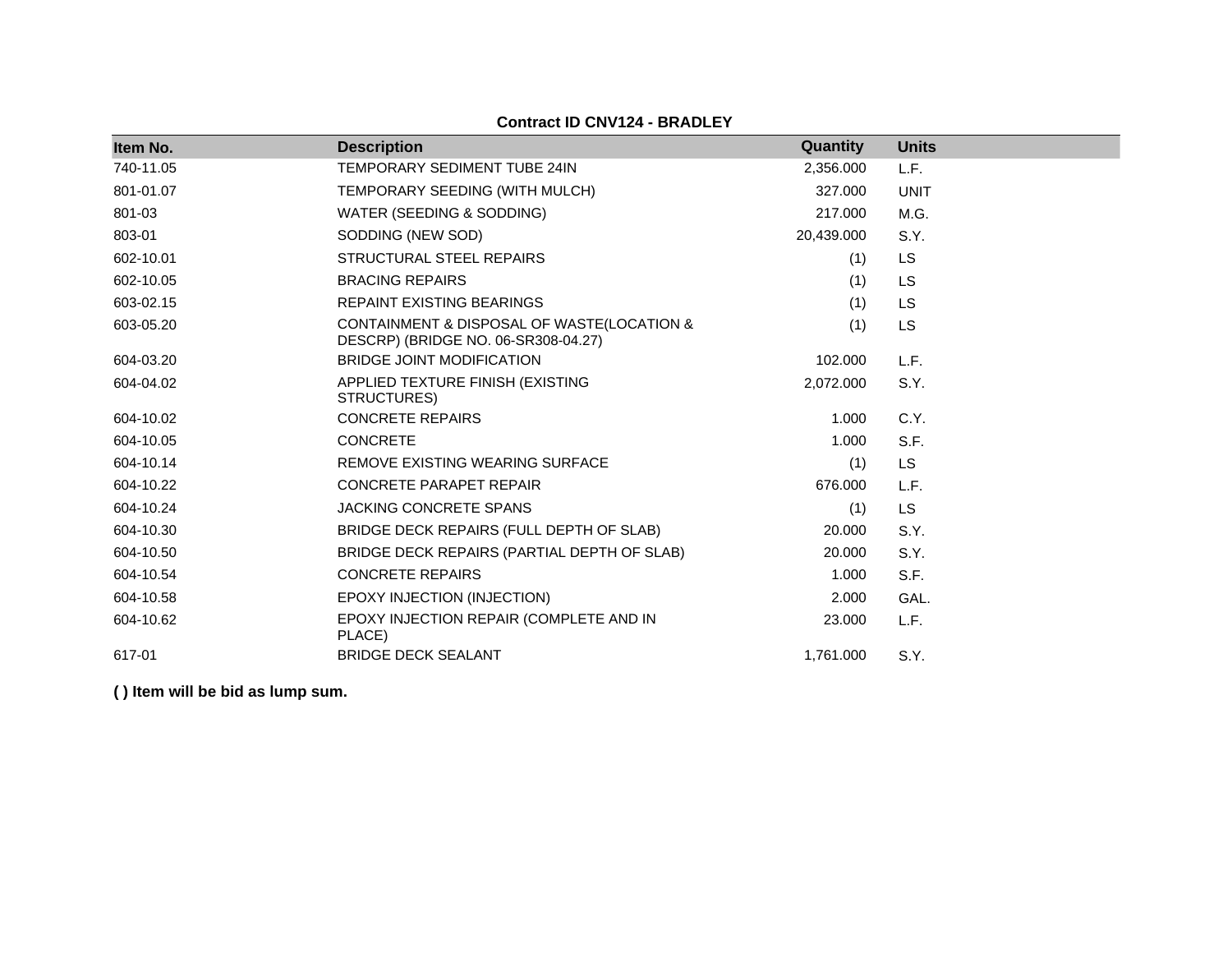| Contract ID: CNV114 |                                                          |                                                                                     |                                |     |
|---------------------|----------------------------------------------------------|-------------------------------------------------------------------------------------|--------------------------------|-----|
|                     | Letting Date: March 26, 2021<br><b>Counties: BRADLEY</b> | 10:00 AM                                                                            | <b>Projects: 98200-4276-04</b> | N/A |
| District:           |                                                          |                                                                                     | <b>DBE Goal Percent:</b>       |     |
|                     |                                                          | <b>Description:</b> The crack sealing at various locations on various State Routes. |                                |     |
|                     | <b>Contract Time: DT - 10/31/2021</b>                    |                                                                                     |                                |     |

| Item No. | <b>Description</b>     | Quantity    | <b>Units</b> |
|----------|------------------------|-------------|--------------|
| 411-04   | <b>CRACK SEALANT</b>   | 316,335.000 | LB.          |
| 712-01   | <b>TRAFFIC CONTROL</b> | (1)         | LS           |
| 717-01   | <b>MOBILIZATION</b>    | (1)         | LS.          |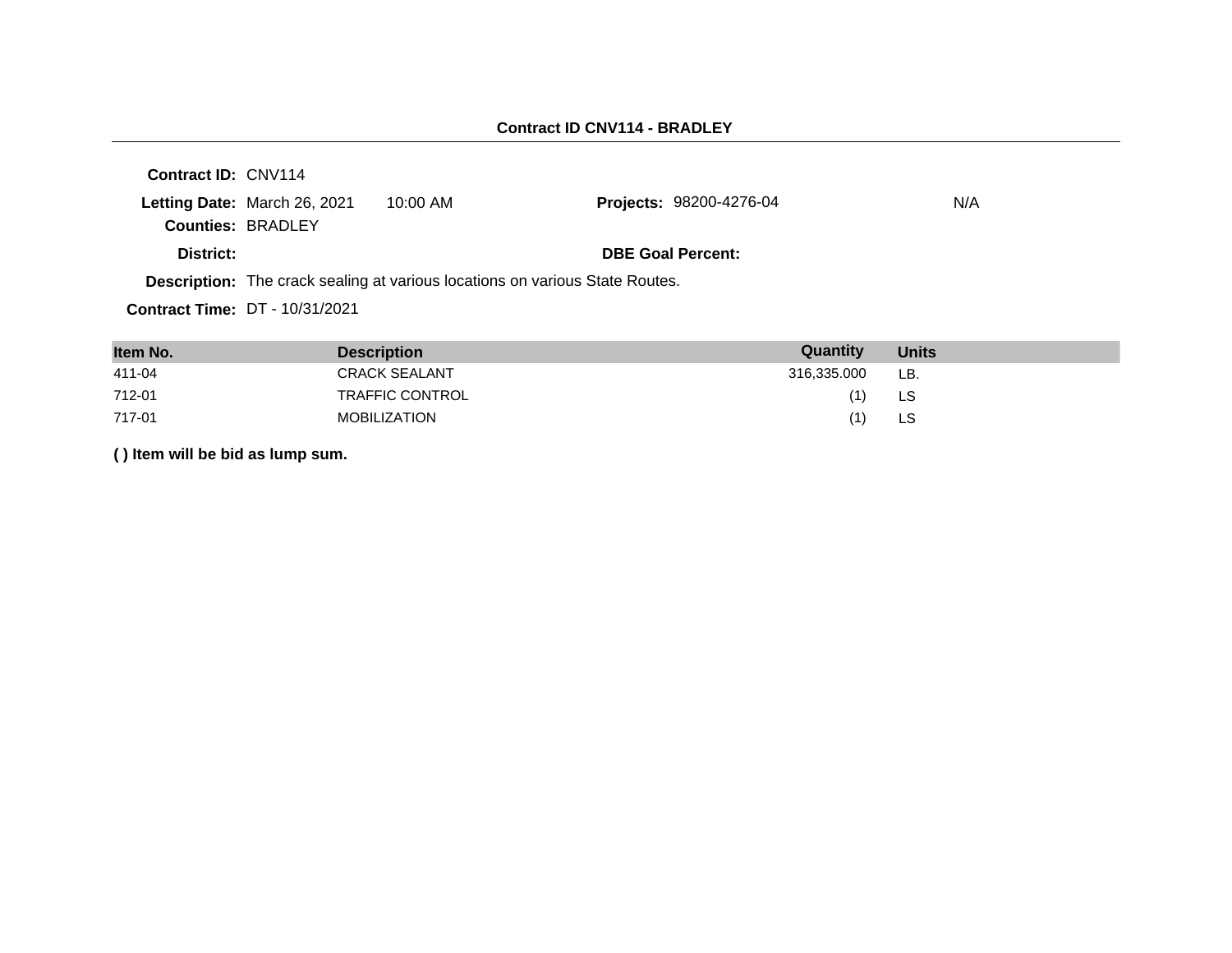**Contract ID:** CNV111

|           | <b>Letting Date: March 26, 2021</b><br>10:00 AM                                  | <b>Projects: 98200-4172-04</b> | NA |
|-----------|----------------------------------------------------------------------------------|--------------------------------|----|
|           | <b>Counties: BRADLEY, DEKALB, HAMILTON, MARION,</b><br>POLK, PUTNAM, RHEA, WHITE |                                |    |
| District: |                                                                                  | <b>DBE Goal Percent:</b>       |    |

**Description:** The random on-call attenuator repair on various Interstate and State Routes.

**Contract Time:** DT - 6/30/2022

| Item No.  | <b>Description</b>                                          | <b>Quantity</b> | <b>Units</b> |
|-----------|-------------------------------------------------------------|-----------------|--------------|
| 705-05.36 | CONCRETE PAD (SCI100GM)                                     | 1.000           | <b>EACH</b>  |
| 705-08.22 | <b>IMPACT ATTENUATOR (TAU-II WIDE)</b>                      | 1.000           | <b>EACH</b>  |
| 705-08.23 | REPOSITIONING IMPACT ATTENUATOR (TAU-II)                    | 1.000           | <b>EACH</b>  |
| 705-08.25 | TAU-II ENERGY ABSORBING CARTRIDGE TYPE A<br>(UNIVERSAL)     | 1.000           | <b>EACH</b>  |
| 705-08.26 | TAU-II ENERGY ABSORBING CARTRIDGE TYPE B<br>(UNIVERSAL)     | 1.000           | <b>EACH</b>  |
| 705-08.28 | TAU-II FRONT SUPPORT ASSEMBLY (UNIVERSAL)                   | 1.000           | EACH         |
| 705-08.29 | TAU-II FRONT SUPPORT LEG KIT (UNIVERSAL)                    | 1.000           | EACH         |
| 705-08.30 | TAU-II MID SUPPORT ASSEMBLY (UNIVERSAL)                     | 4.000           | <b>EACH</b>  |
| 705-08.32 | TAU-II SLIDER KIT (UNIVERSAL)                               | 1.000           | <b>EACH</b>  |
| 705-08.33 | TAU-II SLIDING PANEL (UNIVERSAL)                            | 1.000           | <b>EACH</b>  |
| 705-08.34 | TAU-II NOSE PIECE (PARALLEL UNIT)                           | 2.000           | <b>EACH</b>  |
| 705-08.36 | TAU-II NOSE PIECE (WIDE UNIT)                               | 1.000           | <b>EACH</b>  |
| 705-08.57 | IMPACT ATTENUATOR (QUADGUARD ELITE WIDE)                    | 1.000           | <b>EACH</b>  |
| 705-08.59 | <b>IMPACT ATTENUATOR REPOSITIONING</b><br>(QUADGUARD ELITE) | 5.000           | <b>EACH</b>  |
| 705-08.66 | RIP PLATE REPAIR KIT, STAGE 1                               | 5.000           | <b>EACH</b>  |
| 705-08.67 | RIP PLATE REPAIR KIT, STAGE 2                               | 5.000           | <b>EACH</b>  |
| 705-08.69 | PLASTIC NOSE PIECE/REFLECTOR                                | 6.000           | <b>EACH</b>  |
| 705-08.80 | SIDE PANEL - 35"                                            | 2.000           | <b>EACH</b>  |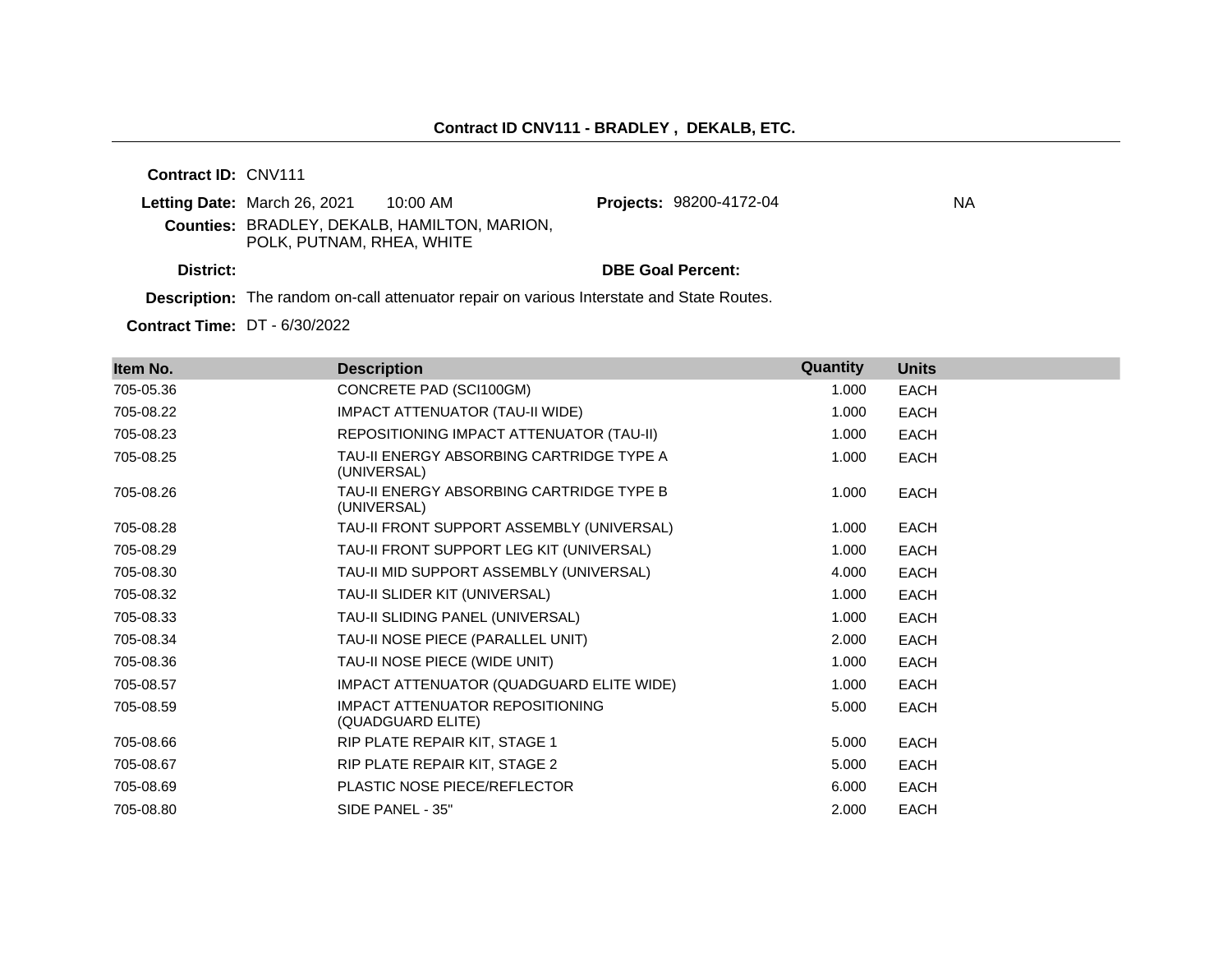**Contract ID CNV111 - BRADLEY , DEKALB, ETC.**

| Item No.  | <b>Description</b>                                       | Quantity | <b>Units</b> |
|-----------|----------------------------------------------------------|----------|--------------|
| 705-08.81 | SIDE PANEL - 62"                                         | 4.000    | <b>EACH</b>  |
| 705-08.91 | REPOSITIONING VEHCULR IMP ATTN(2005TRACC)                | 1.000    | <b>EACH</b>  |
| 705-08.92 | 05 RIP PLATE REPAIR KIT STAGE 2                          | 3.000    | <b>EACH</b>  |
| 705-09.10 | IMPACT ATTENUATOR (SCI100GM)                             | 1.000    | <b>EACH</b>  |
| 705-09.11 | REPOSITIONING OF IMPACT ATTENUATOR<br>(SCI100GM)         | 1.000    | <b>EACH</b>  |
| 705-09.35 | PANEL DELINEATOR (W/REFLECTIVE HAZARD<br>MARKER)         | 1.000    | <b>EACH</b>  |
| 705-09.50 | IMPACT ATTENUATOR (SCI100GM WIDE)                        | 1.000    | <b>EACH</b>  |
| 705-09.51 | REPOSITIONING OF IMPACT ATTENUATOR<br>(SCI100GM WIDE)    | 1.000    | <b>EACH</b>  |
| 705-14.21 | SC B-U CABLE STRAP ASSY                                  | 1.000    | EACH         |
| 705-14.22 | CONC. B-U CABLE STRAP ASSY                               | 1.000    | <b>EACH</b>  |
| 705-14.30 | REPOSITIONING IMPACT ATTENUATOR(REACT 350)               | 2.000    | <b>EACH</b>  |
| 705-14.56 | REFLECTIVE NOSE LEFT/RIGHT                               | 2.000    | <b>EACH</b>  |
| 705-14.74 | CONCRETE PAD (REACT 350)                                 | 1.000    | <b>EACH</b>  |
| 705-15.65 | <b>QUADGUARD II IMPACT ATTENUATOR</b><br>(REPOSITIONING) | 8.000    | <b>EACH</b>  |
| 705-15.66 | QUADGUARD II IMPACT ATTENUATOR (WIDE)                    | 1.000    | <b>EACH</b>  |
| 705-15.68 | NOSE ASSEMBLY QGII STEEL                                 | 5.000    | <b>EACH</b>  |
| 705-15.69 | SHIM KIT QGII                                            | 15.000   | <b>EACH</b>  |
| 705-15.71 | HEX FOAM CARTRIDGE, TYPE I                               | 5.000    | EACH         |
| 705-15.72 | HEX FOAM CARTRIDGE, TYPE II                              | 5.000    | <b>EACH</b>  |
| 705-15.74 | DIAPHRAGM ASSEMBLY, QC                                   | 3.000    | <b>EACH</b>  |
| 705-15.75 | FENDER PANEL ASSEMBLY                                    | 1.000    | <b>EACH</b>  |
| 705-15.92 | TRANS PANEL NEW JERSEY BARRIER WIDE                      | 1.000    | <b>EACH</b>  |
| 705-15.93 | TRANS PANEL QUAD TO W WIDE                               | 1.000    | <b>EACH</b>  |
| 705-16.75 | <b>HAZARD REFLECTORS</b>                                 | 10.000   | <b>EACH</b>  |
| 705-16.77 | REPAIR OF CONCRETE BACKUP WALL                           | 15.000   | S.F.         |
| 705-17.08 | CARTRIDGE SUPPORT BRACKETS                               | 4.000    | <b>EACH</b>  |
| 705-17.24 | <b>HDPE NOSE PIECE</b>                                   | 2.000    | <b>EACH</b>  |
| 705-17.32 | BREAKAWAY POST (TOP)                                     | 1.000    | <b>EACH</b>  |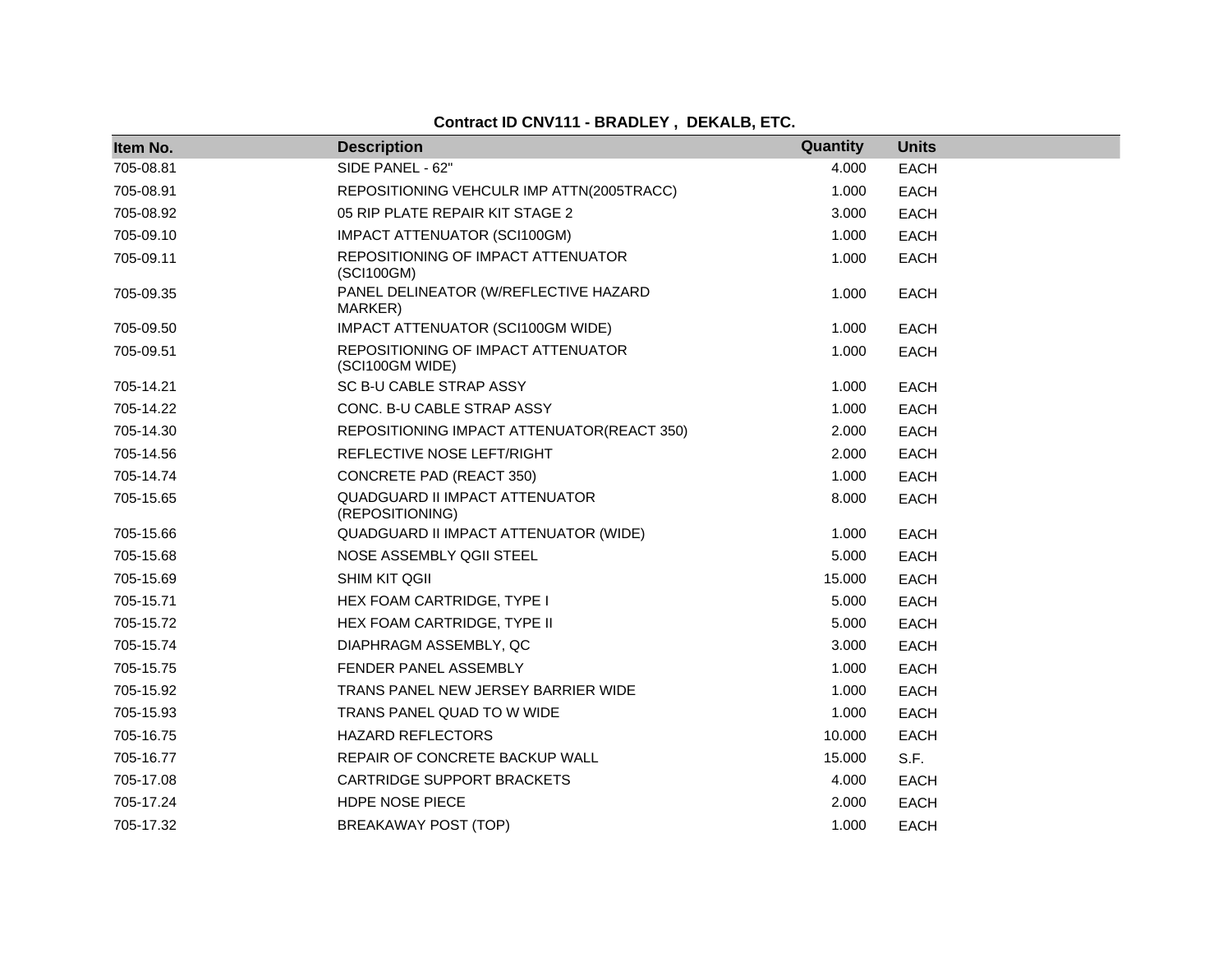| Item No.  | <b>Description</b>                                        | Quantity | <b>Units</b> |
|-----------|-----------------------------------------------------------|----------|--------------|
| 705-17.33 | BREAKAWAY BOLT ASSEMBLY                                   | 1.000    | <b>EACH</b>  |
| 705-17.48 | CONCRETE PAD (WIDETRACC)                                  | 1.000    | <b>EACH</b>  |
| 705-17.71 | WIDETRACC CABLE SYSTEM (W/ HARDWARE)                      | 1.000    | <b>EACH</b>  |
| 705-17.72 | WIDETRACC FRAME (W/ HARDWARE)                             | 1.000    | <b>EACH</b>  |
| 705-17.73 | WIDETRACC EXTENSION FOOT (RIGHT) (W/<br>HARDWARE)         | 1.000    | <b>EACH</b>  |
| 705-17.74 | WIDETRACC EXTENSION FOOT (LEFT) (W/<br>HARDWARE)          | 1.000    | <b>EACH</b>  |
| 705-17.93 | IMPACT ATTENUATOR (WIDETRACC 2005)                        | 1.000    | <b>EACH</b>  |
| 705-20.01 | IMACT ATTENUATOR (QUADGUARD M10)                          | 1.000    | <b>EACH</b>  |
| 705-20.03 | REPOSITIONING IMPACT ATTENUATOR (M10)                     | 1.000    | <b>EACH</b>  |
| 705-20.04 | NOSE ASSEMBLY, M10                                        | 3.000    | EACH         |
| 705-20.05 | HEX FOAM CARTRIDGE, TYPE M1                               | 3.000    | <b>EACH</b>  |
| 705-20.06 | HEX FOAM CARTRIDGE, TYPE M2                               | 3.000    | <b>EACH</b>  |
| 705-20.07 | IMACT ATTENUATOR (QUADGUARD ELITE M10)                    | 1.000    | <b>EACH</b>  |
| 705-20.08 | REPOSITIONING IMPACT ATTENUATOR<br>(QUARDGUARD ELITE M10) | 1.000    | <b>EACH</b>  |
| 705-20.09 | TENSION STRUT BACKUP 24" (QGEM)                           | 1.000    | <b>EACH</b>  |
| 705-20.10 | DIAPHRAGM 24" (QGEM)                                      | 1.000    | EACH         |
| 705-20.11 | DIE SPRING, 5/8" X 1 1/2" (QGEM)                          | 1.000    | <b>EACH</b>  |
| 705-20.12 | MUSHROOM WASHER (QGEM)                                    | 1.000    | <b>EACH</b>  |
| 705-20.13 | EXTENSION BACKUP, M10 QGE (QGEM)                          | 1.000    | <b>EACH</b>  |
| 705-20.14 | PANEL, FENDER, QG (QGEM)                                  | 1.000    | <b>EACH</b>  |
| 705-20.15 | MONORAIL GUIDE (QGEM)                                     | 1.000    | <b>EACH</b>  |
| 705-20.16 | PANEL, SIDE, QG (QGEM)                                    | 1.000    | <b>EACH</b>  |
| 705-20.17 | EXTENSION, DIAPHRAGM, FLAT (QGEM)                         | 1.000    | <b>EACH</b>  |
| 705-20.18 | FLT ST 3/16"X2"X13", W/HOLES (QGEM)                       | 1.000    | <b>EACH</b>  |
| 705-20.19 | STOP, TAB, WELDMENT, G (QGEM)                             | 1.000    | <b>EACH</b>  |
| 705-20.26 | PLATE, NOSE CYLINDER, G (QGEM)                            | 1.000    | <b>EACH</b>  |
| 705-20.27 | CYLINDER NOSE, HDPE, 28" X 20" (QGEM)                     | 1.000    | <b>EACH</b>  |
| 705-20.28 | NOSE ASSY 24", M10 QGE, Y (QGEM)                          | 1.000    | <b>EACH</b>  |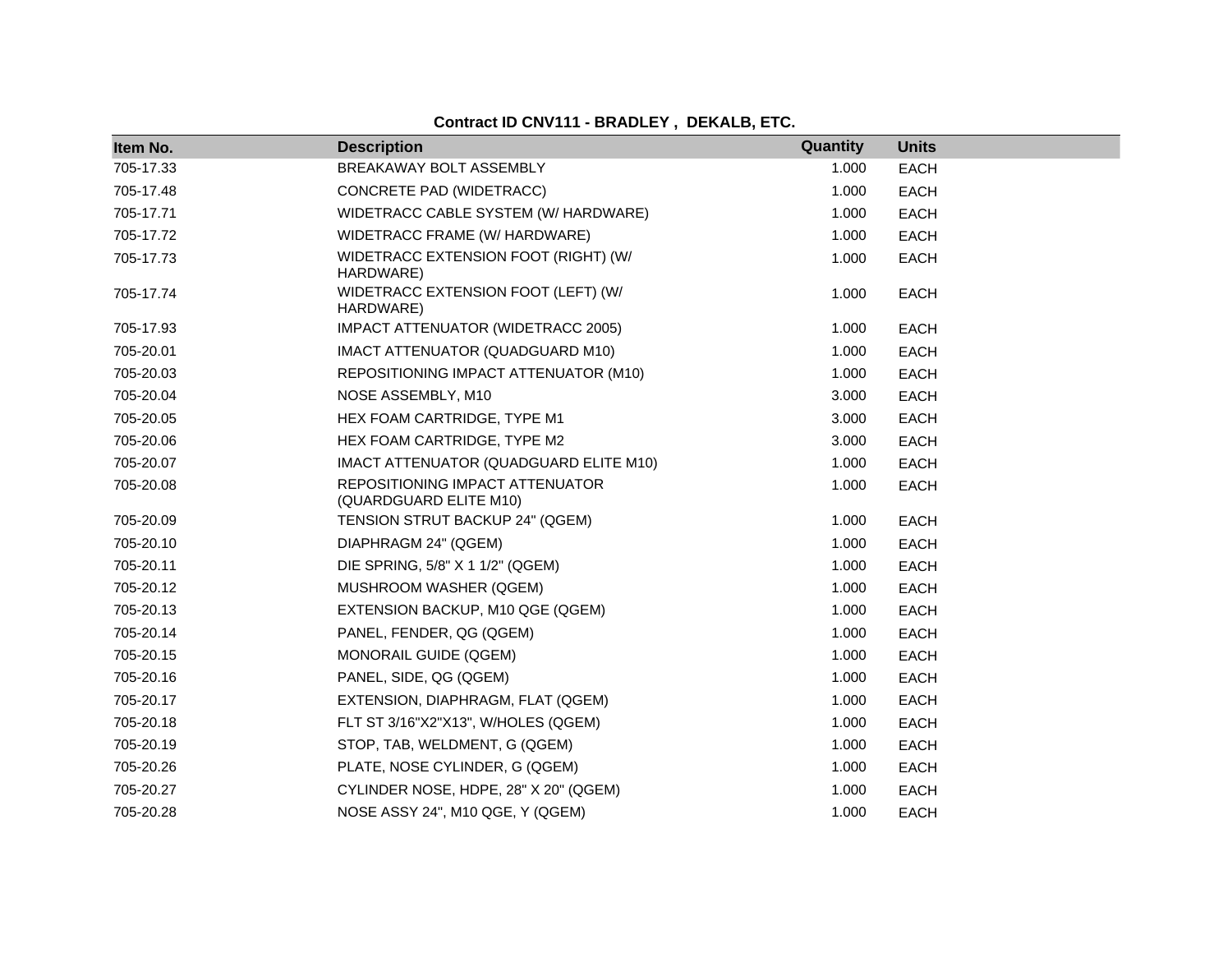| Item No.  | <b>Description</b>                                             | Quantity | <b>Units</b> |
|-----------|----------------------------------------------------------------|----------|--------------|
| 705-20.29 | BELT NOSE, Y (QGEM)                                            | 1.000    | <b>EACH</b>  |
| 705-20.30 | BELT NOSEPIECE, YELLOW, 24"-36" (QGE, QGEM)                    | 2.000    | <b>EACH</b>  |
| 705-20.31 | BELT NOSEPIECE, YELLOW, 69"-90" (QGE, QGEM)                    | 2.000    | <b>EACH</b>  |
| 705-20.32 | QGE HIT INDICATOR                                              | 3.000    | <b>EACH</b>  |
| 705-20.33 | QGE CYLINDER TYPE I (QGE)                                      | 3.000    | <b>EACH</b>  |
| 705-20.34 | QGE CYLINDER TYPE II (QGE)                                     | 3.000    | <b>EACH</b>  |
| 705-20.35 | QGE CYLINDER ME1 (QGEM)                                        | 3.000    | <b>EACH</b>  |
| 705-20.36 | QGE CYLINDER ME2 (QGEM)                                        | 3.000    | <b>EACH</b>  |
| 705-20.37 | QGE CYLINDER ME3 (QGEM)                                        | 3.000    | <b>EACH</b>  |
| 705-20.41 | MONORAIL, ONE BAY, QG, G (QGEM)                                | 1.000    | <b>EACH</b>  |
| 705-20.42 | CLAMP, NOSE BELT, QG, G (QGEM)                                 | 1.000    | <b>EACH</b>  |
| 705-20.43 | END CAP, MONORAIL, QG, G (QGEM)                                | 1.000    | <b>EACH</b>  |
| 705-20.44 | APPROVED ADHESIVE (QGEM)                                       | 1.000    | <b>EACH</b>  |
| 705-20.45 | CONCRETE PAD (QGEM)                                            | 1.000    | <b>EACH</b>  |
| 705-20.46 | CONCRETE PAD (QGM10)                                           | 1.000    | <b>EACH</b>  |
| 705-20.47 | CONCRETE PAD (QGE WIDE)                                        | 1.000    | <b>EACH</b>  |
| 705-20.50 | IMACT ATTENUATOR (QUADGUARD ELITE M10<br>WIDE)                 | 1.000    | <b>EACH</b>  |
| 705-20.51 | REPOSITIONING IMPACT ATTENUATOR<br>(QUARDGUARD ELITE M10 WIDE) | 1.000    | <b>EACH</b>  |
| 712-01.50 | MAINTENANCE OF TRAFFIC                                         | 12.000   | <b>EACH</b>  |
| 712-01.52 | MAINTENANCE OF TRAFFIC (<br>) (NIGHT<br>WORK)                  | 6.000    | <b>EACH</b>  |
| 712-08.20 | TRUCK MOUNTED ATTENUATOR W/MSSAGE BOARD                        | 20.000   | <b>DAY</b>   |
| 717-01    | <b>MOBILIZATION</b>                                            | (1)      | <b>LS</b>    |
| 705-07.20 | TRANSITION TO SAFETY SHAPE (2005 TRACC)                        | 1.000    | <b>EACH</b>  |
| 705-07.21 | TRANSITION TO BARRIER WALL END CAP (2005<br>TRACC)             | 1.000    | <b>EACH</b>  |
| 705-07.22 | SPLIT FRAME KIT-30IN BACK-UP (2005 TRACC)                      | 1.000    | <b>EACH</b>  |
| 705-08.18 | TAU-II XXXL BULKHEAD (WIDE UNIT)                               | 1.000    | <b>EACH</b>  |
| 705-08.19 | TAU-II XXXXL BULKHEAD (WIDE UNIT)                              | 1.000    | <b>EACH</b>  |
| 705-08.24 | TAU-II CABLE GUIDE KIT (UNIVERSAL)                             | 1.000    | <b>EACH</b>  |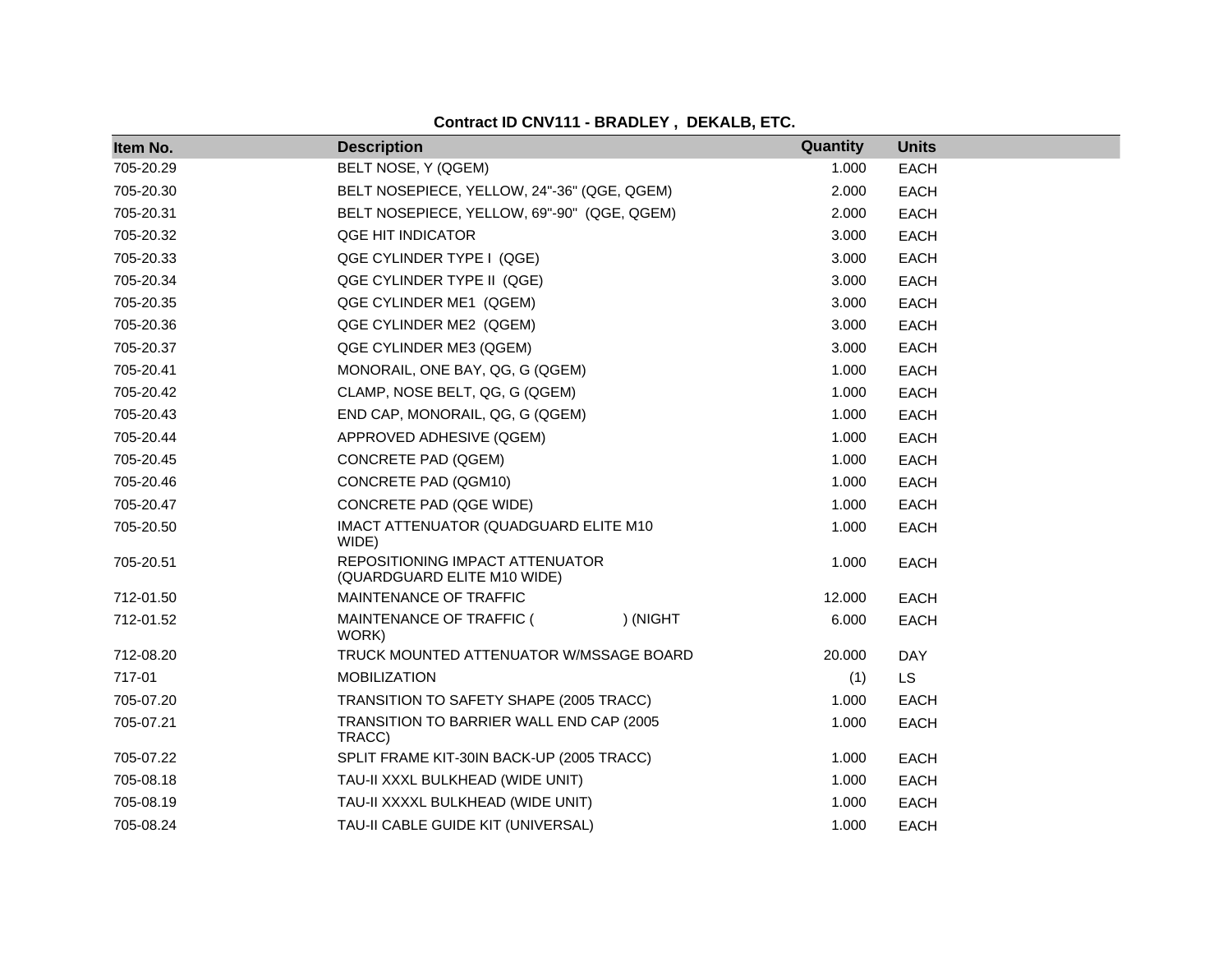| Item No.  | <b>Description</b>                          | Quantity | <b>Units</b> |
|-----------|---------------------------------------------|----------|--------------|
| 705-08.27 | TAU-II END PANEL (UNIVERSAL)                | 1.000    | <b>EACH</b>  |
| 705-08.31 | TAU-II PIPE PANEL MOUNT (UNIVERSAL)         | 1.000    | <b>EACH</b>  |
| 705-08.35 | TAU-II PCB BACKSTOP (PARALLEL UNIT)         | 1.000    | <b>EACH</b>  |
| 705-08.37 | TAU-II WIDE SUPPORT LEG ADAPTER (WIDE UNIT) | 1.000    | <b>EACH</b>  |
| 705-08.38 | TAU-II WING ASSEMBLY (WIDE UNIT)            | 1.000    | <b>EACH</b>  |
| 705-08.39 | TAU-II WING BRACE (WIDE UNIT)               | 1.000    | <b>EACH</b>  |
| 705-08.40 | TAU-II XL BULKHEAD (WIDE UNIT)              | 1.000    | <b>EACH</b>  |
| 705-08.41 | TAU-II XXL BULKHEAD (WIDE UNIT)             | 1.000    | <b>EACH</b>  |
| 705-08.43 | FORMED ANGLE 05 TRACC                       | 1.000    | <b>EACH</b>  |
| 705-08.52 | QUADGUARD MONORAIL ASSEMBLY, 3 BAY          | 1.000    | <b>EACH</b>  |
| 705-08.54 | TRACC WASHER 1/4" X 3" X 2-1/4"             | 1.000    | <b>EACH</b>  |
| 705-08.55 | TRACC DOUBLER PL X 38-1/2"                  | 1.000    | <b>EACH</b>  |
| 705-08.56 | TRACC BEAM GUIDE 72"                        | 1.000    | <b>EACH</b>  |
| 705-08.68 | RIP PLATE REPAIR KIT, STAGE 3               | 1.000    | <b>EACH</b>  |
| 705-08.74 | <b>BASE ASSEMBLY - 9'</b>                   | 1.000    | <b>EACH</b>  |
| 705-08.76 | BEAM GUIDE - 20'                            | 1.000    | <b>EACH</b>  |
| 705-08.77 | END SHOE (LEFT OR RIGHT)                    | 1.000    | <b>EACH</b>  |
| 705-08.84 | <b>SLOT PLATE</b>                           | 1.000    | <b>EACH</b>  |
| 705-08.85 | <b>CROSSTIE</b>                             | 1.000    | <b>EACH</b>  |
| 705-08.86 | FORM CHANNEL - 3 X 2                        | 1.000    | <b>EACH</b>  |
| 705-08.88 | SLED/CUTTER ASSEMBLY                        | 1.000    | <b>EACH</b>  |
| 705-08.93 | 05 RIP PLATE REPAIR KIT STAGE 3             | 1.000    | <b>EACH</b>  |
| 705-08.94 | 05 FRONT ANCH WELDMENT                      | 1.000    | <b>EACH</b>  |
| 705-08.95 | 05 SECTION MODULE                           | 1.000    | <b>EACH</b>  |
| 705-08.97 | 05 SLED/SHREDDER ASSEMBLY                   | 1.000    | <b>EACH</b>  |
| 705-08.98 | 05 FRAME WELDMENT                           | 1.000    | <b>EACH</b>  |
| 705-08.99 | 05 BACK-UP FRAME                            | 1.000    | <b>EACH</b>  |
| 705-09.12 | CONCRETE ANCHOR BOLT SET (3/4 IN X 7 IN)    | 1.000    | <b>EACH</b>  |
| 705-09.13 | ASPHALT ANCHOR BOLT SET (3/4 IN X 18 IN)    | 1.000    | <b>EACH</b>  |
| 705-09.14 | <b>BOLT CABLE ADJUSTER</b>                  | 1.000    | <b>EACH</b>  |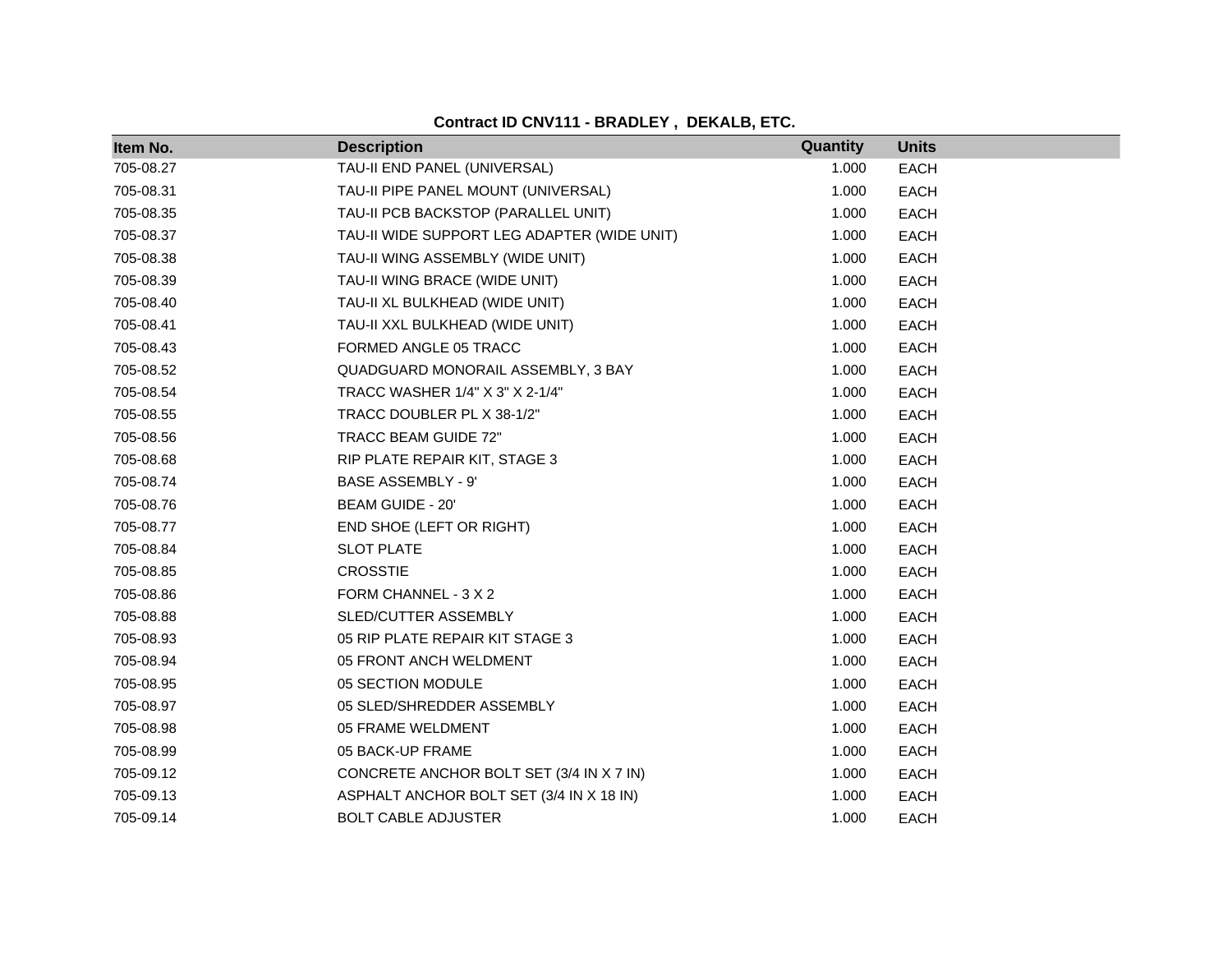**Contract ID CNV111 - BRADLEY , DEKALB, ETC.**

| Item No.  | <b>Description</b>                     | Quantity | <b>Units</b> |
|-----------|----------------------------------------|----------|--------------|
| 705-09.15 | <b>BOLT SLED SIDE PANEL</b>            | 1.000    | <b>EACH</b>  |
| 705-09.16 | <b>BOLT FRONT STOP</b>                 | 1.000    | <b>EACH</b>  |
| 705-09.17 | <b>BOLT SHEAR</b>                      | 1.000    | <b>EACH</b>  |
| 705-09.18 | <b>BOLT SIDE GUIDE</b>                 | 1.000    | <b>EACH</b>  |
| 705-09.19 | <b>BOLT TERMINAL BRACE</b>             | 1.000    | EACH         |
| 705-09.20 | <b>BRACE TERMINAL</b>                  | 1.000    | <b>EACH</b>  |
| 705-09.21 | CABLE WIRE ROPE W/ SPELTER SOCKET      | 1.000    | EACH         |
| 705-09.22 | <b>CLIP WIRE ROPE</b>                  | 1.000    | <b>EACH</b>  |
| 705-09.23 | <b>CYLINDER SHOCK ARRESTING</b>        | 1.000    | <b>EACH</b>  |
| 705-09.24 | <b>STRAP CYLINDER</b>                  | 1.000    | <b>EACH</b>  |
| 705-09.25 | FRAME MOBILE #1                        | 1.000    | <b>EACH</b>  |
| 705-09.26 | FRAME MOBILE #2                        | 1.000    | <b>EACH</b>  |
| 705-09.27 | FRAME MOBILE #3                        | 1.000    | <b>EACH</b>  |
| 705-09.28 | FRAME MOBILE #4                        | 1.000    | <b>EACH</b>  |
| 705-09.29 | FRAME MOBILE #5                        | 1.000    | <b>EACH</b>  |
| 705-09.30 | FRAME MOBILE #6                        | 1.000    | EACH         |
| 705-09.31 | <b>GUIDE SIDE</b>                      | 1.000    | <b>EACH</b>  |
| 705-09.32 | KEEPER SIDE #1 (SLED PANEL)            | 1.000    | <b>EACH</b>  |
| 705-09.33 | KEEPER SIDE #2 (SIDE PANEL)            | 1.000    | <b>EACH</b>  |
| 705-09.34 | KEEPER SIDE #3 (REAR PANEL)            | 1.000    | <b>EACH</b>  |
| 705-09.36 | PANEL SIDE                             | 1.000    | <b>EACH</b>  |
| 705-09.37 | PANEL SLED                             | 1.000    | <b>EACH</b>  |
| 705-09.38 | PANEL REAR                             | 1.000    | EACH         |
| 705-09.39 | SHEAVE (PULLEY)                        | 1.000    | <b>EACH</b>  |
| 705-09.40 | <b>SLED</b>                            | 1.000    | <b>EACH</b>  |
| 705-09.41 | <b>TRANSITION JERSEY BARRIER RIGHT</b> | 1.000    | EACH         |
| 705-09.42 | <b>TRANSITION JERSEY BARRIER LEFT</b>  | 1.000    | <b>EACH</b>  |
| 705-09.43 | <b>TRANSITION 24IN CONCRETE</b>        | 1.000    | EACH         |
| 705-09.44 | <b>BOOT CYLINDER</b>                   | 1.000    | <b>EACH</b>  |
| 705-14.31 | CYLINDER 0.8" CYLINDERS 1 & 2          | 1.000    | <b>EACH</b>  |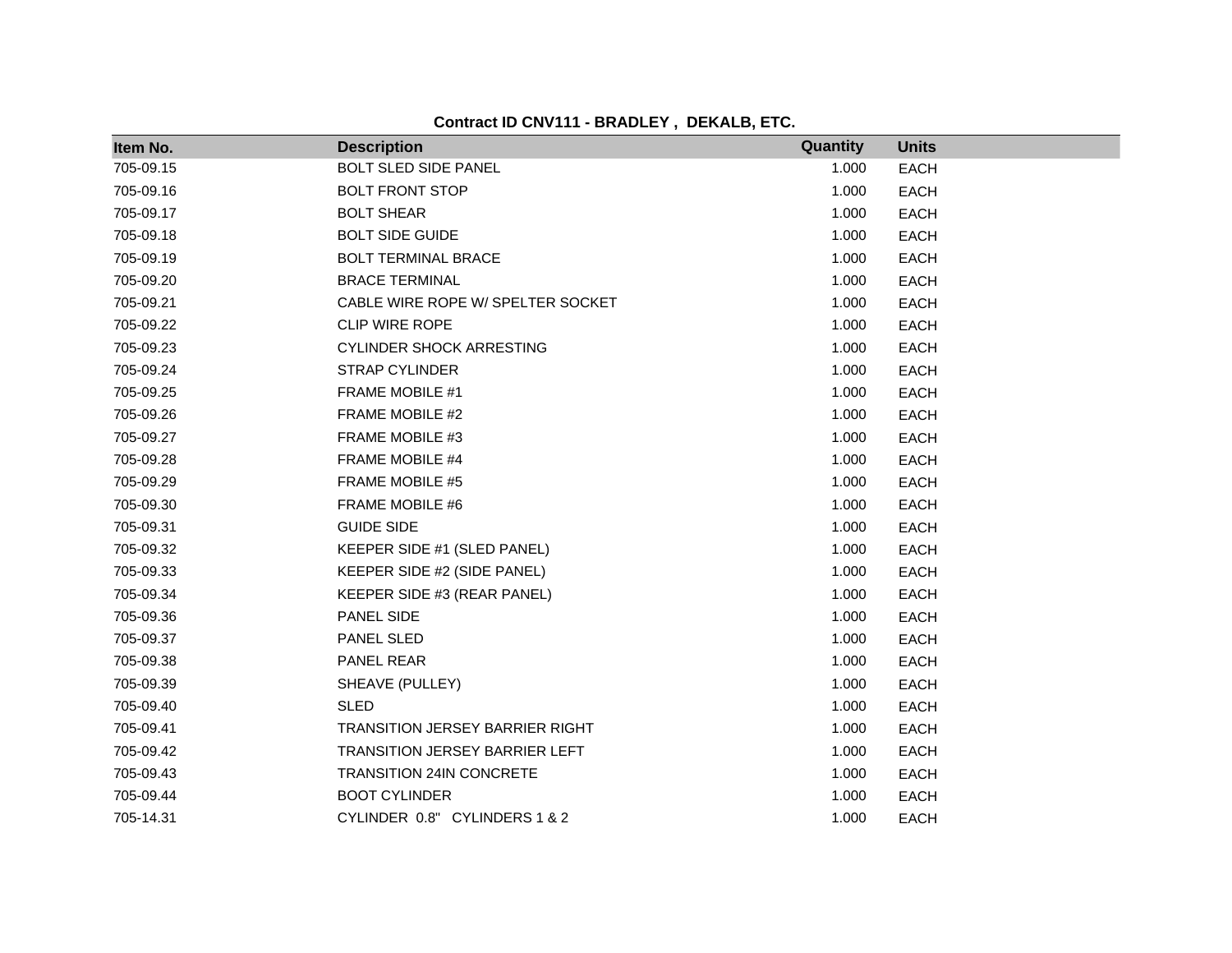| Item No.  | <b>Description</b>                     | Quantity | <b>Units</b> |
|-----------|----------------------------------------|----------|--------------|
| 705-14.32 | CYLINDER 0.9" CYLINDERS 3 & 4          | 1.000    | <b>EACH</b>  |
| 705-14.33 | CYLINDER 1.0" CYLINDERS 5 & 6          | 1.000    | <b>EACH</b>  |
| 705-14.34 | CYLINDER 1.108" CYLINDER 7             | 1.000    | <b>EACH</b>  |
| 705-14.35 | CYLINDER 1.385" CYLINDERS 8 & 9        | 1.000    | <b>EACH</b>  |
| 705-14.36 | U-BOLTS (1/2" X 3")                    | 1.000    | <b>EACH</b>  |
| 705-14.37 | U-BOLTS (3/8" X 3")                    | 1.000    | <b>EACH</b>  |
| 705-14.38 | BOX BEAM (8" X 6" X 3/16")             | 1.000    | <b>EACH</b>  |
| 705-14.50 | CYLINDER RETAINER (1'3" X 5")          | 1.000    | <b>EACH</b>  |
| 705-14.51 | FRONT ANCHOR PIN (1/4" X 1 1/2" X 3")  | 1.000    | <b>EACH</b>  |
| 705-14.53 | 1/2" GALVANIZED CHAIN WITH HARDWARE    | 1.000    | EACH         |
| 705-14.54 | POLYVINYL COVER                        | 1.000    | <b>EACH</b>  |
| 705-14.55 | ANCHOR BOLT SET (CONCRETE/ASPHALT)     | 1.000    | <b>EACH</b>  |
| 705-14.57 | BACKUP SINGLE CABLE-(4 BARREL)         | 1.000    | <b>EACH</b>  |
| 705-14.58 | BACKUP SINGLE CABLE-(6 BARREL)         | 1.000    | <b>EACH</b>  |
| 705-14.59 | BACKUP SINGLE CABLE-(9 BARREL)         | 1.000    | <b>EACH</b>  |
| 705-14.60 | CABLE SYSTEM FOR SIDE MOUNT-(4 BARREL) | 1.000    | <b>EACH</b>  |
| 705-14.61 | CABLE SYSTEM FOR SIDE MOUNT-(6 BARREL) | 1.000    | <b>EACH</b>  |
| 705-14.62 | CABLE SYSTEM FOR SIDE MOUNT-(9 BARREL) | 1.000    | <b>EACH</b>  |
| 705-14.63 | BOTTOM CABLE-(4 BARREL)                | 1.000    | <b>EACH</b>  |
| 705-14.64 | BOTTOM CABLE-(6 BARREL)                | 1.000    | <b>EACH</b>  |
| 705-14.65 | BOTTOM CABLE-(9 BARREL)                | 1.000    | <b>EACH</b>  |
| 705-14.66 | SIDE MNT ANCHR/CABLE ANCHR CVR PLT     | 1.000    | <b>EACH</b>  |
| 705-14.67 | PULLOUT BRACKET ASSEMBLY               | 1.000    | <b>EACH</b>  |
| 705-14.68 | 3IN X 3IN TUBING                       | 1.000    | <b>EACH</b>  |
| 705-14.69 | GALVANIZED STABALIZER BAR              | 1.000    | <b>EACH</b>  |
| 705-14.70 | <b>TRANSITION PLATE</b>                | 1.000    | <b>EACH</b>  |
| 705-14.71 | TOP CABLE (OLD UNIT)-(4 BARREL)        | 1.000    | EACH         |
| 705-14.72 | TOP CABLE (OLD UNIT)-(6 BARREL)        | 1.000    | <b>EACH</b>  |
| 705-14.73 | TOP CABLE (OLD UNIT)-(9 BARREL)        | 1.000    | <b>EACH</b>  |
| 705-15.77 | BACKUP ASSEMBLY, TENSION STRUT         | 1.000    | <b>EACH</b>  |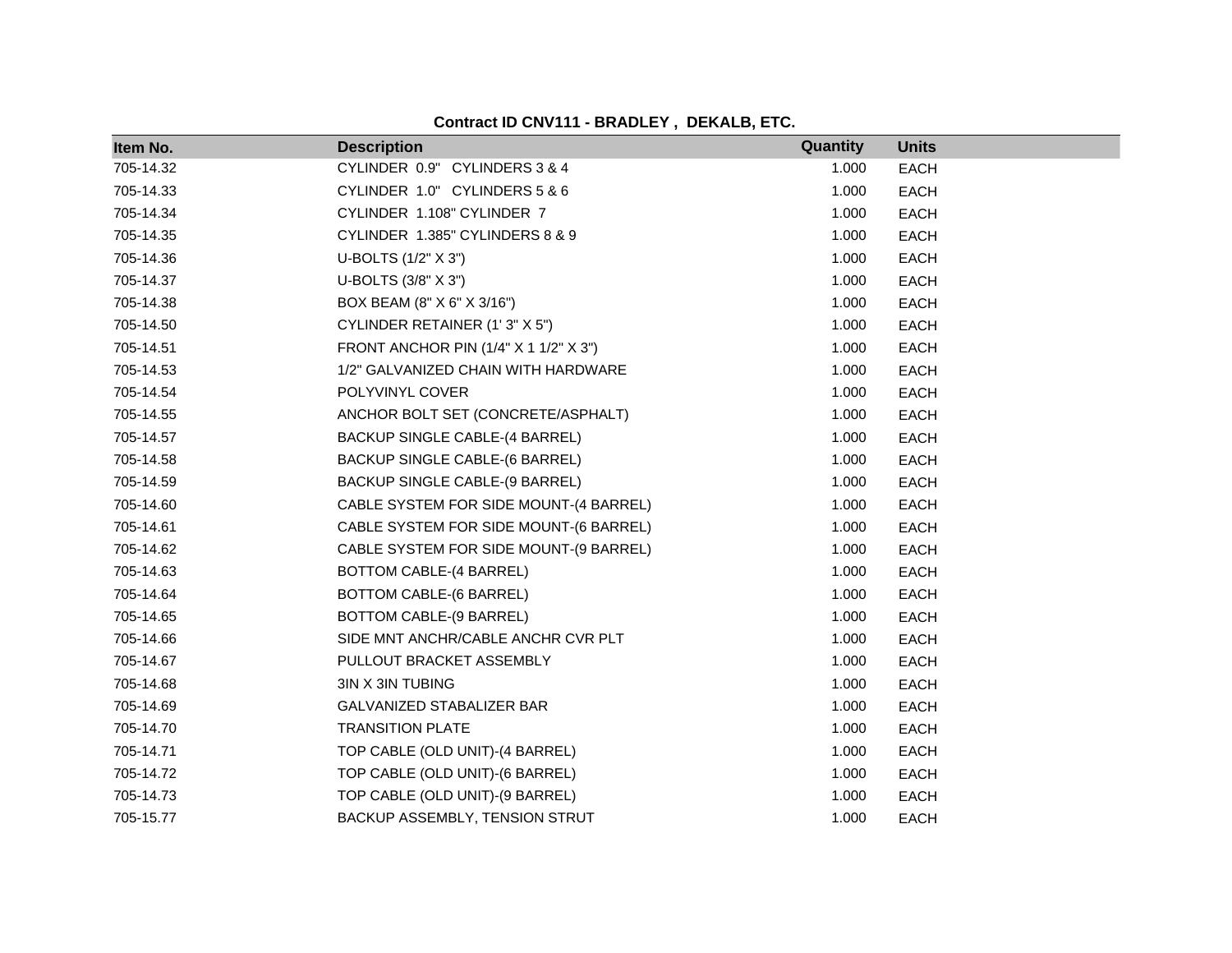| Item No.  | <b>Description</b>                   | Quantity | <b>Units</b> |
|-----------|--------------------------------------|----------|--------------|
| 705-15.79 | MONORAIL ASSEMBLY, 4-6 BAY           | 1.000    | EACH         |
| 705-15.80 | MONORAIL ASSEMBLY, 7-9 BAY           | 1.000    | <b>EACH</b>  |
| 705-15.82 | TRANSITION PANEL, NEW JERSEY BARRIER | 1.000    | EACH         |
| 705-15.83 | TRANSITION PANEL, QUAD TO W          | 1.000    | <b>EACH</b>  |
| 705-15.84 | DIAPHRAGM ASSEMBLY, WIDE             | 1.000    | <b>EACH</b>  |
| 705-15.85 | BACKUP ASSEMBLY, TENSION STRUT, WIDE | 1.000    | EACH         |
| 705-15.87 | BACKUP ASSEMBLY, CONCRETE            | 1.000    | C.Y.         |
| 705-15.88 | <b>END SHOE, CONCRETE</b>            | 1.000    | C.Y.         |
| 705-15.89 | BACKUP ASSEMBLY, CONCRETE, WIDE      | 1.000    | C.Y.         |
| 705-15.90 | <b>EXTENSION PANEL</b>               | 1.000    | <b>EACH</b>  |
| 705-15.91 | PIVOT SUPPORT BRACKET                | 1.000    | EACH         |
| 705-17.40 | WIDETRACC LONG WING POST             | 1.000    | <b>EACH</b>  |
| 705-17.41 | WIDETRACC SHORT WING POST            | 1.000    | <b>EACH</b>  |
| 705-17.42 | <b>WIDETRACC EXT CHANNEL</b>         | 1.000    | <b>EACH</b>  |
| 705-17.43 | <b>WIDETRACC PANEL</b>               | 1.000    | <b>EACH</b>  |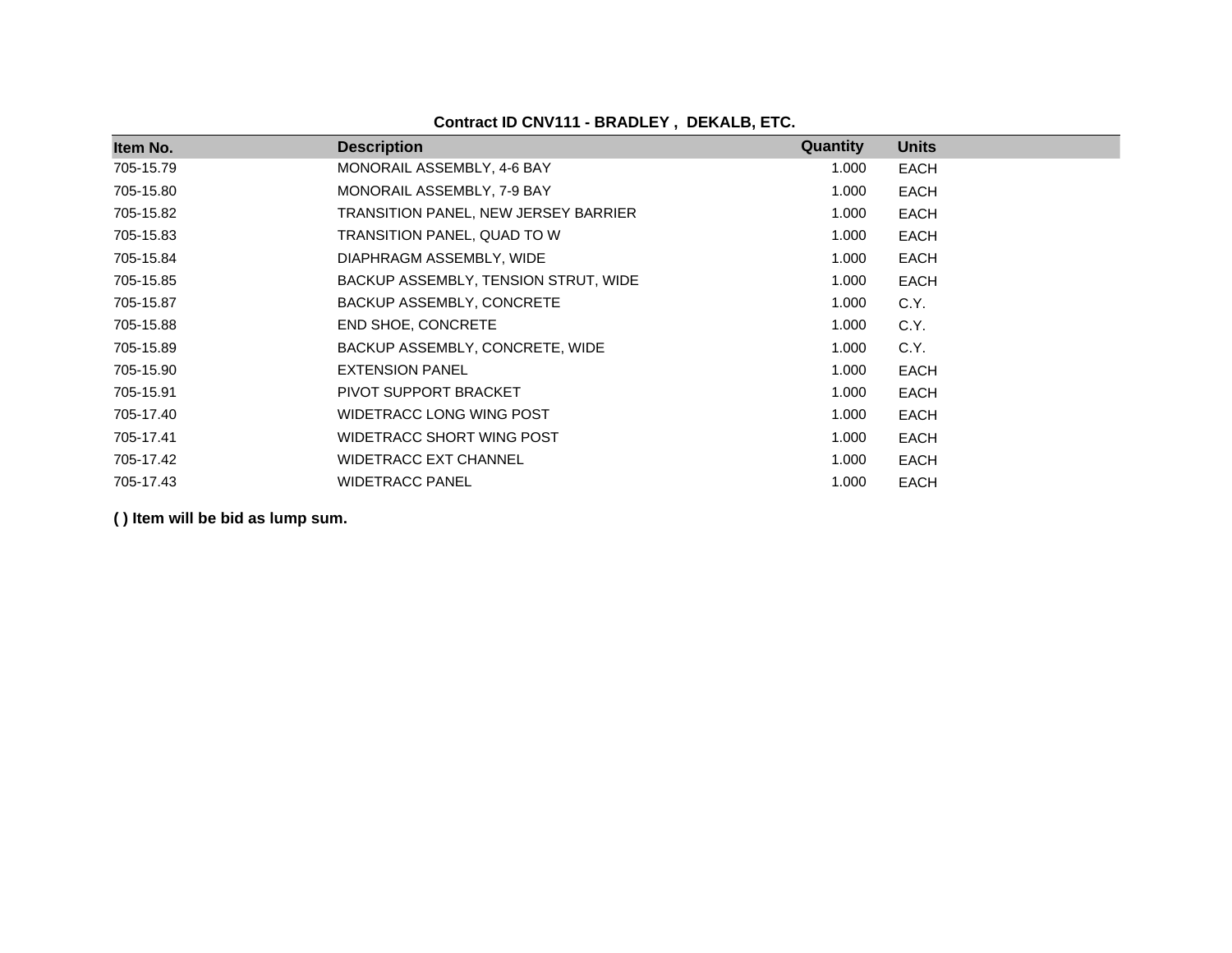| <b>Contract ID: CNV123</b> |                              |            |                                                                                                                  |    |
|----------------------------|------------------------------|------------|------------------------------------------------------------------------------------------------------------------|----|
|                            | Letting Date: March 26, 2021 | $10:00$ AM | <b>Projects: 07012-4239-04</b>                                                                                   | NА |
|                            | <b>Counties: CAMPBELL</b>    |            |                                                                                                                  |    |
| District:                  |                              |            | <b>DBE Goal Percent:</b>                                                                                         |    |
|                            | (L.M. 0.18).                 |            | <b>Description:</b> The repair of the bridges on S.R. 90 over the CSX Railroad (L.M. 0.03) and Big Hickory Creek |    |
|                            |                              |            |                                                                                                                  |    |

**Contract Time:** DT - 11/30/2021

| Item No.  | <b>Description</b>                                                                    | Quantity  | <b>Units</b> |
|-----------|---------------------------------------------------------------------------------------|-----------|--------------|
| 201-05.31 | <b>VEGETATION REMOVAL</b>                                                             | (1)       | LS           |
| 202-04.01 | REMOVAL OF STRUCTURES (DESCRIPTION, STA.)<br>(BR. NO. 07-SR090-0.03 ABUT 1 BACKWALL)  | (1)       | LS           |
| 202-04.02 | REMOVAL OF STRUCTURES (DESCRIPTION, STA.)<br>(BR. NO. 07-SR090-0.03 BENT 1 DIAPHRAGM) | (1)       | LS           |
| 209-08.02 | TEMPORARY SILT FENCE (WITH BACKING)                                                   | 350.000   | L.F.         |
| 411-01.10 | ACS MIX(PG64-22) GRADING D                                                            | 231.000   | <b>TON</b>   |
| 415-01.02 | COLD PLANING BITUMINOUS PAVEMENT                                                      | 3,457.000 | S.Y.         |
| 602-10.60 | BEARING DEVICE (DESCRIPTION) (REPAIR)                                                 | 52.000    | <b>EACH</b>  |
| 603-02.15 | <b>REPAINT EXISTING BEARINGS</b>                                                      | (1)       | LS.          |
| 604-02.03 | <b>EPOXY COATED REINFORCING STEEL</b>                                                 | 464.000   | LB.          |
| 604-03.01 | <b>CLASS A CONCRETE (BRIDGES)</b>                                                     | 7.000     | C.Y.         |
| 604-04.02 | APPLIED TEXTURE FINISH (EXISTING<br>STRUCTURES)                                       | 964.000   | S.Y.         |
| 604-10.05 | <b>CONCRETE</b>                                                                       | 276,000   | S.F.         |
| 604-10.21 | CONTAINMENT & DISPOSAL OF WASTE                                                       | (1)       | <b>LS</b>    |
| 604-10.24 | <b>JACKING CONCRETE SPANS</b>                                                         | (1)       | <b>LS</b>    |
| 604-10.30 | BRIDGE DECK REPAIRS (FULL DEPTH OF SLAB)                                              | 193.000   | S.Y.         |
| 604-10.42 | <b>CONCRETE REPAIRS</b>                                                               | 34.000    | C.F.         |
| 604-10.45 | EXPANSION JOINT REPAIRS (TYPE F)                                                      | 80.000    | L.F.         |
| 604-10.50 | BRIDGE DECK REPAIRS (PARTIAL DEPTH OF SLAB)                                           | 146.000   | S.Y.         |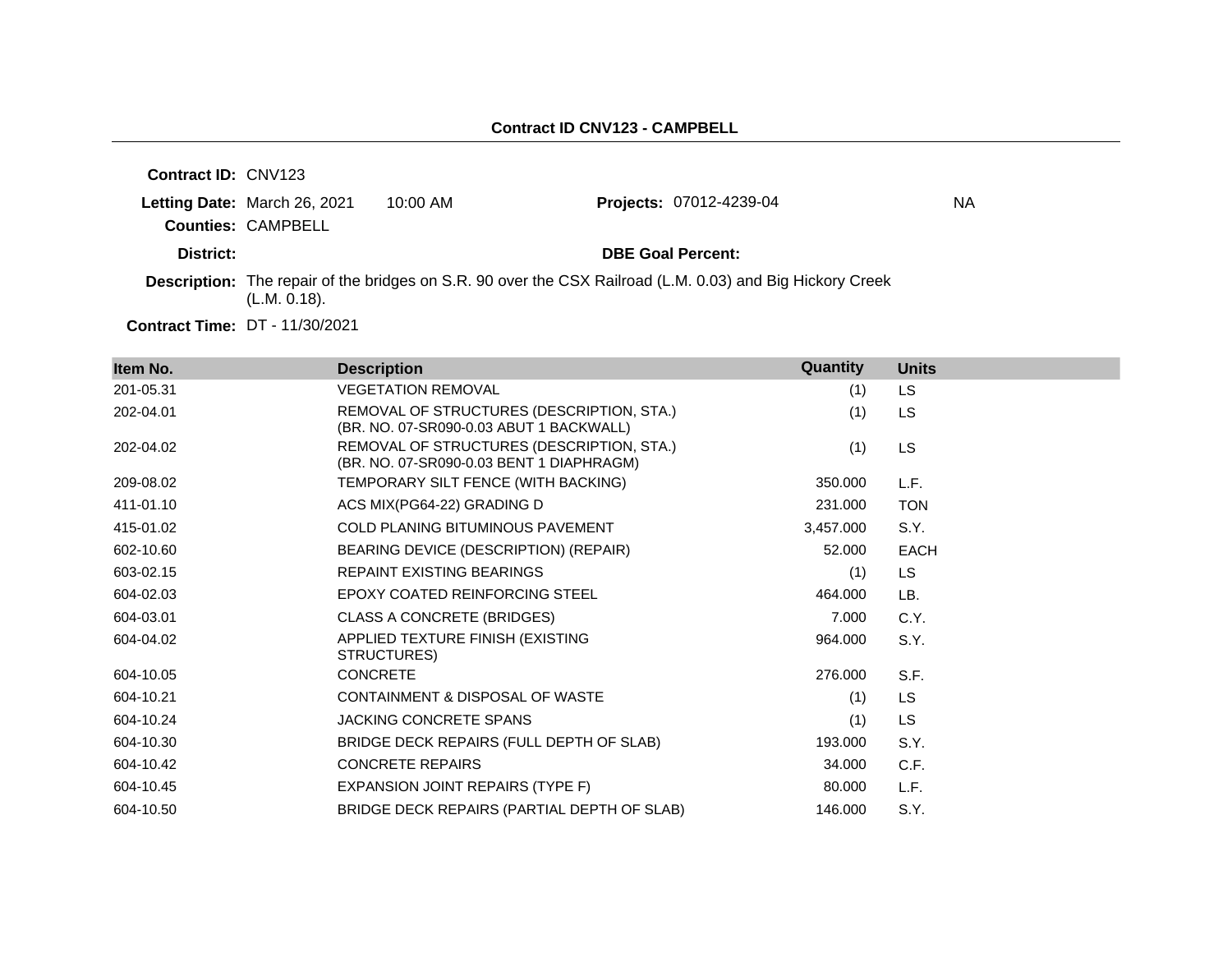## **Contract ID CNV123 - CAMPBELL**

| Item No.  | <b>Description</b>                                         | Quantity  | <b>Units</b> |
|-----------|------------------------------------------------------------|-----------|--------------|
| 604-10.54 | <b>CONCRETE REPAIRS</b>                                    | 276.000   | S.F.         |
| 604-10.58 | EPOXY INJECTION (INJECTION)                                | 53,000    | GAL.         |
| 604-10.62 | EPOXY INJECTION REPAIR (COMPLETE AND IN<br>PLACE)          | 516.000   | L.F.         |
| 617-04.01 | TYPE 1 THIN EPOXY OVERLAY (EPOXY-URETHANE)                 | 1,779.000 | S.Y.         |
| 705-08.51 | PORTABLE IMPACT ATTENUATOR NCHRP350 TL-3                   | 2.000     | <b>EACH</b>  |
| 707-07.01 | <b>CHAIN-LINK FENCE (BRIDGES)</b>                          | 1,100.000 | S.F.         |
| 709-02.02 | SACKED SAND CEMENT RIPRAP                                  | 2.000     | C.Y.         |
| 712-01    | <b>TRAFFIC CONTROL</b>                                     | (1)       | <b>LS</b>    |
| 712-02.02 | INTERCONNECTED PORTABLE BARRIER RAIL                       | 620,000   | L.F.         |
| 712-04.01 | FLEXIBLE DRUMS (CHANNELIZING)                              | 12.000    | <b>EACH</b>  |
| 712-04.50 | <b>BARRIER RAIL DELINEATOR</b>                             | 22.000    | <b>EACH</b>  |
| 712-06    | SIGNS (CONSTRUCTION)                                       | 450.000   | S.F.         |
| 712-09.01 | REMOVABLE PAVEMENT MARKING LINE                            | 5,100.000 | L.F.         |
| 712-09.02 | REMOVABLE PAVEMENT MARKING (8" BARRIER<br>LINE)            | 2,840.000 | L.F.         |
| 712-09.04 | REMOVABLE PAVEMENT MARKING (STOP LINE)                     | 66.000    | L.F.         |
| 713-02.26 | CONCRETE BARRIER/PARAPET DELINEATOR                        | 90.000    | <b>EACH</b>  |
| 713-16.01 | CHANGEABLE MESSAGE SIGN UNIT                               | 3.000     | <b>EACH</b>  |
| 716-01.21 | SNOWPLOWABLE RAISED PAVEMENT MARKERS<br>(BI-DIR) (1 COLOR) | 20,000    | <b>EACH</b>  |
| 716-12.02 | ENHANCED FLATLINE THERMO PVMT MRKNG (6IN<br>LINE)          | 2.000     | L.M.         |
| 717-01    | <b>MOBILIZATION</b>                                        | (1)       | <b>LS</b>    |
| 730-40    | TEMPORARY TRAFFIC SIGNAL SYSTEM                            | 2.000     | <b>EACH</b>  |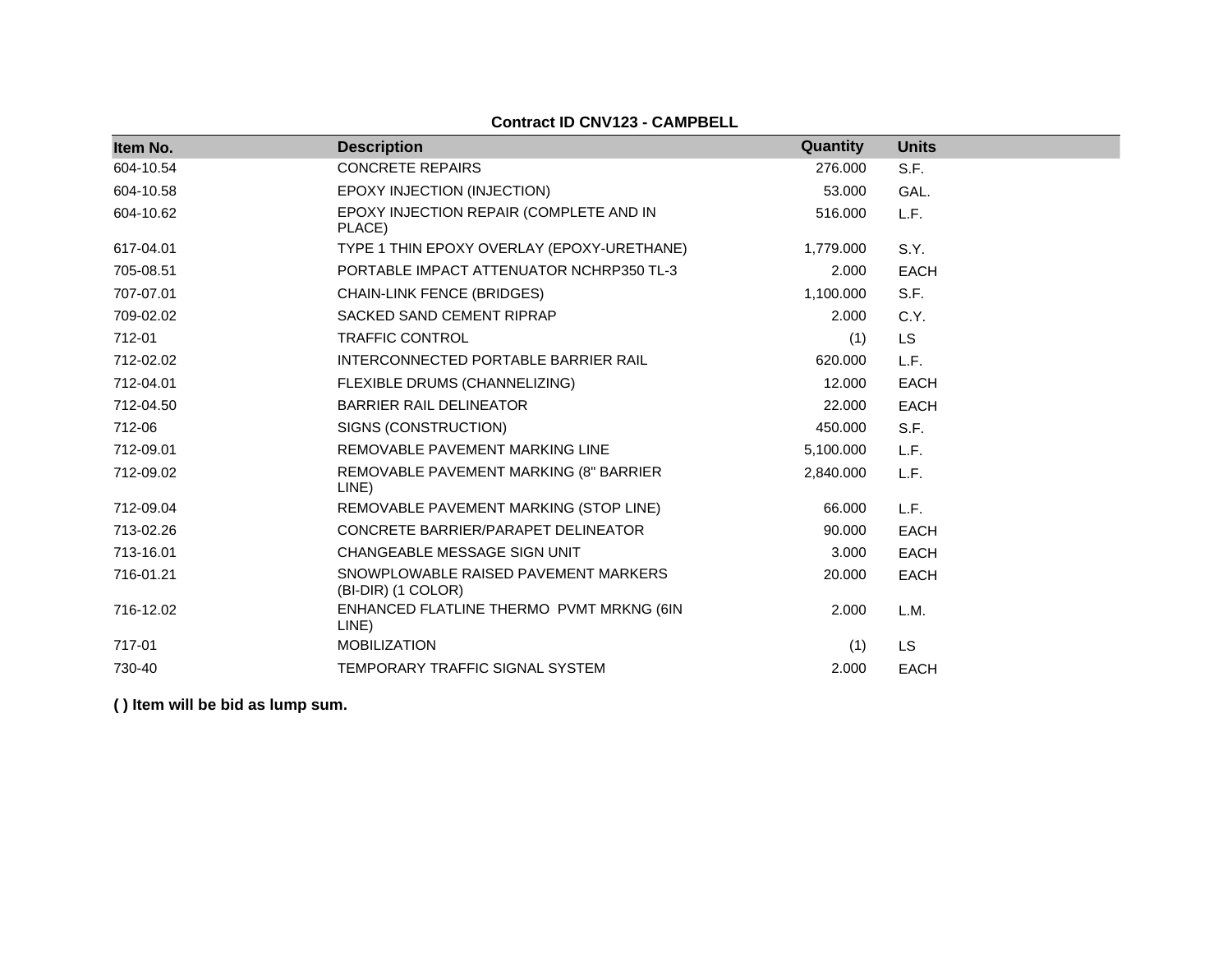**Contract ID:** CNV075 **Letting Date:** March 26, 2021 10:00 AM **Projects:** 08001-3255-94 **Counties:** CANNON, WARREN **District: District: DBE Goal Percent:** 7.00 **Description:** The resurfacing (microsurfacing) on U.S. 70S (S.R. 1) from east of Lincoln Lane (L.M. 11.00) in Cannon County to Robinson Road (L.M. 9.35) in Warren County, including bridge repair. STP/HSIP-1(428) 08001-8255-14 STP/HSIP-1(428) 89001-3235-94 STP/HSIP-1(429) 89001-4236-04 STP/HSIP-1(429) 89001-8235-14 STP/HSIP-1(429)

Contract Time: CD - 35

| Item No.  | <b>Description</b>                                      | Quantity    | <b>Units</b> |
|-----------|---------------------------------------------------------|-------------|--------------|
| 403-01.01 | BITUMINOUS MATERIAL FOR TACK COAT (MICRO-<br>SURFACING) | 53.000      | <b>TON</b>   |
| 403-01.10 | <b>HIGH PERFORMANCE FOG SEALS</b>                       | 267,997.000 | S.Y.         |
| 414-03.01 | EMULSIFIED ASPHALT FOR MICRO-SURFACING                  | 743.000     | <b>TON</b>   |
| 414-03.02 | AGGREGATE FOR MICRO SURFACING                           | 6,193,000   | <b>TON</b>   |
| 701-01.01 | <b>CONCRETE SIDEWALK (4 ")</b>                          | 805.000     | S.F.         |
| 701-02.01 | CONCRETE CURB RAMP (RETROFIT)                           | 520.000     | S.F.         |
| 702-01    | <b>CONCRETE CURB</b>                                    | 4.000       | C.Y.         |
| 702-03    | <b>CONCRETE COMBINED CURB &amp; GUTTER</b>              | 4.000       | C.Y.         |
| 705-04.20 | <b>GUARDRAIL DELINEATION ENHANCEMENT</b>                | 6,002.000   | <b>EACH</b>  |
| 712-01    | <b>TRAFFIC CONTROL</b>                                  | (1)         | <b>LS</b>    |
| 712-04.01 | FLEXIBLE DRUMS (CHANNELIZING)                           | 304.000     | <b>EACH</b>  |
| 712-05.03 | WARNING LIGHTS (TYPE C)                                 | 52.000      | <b>EACH</b>  |
| 712-06    | SIGNS (CONSTRUCTION)                                    | 1,522.000   | S.F.         |
| 712-08.03 | ARROW BOARD (TYPE C)                                    | 2.000       | <b>EACH</b>  |
| 712-09.02 | REMOVABLE PAVEMENT MARKING (8" BARRIER<br>LINE)         | 57,048.000  | L.F.         |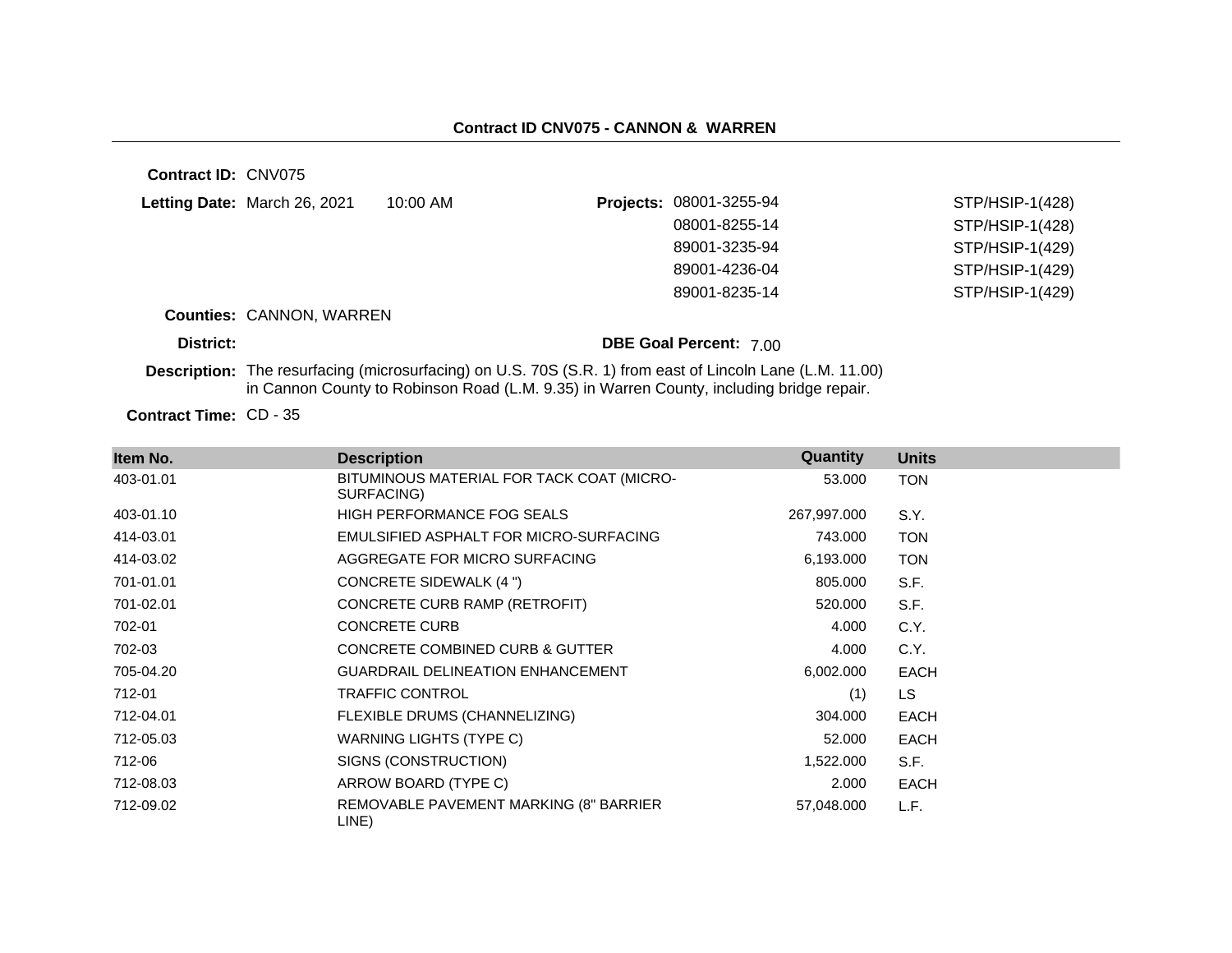## **Contract ID CNV075 - CANNON & WARREN**

| Item No.  | <b>Description</b>                                                                | Quantity   | <b>Units</b> |
|-----------|-----------------------------------------------------------------------------------|------------|--------------|
| 713-02.21 | SIGN POST DELINEATION ENHANCEMENT                                                 | 290.000    | L.F.         |
| 713-15    | REMOVAL OF SIGNS, POSTS AND FOOTINGS                                              | (1)        | <b>LS</b>    |
| 713-15.02 | REMOVAL & RELOCATION OF SIGN & SUPPORT                                            | 13.000     | <b>EACH</b>  |
| 713-16.01 | CHANGEABLE MESSAGE SIGN UNIT                                                      | 2.000      | <b>EACH</b>  |
| 713-16.20 | SIGNS (DESCRIPTION) (ONE WAY LEFT, R6-1L,<br>54"x18", SIGN, POST & INSTALLATION)  | 14.000     | EACH         |
| 713-16.21 | SIGNS (DESCRIPTION) (ONE WAY RIGHT, R6-1R,<br>54"x18", SIGN, POST & INSTALLATION) | 14.000     | EACH         |
| 713-16.22 | SIGNS (DESCRIPTION) (STOP, R1-1, 48"x48", SIGN,<br>POST & INSTALLATION)           | 2.000      | <b>EACH</b>  |
| 713-16.23 | SIGNS (DESCRIPTION) (STOP, R1-1, 36"x36", SIGN,<br>POST & INSTALLATION)           | 10.000     | <b>EACH</b>  |
| 713-16.24 | SIGNS (DESCRIPTION) (YIELD, R1-2, 36"x36"x36",<br>SIGN, POST & FOOTING)           | 2.000      | EACH         |
| 716-01.21 | SNOWPLOWABLE RAISED PAVEMENT MARKERS<br>(BI-DIR) (1 COLOR)                        | 89.000     | EACH         |
| 716-01.22 | SNOWPLOWABLE RAISED PAVMENT MARKERS<br>(MONO-DIR)(1 COLOR)                        | 40.000     | EACH         |
| 716-01.23 | SNOWPLOWABLE RAISED PAVEMENT MARKERS<br>(BI-DIR)(2 COLOR)                         | 2,556.000  | <b>EACH</b>  |
| 716-01.30 | REMOVAL OF SNOWPLOWABLE REFLECTIVE<br>MARKER                                      | 2,645.000  | EACH         |
| 716-01.40 | REMOVE AND REPLACE LENS ON SNOWPLOWABLE<br>REFLECTIVE MARKER                      | 830.000    | <b>EACH</b>  |
| 716-02.04 | PLASTIC PAVEMENT MARKING(CHANNELIZATION<br>STRIPING)                              | 1,349.000  | S.Y.         |
| 716-02.05 | PLASTIC PAVEMENT MARKING (STOP LINE)                                              | 840.000    | L.F.         |
| 716-02.06 | PLASTIC PAVEMENT MARKING (TURN LANE<br>ARROW)                                     | 91.000     | EACH         |
| 716-04.12 | PLASTIC PAVEMENT MARKING (YIELD LINE)                                             | 60.000     | S.F.         |
| 716-04.14 | PLASTIC PAVEMENT MARKING (LANE REDUCTION<br>ARROW)                                | 2.000      | EACH         |
| 716-08.02 | REMOVAL OF PAVEMENT MARKING (8" BARRIER<br>LINE)                                  | 15,765.000 | L.F.         |
| 716-08.04 | REMOVAL OF PAVEMENT MARKING<br>(CHANNELIZATION STRIPING)                          | 443.000    | S.Y.         |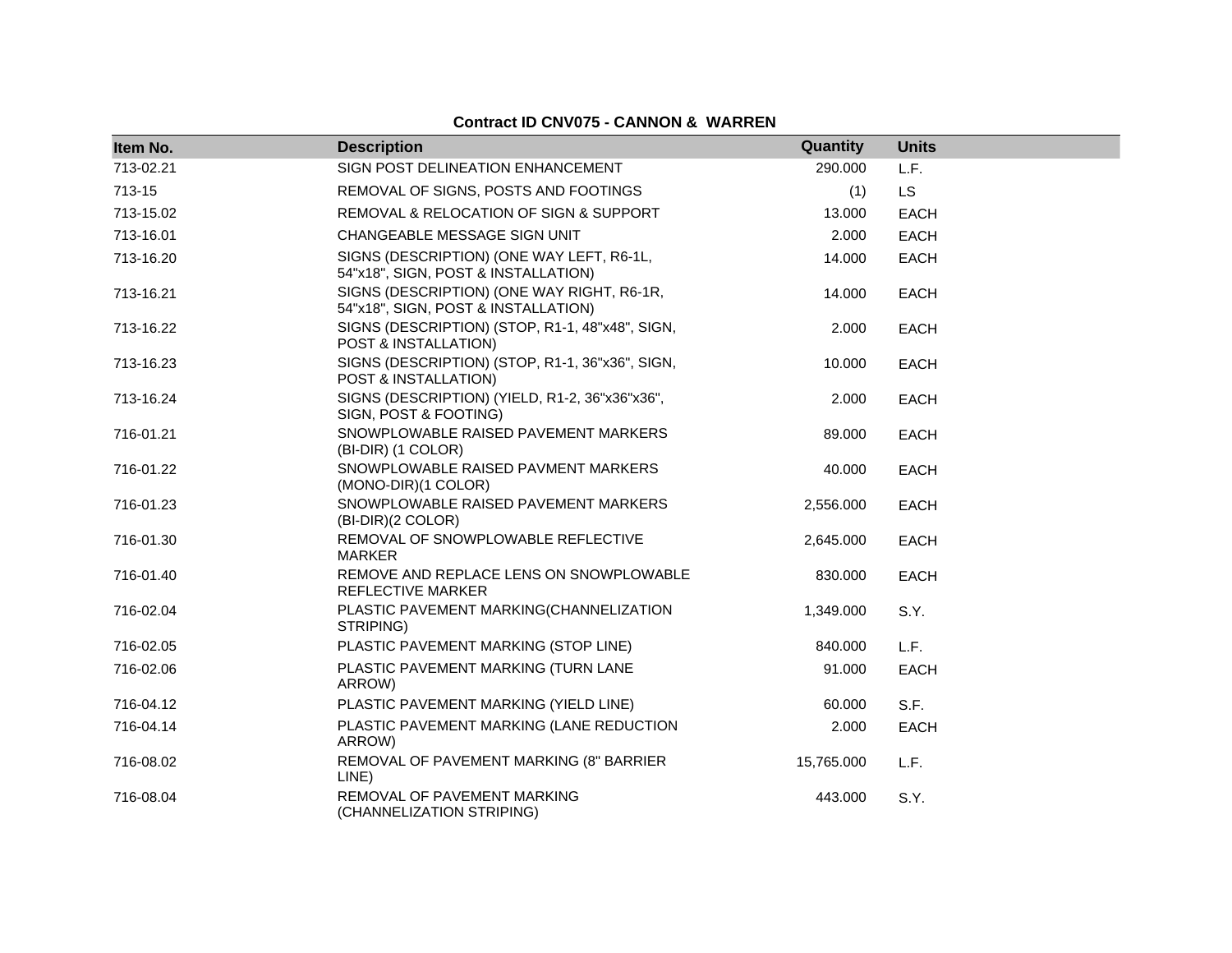| Item No.  | <b>Description</b>                                       | Quantity   | <b>Units</b> |
|-----------|----------------------------------------------------------|------------|--------------|
| 716-08.06 | REMOVAL OF PAVEMENT MARKING (TURN LANE<br>ARROW)         | 91.000     | <b>EACH</b>  |
| 716-08.20 | REMOVAL OF PAVEMENT MARKING (LINE)                       | 13.600     | L.M.         |
| 716-12.02 | ENHANCED FLATLINE THERMO PVMT MRKNG (6IN<br>LINE)        | 60.700     | L.M.         |
| 716-12.05 | ENHANCED FLATLINE THERMO PVMT MRKNG (6IN<br>DOTTED LINE) | 2.383.000  | L.F.         |
| 716-12.06 | ENHANCED FLAT LINE THERMO (8IN LINE)                     | 13,382.000 | L.F.         |
| 717-01    | <b>MOBILIZATION</b>                                      | (1)        | LS           |
| 604-10.44 | <b>EXPANSION JOINT REPAIRS</b>                           | 740.000    | L.F.         |
| 617-04.01 | TYPE 1 THIN EPOXY OVERLAY (EPOXY-URETHANE)               | 7.279.000  | S.Y.         |
|           |                                                          |            |              |

## **Contract ID CNV075 - CANNON & WARREN**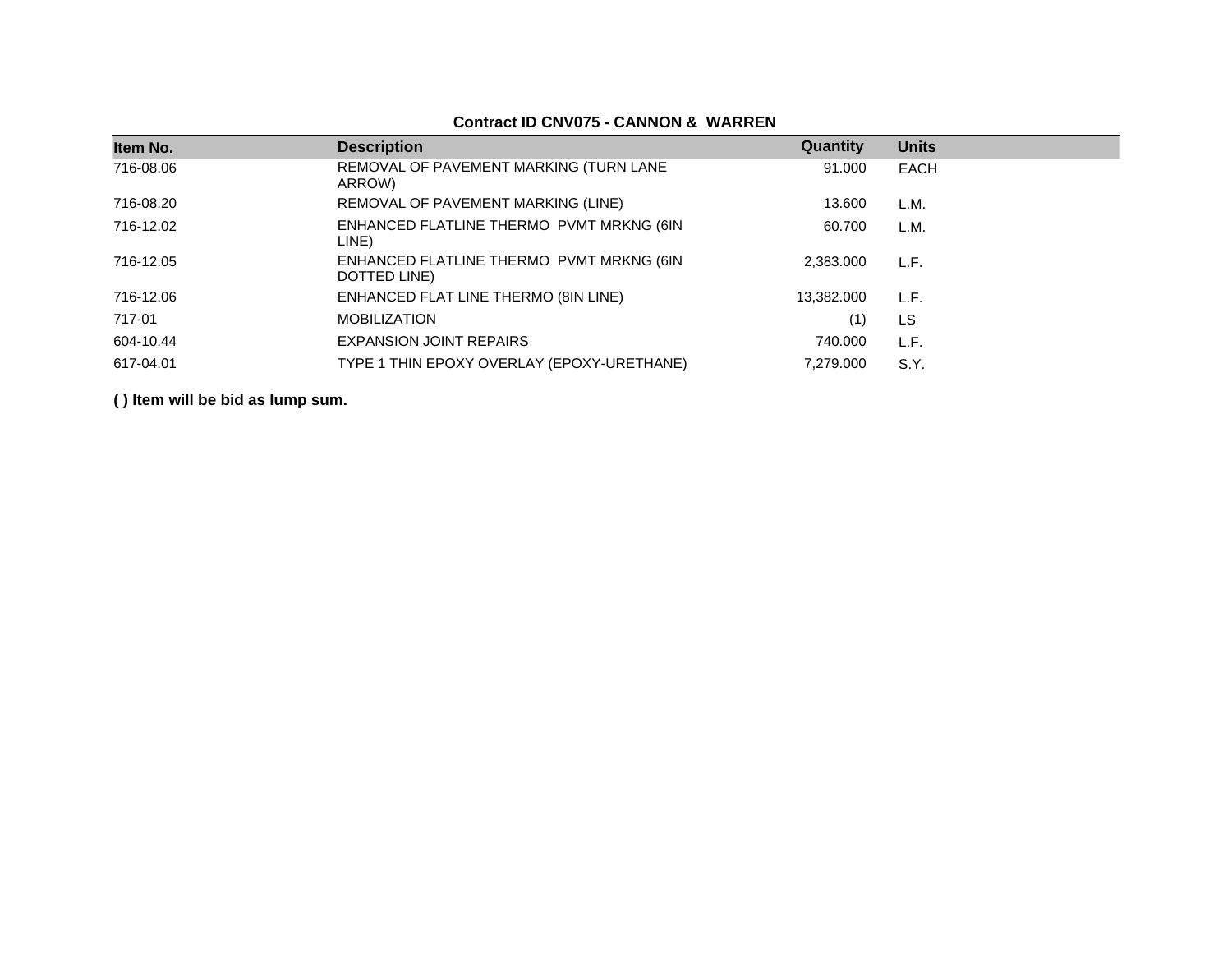# **Contract ID CNV004 - CARTER , MONROE, ETC.**

| <b>Contract ID: CNV004</b> |                                         |                                                                                            |                                |     |  |
|----------------------------|-----------------------------------------|--------------------------------------------------------------------------------------------|--------------------------------|-----|--|
|                            | Letting Date: March 26, 2021            | $10:00$ AM                                                                                 | <b>Projects: 10011-4257-04</b> | N/A |  |
|                            |                                         |                                                                                            | 62004-4256-04                  | N/A |  |
|                            |                                         |                                                                                            | 76001-4287-04                  | N/A |  |
|                            |                                         |                                                                                            | 86006-4237-04                  | N/A |  |
|                            | Counties: CARTER, MONROE, SCOTT, UNICOI |                                                                                            |                                |     |  |
| District:                  |                                         |                                                                                            | <b>DBE Goal Percent:</b>       |     |  |
|                            |                                         | <b>Description:</b> The signal upgrades on U.S. and State Routes at various intersections. |                                |     |  |

**Contract Time:** DT - 9/30/2021

| Item No.  | <b>Description</b>                               | <b>Quantity</b> | <b>Units</b> |
|-----------|--------------------------------------------------|-----------------|--------------|
| 712-01    | TRAFFIC CONTROL                                  | (1)             | LS           |
| 717-01    | <b>MOBILIZATION</b>                              | (1)             | LS           |
| 730-02.09 | SIGNAL HEAD ASSEMBLY (130 WITH BACKPLATE)        | 20.000          | EACH         |
| 730-02.17 | SIGNAL HEAD ASSEMBLY (150 A2H WITH<br>BACKPLATE) | 2.000           | EACH         |
| 730-08.03 | SIGNAL CABLE - 7 CONDUCTOR                       | 1,521.000       | L.F.         |
| 730-10.01 | TETHER WIRE ASSEMBLY - 1/4" DIAMETER             | 1,056.000       | L.F.         |
| 730-16.03 | CONTROLLER (FLASHING BEACON)                     | 1.000           | <b>EACH</b>  |
| 730-16.04 | CONTROLLER (ATC)                                 | 1.000           | <b>EACH</b>  |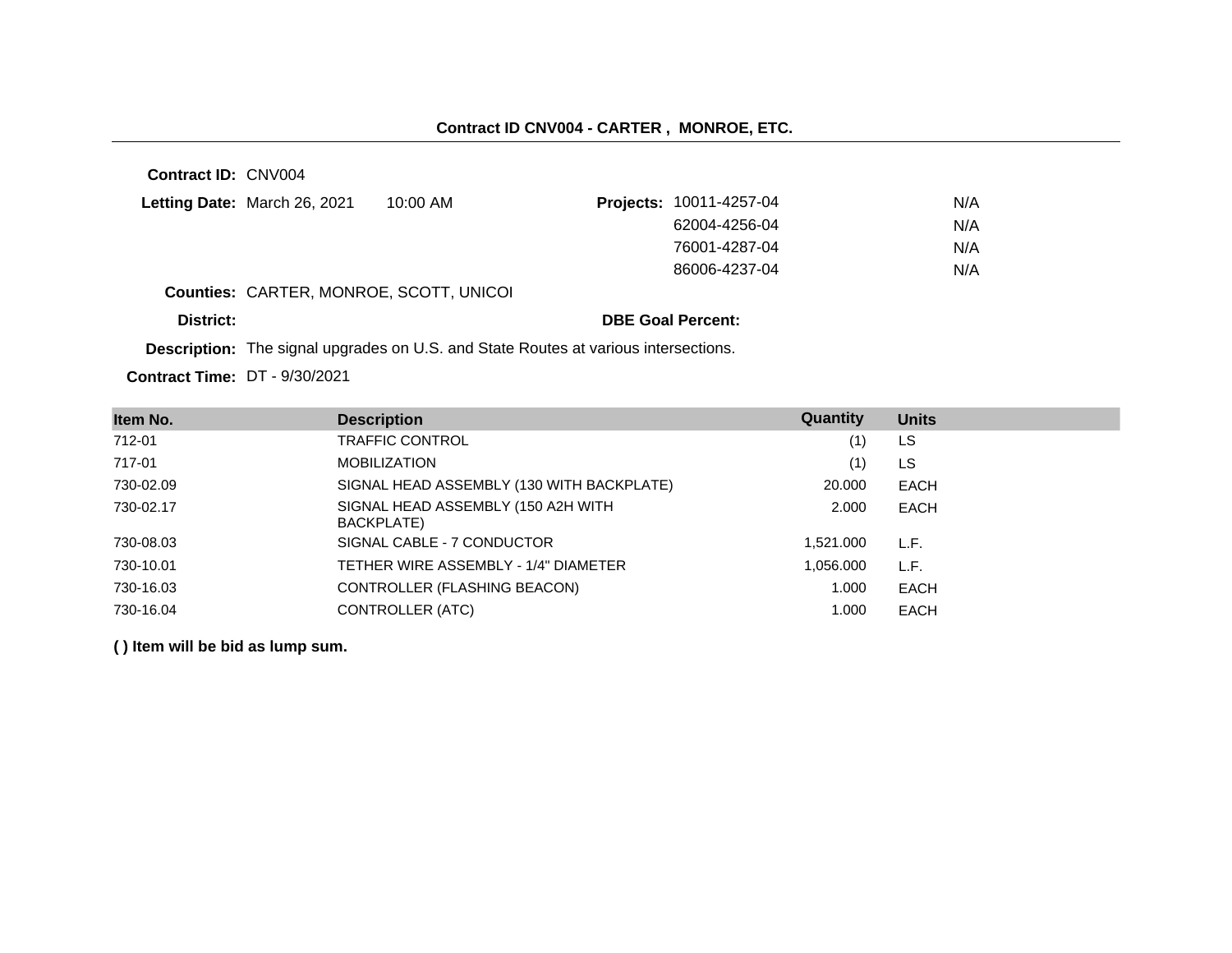| Contract ID: CNV129                  |                                 |                                                                                           |                                                                                                                       |                 |
|--------------------------------------|---------------------------------|-------------------------------------------------------------------------------------------|-----------------------------------------------------------------------------------------------------------------------|-----------------|
|                                      | Letting Date: March 26, 2021    | $10:00$ AM                                                                                | Projects: 10003-3270-94                                                                                               | STP/HSIP-37(24) |
|                                      |                                 |                                                                                           | 10003-8270-14                                                                                                         | STP/HSIP-37(24) |
|                                      |                                 |                                                                                           | 10018-3208-94                                                                                                         | HSIP-173(10)    |
|                                      |                                 |                                                                                           | 10018-4208-04                                                                                                         | HSIP-173(10)    |
|                                      |                                 |                                                                                           | 86007-4209-04                                                                                                         | <b>NA</b>       |
|                                      | <b>Counties: CARTER, UNICOI</b> |                                                                                           |                                                                                                                       |                 |
| District:                            |                                 |                                                                                           | <b>DBE Goal Percent: 6.00</b>                                                                                         |                 |
|                                      | bridge to near Willow Lane.     | (S.R. 37) in Carter County, and on U.S. 19E (S.R. 37) in Carter County from the Doe River | <b>Description:</b> The resurfacing (thin lift or thin lift D) on S.R. 173 from S.R. 107 in Unicoi County to U.S. 19E |                 |
| <b>Contract Time: DT - 9/30/2021</b> |                                 |                                                                                           |                                                                                                                       |                 |

| Item No.  | <b>Description</b>                                         | Quantity  | <b>Units</b> |  |
|-----------|------------------------------------------------------------|-----------|--------------|--|
| 208-01.05 | <b>BROOMING &amp; DEGRASSING SHOULDERS</b>                 | 23,000    | L.M.         |  |
| 303-01    | MINERAL AGGREGATE, TYPE A BASE, GRADING D                  | 60.000    | <b>TON</b>   |  |
| 307-01.15 | ASC MIX (PG64-22) (BPMLC-HM) GRADING CS                    | 1,818.000 | <b>TON</b>   |  |
| 403-01    | BITUMINOUS MATERIAL FOR TACK COAT (TC)                     | 144.000   | <b>TON</b>   |  |
| 411-12.01 | SCORING SHOULDERS (CONTINUOUS) (16IN<br>WIDTH)             | 0.500     | L.M.         |  |
| 411-12.04 | SCORING FOR RUMBLE STRIPE (NON-<br>CONTINUOUS) (4IN WIDTH) | 9.410     | L.M.         |  |
| 415-01.02 | <b>COLD PLANING BITUMINOUS PAVEMENT</b>                    | 616.000   | S.Y.         |  |
| 705-02.10 | <b>GUARDRAIL TRANSITION 27IN TO 31IN</b>                   | 12.000    | EACH         |  |
| 705-04.09 | EARTH PAD FOR TYPE 38 GR END TREATMENT                     | 3.000     | EACH         |  |
| 705-04.10 | EARTH PAD FOR GUARD RAIL END TREATMENT                     | 9.000     | EACH         |  |
| 705-06.11 | GR TERMINAL (IN-INLINE) MASH TL-3                          | 5.000     | EACH         |  |
| 705-06.20 | TANGENT ENERGY ABSORBING TERM MASH TL-3                    | 3.000     | EACH         |  |
| 705-06.30 | GR TERMINAL (ENERGY ABSORBING) MASH TL-2                   | 10.000    | EACH         |  |
| 706-06.03 | <b>RADIUS RAIL</b>                                         | 12.500    | L.F.         |  |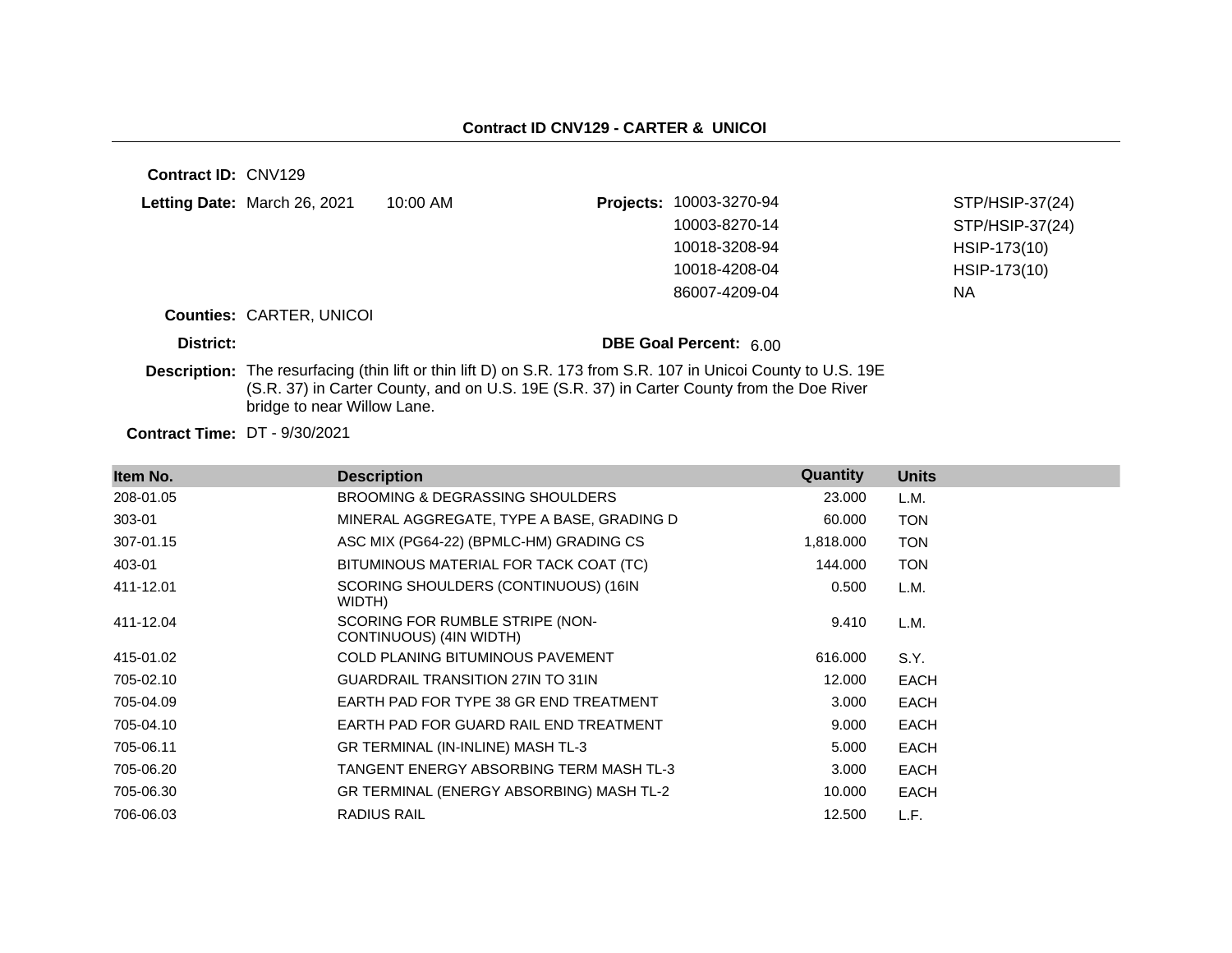## **Contract ID CNV129 - CARTER & UNICOI**

| Item No.  | <b>Description</b>                                         | Quantity  | <b>Units</b> |
|-----------|------------------------------------------------------------|-----------|--------------|
| 706-10.26 | ROUNDED END ELEMENT                                        | 1.000     | <b>EACH</b>  |
| 712-01    | <b>TRAFFIC CONTROL</b>                                     | (1)       | <b>LS</b>    |
| 712-04.01 | FLEXIBLE DRUMS (CHANNELIZING)                              | 737.000   | <b>EACH</b>  |
| 712-05.01 | <b>WARNING LIGHTS (TYPE A)</b>                             | 369.000   | <b>EACH</b>  |
| 712-06    | SIGNS (CONSTRUCTION)                                       | 1,855.000 | S.F.         |
| 712-08.03 | ARROW BOARD (TYPE C)                                       | 2.000     | <b>EACH</b>  |
| 712-09.02 | REMOVABLE PAVEMENT MARKING (8" BARRIER<br>LINE)            | 286.000   | L.F.         |
| 716-01.21 | SNOWPLOWABLE RAISED PAVEMENT MARKERS<br>(BI-DIR) (1 COLOR) | 1,007.000 | <b>EACH</b>  |
| 716-01.23 | SNOWPLOWABLE RAISED PAVEMENT MARKERS<br>(BI-DIR)(2 COLOR)  | 31.000    | <b>EACH</b>  |
| 716-01.30 | REMOVAL OF SNOWPLOWABLE REFLECTIVE<br><b>MARKER</b>        | 429.000   | <b>EACH</b>  |
| 716-02.04 | PLASTIC PAVEMENT MARKING(CHANNELIZATION<br>STRIPING)       | 286.000   | S.Y.         |
| 716-02.05 | PLASTIC PAVEMENT MARKING (STOP LINE)                       | 546.000   | L.F.         |
| 716-05.20 | PAINTED PAVEMENT MARKING (6" LINE)                         | 13.000    | L.M.         |
| 716-12.02 | ENHANCED FLATLINE THERMO PVMT MRKNG (6IN<br>LINE)          | 8.000     | L.M.         |
| 716-13.02 | SPRAY THERMO PVMT MRKNG (60 mil) (6IN LINE)                | 39.000    | L.M.         |
| 717-01    | <b>MOBILIZATION</b>                                        | (1)       | LS.          |
| 411-03.07 | ACS MIX(PG64-22) THIN LIFT ASPHALT                         | 9,088.000 | <b>TON</b>   |
| 411-03.12 | ACS MIX(PG64-22) THIN LIFT D ASPHALT                       | 9,088.000 | <b>TON</b>   |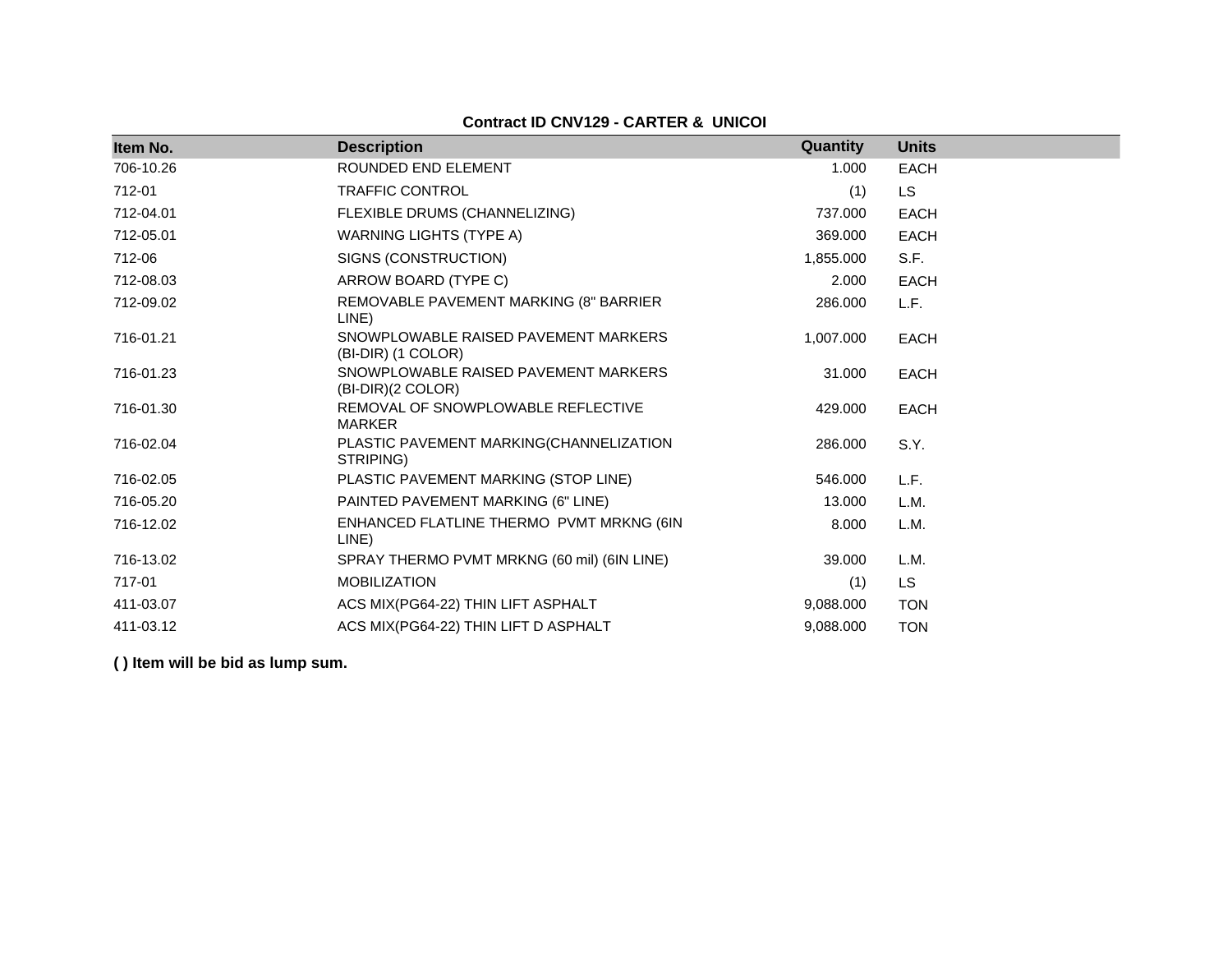**Contract ID:** CNV076

| Letting Date: March 26, 2021        | 10:00 AM | 10006-3253-94<br>Projects: | STP-NH/HSIP-67(38) |
|-------------------------------------|----------|----------------------------|--------------------|
|                                     |          | 10006-4253-04              | STP-NH/HSIP-67(38) |
|                                     |          | 10006-8253-14              | STP-NH/HSIP-67(38) |
|                                     |          | 10008-3221-94              | STP/HSIP-359(13)   |
|                                     |          | 10008-4221-04              | STP/HSIP-359(13)   |
|                                     |          | 10008-8221-14              | STP/HSIP-359(13)   |
|                                     |          | 10009-3232-94              | STP/HSIP-91(53)    |
|                                     |          | 10009-8232-14              | STP/HSIP-91(53)    |
|                                     |          | 90011-3219-94              | STP/HSIP-91(52)    |
|                                     |          | 90011-8219-14              | STP/HSIP-91(52)    |
| <b>Counties: CARTER, WASHINGTON</b> |          |                            |                    |
| District:                           |          | DBE Goal Percent: 6.00     |                    |

**Description:** The resurfacing on S.R. 91, U.S. 321 (S.R. 67) and S.R. 359 in Carter County, and on S.R. 91 in Washington County.

**Contract Time:** DT - 9/30/2021

| Item No.  | <b>Description</b>                                         | <b>Quantity</b> | <b>Units</b> |
|-----------|------------------------------------------------------------|-----------------|--------------|
| 208-01.05 | <b>BROOMING &amp; DEGRASSING SHOULDERS</b>                 | 15.000          | L.M.         |
| 307-01.15 | ASC MIX (PG64-22) (BPMLC-HM) GRADING CS                    | 1,211.000       | <b>TON</b>   |
| 403-01    | BITUMINOUS MATERIAL FOR TACK COAT (TC)                     | 90.000          | <b>TON</b>   |
| 411-02.10 | ACS MIX(PG70-22) GRADING D                                 | .920.000 ا      | <b>TON</b>   |
| 411-12.03 | SCORING FOR RUMBLE STRIPE (NON-<br>CONTINUOUS) (8IN WIDTH) | 5.200           | L.M.         |
| 415-01.02 | <b>COLD PLANING BITUMINOUS PAVEMENT</b>                    | 11,375.000      | S.Y.         |
| 501-01.42 | PARTIAL DEPTH PCC PAVEMENT REPAIR                          | 120.000         | S.Y.         |
| 705-02.10 | <b>GUARDRAIL TRANSITION 27IN TO 31IN</b>                   | 34.000          | EACH         |
| 705-04.09 | EARTH PAD FOR TYPE 38 GR END TREATMENT                     | 23.000          | EACH         |
| 705-06.11 | GR TERMINAL (IN-INLINE) MASH TL-3                          | 10.000          | EACH         |
| 705-06.20 | TANGENT ENERGY ABSORBING TERM MASH TL-3                    | 24.000          | EACH         |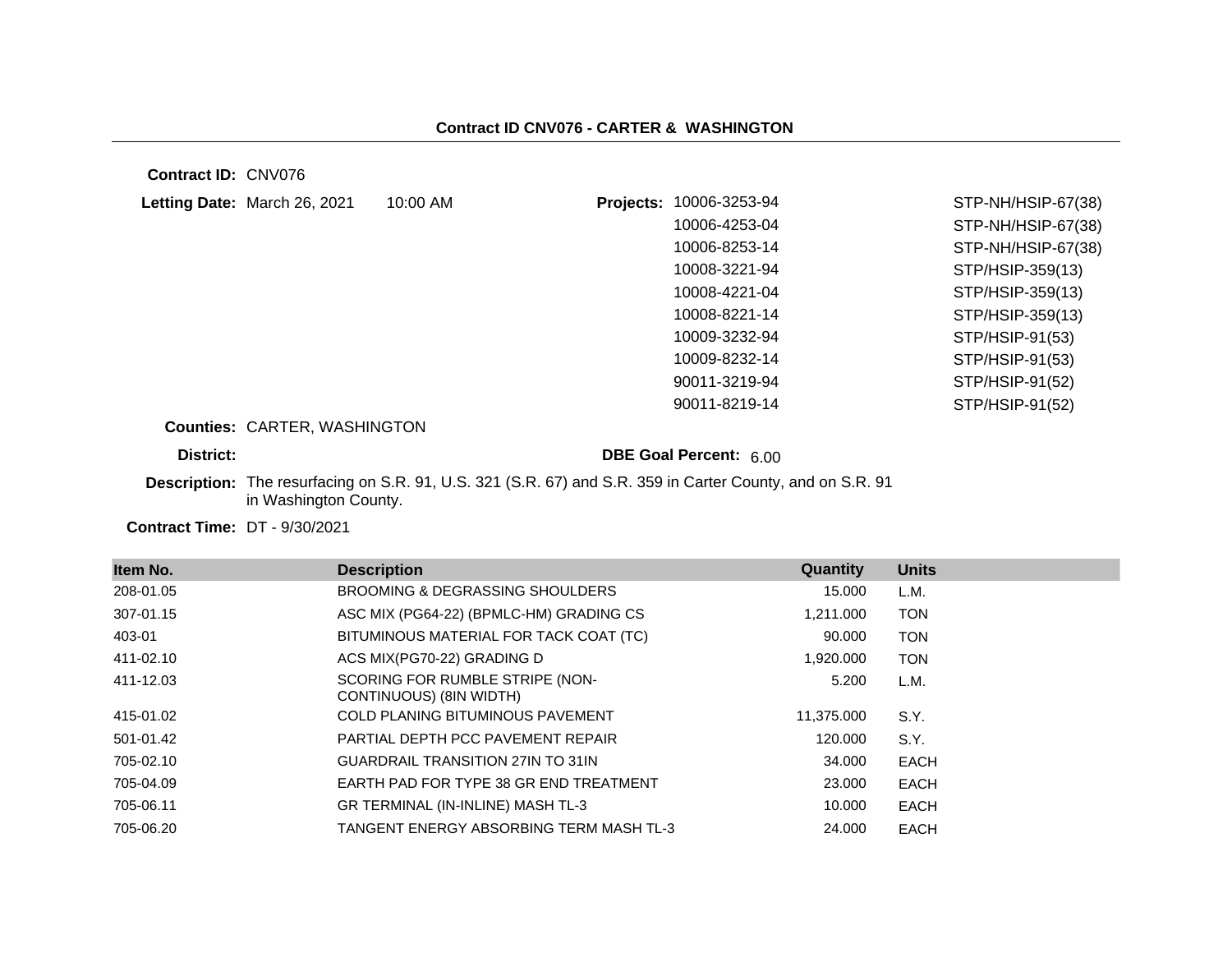## **Contract ID CNV076 - CARTER & WASHINGTON**

| Item No.  | <b>Description</b>                                         | Quantity  | <b>Units</b> |
|-----------|------------------------------------------------------------|-----------|--------------|
| 705-06.30 | GR TERMINAL (ENERGY ABSORBING) MASH TL-2                   | 1.000     | <b>EACH</b>  |
| 706-06.03 | RADIUS RAIL                                                | 25.000    | L.F.         |
| 706-10.26 | ROUNDED END ELEMENT                                        | 8.000     | <b>EACH</b>  |
| 712-01    | <b>TRAFFIC CONTROL</b>                                     | (1)       | <b>LS</b>    |
| 712-04.01 | FLEXIBLE DRUMS (CHANNELIZING)                              | 196.000   | <b>EACH</b>  |
| 712-05.01 | <b>WARNING LIGHTS (TYPE A)</b>                             | 99.000    | <b>EACH</b>  |
| 712-06    | SIGNS (CONSTRUCTION)                                       | 2,050.000 | S.F.         |
| 712-08.03 | ARROW BOARD (TYPE C)                                       | 7.000     | <b>EACH</b>  |
| 716-01.21 | SNOWPLOWABLE RAISED PAVEMENT MARKERS<br>(BI-DIR) (1 COLOR) | 852.000   | <b>EACH</b>  |
| 716-01.22 | SNOWPLOWABLE RAISED PAVMENT MARKERS<br>(MONO-DIR)(1 COLOR) | 100.000   | <b>EACH</b>  |
| 716-01.23 | SNOWPLOWABLE RAISED PAVEMENT MARKERS<br>(BI-DIR)(2 COLOR)  | 80.000    | <b>EACH</b>  |
| 716-01.30 | REMOVAL OF SNOWPLOWABLE REFLECTIVE<br><b>MARKER</b>        | 9.000     | <b>EACH</b>  |
| 716-02.04 | PLASTIC PAVEMENT MARKING(CHANNELIZATION<br>STRIPING)       | 598.000   | S.Y.         |
| 716-02.05 | PLASTIC PAVEMENT MARKING (STOP LINE)                       | 347.000   | L.F.         |
| 716-02.06 | PLASTIC PAVEMENT MARKING (TURN LANE<br>ARROW)              | 20.000    | <b>EACH</b>  |
| 716-02.11 | PLASTIC PAVEMENT MARKING (6" DOTTED LINE)                  | 360.000   | L.F.         |
| 716-03.01 | PLASTIC WORD PAVEMENT MARKING (ONLY)                       | 1.000     | EACH         |
| 716-03.07 | PLASTIC WORD PAVEMENT MARKING (STOP)                       | 2.000     | <b>EACH</b>  |
| 716-04.01 | PLASTIC PAVEMENT MARKING (STRAIGHT-TURN<br>ARROW)          | 2.000     | <b>EACH</b>  |
| 716-04.03 | PLASTIC PAVEMENT MARKING (4" DOTTED LINE)                  | 415.000   | L.F.         |
| 716-04.05 | PLASTIC PAVEMENT MARKING (STRAIGHT ARROW)                  | 2.000     | EACH         |
| 716-05.20 | PAINTED PAVEMENT MARKING (6" LINE)                         | 14.000    | L.M.         |
| 716-12.02 | ENHANCED FLATLINE THERMO PVMT MRKNG (6IN<br>LINE)          | 6.000     | L.M.         |
| 716-12.05 | ENHANCED FLATLINE THERMO PVMT MRKNG (6IN<br>DOTTED LINE)   | 200,000   | L.F.         |
| 716-13.02 | SPRAY THERMO PVMT MRKNG (60 mil) (6IN LINE)                | 25,000    | L.M.         |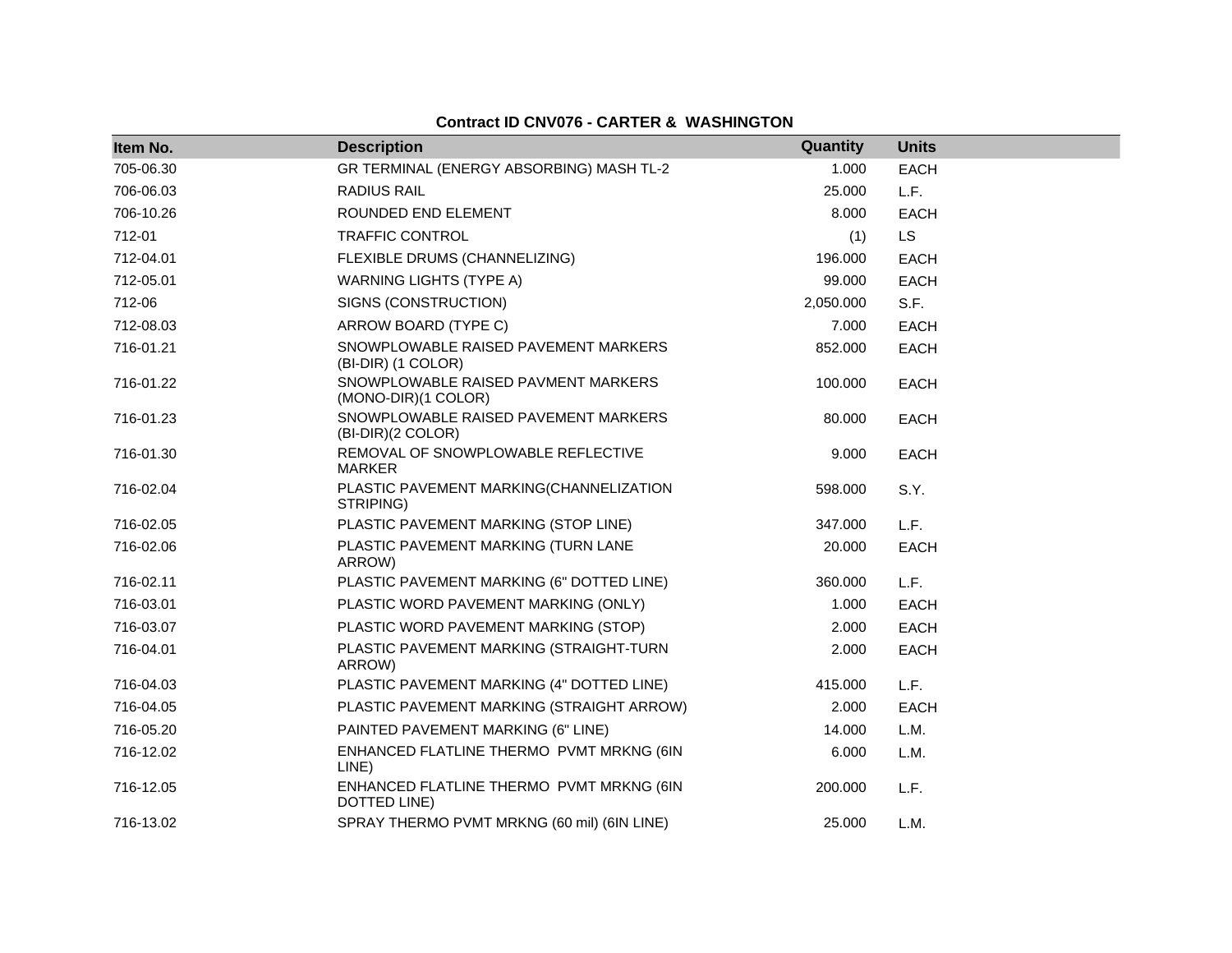## **Contract ID CNV076 - CARTER & WASHINGTON**

| Item No.  | <b>Description</b>                          | Quantity  | <b>Units</b> |
|-----------|---------------------------------------------|-----------|--------------|
| 717-01    | <b>MOBILIZATION</b>                         | (1)       | LS           |
| 730-14.02 | <b>SAW SLOT</b>                             | 500.000   | L.F.         |
| 730-14.03 | <b>LOOP WIRE</b>                            | 1,000.000 | L.F.         |
| 604-10.50 | BRIDGE DECK REPAIRS (PARTIAL DEPTH OF SLAB) | 25.000    | S.Y.         |
| 604-10.53 | <b>CONCRETE REPAIRS</b>                     | 15.000    | S.Y.         |
| 617-04.01 | TYPE 1 THIN EPOXY OVERLAY (EPOXY-URETHANE)  | 3,024.000 | S.Y.         |
| 411-03.07 | ACS MIX(PG64-22) THIN LIFT ASPHALT          | 4,720.000 | <b>TON</b>   |
| 411-03.12 | ACS MIX(PG64-22) THIN LIFT D ASPHALT        | 4,720.000 | <b>TON</b>   |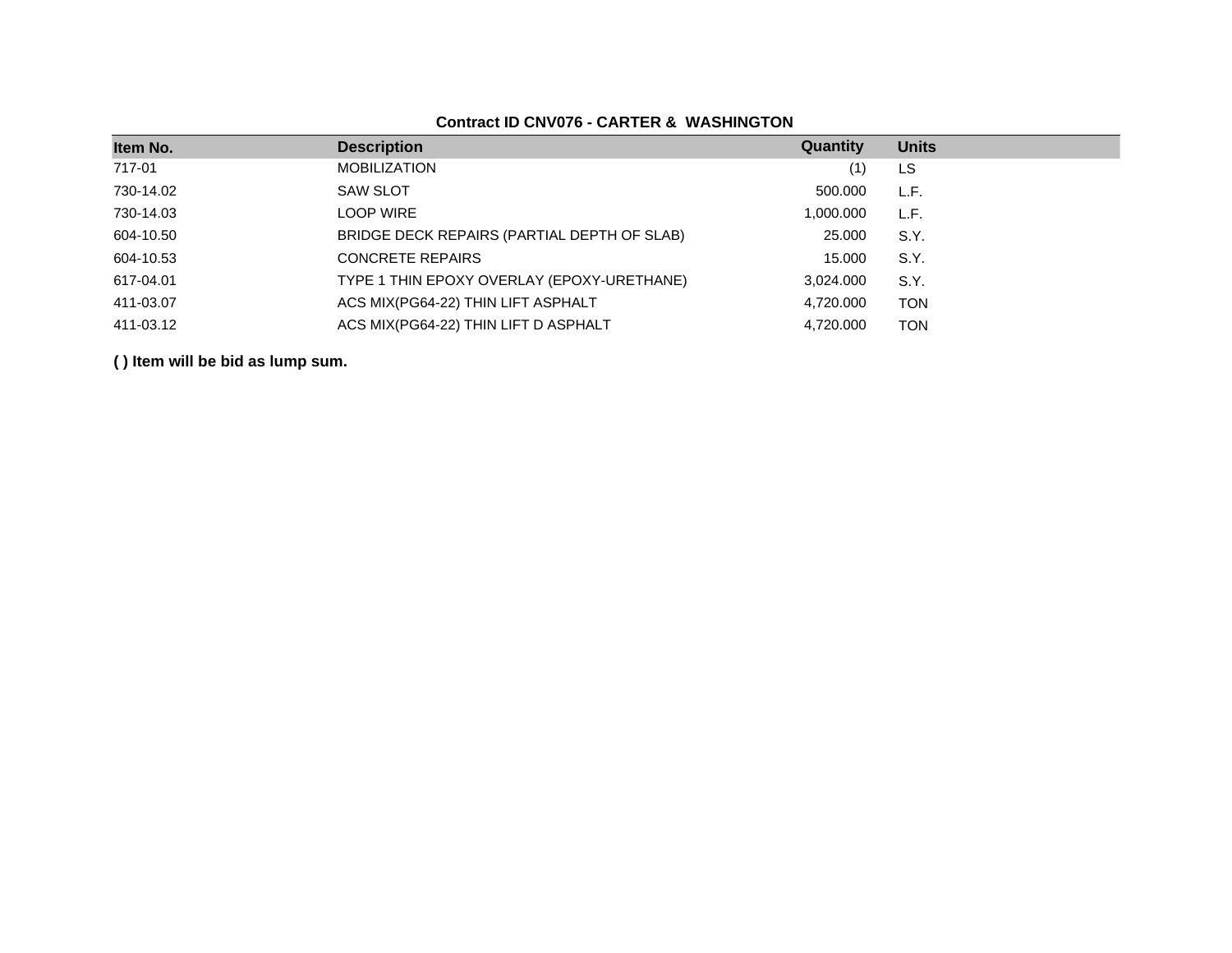|                            |                              |          | <b>B</b> a control of the <b>The problems and a control of the control of the control of the control and the selection of the control of the control of the control of the control of the control of the control of the control of th</b> |               |
|----------------------------|------------------------------|----------|-------------------------------------------------------------------------------------------------------------------------------------------------------------------------------------------------------------------------------------------|---------------|
| District:                  |                              |          | DBE Goal Percent: 3.00                                                                                                                                                                                                                    |               |
| <b>Counties: COCKE</b>     | Letting Date: March 26, 2021 | 10:00 AM | <b>Projects: 15946-3433-94</b>                                                                                                                                                                                                            | HSIP-1500(55) |
| <b>Contract ID: CNV006</b> |                              |          |                                                                                                                                                                                                                                           |               |

**Description:** The miscellaneous safety improvements on various local roads.

**Contract Time:** DT - 10/31/2021

| Item No.  | <b>Description</b>                                    | Quantity  | <b>Units</b> |
|-----------|-------------------------------------------------------|-----------|--------------|
| 705-02.10 | <b>GUARDRAIL TRANSITION 27IN TO 31IN</b>              | 1.000     | <b>EACH</b>  |
| 705-04.10 | EARTH PAD FOR GUARD RAIL END TREATMENT                | 1.000     | <b>EACH</b>  |
| 705-06.01 | W BEAM GR (TYPE 2) MASH TL-3                          | 175.000   | L.F.         |
| 705-06.30 | GR TERMINAL (ENERGY ABSORBING) MASH TL-2              | 1.000     | <b>EACH</b>  |
| 706-01    | <b>GUARDRAIL REMOVED</b>                              | 200.000   | L.F.         |
| 712-01    | <b>TRAFFIC CONTROL</b>                                | (1)       | LS           |
| 713-02.20 | ROADSIDE OBSTACLE DELINEATION                         | 10.000    | S.F.         |
| 713-02.21 | SIGN POST DELINEATION ENHANCEMENT                     | 1,392.000 | L.F.         |
| 713-11.01 | "U" SECTION STEEL POSTS                               | 2,191.000 | LB.          |
| 713-11.02 | PERFORATED/KNOCKOUT SQUARE TUBE POST                  | 8,265.000 | LB.          |
| 713-13.02 | FLAT SHEET ALUMINUM SIGNS (0.080" THICK)              | 1,265.000 | S.F.         |
| 713-13.03 | FLAT SHEET ALUMINUM SIGNS (0.100" THICK)              | 1,121.000 | S.F.         |
| 713-15.36 | REMOVE SIGN, SUPPORT & FOOTING                        | 48.000    | <b>EACH</b>  |
| 713-16.09 | RAILROAD ADVANCE WARNING SIGN AND<br><b>SUPPORT</b>   | 2.000     | <b>EACH</b>  |
| 716-02.04 | PLASTIC PAVEMENT MARKING(CHANNELIZATION<br>STRIPING)  | 73,000    | S.Y.         |
| 716-02.05 | PLASTIC PAVEMENT MARKING (STOP LINE)                  | 422.000   | L.F.         |
| 716-02.06 | PLASTIC PAVEMENT MARKING (TURN LANE<br>ARROW)         | 2.000     | <b>EACH</b>  |
| 716-02.09 | PLASTIC PAVEMENT MARKING (LONGITUDINAL<br>CROSS-WALK) | 108.000   | L.F.         |
| 716-03.02 | PLASTIC WORD PAVEMENT MARKING (RXR)                   | 2.000     | <b>EACH</b>  |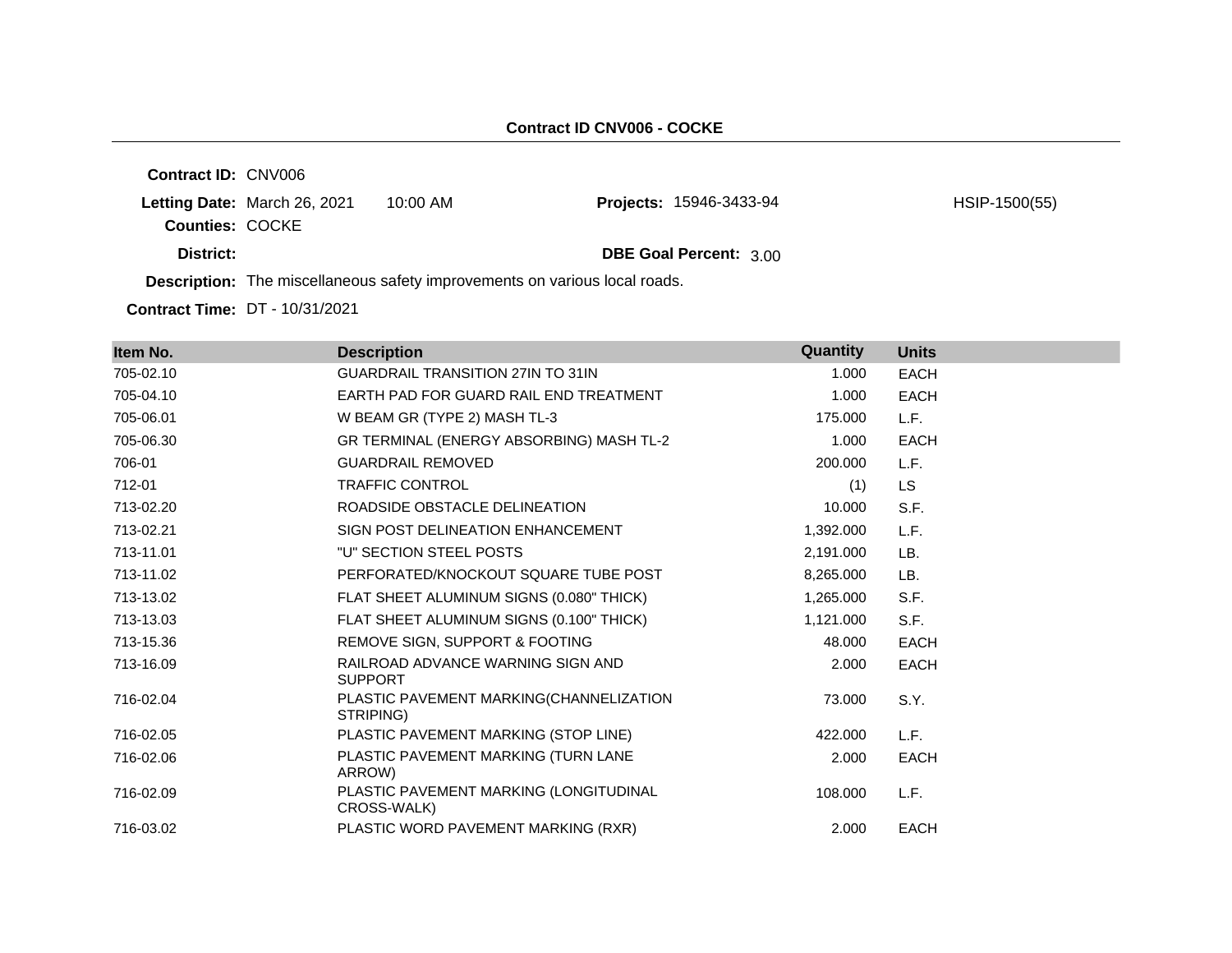#### **Item No. Description Description CONS Quantity Quantity Units** 716-03.07 PLASTIC WORD PAVEMENT MARKING (STOP) 1.000 EACH 716-04.12 PLASTIC PAVEMENT MARKING (YIELD LINE) 15.000 S.F. 716-13.01 SPRAY THERMO PVMT MRKNG (60 mil) (4IN LINE) 76.750 L.M. 716-13.04 SPRAY THERMO PVMT MRKNG (60 mil) (4IN DOTTED LINE) 650.000 L.F. 716-13.05 SPRAY THERMO PVMT MRKNG (60 mil) (6IN DOTTED LINE) 900.000 L.F. 717-01 MOBILIZATION (1) LS

**( ) Item will be bid as lump sum.**

#### **Contract ID CNV006 - COCKE**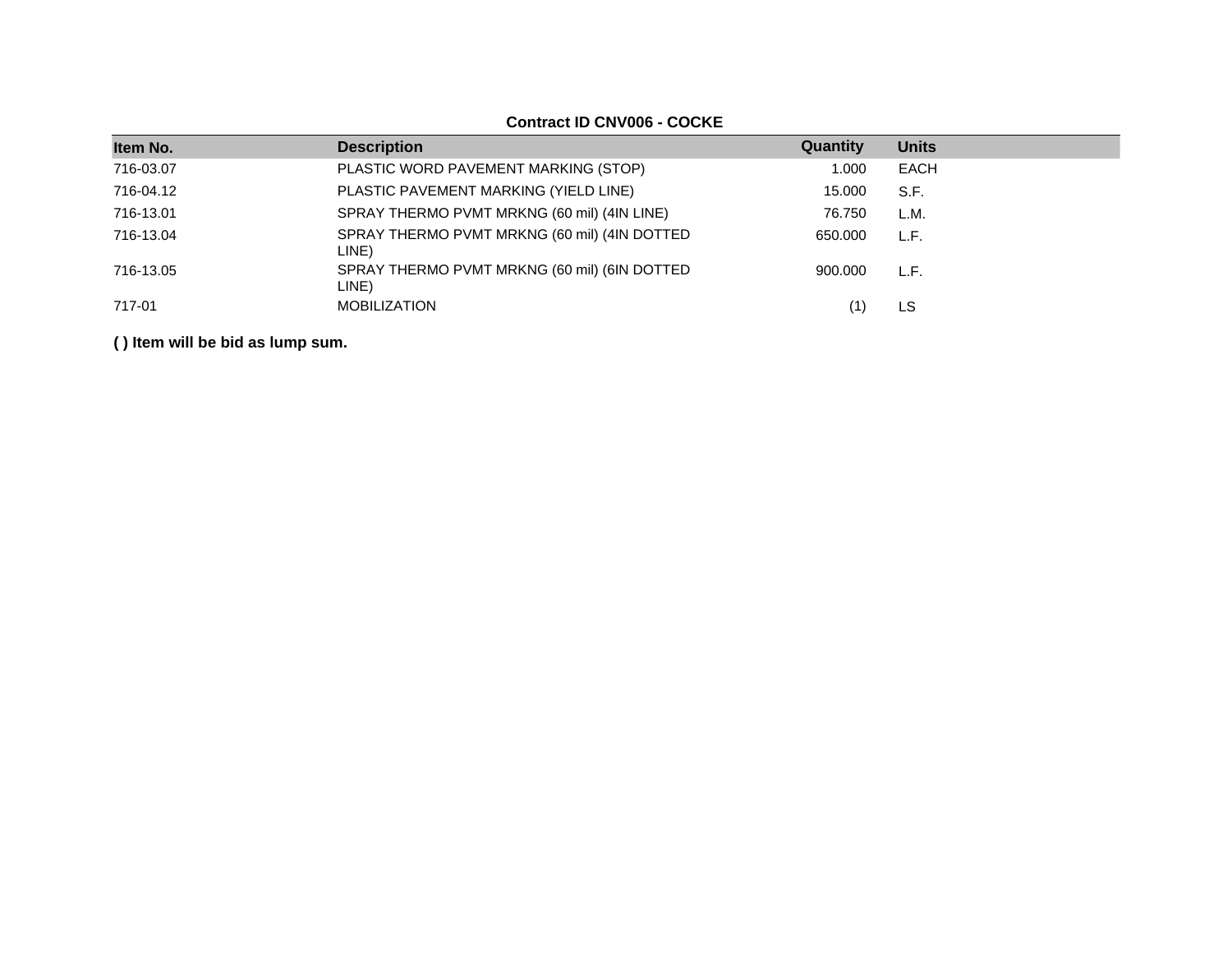**Contract ID:** CNV134

| Letting Date: March 26, 2021 | 10:00 AM | <b>Projects: 17009-3202-94</b> | HSIP-188(11)   |
|------------------------------|----------|--------------------------------|----------------|
|                              |          | 17009-4202-04                  | HSIP-188(11)   |
|                              |          | 17009-4204-04                  | $HSIP-188(11)$ |
|                              |          | 17010-3217-94                  | HSIP-188(12)   |
|                              |          | 17010-4216-04                  | HSIP-188(12)   |
|                              |          | 17010-4217-04                  | HSIP-188(12)   |

#### **Counties:** CROCKETT

#### **District: District: DBE Goal Percent:**

**Description:** The resurfacing on S.R. 188 from S.R. 54 (L.M. 0.00) to Colvett Road (L.M. 4.73), and full depth reclamation and paving from Colvett Road (L.M. 4.73) to the Gibson County line (L.M. 12.03), including bridge repair.

**Contract Time:** DT - 10/31/2021

| Item No.  | <b>Description</b>                                              | Quantity    | <b>Units</b> |
|-----------|-----------------------------------------------------------------|-------------|--------------|
| 202-03.01 | REMOVAL OF ASPHALT PAVEMENT                                     | 1,335.000   | S.Y.         |
| 203-06    | <b>WATER</b>                                                    | 338,000     | M.G.         |
| 208-01.05 | BROOMING & DEGRASSING SHOULDERS                                 | 9.460       | L.M.         |
| 303-02    | MINERAL AGGREGATE, TYPE B BASE, GRADING<br>(DESCRIPTION) (D)    | 3,066.000   | <b>TON</b>   |
| 304-01.04 | PROCESSING (RECLAIMED BASE MATERIAL)                            | 107,066.000 | S.Y.         |
| 304-01.08 | PORTLAND CEMENT (FULL DEPTH PAVEMENT<br>RECLAMATION)            | 3,212.000   | <b>TON</b>   |
| 307-01.01 | ASPHALT CONCRETE MIX (PG64-22) (BPMB-HM)<br><b>GRADING A</b>    | 461.000     | <b>TON</b>   |
| 307-01.08 | ASPHALT CONCRETE MIX (PG64-22) (BPMB-HM)<br><b>GRADING B-M2</b> | 151.000     | <b>TON</b>   |
| 403-01    | BITUMINOUS MATERIAL FOR TACK COAT (TC)                          | 73,000      | <b>TON</b>   |
| 405-01.01 | BITUMINOUS MATERIAL (BSC)                                       | 125.000     | <b>TON</b>   |
| 405-01.02 | MINERAL AGGREGATE (BSC)                                         | 1,184.000   | <b>TON</b>   |
| 411-01.10 | ACS MIX(PG64-22) GRADING D                                      | 15,254.000  | <b>TON</b>   |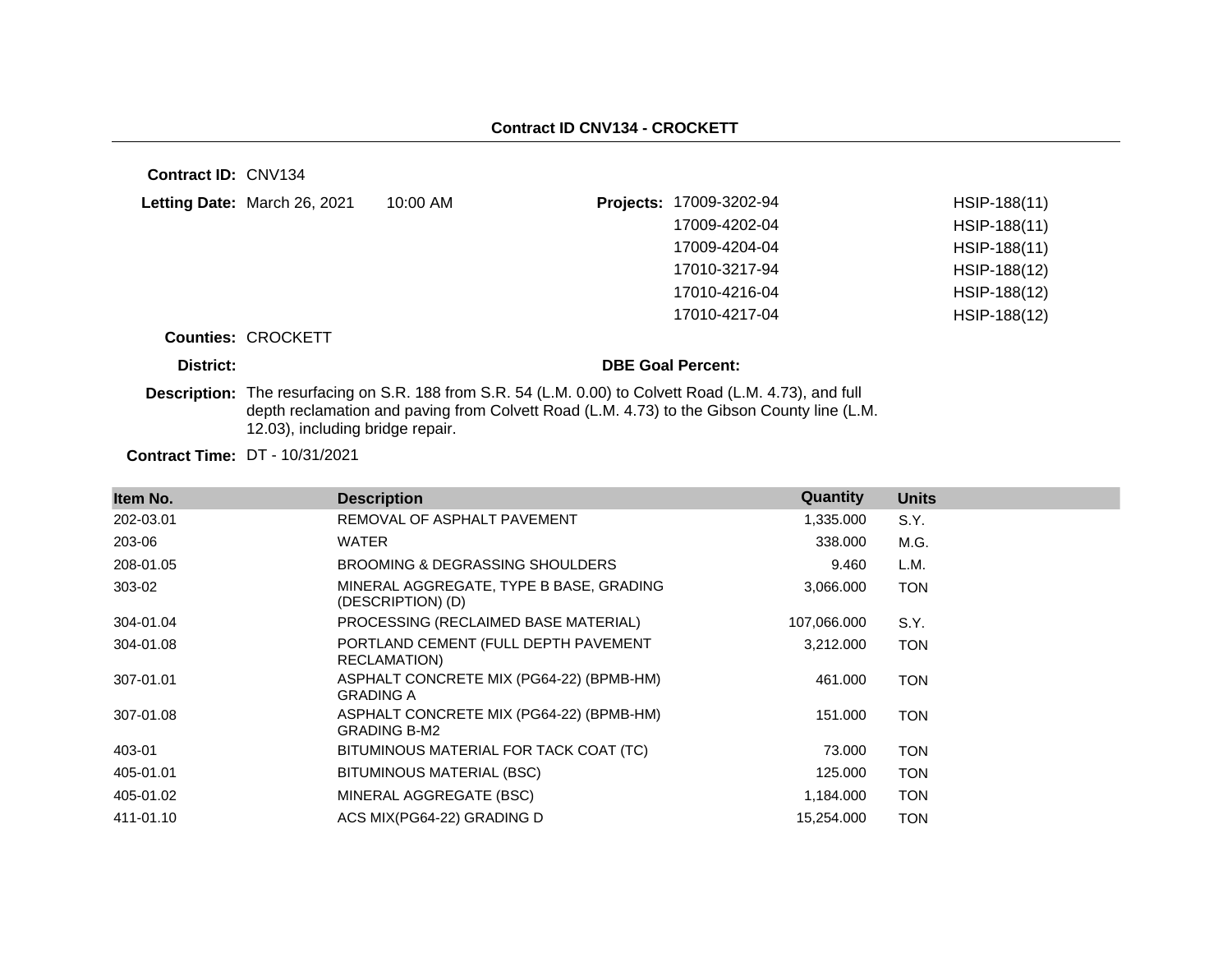#### **Contract ID CNV134 - CROCKETT**

| Item No.  | <b>Description</b>                                         | Quantity  | <b>Units</b> |
|-----------|------------------------------------------------------------|-----------|--------------|
| 411-12.04 | SCORING FOR RUMBLE STRIPE (NON-<br>CONTINUOUS) (4IN WIDTH) | 10.987    | L.M.         |
| 415-01.01 | <b>COLD PLANING BITUMINOUS PAVEMENT</b>                    | 7,592.000 | <b>TON</b>   |
| 705-02.10 | GUARDRAIL TRANSITION 27IN TO 31IN                          | 12.000    | <b>EACH</b>  |
| 705-04.09 | EARTH PAD FOR TYPE 38 GR END TREATMENT                     | 8.000     | <b>EACH</b>  |
| 705-06.20 | TANGENT ENERGY ABSORBING TERM MASH TL-3                    | 20.000    | <b>EACH</b>  |
| 705-06.25 | THRIE BEAM BRIDGE TRANSITION MASH TL-3                     | 8.000     | <b>EACH</b>  |
| 705-10.33 | GUARDRAIL ATTACHMENT TO CONCRETE<br><b>BRIDGERAIL</b>      | 126.000   | L.F.         |
| 712-01    | <b>TRAFFIC CONTROL</b>                                     | (1)       | <b>LS</b>    |
| 712-06    | SIGNS (CONSTRUCTION)                                       | 2,210.000 | S.F.         |
| 713-16.01 | CHANGEABLE MESSAGE SIGN UNIT                               | 4.000     | <b>EACH</b>  |
| 716-01.21 | SNOWPLOWABLE RAISED PAVEMENT MARKERS<br>(BI-DIR) (1 COLOR) | 478.000   | <b>EACH</b>  |
| 716-02.04 | PLASTIC PAVEMENT MARKING(CHANNELIZATION<br>STRIPING)       | 264.000   | S.Y.         |
| 716-02.05 | PLASTIC PAVEMENT MARKING (STOP LINE)                       | 192.000   | L.F.         |
| 716-02.06 | PLASTIC PAVEMENT MARKING (TURN LANE<br>ARROW)              | 2.000     | <b>EACH</b>  |
| 716-03.03 | PLASTIC WORD PAVEMENT MARKING (STOP<br>AHEAD)              | 5.000     | <b>EACH</b>  |
| 716-05.20 | PAINTED PAVEMENT MARKING (6" LINE)                         | 42.773    | L.M.         |
| 716-12.02 | ENHANCED FLATLINE THERMO PVMT MRKNG (6IN<br>LINE)          | 42.773    | L.M.         |
| 716-12.04 | ENHANCED FLATLINE THERMO PVMT MRKNG (4IN<br>DOTTED LINE)   | 70.000    | L.F.         |
| 716-12.05 | ENHANCED FLATLINE THERMO PVMT MRKNG (6IN<br>DOTTED LINE)   | 70.000    | L.F.         |
| 716-12.06 | ENHANCED FLAT LINE THERMO (8IN LINE)                       | 313.000   | L.F.         |
| 717-01    | <b>MOBILIZATION</b>                                        | (1)       | <b>LS</b>    |
| 617-04.01 | TYPE 1 THIN EPOXY OVERLAY (EPOXY-URETHANE)                 | 3,261.000 | S.Y.         |
| 712-04.01 | FLEXIBLE DRUMS (CHANNELIZING)                              | 6.000     | <b>EACH</b>  |
| 712-05.01 | <b>WARNING LIGHTS (TYPE A)</b>                             | 10.000    | <b>EACH</b>  |
| 712-06    | SIGNS (CONSTRUCTION)                                       | 377.000   | S.F.         |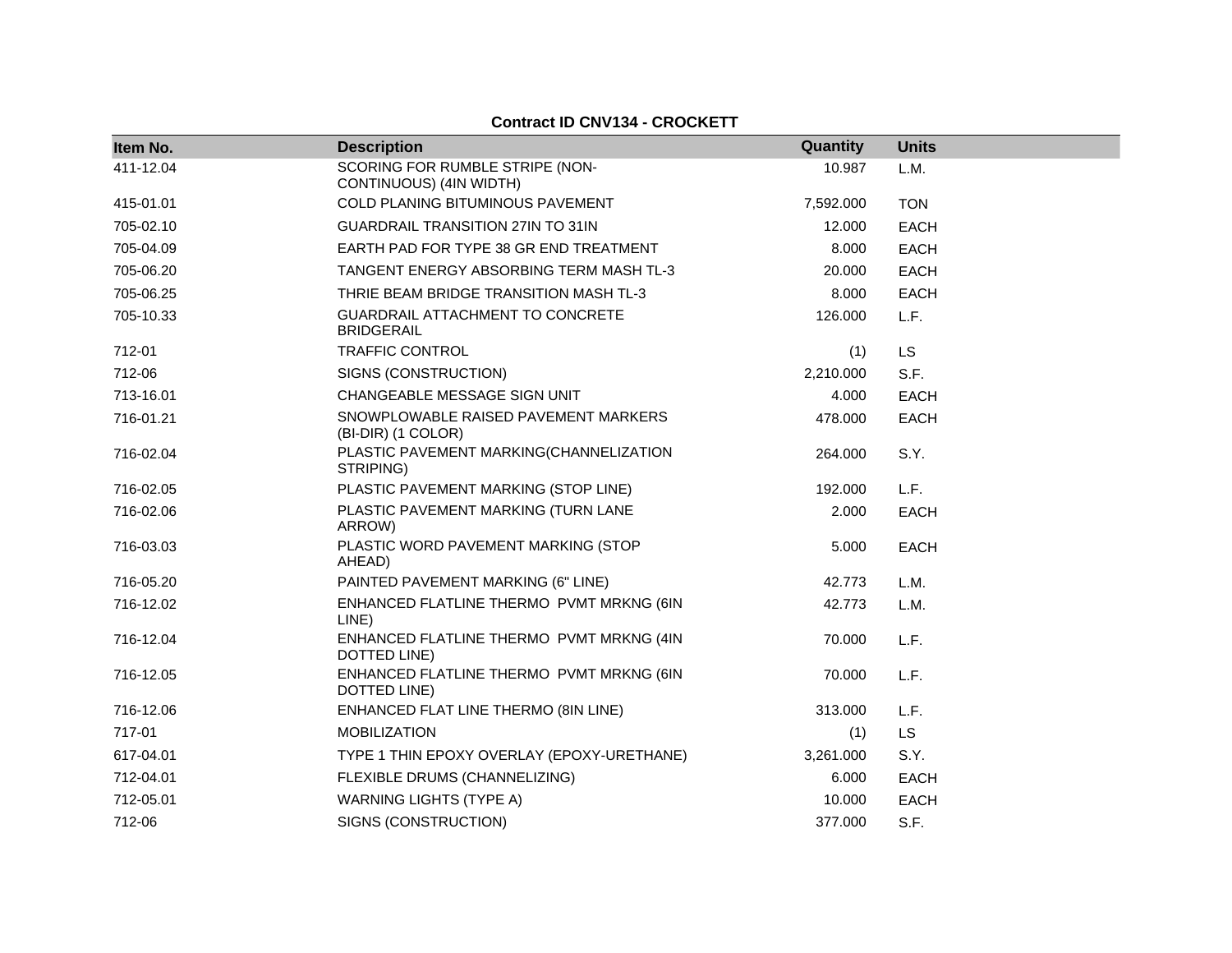## **Contract ID CNV134 - CROCKETT**

| Item No.  | <b>Description</b>                   | Quantity | <b>Units</b> |
|-----------|--------------------------------------|----------|--------------|
| 712-07.03 | TEMPORARY BARRICADES (TYPE III)      | 48.000   | L.F.         |
| 716-02.05 | PLASTIC PAVEMENT MARKING (STOP LINE) | 24.000   | L.F.         |
| 716-05.01 | PAINTED PAVEMENT MARKING (4" LINE)   | 29,600   | L.M.         |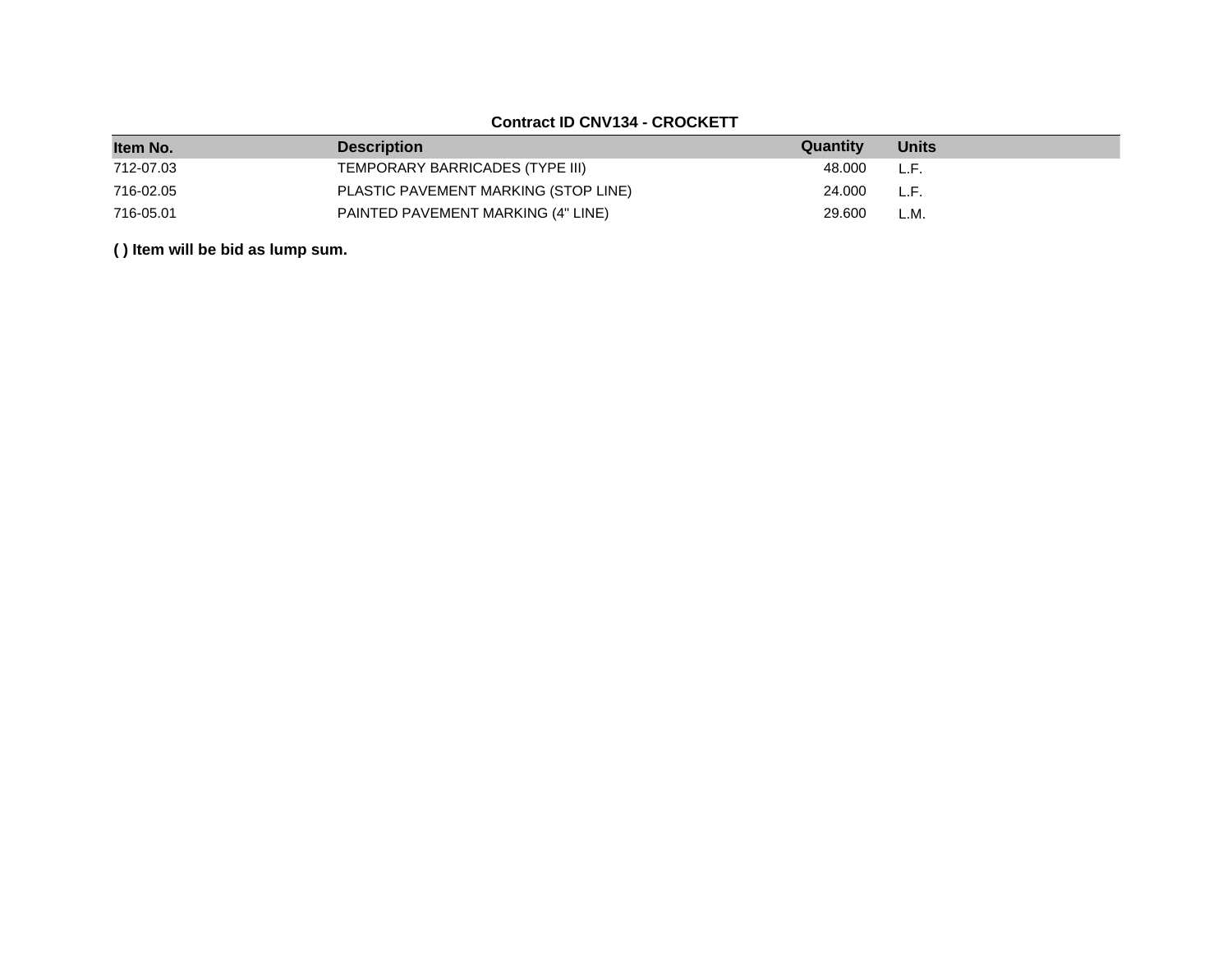**Contract ID:** CNV080

| Letting Date: March 26, 2021 | 10:00 AM | <b>Projects: 19028-3253-94</b> | NH/HSIP-11(114) |
|------------------------------|----------|--------------------------------|-----------------|
|                              |          | 19028-4253-04                  | NH/HSIP-11(114) |
|                              |          | 19028-8253-14                  | NH/HSIP-11(114) |
| <b>Counties: DAVIDSON</b>    |          |                                |                 |

**District: District: DBE Goal Percent:** 7.50

**Description:** The resurfacing on U.S. 31A (U.S. 41A, S.R. 11) from the Williamson County line (L.M. 0.00) to south of Swiss Avenue (L.M. 4.24), including bridge repair.

**Contract Time:** DT - 10/31/2021

| Item No.  | <b>Description</b>                                              | Quantity  | <b>Units</b> |
|-----------|-----------------------------------------------------------------|-----------|--------------|
| 208-01.05 | BROOMING & DEGRASSING SHOULDERS                                 | 8.500     | L.M.         |
| 303-01    | MINERAL AGGREGATE, TYPE A BASE, GRADING D                       | 22.000    | <b>TON</b>   |
| 307-02.08 | ASPHALT CONCRETE MIX (PG70-22) (BPMB-HM)<br><b>GRADING B-M2</b> | 500.000   | <b>TON</b>   |
| 307-03.10 | ASPHALT CONC MIX (PG76-22)(BPMB-HM) GR CS                       | 500.000   | <b>TON</b>   |
| 403-01    | BITUMINOUS MATERIAL FOR TACK COAT (TC)                          | 49.300    | <b>TON</b>   |
| 411-02.10 | ACS MIX(PG70-22) GRADING D                                      | 7,569.000 | <b>TON</b>   |
| 415-01.01 | COLD PLANING BITUMINOUS PAVEMENT                                | 7,498.000 | <b>TON</b>   |
| 611-09.01 | ADJUSTMENT OF EXISTING CATCHBASIN                               | 2.000     | <b>EACH</b>  |
| 701-02.01 | CONCRETE CURB RAMP (RETROFIT)                                   | 900.000   | S.F.         |
| 705-02.10 | <b>GUARDRAIL TRANSITION 27IN TO 31IN</b>                        | 1.000     | <b>EACH</b>  |
| 705-04.09 | EARTH PAD FOR TYPE 38 GR END TREATMENT                          | 1.000     | <b>EACH</b>  |
| 705-06.01 | W BEAM GR (TYPE 2) MASH TL-3                                    | 25.000    | L.F.         |
| 705-06.20 | TANGENT ENERGY ABSORBING TERM MASH TL-3                         | 1.000     | EACH         |
| 705-06.25 | THRIE BEAM BRIDGE TRANSITION MASH TL-3                          | 1.000     | EACH         |
| 706-01    | <b>GUARDRAIL REMOVED</b>                                        | 50.000    | L.F.         |
| 712-01    | <b>TRAFFIC CONTROL</b>                                          | (1)       | <b>LS</b>    |
| 712-04.01 | FLEXIBLE DRUMS (CHANNELIZING)                                   | 100.000   | <b>EACH</b>  |
| 712-05.01 | <b>WARNING LIGHTS (TYPE A)</b>                                  | 2.000     | <b>EACH</b>  |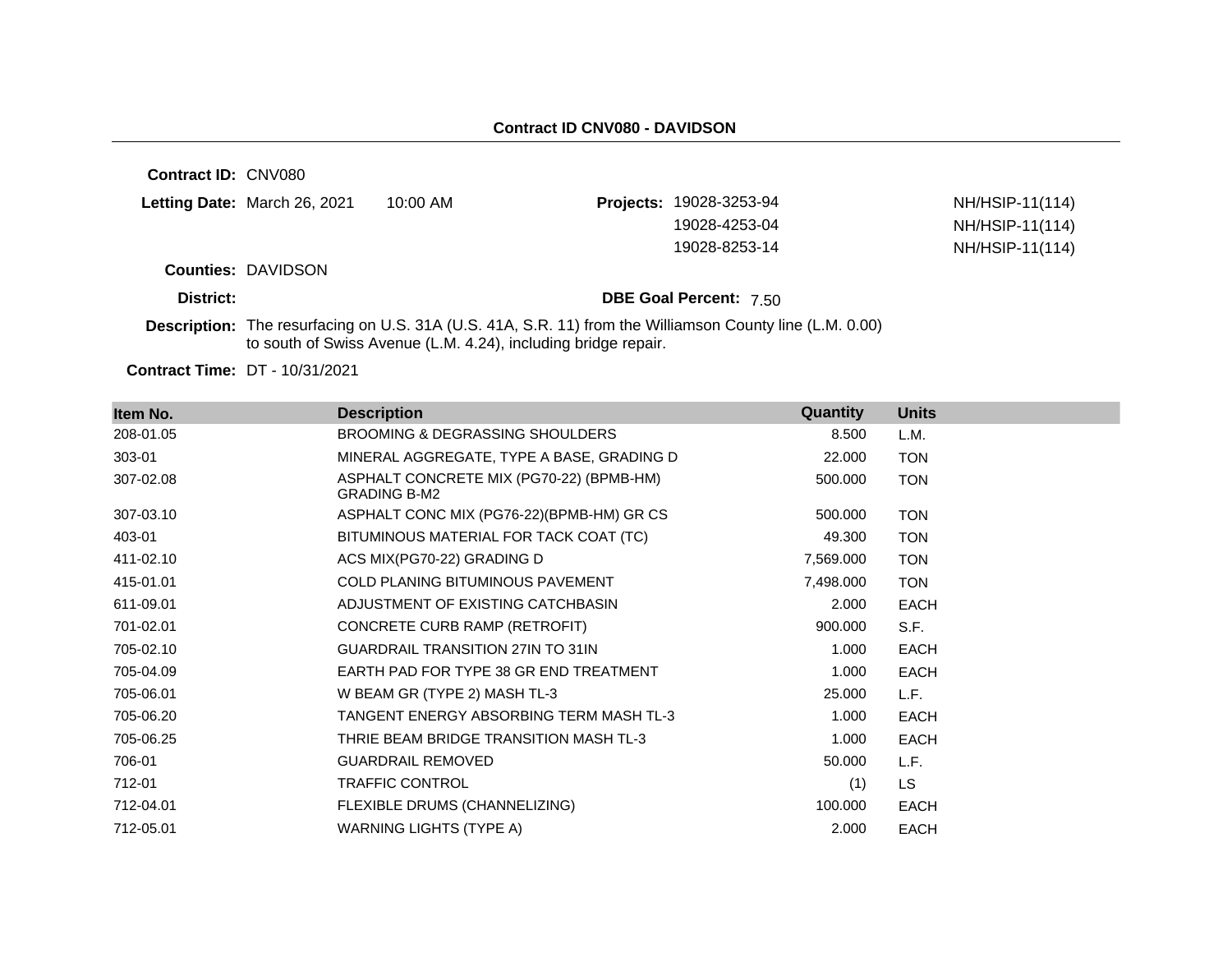**Contract ID CNV080 - DAVIDSON**

| Item No.  | <b>Description</b>                                         | Quantity   | <b>Units</b> |
|-----------|------------------------------------------------------------|------------|--------------|
| 712-06    | SIGNS (CONSTRUCTION)                                       | 1,840.000  | S.F.         |
| 712-08.03 | ARROW BOARD (TYPE C)                                       | 2.000      | <b>EACH</b>  |
| 713-16.20 | SIGNS (DESCRIPTION) (W4-2L)                                | 1.000      | <b>EACH</b>  |
| 716-01.21 | SNOWPLOWABLE RAISED PAVEMENT MARKERS<br>(BI-DIR) (1 COLOR) | 766.000    | <b>EACH</b>  |
| 716-01.22 | SNOWPLOWABLE RAISED PAVMENT MARKERS<br>(MONO-DIR)(1 COLOR) | 286.000    | <b>EACH</b>  |
| 716-02.04 | PLASTIC PAVEMENT MARKING(CHANNELIZATION<br>STRIPING)       | 4,580.000  | S.Y.         |
| 716-02.05 | PLASTIC PAVEMENT MARKING (STOP LINE)                       | 456.000    | L.F.         |
| 716-02.06 | PLASTIC PAVEMENT MARKING (TURN LANE<br>ARROW)              | 72.000     | <b>EACH</b>  |
| 716-02.08 | PLASTIC PAVEMENT MARKING (8" DOTTED LINE)                  | 92.000     | L.F.         |
| 716-02.09 | PLASTIC PAVEMENT MARKING (LONGITUDINAL<br>CROSS-WALK)      | 216,000    | L.F.         |
| 716-04.01 | PLASTIC PAVEMENT MARKING (STRAIGHT-TURN<br>ARROW)          | 3.000      | <b>EACH</b>  |
| 716-04.02 | PLASTIC PAVEMENT MARKING(DOUBLE TURNING<br>ARROW)          | 5.000      | <b>EACH</b>  |
| 716-04.05 | PLASTIC PAVEMENT MARKING (STRAIGHT ARROW)                  | 4.000      | <b>EACH</b>  |
| 716-04.14 | PLASTIC PAVEMENT MARKING (LANE REDUCTION<br>ARROW)         | 2.000      | <b>EACH</b>  |
| 716-05.20 | PAINTED PAVEMENT MARKING (6" LINE)                         | 21.300     | L.M.         |
| 716-12.02 | ENHANCED FLATLINE THERMO PVMT MRKNG (6IN<br>LINE)          | 19.200     | L.M.         |
| 716-12.05 | ENHANCED FLATLINE THERMO PVMT MRKNG (6IN<br>DOTTED LINE)   | 10,985.000 | L.F.         |
| 717-01    | <b>MOBILIZATION</b>                                        | (1)        | <b>LS</b>    |
| 730-14.02 | <b>SAW SLOT</b>                                            | 8,404.000  | L.F.         |
| 730-14.03 | <b>LOOP WIRE</b>                                           | 19,108.000 | L.F.         |
| 604-10.44 | <b>EXPANSION JOINT REPAIRS</b>                             | 92.000     | L.F.         |
| 617-04.01 | TYPE 1 THIN EPOXY OVERLAY (EPOXY-URETHANE)                 | 1,202.000  | S.Y.         |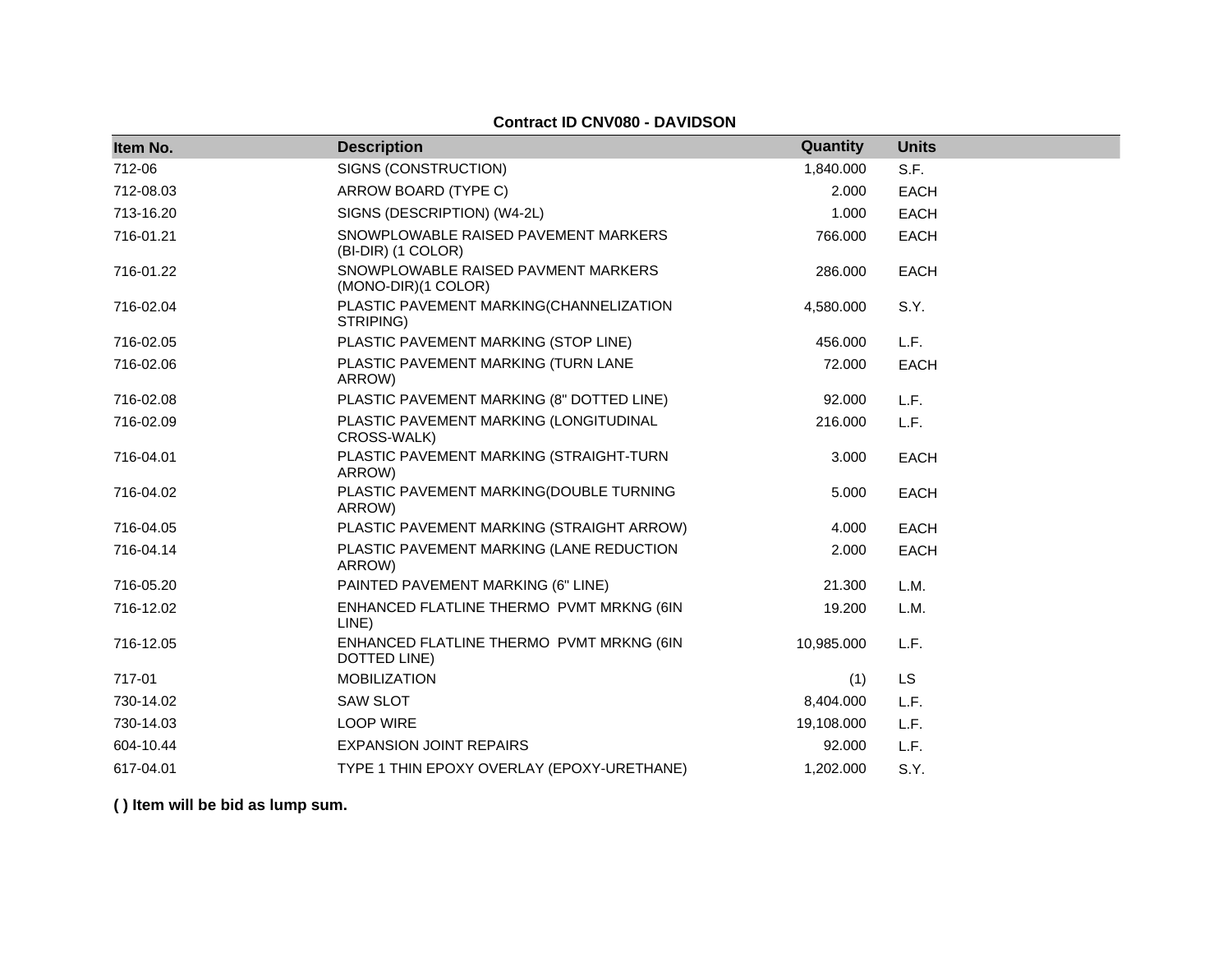**Contract ID:** CNV081

| <b>Letting Date: March 26, 2021</b> | 10:00 AM | <b>Projects: 19039-3235-94</b> | NH/HSIP-24(79) |
|-------------------------------------|----------|--------------------------------|----------------|
|                                     |          | 19039-8235-14                  | NH/HSIP-24(79) |
| <b>Counties: DAVIDSON</b>           |          |                                |                |
| District:                           |          | DBE Goal Percent: 8.00         |                |

**Description:** The resurfacing on U.S. 70 (S.R. 24) from S.R. 155 (White Bridge Road) (L.M. 8.13) to 31st Avenue N (L.M. 10.22).

**Contract Time:** DT - 9/30/2021

| Item No.  | <b>Description</b>                                              | Quantity  | <b>Units</b> |
|-----------|-----------------------------------------------------------------|-----------|--------------|
| 307-02.08 | ASPHALT CONCRETE MIX (PG70-22) (BPMB-HM)<br><b>GRADING B-M2</b> | 750.000   | <b>TON</b>   |
| 403-01    | BITUMINOUS MATERIAL FOR TACK COAT (TC)                          | 33.000    | <b>TON</b>   |
| 411-02.10 | ACS MIX(PG70-22) GRADING D                                      | 4,899.000 | <b>TON</b>   |
| 415-01.01 | <b>COLD PLANING BITUMINOUS PAVEMENT</b>                         | 4,852.000 | <b>TON</b>   |
| 611-01.20 | ADJUSTMENT OF EXISTING MANHOLE                                  | 7.000     | <b>EACH</b>  |
| 611-09.01 | ADJUSTMENT OF EXISTING CATCHBASIN                               | 25.000    | <b>EACH</b>  |
| 701-02.01 | CONCRETE CURB RAMP (RETROFIT)                                   | 1,690.000 | S.F.         |
| 701-02.06 | DETECTABLE WARNING SURFACE<br>(REHABILITATION)                  | 440.000   | S.F.         |
| 712-01    | TRAFFIC CONTROL                                                 | (1)       | LS.          |
| 712-04.01 | FLEXIBLE DRUMS (CHANNELIZING)                                   | 50,000    | <b>EACH</b>  |
| 712-05.01 | WARNING LIGHTS (TYPE A)                                         | 4.000     | <b>EACH</b>  |
| 712-06    | SIGNS (CONSTRUCTION)                                            | 2,370.000 | S.F.         |
| 712-08.03 | ARROW BOARD (TYPE C)                                            | 2.000     | <b>EACH</b>  |
| 713-11.02 | PERFORATED/KNOCKOUT SQUARE TUBE POST                            | 750.000   | LB.          |
| 713-13.02 | FLAT SHEET ALUMINUM SIGNS (0.080" THICK)                        | 60.000    | S.F.         |
| 713-13.03 | FLAT SHEET ALUMINUM SIGNS (0.100" THICK)                        | 62.000    | S.F.         |
| 713-15    | REMOVAL OF SIGNS, POSTS AND FOOTINGS                            | (1)       | LS.          |
| 713-15.02 | REMOVAL & RELOCATION OF SIGN & SUPPORT                          | 3.000     | <b>EACH</b>  |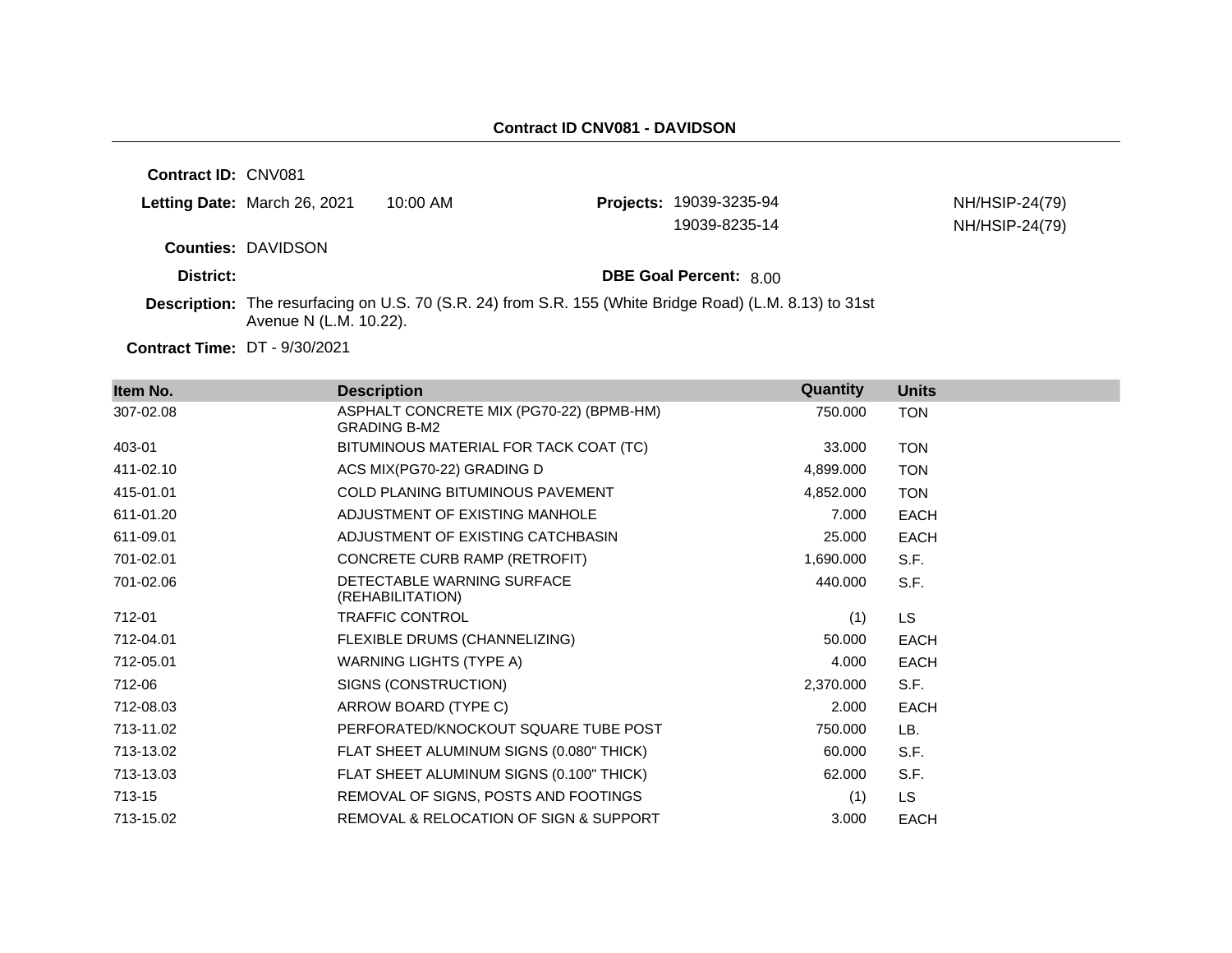### **Contract ID CNV081 - DAVIDSON**

| Item No.  | <b>Description</b>                                                    | Quantity   | <b>Units</b> |
|-----------|-----------------------------------------------------------------------|------------|--------------|
| 713-16.20 | SIGNS (DESCRIPTION) (W10-1, GRADE CROSSING<br><b>ADVANCE WARNING)</b> | 2.000      | <b>EACH</b>  |
| 716-01.21 | SNOWPLOWABLE RAISED PAVEMENT MARKERS<br>(BI-DIR) (1 COLOR)            | 315,000    | <b>EACH</b>  |
| 716-01.22 | SNOWPLOWABLE RAISED PAVMENT MARKERS<br>(MONO-DIR)(1 COLOR)            | 320.000    | <b>EACH</b>  |
| 716-02.04 | PLASTIC PAVEMENT MARKING(CHANNELIZATION<br>STRIPING)                  | 280.000    | S.Y.         |
| 716-02.05 | PLASTIC PAVEMENT MARKING (STOP LINE)                                  | 725.000    | L.F.         |
| 716-02.06 | PLASTIC PAVEMENT MARKING (TURN LANE<br>ARROW)                         | 27,000     | <b>EACH</b>  |
| 716-02.08 | PLASTIC PAVEMENT MARKING (8" DOTTED LINE)                             | 175.000    | L.F.         |
| 716-02.09 | PLASTIC PAVEMENT MARKING (LONGITUDINAL<br>CROSS-WALK)                 | 1,100.000  | L.F.         |
| 716-02.11 | PLASTIC PAVEMENT MARKING (6" DOTTED LINE)                             | 1,440.000  | L.F.         |
| 716-02.12 | PLASTIC PAVEMENT MARKING (8IN LINE)                                   | 0.200      | L.M.         |
| 716-03.02 | PLASTIC WORD PAVEMENT MARKING (RXR)                                   | 7.000      | <b>EACH</b>  |
| 716-04.02 | PLASTIC PAVEMENT MARKING(DOUBLE TURNING<br>ARROW)                     | 4.000      | <b>EACH</b>  |
| 716-04.03 | PLASTIC PAVEMENT MARKING (4" DOTTED LINE)                             | 445.000    | L.F.         |
| 716-04.13 | PLASTIC PAVEMENT MARKING (BIKELANE SYMBOL<br>& ARROW)                 | 24.000     | <b>EACH</b>  |
| 716-05.20 | PAINTED PAVEMENT MARKING (6" LINE)                                    | 8.000      | L.M.         |
| 716-12.01 | ENHANCED FLATLINE THERMO PVMT MRKNG (4IN<br>LINE)                     | 1.000      | L.M.         |
| 716-12.02 | ENHANCED FLATLINE THERMO PVMT MRKNG (6IN<br>LINE)                     | 8.000      | L.M.         |
| 716-12.05 | ENHANCED FLATLINE THERMO PVMT MRKNG (6IN<br>DOTTED LINE)              | 1,600.000  | L.F.         |
| 717-01    | <b>MOBILIZATION</b>                                                   | (1)        | <b>LS</b>    |
| 730-14.02 | <b>SAW SLOT</b>                                                       | 5,300.000  | L.F.         |
| 730-14.03 | <b>LOOP WIRE</b>                                                      | 11,600.000 | L.F.         |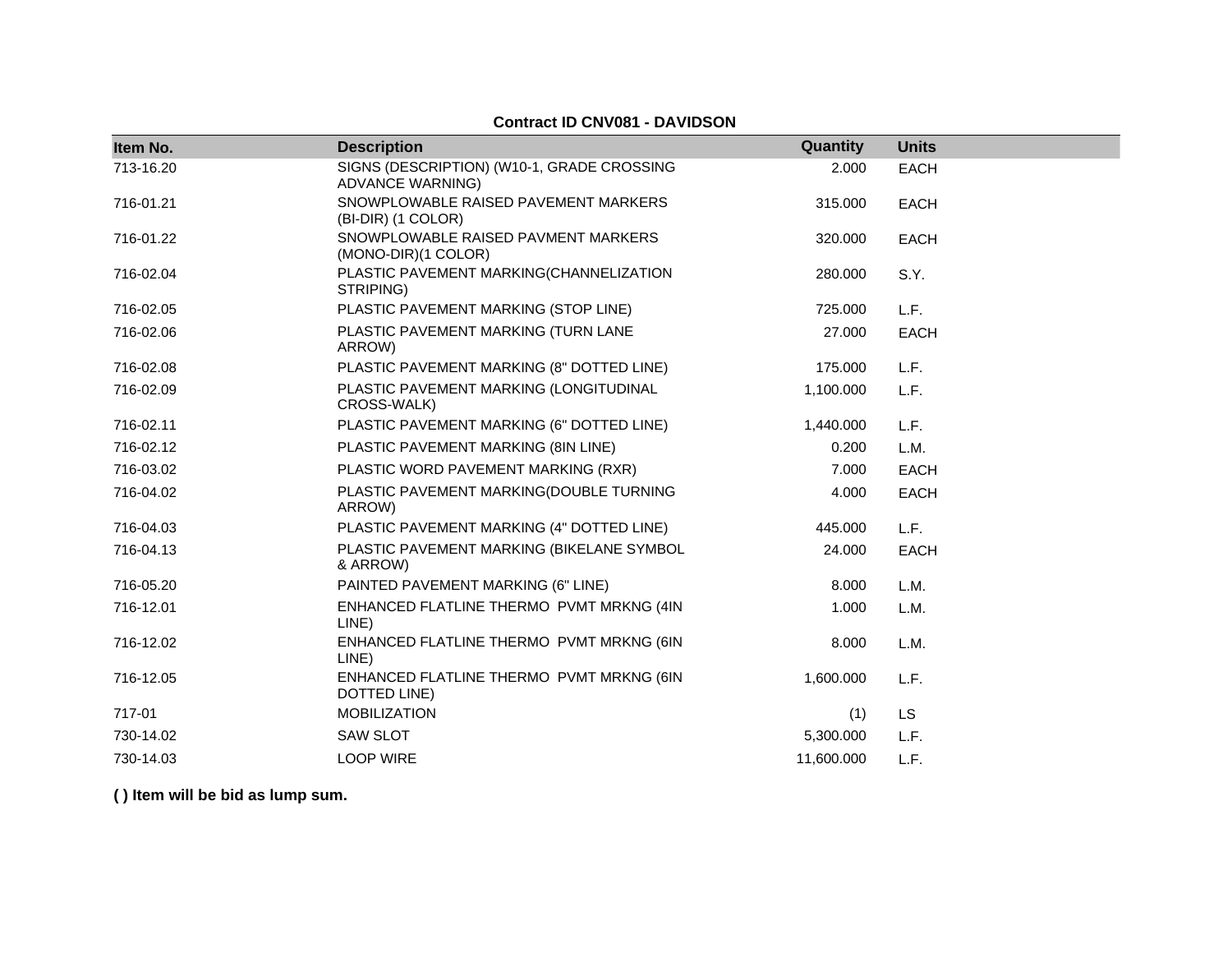| <b>Contract ID: CNV079</b> |                                       |          |                                                                                                                         |                |
|----------------------------|---------------------------------------|----------|-------------------------------------------------------------------------------------------------------------------------|----------------|
|                            | Letting Date: March 26, 2021          | 10:00 AM | Projects: 19106-4101-04                                                                                                 | NА             |
|                            |                                       |          | 19106-8101-44                                                                                                           | NH-I-24-1(130) |
|                            | <b>Counties: DAVIDSON</b>             |          |                                                                                                                         |                |
| District:                  |                                       |          | <b>DBE Goal Percent: 5.50</b>                                                                                           |                |
|                            | bridge repair.                        |          | <b>Description:</b> The resurfacing on I-24 from the I-40 split (L.M. 15.88) to the I-440 split (L.M. 17.33), including |                |
|                            | <b>Contract Time: DT - 10/31/2021</b> |          |                                                                                                                         |                |

| Item No.  | <b>Description</b>                                              | Quantity  | <b>Units</b> |
|-----------|-----------------------------------------------------------------|-----------|--------------|
| 208-01.05 | BROOMING & DEGRASSING SHOULDERS                                 | 10.100    | L.M.         |
| 303-01    | MINERAL AGGREGATE, TYPE A BASE, GRADING D                       | 384.000   | <b>TON</b>   |
| 307-03.08 | ASPHALT CONCRETE MIX (PG76-22) (BPMB-HM)<br><b>GRADING B-M2</b> | 500.000   | <b>TON</b>   |
| 307-03.10 | ASPHALT CONC MIX (PG76-22)(BPMB-HM) GR CS                       | 500.000   | <b>TON</b>   |
| 403-01    | BITUMINOUS MATERIAL FOR TACK COAT (TC)                          | 66.000    | <b>TON</b>   |
| 411-03.10 | ACS MIX(PG76-22) GRADING D                                      | 9,997.000 | <b>TON</b>   |
| 411-12.01 | SCORING SHOULDERS (CONTINUOUS) (16IN<br>WIDTH)                  | 7.000     | L.M.         |
| 415-01.01 | <b>COLD PLANING BITUMINOUS PAVEMENT</b>                         | 9,903.000 | <b>TON</b>   |
| 502-04.01 | SAWING CONCRETE PAVEMENT (FULL DEPTH)                           | 4,333.000 | L.F.         |
| 502-04.02 | <b>LOAD TRANSFER DOWELS</b>                                     | 2,134.000 | <b>EACH</b>  |
| 502-04.03 | <b>TRANSVERSE TIE-BARS</b>                                      | 500.000   | <b>EACH</b>  |
| 712-01    | <b>TRAFFIC CONTROL</b>                                          | (1)       | LS.          |
| 712-04.01 | FLEXIBLE DRUMS (CHANNELIZING)                                   | 220.000   | <b>EACH</b>  |
| 712-06    | SIGNS (CONSTRUCTION)                                            | 1,671.000 | S.F.         |
| 712-06.16 | SIGNS (CONSTRUCTION) (REDUCED SPEED<br>WARNING)                 | 6.000     | <b>EACH</b>  |
| 712-08.03 | ARROW BOARD (TYPE C)                                            | 4.000     | <b>EACH</b>  |
| 712-08.08 | SPEED FEEDBACK SIGN ASSEMBLY                                    | 2.000     | <b>EACH</b>  |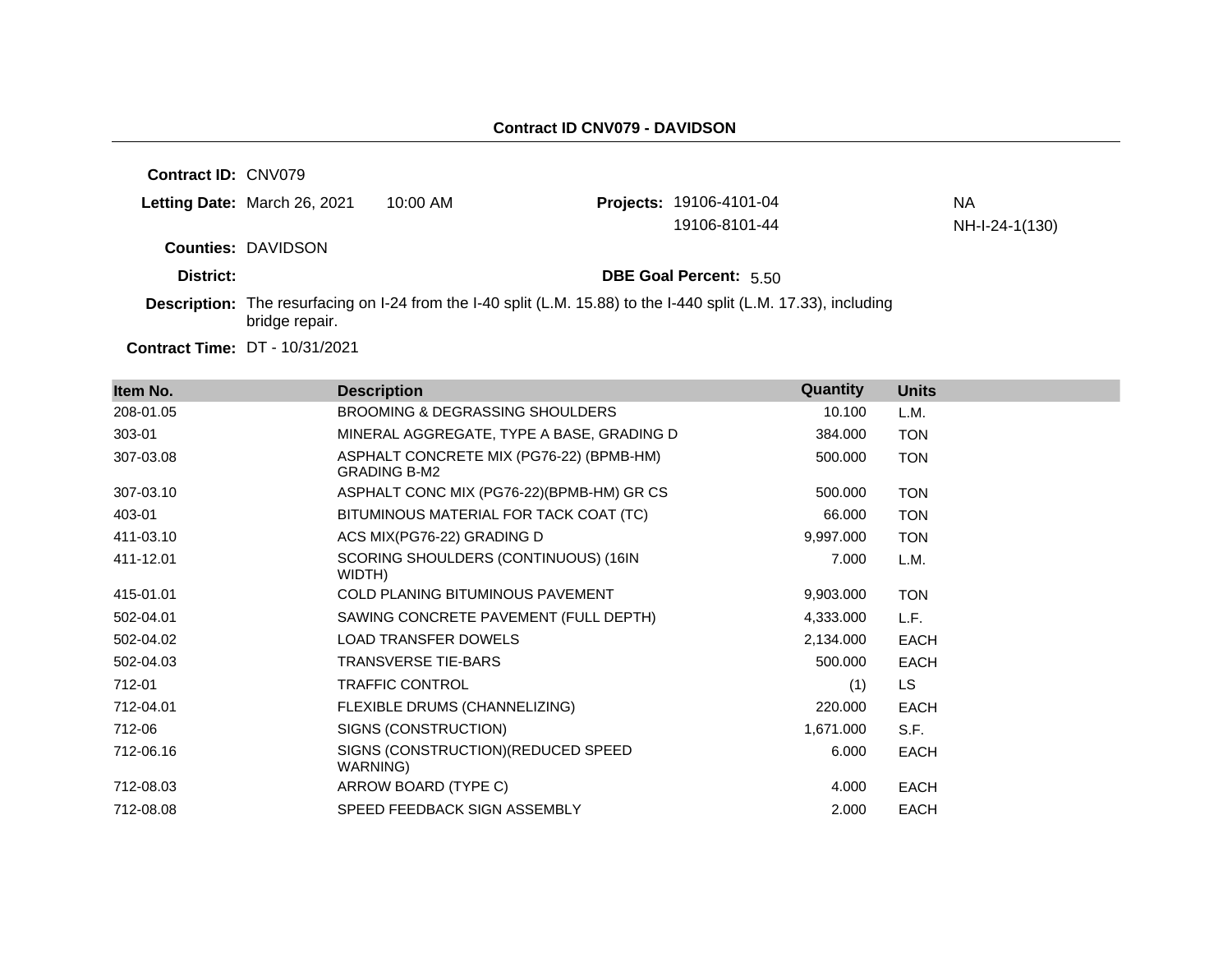#### **Contract ID CNV079 - DAVIDSON**

| Item No.  | <b>Description</b>                                               | Quantity  | <b>Units</b> |
|-----------|------------------------------------------------------------------|-----------|--------------|
| 712-08.09 | DIGITAL SPEED LIMIT SIGN ASSEMBLY                                | 3.000     | <b>EACH</b>  |
| 712-08.10 | MOBILE MESSAGE SIGN UNIT W/ATTENUATOR                            | 1,250.000 | <b>HOUR</b>  |
| 713-16.01 | CHANGEABLE MESSAGE SIGN UNIT                                     | 2.000     | <b>EACH</b>  |
| 716-01.23 | SNOWPLOWABLE RAISED PAVEMENT MARKERS<br>(BI-DIR)(2 COLOR)        | 550.000   | <b>EACH</b>  |
| 716-01.30 | REMOVAL OF SNOWPLOWABLE REFLECTIVE<br><b>MARKER</b>              | 550.000   | <b>EACH</b>  |
| 716-02.05 | PLASTIC PAVEMENT MARKING (STOP LINE)                             | 30.000    | L.F.         |
| 716-02.06 | PLASTIC PAVEMENT MARKING (TURN LANE<br>ARROW)                    | 8.000     | <b>EACH</b>  |
| 716-02.07 | PLASTIC PAVEMENT MARKING (24" BARRIER LINE)                      | 4,010.000 | L.F.         |
| 716-03.09 | PLASTIC WORD PAVEMENT MARKING (<br>(EAST)                        | 2.000     | <b>EACH</b>  |
| 716-03.10 | PLASTIC WORD PAVEMENT MARKING (<br>(WEST)                        | 2.000     | <b>EACH</b>  |
| 716-04.01 | PLASTIC PAVEMENT MARKING (STRAIGHT-TURN<br>ARROW)                | 9.000     | <b>EACH</b>  |
| 716-04.05 | PLASTIC PAVEMENT MARKING (STRAIGHT ARROW)                        | 6.000     | <b>EACH</b>  |
| 716-04.07 | PLASTIC PAVEMENT MARKING (EXIT ONLY ARROW)                       | 9.000     | <b>EACH</b>  |
| 716-04.14 | PLASTIC PAVEMENT MARKING (LANE REDUCTION<br>ARROW)               | 4.000     | <b>EACH</b>  |
| 716-05.20 | PAINTED PAVEMENT MARKING (6" LINE)                               | 13.500    | L.M.         |
| 716-09.86 | <b>CONTRAST PAVEMENT MARKING 6"</b>                              | 1.000     | L.M.         |
| 716-10.50 | PREFORMED PLASTIC PAVEMENT MARKING<br>(INTERSTATE SHIELD)        | 4.000     | <b>EACH</b>  |
| 716-12.02 | ENHANCED FLATLINE THERMO PVMT MRKNG (6IN<br>LINE)                | 11.300    | L.M.         |
| 716-12.03 | ENHANCED FLATLINE THERMO PVMT MRKNG (8IN<br><b>BARRIER LINE)</b> | 9,700.000 | L.F.         |
| 716-12.05 | ENHANCED FLATLINE THERMO PVMT MRKNG (6IN<br>DOTTED LINE)         | 2,700.000 | L.F.         |
| 716-12.09 | ENHANCED FLAT LINE THERMO (12IN LINE)                            | 550.000   | L.F.         |
| 716-12.10 | ENHANCED FLAT LINE THERMO (12IN DOTTED)                          | 3,600.000 | L.F.         |
| 717-01    | <b>MOBILIZATION</b>                                              | (1)       | LS           |
| 604-10.44 | <b>EXPANSION JOINT REPAIRS</b>                                   | 385.000   | L.F.         |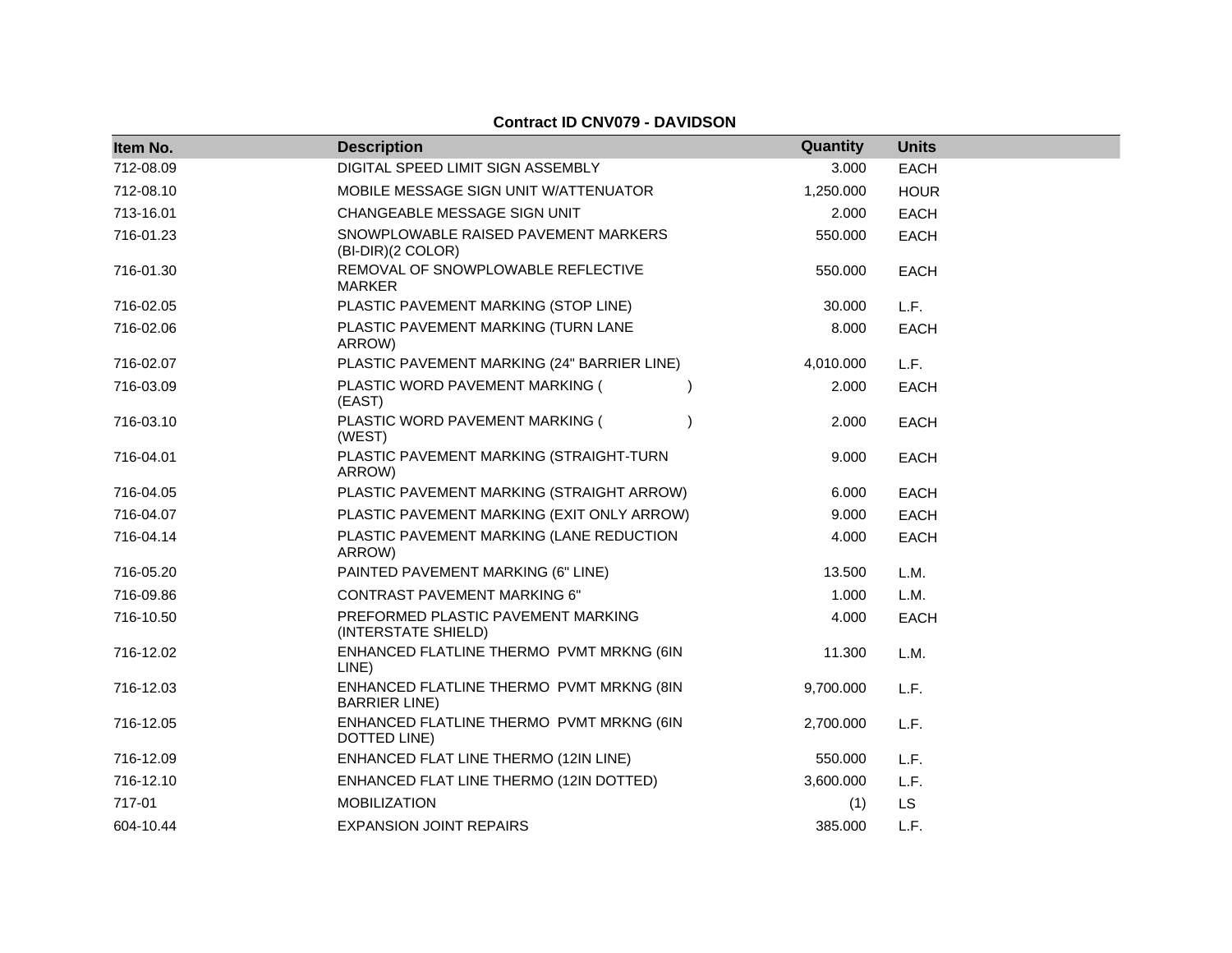## **Contract ID CNV079 - DAVIDSON**

| Item No.  | <b>Description</b>                          | Quantity  | <b>Units</b> |
|-----------|---------------------------------------------|-----------|--------------|
| 604-10.50 | BRIDGE DECK REPAIRS (PARTIAL DEPTH OF SLAB) | 20,000    | S.Y.         |
| 604-10.53 | CONCRETE REPAIRS                            | 15.000    | S.Y.         |
| 617-04.01 | TYPE 1 THIN EPOXY OVERLAY (EPOXY-URETHANE)  | 8,093.000 | S.Y.         |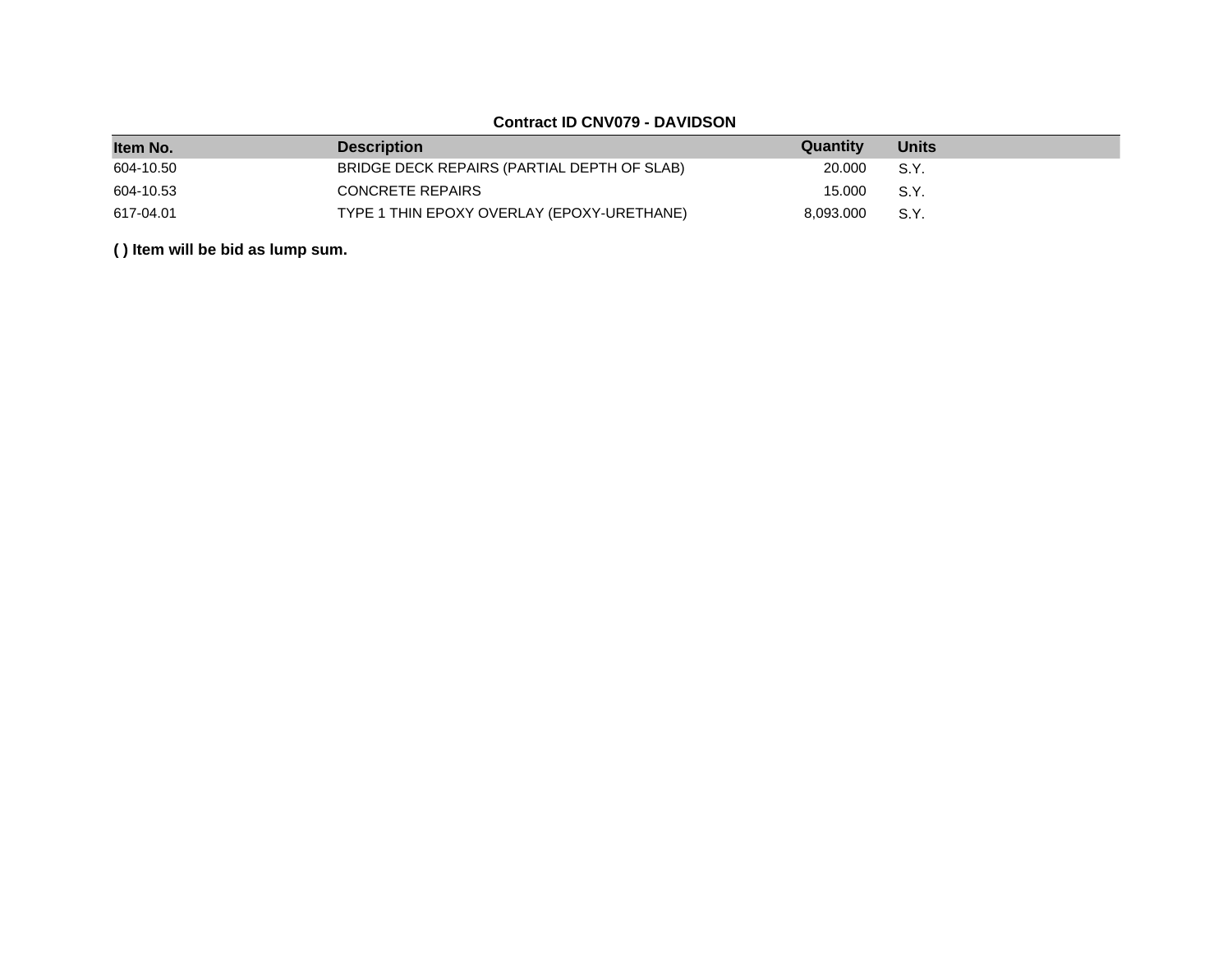**Contract ID:** CNV115

|           | Letting Date: March 26, 2021                 | 10:00 AM                            | <b>Projects: 98304-4132-04</b> | ΝA |
|-----------|----------------------------------------------|-------------------------------------|--------------------------------|----|
|           | <b>Counties: DAVIDSON, HUMPHREYS, MAURY,</b> |                                     |                                |    |
|           |                                              | ROBERTSON, RUTHERFORD, SMITH.       |                                |    |
|           |                                              | STEWART, SUMNER, WAYNE, WILLIAMSON, |                                |    |
|           | <b>WILSON</b>                                |                                     |                                |    |
| District: |                                              |                                     | <b>DBE Goal Percent:</b>       |    |

**Description:** The random on-call attenuator repair on various Interstate and State Routes.

**Contract Time:** DT - 6/30/2022

| Item No.  | <b>Description</b>                                          | Quantity | <b>Units</b> |
|-----------|-------------------------------------------------------------|----------|--------------|
| 705-05.36 | CONCRETE PAD (SCI100GM)                                     | 1.000    | <b>EACH</b>  |
| 705-08.22 | <b>IMPACT ATTENUATOR (TAU-II WIDE)</b>                      | 1.000    | EACH         |
| 705-08.23 | REPOSITIONING IMPACT ATTENUATOR (TAU-II)                    | 5.000    | <b>EACH</b>  |
| 705-08.25 | TAU-II ENERGY ABSORBING CARTRIDGE TYPE A<br>(UNIVERSAL)     | 15.000   | <b>EACH</b>  |
| 705-08.26 | TAU-II ENERGY ABSORBING CARTRIDGE TYPE B<br>(UNIVERSAL)     | 10.000   | <b>EACH</b>  |
| 705-08.28 | TAU-II FRONT SUPPORT ASSEMBLY (UNIVERSAL)                   | 1.000    | EACH         |
| 705-08.29 | TAU-II FRONT SUPPORT LEG KIT (UNIVERSAL)                    | 3.000    | EACH         |
| 705-08.30 | TAU-II MID SUPPORT ASSEMBLY (UNIVERSAL)                     | 4.000    | EACH         |
| 705-08.32 | TAU-II SLIDER KIT (UNIVERSAL)                               | 1.000    | <b>EACH</b>  |
| 705-08.33 | TAU-II SLIDING PANEL (UNIVERSAL)                            | 6.000    | EACH         |
| 705-08.34 | TAU-II NOSE PIECE (PARALLEL UNIT)                           | 10.000   | <b>EACH</b>  |
| 705-08.36 | TAU-II NOSE PIECE (WIDE UNIT)                               | 1.000    | <b>EACH</b>  |
| 705-08.57 | IMPACT ATTENUATOR (QUADGUARD ELITE WIDE)                    | 1.000    | <b>EACH</b>  |
| 705-08.59 | <b>IMPACT ATTENUATOR REPOSITIONING</b><br>(QUADGUARD ELITE) | 5.000    | EACH         |
| 705-08.66 | RIP PLATE REPAIR KIT, STAGE 1                               | 2.000    | <b>EACH</b>  |
| 705-08.67 | RIP PLATE REPAIR KIT, STAGE 2                               | 2.000    | <b>EACH</b>  |
| 705-08.69 | <b>PLASTIC NOSE PIECE/REFLECTOR</b>                         | 6.000    | <b>EACH</b>  |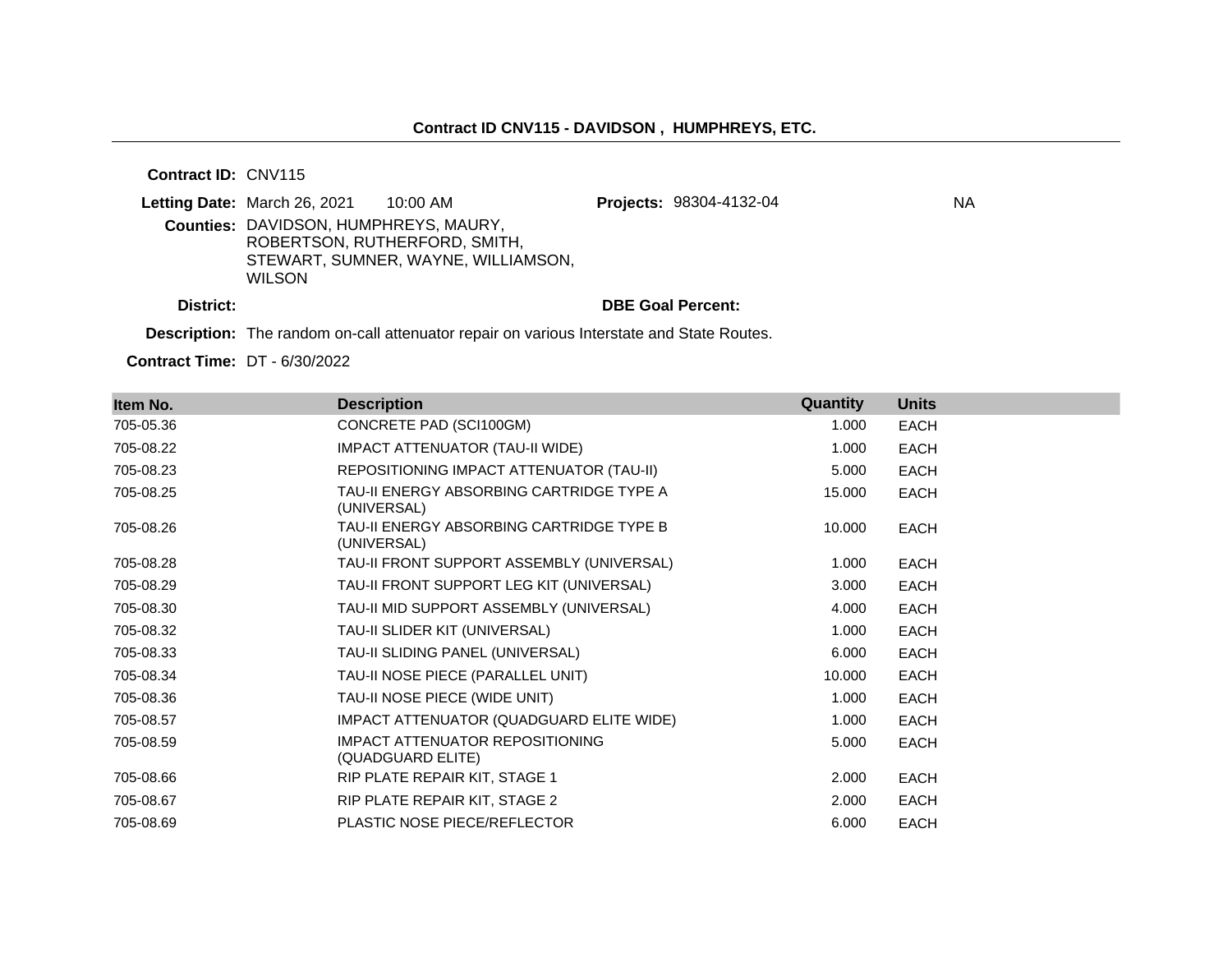**Contract ID CNV115 - DAVIDSON , HUMPHREYS, ETC.**

| Item No.  | <b>Description</b>                                       | Quantity | <b>Units</b> |
|-----------|----------------------------------------------------------|----------|--------------|
| 705-08.80 | SIDE PANEL - 35"                                         | 3.000    | <b>EACH</b>  |
| 705-08.81 | SIDE PANEL - 62"                                         | 8.000    | <b>EACH</b>  |
| 705-08.91 | REPOSITIONING VEHCULR IMP ATTN(2005TRACC)                | 7.000    | EACH         |
| 705-08.92 | 05 RIP PLATE REPAIR KIT STAGE 2                          | 5.000    | <b>EACH</b>  |
| 705-09.10 | IMPACT ATTENUATOR (SCI100GM)                             | 1.000    | <b>EACH</b>  |
| 705-09.11 | REPOSITIONING OF IMPACT ATTENUATOR<br>(SCI100GM)         | 2.000    | <b>EACH</b>  |
| 705-09.35 | PANEL DELINEATOR (W/REFLECTIVE HAZARD<br>MARKER)         | 3.000    | <b>EACH</b>  |
| 705-09.50 | IMPACT ATTENUATOR (SCI100GM WIDE)                        | 1.000    | <b>EACH</b>  |
| 705-09.51 | REPOSITIONING OF IMPACT ATTENUATOR<br>(SCI100GM WIDE)    | 1.000    | <b>EACH</b>  |
| 705-14.21 | SC B-U CABLE STRAP ASSY                                  | 1.000    | <b>EACH</b>  |
| 705-14.22 | CONC. B-U CABLE STRAP ASSY                               | 1.000    | <b>EACH</b>  |
| 705-14.30 | REPOSITIONING IMPACT ATTENUATOR(REACT 350)               | 2.000    | <b>EACH</b>  |
| 705-14.56 | REFLECTIVE NOSE LEFT/RIGHT                               | 2.000    | EACH         |
| 705-14.74 | <b>CONCRETE PAD (REACT 350)</b>                          | 1.000    | <b>EACH</b>  |
| 705-15.65 | <b>QUADGUARD II IMPACT ATTENUATOR</b><br>(REPOSITIONING) | 10.000   | <b>EACH</b>  |
| 705-15.66 | QUADGUARD II IMPACT ATTENUATOR (WIDE)                    | 1.000    | <b>EACH</b>  |
| 705-15.68 | NOSE ASSEMBLY QGII STEEL                                 | 15.000   | EACH         |
| 705-15.69 | <b>SHIM KIT QGII</b>                                     | 35.000   | <b>EACH</b>  |
| 705-15.71 | HEX FOAM CARTRIDGE, TYPE I                               | 20,000   | <b>EACH</b>  |
| 705-15.72 | HEX FOAM CARTRIDGE, TYPE II                              | 20,000   | <b>EACH</b>  |
| 705-15.74 | DIAPHRAGM ASSEMBLY, QC                                   | 6.000    | <b>EACH</b>  |
| 705-15.75 | FENDER PANEL ASSEMBLY                                    | 5.000    | <b>EACH</b>  |
| 705-15.92 | TRANS PANEL NEW JERSEY BARRIER WIDE                      | 1.000    | <b>EACH</b>  |
| 705-15.93 | TRANS PANEL QUAD TO W WIDE                               | 1.000    | <b>EACH</b>  |
| 705-16.75 | <b>HAZARD REFLECTORS</b>                                 | 10.000   | EACH         |
| 705-16.77 | REPAIR OF CONCRETE BACKUP WALL                           | 5.000    | S.F.         |
| 705-17.08 | CARTRIDGE SUPPORT BRACKETS                               | 4.000    | <b>EACH</b>  |
| 705-17.24 | HDPE NOSE PIECE                                          | 2.000    | <b>EACH</b>  |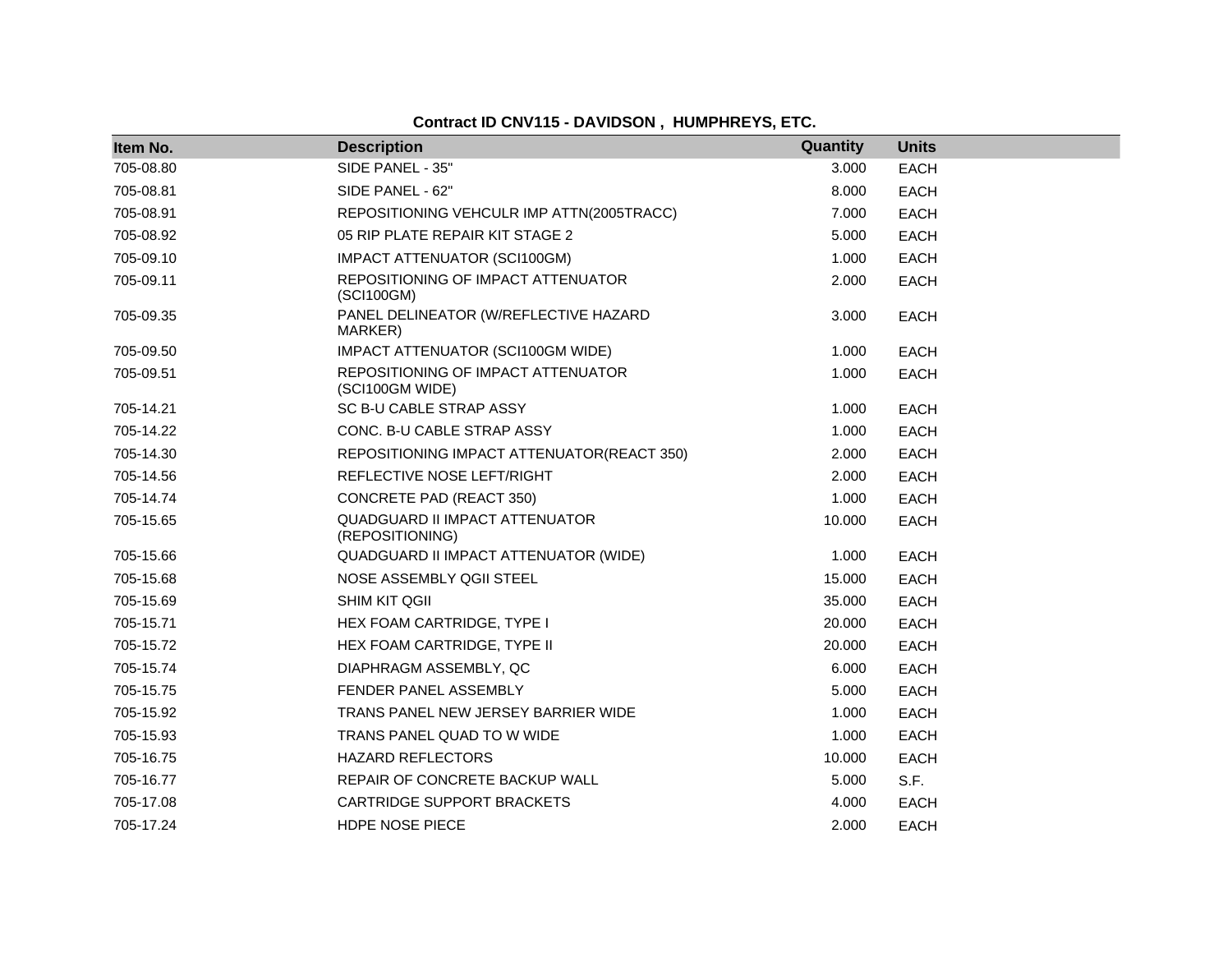| Item No.  | <b>Description</b>                                        | Quantity | <b>Units</b> |
|-----------|-----------------------------------------------------------|----------|--------------|
| 705-17.32 | <b>BREAKAWAY POST (TOP)</b>                               | 2.000    | <b>EACH</b>  |
| 705-17.33 | BREAKAWAY BOLT ASSEMBLY                                   | 2.000    | <b>EACH</b>  |
| 705-17.48 | CONCRETE PAD (WIDETRACC)                                  | 1.000    | <b>EACH</b>  |
| 705-17.71 | WIDETRACC CABLE SYSTEM (W/ HARDWARE)                      | 1.000    | <b>EACH</b>  |
| 705-17.72 | WIDETRACC FRAME (W/ HARDWARE)                             | 1.000    | <b>EACH</b>  |
| 705-17.73 | WIDETRACC EXTENSION FOOT (RIGHT) (W/<br>HARDWARE)         | 1.000    | <b>EACH</b>  |
| 705-17.74 | WIDETRACC EXTENSION FOOT (LEFT) (W/<br>HARDWARE)          | 1.000    | <b>EACH</b>  |
| 705-17.93 | IMPACT ATTENUATOR (WIDETRACC 2005)                        | 1.000    | <b>EACH</b>  |
| 705-20.01 | IMACT ATTENUATOR (QUADGUARD M10)                          | 1.000    | <b>EACH</b>  |
| 705-20.03 | REPOSITIONING IMPACT ATTENUATOR (M10)                     | 1.000    | <b>EACH</b>  |
| 705-20.04 | NOSE ASSEMBLY, M10                                        | 3.000    | <b>EACH</b>  |
| 705-20.05 | HEX FOAM CARTRIDGE, TYPE M1                               | 3.000    | <b>EACH</b>  |
| 705-20.06 | HEX FOAM CARTRIDGE, TYPE M2                               | 3.000    | <b>EACH</b>  |
| 705-20.07 | IMACT ATTENUATOR (QUADGUARD ELITE M10)                    | 1.000    | <b>EACH</b>  |
| 705-20.08 | REPOSITIONING IMPACT ATTENUATOR<br>(QUARDGUARD ELITE M10) | 1.000    | <b>EACH</b>  |
| 705-20.09 | TENSION STRUT BACKUP 24" (QGEM)                           | 1.000    | <b>EACH</b>  |
| 705-20.10 | DIAPHRAGM 24" (QGEM)                                      | 1.000    | <b>EACH</b>  |
| 705-20.11 | DIE SPRING, 5/8" X 1 1/2" (QGEM)                          | 1.000    | <b>EACH</b>  |
| 705-20.12 | MUSHROOM WASHER (QGEM)                                    | 1.000    | <b>EACH</b>  |
| 705-20.13 | EXTENSION BACKUP, M10 QGE (QGEM)                          | 1.000    | <b>EACH</b>  |
| 705-20.14 | PANEL, FENDER, QG (QGEM)                                  | 1.000    | <b>EACH</b>  |
| 705-20.15 | MONORAIL GUIDE (QGEM)                                     | 1.000    | <b>EACH</b>  |
| 705-20.16 | PANEL, SIDE, QG (QGEM)                                    | 1.000    | <b>EACH</b>  |
| 705-20.17 | EXTENSION, DIAPHRAGM, FLAT (QGEM)                         | 1.000    | <b>EACH</b>  |
| 705-20.18 | FLT ST 3/16"X2"X13", W/HOLES (QGEM)                       | 1.000    | <b>EACH</b>  |
| 705-20.19 | STOP, TAB, WELDMENT, G (QGEM)                             | 1.000    | <b>EACH</b>  |
| 705-20.26 | PLATE, NOSE CYLINDER, G (QGEM)                            | 1.000    | <b>EACH</b>  |
| 705-20.27 | CYLINDER NOSE, HDPE, 28" X 20" (QGEM)                     | 1.000    | <b>EACH</b>  |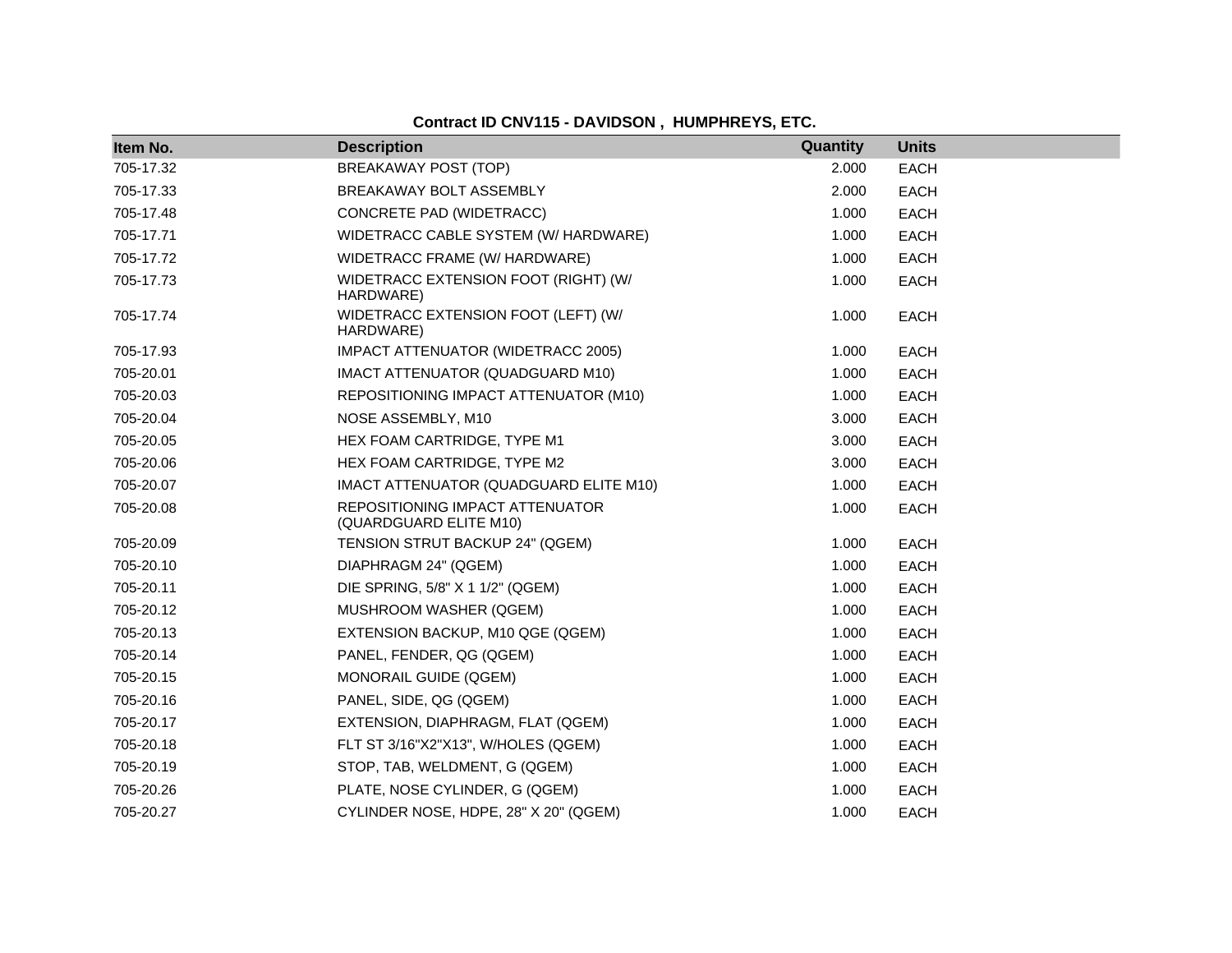**Contract ID CNV115 - DAVIDSON , HUMPHREYS, ETC.**

| Item No.  | <b>Description</b>                                             |          | Quantity | <b>Units</b> |
|-----------|----------------------------------------------------------------|----------|----------|--------------|
| 705-20.28 | NOSE ASSY 24", M10 QGE, Y (QGEM)                               |          | 1.000    | <b>EACH</b>  |
| 705-20.29 | BELT NOSE, Y (QGEM)                                            |          | 1.000    | <b>EACH</b>  |
| 705-20.30 | BELT NOSEPIECE, YELLOW, 24"-36" (QGE, QGEM)                    |          | 2.000    | <b>EACH</b>  |
| 705-20.31 | BELT NOSEPIECE, YELLOW, 69"-90" (QGE, QGEM)                    |          | 2.000    | <b>EACH</b>  |
| 705-20.32 | QGE HIT INDICATOR                                              |          | 3.000    | <b>EACH</b>  |
| 705-20.33 | QGE CYLINDER TYPE I (QGE)                                      |          | 3.000    | <b>EACH</b>  |
| 705-20.34 | QGE CYLINDER TYPE II (QGE)                                     |          | 3.000    | <b>EACH</b>  |
| 705-20.35 | QGE CYLINDER ME1 (QGEM)                                        |          | 3.000    | <b>EACH</b>  |
| 705-20.36 | QGE CYLINDER ME2 (QGEM)                                        |          | 3.000    | <b>EACH</b>  |
| 705-20.37 | QGE CYLINDER ME3 (QGEM)                                        |          | 3.000    | <b>EACH</b>  |
| 705-20.41 | MONORAIL, ONE BAY, QG, G (QGEM)                                |          | 1.000    | <b>EACH</b>  |
| 705-20.42 | CLAMP, NOSE BELT, QG, G (QGEM)                                 |          | 1.000    | <b>EACH</b>  |
| 705-20.43 | END CAP, MONORAIL, QG, G (QGEM)                                |          | 1.000    | <b>EACH</b>  |
| 705-20.44 | APPROVED ADHESIVE (QGEM)                                       |          | 1.000    | <b>EACH</b>  |
| 705-20.45 | <b>CONCRETE PAD (QGEM)</b>                                     |          | 1.000    | <b>EACH</b>  |
| 705-20.46 | CONCRETE PAD (QGM10)                                           |          | 1.000    | <b>EACH</b>  |
| 705-20.47 | CONCRETE PAD (QGE WIDE)                                        |          | 1.000    | <b>EACH</b>  |
| 705-20.50 | IMACT ATTENUATOR (QUADGUARD ELITE M10<br>WIDE)                 |          | 1.000    | <b>EACH</b>  |
| 705-20.51 | REPOSITIONING IMPACT ATTENUATOR<br>(QUARDGUARD ELITE M10 WIDE) |          | 1.000    | <b>EACH</b>  |
| 712-01.50 | MAINTENANCE OF TRAFFIC                                         |          | 12.000   | <b>EACH</b>  |
| 712-01.52 | MAINTENANCE OF TRAFFIC (<br>WORK)                              | ) (NIGHT | 12.000   | <b>EACH</b>  |
| 712-08.20 | TRUCK MOUNTED ATTENUATOR W/MSSAGE BOARD                        |          | 20.000   | DAY          |
| 717-01    | <b>MOBILIZATION</b>                                            |          | (1)      | <b>LS</b>    |
| 705-07.20 | TRANSITION TO SAFETY SHAPE (2005 TRACC)                        |          | 1.000    | <b>EACH</b>  |
| 705-07.21 | TRANSITION TO BARRIER WALL END CAP (2005<br>TRACC)             |          | 1.000    | <b>EACH</b>  |
| 705-07.22 | SPLIT FRAME KIT-30IN BACK-UP (2005 TRACC)                      |          | 1.000    | <b>EACH</b>  |
| 705-08.18 | TAU-II XXXL BULKHEAD (WIDE UNIT)                               |          | 1.000    | <b>EACH</b>  |
| 705-08.19 | TAU-II XXXXL BULKHEAD (WIDE UNIT)                              |          | 1.000    | <b>EACH</b>  |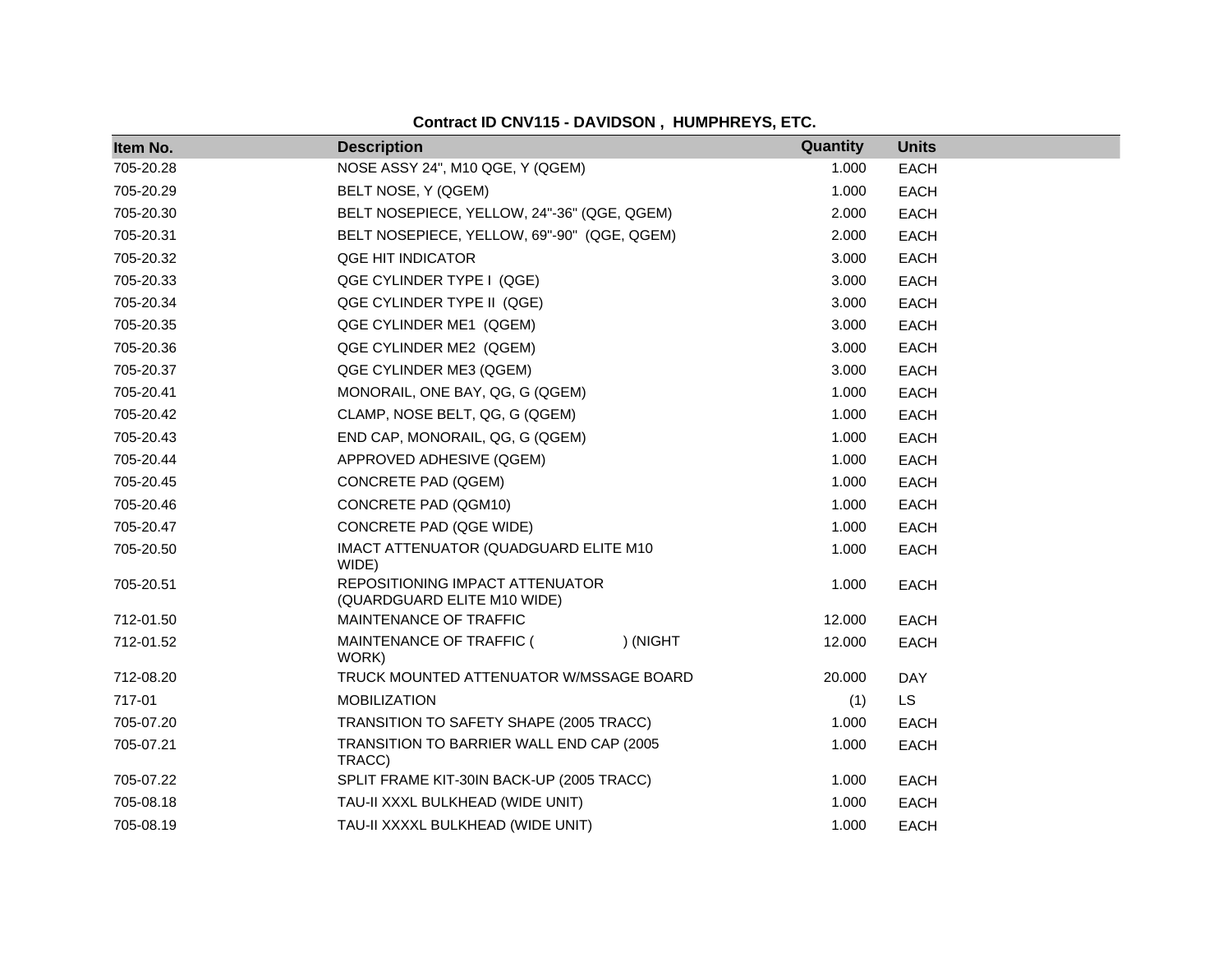| Item No.  | <b>Description</b>                          | Quantity | <b>Units</b> |
|-----------|---------------------------------------------|----------|--------------|
| 705-08.24 | TAU-II CABLE GUIDE KIT (UNIVERSAL)          | 1.000    | <b>EACH</b>  |
| 705-08.27 | TAU-II END PANEL (UNIVERSAL)                | 1.000    | <b>EACH</b>  |
| 705-08.31 | TAU-II PIPE PANEL MOUNT (UNIVERSAL)         | 1.000    | <b>EACH</b>  |
| 705-08.35 | TAU-II PCB BACKSTOP (PARALLEL UNIT)         | 1.000    | <b>EACH</b>  |
| 705-08.37 | TAU-II WIDE SUPPORT LEG ADAPTER (WIDE UNIT) | 1.000    | <b>EACH</b>  |
| 705-08.38 | TAU-II WING ASSEMBLY (WIDE UNIT)            | 1.000    | <b>EACH</b>  |
| 705-08.39 | TAU-II WING BRACE (WIDE UNIT)               | 1.000    | <b>EACH</b>  |
| 705-08.40 | TAU-II XL BULKHEAD (WIDE UNIT)              | 1.000    | <b>EACH</b>  |
| 705-08.41 | TAU-II XXL BULKHEAD (WIDE UNIT)             | 1.000    | <b>EACH</b>  |
| 705-08.43 | FORMED ANGLE 05 TRACC                       | 1.000    | <b>EACH</b>  |
| 705-08.52 | QUADGUARD MONORAIL ASSEMBLY, 3 BAY          | 1.000    | <b>EACH</b>  |
| 705-08.54 | TRACC WASHER 1/4" X 3" X 2-1/4"             | 1.000    | <b>EACH</b>  |
| 705-08.55 | TRACC DOUBLER PL X 38-1/2"                  | 1.000    | <b>EACH</b>  |
| 705-08.56 | TRACC BEAM GUIDE 72"                        | 1.000    | <b>EACH</b>  |
| 705-08.68 | RIP PLATE REPAIR KIT, STAGE 3               | 1.000    | <b>EACH</b>  |
| 705-08.74 | <b>BASE ASSEMBLY - 9'</b>                   | 1.000    | <b>EACH</b>  |
| 705-08.76 | BEAM GUIDE - 20'                            | 1.000    | <b>EACH</b>  |
| 705-08.77 | END SHOE (LEFT OR RIGHT)                    | 1.000    | <b>EACH</b>  |
| 705-08.84 | <b>SLOT PLATE</b>                           | 1.000    | <b>EACH</b>  |
| 705-08.85 | <b>CROSSTIE</b>                             | 1.000    | <b>EACH</b>  |
| 705-08.86 | FORM CHANNEL - 3 X 2                        | 1.000    | <b>EACH</b>  |
| 705-08.88 | SLED/CUTTER ASSEMBLY                        | 1.000    | <b>EACH</b>  |
| 705-08.93 | 05 RIP PLATE REPAIR KIT STAGE 3             | 1.000    | <b>EACH</b>  |
| 705-08.94 | 05 FRONT ANCH WELDMENT                      | 1.000    | <b>EACH</b>  |
| 705-08.95 | 05 SECTION MODULE                           | 1.000    | <b>EACH</b>  |
| 705-08.97 | 05 SLED/SHREDDER ASSEMBLY                   | 1.000    | <b>EACH</b>  |
| 705-08.98 | 05 FRAME WELDMENT                           | 1.000    | <b>EACH</b>  |
| 705-08.99 | 05 BACK-UP FRAME                            | 1.000    | <b>EACH</b>  |
| 705-09.12 | CONCRETE ANCHOR BOLT SET (3/4 IN X 7 IN)    | 1.000    | <b>EACH</b>  |
| 705-09.13 | ASPHALT ANCHOR BOLT SET (3/4 IN X 18 IN)    | 1.000    | <b>EACH</b>  |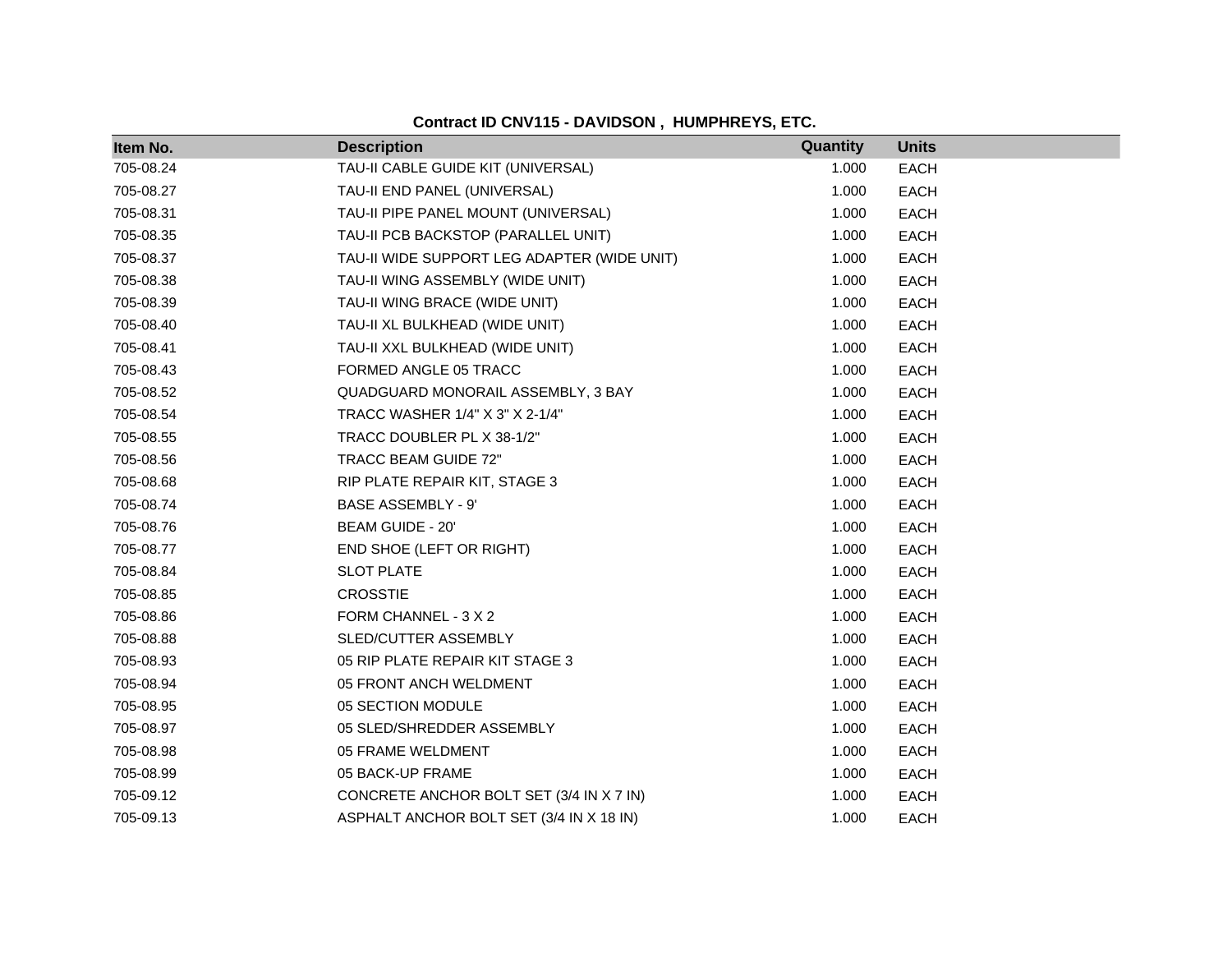**Contract ID CNV115 - DAVIDSON , HUMPHREYS, ETC.**

| Item No.  | <b>Description</b>                    | Quantity | <b>Units</b> |
|-----------|---------------------------------------|----------|--------------|
| 705-09.14 | <b>BOLT CABLE ADJUSTER</b>            | 1.000    | <b>EACH</b>  |
| 705-09.15 | <b>BOLT SLED SIDE PANEL</b>           | 1.000    | <b>EACH</b>  |
| 705-09.16 | <b>BOLT FRONT STOP</b>                | 1.000    | <b>EACH</b>  |
| 705-09.17 | <b>BOLT SHEAR</b>                     | 1.000    | <b>EACH</b>  |
| 705-09.18 | <b>BOLT SIDE GUIDE</b>                | 1.000    | <b>EACH</b>  |
| 705-09.19 | BOLT TERMINAL BRACE                   | 1.000    | <b>EACH</b>  |
| 705-09.20 | <b>BRACE TERMINAL</b>                 | 1.000    | <b>EACH</b>  |
| 705-09.21 | CABLE WIRE ROPE W/ SPELTER SOCKET     | 1.000    | <b>EACH</b>  |
| 705-09.22 | CLIP WIRE ROPE                        | 1.000    | <b>EACH</b>  |
| 705-09.23 | <b>CYLINDER SHOCK ARRESTING</b>       | 1.000    | <b>EACH</b>  |
| 705-09.24 | <b>STRAP CYLINDER</b>                 | 1.000    | <b>EACH</b>  |
| 705-09.25 | FRAME MOBILE #1                       | 1.000    | <b>EACH</b>  |
| 705-09.26 | FRAME MOBILE #2                       | 1.000    | <b>EACH</b>  |
| 705-09.27 | FRAME MOBILE #3                       | 1.000    | <b>EACH</b>  |
| 705-09.28 | FRAME MOBILE #4                       | 1.000    | <b>EACH</b>  |
| 705-09.29 | FRAME MOBILE #5                       | 1.000    | <b>EACH</b>  |
| 705-09.30 | FRAME MOBILE #6                       | 1.000    | <b>EACH</b>  |
| 705-09.31 | <b>GUIDE SIDE</b>                     | 1.000    | <b>EACH</b>  |
| 705-09.32 | KEEPER SIDE #1 (SLED PANEL)           | 1.000    | <b>EACH</b>  |
| 705-09.33 | KEEPER SIDE #2 (SIDE PANEL)           | 1.000    | <b>EACH</b>  |
| 705-09.34 | KEEPER SIDE #3 (REAR PANEL)           | 1.000    | <b>EACH</b>  |
| 705-09.36 | PANEL SIDE                            | 1.000    | <b>EACH</b>  |
| 705-09.37 | PANEL SLED                            | 1.000    | <b>EACH</b>  |
| 705-09.38 | PANEL REAR                            | 1.000    | <b>EACH</b>  |
| 705-09.39 | SHEAVE (PULLEY)                       | 1.000    | <b>EACH</b>  |
| 705-09.40 | <b>SLED</b>                           | 1.000    | <b>EACH</b>  |
| 705-09.41 | TRANSITION JERSEY BARRIER RIGHT       | 1.000    | <b>EACH</b>  |
| 705-09.42 | <b>TRANSITION JERSEY BARRIER LEFT</b> | 1.000    | <b>EACH</b>  |
| 705-09.43 | <b>TRANSITION 24IN CONCRETE</b>       | 1.000    | <b>EACH</b>  |
| 705-09.44 | <b>BOOT CYLINDER</b>                  | 1.000    | <b>EACH</b>  |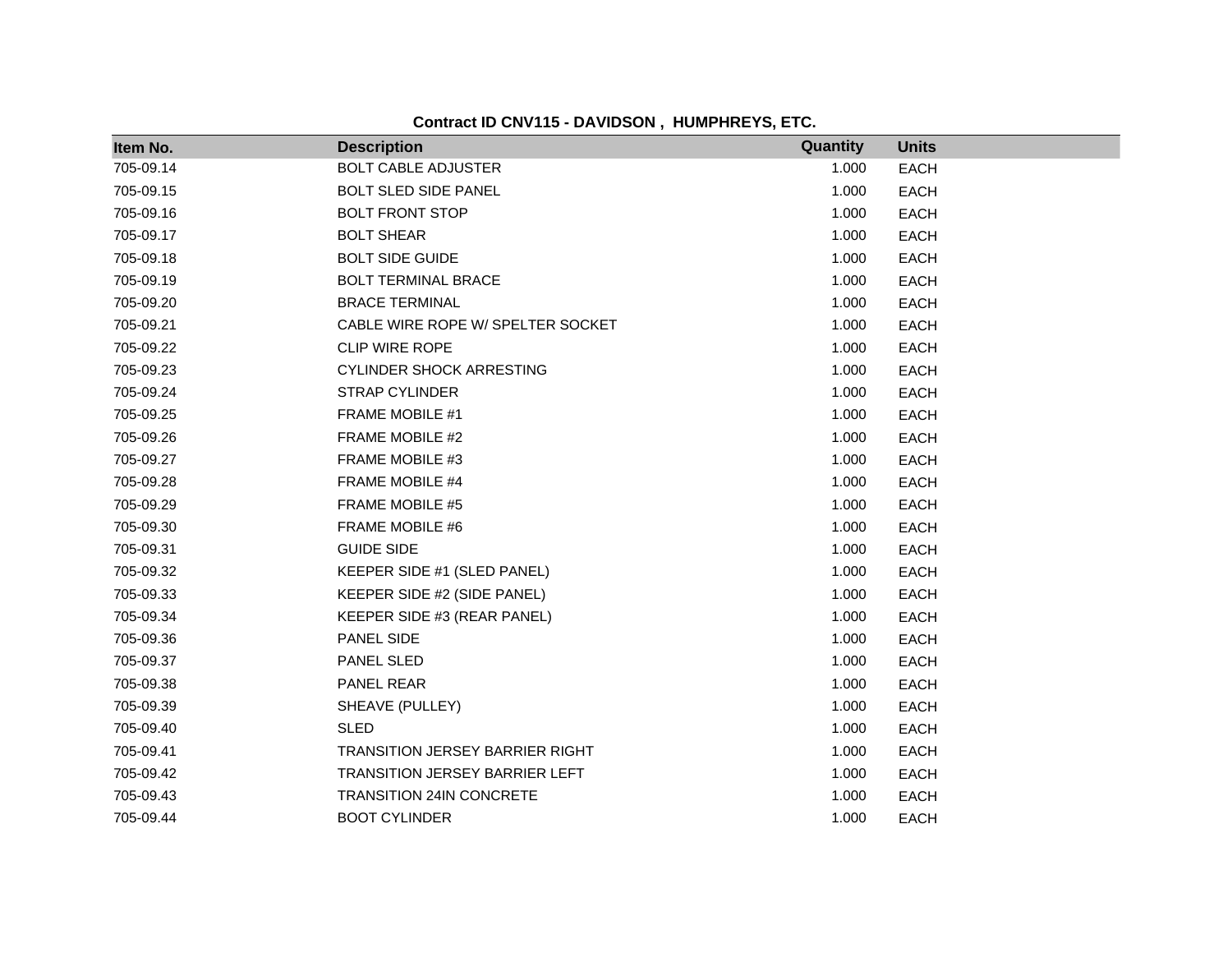| Item No.  | <b>Description</b>                     | Quantity | <b>Units</b> |
|-----------|----------------------------------------|----------|--------------|
| 705-14.31 | CYLINDER 0.8" CYLINDERS 1 & 2          | 1.000    | <b>EACH</b>  |
| 705-14.32 | CYLINDER 0.9" CYLINDERS 3 & 4          | 1.000    | <b>EACH</b>  |
| 705-14.33 | CYLINDER 1.0" CYLINDERS 5 & 6          | 1.000    | <b>EACH</b>  |
| 705-14.34 | CYLINDER 1.108" CYLINDER 7             | 1.000    | <b>EACH</b>  |
| 705-14.35 | CYLINDER 1.385" CYLINDERS 8 & 9        | 1.000    | EACH         |
| 705-14.36 | U-BOLTS (1/2" X 3")                    | 1.000    | <b>EACH</b>  |
| 705-14.37 | U-BOLTS (3/8" X 3")                    | 1.000    | <b>EACH</b>  |
| 705-14.38 | BOX BEAM (8" X 6" X 3/16")             | 1.000    | EACH         |
| 705-14.50 | CYLINDER RETAINER (1'3" X 5")          | 1.000    | <b>EACH</b>  |
| 705-14.51 | FRONT ANCHOR PIN (1/4" X 1 1/2" X 3")  | 1.000    | EACH         |
| 705-14.53 | 1/2" GALVANIZED CHAIN WITH HARDWARE    | 1.000    | <b>EACH</b>  |
| 705-14.54 | POLYVINYL COVER                        | 1.000    | <b>EACH</b>  |
| 705-14.55 | ANCHOR BOLT SET (CONCRETE/ASPHALT)     | 1.000    | EACH         |
| 705-14.57 | <b>BACKUP SINGLE CABLE-(4 BARREL)</b>  | 1.000    | <b>EACH</b>  |
| 705-14.58 | BACKUP SINGLE CABLE-(6 BARREL)         | 1.000    | EACH         |
| 705-14.59 | BACKUP SINGLE CABLE-(9 BARREL)         | 1.000    | <b>EACH</b>  |
| 705-14.60 | CABLE SYSTEM FOR SIDE MOUNT-(4 BARREL) | 1.000    | <b>EACH</b>  |
| 705-14.61 | CABLE SYSTEM FOR SIDE MOUNT-(6 BARREL) | 1.000    | <b>EACH</b>  |
| 705-14.62 | CABLE SYSTEM FOR SIDE MOUNT-(9 BARREL) | 1.000    | <b>EACH</b>  |
| 705-14.63 | BOTTOM CABLE-(4 BARREL)                | 1.000    | EACH         |
| 705-14.64 | BOTTOM CABLE-(6 BARREL)                | 1.000    | <b>EACH</b>  |
| 705-14.65 | BOTTOM CABLE-(9 BARREL)                | 1.000    | <b>EACH</b>  |
| 705-14.66 | SIDE MNT ANCHR/CABLE ANCHR CVR PLT     | 1.000    | <b>EACH</b>  |
| 705-14.67 | PULLOUT BRACKET ASSEMBLY               | 1.000    | EACH         |
| 705-14.68 | 3IN X 3IN TUBING                       | 1.000    | EACH         |
| 705-14.69 | GALVANIZED STABALIZER BAR              | 1.000    | <b>EACH</b>  |
| 705-14.70 | <b>TRANSITION PLATE</b>                | 1.000    | EACH         |
| 705-14.71 | TOP CABLE (OLD UNIT)-(4 BARREL)        | 1.000    | <b>EACH</b>  |
| 705-14.72 | TOP CABLE (OLD UNIT)-(6 BARREL)        | 1.000    | <b>EACH</b>  |
| 705-14.73 | TOP CABLE (OLD UNIT)-(9 BARREL)        | 1.000    | <b>EACH</b>  |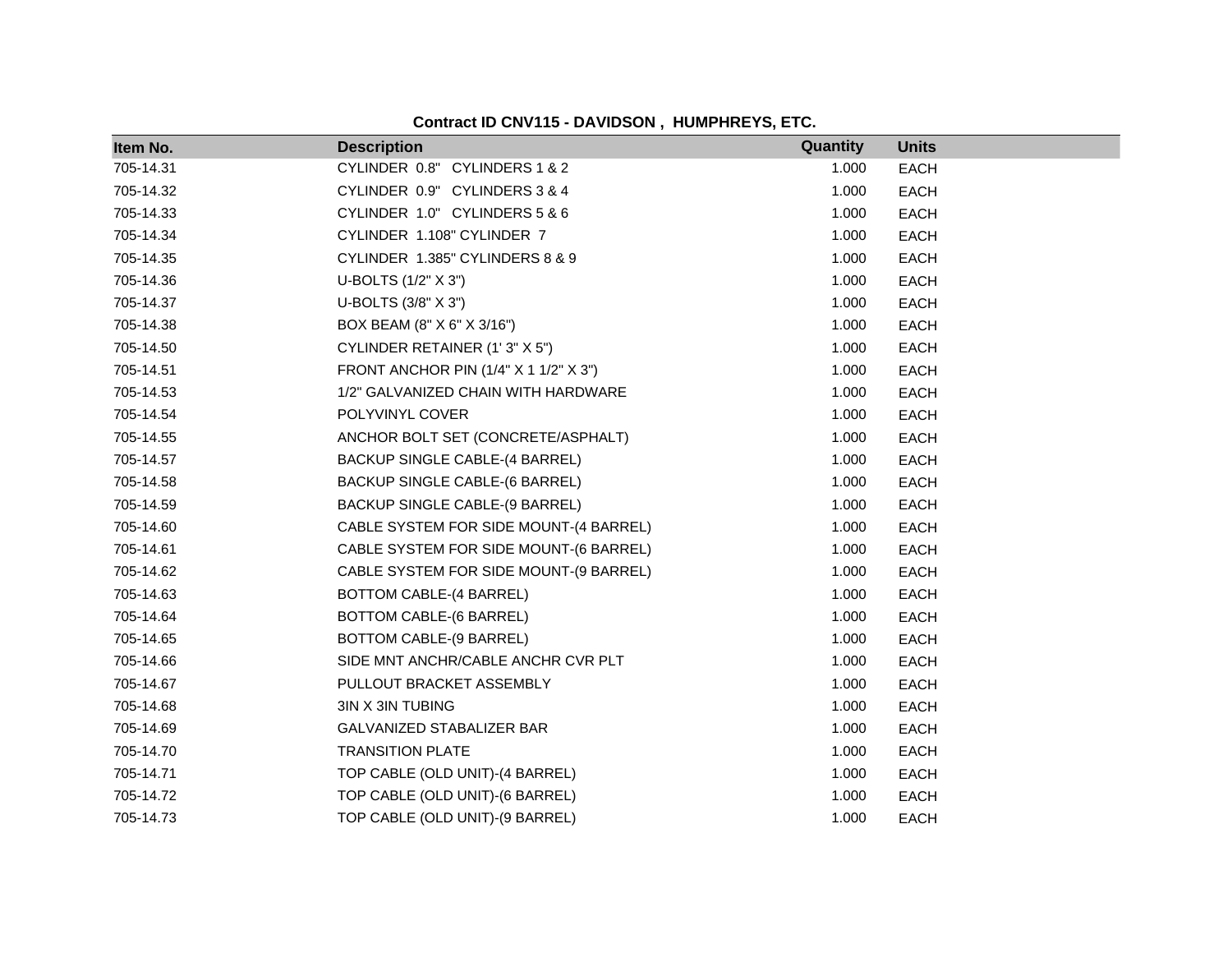| Item No.  | <b>Description</b>                   | Quantity | <b>Units</b> |
|-----------|--------------------------------------|----------|--------------|
| 705-15.77 | BACKUP ASSEMBLY, TENSION STRUT       | 1.000    | <b>EACH</b>  |
| 705-15.79 | MONORAIL ASSEMBLY, 4-6 BAY           | 1.000    | <b>EACH</b>  |
| 705-15.80 | MONORAIL ASSEMBLY, 7-9 BAY           | 1.000    | EACH         |
| 705-15.82 | TRANSITION PANEL, NEW JERSEY BARRIER | 1.000    | EACH         |
| 705-15.83 | TRANSITION PANEL, QUAD TO W          | 1.000    | EACH         |
| 705-15.84 | DIAPHRAGM ASSEMBLY, WIDE             | 1.000    | EACH         |
| 705-15.85 | BACKUP ASSEMBLY, TENSION STRUT, WIDE | 1.000    | <b>EACH</b>  |
| 705-15.87 | BACKUP ASSEMBLY, CONCRETE            | 1.000    | C.Y.         |
| 705-15.88 | <b>END SHOE, CONCRETE</b>            | 1.000    | C.Y.         |
| 705-15.89 | BACKUP ASSEMBLY, CONCRETE, WIDE      | 1.000    | C.Y.         |
| 705-15.90 | <b>EXTENSION PANEL</b>               | 1.000    | <b>EACH</b>  |
| 705-15.91 | PIVOT SUPPORT BRACKET                | 1.000    | EACH         |
| 705-17.40 | WIDETRACC LONG WING POST             | 1.000    | EACH         |
| 705-17.41 | WIDETRACC SHORT WING POST            | 1.000    | <b>EACH</b>  |
| 705-17.42 | <b>WIDETRACC EXT CHANNEL</b>         | 1.000    | <b>EACH</b>  |
| 705-17.43 | <b>WIDETRACC PANEL</b>               | 1.000    | <b>EACH</b>  |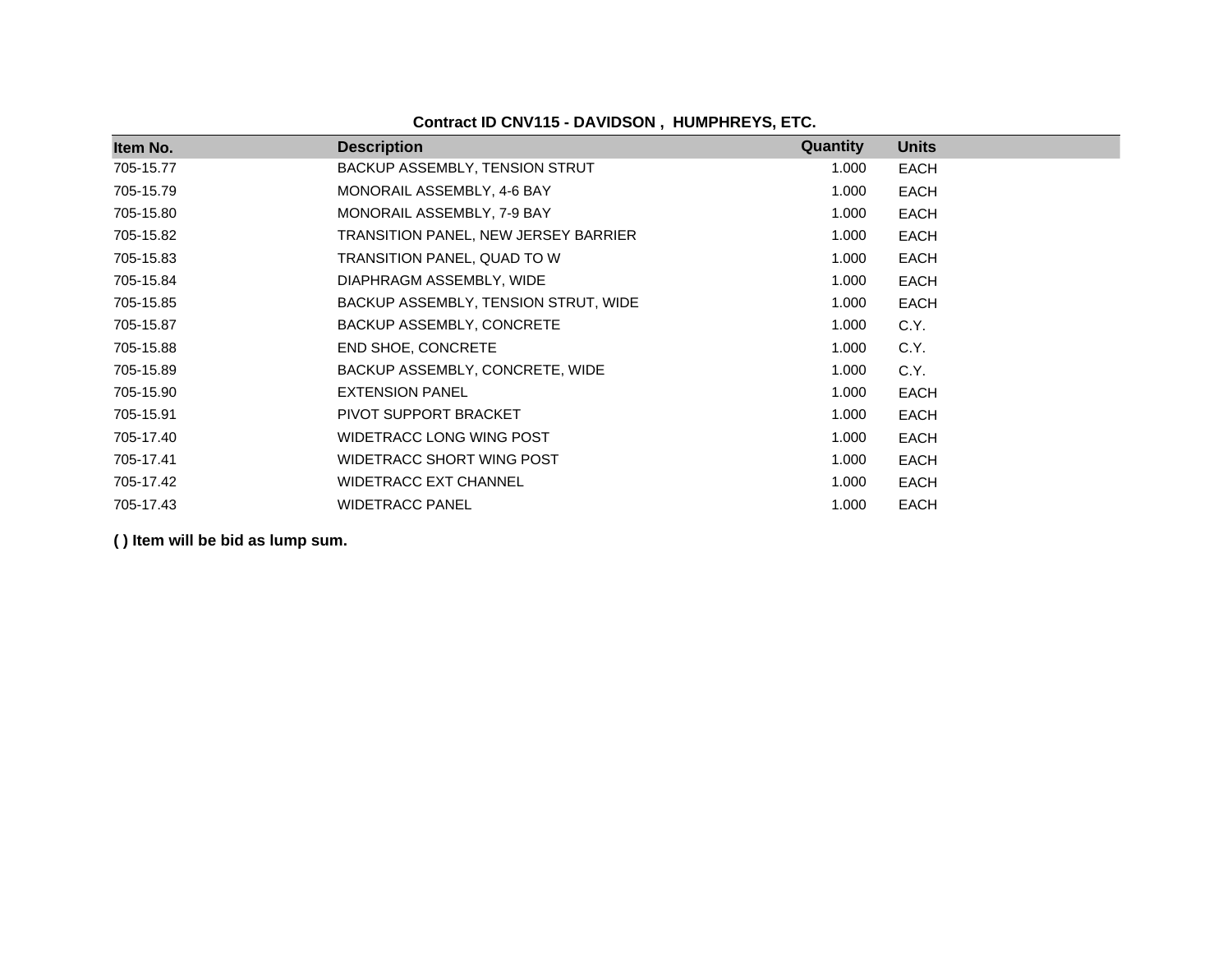| <b>Contract ID: CNV012</b> |                              |                                                       |                                                                                                                 |                |
|----------------------------|------------------------------|-------------------------------------------------------|-----------------------------------------------------------------------------------------------------------------|----------------|
| <b>Counties: DEKALB</b>    | Letting Date: March 26, 2021 | $10:00$ AM                                            | <b>Projects: 21001-3279-14</b>                                                                                  | STP/HIP-26(76) |
| District:                  |                              |                                                       | <b>DBE Goal Percent: 10.50</b>                                                                                  |                |
|                            |                              | near S.R. 53 (L.M. 1.97) to near S.R. 96 (L.M. 6.10). | <b>Description:</b> The grading, drainage, construction of retaining walls and paving on U.S. 70 (S.R. 26) from |                |

**Contract Time:** DT - 6/30/2024

| Item No.  | <b>Description</b>                                         | Quantity    | <b>Units</b> |
|-----------|------------------------------------------------------------|-------------|--------------|
| 105-01    | CONSTRUCTION STAKES, LINES AND GRADES                      | (1)         | LS.          |
| 109-10.01 | <b>TRAINEE</b>                                             | 5,680.000   | <b>HOUR</b>  |
| 201-01    | <b>CLEARING AND GRUBBING</b>                               | (1)         | LS           |
| 202-01    | REMOVAL OF STRUCTURES AND OBSTRUCTIONS                     | (1)         | LS           |
| 202-06.01 | REMOVAL OF BUILDINGS (TRACT NO.) (TRACT<br>NO.89)          | (1)         | LS           |
| 202-06.02 | REMOVAL OF BUILDINGS (TRACT NO.) (TRACT<br><b>NO.115A)</b> | (1)         | <b>LS</b>    |
| 202-06.03 | REMOVAL OF BUILDINGS (TRACT NO.) (TRACT<br>NO.119B)        | (1)         | LS           |
| 202-13    | WATER WELL ABANDONMENT                                     | 1.000       | <b>EACH</b>  |
| 203-01    | ROAD & DRAINAGE EXCAVATION (UNCLASSIFIED)                  | 245,940.000 | C.Y.         |
| 203-01.11 | PRESPLITTING OF ROCK EXCAVATION                            | 21,298.000  | S.Y.         |
| 203-02.01 | BORROW EXCAVATION (GRADED SOLID ROCK)                      | 21,072.000  | <b>TON</b>   |
| 203-04    | PLACING AND SPREADING TOPSOIL                              | 26,128.000  | C.Y.         |
| 203-05    | <b>UNDERCUTTING</b>                                        | 4,522.000   | C.Y.         |
| 203-06    | <b>WATER</b>                                               | 1,742.000   | M.G.         |
| 203-07    | FURNISHING & SPREADING TOPSOIL                             | 11,097.000  | C.Y.         |
| 203-15.03 | <b>COMPACTED CLAY</b>                                      | 30.000      | C.Y.         |
| 204-08.01 | BACKFILL MATERIAL (FLOWABLE FILL)                          | 693.000     | C.Y.         |
| 209-02.03 | 8" TEMPORARY SLOPE DRAIN                                   | 37.000      | L.F.         |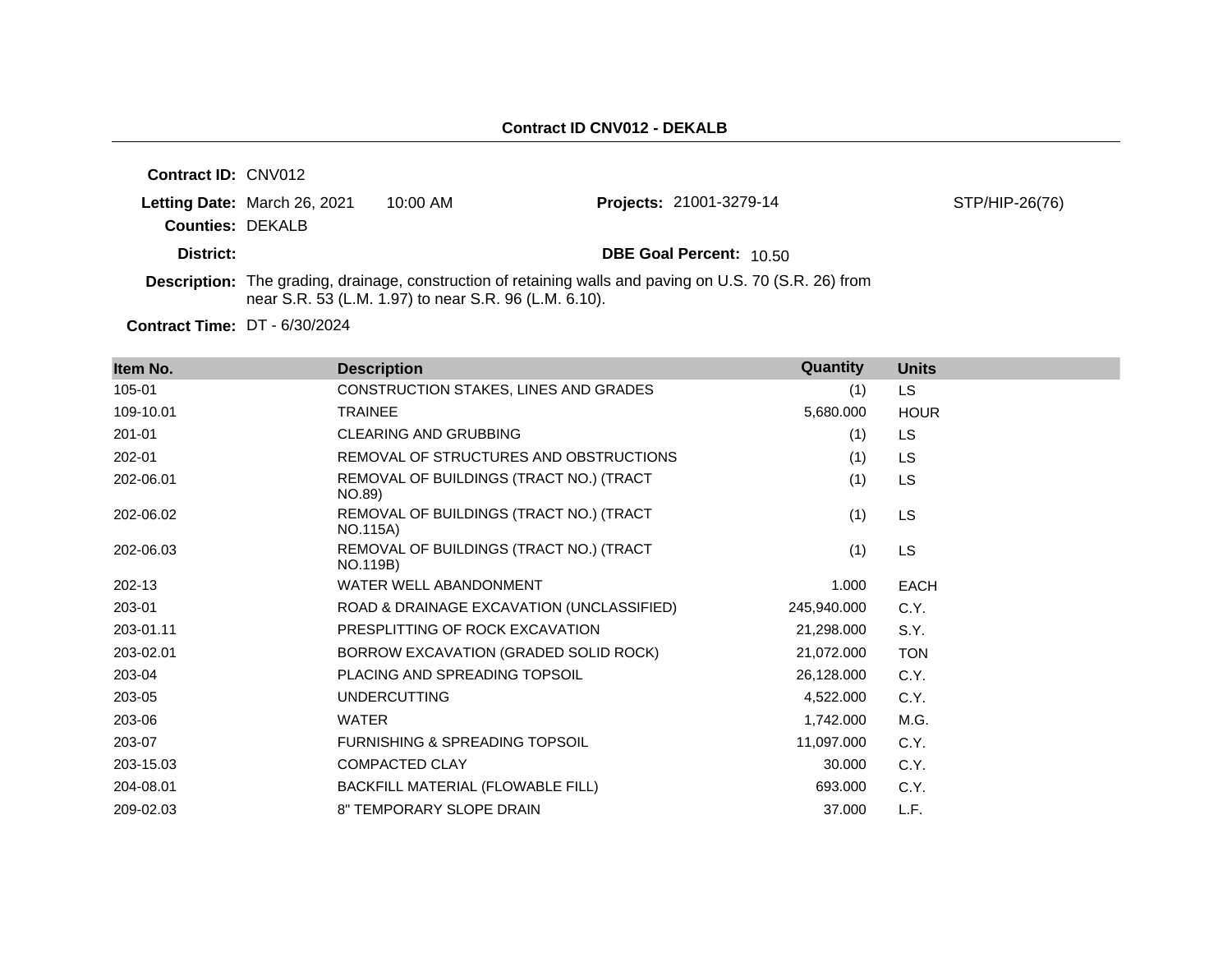| Item No.  | <b>Description</b>                                              | Quantity    | <b>Units</b> |
|-----------|-----------------------------------------------------------------|-------------|--------------|
| 209-02.04 | 10" TEMPORARY SLOPE DRAIN                                       | 88.000      | L.F.         |
| 209-02.05 | 12" TEMPORARY SLOPE DRAIN                                       | 455.000     | L.F.         |
| 209-02.07 | <b>18" TEMPORARY SLOPE DRAIN</b>                                | 80.000      | L.F.         |
| 209-05    | SEDIMENT REMOVAL                                                | 3,800.000   | C.Y.         |
| 209-06.02 | 12" DIA COIR LOG (DESCRIPTION) (DESCRIPTION)                    | 375.000     | L.F.         |
| 209-08.02 | TEMPORARY SILT FENCE (WITH BACKING)                             | 131,750.000 | L.F.         |
| 209-08.03 | TEMPORARY SILT FENCE (WITHOUT BACKING)                          | 14,484.000  | L.F.         |
| 209-08.04 | TEMPORARY ENHANCED SILT FENCE                                   | 338.000     | L.F.         |
| 209-08.07 | ROCK CHECK DAM                                                  | 225.000     | <b>EACH</b>  |
| 209-08.08 | ENHANCED ROCK CHECK DAM                                         | 147.000     | <b>EACH</b>  |
| 209-09.01 | <b>SANDBAGS</b>                                                 | 6,360.000   | <b>BAG</b>   |
| 209-09.03 | SEDIMENT FILTER BAG (15' X 15')                                 | 18.000      | <b>EACH</b>  |
| 209-09.22 | POLYACRYLAMIDE POWDER                                           | 5,576.000   | LB.          |
| 209-09.23 | POLYACRYLAMIDE LIQUID                                           | 560.000     | GAL.         |
| 209-10.20 | TEMPORARY SEDIMENT TRAP                                         | 310.000     | C.Y.         |
| 209-20.03 | POLYETHYLENE SHEETING (6 MIL. MINIMUM)                          | 353.000     | S.Y.         |
| 209-40.30 | CATCH BASIN PROTECTION (TYPE A)                                 | 1.000       | <b>EACH</b>  |
| 209-40.41 | CATCH BASIN FILTER ASSEMBLY(TYPE 1)                             | 1.000       | <b>EACH</b>  |
| 209-40.46 | CATCH BASIN FILTER ASSEMBLY(TYPE 6)                             | 11.000      | <b>EACH</b>  |
| 209-40.47 | CATCH BASIN FILTER ASSEMBLY(TYPE 7)                             | 1.000       | <b>EACH</b>  |
| 209-40.51 | CATCH BASIN FILTER ASSEMBLY(TYPE 11)                            | 1.000       | <b>EACH</b>  |
| 209-65.03 | TEMPORARY DIVERSION CHANNEL                                     | 606.000     | L.F.         |
| 209-65.04 | TEMPORARY IN STREAM DIVERSION                                   | 190.000     | L.F.         |
| 303-01    | MINERAL AGGREGATE, TYPE A BASE, GRADING D                       | 149,257.000 | <b>TON</b>   |
| 303-01.01 | <b>GRANULAR BACKFILL (ROADWAY)</b>                              | 6,688.900   | <b>TON</b>   |
| 303-10.01 | MINERAL AGGREGATE (SIZE 57)                                     | 620.000     | <b>TON</b>   |
| 307-01.01 | ASPHALT CONCRETE MIX (PG64-22) (BPMB-HM)<br><b>GRADING A</b>    | 26,180.000  | <b>TON</b>   |
| 307-01.08 | ASPHALT CONCRETE MIX (PG64-22) (BPMB-HM)<br><b>GRADING B-M2</b> | 23,635.000  | <b>TON</b>   |
| 307-01.15 | ASC MIX (PG64-22) (BPMLC-HM) GRADING CS                         | 456,000     | <b>TON</b>   |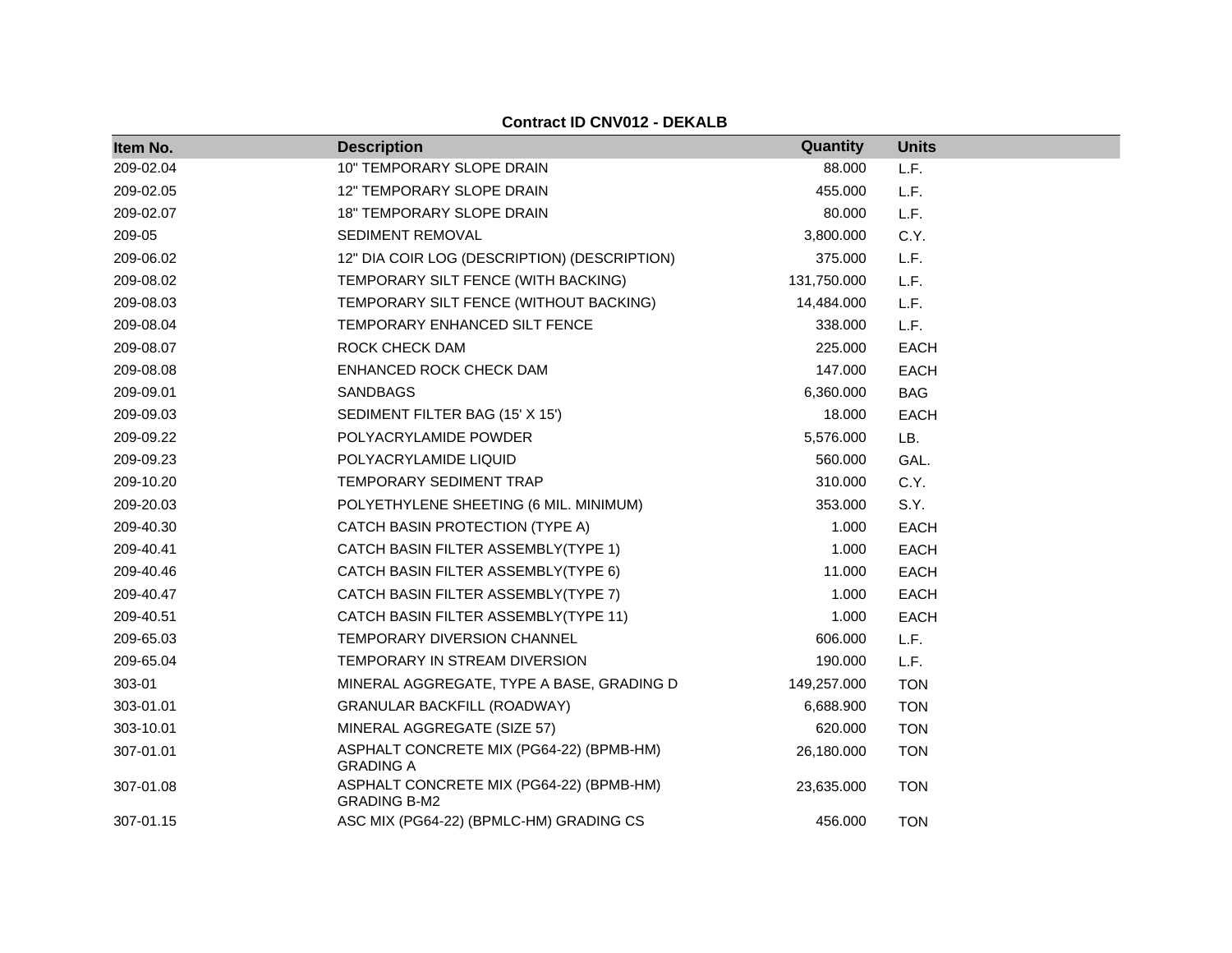| Item No.  | <b>Description</b>                                             | Quantity    | <b>Units</b> |  |
|-----------|----------------------------------------------------------------|-------------|--------------|--|
| 307-01.20 | ASP. CONC. MIX(PG64-22) (BPMB-HM) GR. A-S                      | 19,268.000  | <b>TON</b>   |  |
| 307-03.01 | ASPHALT CONCRETE MIX (PG76-22) (BPMB-HM)<br><b>GRADING A</b>   | 10.000      | <b>TON</b>   |  |
| 307-03.06 | ASPHALT CONCRETE MIX (PG76-22) (BPMB-HM)<br><b>GRADING B</b>   | 10.000      | <b>TON</b>   |  |
| 402-01    | BITUMINOUS MATERIAL FOR PRIME COAT (PC)                        | 320.000     | <b>TON</b>   |  |
| 402-02    | AGGREGATE FOR COVER MATERIAL (PC)                              | 1,261.000   | <b>TON</b>   |  |
| 403-01    | BITUMINOUS MATERIAL FOR TACK COAT (TC)                         | 160.000     | <b>TON</b>   |  |
| 411-01.07 | ACS MIX (PG64-22) GRADING E SHOULDER                           | 3,621.000   | <b>TON</b>   |  |
| 411-01.10 | ACS MIX(PG64-22) GRADING D                                     | 13,414.000  | <b>TON</b>   |  |
| 411-12.02 | SCORING SHOULDERS (NON-CONTINUOUS) (16IN<br>WIDTH)             | 5.350       | L.M.         |  |
| 411-12.03 | SCORING FOR RUMBLE STRIPE (NON-<br>CONTINUOUS) (8IN WIDTH)     | 0.460       | L.M.         |  |
| 415-01.02 | COLD PLANING BITUMINOUS PAVEMENT                               | 15,832.000  | S.Y.         |  |
| 604-01.01 | CLASS A CONCRETE (ROADWAY)                                     | 920.900     | C.Y.         |  |
| 604-01.02 | STEEL BAR REINFORCEMENT (ROADWAY)                              | 163,568.000 | LB.          |  |
| 604-02.01 | CLASS A CONCRETE (BOX BRIDGES)                                 | 315.100     | C.Y.         |  |
| 604-02.02 | STEEL BAR REINFORCEMENT (BOX BRIDGES)                          | 45,399.000  | LB.          |  |
| 604-07.01 | RETAINING WALL (DESCRIPTION) (STA. 184+30 -<br>STA. 188+00 RT) | 3,418.000   | S.F.         |  |
| 604-07.02 | RETAINING WALL (DESCRIPTION) (STA. 303+00 -<br>STA. 304+00 RT) | 719.000     | S.F.         |  |
| 604-15.01 | PORTLAND CEMENT GROUT                                          | 5.000       | C.Y.         |  |
| 606-24.13 | TEMPORARY SHEET PILES                                          | (1)         | <b>LS</b>    |  |
| 607-03.30 | 18" PIPE CULVERT                                               | 1,130.000   | L.F.         |  |
| 607-05.30 | 24" PIPE CULVERT                                               | 1,173.000   | L.F.         |  |
| 607-06.30 | 30" PIPE CULVERT                                               | 772.000     | L.F.         |  |
| 607-07.30 | 36" PIPE CULVERT                                               | 554.000     | L.F.         |  |
| 607-08.30 | 42" PIPE CULVERT                                               | 150.000     | L.F.         |  |
| 607-09.30 | 48" PIPE CULVERT                                               | 93.000      | L.F.         |  |
| 607-39.02 | 18" PIPE CULVERT (SIDE DRAIN)                                  | 1,090.000   | L.F.         |  |
| 607-39.03 | 24" PIPE CULVERT (SIDE DRAIN)                                  | 362,000     | L.F.         |  |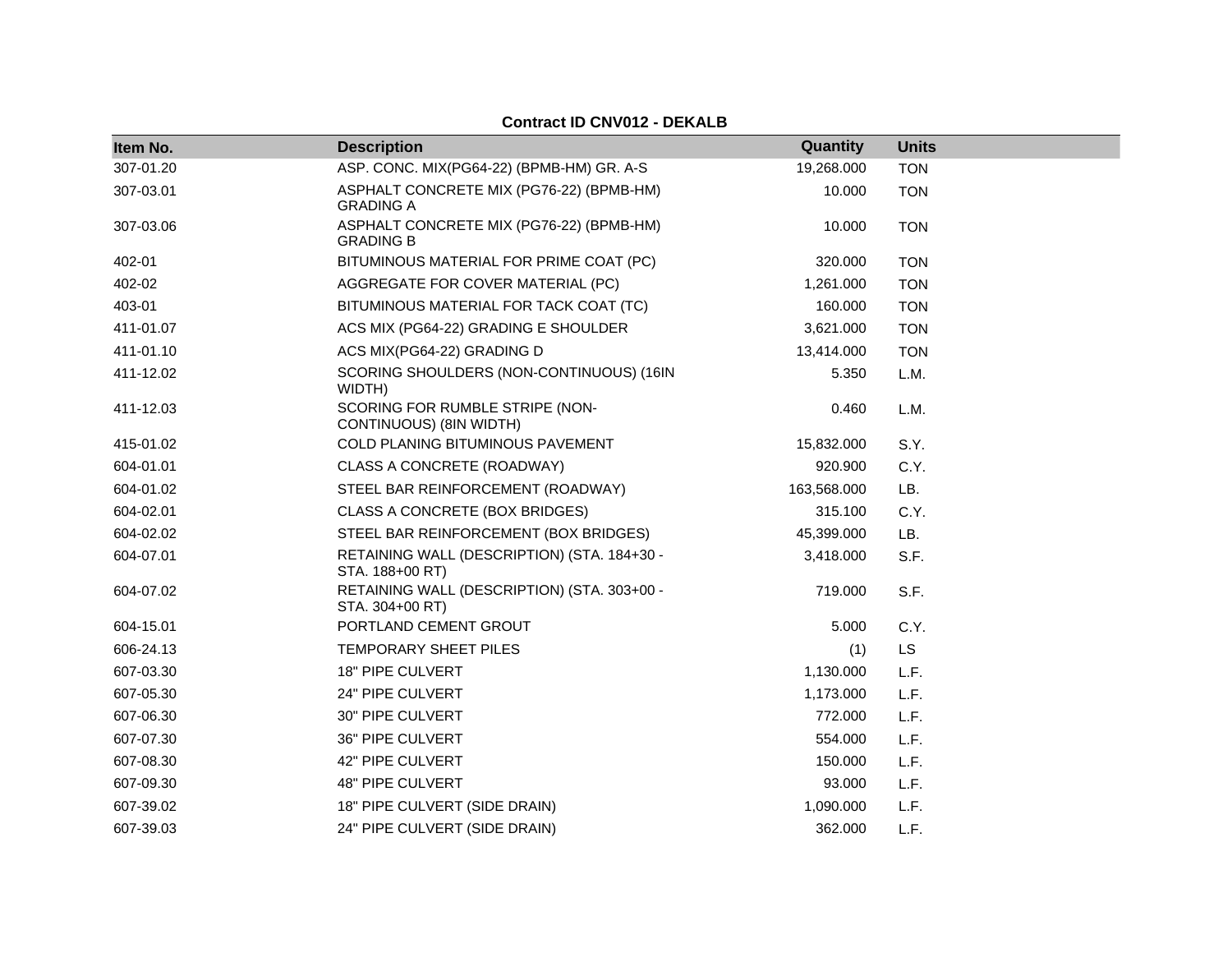| Item No.  | <b>Description</b>                                    | Quantity  | <b>Units</b> |
|-----------|-------------------------------------------------------|-----------|--------------|
| 607-39.04 | 30" PIPE CULVERT (SIDE DRAIN)                         | 30.000    | L.F.         |
| 607-39.06 | 42" PIPE CULVERT (SIDE DRAIN)                         | 26.000    | L.F.         |
| 607-39.09 | 60" PIPE CULVERT (SIDE DRAIN)                         | 31.000    | L.F.         |
| 607-40.04 | CORRUGATED METAL PIPE ARCH (SIZE EQUIV. 24"<br>ROUND) | 27.000    | L.F.         |
| 607-40.06 | CORRUGATED METAL PIPE ARCH (SIZE EQUIV. 36"<br>ROUND) | 136.000   | L.F.         |
| 611-01.04 | MANHOLES, > 12' - 16' DEPTH                           | 1.000     | <b>EACH</b>  |
| 611-02.02 | SPRING DRAIN BOX, TYPE 2A                             | 5.000     | <b>EACH</b>  |
| 611-07.01 | CLASS A CONCRETE (PIPE ENDWALLS)                      | 59.000    | C.Y.         |
| 611-07.02 | STEEL BAR REINFORCEMENT (PIPE ENDWALLS)               | 1,599.000 | LB.          |
| 611-07.05 | <b>CLASS A CONCRETE (DISSIPATOR)</b>                  | 69.000    | C.Y.         |
| 611-07.06 | STEEL BAR REINFORCEMENT (DISSIPATOR)                  | 7,291.000 | LB.          |
| 611-07.31 | 18IN ENDWALL (SIDE DRAIN)                             | 70.000    | <b>EACH</b>  |
| 611-07.32 | 24IN ENDWALL (SIDE DRAIN)                             | 16.000    | <b>EACH</b>  |
| 611-07.33 | 30IN ENDWALL (SIDE DRAIN)                             | 2.000     | <b>EACH</b>  |
| 611-07.35 | 42IN ENDWALL (SIDE DRAIN)                             | 2.000     | <b>EACH</b>  |
| 611-07.54 | 18IN ENDWALL (CROSS DRAIN) 3:1                        | 4.000     | EACH         |
| 611-07.57 | 24IN ENDWALL (CROSS DRAIN) 3:1                        | 2.000     | <b>EACH</b>  |
| 611-07.58 | 24IN ENDWALL (CROSS DRAIN) 4:1                        | 2.000     | <b>EACH</b>  |
| 611-07.59 | 24IN ENDWALL (CROSS DRAIN) 6:1                        | 6.000     | <b>EACH</b>  |
| 611-07.61 | 30IN ENDWALL (CROSS DRAIN) 4:1                        | 1.000     | <b>EACH</b>  |
| 611-07.62 | 30IN ENDWALL (CROSS DRAIN) 6:1                        | 7.000     | <b>EACH</b>  |
| 611-07.64 | 36IN ENDWALL (CROSS DRAIN) 4:1                        | 2.000     | <b>EACH</b>  |
| 611-07.65 | 36IN ENDWALL (CROSS DRAIN) 6:1                        | 2.000     | <b>EACH</b>  |
| 611-07.70 | 48IN ENDWALL (CROSS DRAIN) 4:1                        | 1.000     | <b>EACH</b>  |
| 611-12.02 | CATCH BASINS, TYPE 12, > 4' - 8' DEPTH                | 12.000    | <b>EACH</b>  |
| 611-14.02 | CATCH BASINS, TYPE 14, > 4' - 8' DEPTH                | 1.000     | <b>EACH</b>  |
| 611-42.01 | CATCH BASINS, TYPE 42, 0' - 4' DEPTH                  | 1.000     | <b>EACH</b>  |
| 621-03.02 | <b>18" TEMPORARY DRAINAGE PIPE</b>                    | 450.000   | L.F.         |
| 621-03.03 | <b>24" TEMPORARY DRAINAGE PIPE</b>                    | 340.000   | L.F.         |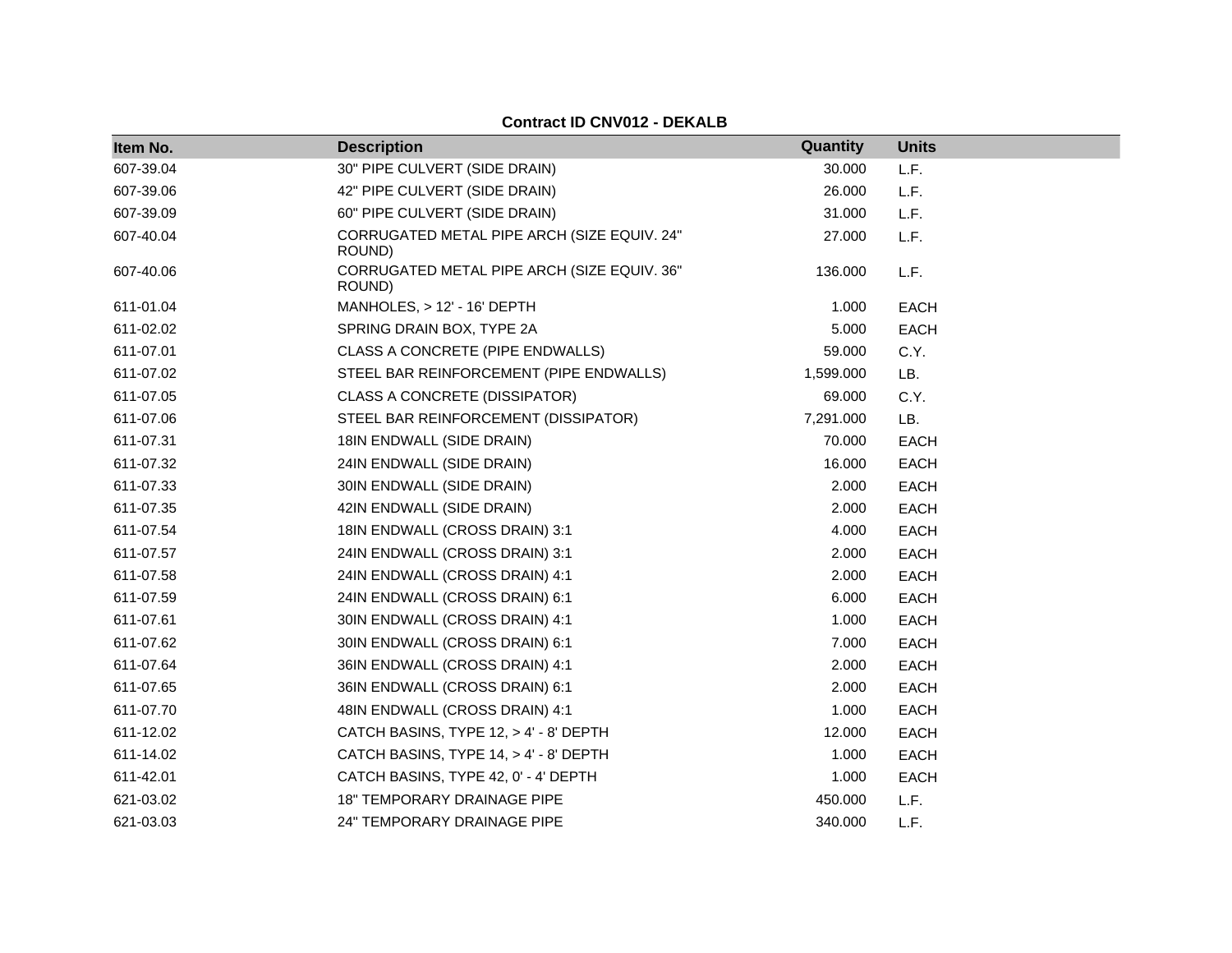|           |                                                          | Quantity   | <b>Units</b> |
|-----------|----------------------------------------------------------|------------|--------------|
| Item No.  | <b>Description</b><br><b>30" TEMPORARY DRAINAGE PIPE</b> |            |              |
| 621-03.04 |                                                          | 100.000    | L.F.         |
| 621-03.05 | 36" TEMPORARY DRAINAGE PIPE                              | 145.000    | L.F.         |
| 621-03.06 | 42" TEMPORARY DRAINAGE PIPE                              | 65.000     | L.F.         |
| 621-03.07 | 48" TEMPORARY DRAINAGE PIPE                              | 70.000     | L.F.         |
| 701-01.01 | <b>CONCRETE SIDEWALK (4 ")</b>                           | 11,070.000 | S.F.         |
| 701-02    | <b>CONCRETE DRIVEWAY</b>                                 | 7,995.000  | S.F.         |
| 702-03    | <b>CONCRETE COMBINED CURB &amp; GUTTER</b>               | 159.000    | C.Y.         |
| 705-02.02 | SINGLE GUARDRAIL (TYPE 2)                                | 9,125.000  | L.F.         |
| 705-04.02 | <b>GUARDRAIL TERMINAL (TYPE 12)</b>                      | 1.000      | <b>EACH</b>  |
| 705-04.05 | <b>GUARDRAIL TERMINAL (TYPE-IN-LINE)</b>                 | 26.000     | <b>EACH</b>  |
| 705-04.09 | EARTH PAD FOR TYPE 38 GR END TREATMENT                   | 20.000     | <b>EACH</b>  |
| 705-04.10 | EARTH PAD FOR GUARD RAIL END TREATMENT                   | 6.000      | <b>EACH</b>  |
| 705-06.01 | W BEAM GR (TYPE 2) MASH TL-3                             | 500.000    | L.F.         |
| 705-06.20 | TANGENT ENERGY ABSORBING TERM MASH TL-3                  | 20.000     | <b>EACH</b>  |
| 705-06.30 | GR TERMINAL (ENERGY ABSORBING) MASH TL-2                 | 6.000      | <b>EACH</b>  |
| 705-08.51 | PORTABLE IMPACT ATTENUATOR NCHRP350 TL-3                 | 16.000     | <b>EACH</b>  |
| 705-11.52 | SHP CURVED TYPE 2 GR BRDGE ENDS (POWDER<br>COATED)       | 75.000     | L.F.         |
| 706-01    | <b>GUARDRAIL REMOVED</b>                                 | 975.000    | L.F.         |
| 706-10.26 | ROUNDED END ELEMENT                                      | 18.000     | <b>EACH</b>  |
| 707-08.11 | HIGH-VISIBILITY CONSTRUCTION FENCE                       | 13,319.000 | L.F.         |
| 708-02.01 | MARKERS (CONCRETE R.O.W. POSTS)                          | 175.000    | <b>EACH</b>  |
| 709-05.05 | MACHINED RIP-RAP (CLASS A-3)                             | 2,252.000  | <b>TON</b>   |
| 709-05.06 | MACHINED RIP-RAP (CLASS A-1)                             | 8,425.100  | <b>TON</b>   |
| 709-05.08 | MACHINED RIP-RAP (CLASS B)                               | 3,325.500  | <b>TON</b>   |
| 709-05.09 | MACHINED RIP-RAP (CLASS C)                               | 1,785.800  | <b>TON</b>   |
| 710-02    | AGGREGATE UNDERDRAINS (WITH PIPE)                        | 30,981.000 | L.F.         |
| 710-05    | LATERAL UNDERDRAIN                                       | 3,293.000  | L.F.         |
| 710-06.11 | LATERAL UNDERDRAIN ENDWALL (2:1)                         | 11.000     | <b>EACH</b>  |
| 710-06.12 | LATERAL UNDERDRAIN ENDWALL (3:1)                         | 11.000     | <b>EACH</b>  |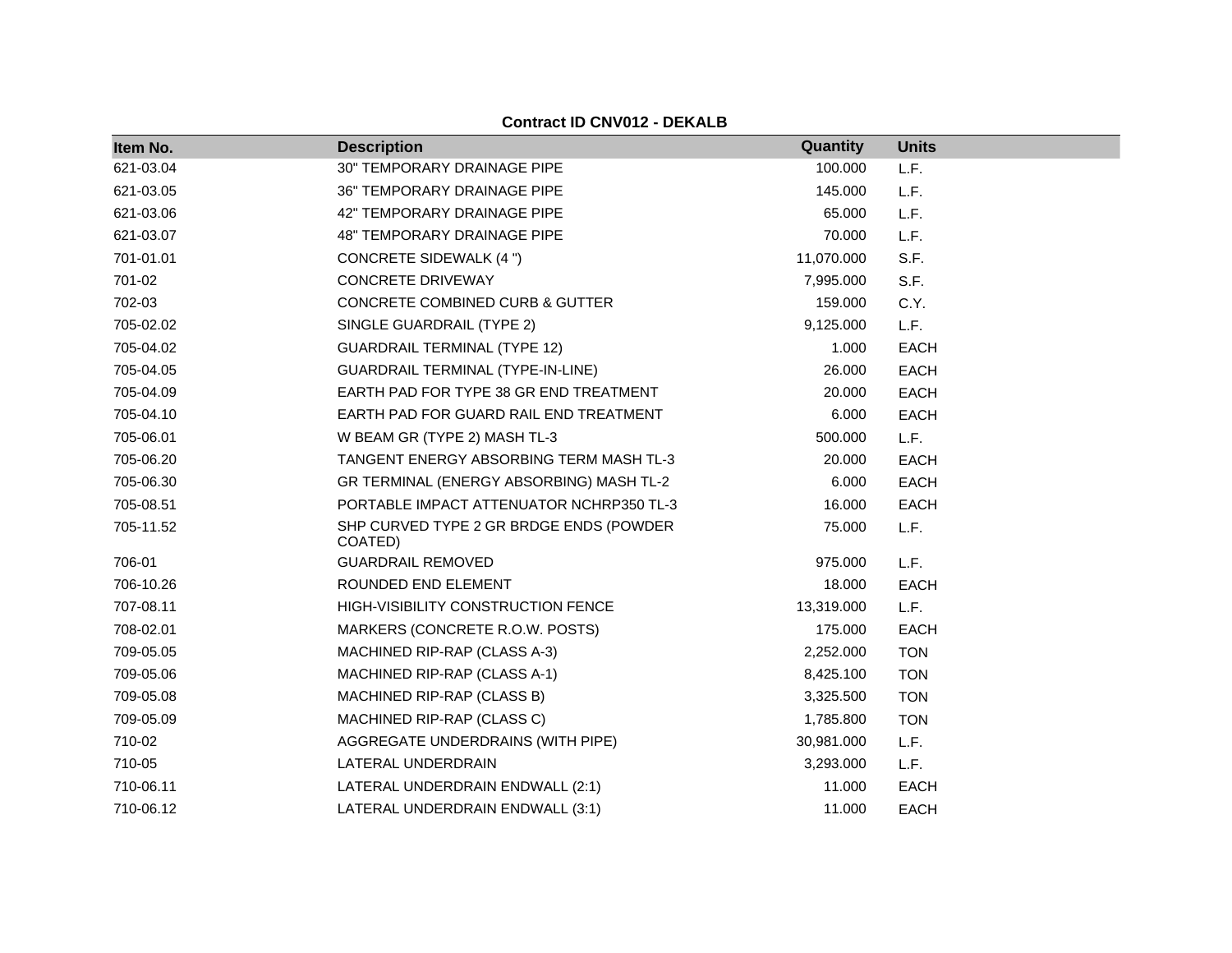| Item No.  | <b>Description</b>                                         | Quantity  | <b>Units</b> |
|-----------|------------------------------------------------------------|-----------|--------------|
| 710-06.13 | LATERAL UNDERDRAIN ENDWALL (4:1)                           | 17.000    | <b>EACH</b>  |
| 710-06.15 | LATERAL UNDERDRAIN ENDWALL (6:1)                           | 110.000   | <b>EACH</b>  |
| 712-01    | <b>TRAFFIC CONTROL</b>                                     | (1)       | <b>LS</b>    |
| 712-02.02 | INTERCONNECTED PORTABLE BARRIER RAIL                       | 6,400.000 | L.F.         |
| 712-04.01 | FLEXIBLE DRUMS (CHANNELIZING)                              | 249.000   | <b>EACH</b>  |
| 712-04.50 | <b>BARRIER RAIL DELINEATOR</b>                             | 640.000   | <b>EACH</b>  |
| 712-05.01 | <b>WARNING LIGHTS (TYPE A)</b>                             | 132.000   | <b>EACH</b>  |
| 712-06    | SIGNS (CONSTRUCTION)                                       | 2,101.000 | S.F.         |
| 712-07.03 | TEMPORARY BARRICADES (TYPE III)                            | 1,876.000 | L.F.         |
| 712-08.03 | ARROW BOARD (TYPE C)                                       | 2.000     | <b>EACH</b>  |
| 712-09.01 | REMOVABLE PAVEMENT MARKING LINE                            | 8,200.000 | L.F.         |
| 713-01.01 | CLASS A CONCRETE (FOUNDATION FOR SIGN<br>SUPPORTS)         | 2.000     | C.Y.         |
| 713-01.02 | STEEL BAR REINFORCEMENT(FOUNDATION FOR<br>SIGN SUPPORTS)   | 301.000   | LB.          |
| 713-02.15 | FLEXIBLE DELINEATOR (YELLOW)                               | 129.000   | <b>EACH</b>  |
| 713-06    | STEEL I-BEAMS & WF-BEAMS(BREAKAWAY) SIGN<br><b>SUPPORT</b> | 536.000   | LB.          |
| 713-11.02 | PERFORATED/KNOCKOUT SQUARE TUBE POST                       | 1,258.000 | LB.          |
| 713-13.02 | FLAT SHEET ALUMINUM SIGNS (0.080" THICK)                   | 237.000   | S.F.         |
| 713-13.03 | FLAT SHEET ALUMINUM SIGNS (0.100" THICK)                   | 202,000   | S.F.         |
| 713-14    | EXTRUDED ALUMINUM PANEL SIGNS                              | 51.000    | S.F.         |
| 713-15    | REMOVAL OF SIGNS, POSTS AND FOOTINGS                       | (1)       | LS           |
| 713-15.04 | <b>INSTALLATION OF LETTERS &amp; ARROWS</b>                | (1)       | <b>LS</b>    |
| 713-16.01 | CHANGEABLE MESSAGE SIGN UNIT                               | 6.000     | <b>EACH</b>  |
| 716-01.07 | TEMPORARY RAISED PAVEMENT MARKER, YELLOW                   | 351.000   | <b>EACH</b>  |
| 716-01.21 | SNOWPLOWABLE RAISED PAVEMENT MARKERS<br>(BI-DIR) (1 COLOR) | 1,127.000 | <b>EACH</b>  |
| 716-01.30 | REMOVAL OF SNOWPLOWABLE REFLECTIVE<br><b>MARKER</b>        | 274.000   | <b>EACH</b>  |
| 716-02.04 | PLASTIC PAVEMENT MARKING(CHANNELIZATION<br>STRIPING)       | 54.410    | S.Y.         |
| 716-02.05 | PLASTIC PAVEMENT MARKING (STOP LINE)                       | 229.000   | L.F.         |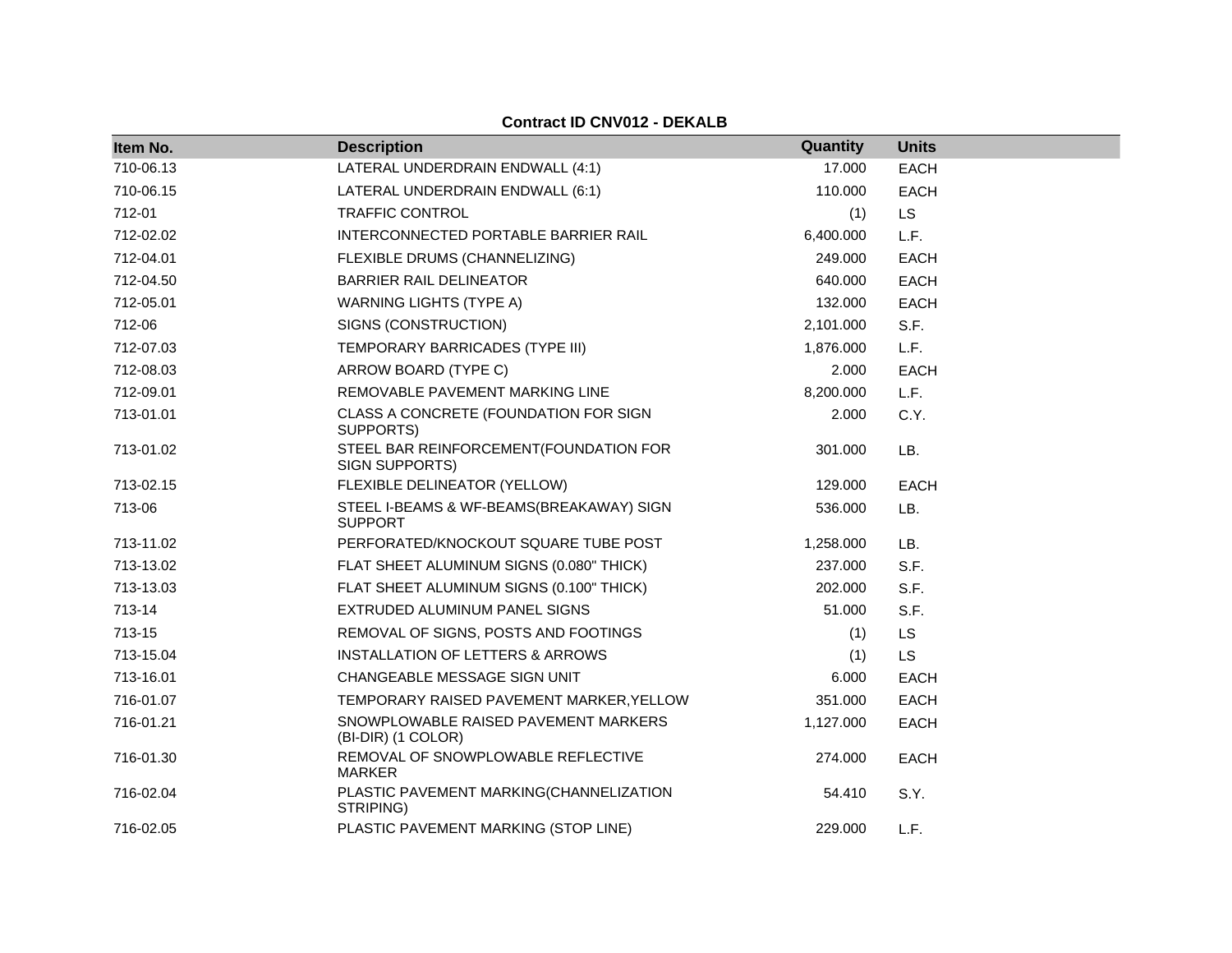| Item No.  | <b>Description</b>                                       | Quantity    | <b>Units</b> |
|-----------|----------------------------------------------------------|-------------|--------------|
| 716-02.06 | PLASTIC PAVEMENT MARKING (TURN LANE<br>ARROW)            | 2.000       | <b>EACH</b>  |
| 716-04.02 | PLASTIC PAVEMENT MARKING(DOUBLE TURNING<br>ARROW)        | 12.000      | <b>EACH</b>  |
| 716-04.14 | PLASTIC PAVEMENT MARKING (LANE REDUCTION<br>ARROW)       | 4.000       | <b>EACH</b>  |
| 716-05.01 | PAINTED PAVEMENT MARKING (4" LINE)                       | 6.800       | L.M.         |
| 716-05.02 | PAINTED PAVEMENT MARKING (8" BARRIER LINE)               | 32,594.000  | L.F.         |
| 716-05.04 | PAINTED PAVEMENT MARKING (CHANNELIZATION<br>STRIPING)    | 100.000     | S.Y.         |
| 716-05.05 | PAINTED PAVEMENT MARKING (STOP LINE)                     | 144.000     | L.F.         |
| 716-05.20 | PAINTED PAVEMENT MARKING (6" LINE)                       | 25.250      | L.M.         |
| 716-08.04 | REMOVAL OF PAVEMENT MARKING<br>(CHANNELIZATION STRIPING) | 128.000     | S.Y.         |
| 716-08.06 | REMOVAL OF PAVEMENT MARKING (TURN LANE<br>ARROW)         | 1.000       | <b>EACH</b>  |
| 716-08.20 | REMOVAL OF PAVEMENT MARKING (LINE)                       | 2.330       | L.M.         |
| 716-12.02 | ENHANCED FLATLINE THERMO PVMT MRKNG (6IN<br>LINE)        | 8.200       | L.M.         |
| 717-01    | <b>MOBILIZATION</b>                                      | (1)         | <b>LS</b>    |
| 740-06.01 | <b>GEOMEMBRANE</b>                                       | 50.000      | S.Y.         |
| 740-10.03 | GEOTEXTILE (TYPE III) (EROSION CONTROL)                  | 21,298.850  | S.Y.         |
| 740-10.04 | GEOTEXTILE (TYPE IV) (STABILIZATION)                     | 42,663.000  | S.Y.         |
| 740-11.01 | TEMPORARY SEDIMENT TUBE 8IN                              | 8,238.000   | L.F.         |
| 740-11.03 | TEMPORARY SEDIMENT TUBE 18IN                             | 100,258.000 | L.F.         |
| 801-01    | SEEDING (WITH MULCH)                                     | 65.000      | <b>UNIT</b>  |
| 801-01.07 | TEMPORARY SEEDING (WITH MULCH)                           | 3,585.000   | <b>UNIT</b>  |
| 801-01.34 | <b>GRASS SEED MIX (RIPZN/FLPL)</b>                       | 4.000       | <b>UNIT</b>  |
| 801-01.37 | NATVE SEED MX ENCAPSULATION & CLEAR ZONE                 | 202.000     | <b>UNIT</b>  |
| 801-02    | SEEDING (WITHOUT MULCH)                                  | 687.000     | <b>UNIT</b>  |
| 801-03    | WATER (SEEDING & SODDING)                                | 515.000     | M.G.         |
| 801-07    | SEED (SUPPLEMENTAL APPLICATION)                          | 169.000     | LB.          |
| 801-08    | FERTILIZER (SUPPLEMENTAL APPLICATION)                    | 3.000       | <b>TON</b>   |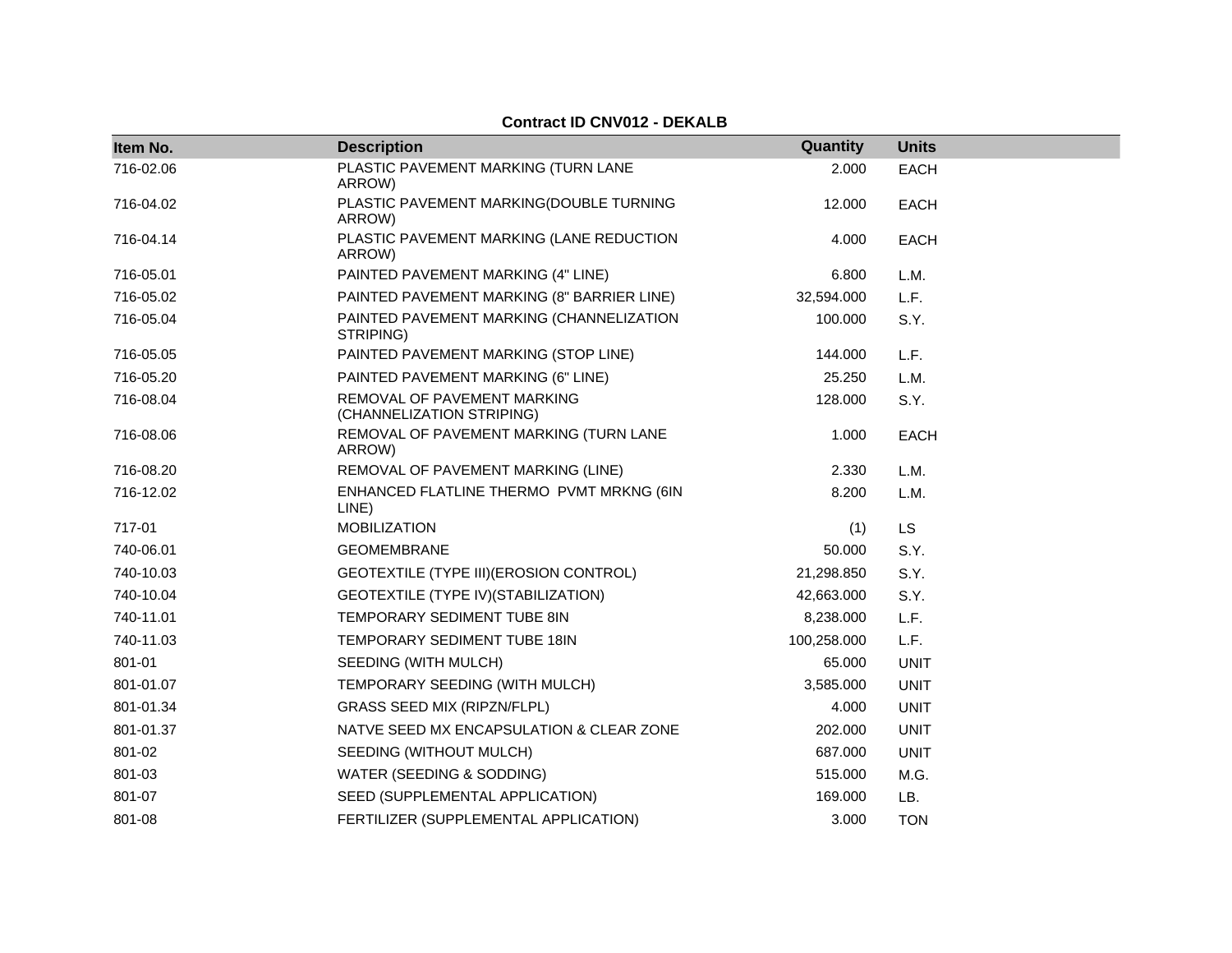| Item No.  | <b>Description</b>                                           | Quantity   | <b>Units</b> |
|-----------|--------------------------------------------------------------|------------|--------------|
| 802-11.01 | ACER NEGUNDO (BOX ELDER 2-5FT CNTNR GRWN)                    | 8.000      | <b>EACH</b>  |
| 802-11.02 | ACER RUBRUM (RED MAPLE 2-5FT CNTNR GRWN)                     | 7.000      | <b>EACH</b>  |
| 802-11.26 | PLATANUS OCCIDENTALIS (SYCAMORE 2-5FT<br>CNTNR GRWN)         | 8.000      | <b>EACH</b>  |
| 802-11.29 | QUERCUS ALBA (WHITE OAK 2-5FT CNTNR GRWN)                    | 4.000      | <b>EACH</b>  |
| 802-12.40 | SALIX NIGRA (BLACK WILLOW SEEDLNG B.R.)                      | 7.000      | <b>EACH</b>  |
| 803-01    | SODDING (NEW SOD)                                            | 68,300.000 | S.Y.         |
| 805-12.02 | EROSION CONTROL BLANKET (TYPE II)                            | 78,278.000 | S.Y.         |
| 805-12.03 | EROSION CONTROL BLANKET (TYPE III)                           | 5,450.000  | S.Y.         |
| 805-12.05 | TURF REINFORCEMENT MAT (CHANNEL LINER)                       | 1,014.000  | S.Y.         |
| 806-02.03 | PROJECT MOWING                                               | 6.000      | <b>CYCL</b>  |
| 307-03.01 | ASPHALT CONCRETE MIX (PG76-22) (BPMB-HM)<br><b>GRADING A</b> | 350.000    | <b>TON</b>   |
| 307-03.06 | ASPHALT CONCRETE MIX (PG76-22) (BPMB-HM)<br><b>GRADING B</b> | 350.000    | <b>TON</b>   |
| 790-02.01 | POLE 35FT CLASS 2 WOOD                                       | 1.000      | <b>EACH</b>  |
| 790-03.01 | POLE 40FT CLASS 2 WOOD                                       | 2.000      | <b>EACH</b>  |
| 790-03.03 | POLE 40FT CLASS 4 WOOD                                       | 2.000      | <b>EACH</b>  |
| 790-04.01 | POLE 45FT CLASS 1 WOOD                                       | 10.000     | <b>EACH</b>  |
| 790-04.02 | POLE 45FT CLASS 2 WOOD                                       | 18.000     | <b>EACH</b>  |
| 790-05.01 | POLE 50FT CLASS 1 WOOD                                       | 48.000     | <b>EACH</b>  |
| 790-06.01 | POLE 55FT CLASS 1 WOOD                                       | 13.000     | <b>EACH</b>  |
| 790-07.01 | POLE 60FT CLASS 1 WOOD                                       | 4.000      | <b>EACH</b>  |
| 790-08.04 | POLE 65FT CLASS H2 METAL                                     | 1.000      | <b>EACH</b>  |
| 790-20.90 | METAL TAG INSTALLATION                                       | 88.000     | <b>EACH</b>  |
| 790-22.07 | 1PH DBL PTS ANGLE 25KV                                       | 5.000      | <b>EACH</b>  |
| 790-22.10 | 1PH SUSPENSION ANGLE 25KV                                    | 1.000      | <b>EACH</b>  |
| 790-22.11 | 1PH DDE ANGLE 25KV                                           | 2.000      | <b>EACH</b>  |
| 790-22.13 | 1PH DEAD END 25KV                                            | 10.000     | <b>EACH</b>  |
| 790-22.15 | 1PH DEAD END TAP W/ EXTENSION 25KV                           | 25.000     | <b>EACH</b>  |
| 790-22.16 | 1PH DDE TANGENT 25KV                                         | 1.000      | <b>EACH</b>  |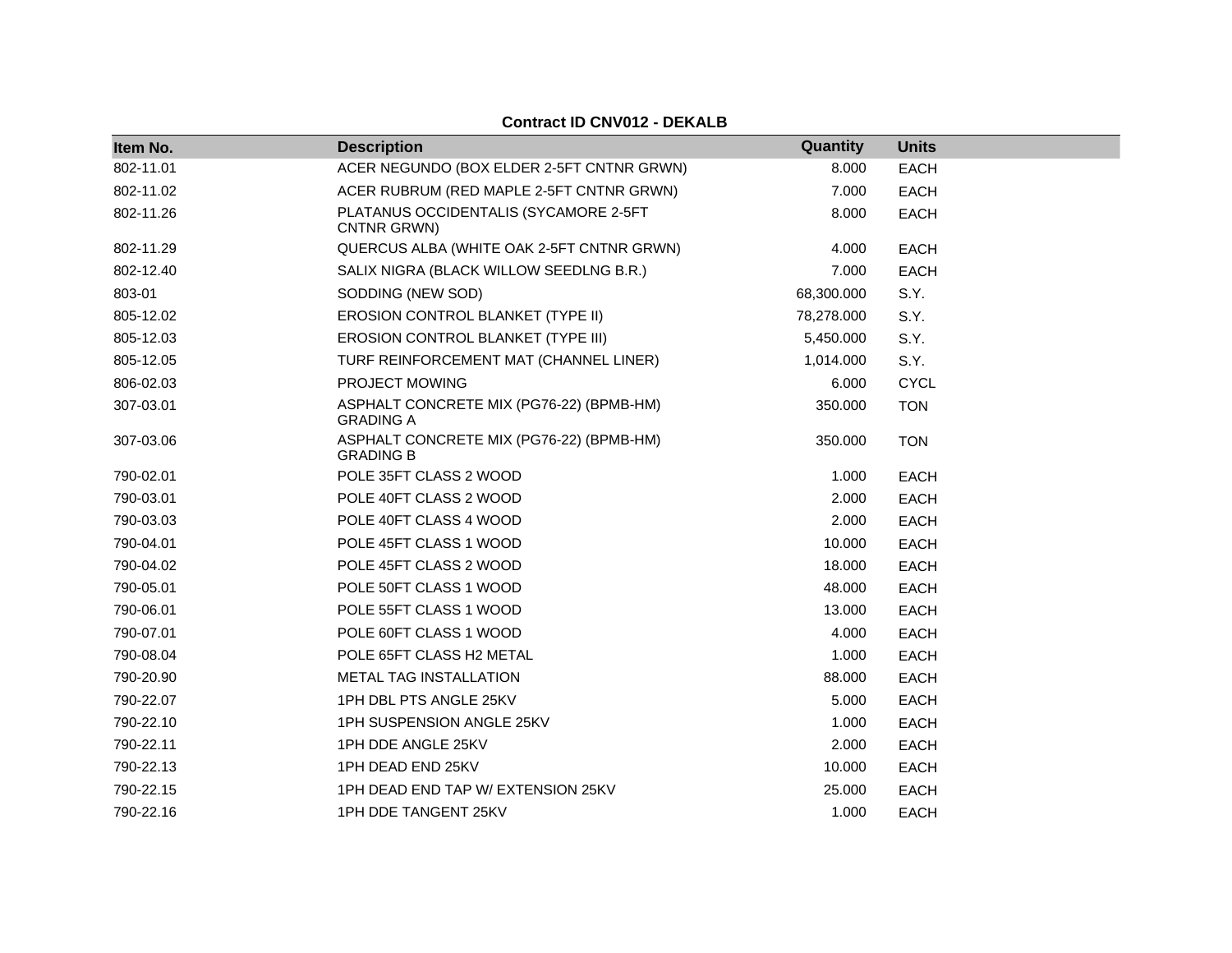| Item No.  | <b>Description</b>                               | Quantity   | <b>Units</b> |
|-----------|--------------------------------------------------|------------|--------------|
| 790-26.01 | 3PH CROSSARM 25KV                                | 1.000      | <b>EACH</b>  |
| 790-26.03 | 3PH CROSSARM SGL LRG COND 25KV                   | 47.000     | <b>EACH</b>  |
| 790-26.12 | 3PH CROSSARM DBL SM ANGLE 25KV                   | 2.000      | <b>EACH</b>  |
| 790-26.15 | 3PH XARM DBL 10FT LRG COND SM ANGLE 25KV         | 14.000     | <b>EACH</b>  |
| 790-26.20 | 3PH VERTICAL ANGLE LRG COND 25KV                 | 4.000      | <b>EACH</b>  |
| 790-26.24 | 3PH VERTICAL DEAD END LRG COND 25KV              | 3.000      | <b>EACH</b>  |
| 790-26.26 | 3PH CROSSARM DEAD END 25KV                       | 2.000      | <b>EACH</b>  |
| 790-26.27 | 3PH CROSSARM DBL DDE 25KV                        | 7.000      | <b>EACH</b>  |
| 790-30.01 | SECONDARY ASSEMBLIES SMALL ANGLE                 | 2.000      | <b>EACH</b>  |
| 790-30.02 | SECONDARY ASSEMBLIES LRG ANGLE                   | 3.000      | <b>EACH</b>  |
| 790-30.03 | SECONDARY ASSEMBLIES DEADEND                     | 3.000      | <b>EACH</b>  |
| 790-30.13 | SECONDARY CONDUCTOR 2 AL TRIPLEX                 | 318.000    | L.F.         |
| 790-30.14 | SECONDARY CONDUCTOR 1/0 AL TRIPLEX               | 826.000    | L.F.         |
| 790-30.17 | SECONDARY CONDUCTOR 4/0 AL TRIPLEX               | 158.000    | L.F.         |
| 790-30.25 | SECONDARY CONDUCTOR 4/0 AL QPLEX                 | 73.000     | L.F.         |
| 790-31.02 | SERVICE ASSEMBLY-POLE TYPE                       | 16.000     | <b>EACH</b>  |
| 790-32.01 | DOWN GUY - THROUGH BOLT TYPE                     | 35.000     | <b>EACH</b>  |
| 790-32.06 | DOWN GUY - INSULATED                             | 4.000      | <b>EACH</b>  |
| 790-32.07 | OH GUY - THROUGH BOLT TYPE                       | 13.000     | <b>EACH</b>  |
| 790-32.19 | DN GUY HVY CONST - 1 PREFORM                     | 102.000    | <b>EACH</b>  |
| 790-33.17 | ROCK ANCHOR EXPANDING TYPE                       | 1.000      | <b>EACH</b>  |
| 790-33.19 | ROCK ANCHOR TRIPLE EYE 53IN EXPANDING            | 1.000      | <b>EACH</b>  |
| 790-33.20 | ANCHOR TRIPLE EYE POWER INSTALLED                | 1.000      | <b>EACH</b>  |
| 790-33.21 | ANCHOR TWIN EYE POWER INSTALLED                  | 81.000     | <b>EACH</b>  |
| 790-36.13 | TRANSFER STREET LIGHT                            | 7.000      | <b>EACH</b>  |
| 790-40.03 | OH COND 1/0 6/1 ACSR RAVEN                       | 1,284.000  | L.F.         |
| 790-40.05 | OH COND 3/0 6/1 ACSR PIGEON                      | 19,397.000 | L.F.         |
| 790-40.24 | OH COND 795 26/7 ACSR DRAKE                      | 58,191.000 | L.F.         |
| 790-40.73 | OH PRI COND<br>$(+26/1)$<br><b>ACSR SPARROW)</b> | 13,998.000 | L.F.         |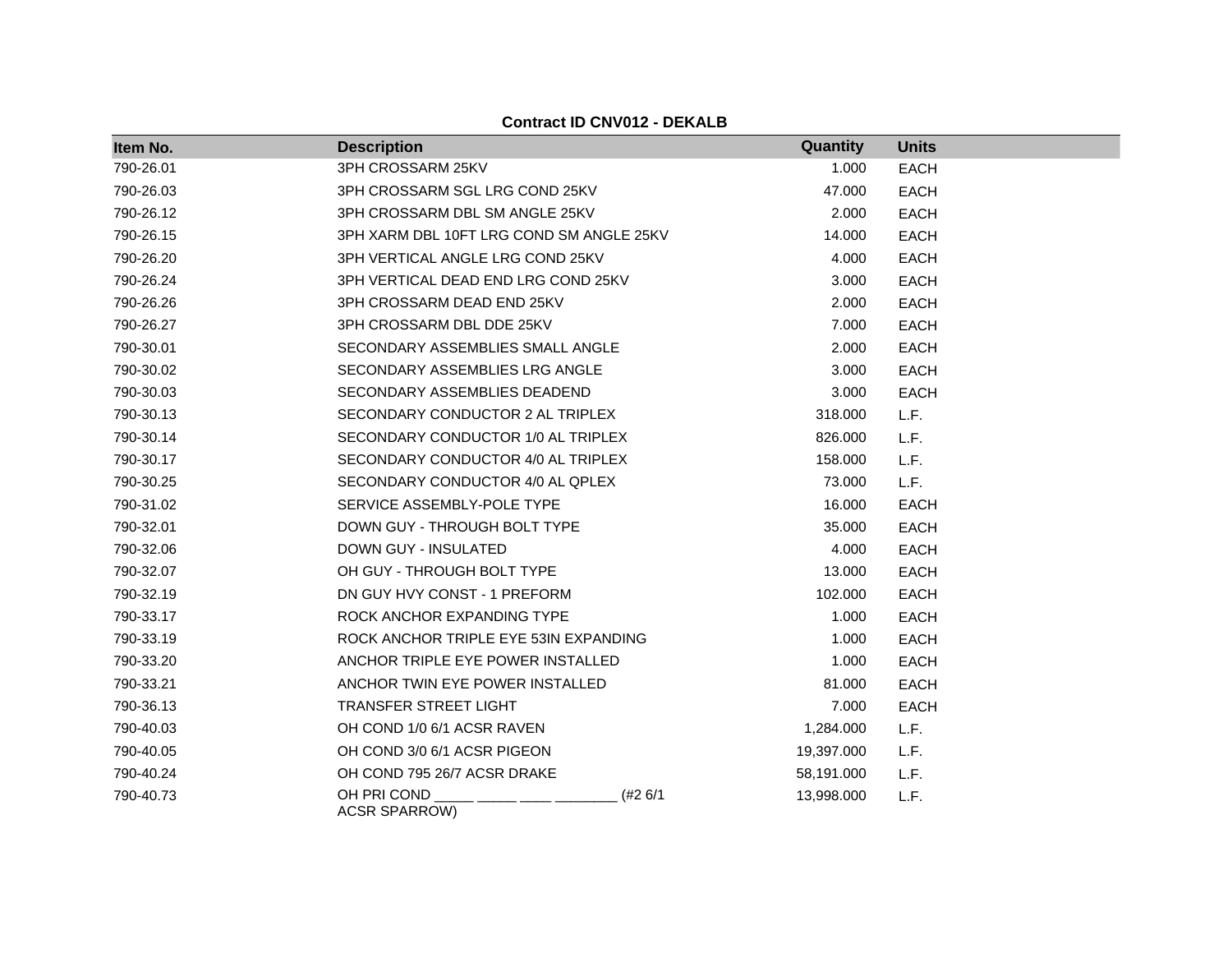| Item No.  | <b>Description</b>                             | Quantity | <b>Units</b> |
|-----------|------------------------------------------------|----------|--------------|
| 790-41.12 | UG PRI COND 1 AL 25KV                          | 90.000   | L.F.         |
| 790-41.46 | UG SEC COND 1/0 AL TPLX                        | 438.000  | L.F.         |
| 790-41.49 | UG SEC COND 4/0 AL TPLX                        | 158,000  | L.F.         |
| 790-42.16 | 1 DUCT @ 36IN-48IN DEPTH                       | 75.000   | L.F.         |
| 790-43.26 | SPLICE 200A 25KV                               | 1.000    | <b>EACH</b>  |
| 790-43.27 | OUTDOOR TERMINATOR URD 25KV                    | 1.000    | <b>EACH</b>  |
| 790-43.46 | SECONDARY PULLBOX LARGE                        | 7.000    | <b>EACH</b>  |
| 790-43.47 | PRIMARY PULLBOX                                | 1.000    | <b>EACH</b>  |
| 790-43.50 | SECONDARY RISER W/ 2IN CONDUIT                 | 6.000    | <b>EACH</b>  |
| 790-43.51 | SECONDARY RISER W/3IN CONDUIT                  | 4.000    | <b>EACH</b>  |
| 790-46.01 | <b>1PH TRANSFORMER</b>                         | 9.000    | <b>EACH</b>  |
| 790-47.02 | 2PH XFMR BNK POLE MTD W/ FUSE/ARRESTERS        | 1.000    | <b>EACH</b>  |
| 790-59.03 | CUTOUT KNIFE SWITCH-SNGL LOADBREAK 25KV        | 7.000    | <b>EACH</b>  |
| 790-61.01 | 1PH FUSE CUTOUT XARM MOUNT 25KV                | 34.000   | <b>EACH</b>  |
| 790-65.05 | LIGHTNING ARRESTER ARM MTD 18 KV               | 45.000   | <b>EACH</b>  |
| 790-65.07 | LIGHTNING ARRESTOR 18KV INTERMEDIATE           | 1.000    | <b>EACH</b>  |
| 790-65.17 | 3PH CAPACITOR ASSEMBLY 25KV                    | 1.000    | <b>EACH</b>  |
| 790-65.18 | <b>CAPACITOR RADIO SWITCH</b>                  | 1.000    | <b>EACH</b>  |
| 790-68.13 | <b>SGL PHASE MOUNTING BRACKET - FIBERGLASS</b> | 14.000   | <b>EACH</b>  |
| 790-69.03 | 10FT DBL CROSSARM                              | 1.000    | EACH         |
| 790-69.06 | HARDWARE FOR SGL PH CONV TRANS                 | 16.000   | <b>EACH</b>  |
| 790-69.08 | <b>GROUND-GROUND ROD</b>                       | 86.000   | <b>EACH</b>  |
| 790-69.12 | <b>GROUND ASSEMBLY GROUND PLATE TYPE</b>       | 1.000    | <b>EACH</b>  |
| 790-69.21 | 1-SGL PHASE RECLOSER                           | 1.000    | <b>EACH</b>  |
| 790-69.22 | POLE TOP PIN                                   | 8.000    | EACH         |
| 790-69.26 | EXTENSION LINK - EPOXY -1FT                    | 2.000    | <b>EACH</b>  |
| 790-69.27 | EXTENSION LINK - EPOXY -4FT                    | 5.000    | <b>EACH</b>  |
| 790-69.28 | EXTENSION LINK - EPOXY -6FT                    | 7.000    | <b>EACH</b>  |
| 790-69.31 | <b>STICK PIN</b>                               | 6.000    | <b>EACH</b>  |
| 790-69.32 | <b>ARM PIN</b>                                 | 16.000   | <b>EACH</b>  |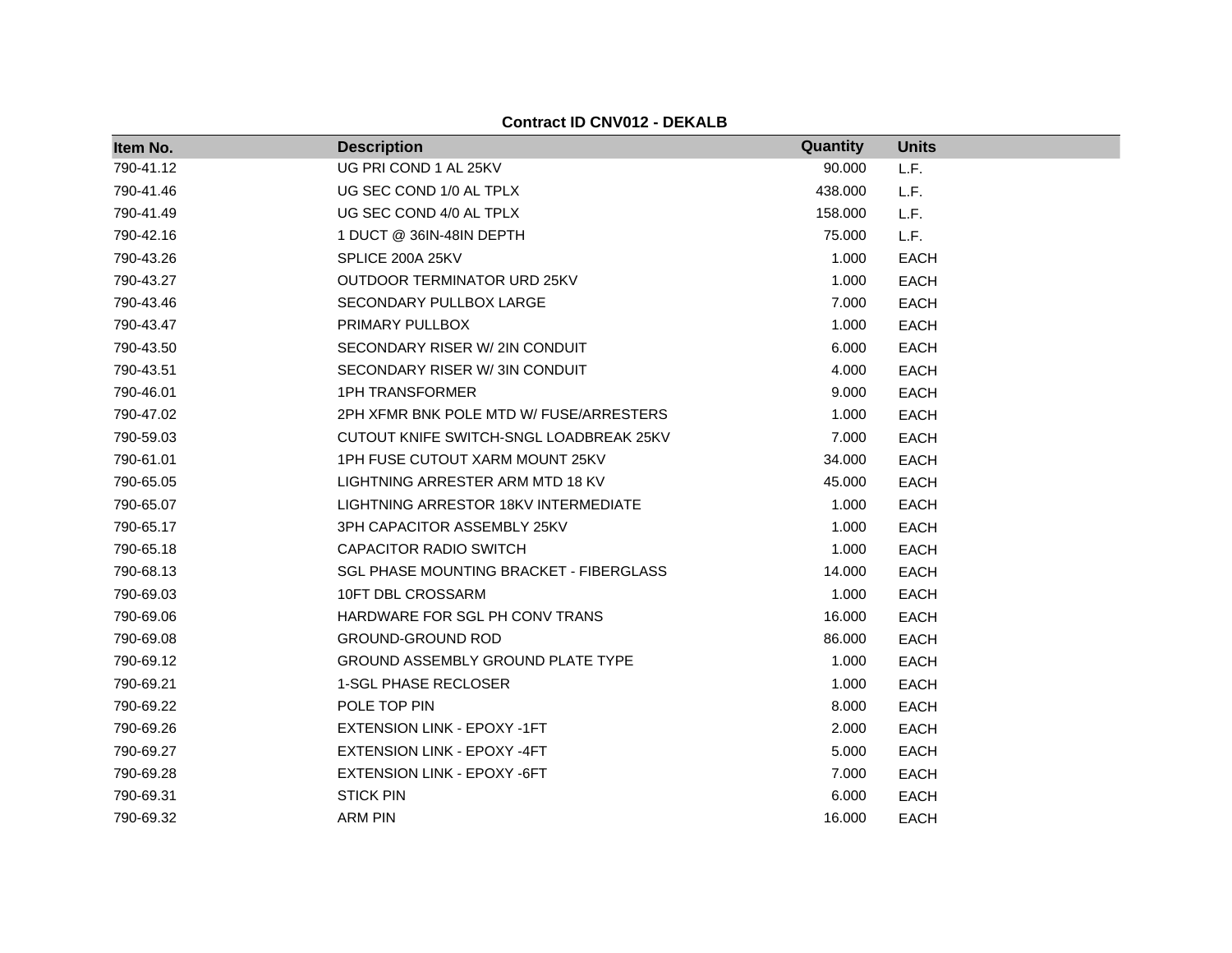| Item No.  | <b>Description</b>                      | Quantity   | <b>Units</b> |
|-----------|-----------------------------------------|------------|--------------|
| 790-71.17 | HOR LN POSTS NO OHGW 69KV MAX           | 1.000      | <b>EACH</b>  |
| 790-98.01 | <b>REMOVE WIRE</b>                      | 94,323.000 | L.F.         |
| 790-98.02 | <b>REMOVE POLES</b>                     | 86.000     | <b>EACH</b>  |
| 790-98.03 | REMOVE FRAMING/ASSOCIATED APPARATUS     | 477.000    | <b>EACH</b>  |
| 791-01.05 | 6IN STEEL GAS MAIN                      | 4,090.000  | L.F.         |
| 791-02.01 | <2IN MDPE GAS MAIN                      | 860.000    | L.F.         |
| 791-02.02 | 2IN MDPE GAS MAIN                       | 520.000    | L.F.         |
| 791-04.01 | HDD <2IN PE PIPE - UNCONSOLIDATED       | 535.000    | L.F.         |
| 791-04.02 | HDD 2IN PE PIPE - UNCONSOLIDATED        | 210.000    | L.F.         |
| 791-04.23 | HDD 6IN STEEL PIPE - UNCONSOLIDATED     | 605.000    | L.F.         |
| 791-06.33 | CONNECT TO 6IN EX. STL MAIN W/ STOPPLE  | 6.000      | <b>EACH</b>  |
| 791-07.09 | 2IN STEEL GAS VALVE ASSEMBLY            | 1.000      | <b>EACH</b>  |
| 791-07.11 | 6IN STEEL GAS VALVE ASSEMBLY            | 1.000      | <b>EACH</b>  |
| 791-09.04 | <b>REGULATOR STATION</b>                | 6.000      | <b>EACH</b>  |
| 793-01.01 | POLE 30FT CLASS 4 WOOD                  | 3.000      | <b>EACH</b>  |
| 793-01.02 | POLE 30FT CLASS 5 WOOD                  | 1.000      | <b>EACH</b>  |
| 793-01.05 | POLE 35FT CLASS 2 WOOD                  | 1.000      | <b>EACH</b>  |
| 793-01.07 | POLE 35FT CLASS 4 WOOD                  | 1.000      | <b>EACH</b>  |
| 793-01.40 | ANCHOR 3/4IN                            | 72.000     | <b>EACH</b>  |
| 793-01.41 | <b>ANCHOR 1IN</b>                       | 2.000      | <b>EACH</b>  |
| 793-02.08 | GUY WIRE 10M OR 3/8IN                   | 77.000     | <b>EACH</b>  |
| 793-02.90 | GUY WIRE (DESCRIPTION) (16M OR 7/16IN)  | 4.000      | <b>EACH</b>  |
| 793-02.92 | OVERHEAD GUY WIRE (DESCRIPTION) (3/8IN) | 13.000     | <b>EACH</b>  |
| 793-03.01 | 25 PAIR GROUP AERIAL SPLICE             | 1,513.000  | <b>EACH</b>  |
| 793-03.03 | 10M STRAND                              | 45,102.000 | L.F.         |
| 793-03.11 | 25 PAIR CABLE                           | 1,747.000  | L.F.         |
| 793-03.12 | 50 PAIR CABLE                           | 94.000     | L.F.         |
| 793-03.14 | 100 PAIR CABLE                          | 17,607.000 | L.F.         |
| 793-03.15 | 150 PAIRCABLE                           | 2,681.000  | L.F.         |
| 793-03.41 | AERIAL CABLE (DESCRIPTION)              | 6,372.000  | L.F.         |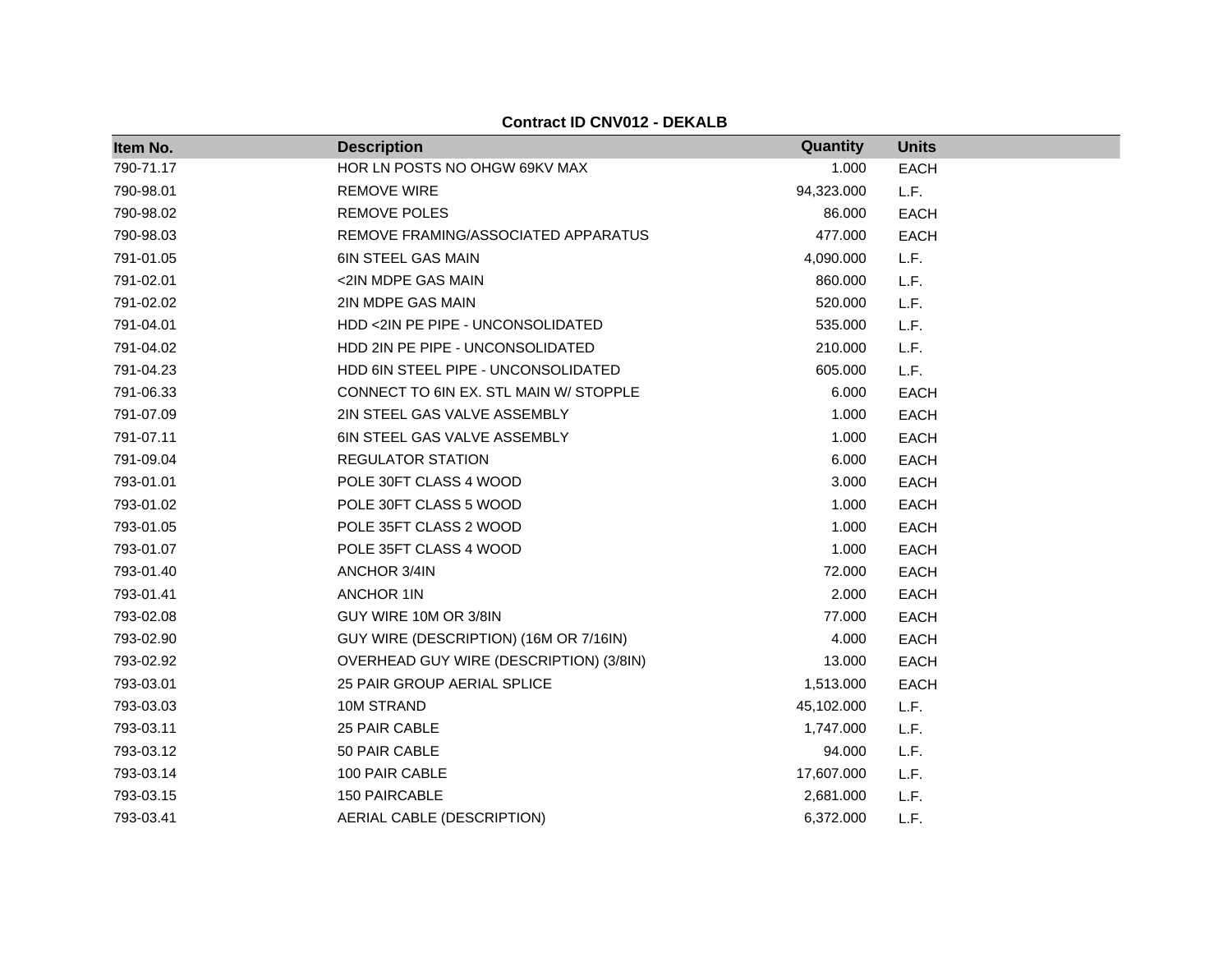| Item No.  | <b>Description</b>                     | Quantity   | <b>Units</b> |
|-----------|----------------------------------------|------------|--------------|
| 793-04.01 | RELASH/DELASH CABLE                    | 300.000    | L.F.         |
| 793-04.02 | 2 PAIR AERIAL DROP                     | 150.000    | L.F.         |
| 793-04.06 | READY ACCESS CLOSURE                   | 58.000     | <b>EACH</b>  |
| 793-04.07 | AERIAL SPLICE CLOSURE                  | 6.000      | <b>EACH</b>  |
| 793-04.25 | HOT SPLICE EXISTING CABLES             | 928.000    | <b>EACH</b>  |
| 793-06.01 | POLE MOUNTED FIBER BOX                 | 1.000      | <b>EACH</b>  |
| 793-07.01 | 12 FIBER (MATERIAL ONLY)               | 580.000    | L.F.         |
| 793-07.02 | 24 FIBER(MATERIAL ONLY)                | 965.000    | L.F.         |
| 793-07.07 | 144 FIBER(MATERIAL ONLY)               | 20,253.000 | L.F.         |
| 793-07.16 | 12-96 FIBER(INSTALLATION ONLY)         | 1,545.000  | L.F.         |
| 793-07.17 | 108-144 FIBER(INSTALLATION ONLY)       | 20,253.000 | L.F.         |
| 793-07.23 | FIBER OPTIC MAINTENANCE LOOP           | 16.000     | <b>EACH</b>  |
| 793-07.25 | SINGLE FIBER OPTIC CABLE SPLICE        | 292.000    | <b>EACH</b>  |
| 793-07.41 | HOT SPLICE EXISTING FIBER CABLES       | 48.000     | <b>EACH</b>  |
| 793-09.01 | <b>25 PAIR BURIED CABLE</b>            | 342.000    | L.F.         |
| 793-11.13 | <b>BURIED RISER GUARD</b>              | 5.000      | <b>EACH</b>  |
| 793-11.14 | 2 PAIR BURIED DROP                     | 800.000    | L.F.         |
| 793-11.15 | 5 PAIR BURIED DROP                     | 600.000    | L.F.         |
| 793-12.02 | REARRANGEMENT EXISTING CABLE           | 3.000      | <b>EACH</b>  |
| 793-15.01 | <b>TRANSFER CABLE ATTACHMENT</b>       | 29.000     | <b>EACH</b>  |
| 793-15.02 | <b>TRANSFER DROP ATTACHMENT</b>        | 19.000     | <b>EACH</b>  |
| 793-15.04 | TRANSFER DOWN GUY ATTACHMENT           | 1.000      | <b>EACH</b>  |
| 793-98.01 | REMOVE AERIAL CABLE AND WIRE           | 43,496.000 | L.F.         |
| 793-98.04 | REMOVE POLES ALL SIZES                 | 84.000     | <b>EACH</b>  |
| 793-98.08 | REMOVE ANCHOR (ANY SIZE)               | 42.000     | <b>EACH</b>  |
| 793-98.21 | TRIM UTILITY RIGHT-OF-WAY              | 200.000    | L.F.         |
| 795-03.02 | 2IN PVC WATER LINE                     | 1,550.000  | L.F.         |
| 795-03.04 | 4IN PVC WATER LINE                     | 390.000    | L.F.         |
| 795-03.05 | <b>6IN PVC WATER LINE</b>              | 9,150.000  | L.F.         |
| 795-05.60 | BORE/JACK 6IN STEEL CASING PIPE-UNCON. | 535.000    | L.F.         |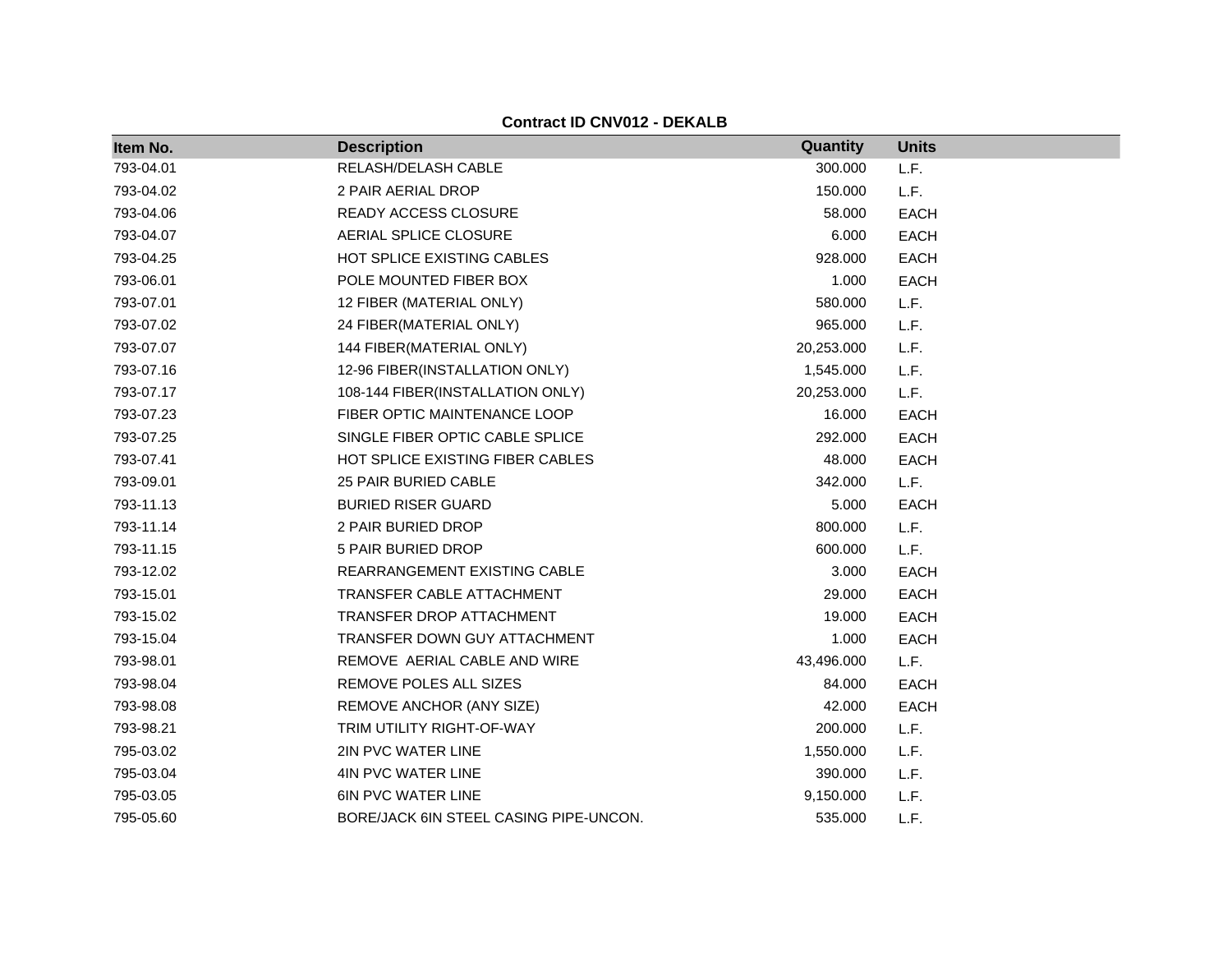| Item No.  | <b>Description</b>                        | Quantity  | <b>Units</b> |
|-----------|-------------------------------------------|-----------|--------------|
| 795-05.61 | BORE/JACK 8IN STEEL CASING PIPE-UNCON.    | 100.000   | L.F.         |
| 795-05.63 | BORE/JACK 12IN STEEL CASING PIPE-UNCON.   | 230.000   | L.F.         |
| 795-06.03 | <b>CONNECT TO 4IN WATER LINE</b>          | 1.000     | <b>EACH</b>  |
| 795-06.04 | CONNECT TO 6IN WATER LINE                 | 6.000     | <b>EACH</b>  |
| 795-06.32 | CUT AND CAP 4IN WATER LINE                | 1.000     | <b>EACH</b>  |
| 795-06.33 | CUT AND CAP 6IN WATER LINE                | 6.000     | <b>EACH</b>  |
| 795-07.01 | 4IN X 4IN TAPPING SLEEVE AND VALVE        | 1.000     | <b>EACH</b>  |
| 795-07.03 | 6IN X 6IN TAPPING SLEEVE AND VALVE        | 6.000     | <b>EACH</b>  |
| 795-08.01 | 2IN GATE VALVE ASSEMBLY                   | 6.000     | <b>EACH</b>  |
| 795-08.03 | 4IN GATE VALVE ASSEMBLY                   | 1.000     | <b>EACH</b>  |
| 795-08.04 | <b>6IN GATE VALVE ASSEMBLY</b>            | 10.000    | <b>EACH</b>  |
| 795-09.09 | RELOCATE/RECONNECT SERVICE ASSEMBLY       | 36.000    | <b>EACH</b>  |
| 795-09.14 | 3/4IN HDPE SERVICE PIPE                   | 2,500.000 | L.F.         |
| 795-10.31 | 2IN BLOW-OFF ASSEMBLY                     | 3.000     | <b>EACH</b>  |
| 795-11.02 | FIRE HYDRANT ASSEMBLY                     | 3.000     | <b>EACH</b>  |
| 795-13.01 | <b>DI FITTINGS</b>                        | 3,000.000 | LB.          |
| 795-14.08 | <b>RESTORE ASPHALT</b>                    | 20.000    | S.Y.         |
| 795-14.09 | <b>RESTORE CONCRETE</b>                   | 80.000    | S.Y.         |
| 795-14.10 | <b>RESTORE GRAVEL</b>                     | 900.000   | S.Y.         |
| 795-16.14 | RELOCATE WATER PUMPING STATION FACILITIES | 1.000     | <b>EACH</b>  |
| 797-05.51 | 8IN PVC GRAVITY SEWER 0FT-6FT DEPTH       | 89.000    | L.F.         |
| 797-05.52 | 8IN PVC GRAVITY SEWER 6FT-12FT DEPTH      | 378.000   | L.F.         |
| 797-06.64 | BORE/JACK 16IN STEEL CASING PIPE-UNCON.   | 90.000    | L.F.         |
| 797-07.01 | 48IN MANHOLE 0FT-4FT DEPTH                | 1.000     | <b>EACH</b>  |
| 797-07.04 | 48IN MANHOLE 8FT-10FT DEPTH               | 1.000     | <b>EACH</b>  |
| 797-07.05 | 48IN MANHOLE 10FT-12FT DEPTH              | 2.000     | <b>EACH</b>  |
| 797-08.05 | <b>6IN PVC PIPE FOR SERVICE LATERAL</b>   | 300.000   | L.F.         |
| 797-08.08 | <b>6IN CLEAN OUT ASSEMBLY</b>             | 2.000     | <b>EACH</b>  |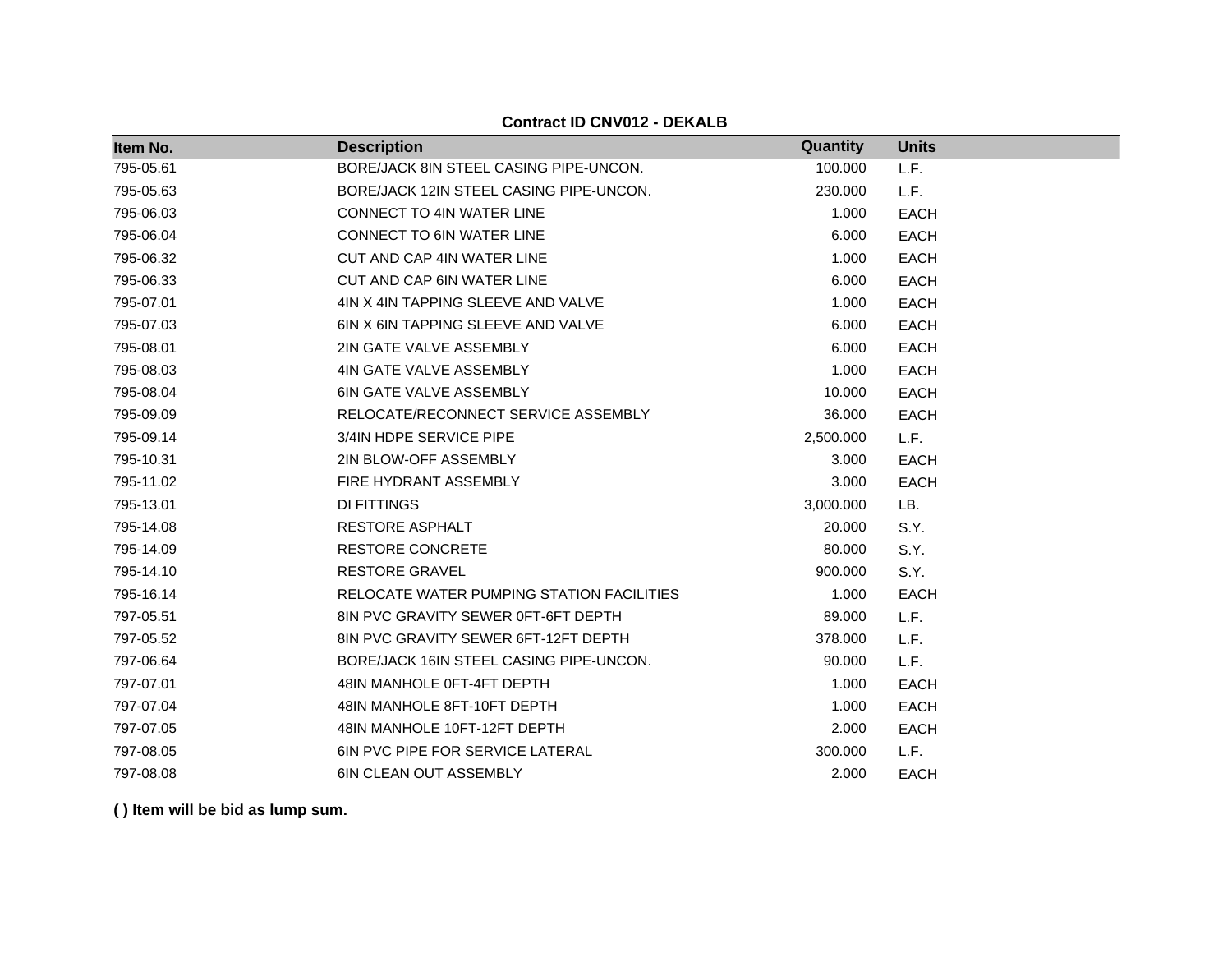| <b>Contract ID: CNV082</b> |                              |            |                                                                                                                  |             |
|----------------------------|------------------------------|------------|------------------------------------------------------------------------------------------------------------------|-------------|
| <b>Counties: DEKALB</b>    | Letting Date: March 26, 2021 | $10:00$ AM | <b>Projects: 21016-8216-14</b>                                                                                   | STP-288(10) |
| District:                  |                              |            | <b>DBE Goal Percent: 3.00</b>                                                                                    |             |
|                            | 56 (L.M. 8.33).              |            | <b>Description:</b> The resurfacing (microsurfacing) on S.R. 288 from the Warren County line (L.M. 0.00) to S.R. |             |

Contract Time: CD - 35

| Item No.  | <b>Description</b>                                            | Quantity  | <b>Units</b> |
|-----------|---------------------------------------------------------------|-----------|--------------|
| 403-01.01 | BITUMINOUS MATERIAL FOR TACK COAT (MICRO-<br>SURFACING)       | 14.000    | <b>TON</b>   |
| 403-01.10 | HIGH PERFORMANCE FOG SEALS                                    | 645.000   | S.Y.         |
| 414-03.01 | EMULSIFIED ASPHALT FOR MICRO-SURFACING                        | 129.000   | <b>TON</b>   |
| 414-03.02 | AGGREGATE FOR MICRO SURFACING                                 | 1,072.000 | <b>TON</b>   |
| 705-04.22 | <b>GUARDRAIL DELINEATION ENHANCEMENT (BI-</b><br>DIRECTIONAL) | 1,650.000 | <b>EACH</b>  |
| 712-01    | <b>TRAFFIC CONTROL</b>                                        | (1)       | <b>LS</b>    |
| 712-06    | SIGNS (CONSTRUCTION)                                          | 439.000   | S.F.         |
| 716-01.21 | SNOWPLOWABLE RAISED PAVEMENT MARKERS<br>(BI-DIR) (1 COLOR)    | 550.000   | <b>EACH</b>  |
| 716-01.30 | REMOVAL OF SNOWPLOWABLE REFLECTIVE<br><b>MARKER</b>           | 550.000   | <b>EACH</b>  |
| 716-02.05 | PLASTIC PAVEMENT MARKING (STOP LINE)                          | 328.000   | L.F.         |
| 716-03.03 | PLASTIC WORD PAVEMENT MARKING (STOP<br>AHEAD)                 | 1.000     | <b>EACH</b>  |
| 716-08.20 | REMOVAL OF PAVEMENT MARKING (LINE)                            | 16.700    | L.M.         |
| 716-12.02 | ENHANCED FLATLINE THERMO PVMT MRKNG (6IN<br>LINE)             | 33.000    | L.M.         |
| 716-12.05 | ENHANCED FLATLINE THERMO PVMT MRKNG (6IN<br>DOTTED LINE)      | 525.000   | L.F.         |
| 717-01    | <b>MOBILIZATION</b>                                           | (1)       | <b>LS</b>    |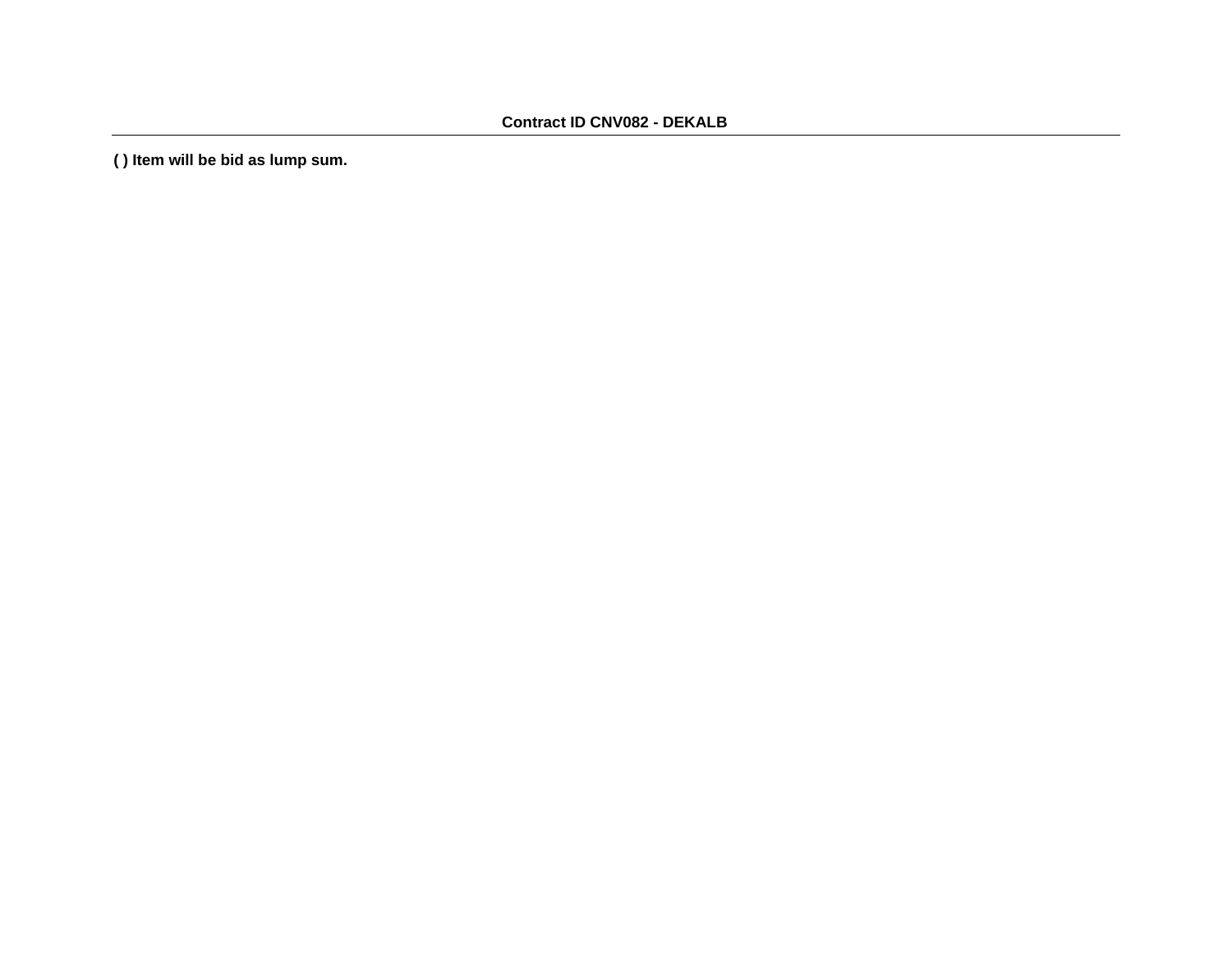| <b>Contract ID: CNV014</b> |                              |            |                                                                                                                                                                                               |     |
|----------------------------|------------------------------|------------|-----------------------------------------------------------------------------------------------------------------------------------------------------------------------------------------------|-----|
|                            | Letting Date: March 26, 2021 | $10:00$ AM | <b>Projects: 23945-4281-04</b>                                                                                                                                                                | NA. |
| <b>Counties: DYER</b>      |                              |            |                                                                                                                                                                                               |     |
| District:                  |                              |            | <b>DBE Goal Percent:</b>                                                                                                                                                                      |     |
|                            |                              |            | Description: The repair of bridges on U.S. 412 (S.R. 20) over S.R. 104 (L.M. 2.93), Lewis Creek (L.M.<br>3.47) and overflow (L.M. 5.43), and on S.R. 210 over U.S. 412 (S.R. 20) (L.M. 6.69). |     |

**Contract Time:** DT - 11/30/2021

| Item No.  | <b>Description</b>                                              | Quantity  | <b>Units</b> |
|-----------|-----------------------------------------------------------------|-----------|--------------|
| 209-08.02 | TEMPORARY SILT FENCE (WITH BACKING)                             | 4,253.000 | L.F.         |
| 307-01.08 | ASPHALT CONCRETE MIX (PG64-22) (BPMB-HM)<br><b>GRADING B-M2</b> | 166.000   | <b>TON</b>   |
| 403-01    | BITUMINOUS MATERIAL FOR TACK COAT (TC)                          | 4.000     | <b>TON</b>   |
| 411-01.10 | ACS MIX(PG64-22) GRADING D                                      | 660,000   | <b>TON</b>   |
| 411-01.11 | ACS MIX(PG64-22) GRADING E RDWY                                 | 198.000   | <b>TON</b>   |
| 411-12.01 | SCORING SHOULDERS (CONTINUOUS) (16IN<br>WIDTH)                  | 1.400     | L.M.         |
| 415-01.02 | COLD PLANING BITUMINOUS PAVEMENT                                | 6,460.000 | S.Y.         |
| 503-01.01 | MILLING CONCRETE PAVEMENT                                       | 1,618.000 | S.Y.         |
| 604-04.02 | APPLIED TEXTURE FINISH (EXISTING<br>STRUCTURES)                 | 3,435.000 | S.Y.         |
| 604-10.05 | <b>CONCRETE</b>                                                 | 120.000   | S.F.         |
| 604-10.42 | <b>CONCRETE REPAIRS</b>                                         | 898.000   | C.F.         |
| 604-10.47 | EXPANSION JOINT REPAIRS (TYPE H)                                | 666.000   | L.F.         |
| 604-10.50 | BRIDGE DECK REPAIRS (PARTIAL DEPTH OF SLAB)                     | 510.000   | S.Y.         |
| 604-10.54 | <b>CONCRETE REPAIRS</b>                                         | 105.000   | S.F.         |
| 604-10.67 | CONCRETE REPAIRS (DESCRIPTION) (EPOXY<br>HEADER)                | 252.000   | L.F.         |
| 606-03.03 | STEEL PILES (12 INCH)                                           | 3,040.000 | L.F.         |
| 617-01    | <b>BRIDGE DECK SEALANT</b>                                      | 1,867.000 | S.Y.         |
| 617-04.01 | TYPE 1 THIN EPOXY OVERLAY (EPOXY-URETHANE)                      | 8,811.000 | S.Y.         |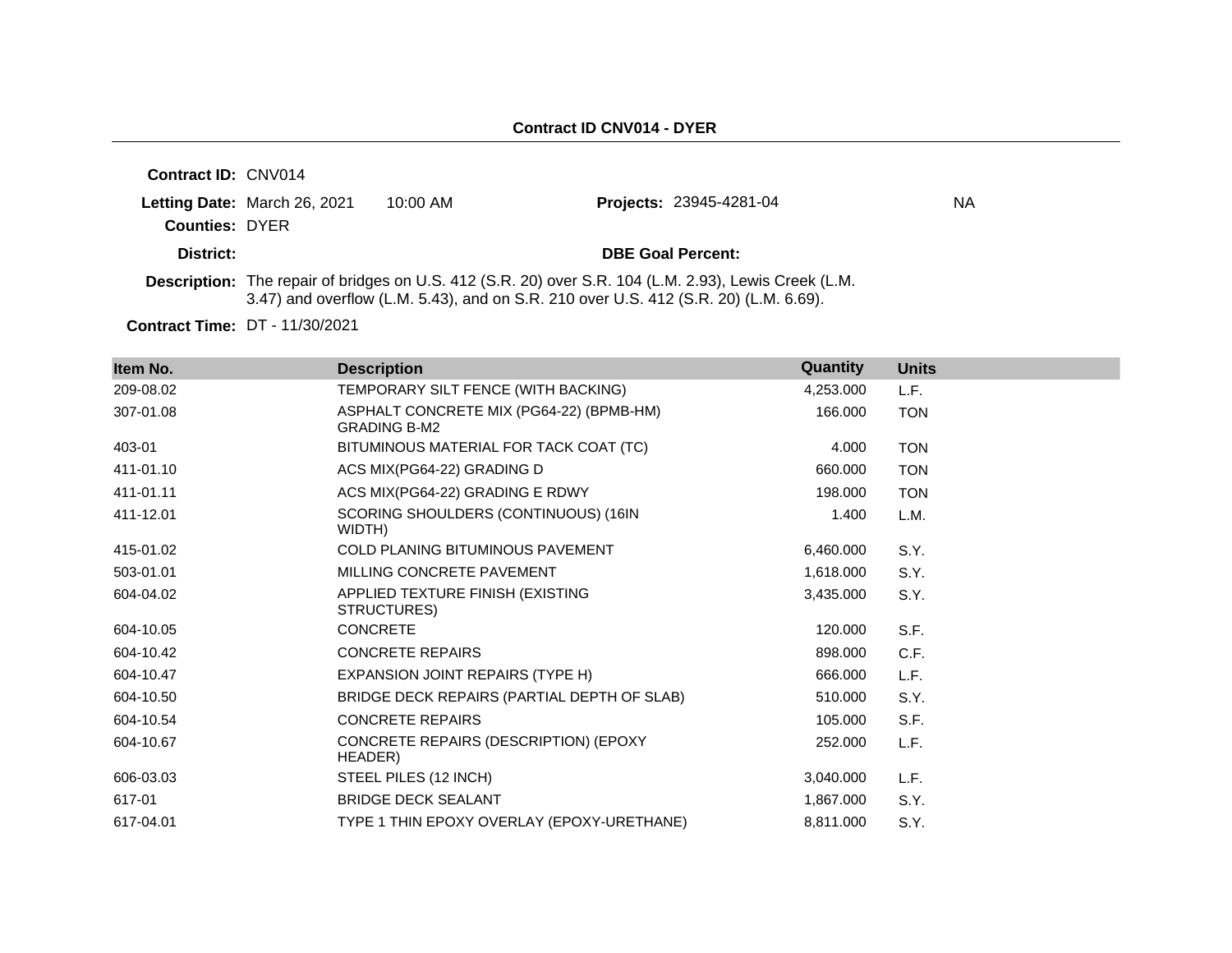| Item No.  | <b>Description</b>                                        | Quantity   | <b>Units</b> |
|-----------|-----------------------------------------------------------|------------|--------------|
| 705-04.50 | PORTABLE BARRIER RAIL DELINEATOR                          | 364.000    | <b>EACH</b>  |
| 705-08.51 | PORTABLE IMPACT ATTENUATOR NCHRP350 TL-3                  | 6.000      | <b>EACH</b>  |
| 707-08.11 | <b>HIGH-VISIBILITY CONSTRUCTION FENCE</b>                 | 3,653.000  | L.F.         |
| 712-01    | <b>TRAFFIC CONTROL</b>                                    | (1)        | <b>LS</b>    |
| 712-02.02 | INTERCONNECTED PORTABLE BARRIER RAIL                      | 5,140.000  | L.F.         |
| 712-04.01 | FLEXIBLE DRUMS (CHANNELIZING)                             | 767.000    | <b>EACH</b>  |
| 712-06    | SIGNS (CONSTRUCTION)                                      | 2,387.000  | S.F.         |
| 712-07.03 | TEMPORARY BARRICADES (TYPE III)                           | 334.000    | L.F.         |
| 712-08.03 | ARROW BOARD (TYPE C)                                      | 6.000      | <b>EACH</b>  |
| 712-09.02 | REMOVABLE PAVEMENT MARKING (8" BARRIER<br>LINE)           | 24,245.000 | L.F.         |
| 712-09.08 | REMOVABLE PAVEMENT MARKING (6" line)                      | 25,670.000 | L.F.         |
| 713-02.14 | FLEXIBLE DELINEATOR (WHITE)                               | 342.000    | <b>EACH</b>  |
| 713-16.01 | CHANGEABLE MESSAGE SIGN UNIT                              | 10.000     | <b>EACH</b>  |
| 716-01.23 | SNOWPLOWABLE RAISED PAVEMENT MARKERS<br>(BI-DIR)(2 COLOR) | 50.000     | <b>EACH</b>  |
| 716-12.02 | ENHANCED FLATLINE THERMO PVMT MRKNG (6IN<br>LINE)         | 9.100      | L.M.         |
| 717-01    | <b>MOBILIZATION</b>                                       | (1)        | <b>LS</b>    |
| 801-03    | WATER (SEEDING & SODDING)                                 | 42.000     | M.G.         |
| 803-01    | SODDING (NEW SOD)                                         | 4,200.000  | S.Y.         |

**Contract ID CNV014 - DYER**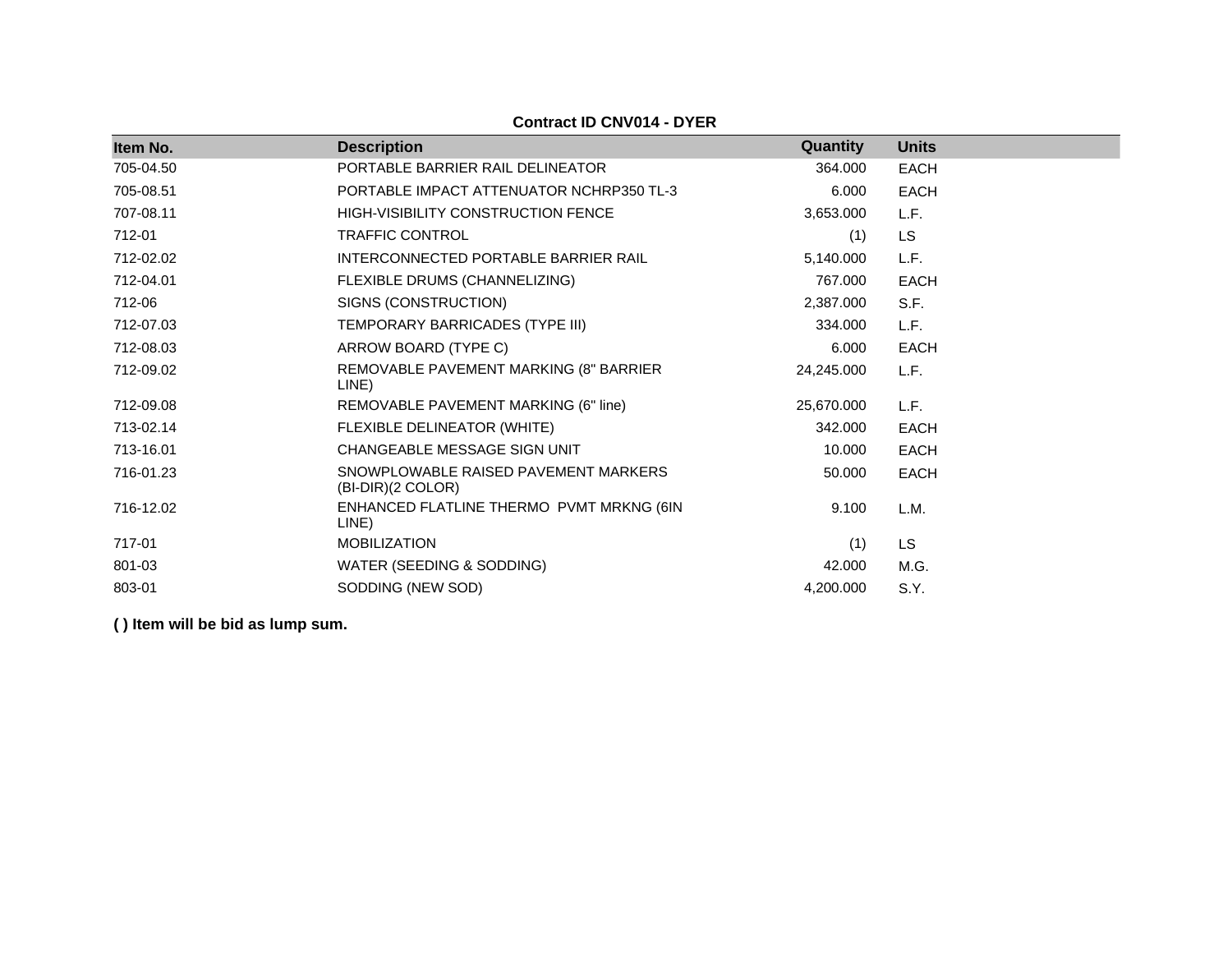**Contract ID:** CNV083

| Letting Date: March 26, 2021 | 10:00 AM | <b>Projects: 24009-3220-94</b> | HSIP-76(114) |
|------------------------------|----------|--------------------------------|--------------|
|                              |          | 24009-4220-04                  | HSIP-76(114) |
|                              |          | 24009-4221-04                  | HSIP-76(114) |

**Counties:** FAYETTE

#### **District: District: DBE Goal Percent:**

**Description:** The resurfacing on S.R. 76 from S.R. 57 (L.M. 0.00) to S.R. 193 (L.M. 6.90), including bridge repair.

**Contract Time:** DT - 9/30/2021

| Item No.  | <b>Description</b>                                                | Quantity   | <b>Units</b> |
|-----------|-------------------------------------------------------------------|------------|--------------|
| 202-03.01 | REMOVAL OF ASPHALT PAVEMENT                                       | 26.000     | S.Y.         |
| 203-06    | <b>WATER</b>                                                      | 13.000     | M.G.         |
| 208-01.05 | BROOMING & DEGRASSING SHOULDERS                                   | 14.000     | L.M.         |
| 303-02    | MINERAL AGGREGATE, TYPE B BASE, GRADING<br>(DESCRIPTION) (C OR D) | 1,740.000  | <b>TON</b>   |
| 307-01.01 | ASPHALT CONCRETE MIX (PG64-22) (BPMB-HM)<br><b>GRADING A</b>      | 9.000      | <b>TON</b>   |
| 307-01.08 | ASPHALT CONCRETE MIX (PG64-22) (BPMB-HM)<br><b>GRADING B-M2</b>   | 3.000      | <b>TON</b>   |
| 403-02.01 | <b>TRACKLESS TACK COAT</b>                                        | 31.000     | <b>TON</b>   |
| 411-01.12 | LONGITUDINAL JOINT STABILIZATION                                  | 80,233.000 | S.F.         |
| 411-03.12 | ACS MIX(PG64-22) THIN LIFT D ASPHALT                              | 4,504.000  | <b>TON</b>   |
| 411-12.03 | SCORING FOR RUMBLE STRIPE (NON-<br>CONTINUOUS) (8IN WIDTH)        | 10.000     | L.M.         |
| 414-04.03 | ASPHALT EMULSION (SCRUB SEAL)                                     | 127.000    | <b>TON</b>   |
| 414-04.04 | MINERAL AGGREGATE (SCRUB SEAL)                                    | 1,035.000  | <b>TON</b>   |
| 415-01.02 | <b>COLD PLANING BITUMINOUS PAVEMENT</b>                           | 9,122.000  | S.Y.         |
| 705-02.10 | <b>GUARDRAIL TRANSITION 27IN TO 31IN</b>                          | 3.000      | <b>EACH</b>  |
| 705-06.20 | TANGENT ENERGY ABSORBING TERM MASH TL-3                           | 3.000      | <b>EACH</b>  |
| 712-01    | <b>TRAFFIC CONTROL</b>                                            | (1)        | LS           |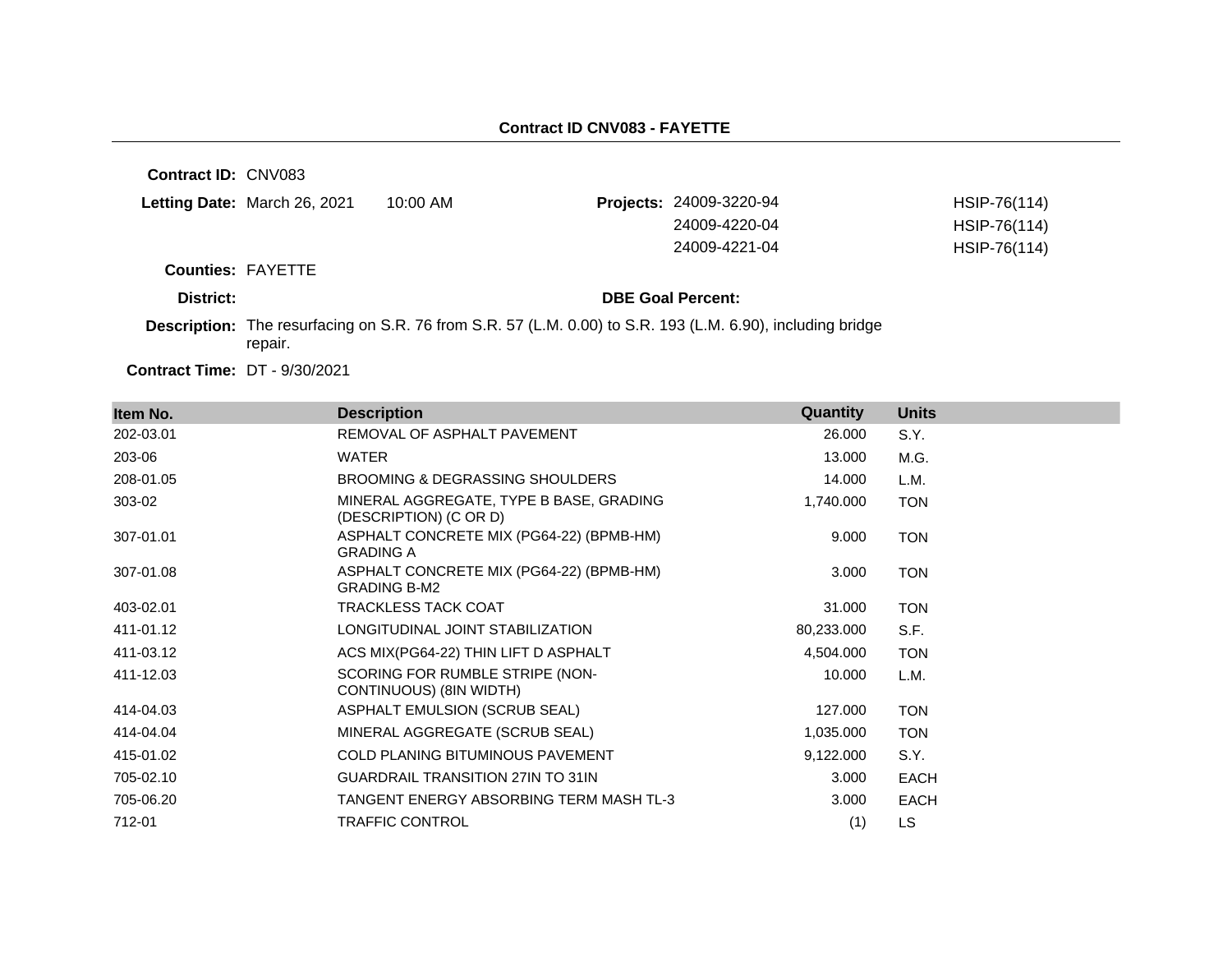## **Contract ID CNV083 - FAYETTE**

| Item No.  | <b>Description</b>                                                                 | Quantity  | <b>Units</b> |
|-----------|------------------------------------------------------------------------------------|-----------|--------------|
| 712-06    | SIGNS (CONSTRUCTION)                                                               | 1,634.000 | S.F.         |
| 713-02.21 | SIGN POST DELINEATION ENHANCEMENT                                                  | 21.000    | L.F.         |
| 713-15.36 | REMOVE SIGN, SUPPORT & FOOTING                                                     | 2.000     | <b>EACH</b>  |
| 713-16.20 | SIGNS (DESCRIPTION) (W10-1, HIGHWAY-RAIL<br><b>GRADE CROSSING ADVANCE WARNING)</b> | 2.000     | <b>EACH</b>  |
| 713-16.21 | SIGNS (DESCRIPTION) (W10-4, HIGHWAY-RAIL<br><b>GRADE CROSSING ADVANCE WARNING)</b> | 1.000     | <b>EACH</b>  |
| 716-01.21 | SNOWPLOWABLE RAISED PAVEMENT MARKERS<br>(BI-DIR) (1 COLOR)                         | 447.000   | <b>EACH</b>  |
| 716-02.04 | PLASTIC PAVEMENT MARKING(CHANNELIZATION<br>STRIPING)                               | 22.000    | S.Y.         |
| 716-02.05 | PLASTIC PAVEMENT MARKING (STOP LINE)                                               | 220.000   | L.F.         |
| 716-03.02 | PLASTIC WORD PAVEMENT MARKING (RXR)                                                | 2.000     | <b>EACH</b>  |
| 716-03.03 | PLASTIC WORD PAVEMENT MARKING (STOP<br>AHEAD)                                      | 1.000     | <b>EACH</b>  |
| 716-05.20 | PAINTED PAVEMENT MARKING (6" LINE)                                                 | 23.200    | L.M.         |
| 716-08.04 | REMOVAL OF PAVEMENT MARKING<br>(CHANNELIZATION STRIPING)                           | 11.000    | S.Y.         |
| 716-08.05 | REMOVAL OF PAVEMENT MARKING (STOP LINE)                                            | 220.000   | L.F.         |
| 716-08.11 | REMOVAL OF WORD PAVEMENT MARKING<br>(DESCRIPTION) (RXR)                            | 2.000     | <b>EACH</b>  |
| 716-08.12 | REMOVAL OF WORD PAVEMENT MARKING<br>(DESCRIPTION) (STOP AHEAD)                     | 1.000     | <b>EACH</b>  |
| 716-08.20 | REMOVAL OF PAVEMENT MARKING (LINE)                                                 | 23.200    | L.M.         |
| 716-12.02 | ENHANCED FLATLINE THERMO PVMT MRKNG (6IN<br>LINE)                                  | 9.200     | L.M.         |
| 716-13.02 | SPRAY THERMO PVMT MRKNG (60 mil) (6IN LINE)                                        | 14.000    | L.M.         |
| 717-01    | <b>MOBILIZATION</b>                                                                | (1)       | <b>LS</b>    |
| 604-10.44 | <b>EXPANSION JOINT REPAIRS</b>                                                     | 172,000   | L.F.         |
| 617-04.01 | TYPE 1 THIN EPOXY OVERLAY (EPOXY-URETHANE)                                         | 4,286.000 | S.Y.         |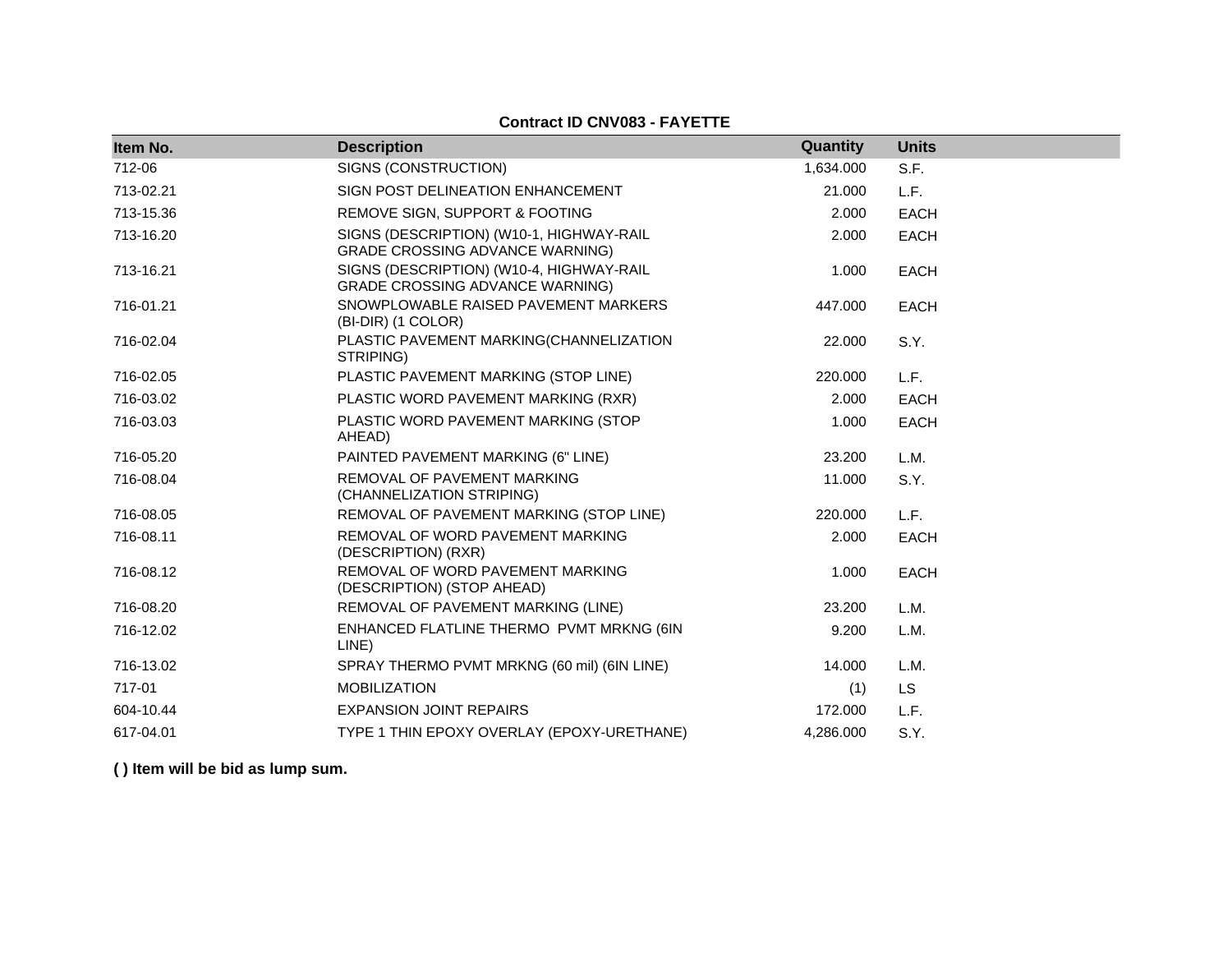**Contract ID:** CNV118

|           | <b>Letting Date:</b> March 26, 2021 10:00 AM                                                                        |                                               | <b>Projects: 98400-4179-04</b> | <b>NA</b> |
|-----------|---------------------------------------------------------------------------------------------------------------------|-----------------------------------------------|--------------------------------|-----------|
|           |                                                                                                                     | Counties: FAYETTE, LAUDERDALE, SHELBY, TIPTON |                                |           |
| District: |                                                                                                                     |                                               | <b>DBE Goal Percent:</b>       |           |
|           | Description: The on-call guardrail repair and new guardrail installation on various Interstate and State<br>Routes. |                                               |                                |           |

**Contract Time:** DT - 6/30/2022

| Item No.  | <b>Description</b>                                           | Quantity  | <b>Units</b> |
|-----------|--------------------------------------------------------------|-----------|--------------|
| 705-01.01 | <b>GUARDRAIL AT BRIDGE ENDS</b>                              | 120,000   | L.F.         |
| 705-01.02 | <b>GUARDRAIL AT BRIDGE PIERS</b>                             | 10.000    | L.F.         |
| 705-01.04 | METAL BEAM GUARD FENCE                                       | 150,000   | L.F.         |
| 705-02.01 | SINGLE GUARDRAIL, WITH RUB-RAIL (TYPE 2)                     | 75.000    | L.F.         |
| 705-02.02 | SINGLE GUARDRAIL (TYPE 2)                                    | 3,600.000 | L.F.         |
| 705-02.10 | GUARDRAIL TRANSITION 27IN TO 31IN                            | 200.000   | <b>EACH</b>  |
| 705-02.20 | SINGLE GUARDRAIL (TYPE 2) LONG POST (6 FT-9<br>FT)           | 1,000.000 | L.F.         |
| 705-02.25 | SINGLE GUARDRAIL (TYPE 2) LONG POST (9 FT-12<br>FT)          | 1,000.000 | L.F.         |
| 705-03.01 | MEDIAN DIVIDER GUARDRAIL, WITH RUB-RAIL<br>(TYPE 2)          | 13.000    | L.F.         |
| 705-03.02 | MEDIAN DIVIDER GUARDRAIL (TYPE 2)                            | 100.000   | L.F.         |
| 705-03.03 | MEDIAN DIVIDER GUARDRAIL (TYPE 2) (27" MT HT)                | 25.000    | L.F.         |
| 705-03.04 | MEDIAN DIVIDER GUARDRAIL AT CONCRETE<br><b>BARRIER</b>       | 25,000    | L.F.         |
| 705-04.02 | <b>GUARDRAIL TERMINAL (TYPE 12)</b>                          | 2.000     | <b>EACH</b>  |
| 705-04.03 | <b>GUARDRAIL TERMINAL (TYPE 13)</b>                          | 6.000     | <b>EACH</b>  |
| 705-04.05 | GUARDRAIL TERMINAL (TYPE-IN-LINE)                            | 5.000     | <b>EACH</b>  |
| 705-04.11 | STONE FOR GUARDRAIL END TERMINAL PAD                         | 1,400.000 | <b>TON</b>   |
| 705-04.24 | <b>GUARDRAIL END TERMINAL DELINEATION</b><br><b>SHEETING</b> | 200.000   | S.F.         |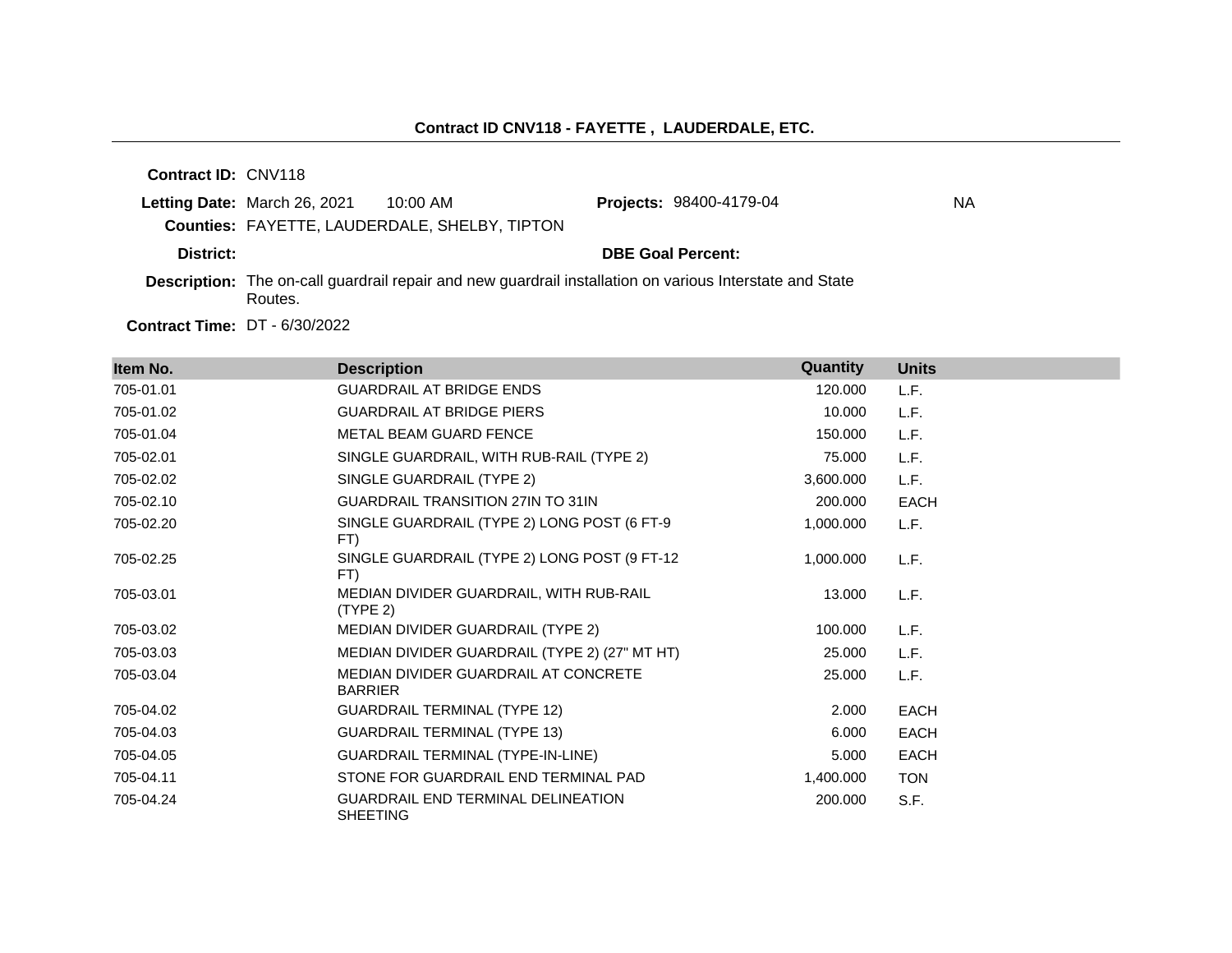# **Contract ID CNV118 - FAYETTE , LAUDERDALE, ETC.**

| Item No.  | <b>Description</b>                                                          | Quantity  | <b>Units</b> |
|-----------|-----------------------------------------------------------------------------|-----------|--------------|
| 705-04.29 | C-A-T CRASH CUSHION ATTENUATING TERMINAL                                    | 2.000     | <b>EACH</b>  |
| 705-06.01 | W BEAM GR (TYPE 2) MASH TL-3                                                | 6,500.000 | L.F.         |
| 705-06.09 | WEAK-POST GUARDRAIL ATTACHMENT TO<br>CULVERT(MASH TL-3)(TYPE _) (MASH TL-3) | 100.000   | L.F.         |
| 705-06.10 | GR TERMINALTRAILING END (TYPE 13) MASH TL-3                                 | 15.000    | <b>EACH</b>  |
| 705-06.11 | GR TERMINAL (IN-INLINE) MASH TL-3                                           | 5.000     | <b>EACH</b>  |
| 705-06.20 | TANGENT ENERGY ABSORBING TERM MASH TL-3                                     | 250.000   | <b>EACH</b>  |
| 705-06.25 | THRIE BEAM BRIDGE TRANSITION MASH TL-3                                      | 5.000     | <b>EACH</b>  |
| 705-06.26 | THRIE BEAM BRIDGE TRANSITION MASH TL-2                                      | 3.000     | <b>EACH</b>  |
| 705-06.30 | GR TERMINAL (ENERGY ABSORBING) MASH TL-2                                    | 5.000     | <b>EACH</b>  |
| 705-10.30 | GUARDRAIL ATTACHMENT TO SLOPE FACE<br><b>ENDPOST</b>                        | 30.000    | L.F.         |
| 705-10.31 | GUARDRAIL ATTACHMENT TO VERTICAL FACE<br><b>ENDPOST</b>                     | 9.000     | L.F.         |
| 705-10.32 | <b>GUARDRAIL ATTACHMENT TO EXISTING BRIDGE</b><br>PIER PROTECTION           | 2.000     | <b>EACH</b>  |
| 706-01    | <b>GUARDRAIL REMOVED</b>                                                    | 1,000.000 | L.F.         |
| 706-02.21 | <b>RESET SINGLE GUARDRAIL (TYPE 2)</b>                                      | 100.000   | L.F.         |
| 706-03.01 | POSTS FURNISHED                                                             | 11.000    | <b>EACH</b>  |
| 706-06.01 | SINGLE THRIE RAIL (TYPE 2)                                                  | 25.000    | L.F.         |
| 706-06.02 | MEDIAN DIVIDER THRIE RAIL (TYPE 2)                                          | 25,000    | L.F.         |
| 706-06.03 | <b>RADIUS RAIL</b>                                                          | 175.000   | L.F.         |
| 706-06.05 | RADIUS RAIL LONG POST (6-9 FT)                                              | 38,000    | L.F.         |
| 706-06.06 | RADIUS RAIL LONG POST (9-12 FT)                                             | 38.000    | L.F.         |
| 706-10.26 | ROUNDED END ELEMENT                                                         | 12.000    | <b>EACH</b>  |
| 706-10.54 | <b>RE-ALIGN GUARDRAIL</b>                                                   | 1,050.000 | L.F.         |
| 706-10.71 | <b>HAZARD MARKERS</b>                                                       | 7.000     | <b>EACH</b>  |
| 706-10.72 | PULL AND REINSTALL GUARDARAIL POST FOR<br><b>VERIFICATION</b>               | 3.000     | <b>EACH</b>  |
| 706-10.74 | <b>CONCRETE BARRIER WALL REPAIR</b>                                         | 10.000    | C.Y.         |
| 706-10.80 | MICHIGAN AND MODIFIED MICHIGAN END SHOE                                     | 3.000     | <b>EACH</b>  |
| 706-10.81 | <b>GUARDRAIL REFLECTORS</b>                                                 | 30.000    | <b>EACH</b>  |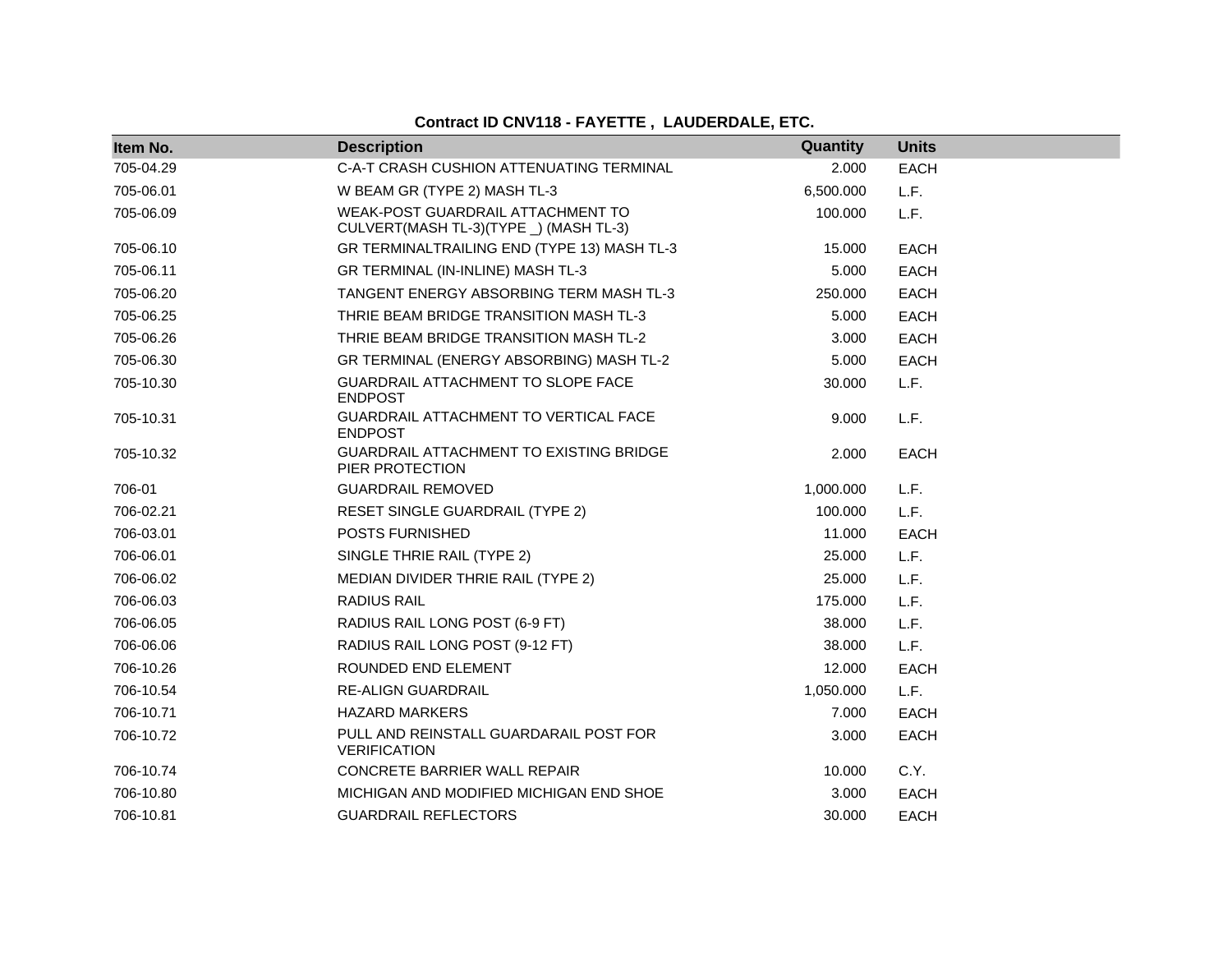# **Contract ID CNV118 - FAYETTE , LAUDERDALE, ETC.**

| Item No.  | <b>Description</b>                                      | Quantity | <b>Units</b> |
|-----------|---------------------------------------------------------|----------|--------------|
| 706-10.82 | CONCRETE BRIDGE END OR PIER PROTECTION<br><b>REPAIR</b> | 2.000    | C.Y.         |
| 706-10.83 | DRILL BR. PAR. WALL FOR MICHIGAN END SHOE               | 2.000    | EACH         |
| 712-01.02 | LANE CLOSURE                                            | 300,000  | <b>EACH</b>  |
| 712-08.20 | TRUCK MOUNTED ATTENUATOR W/MSSAGE BOARD                 | 100.000  | <b>DAY</b>   |
| 717-01    | <b>MOBILIZATION</b>                                     |          | LS           |
| 717-01.04 | MOBILIZATION (DESCRIPTION) (EMERGENCY CALL-<br>OUT)     | 25,000   | <b>EACH</b>  |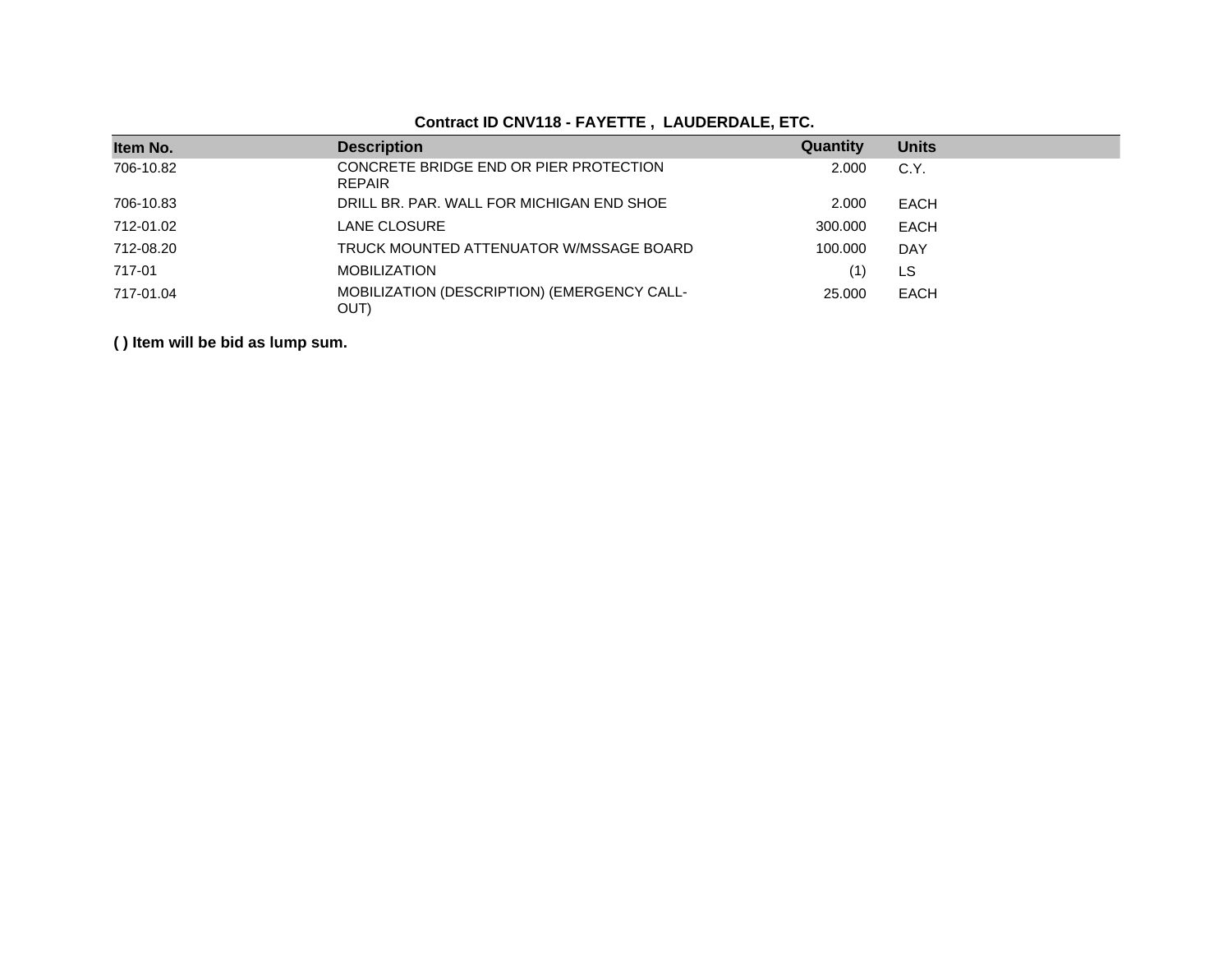| <b>Contract ID: CNV126</b> |                                                           |          |                                                                                                                |     |
|----------------------------|-----------------------------------------------------------|----------|----------------------------------------------------------------------------------------------------------------|-----|
|                            | Letting Date: March 26, 2021<br><b>Counties: FENTRESS</b> | 10:00 AM | <b>Projects: 25013-4210-04</b>                                                                                 | N/A |
| District:                  |                                                           |          | <b>DBE Goal Percent:</b>                                                                                       |     |
|                            | Morgan County line (L.M. 12.71).                          |          | <b>Description:</b> The resurfacing (scrub seal) on S.R. 62 from east of U.S. 127 (S.R. 28) (L.M. 5.83) to the |     |
|                            |                                                           |          |                                                                                                                |     |

Contract Time: CD - 35

| Item No.  | <b>Description</b>                                         | Quantity    | <b>Units</b> |
|-----------|------------------------------------------------------------|-------------|--------------|
| 403-01.10 | HIGH PERFORMANCE FOG SEALS                                 | 100,907.000 | S.Y.         |
| 411-12.04 | SCORING FOR RUMBLE STRIPE (NON-<br>CONTINUOUS) (4IN WIDTH) | 11.000      | L.M.         |
| 414-04.03 | ASPHALT EMULSION (SCRUB SEAL)                              | 131.000     | <b>TON</b>   |
| 414-04.04 | MINERAL AGGREGATE (SCRUB SEAL)                             | 1,085.000   | <b>TON</b>   |
| 712-01    | <b>TRAFFIC CONTROL</b>                                     | (1)         | LS.          |
| 712-06    | SIGNS (CONSTRUCTION)                                       | 457.000     | S.F.         |
| 713-16.01 | CHANGEABLE MESSAGE SIGN UNIT                               | 2.000       | <b>EACH</b>  |
| 716-01.21 | SNOWPLOWABLE RAISED PAVEMENT MARKERS<br>(BI-DIR) (1 COLOR) | 454.000     | <b>EACH</b>  |
| 716-01.30 | REMOVAL OF SNOWPLOWABLE REFLECTIVE<br>MARKER               | 450.000     | <b>EACH</b>  |
| 716-02.05 | PLASTIC PAVEMENT MARKING (STOP LINE)                       | 258.000     | L.F.         |
| 716-05.20 | PAINTED PAVEMENT MARKING (6" LINE)                         | 62.200      | L.M.         |
| 716-08.20 | REMOVAL OF PAVEMENT MARKING (LINE)                         | 24.300      | L.M.         |
| 716-12.02 | ENHANCED FLATLINE THERMO PVMT MRKNG (6IN<br>LINE)          | 24.300      | L.M.         |
| 717-01    | <b>MOBILIZATION</b>                                        | (1)         | LS           |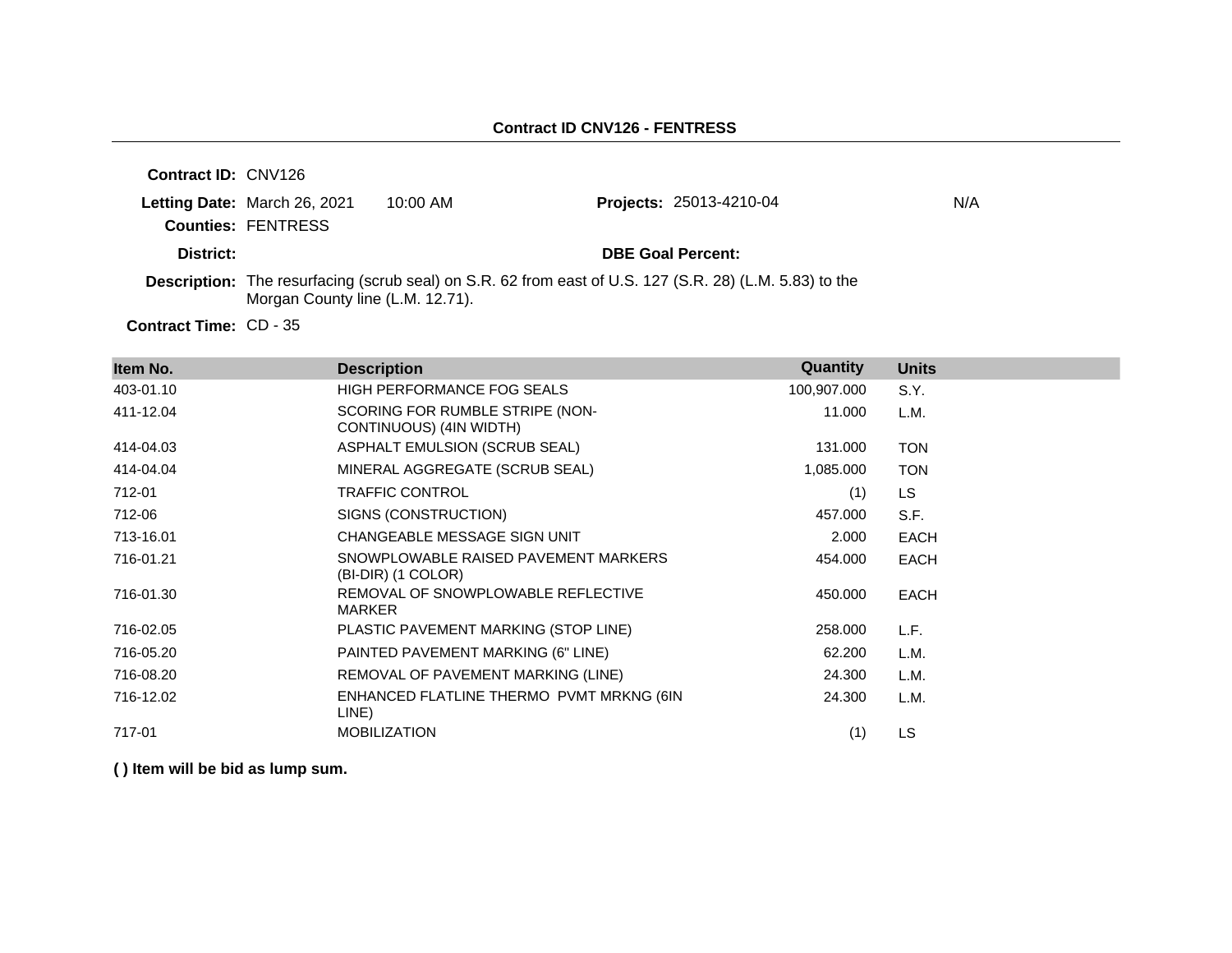| <b>Contract ID: CNV091</b> |                              |                                                                                                                                                                                                                                                 |                         |                  |
|----------------------------|------------------------------|-------------------------------------------------------------------------------------------------------------------------------------------------------------------------------------------------------------------------------------------------|-------------------------|------------------|
|                            | Letting Date: March 26, 2021 | $10:00$ AM                                                                                                                                                                                                                                      | Projects: 28002-3232-94 | $STP/HSIP-7(44)$ |
|                            |                              |                                                                                                                                                                                                                                                 | 28002-4132-04           | STP/HSIP-7(44)   |
|                            |                              |                                                                                                                                                                                                                                                 | 28002-8229-14           | STP-7(40)        |
|                            |                              |                                                                                                                                                                                                                                                 | 28002-8232-14           | STP/HSIP-7(44)   |
|                            |                              |                                                                                                                                                                                                                                                 | 28002-8233-14           | STP-7(45)        |
| <b>Counties: GILES</b>     |                              |                                                                                                                                                                                                                                                 |                         |                  |
| District:                  |                              |                                                                                                                                                                                                                                                 | DBE Goal Percent: 6.00  |                  |
|                            |                              | Description: The resurfacing on S.R. 7 from Ardmore Ridge Road (L.M. 0.64) to Union Hill Road (L.M.<br>1.37), Morrow Road (L.M. 2.25) to near Market Street (L.M. 6.65) and near Polly Road (L.M.<br>12.90) to S of Prospect Road (L.M. 14.71). |                         |                  |
|                            | -- ---------                 |                                                                                                                                                                                                                                                 |                         |                  |

**Contract Time:** DT - 10/31/2021

| Item No.  | <b>Description</b>                                              | Quantity   | <b>Units</b> |
|-----------|-----------------------------------------------------------------|------------|--------------|
| 208-01.05 | <b>BROOMING &amp; DEGRASSING SHOULDERS</b>                      | 13.900     | L.M.         |
| 303-01    | MINERAL AGGREGATE, TYPE A BASE, GRADING D                       | 1,654.000  | <b>TON</b>   |
| 307-01.08 | ASPHALT CONCRETE MIX (PG64-22) (BPMB-HM)<br><b>GRADING B-M2</b> | 309.000    | <b>TON</b>   |
| 403-01    | BITUMINOUS MATERIAL FOR TACK COAT (TC)                          | 70.000     | <b>TON</b>   |
| 411-01.10 | ACS MIX(PG64-22) GRADING D                                      | 10,706.000 | <b>TON</b>   |
| 411-12.03 | SCORING FOR RUMBLE STRIPE (NON-<br>CONTINUOUS) (8IN WIDTH)      | 11.100     | L.M.         |
| 415-01.01 | <b>COLD PLANING BITUMINOUS PAVEMENT</b>                         | 10,749.000 | <b>TON</b>   |
| 611-03.04 | GRAY IRON CASTINGS (CATCHBASIN)                                 | 4,690.000  | LB.          |
| 611-09.02 | <b>REWORK CATCHBASIN</b>                                        | 7.000      | EACH         |
| 705-04.09 | EARTH PAD FOR TYPE 38 GR END TREATMENT                          | 7.000      | <b>EACH</b>  |
| 705-06.11 | GR TERMINAL (IN-INLINE) MASH TL-3                               | 1.000      | <b>EACH</b>  |
| 705-06.20 | TANGENT ENERGY ABSORBING TERM MASH TL-3                         | 7.000      | <b>EACH</b>  |
| 705-06.25 | THRIE BEAM BRIDGE TRANSITION MASH TL-3                          | 8.000      | <b>EACH</b>  |
| 705-06.30 | GR TERMINAL (ENERGY ABSORBING) MASH TL-2                        | 1.000      | <b>EACH</b>  |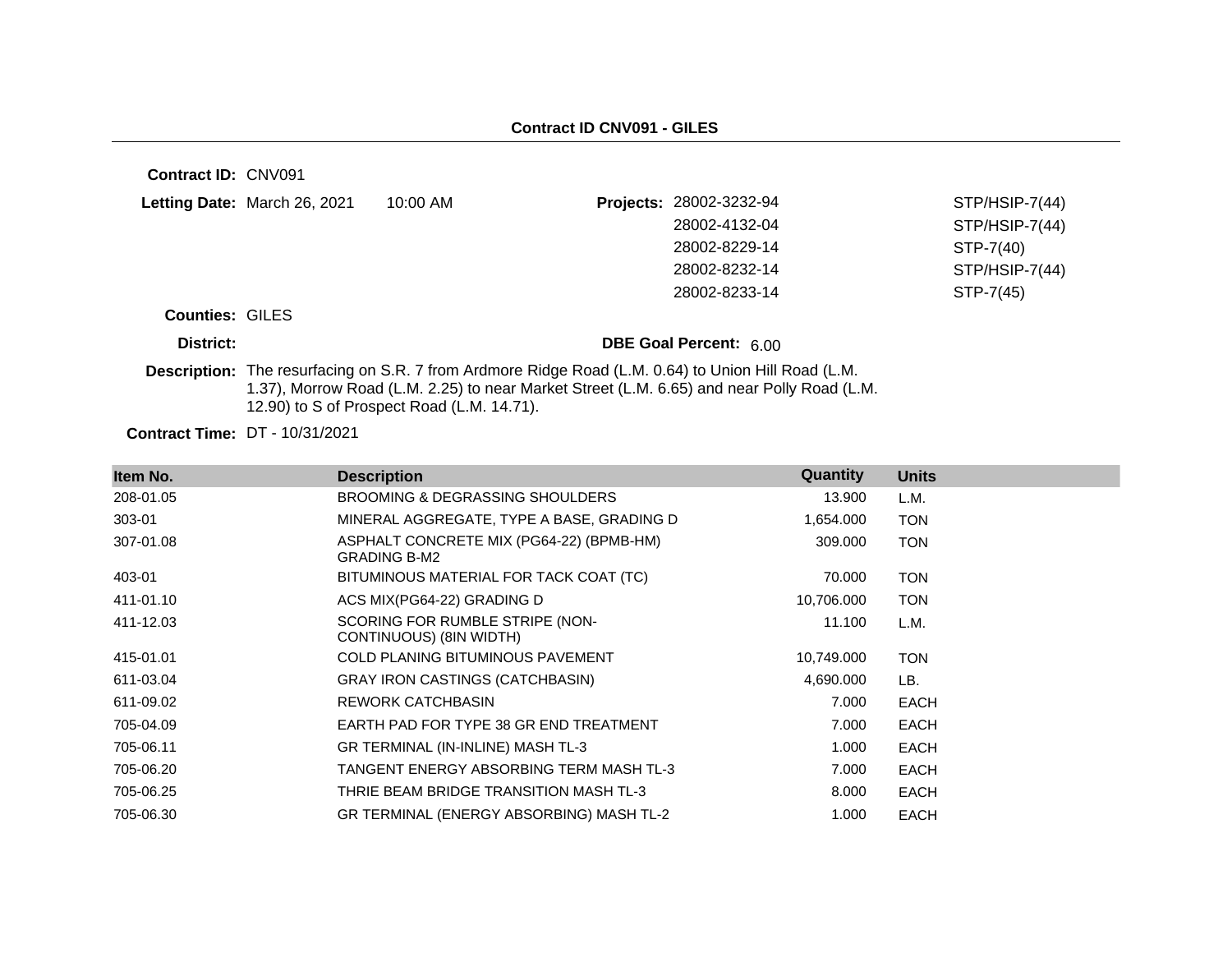**Contract ID CNV091 - GILES**

| Item No.  | <b>Description</b>                                         | Quantity  | <b>Units</b> |
|-----------|------------------------------------------------------------|-----------|--------------|
| 706-06.03 | <b>RADIUS RAIL</b>                                         | 30.000    | L.F.         |
| 712-01    | <b>TRAFFIC CONTROL</b>                                     | (1)       | <b>LS</b>    |
| 712-04.01 | FLEXIBLE DRUMS (CHANNELIZING)                              | 144.000   | EACH         |
| 712-05.01 | <b>WARNING LIGHTS (TYPE A)</b>                             | 8.000     | <b>EACH</b>  |
| 712-06    | SIGNS (CONSTRUCTION)                                       | 2,711.000 | S.F.         |
| 712-08.03 | ARROW BOARD (TYPE C)                                       | 5.000     | <b>EACH</b>  |
| 713-15    | REMOVAL OF SIGNS, POSTS AND FOOTINGS                       | (1)       | <b>LS</b>    |
| 716-01.21 | SNOWPLOWABLE RAISED PAVEMENT MARKERS<br>(BI-DIR) (1 COLOR) | 480.000   | <b>EACH</b>  |
| 716-01.23 | SNOWPLOWABLE RAISED PAVEMENT MARKERS<br>(BI-DIR)(2 COLOR)  | 82.000    | <b>EACH</b>  |
| 716-01.30 | REMOVAL OF SNOWPLOWABLE REFLECTIVE<br><b>MARKER</b>        | 219,000   | <b>EACH</b>  |
| 716-02.04 | PLASTIC PAVEMENT MARKING(CHANNELIZATION<br>STRIPING)       | 692.000   | S.Y.         |
| 716-02.05 | PLASTIC PAVEMENT MARKING (STOP LINE)                       | 366.000   | L.F.         |
| 716-02.06 | PLASTIC PAVEMENT MARKING (TURN LANE<br>ARROW)              | 7.000     | <b>EACH</b>  |
| 716-04.04 | PLASTIC PAVEMENT MARKING (TRANSVERSE<br>SHOULDER)          | 4,376.000 | L.F.         |
| 716-05.01 | PAINTED PAVEMENT MARKING (4" LINE)                         | 2.800     | L.M.         |
| 716-05.20 | PAINTED PAVEMENT MARKING (6" LINE)                         | 21.100    | L.M.         |
| 716-12.02 | ENHANCED FLATLINE THERMO PVMT MRKNG (6IN<br>LINE)          | 23.900    | L.M.         |
| 717-01    | <b>MOBILIZATION</b>                                        | (1)       | <b>LS</b>    |
| 604-10.34 | CONCRETE OVERLAYED BRIDGE DECK REPAIR<br>(FULL DEPTH)      | 35.000    | S.Y.         |
| 604-10.44 | <b>EXPANSION JOINT REPAIRS</b>                             | 56.000    | L.F.         |
| 604-10.56 | CONCRETE OVERLAYED BRIDGE DECK REPAIR<br>(PARTIAL DEPTH)   | 65.000    | S.Y.         |
| 617-04.01 | TYPE 1 THIN EPOXY OVERLAY (EPOXY-URETHANE)                 | 1,057.000 | S.Y.         |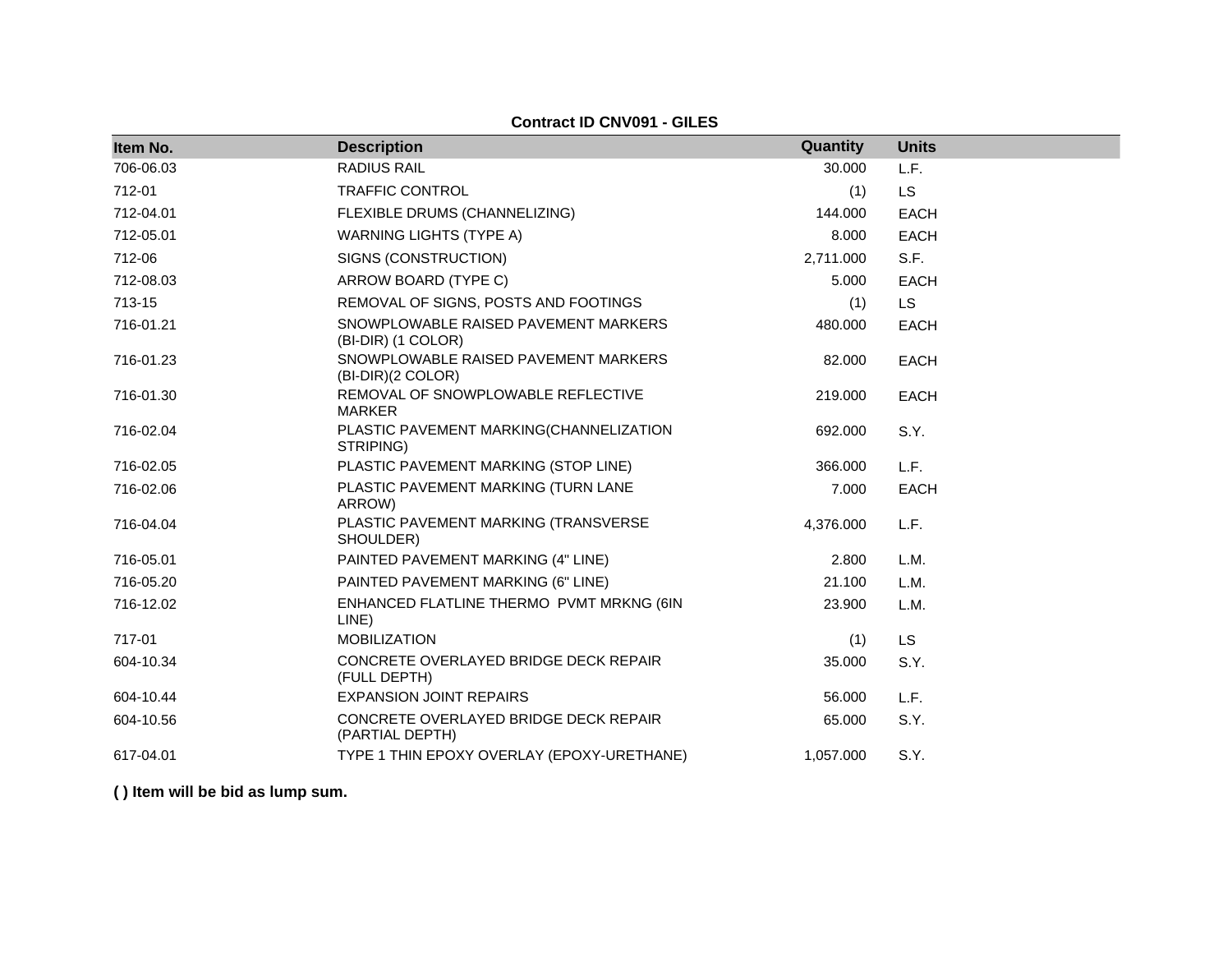**Contract ID:** CNV084 **Letting Date:** March 26, 2021 10:00 AM **Counties:** GRAINGER **District: DBE Goal Percent: Projects:** 29001-3232-94 HSIP-1(437) 29001-4232-04 HSIP-1(437) 29030-4228-04 N/A

**Description:** The resurfacing (thin lift or thin lift D) on U.S. 11W (S.R. 1) from near Promiseland Road (L.M. 6.13) to near Loop Circle (L.M. 14.22), and on S.R. 375 from near Helton Road (L.M. 11.36) to U.S. 25E (S.R. 32).

**Contract Time:** DT - 9/30/2021

| Item No.  | <b>Description</b>                                         | <b>Quantity</b> | <b>Units</b> |
|-----------|------------------------------------------------------------|-----------------|--------------|
| 208-01.05 | <b>BROOMING &amp; DEGRASSING SHOULDERS</b>                 | 30.000          | L.M.         |
| 307-01.15 | ASC MIX (PG64-22) (BPMLC-HM) GRADING CS                    | 2,427.000       | <b>TON</b>   |
| 403-01    | BITUMINOUS MATERIAL FOR TACK COAT (TC)                     | 205.000         | <b>TON</b>   |
| 411-12.03 | SCORING FOR RUMBLE STRIPE (NON-<br>CONTINUOUS) (8IN WIDTH) | 13.000          | L.M.         |
| 411-12.04 | SCORING FOR RUMBLE STRIPE (NON-<br>CONTINUOUS) (4IN WIDTH) | 11.000          | L.M.         |
| 415-01.02 | <b>COLD PLANING BITUMINOUS PAVEMENT</b>                    | 418.000         | S.Y.         |
| 705-02.10 | <b>GUARDRAIL TRANSITION 27IN TO 31IN</b>                   | 3.000           | <b>EACH</b>  |
| 705-04.09 | EARTH PAD FOR TYPE 38 GR END TREATMENT                     | 1.000           | <b>EACH</b>  |
| 705-06.20 | TANGENT ENERGY ABSORBING TERM MASH TL-3                    | 1.000           | EACH         |
| 705-06.30 | GR TERMINAL (ENERGY ABSORBING) MASH TL-2                   | 2.000           | <b>EACH</b>  |
| 712-01    | <b>TRAFFIC CONTROL</b>                                     | (1)             | LS.          |
| 712-04.01 | FLEXIBLE DRUMS (CHANNELIZING)                              | 246.000         | <b>EACH</b>  |
| 712-05.01 | WARNING LIGHTS (TYPE A)                                    | 124.000         | EACH         |
| 712-06    | SIGNS (CONSTRUCTION)                                       | 1,369.000       | S.F.         |
| 716-01.21 | SNOWPLOWABLE RAISED PAVEMENT MARKERS<br>(BI-DIR) (1 COLOR) | 1,018.000       | EACH         |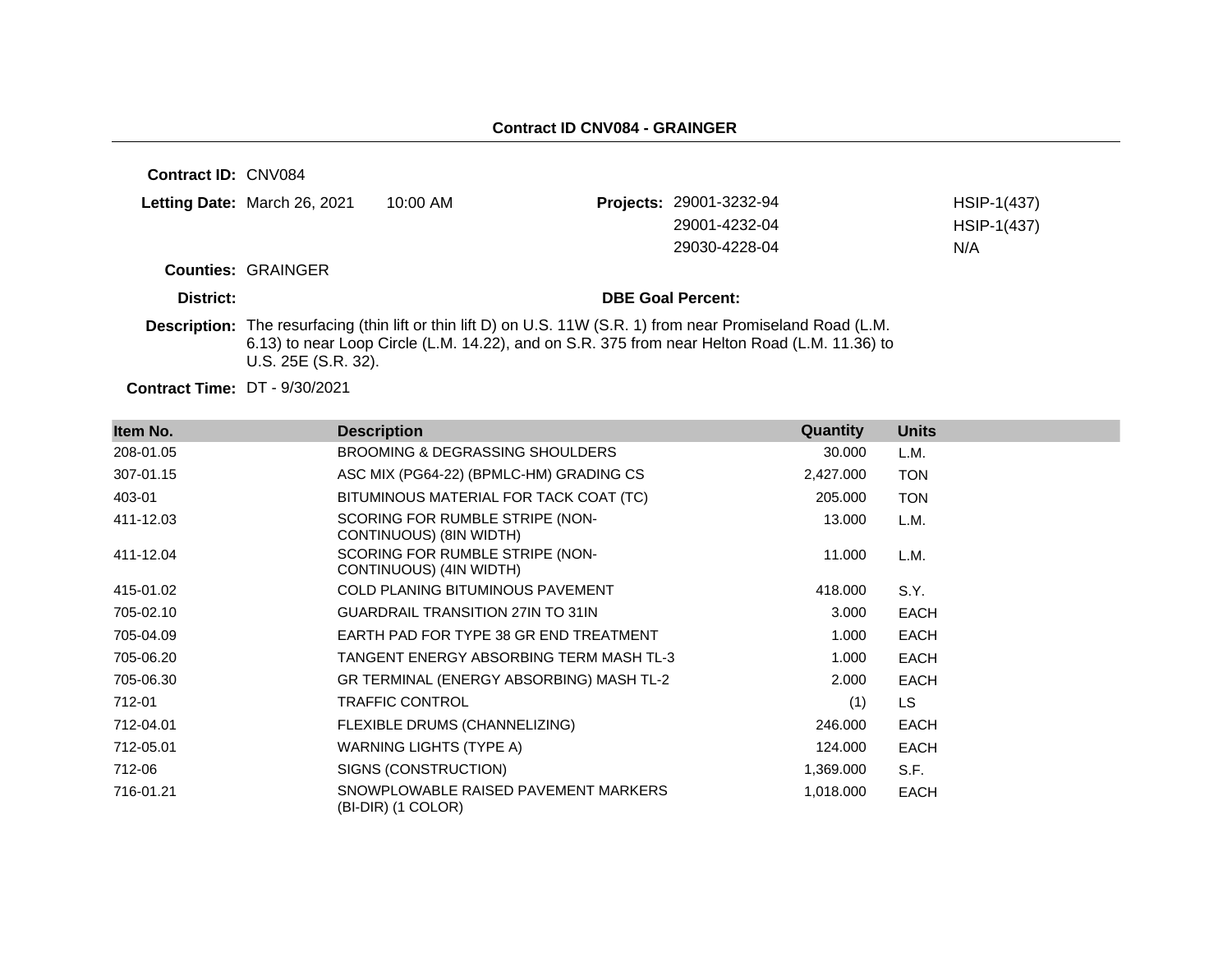### **Contract ID CNV084 - GRAINGER**

| Item No.  | <b>Description</b>                                         | Quantity   | <b>Units</b> |
|-----------|------------------------------------------------------------|------------|--------------|
| 716-01.22 | SNOWPLOWABLE RAISED PAVMENT MARKERS<br>(MONO-DIR)(1 COLOR) | 135,000    | EACH         |
| 716-01.30 | REMOVAL OF SNOWPLOWABLE REFLECTIVE<br><b>MARKER</b>        | 490.000    | <b>EACH</b>  |
| 716-02.04 | PLASTIC PAVEMENT MARKING(CHANNELIZATION<br>STRIPING)       | 57.000     | S.Y.         |
| 716-02.05 | PLASTIC PAVEMENT MARKING (STOP LINE)                       | 310,000    | L.F.         |
| 716-02.06 | PLASTIC PAVEMENT MARKING (TURN LANE<br>ARROW)              | 6.000      | EACH         |
| 716-05.20 | PAINTED PAVEMENT MARKING (6" LINE)                         | 37,000     | L.M.         |
| 716-13.02 | SPRAY THERMO PVMT MRKNG (60 mil) (6IN LINE)                | 61.000     | L.M.         |
| 717-01    | <b>MOBILIZATION</b>                                        | (1)        | LS           |
| 411-03.07 | ACS MIX(PG64-22) THIN LIFT ASPHALT                         | 12,135.000 | <b>TON</b>   |
| 411-03.12 | ACS MIX(PG64-22) THIN LIFT D ASPHALT                       | 12,135.000 | <b>TON</b>   |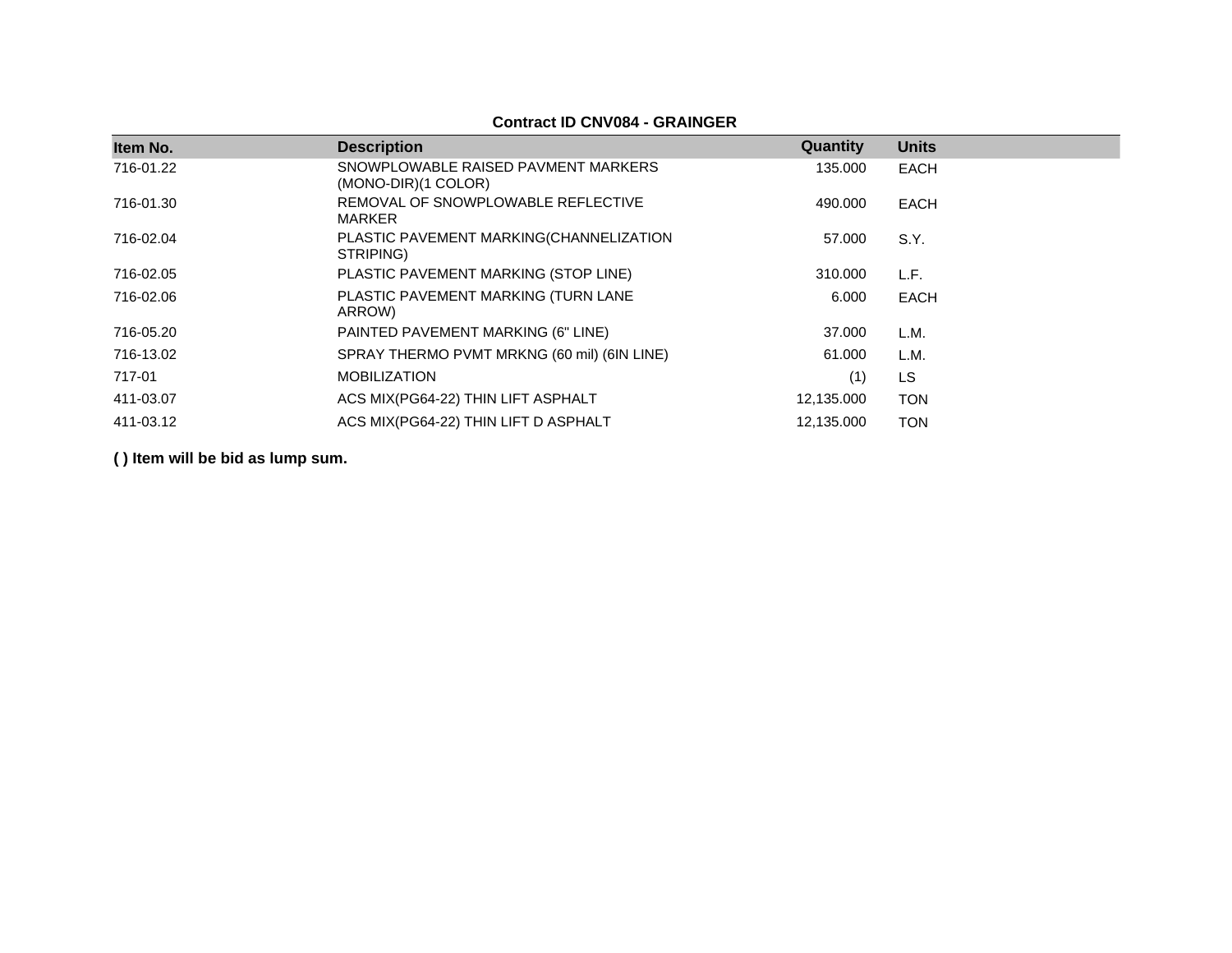| <b>Contract ID: CNV085</b>    |                              |            |                                                                                                      |            |
|-------------------------------|------------------------------|------------|------------------------------------------------------------------------------------------------------|------------|
| <b>Counties: GRUNDY</b>       | Letting Date: March 26, 2021 | $10:00$ AM | <b>Projects: 31005-8280-14</b>                                                                       | STP-56(97) |
| District:                     |                              |            | <b>DBE Goal Percent: 4.00</b>                                                                        |            |
|                               | $25.76$ ).                   |            | Description: The resurfacing on S.R. 56 from near S.R. 50 (L.M. 20.15) to north of Hege Avenue (L.M. |            |
| <b>Contract Time: CD - 35</b> |                              |            |                                                                                                      |            |

| Item No.  | <b>Description</b>                                         | Quantity  | <b>Units</b> |
|-----------|------------------------------------------------------------|-----------|--------------|
| 403-02.01 | <b>TRACKLESS TACK COAT</b>                                 | 35.000    | <b>TON</b>   |
| 405-01.01 | BITUMINOUS MATERIAL (BSC)                                  | 143.000   | <b>TON</b>   |
| 405-01.02 | MINERAL AGGREGATE (BSC)                                    | 1,248.000 | <b>TON</b>   |
| 411-03.12 | ACS MIX(PG64-22) THIN LIFT D ASPHALT                       | 4,513.000 | <b>TON</b>   |
| 411-12.04 | SCORING FOR RUMBLE STRIPE (NON-<br>CONTINUOUS) (4IN WIDTH) | 9.000     | L.M.         |
| 705-04.20 | <b>GUARDRAIL DELINEATION ENHANCEMENT</b>                   | 1,264.000 | <b>EACH</b>  |
| 712-01    | <b>TRAFFIC CONTROL</b>                                     | (1)       | LS.          |
| 712-06    | SIGNS (CONSTRUCTION)                                       | 542.000   | S.F.         |
| 716-01.21 | SNOWPLOWABLE RAISED PAVEMENT MARKERS<br>(BI-DIR) (1 COLOR) | 370.000   | <b>EACH</b>  |
| 716-01.30 | REMOVAL OF SNOWPLOWABLE REFLECTIVE<br><b>MARKER</b>        | 370.000   | <b>EACH</b>  |
| 716-02.05 | PLASTIC PAVEMENT MARKING (STOP LINE)                       | 342.000   | L.F.         |
| 716-05.20 | PAINTED PAVEMENT MARKING (6" LINE)                         | 22.500    | L.M.         |
| 716-08.20 | REMOVAL OF PAVEMENT MARKING (LINE)                         | 16.800    | L.M.         |
| 716-12.02 | ENHANCED FLATLINE THERMO PVMT MRKNG (6IN<br>LINE)          | 22.500    | L.M.         |
| 716-12.05 | ENHANCED FLATLINE THERMO PVMT MRKNG (6IN<br>DOTTED LINE)   | 225.000   | L.F.         |
| 717-01    | <b>MOBILIZATION</b>                                        | (1)       | LS           |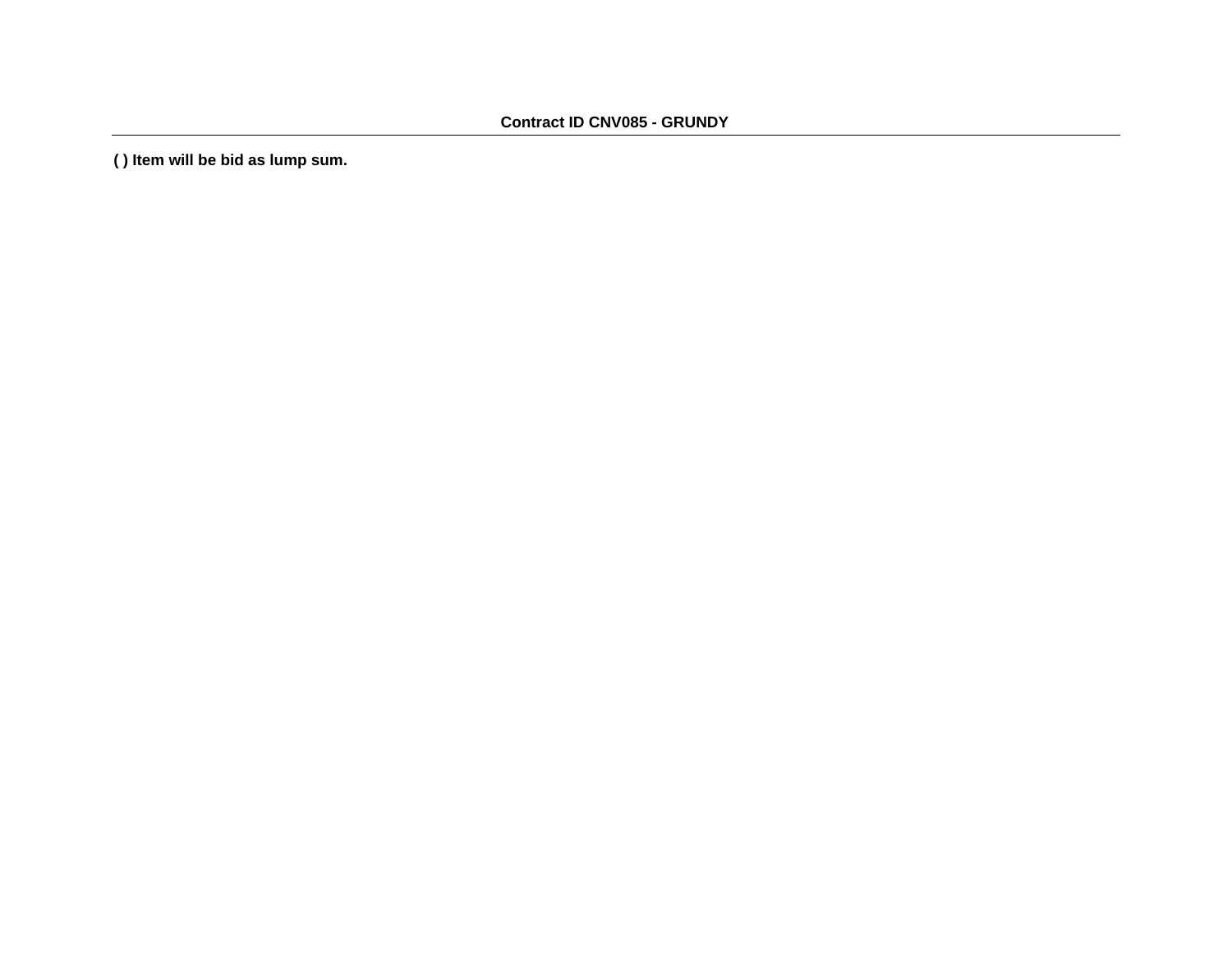| <b>Contract ID: CNV088</b> |                                                           |            |                                                                                                      |               |
|----------------------------|-----------------------------------------------------------|------------|------------------------------------------------------------------------------------------------------|---------------|
|                            | Letting Date: March 26, 2021<br><b>Counties: HAMILTON</b> | $10:00$ AM | <b>Projects: 33948-3463-94</b>                                                                       | HSIP-2207(10) |
| District:                  |                                                           |            | <b>DBE Goal Percent: 9.00</b>                                                                        |               |
|                            | of White Cypress Drive.                                   |            | Description: The miscellaneous safety improvements on Snow Hill Road from Forest Creek Lane to north |               |
|                            |                                                           |            |                                                                                                      |               |

**Contract Time:** DT - 10/31/2021

| Item No.  | <b>Description</b>                                              | Quantity  | <b>Units</b> |
|-----------|-----------------------------------------------------------------|-----------|--------------|
| 105-01    | CONSTRUCTION STAKES, LINES AND GRADES                           | (1)       | LS.          |
| 203-01    | ROAD & DRAINAGE EXCAVATION (UNCLASSIFIED)                       | 202.000   | C.Y.         |
| 203-02.01 | BORROW EXCAVATION (GRADED SOLID ROCK)                           | 100.000   | <b>TON</b>   |
| 203-03    | BORROW EXCAVATION (UNCLASSIFIED)                                | 100.000   | C.Y.         |
| 209-08.02 | TEMPORARY SILT FENCE (WITH BACKING)                             | 1,431.000 | L.F.         |
| 209-08.06 | ENHANCED SILT FENCE CHECK (TRAPEZOIDAL)                         | 28.000    | EACH         |
| 303-01    | MINERAL AGGREGATE, TYPE A BASE, GRADING D                       | 300,000   | <b>TON</b>   |
| 307-02.01 | ASPHALT CONCRETE MIX (PG70-22) (BPMB-HM)<br><b>GRADING A</b>    | 55.000    | <b>TON</b>   |
| 307-02.08 | ASPHALT CONCRETE MIX (PG70-22) (BPMB-HM)<br><b>GRADING B-M2</b> | 36,000    | <b>TON</b>   |
| 402-01    | BITUMINOUS MATERIAL FOR PRIME COAT (PC)                         | 0.440     | <b>TON</b>   |
| 402-02    | AGGREGATE FOR COVER MATERIAL (PC)                               | 1.580     | <b>TON</b>   |
| 403-01    | BITUMINOUS MATERIAL FOR TACK COAT (TC)                          | 0.290     | <b>TON</b>   |
| 411-02.10 | ACS MIX(PG70-22) GRADING D                                      | 22.800    | <b>TON</b>   |
| 411-12.04 | SCORING FOR RUMBLE STRIPE (NON-<br>CONTINUOUS) (4IN WIDTH)      | 9.000     | L.M.         |
| 611-07.01 | CLASS A CONCRETE (PIPE ENDWALLS)                                | 1.000     | C.Y.         |
| 611-07.02 | STEEL BAR REINFORCEMENT (PIPE ENDWALLS)                         | 0.200     | LB.          |
| 705-04.21 | GUARDRAIL DELINEATION ENHANCEMENT                               | 1,045.000 | L.F.         |
| 710-02    | AGGREGATE UNDERDRAINS (WITH PIPE)                               | 21.000    | L.F.         |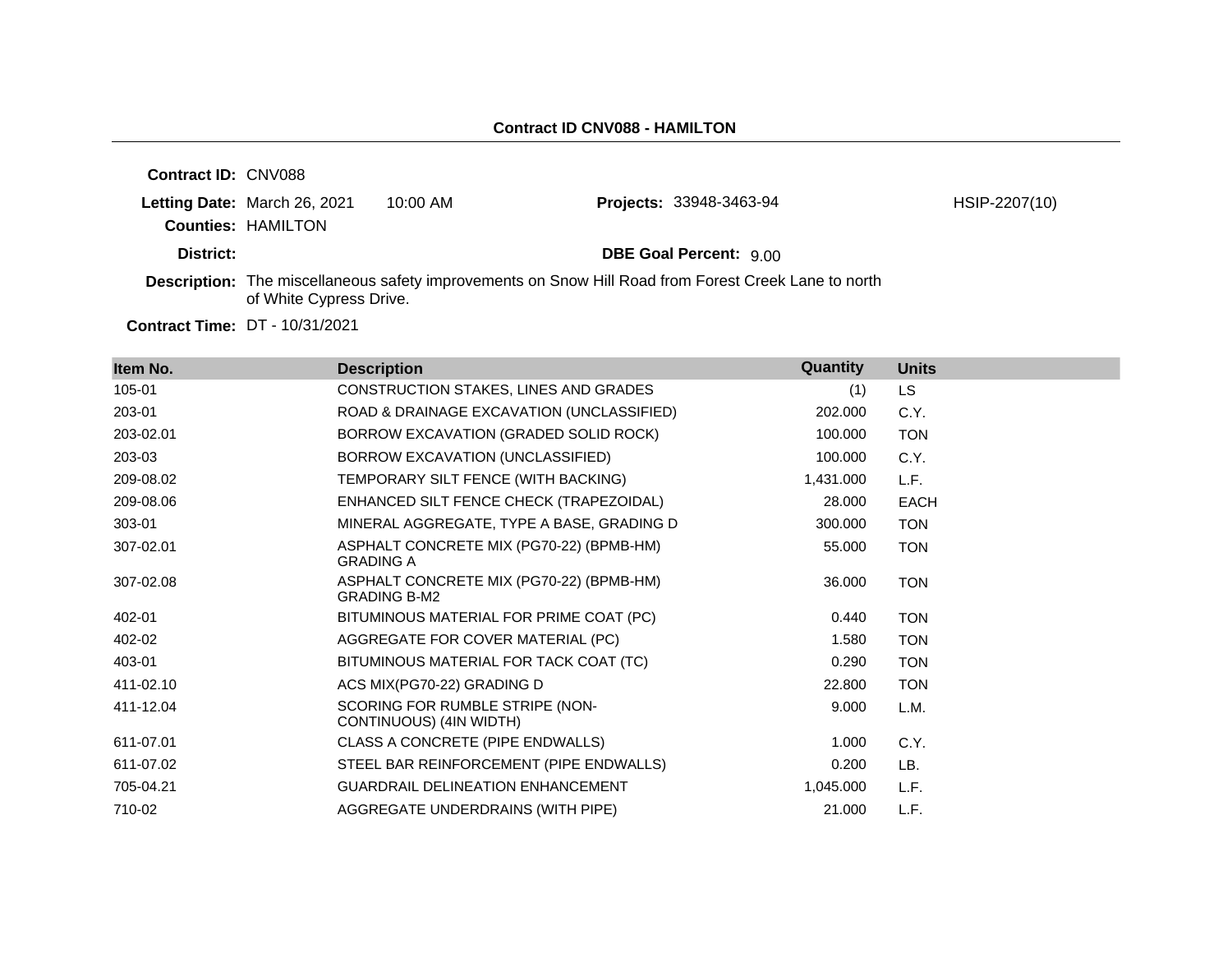| Item No.  | <b>Description</b>                            | Quantity  | <b>Units</b> |
|-----------|-----------------------------------------------|-----------|--------------|
| 712-01    | TRAFFIC CONTROL                               | (1)       | LS           |
| 713-02.14 | FLEXIBLE DELINEATOR (WHITE)                   | 3.000     | <b>EACH</b>  |
| 713-02.20 | ROADSIDE OBSTACLE DELINEATION                 | 5.000     | S.F.         |
| 713-02.21 | SIGN POST DELINEATION ENHANCEMENT             | 555.000   | L.F.         |
| 713-11.02 | PERFORATED/KNOCKOUT SQUARE TUBE POST          | 1,297.000 | LB.          |
| 713-11.21 | P POST SLIP BASE                              | 41.000    | <b>EACH</b>  |
| 713-13.02 | FLAT SHEET ALUMINUM SIGNS (0.080" THICK)      | 109.800   | S.F.         |
| 713-13.03 | FLAT SHEET ALUMINUM SIGNS (0.100" THICK)      | 198.000   | S.F.         |
| 713-13.14 | FLORESCENT YELLOW SIGN SHEETING               | 307.800   | S.F.         |
| 716-01.10 | SNOWPLOWABLE REFLECTIVE MARKER                | 416.000   | <b>EACH</b>  |
| 716-02.05 | PLASTIC PAVEMENT MARKING (STOP LINE)          | 162.000   | L.F.         |
| 716-05.06 | PAINTED PAVEMENT MARKING (TURN LANE<br>ARROW) | 1.000     | <b>EACH</b>  |
| 716-13.02 | SPRAY THERMO PVMT MRKNG (60 mil) (6IN LINE)   | 8.800     | L.M.         |
| 716-13.06 | SPRAY THERMO PVMT MRKNG (40 mil) (4IN LINE)   | 0.600     | L.M.         |
| 717-01    | <b>MOBILIZATION</b>                           | (1)       | <b>LS</b>    |
| 801-01    | SEEDING (WITH MULCH)                          | 125.000   | <b>UNIT</b>  |
| 801-01.07 | TEMPORARY SEEDING (WITH MULCH)                | 94.000    | <b>UNIT</b>  |
| 801-02    | SEEDING (WITHOUT MULCH)                       | 94.000    | <b>UNIT</b>  |

### **Contract ID CNV088 - HAMILTON**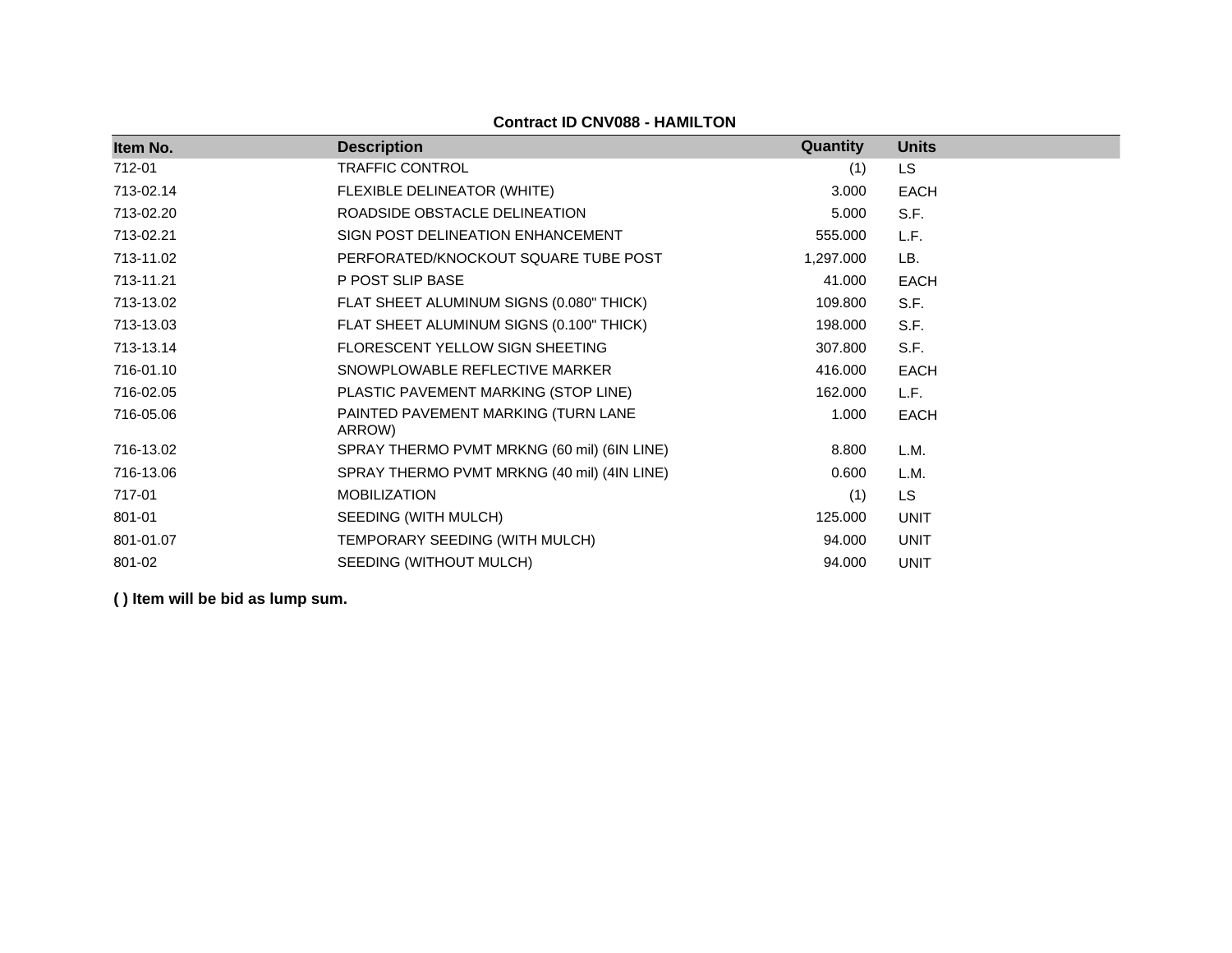| Contract ID: CNV087 |                              |            |                                                                                                        |                                      |
|---------------------|------------------------------|------------|--------------------------------------------------------------------------------------------------------|--------------------------------------|
|                     | Letting Date: March 26, 2021 | $10:00$ AM | <b>Projects: 33053-3223-94</b><br>33053-8223-14                                                        | STP/HSIP-312(18)<br>STP/HSIP-312(18) |
|                     | <b>Counties: HAMILTON</b>    |            |                                                                                                        |                                      |
| District:           |                              |            | <b>DBE Goal Percent: 6.50</b>                                                                          |                                      |
|                     | 14.16).                      |            | Description: The resurfacing on S.R. 312 from south of Henry Road (L.M. 6.85) to west of S.R. 58 (L.M. |                                      |

**Contract Time:** DT - 9/30/2021

| Item No.  | <b>Description</b>                                         | Quantity  | <b>Units</b> |
|-----------|------------------------------------------------------------|-----------|--------------|
| 403-01    | BITUMINOUS MATERIAL FOR TACK COAT (TC)                     | 47.000    | <b>TON</b>   |
| 411-01.10 | ACS MIX(PG64-22) GRADING D                                 | 7,072.000 | <b>TON</b>   |
| 411-12.04 | SCORING FOR RUMBLE STRIPE (NON-<br>CONTINUOUS) (4IN WIDTH) | 1.700     | L.M.         |
| 415-01.01 | <b>COLD PLANING BITUMINOUS PAVEMENT</b>                    | 7,006.000 | <b>TON</b>   |
| 705-02.10 | <b>GUARDRAIL TRANSITION 27IN TO 31IN</b>                   | 2.000     | <b>EACH</b>  |
| 705-04.09 | EARTH PAD FOR TYPE 38 GR END TREATMENT                     | 2.000     | <b>EACH</b>  |
| 705-04.20 | <b>GUARDRAIL DELINEATION ENHANCEMENT</b>                   | 961.000   | <b>EACH</b>  |
| 705-06.20 | TANGENT ENERGY ABSORBING TERM MASH TL-3                    | 2.000     | <b>EACH</b>  |
| 706-01    | <b>GUARDRAIL REMOVED</b>                                   | 100.000   | L.F.         |
| 712-01    | <b>TRAFFIC CONTROL</b>                                     | (1)       | LS.          |
| 712-06    | SIGNS (CONSTRUCTION)                                       | 917.000   | S.F.         |
| 713-16.01 | CHANGEABLE MESSAGE SIGN UNIT                               | 3.000     | <b>EACH</b>  |
| 716-01.21 | SNOWPLOWABLE RAISED PAVEMENT MARKERS<br>(BI-DIR) (1 COLOR) | 483.000   | <b>EACH</b>  |
| 716-02.05 | PLASTIC PAVEMENT MARKING (STOP LINE)                       | 264.000   | L.F.         |
| 716-05.20 | PAINTED PAVEMENT MARKING (6" LINE)                         | 42.300    | L.M.         |
| 716-12.02 | ENHANCED FLATLINE THERMO PVMT MRKNG (6IN<br>LINE)          | 27.700    | L.M.         |
| 716-12.05 | ENHANCED FLATLINE THERMO PVMT MRKNG (6IN<br>DOTTED LINE)   | 250,000   | L.F.         |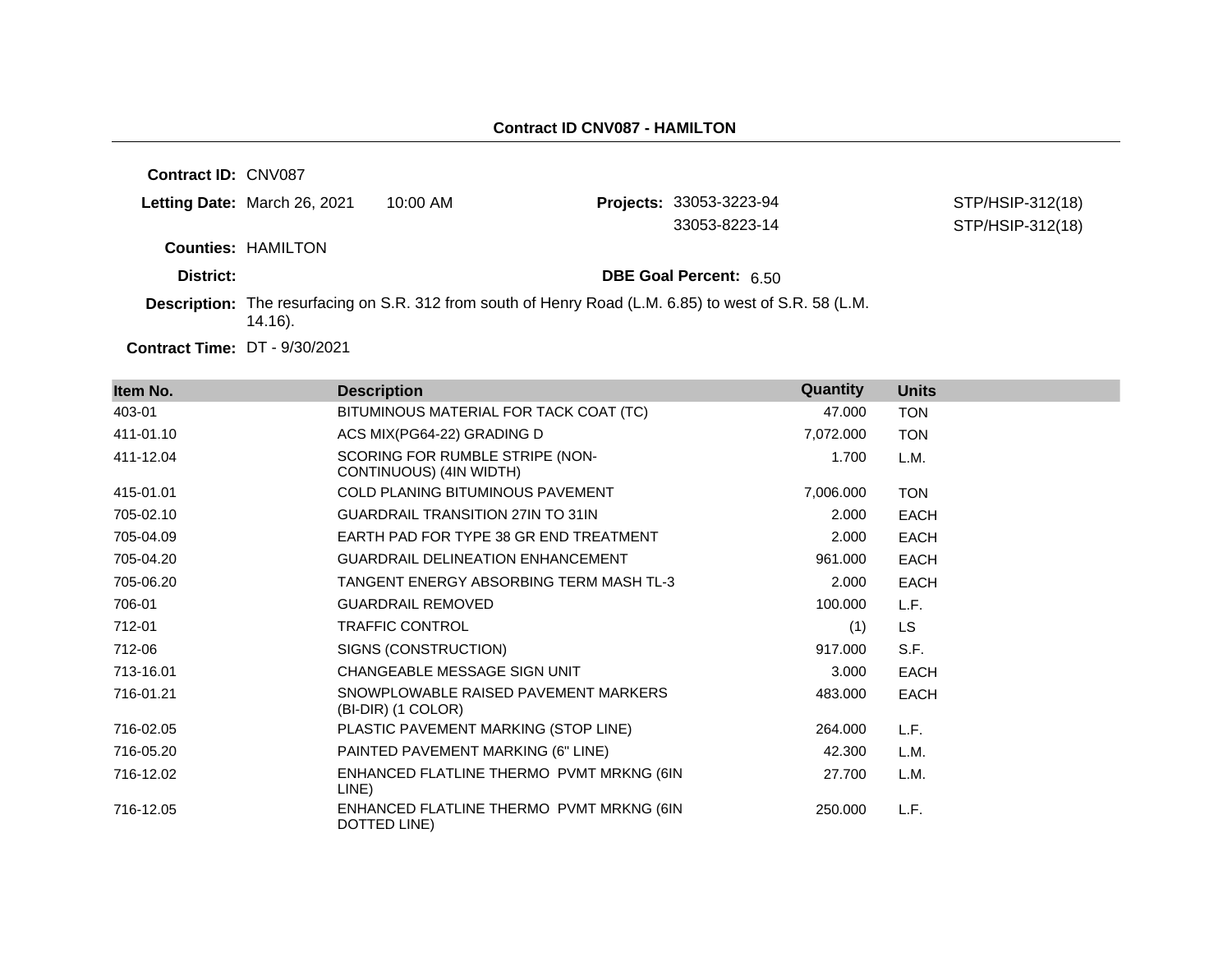# **Contract ID CNV087 - HAMILTON**

| Item No. | <b>Description</b>  | Quantity | <b>Units</b> |
|----------|---------------------|----------|--------------|
| 717-01   | <b>MOBILIZATION</b> |          | ᅛ<br>$\sim$  |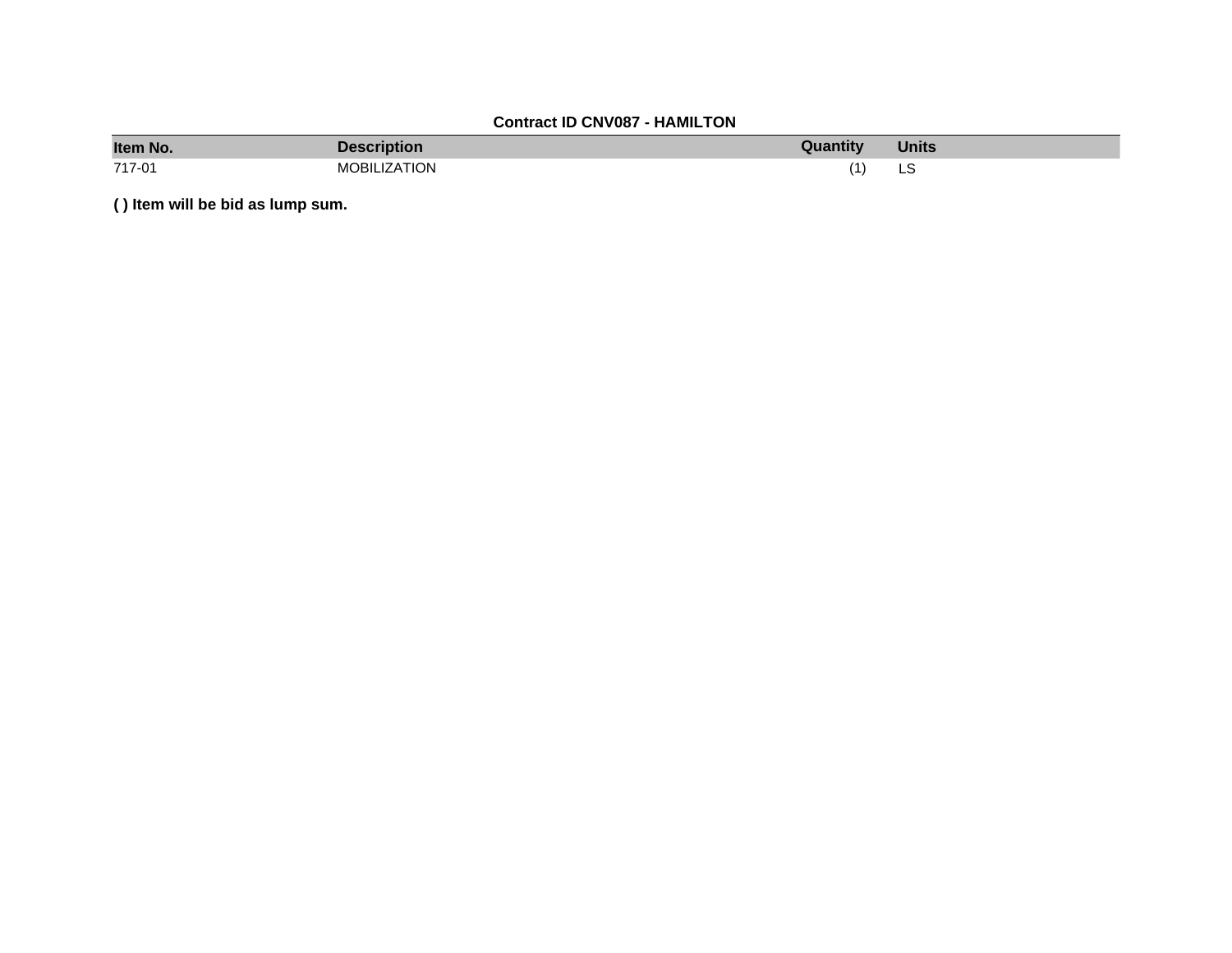**Contract ID:** CNV089

|                         | Letting Date: March 26, 2021 | 10:00 AM | <b>Projects: 36009-3205-94</b><br>36009-4205-04 | HSIP-104(45)<br>N/A |
|-------------------------|------------------------------|----------|-------------------------------------------------|---------------------|
| <b>Counties: HARDIN</b> |                              |          |                                                 |                     |
| District:               |                              |          | <b>DBE Goal Percent:</b>                        |                     |

**Description:** The resurfacing with bituminous seal coat on S.R. 104 from the Henderson County line (L.M. 0.00) to S.R. 69 (L.M. 3.01).

Contract Time: CD - 35

| Item No.  | <b>Description</b>                                           | Quantity   | <b>Units</b> |
|-----------|--------------------------------------------------------------|------------|--------------|
| 203-06    | WATER                                                        | 6.000      | M.G.         |
| 208-01.05 | BROOMING & DEGRASSING SHOULDERS                              | 6.020      | L.M.         |
| 303-02    | MINERAL AGGREGATE, TYPE B BASE, GRADING<br>(DESCRIPTION) (D) | 797.000    | <b>TON</b>   |
| 403-01.10 | HIGH PERFORMANCE FOG SEALS                                   | 42,381.000 | S.Y.         |
| 405-01.01 | BITUMINOUS MATERIAL (BSC)                                    | 114.000    | <b>TON</b>   |
| 405-01.02 | MINERAL AGGREGATE (BSC)                                      | 1,018.000  | <b>TON</b>   |
| 705-04.09 | EARTH PAD FOR TYPE 38 GR END TREATMENT                       | 4.000      | <b>EACH</b>  |
| 705-06.20 | TANGENT ENERGY ABSORBING TERM MASH TL-3                      | 4.000      | <b>EACH</b>  |
| 712-01    | <b>TRAFFIC CONTROL</b>                                       | (1)        | <b>LS</b>    |
| 712-06    | SIGNS (CONSTRUCTION)                                         | 624.000    | S.F.         |
| 716-02.05 | PLASTIC PAVEMENT MARKING (STOP LINE)                         | 86.000     | L.F.         |
| 716-05.20 | PAINTED PAVEMENT MARKING (6" LINE)                           | 24.200     | L.M.         |
| 716-12.02 | ENHANCED FLATLINE THERMO PVMT MRKNG (6IN<br>LINE)            | 12.100     | L.M.         |
| 717-01    | <b>MOBILIZATION</b>                                          | (1)        | LS           |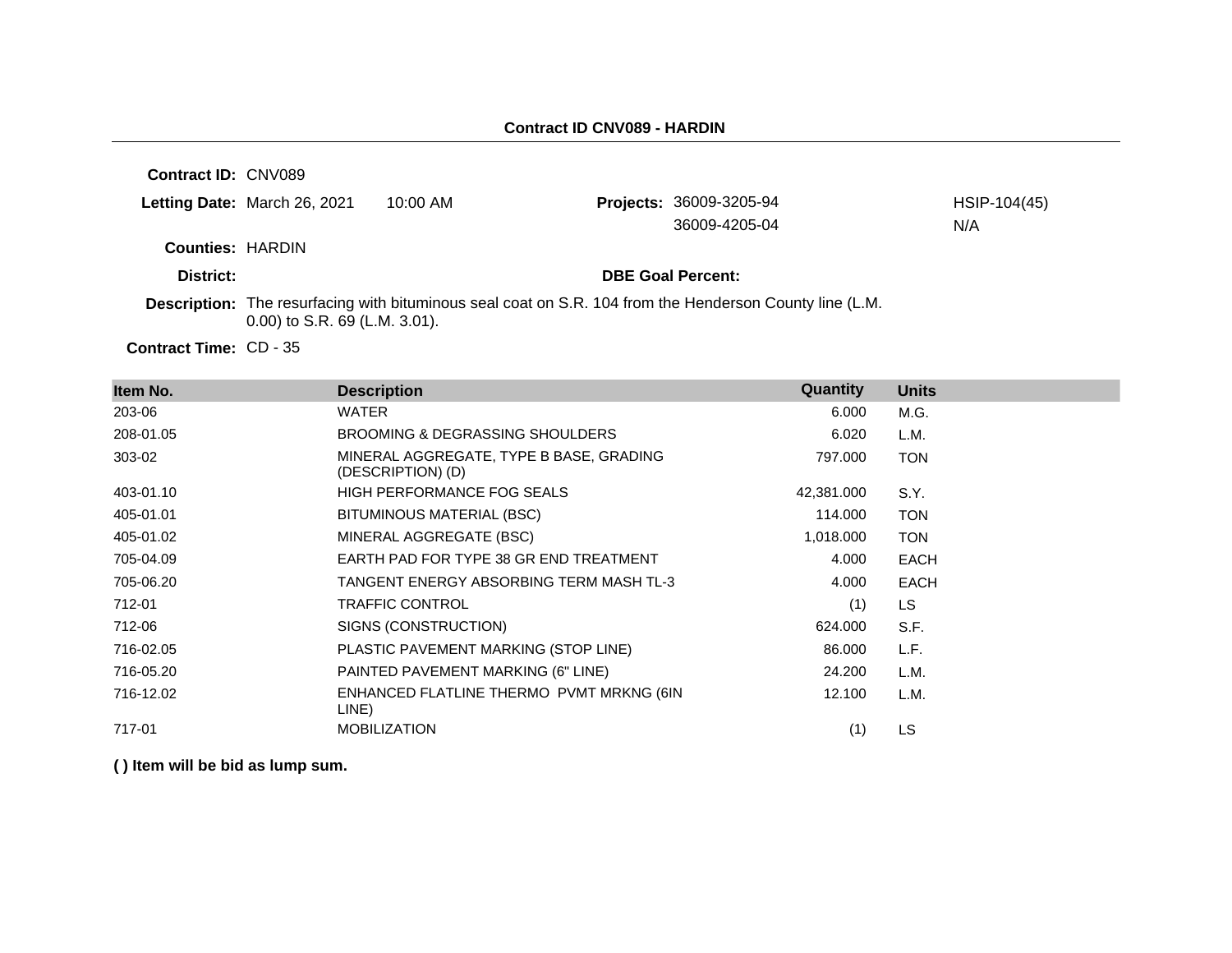**Contract ID:** CNV097 **Letting Date:** March 26, 2021 10:00 AM **Projects:** 38009-3210-94 **Counties:** HAYWOOD **District: DBE Goal Percent:** Contract Time: CD - 35 **Description:** The resurfacing with bituminous seal coat on S.R. 87 from the Lauderdale County line (L.M. 0.00) to Allen Cox Road (L.M. 3.30). STP/HSIP-87(10) 38009-8210-14 STP/HSIP-87(10)

**Item No. Description Quantity Units** 208-01.05 BROOMING & DEGRASSING SHOULDERS 6.600 L.M. 403-01.10 HIGH PERFORMANCE FOG SEALS 38,703.000 S.Y. 405-01.01 BITUMINOUS MATERIAL (BSC) 104.000 TON 405-01.02 MINERAL AGGREGATE (BSC) 930.000 TON 712-01 TRAFFIC CONTROL (1) LS 712-06 SIGNS (CONSTRUCTION) 560.000 S.F. 716-02.05 PLASTIC PAVEMENT MARKING (STOP LINE) 61.000 L.F. 716-05.20 PAINTED PAVEMENT MARKING (6" LINE) 22.020 L.M. 716-12.02 ENHANCED FLATLINE THERMO PVMT MRKNG (6IN LINE) 11.010 L.M. 717-01 MOBILIZATION (1) LS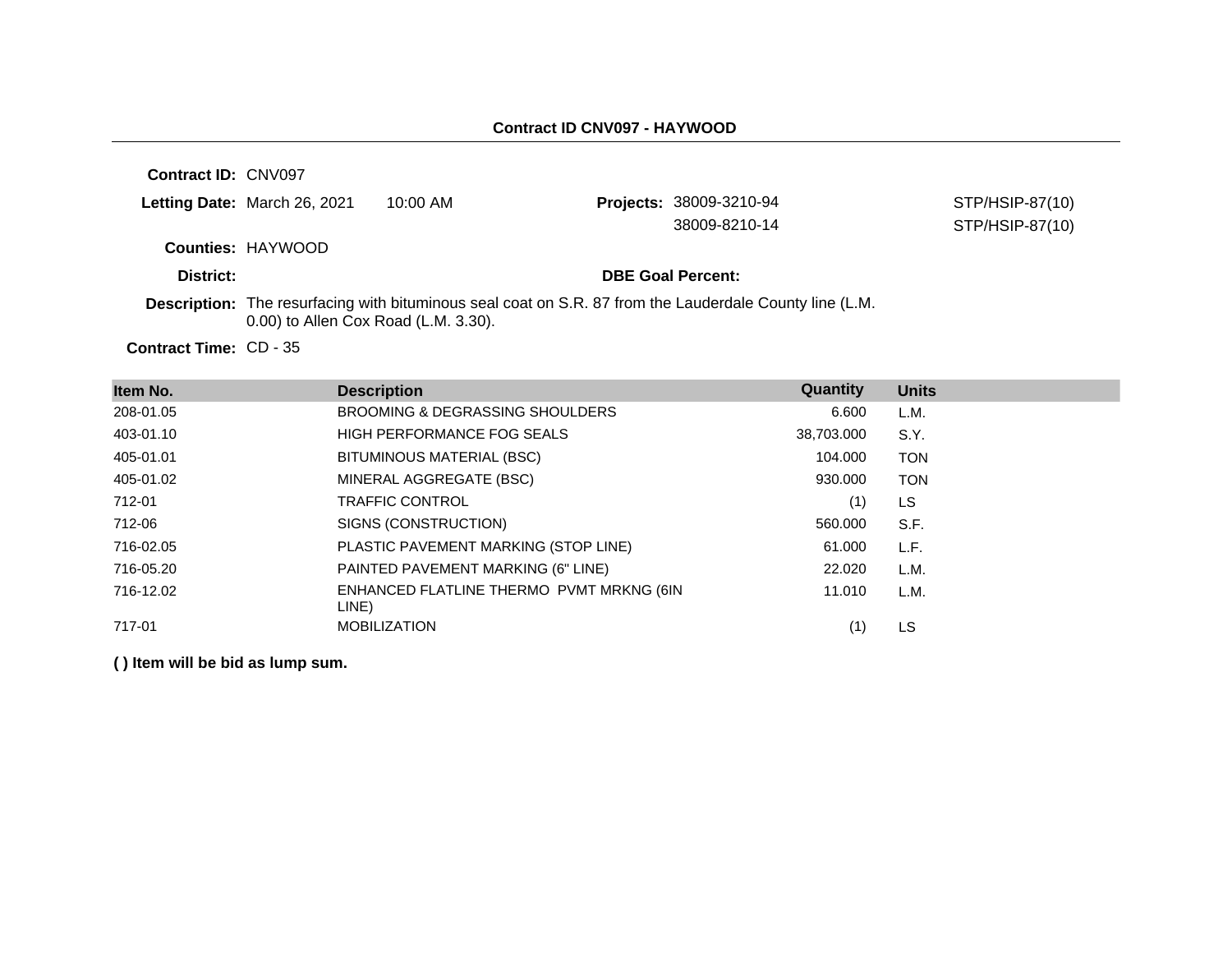| <b>Contract ID: CNV137</b> |                              |                                                                                              |                                                                                                                 |                 |
|----------------------------|------------------------------|----------------------------------------------------------------------------------------------|-----------------------------------------------------------------------------------------------------------------|-----------------|
|                            | Letting Date: March 26, 2021 | 10:00 AM                                                                                     | <b>Projects: 40008-3230-94</b>                                                                                  | HSIP-69(104)    |
|                            |                              |                                                                                              | 40008-4230-04                                                                                                   | HSIP-69(104)    |
|                            |                              |                                                                                              | 40356-3201-94                                                                                                   | NH/HSIP-356(10) |
|                            |                              |                                                                                              | 40356-8201-14                                                                                                   | NH/HSIP-356(10) |
| <b>Counties: HENRY</b>     |                              |                                                                                              |                                                                                                                 |                 |
| District:                  |                              |                                                                                              | DBE Goal Percent: 6.00                                                                                          |                 |
|                            |                              | (L.M. 31.37) and on S.R. 356 from S.R. 54 (L.M. 0.00) to near U.S. 79 (S.R. 76) (L.M. 0.92). | <b>Description:</b> The resurfacing on S.R. 69 from near Flatwoods Lane (L.M. 17.27) to the Kentucky State line |                 |

**Contract Time:** DT - 10/31/2021

| Item No.  | <b>Description</b>                                              | Quantity    | <b>Units</b> |
|-----------|-----------------------------------------------------------------|-------------|--------------|
| 202-03.01 | REMOVAL OF ASPHALT PAVEMENT                                     | 400.000     | S.Y.         |
| 203-06    | <b>WATER</b>                                                    | 102.000     | M.G.         |
| 208-01.02 | SHOULDER PREPARATION                                            | 18.100      | L.M.         |
| 208-01.05 | BROOMING & DEGRASSING SHOULDERS                                 | 10.100      | L.M.         |
| 303-02    | MINERAL AGGREGATE, TYPE B BASE, GRADING<br>(DESCRIPTION) (D)    | 14,062.000  | <b>TON</b>   |
| 307-01.01 | ASPHALT CONCRETE MIX (PG64-22) (BPMB-HM)<br><b>GRADING A</b>    | 150.000     | <b>TON</b>   |
| 307-01.08 | ASPHALT CONCRETE MIX (PG64-22) (BPMB-HM)<br><b>GRADING B-M2</b> | 2,554.000   | <b>TON</b>   |
| 402-01    | BITUMINOUS MATERIAL FOR PRIME COAT (PC)                         | 36.000      | <b>TON</b>   |
| 402-02    | AGGREGATE FOR COVER MATERIAL (PC)                               | 130.000     | <b>TON</b>   |
| 403-01    | BITUMINOUS MATERIAL FOR TACK COAT (TC)                          | 11.000      | <b>TON</b>   |
| 403-02.01 | TRACKLESS TACK COAT                                             | 52.000      | <b>TON</b>   |
| 405-03.01 | <b>PM REJUVENATING SCRUB SEAL</b>                               | 206,185.000 | S.Y.         |
| 411-01.10 | ACS MIX(PG64-22) GRADING D                                      | 6,875,000   | <b>TON</b>   |
| 411-01.13 | ACS MIX(PG64-22) GRADING D LIMESTONE<br>AGGREGATE               | 9,149.000   | <b>TON</b>   |
| 411-02.10 | ACS MIX(PG70-22) GRADING D                                      | 2,294.000   | <b>TON</b>   |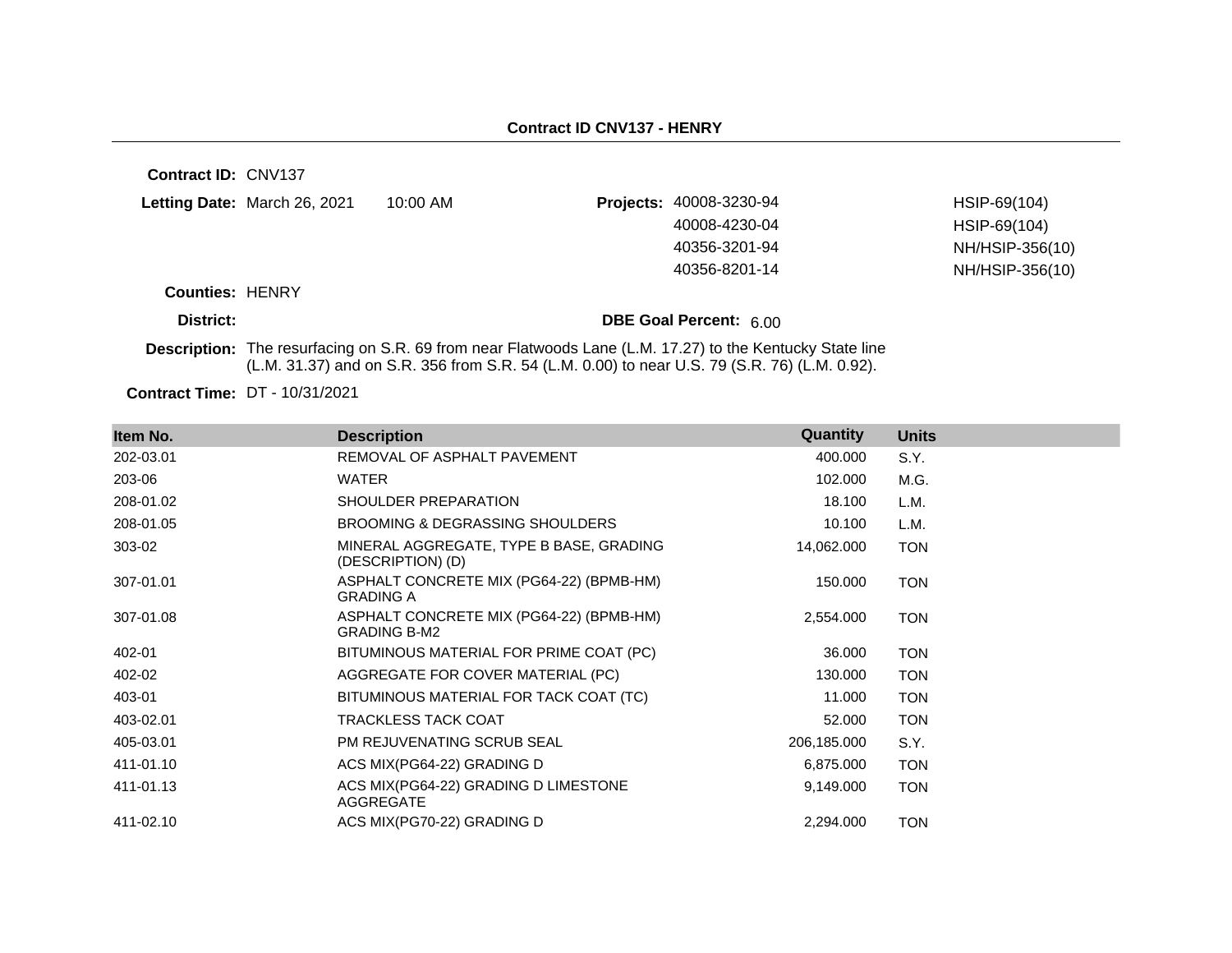**Contract ID CNV137 - HENRY**

| Item No.  | <b>Description</b>                                            | Quantity  | <b>Units</b> |
|-----------|---------------------------------------------------------------|-----------|--------------|
| 411-12.03 | SCORING FOR RUMBLE STRIPE (NON-<br>CONTINUOUS) (8IN WIDTH)    | 18.100    | L.M.         |
| 415-01.01 | COLD PLANING BITUMINOUS PAVEMENT                              | 3,136.000 | <b>TON</b>   |
| 611-09.01 | ADJUSTMENT OF EXISTING CATCHBASIN                             | 18.000    | <b>EACH</b>  |
| 701-01.01 | <b>CONCRETE SIDEWALK (4 ")</b>                                | 3,975.000 | S.F.         |
| 701-02.01 | CONCRETE CURB RAMP (RETROFIT)                                 | 3,990.000 | S.F.         |
| 705-02.10 | <b>GUARDRAIL TRANSITION 27IN TO 31IN</b>                      | 26,000    | <b>EACH</b>  |
| 705-04.09 | EARTH PAD FOR TYPE 38 GR END TREATMENT                        | 26.000    | <b>EACH</b>  |
| 705-06.20 | TANGENT ENERGY ABSORBING TERM MASH TL-3                       | 26.000    | <b>EACH</b>  |
| 712-01    | <b>TRAFFIC CONTROL</b>                                        | (1)       | <b>LS</b>    |
| 712-06    | SIGNS (CONSTRUCTION)                                          | 2,936.000 | S.F.         |
| 713-02.16 | FLEXIBLE TYPE II OBJECT MARKER                                | 12.000    | <b>EACH</b>  |
| 713-16.01 | CHANGEABLE MESSAGE SIGN UNIT                                  | 4.000     | <b>EACH</b>  |
| 716-01.11 | RAISED PVMT MARKERS (BI-DIRECTIONAL) (1<br><b>COLOR LENS)</b> | 975.000   | <b>EACH</b>  |
| 716-01.21 | SNOWPLOWABLE RAISED PAVEMENT MARKERS<br>(BI-DIR) (1 COLOR)    | 126,000   | <b>EACH</b>  |
| 716-01.30 | REMOVAL OF SNOWPLOWABLE REFLECTIVE<br><b>MARKER</b>           | 593.000   | <b>EACH</b>  |
| 716-02.03 | PLASTIC PAVEMENT MARKING (CROSS-WALK)                         | 860,000   | L.F.         |
| 716-02.04 | PLASTIC PAVEMENT MARKING(CHANNELIZATION<br>STRIPING)          | 80.000    | S.Y.         |
| 716-02.05 | PLASTIC PAVEMENT MARKING (STOP LINE)                          | 580.000   | L.F.         |
| 716-02.06 | PLASTIC PAVEMENT MARKING (TURN LANE<br>ARROW)                 | 24.000    | <b>EACH</b>  |
| 716-03.01 | PLASTIC WORD PAVEMENT MARKING (ONLY)                          | 2.000     | <b>EACH</b>  |
| 716-03.03 | PLASTIC WORD PAVEMENT MARKING (STOP<br>AHEAD)                 | 2.000     | <b>EACH</b>  |
| 716-03.04 | PLASTIC WORD PAVEMENT MARKING (SCHOOL)                        | 2.000     | <b>EACH</b>  |
| 716-03.06 | PLASTIC WORD PAVEMENT MARKING (SIGNAL<br>AHEAD)               | 2.000     | <b>EACH</b>  |
| 716-04.05 | PLASTIC PAVEMENT MARKING (STRAIGHT ARROW)                     | 1.000     | <b>EACH</b>  |
| 716-04.10 | PLASTIC PAVEMENT MARKING (HANDICAP SYMBOL)                    | 2.000     | <b>EACH</b>  |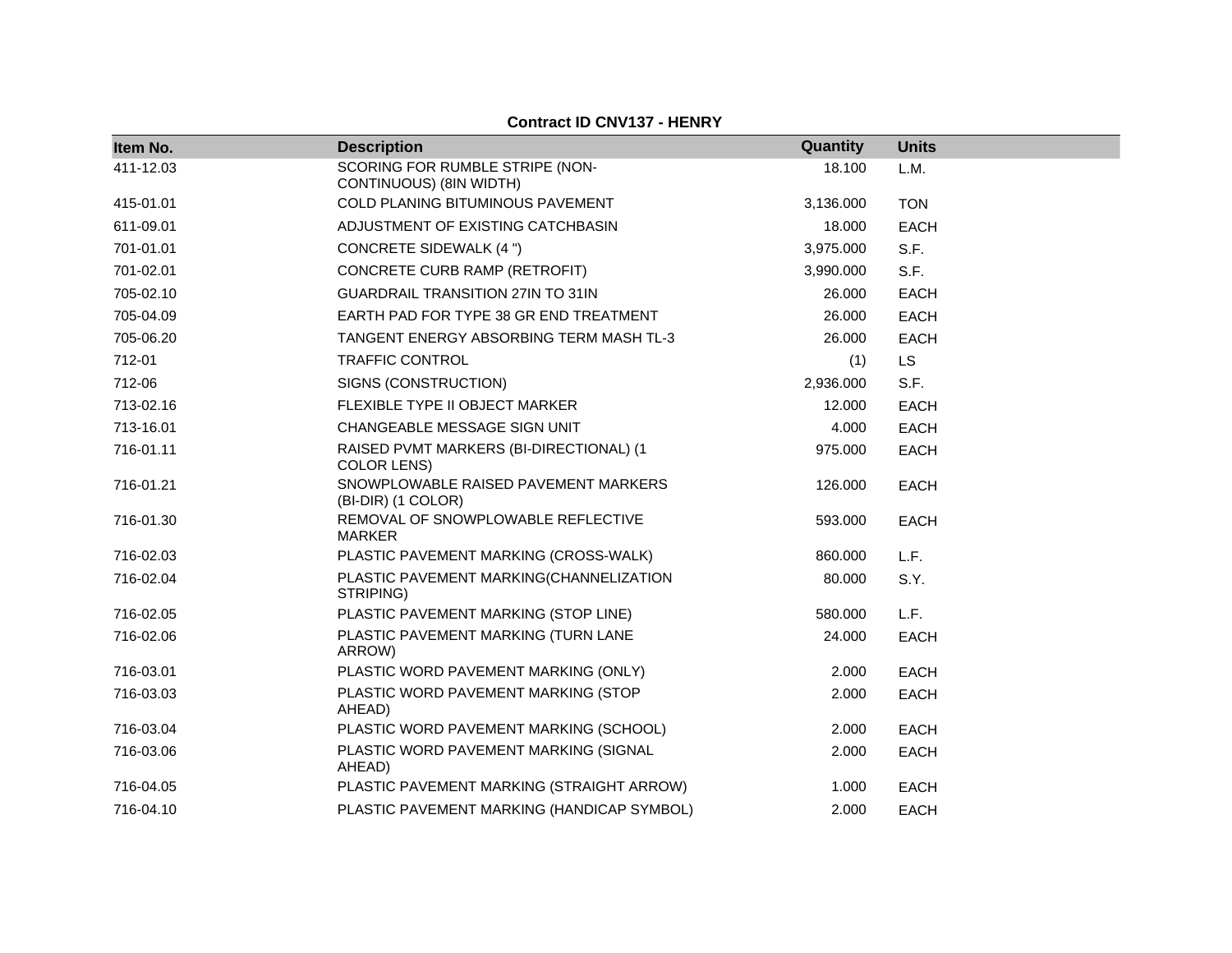# **Contract ID CNV137 - HENRY**

| Item No.  | <b>Description</b>                                             | Quantity  | <b>Units</b> |
|-----------|----------------------------------------------------------------|-----------|--------------|
| 716-05.08 | PAINTED PAVEMENT MARKING (PARKING LINE)                        | 1,740.000 | L.F.         |
| 716-05.20 | PAINTED PAVEMENT MARKING (6" LINE)                             | 55.394    | L.M.         |
| 716-08.11 | REMOVAL OF WORD PAVEMENT MARKING<br>(DESCRIPTION) (STOP AHEAD) | 1.000     | <b>EACH</b>  |
| 716-08.12 | REMOVAL OF WORD PAVEMENT MARKING<br>(DESCRIPTION) (SCHOOL)     | 1.000     | <b>EACH</b>  |
| 716-08.20 | REMOVAL OF PAVEMENT MARKING (LINE)                             | 55.400    | L.M.         |
| 716-09.80 | THERMOPLST PVMT MARK PROFILE LINE(6")                          | 10.100    | L.M.         |
| 716-12.02 | ENHANCED FLATLINE THERMO PVMT MRKNG (6IN<br>LINE)              | 49.284    | L.M.         |
| 717-01    | <b>MOBILIZATION</b>                                            | (1)       | <b>LS</b>    |
| 730-03.20 | INSTALL PULL BOX (TYPE A)                                      | 25.000    | <b>EACH</b>  |
| 730-12.01 | CONDUIT 1" DIAMETER (PVC)                                      | 25,000    | L.F.         |
| 730-14.01 | SHIELDED DETECTOR CABLE                                        | 25.000    | L.F.         |
| 730-14.02 | <b>SAW SLOT</b>                                                | 1,360.000 | L.F.         |
| 730-14.03 | <b>LOOP WIRE</b>                                               | 2,720.000 | L.F.         |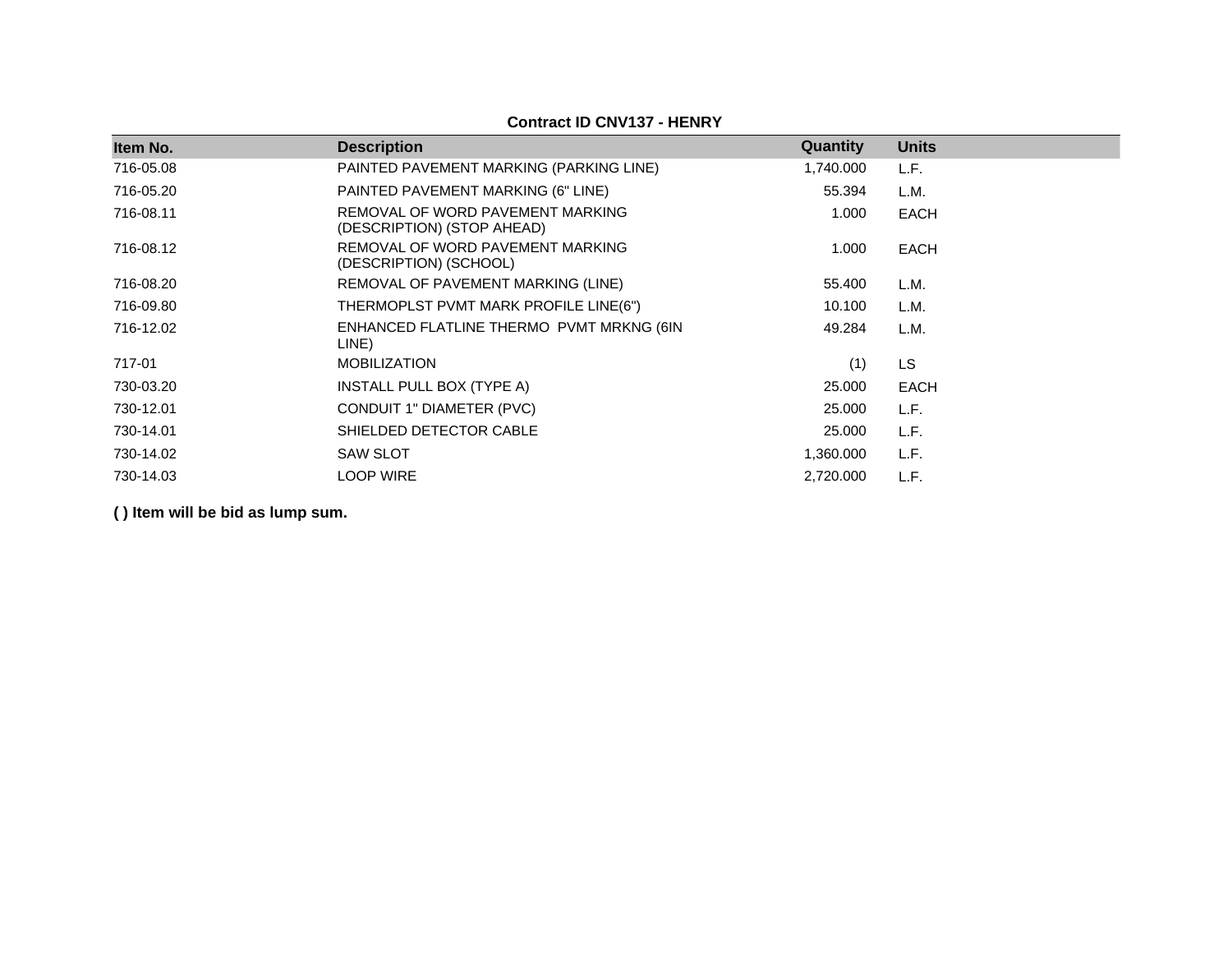| Contract ID: CNV121           |                                 |            |                                                                                                                |                 |
|-------------------------------|---------------------------------|------------|----------------------------------------------------------------------------------------------------------------|-----------------|
|                               | Letting Date: March 26, 2021    | $10:00$ AM | <b>Projects: 44004-3242-94</b>                                                                                 | STP/HSIP-56(95) |
|                               |                                 |            | 44004-8242-14                                                                                                  | STP/HSIP-56(95) |
| <b>Counties: JACKSON</b>      |                                 |            |                                                                                                                |                 |
| District:                     |                                 |            | <b>DBE Goal Percent: 4.00</b>                                                                                  |                 |
|                               | Macon County line (L.M. 27.34). |            | <b>Description:</b> The resurfacing (scrub seal) on S.R. 56 from north of Riley Creek Road (L.M. 17.15) to the |                 |
| <b>Contract Time: CD - 35</b> |                                 |            |                                                                                                                |                 |

| Item No.  | <b>Description</b>                                            | Quantity    | <b>Units</b> |
|-----------|---------------------------------------------------------------|-------------|--------------|
| 403-01.10 | <b>HIGH PERFORMANCE FOG SEALS</b>                             | 130,258.000 | S.Y.         |
| 411-12.04 | SCORING FOR RUMBLE STRIPE (NON-<br>CONTINUOUS) (4IN WIDTH)    | 16.300      | L.M.         |
| 414-04.03 | ASPHALT EMULSION (SCRUB SEAL)                                 | 170,000     | <b>TON</b>   |
| 414-04.04 | MINERAL AGGREGATE (SCRUB SEAL)                                | 1,400.000   | <b>TON</b>   |
| 705-04.10 | EARTH PAD FOR GUARD RAIL END TREATMENT                        | 1.000       | EACH         |
| 705-04.22 | <b>GUARDRAIL DELINEATION ENHANCEMENT (BI-</b><br>DIRECTIONAL) | 3,469.000   | <b>EACH</b>  |
| 705-06.01 | W BEAM GR (TYPE 2) MASH TL-3                                  | 50.000      | L.F.         |
| 705-06.11 | GR TERMINAL (IN-INLINE) MASH TL-3                             | 4.000       | EACH         |
| 705-06.20 | TANGENT ENERGY ABSORBING TERM MASH TL-3                       | 1.000       | <b>EACH</b>  |
| 706-01    | <b>GUARDRAIL REMOVED</b>                                      | 106.000     | L.F.         |
| 706-10.26 | ROUNDED END ELEMENT                                           | 4.000       | <b>EACH</b>  |
| 712-01    | <b>TRAFFIC CONTROL</b>                                        | (1)         | LS.          |
| 712-06    | SIGNS (CONSTRUCTION)                                          | 843,000     | S.F.         |
| 716-01.21 | SNOWPLOWABLE RAISED PAVEMENT MARKERS<br>(BI-DIR) (1 COLOR)    | 695.000     | <b>EACH</b>  |
| 716-01.23 | SNOWPLOWABLE RAISED PAVEMENT MARKERS<br>(BI-DIR)(2 COLOR)     | 8.000       | <b>EACH</b>  |
| 716-01.30 | REMOVAL OF SNOWPLOWABLE REFLECTIVE<br><b>MARKER</b>           | 703.000     | <b>EACH</b>  |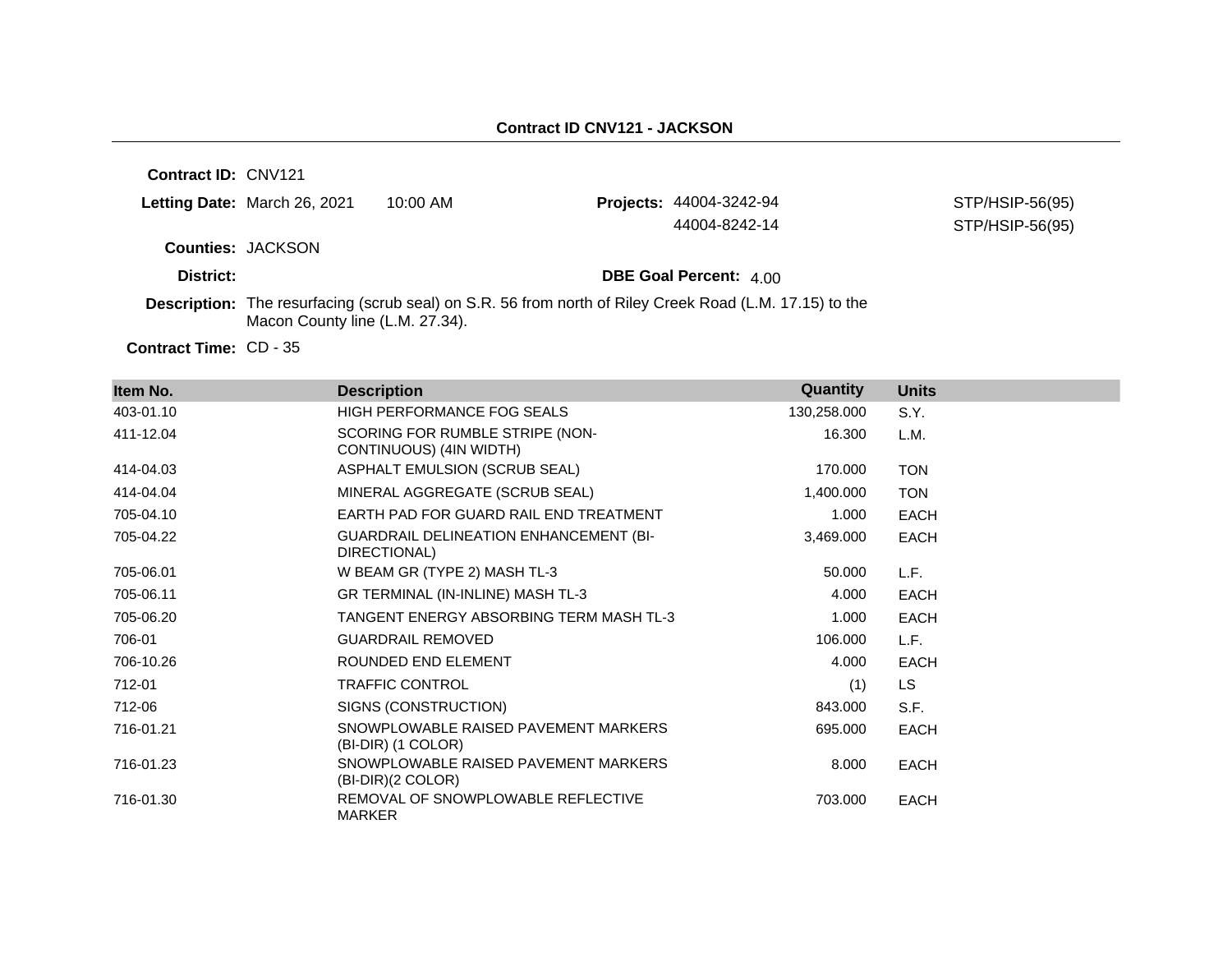| Item No.  | <b>Description</b>                                       | Quantity | <b>Units</b> |
|-----------|----------------------------------------------------------|----------|--------------|
| 716-02.04 | PLASTIC PAVEMENT MARKING(CHANNELIZATION<br>STRIPING)     | 58,000   | S.Y.         |
| 716-02.05 | PLASTIC PAVEMENT MARKING (STOP LINE)                     | 205.000  | L.F.         |
| 716-02.06 | PLASTIC PAVEMENT MARKING (TURN LANE<br>ARROW)            | 2.000    | <b>EACH</b>  |
| 716-05.20 | PAINTED PAVEMENT MARKING (6" LINE)                       | 60.600   | L.M.         |
| 716-08.06 | REMOVAL OF PAVEMENT MARKING (TURN LANE<br>ARROW)         | 2.000    | <b>EACH</b>  |
| 716-08.20 | REMOVAL OF PAVEMENT MARKING (LINE)                       | 40.200   | L.M.         |
| 716-12.02 | ENHANCED FLATLINE THERMO PVMT MRKNG (6IN<br>LINE)        | 40.200   | L.M.         |
| 716-12.05 | ENHANCED FLATLINE THERMO PVMT MRKNG (6IN<br>DOTTED LINE) | 450.000  | L.F.         |
| 717-01    | <b>MOBILIZATION</b>                                      | (1)      | LS           |

## **Contract ID CNV121 - JACKSON**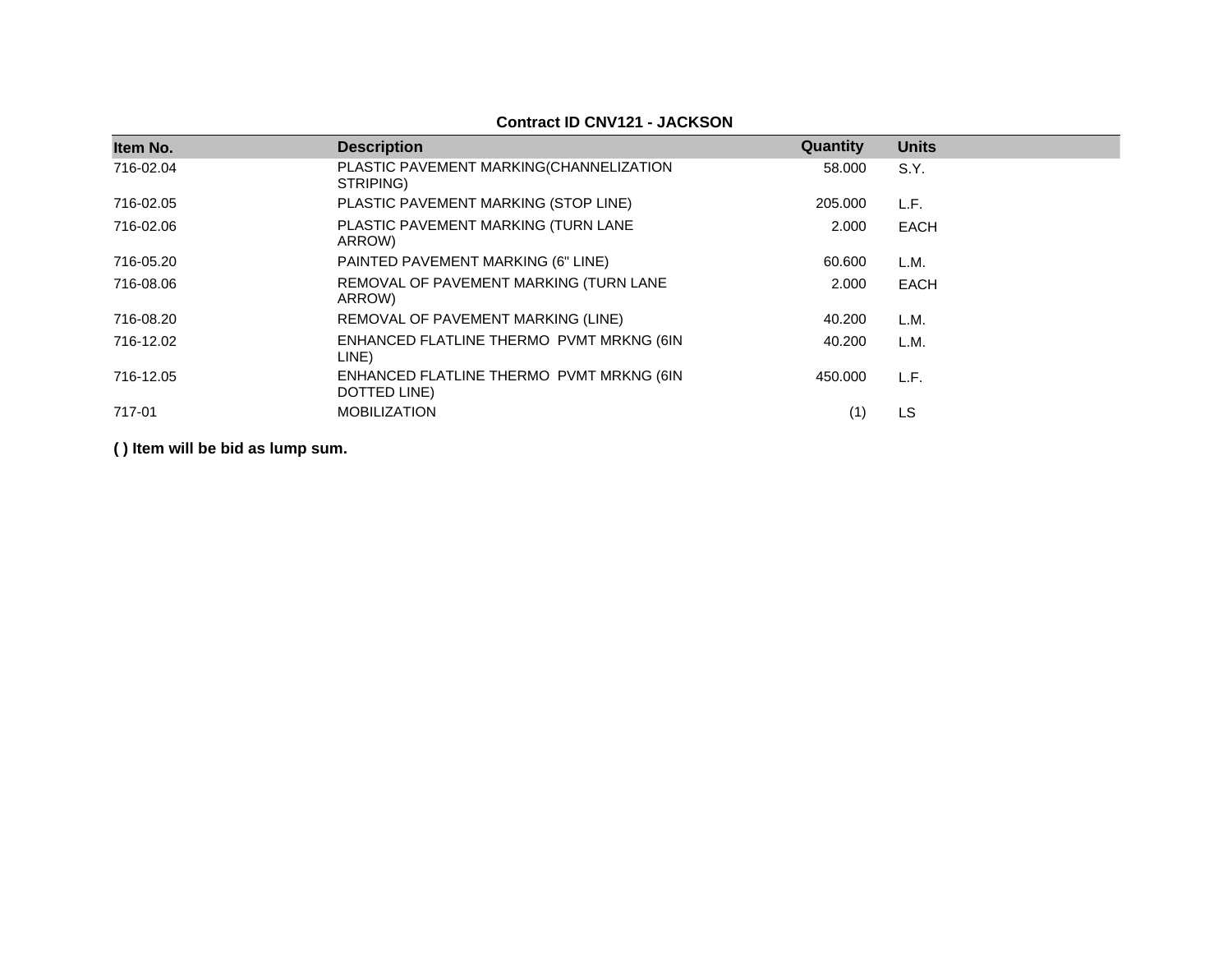HSIP-I-640-7(171)

**Contract ID:** CNV061 **Letting Date:** March 26, 2021 10:00 AM **Projects: Counties:** KNOX **District: District: DBE Goal Percent:** 8.50 47008-3155-94 HSIP-I-640-7(172)

**Description:** The grading, drainage, signals and paving on the I-640 EB and WB ramps at the interchanges of Millertown Pike and Washington Pike (Exit 8).

**Contract Time:** DT - 5/31/2022

| Item No.  | <b>Description</b>                                                            | Quantity   | <b>Units</b> |
|-----------|-------------------------------------------------------------------------------|------------|--------------|
| 105-01    | CONSTRUCTION STAKES, LINES AND GRADES                                         | (1)        | <b>LS</b>    |
| 201-01    | <b>CLEARING AND GRUBBING</b>                                                  | (1)        | <b>LS</b>    |
| 202-01.50 | REMOVAL OF STRUCTURES AND OBSTRUCTIONS                                        | 2.000      | <b>EACH</b>  |
| 202-02.01 | REMOVAL OF PIPE (SIZE, STA.) (24", STA.404+38.39)                             | 65.000     | L.F.         |
| 202-02.02 | REMOVAL OF PIPE (SIZE, STA.) (15", STA.307+66.85)                             | 66.000     | L.F.         |
| 202-02.03 | REMOVAL OF PIPE (SIZE, STA.) (24", STA.103+75.76)                             | 47.000     | L.F.         |
| 202-08.15 | REMOVAL OF CURB AND GUTTER (DESCRIPTION)<br>(STA. 405+96.20 - STA. 401+00.00) | 473.000    | L.F.         |
| 203-01    | ROAD & DRAINAGE EXCAVATION (UNCLASSIFIED)                                     | 11,743.000 | C.Y.         |
| 203-03    | BORROW EXCAVATION (UNCLASSIFIED)                                              | 2,610.000  | C.Y.         |
| 203-04    | PLACING AND SPREADING TOPSOIL                                                 | 1,422.000  | C.Y.         |
| 203-06    | <b>WATER</b>                                                                  | 228,000    | M.G.         |
| 203-07    | <b>FURNISHING &amp; SPREADING TOPSOIL</b>                                     | 301.000    | C.Y.         |
| 204-08.01 | BACKFILL MATERIAL (FLOWABLE FILL)                                             | 10.000     | C.Y.         |
| 208-01.05 | BROOMING & DEGRASSING SHOULDERS                                               | 1.500      | L.M.         |
| 209-02.05 | 12" TEMPORARY SLOPE DRAIN                                                     | 588.000    | L.F.         |
| 209-05    | SEDIMENT REMOVAL                                                              | 94.000     | C.Y.         |
| 209-08.03 | TEMPORARY SILT FENCE (WITHOUT BACKING)                                        | 2,073.000  | L.F.         |
| 209-08.07 | <b>ROCK CHECK DAM</b>                                                         | 3.000      | <b>EACH</b>  |
| 209-08.08 | ENHANCED ROCK CHECK DAM                                                       | 3.000      | <b>EACH</b>  |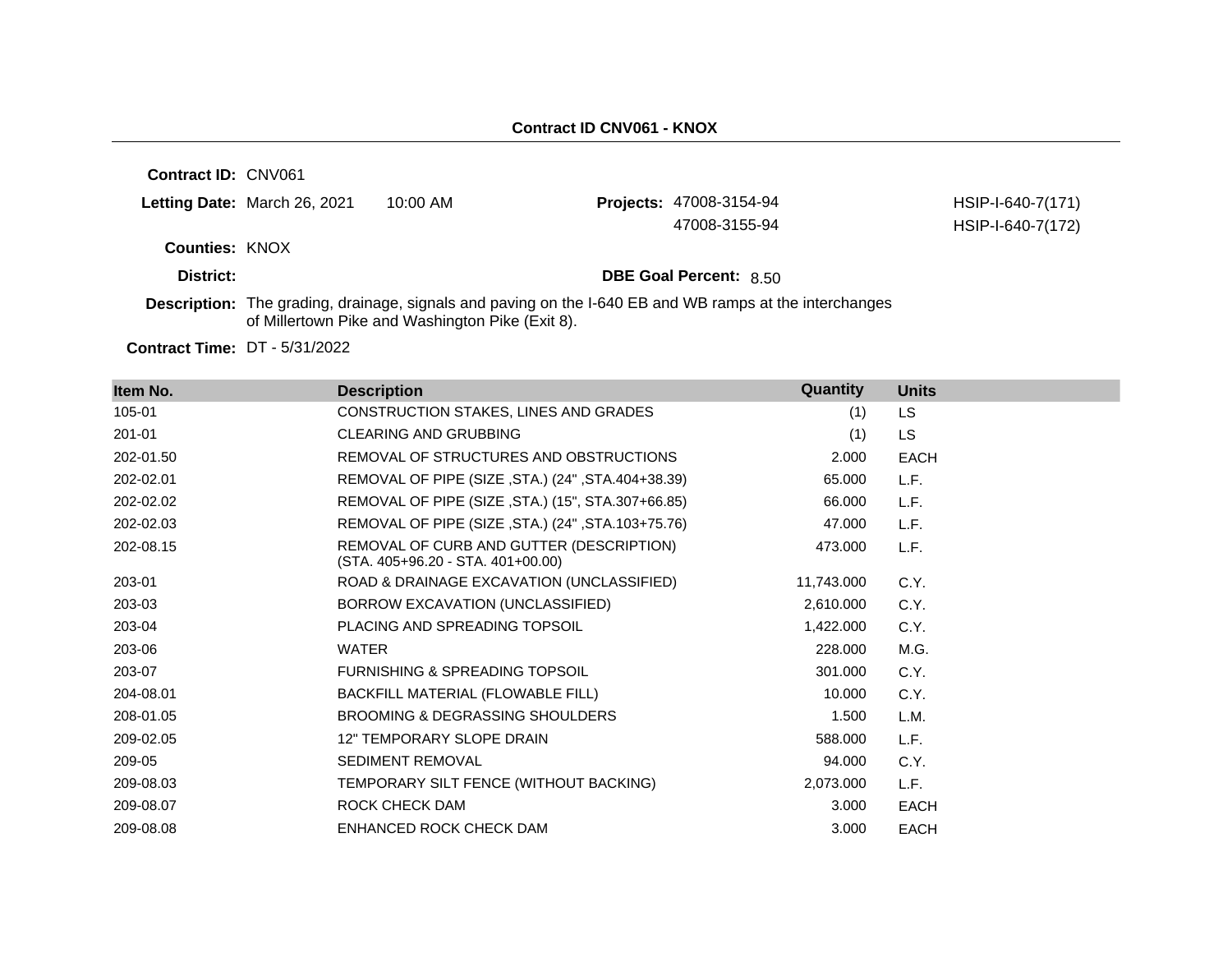| <b>Contract ID CNV061 - KNOX</b> |                                                                 |           |              |  |  |
|----------------------------------|-----------------------------------------------------------------|-----------|--------------|--|--|
| Item No.                         | <b>Description</b>                                              | Quantity  | <b>Units</b> |  |  |
| 209-09.40                        | <b>CURB INLET PROTECTION (TYPE 1)</b>                           | 13.000    | <b>EACH</b>  |  |  |
| 209-09.43                        | <b>CURB INLET PROTECTION (TYPE 4)</b>                           | 14.000    | <b>EACH</b>  |  |  |
| 209-40.30                        | CATCH BASIN PROTECTION (TYPE A)                                 | 4.000     | <b>EACH</b>  |  |  |
| 209-40.41                        | CATCH BASIN FILTER ASSEMBLY(TYPE 1)                             | 1.000     | <b>EACH</b>  |  |  |
| 209-40.42                        | CATCH BASIN FILTER ASSEMBLY(TYPE 2)                             | 3.000     | <b>EACH</b>  |  |  |
| 303-01                           | MINERAL AGGREGATE, TYPE A BASE, GRADING D                       | 4,884.000 | <b>TON</b>   |  |  |
| 303-10.01                        | MINERAL AGGREGATE (SIZE 57)                                     | 26,000    | <b>TON</b>   |  |  |
| 307-01.01                        | ASPHALT CONCRETE MIX (PG64-22) (BPMB-HM)<br><b>GRADING A</b>    | 1.000     | <b>TON</b>   |  |  |
| 307-01.08                        | ASPHALT CONCRETE MIX (PG64-22) (BPMB-HM)<br><b>GRADING B-M2</b> | 1.000     | <b>TON</b>   |  |  |
| 307-02.01                        | ASPHALT CONCRETE MIX (PG70-22) (BPMB-HM)<br><b>GRADING A</b>    | 79.000    | <b>TON</b>   |  |  |
| 307-02.08                        | ASPHALT CONCRETE MIX (PG70-22) (BPMB-HM)<br><b>GRADING B-M2</b> | 206.000   | <b>TON</b>   |  |  |
| 313-03                           | <b>TREATED PERMEABLE BASE</b>                                   | 5,623.000 | S.Y.         |  |  |
| 402-01                           | BITUMINOUS MATERIAL FOR PRIME COAT (PC)                         | 2.500     | <b>TON</b>   |  |  |
| 403-01                           | BITUMINOUS MATERIAL FOR TACK COAT (TC)                          | 14.000    | <b>TON</b>   |  |  |
| 403-02.02                        | HOT APPLIED TACK COAT                                           | 1.500     | <b>TON</b>   |  |  |
| 411-01.10                        | ACS MIX(PG64-22) GRADING D                                      | 455.000   | <b>TON</b>   |  |  |
| 411-02.10                        | ACS MIX(PG70-22) GRADING D                                      | 325.000   | <b>TON</b>   |  |  |
| 411-03.13                        | ACS MIX(PG70-22) THIN LIFT D ASPHALT                            | 746.000   | <b>TON</b>   |  |  |
| 415-01.02                        | COLD PLANING BITUMINOUS PAVEMENT                                | 6,483.000 | S.Y.         |  |  |
| 415-01.03                        | COLD PLANING BITUMINOUS PAVEMENT                                | 16.000    | C.Y.         |  |  |
| 501-01.03                        | PORTLAND CEMENT CONCRETE PAVEMENT (PLAIN)<br>10"                | 5,183.000 | S.Y.         |  |  |
| 607-02.02                        | 15" CONCRETE PIPE CULVERT(CLASS III)                            | 77.000    | L.F.         |  |  |
| 607-05.02                        | 24" CONCRETE PIPE CULVERT (CLASS III)                           | 45.000    | L.F.         |  |  |
| 607-16.01                        | 23"X 14" HORIZONTAL OVAL CONCRETE PIPE<br><b>CULVERT</b>        | 312.000   | L.F.         |  |  |
| 607-37.02                        | 18" CORRUGATED METAL PIPE CULVERT                               | 8.000     | L.F.         |  |  |
| 611-07.01                        | CLASS A CONCRETE (PIPE ENDWALLS)                                | 2.000     | C.Y.         |  |  |
| 611-07.02                        | STEEL BAR REINFORCEMENT (PIPE ENDWALLS)                         | 102.000   | LB.          |  |  |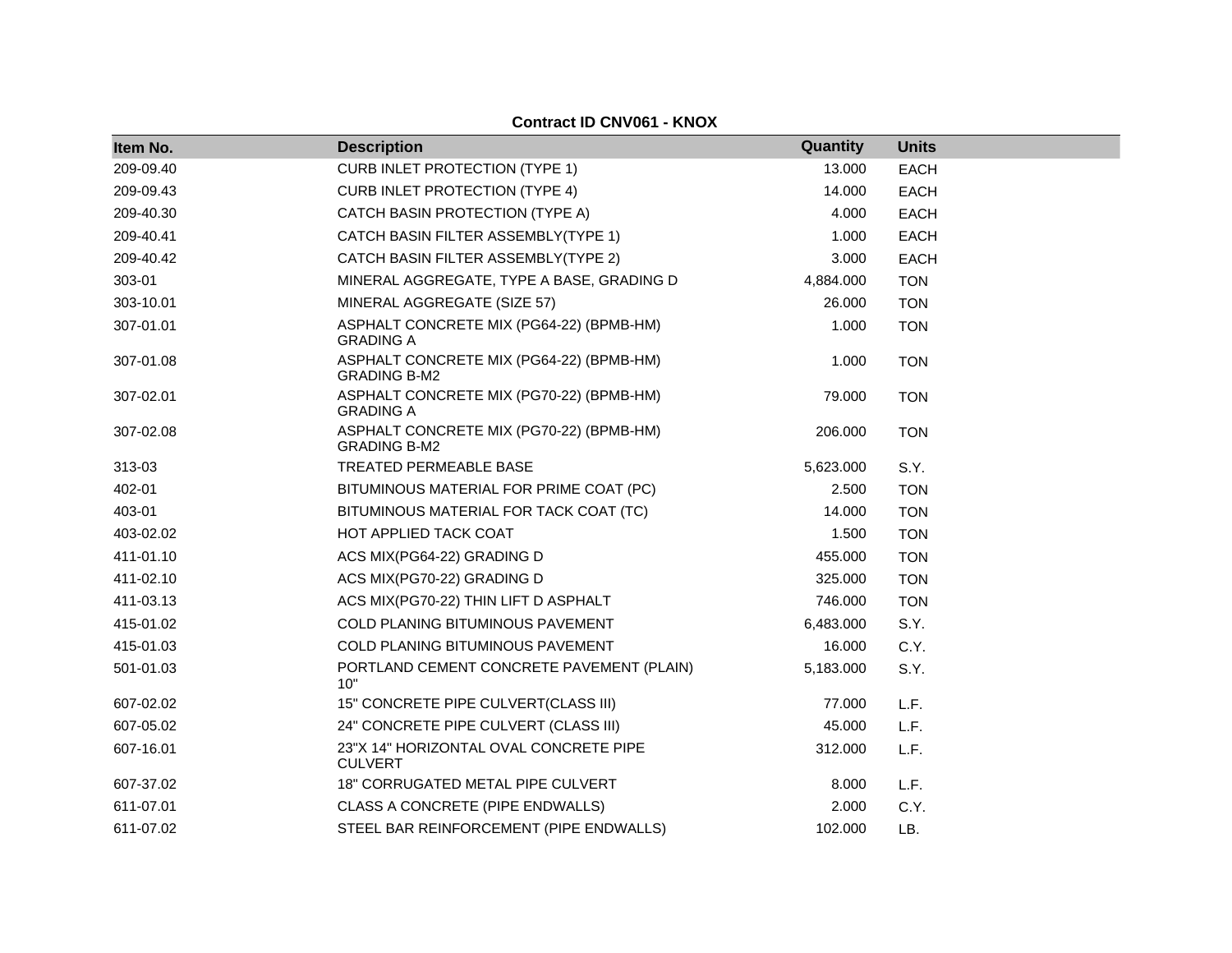| Item No.  | <b>Description</b>                                              | Quantity  | <b>Units</b> |
|-----------|-----------------------------------------------------------------|-----------|--------------|
| 611-07.53 | 15IN ENDWALL (CROSS DRAIN) 6:1                                  | 1.000     | <b>EACH</b>  |
| 611-07.55 | 18IN ENDWALL (CROSS DRAIN) 4:1                                  | 1.000     | <b>EACH</b>  |
| 611-12.01 | CATCH BASINS, TYPE 12, 0' - 4' DEPTH                            | 3.000     | <b>EACH</b>  |
| 611-12.02 | CATCH BASINS, TYPE 12, > 4' - 8' DEPTH                          | 1.000     | <b>EACH</b>  |
| 611-14.01 | CATCH BASINS, TYPE 14, 0' - 4' DEPTH                            | 1.000     | <b>EACH</b>  |
| 611-42.01 | CATCH BASINS, TYPE 42, 0' - 4' DEPTH                            | 1.000     | <b>EACH</b>  |
| 701-01.02 | <b>CONCRETE SIDEWALK (6 ")</b>                                  | 5.000     | S.F.         |
| 701-02.01 | CONCRETE CURB RAMP (RETROFIT)                                   | 385.000   | S.F.         |
| 701-02.03 | <b>CONCRETE CURB RAMP</b>                                       | 1,121.000 | S.F.         |
| 701-03    | <b>CONCRETE MEDIAN PAVEMENT</b>                                 | 27.000    | C.Y.         |
| 702-01    | <b>CONCRETE CURB</b>                                            | 10.000    | C.Y.         |
| 702-03    | CONCRETE COMBINED CURB & GUTTER                                 | 96.000    | C.Y.         |
| 705-06.20 | TANGENT ENERGY ABSORBING TERM MASH TL-3                         | 1.000     | <b>EACH</b>  |
| 705-06.25 | THRIE BEAM BRIDGE TRANSITION MASH TL-3                          | 1.000     | <b>EACH</b>  |
| 705-20.25 | TEMPORARY CRASH CUSHION (MASH TL-3)                             | 16.000    | <b>EACH</b>  |
| 707-01.02 | END & CORNER POST ASSEMBLY(CHAIN-LINK<br>FENCE 4')              | 1.000     | <b>EACH</b>  |
| 707-06.01 | REMOVAL OF FENCE (DESCRIPTION) (N. MALL RD.,<br>STA. 401+50.00) | 266.000   | L.F.         |
| 709-05.05 | MACHINED RIP-RAP (CLASS A-3)                                    | 200.000   | <b>TON</b>   |
| 709-05.06 | MACHINED RIP-RAP (CLASS A-1)                                    | 231.000   | <b>TON</b>   |
| 710-02    | AGGREGATE UNDERDRAINS (WITH PIPE)                               | 2,800.000 | L.F.         |
| 710-05    | LATERAL UNDERDRAIN                                              | 209.000   | L.F.         |
| 710-06.11 | LATERAL UNDERDRAIN ENDWALL (2:1)                                | 1.000     | <b>EACH</b>  |
| 710-06.12 | LATERAL UNDERDRAIN ENDWALL (3:1)                                | 1.000     | <b>EACH</b>  |
| 710-06.13 | LATERAL UNDERDRAIN ENDWALL (4:1)                                | 5.000     | <b>EACH</b>  |
| 710-06.15 | LATERAL UNDERDRAIN ENDWALL (6:1)                                | 5.000     | <b>EACH</b>  |
| 711-05.71 | 51IN SINGLE SLOPE CONCRETE BARRIER WALL                         | 200.000   | L.F.         |
| 712-01    | TRAFFIC CONTROL                                                 | (1)       | <b>LS</b>    |
| 712-02.02 | INTERCONNECTED PORTABLE BARRIER RAIL                            | 7,500.000 | L.F.         |
| 712-04.01 | FLEXIBLE DRUMS (CHANNELIZING)                                   | 350.000   | <b>EACH</b>  |

**Contract ID CNV061 - KNOX**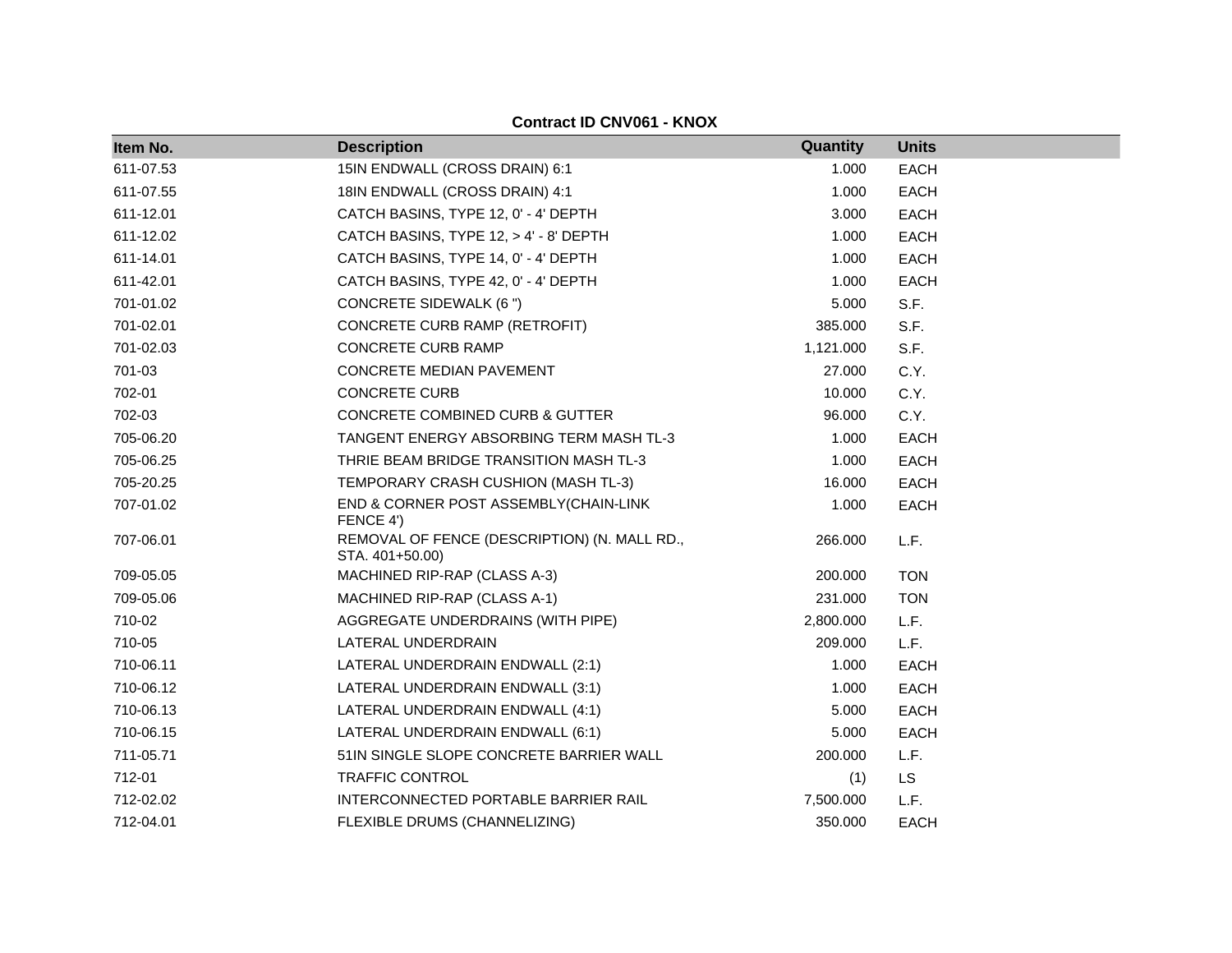| Item No.  | <b>Description</b>                                                               | Quantity  | <b>Units</b> |
|-----------|----------------------------------------------------------------------------------|-----------|--------------|
| 712-04.50 | <b>BARRIER RAIL DELINEATOR</b>                                                   | 99.000    | <b>EACH</b>  |
| 712-05.01 | <b>WARNING LIGHTS (TYPE A)</b>                                                   | 150.000   | EACH         |
| 712-06    | SIGNS (CONSTRUCTION)                                                             | 924.000   | S.F.         |
| 712-08.03 | ARROW BOARD (TYPE C)                                                             | 2.000     | <b>EACH</b>  |
| 712-09.02 | REMOVABLE PAVEMENT MARKING (8" BARRIER<br>LINE)                                  | 2,991.000 | L.F.         |
| 712-09.08 | REMOVABLE PAVEMENT MARKING (6" line)                                             | 6,729.000 | L.F.         |
| 712-09.30 | REMOVABLE BLACK-OUT TAPE (6")                                                    | 6,575.000 | L.F.         |
| 713-01.01 | CLASS A CONCRETE (FOUNDATION FOR SIGN<br>SUPPORTS)                               | 4.200     | C.Y.         |
| 713-01.02 | STEEL BAR REINFORCEMENT(FOUNDATION FOR<br>SIGN SUPPORTS)                         | 1,089.000 | LB.          |
| 713-02.21 | SIGN POST DELINEATION ENHANCEMENT                                                | 201.000   | L.F.         |
| 713-05    | STEEL HOLLOW SQUARE POST (BREAKAWAY) SIGN<br><b>SUPPORTS</b>                     | 299.000   | LB.          |
| 713-06    | STEEL I-BEAMS & WF-BEAMS(BREAKAWAY) SIGN<br><b>SUPPORT</b>                       | 3,762.000 | LB.          |
| 713-11.02 | PERFORATED/KNOCKOUT SQUARE TUBE POST                                             | 1,579.000 | LB.          |
| 713-11.03 | 2 1/2" DIA ROUND STEEL TUBE SIGN POST                                            | 603.000   | LB.          |
| 713-11.23 | ROUND POST SLIP BASE                                                             | 13.000    | <b>EACH</b>  |
| 713-13.02 | FLAT SHEET ALUMINUM SIGNS (0.080" THICK)                                         | 146.000   | S.F.         |
| 713-13.03 | FLAT SHEET ALUMINUM SIGNS (0.100" THICK)                                         | 377.000   | S.F.         |
| 713-14.21 | STREET NAME SIGN (RIGID 0.100IN THICK                                            | 155.000   | S.F.         |
| 713-15    | REMOVAL OF SIGNS, POSTS AND FOOTINGS                                             | (1)       | <b>LS</b>    |
| 713-15.07 | SUSPENDED FLAT SHEET ALUMINUM SIGN (0.080"<br>THICK)                             | 16.000    | <b>EACH</b>  |
| 713-16.50 | REMOVE AND REPLACE SIGN (DESCRIPTION)<br>(EXIST. STREET NAME & REGULATORY SIGNS) | 2.000     | <b>EACH</b>  |
| 716-01.22 | SNOWPLOWABLE RAISED PAVMENT MARKERS<br>(MONO-DIR)(1 COLOR)                       | 126.000   | <b>EACH</b>  |
| 716-01.23 | SNOWPLOWABLE RAISED PAVEMENT MARKERS<br>(BI-DIR)(2 COLOR)                        | 40.000    | <b>EACH</b>  |
| 716-01.30 | REMOVAL OF SNOWPLOWABLE REFLECTIVE<br><b>MARKER</b>                              | 96.000    | <b>EACH</b>  |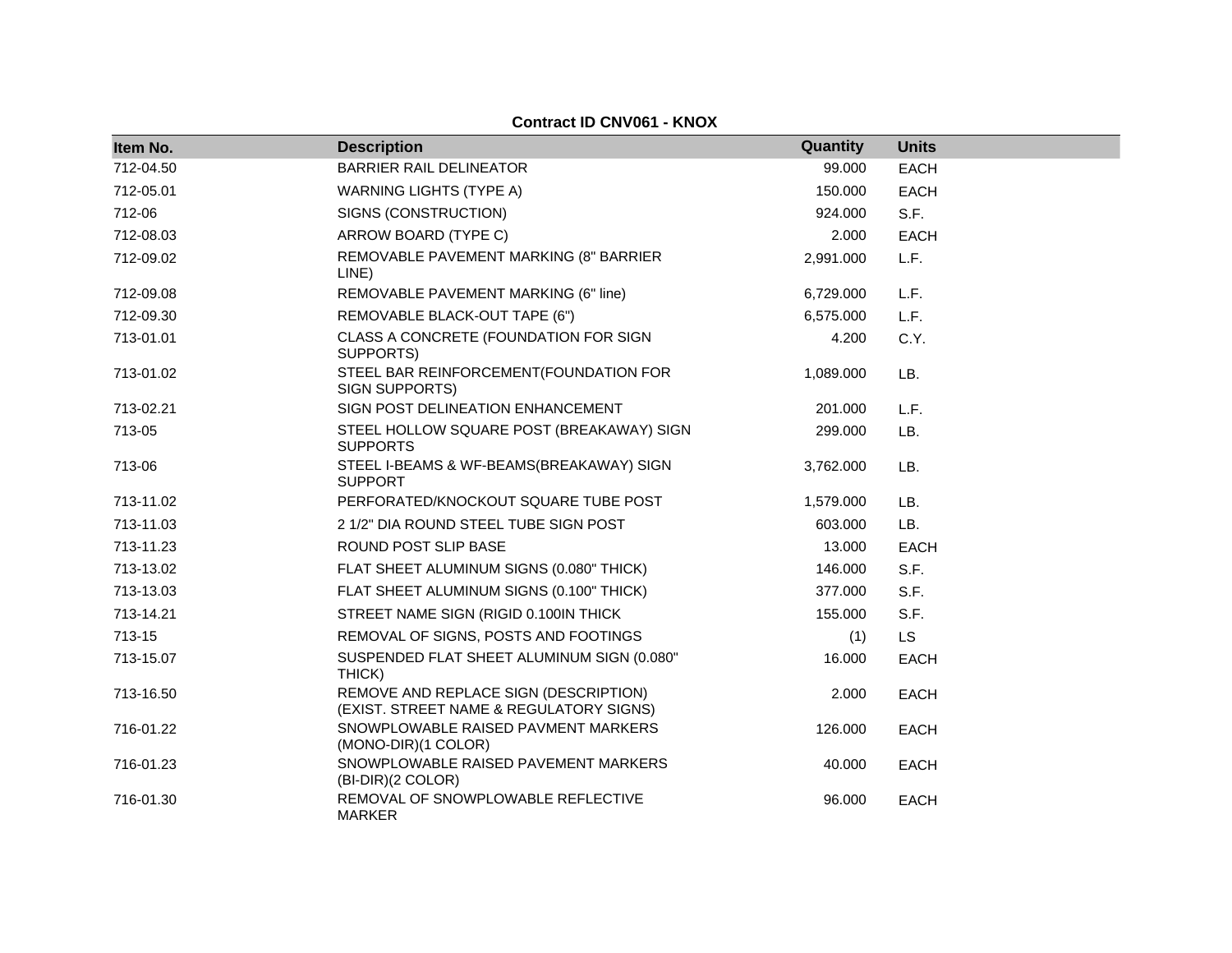| Item No.  | <b>Description</b>                                                    | Quantity  | <b>Units</b> |
|-----------|-----------------------------------------------------------------------|-----------|--------------|
| 716-02.04 | PLASTIC PAVEMENT MARKING(CHANNELIZATION                               | 336,000   | S.Y.         |
|           | STRIPING)                                                             |           |              |
| 716-02.05 | PLASTIC PAVEMENT MARKING (STOP LINE)                                  | 624.000   | L.F.         |
| 716-02.06 | PLASTIC PAVEMENT MARKING (TURN LANE<br>ARROW)                         | 50.000    | <b>EACH</b>  |
| 716-02.07 | PLASTIC PAVEMENT MARKING (24" BARRIER LINE)                           | 447.000   | L.F.         |
| 716-02.08 | PLASTIC PAVEMENT MARKING (8" DOTTED LINE)                             | 3,488.000 | L.F.         |
| 716-02.09 | PLASTIC PAVEMENT MARKING (LONGITUDINAL<br>CROSS-WALK)                 | 626,000   | L.F.         |
| 716-02.12 | PLASTIC PAVEMENT MARKING (8IN LINE)                                   | 1.350     | L.M.         |
| 716-03.01 | PLASTIC WORD PAVEMENT MARKING (ONLY)                                  | 20.000    | <b>EACH</b>  |
| 716-04.01 | PLASTIC PAVEMENT MARKING (STRAIGHT-TURN<br>ARROW)                     | 10.000    | <b>EACH</b>  |
| 716-04.05 | PLASTIC PAVEMENT MARKING (STRAIGHT ARROW)                             | 11.000    | <b>EACH</b>  |
| 716-04.12 | PLASTIC PAVEMENT MARKING (YIELD LINE)                                 | 264.000   | S.F.         |
| 716-04.14 | PLASTIC PAVEMENT MARKING (LANE REDUCTION<br>ARROW)                    | 4.000     | <b>EACH</b>  |
| 716-05.02 | PAINTED PAVEMENT MARKING (8" BARRIER LINE)                            | 8,535.000 | L.F.         |
| 716-05.20 | PAINTED PAVEMENT MARKING (6" LINE)                                    | 1.500     | L.M.         |
| 716-13.02 | SPRAY THERMO PVMT MRKNG (60 mil) (6IN LINE)                           | 4.000     | L.M.         |
| 717-01    | <b>MOBILIZATION</b>                                                   | (1)       | <b>LS</b>    |
| 730-01.02 | REMOVAL OF SIGNAL EQUIPMENT                                           | 5.000     | <b>EACH</b>  |
| 730-02.08 | SIGNAL HEAD ASSEMBLY (130 POLE MOUNTED)                               | 2.000     | <b>EACH</b>  |
| 730-02.09 | SIGNAL HEAD ASSEMBLY (130 WITH BACKPLATE)                             | 19.000    | <b>EACH</b>  |
| 730-02.17 | SIGNAL HEAD ASSEMBLY (150 A2H WITH<br><b>BACKPLATE)</b>               | 8.000     | <b>EACH</b>  |
| 730-02.30 | SIGNAL HEAD ASSEMBLY (DESCRIPTION) (130 A3H<br><b>WITH BACKPLATE)</b> | 12.000    | <b>EACH</b>  |
| 730-02.31 | SIGNAL HEAD ASSEMBLY (DESCRIPTION) (140 A1H<br><b>WITH BACKPLATE)</b> | 3.000     | <b>EACH</b>  |
| 730-03.21 | INSTALL PULL BOX (TYPE B)                                             | 16.000    | <b>EACH</b>  |
| 730-05.01 | ELECTRICAL SERVICE CONNECTION                                         | 5.000     | <b>EACH</b>  |
| 730-08.02 | SIGNAL CABLE - 5 CONDUCTOR                                            | 3,862.000 | L.F.         |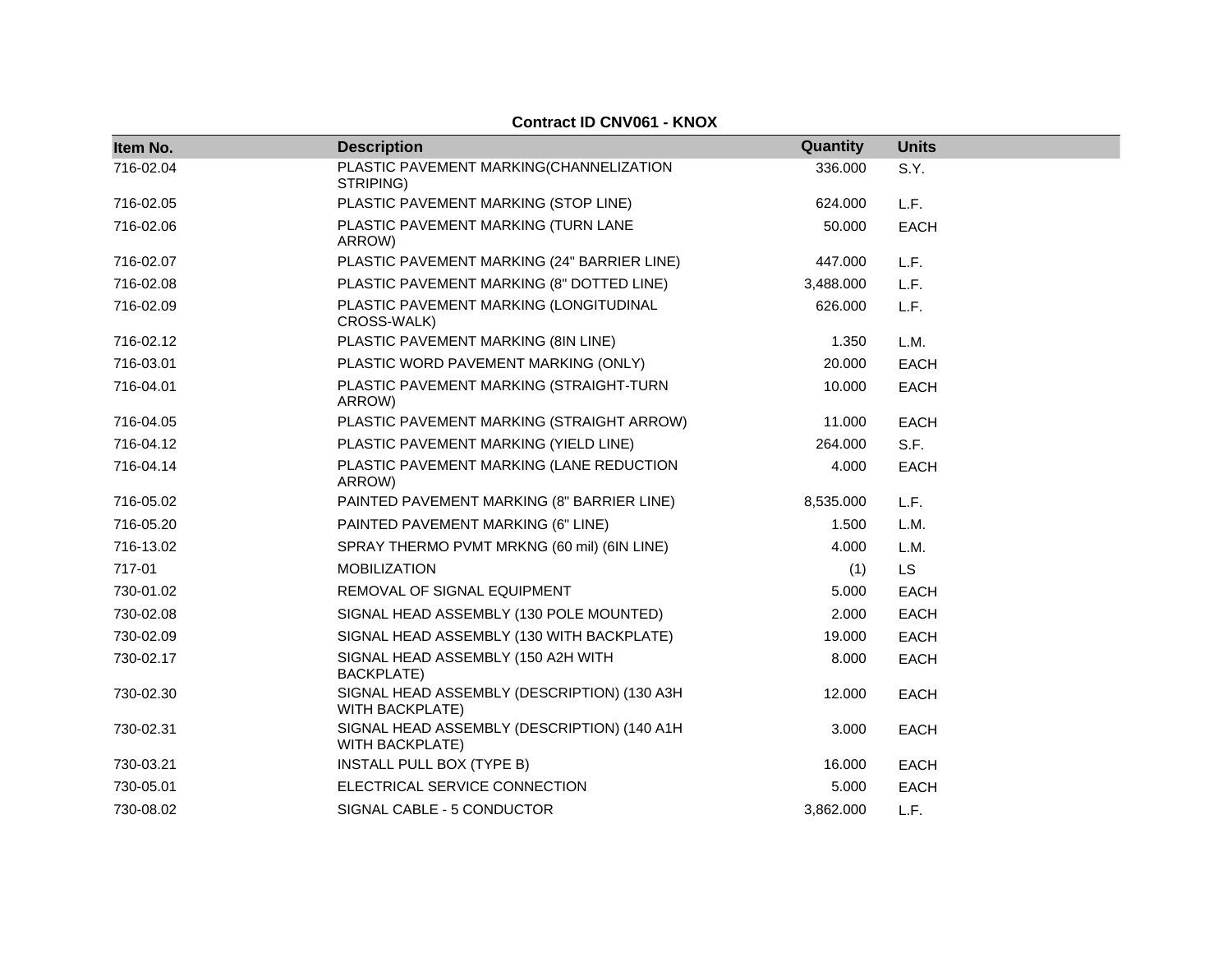| Item No.  | <b>Description</b>                                        | Quantity  | <b>Units</b> |
|-----------|-----------------------------------------------------------|-----------|--------------|
| 730-08.03 | SIGNAL CABLE - 7 CONDUCTOR                                | 2,008.000 | L.F.         |
| 730-08.04 | SIGNAL CABLE - 9 CONDUCTOR                                | 167.000   | L.F.         |
| 730-08.05 | SIGNAL CABLE - 12 CONDUCTOR                               | 3,076.000 | L.F.         |
| 730-09.20 | SPAN WIRE ASSEMBLY                                        | 1,006.000 | L.F.         |
| 730-10.01 | TETHER WIRE ASSEMBLY - 1/4" DIAMETER                      | 794.000   | L.F.         |
| 730-12.02 | CONDUIT 2" DIAMETER (PVC)                                 | 315.000   | L.F.         |
| 730-12.03 | <b>CONDUIT 3" DIAMETER (PVC)</b>                          | 828,000   | L.F.         |
| 730-12.13 | CONDUIT 2" DIAMETER (JACK AND BORE)                       | 218.000   | L.F.         |
| 730-12.14 | CONDUIT 3" DIAMETER (JACK AND BORE)                       | 1,230.000 | L.F.         |
| 730-13.08 | VEHICLE DETECTOR (DESCRIPTION) (RADAR -<br>STOP BAR)      | 16.000    | EACH         |
| 730-13.09 | VEHICLE DETECTOR (DESCRIPTION) (RADAR -<br>ADVANCE)       | 13.000    | <b>EACH</b>  |
| 730-13.10 | VEHICLE DETECTOR (DESCRIPTION) (PREEMPTION<br>$-$ EMV)    | 16.000    | <b>EACH</b>  |
| 730-13.11 | VEHICLE DETECTOR (DESCRIPTION) (SPREAD<br>SPECTRUM RADIO) | 5.000     | <b>EACH</b>  |
| 730-15.07 | CABINET (DESCRIPTION) (BATTERY BACKUP)                    | 5.000     | <b>EACH</b>  |
| 730-15.08 | CABINET (DESCRIPTION) (SIXTEEN PHASE BASE<br>MOUNTED)     | 5.000     | EACH         |
| 730-16.04 | <b>CONTROLLER (ATC)</b>                                   | 5.000     | <b>EACH</b>  |
| 730-23.30 | PEDESTAL POLE (DESCRIPTION) (TYPE A)                      | 12.000    | <b>EACH</b>  |
| 730-23.31 | PEDESTAL POLE (DESCRIPTION) (TYPE B)                      | 1.000     | <b>EACH</b>  |
| 730-23.36 | CANTILEVER SIGNAL SUPPORT (DESCRIPTION) (1<br>ARM @ 50')  | 2.000     | <b>EACH</b>  |
| 730-23.37 | CANTILEVER SIGNAL SUPPORT (DESCRIPTION) (1<br>ARM @ 55')  | 1.000     | <b>EACH</b>  |
| 730-23.38 | CANTILEVER SIGNAL SUPPORT (DESCRIPTION) (1<br>ARM @ 60')  | 1.000     | <b>EACH</b>  |
| 730-23.39 | CANTILEVER SIGNAL SUPPORT (DESCRIPTION) (1<br>ARM @ 65')  | 2.000     | <b>EACH</b>  |
| 730-23.56 | CANTILEVER SIGNAL SUPPORT (1 ARM @ 25')                   | 1.000     | <b>EACH</b>  |
| 730-23.96 | CANTILEVER SIGNAL SUPPORT (DESCRIPTION) (1<br>ARM @ 70')  | 1.000     | <b>EACH</b>  |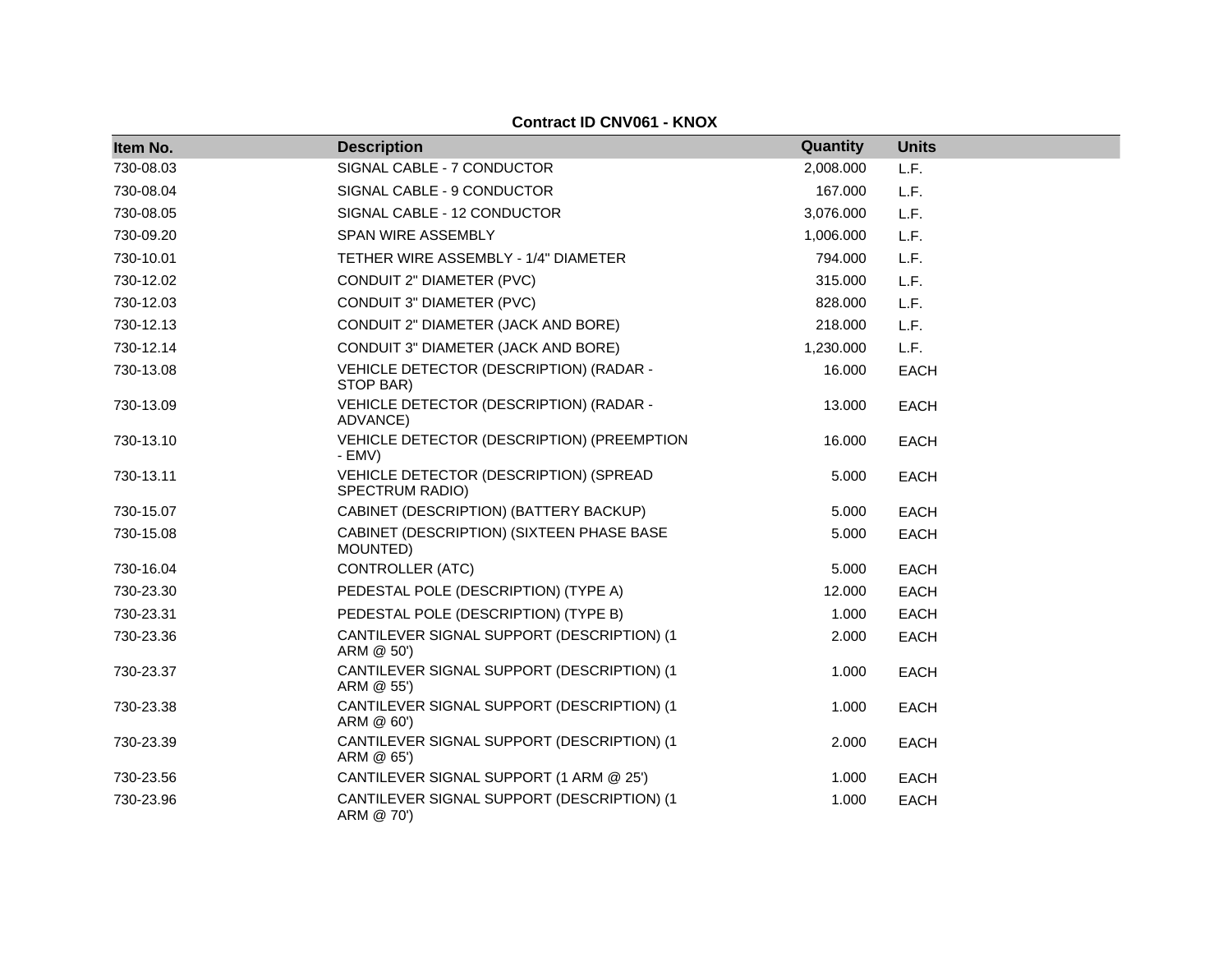| Item No.  | <b>Description</b>                                                      | <b>Quantity</b> | <b>Units</b> |
|-----------|-------------------------------------------------------------------------|-----------------|--------------|
| 730-23.97 | CANTILEVER SIGNAL SUPPORT (DESCRIPTION) (1<br>ARM @ 75')                | 2.000           | <b>EACH</b>  |
| 730-23.98 | CANTILEVER SIGNAL SUPPORT (DESCRIPTION) (1)<br>ARM @ 80')               | 1.000           | <b>EACH</b>  |
| 730-26.11 | COUNTDOWN PED SGNL HEAD W/AUDIBLE PUSH<br><b>BUTTON &amp; 15IN SIGN</b> | 16.000          | <b>EACH</b>  |
| 730-35.06 | BATTERY BACK-UP AND POWER CONDITIONER                                   | 3.000           | <b>EACH</b>  |
| 730-40    | TEMPORARY TRAFFIC SIGNAL SYSTEM                                         | 4.000           | <b>EACH</b>  |
| 740-10.03 | GEOTEXTILE (TYPE III) (EROSION CONTROL)                                 | 727.000         | S.Y.         |
| 740-11.03 | TEMPORARY SEDIMENT TUBE 18IN                                            | 1,118.000       | L.F.         |
| 801-01    | SEEDING (WITH MULCH)                                                    | 74.000          | <b>UNIT</b>  |
| 801-01.07 | TEMPORARY SEEDING (WITH MULCH)                                          | 167.000         | <b>UNIT</b>  |
| 801-02    | SEEDING (WITHOUT MULCH)                                                 | 86.000          | <b>UNIT</b>  |
| 801-03    | WATER (SEEDING & SODDING)                                               | 71.000          | M.G.         |
| 803-01    | SODDING (NEW SOD)                                                       | 6,148.000       | S.Y.         |
| 805-12.02 | EROSION CONTROL BLANKET (TYPE II)                                       | 9,564.000       | S.Y.         |
| 806-02.03 | PROJECT MOWING                                                          | 10.000          | <b>CYCL</b>  |
| 795-02.05 | 8IN HDPE WATER LINE                                                     | 10.000          | L.F.         |
| 795-02.07 | 12IN HDPE WATER LINE                                                    | 490.000         | L.F.         |
| 795-06.07 | <b>CONNECT TO 12IN WATER LINE</b>                                       | 1.000           | EACH         |
| 795-07.06 | <b>8IN X 8IN TAPPING SLEEVE AND VALVE</b>                               | 1.000           | <b>EACH</b>  |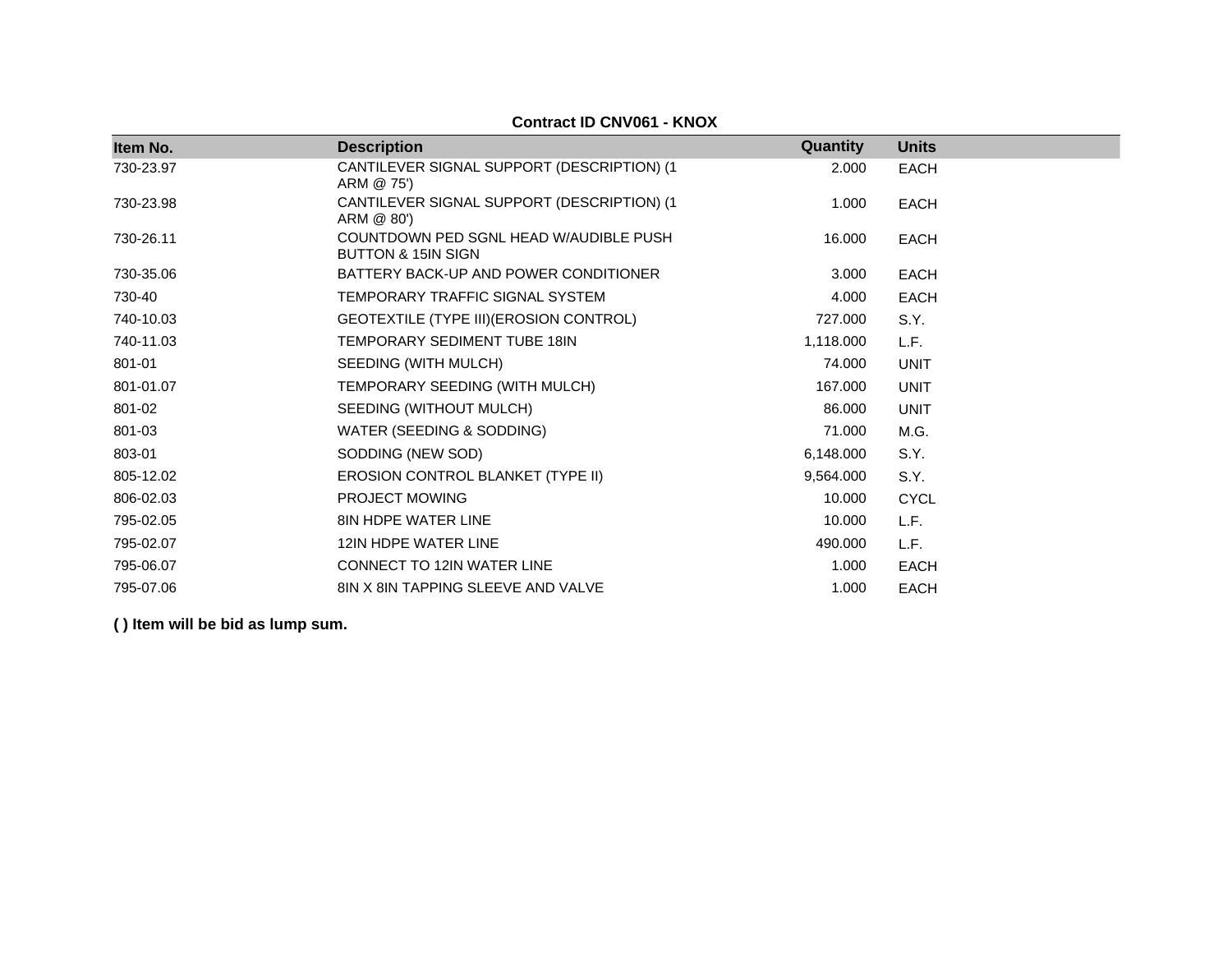| Contract ID: CNV092                  |                              |                                                                                           |                                                                                                           |                 |
|--------------------------------------|------------------------------|-------------------------------------------------------------------------------------------|-----------------------------------------------------------------------------------------------------------|-----------------|
|                                      | Letting Date: March 26, 2021 | $10:00$ AM                                                                                | Projects: 47016-3225-94                                                                                   | NH/HSIP-33(135) |
|                                      |                              |                                                                                           | 47016-8225-14                                                                                             | NH/HSIP-33(135) |
|                                      |                              |                                                                                           | 47024-3240-94                                                                                             | NH/HSIP-71(45)  |
|                                      |                              |                                                                                           | 47024-8240-14                                                                                             | NH/HSIP-71(45)  |
| <b>Counties: KNOX</b>                |                              |                                                                                           |                                                                                                           |                 |
| District:                            |                              |                                                                                           | <b>DBE Goal Percent: 6.50</b>                                                                             |                 |
|                                      | Main Avenue (L.M. 7.09).     | (L.M. 8.13) and on U.S. 441 (S.R. 33) from near West Hill Avenue (L.M. 7.02) to near West | Description: The resurfacing on U.S. 441 (S.R. 71) from near Nixon Road (L.M. 3.93) to U.S. 441 (S.R. 33) |                 |
| <b>Contract Time: DT - 9/30/2021</b> |                              |                                                                                           |                                                                                                           |                 |

| Item No.  | <b>Description</b>                                         | Quantity   | <b>Units</b> |
|-----------|------------------------------------------------------------|------------|--------------|
| 208-01.05 | BROOMING & DEGRASSING SHOULDERS                            | 8.400      | L.M.         |
| 307-01.15 | ASC MIX (PG64-22) (BPMLC-HM) GRADING CS                    | 2,710.000  | <b>TON</b>   |
| 403-01    | BITUMINOUS MATERIAL FOR TACK COAT (TC)                     | 80.000     | <b>TON</b>   |
| 411-02.10 | ACS MIX(PG70-22) GRADING D                                 | 13,799.000 | <b>TON</b>   |
| 411-12.03 | SCORING FOR RUMBLE STRIPE (NON-<br>CONTINUOUS) (8IN WIDTH) | 3.660      | L.M.         |
| 415-01.01 | <b>COLD PLANING BITUMINOUS PAVEMENT</b>                    | 588.000    | <b>TON</b>   |
| 415-01.02 | <b>COLD PLANING BITUMINOUS PAVEMENT</b>                    | 3,174.000  | S.Y.         |
| 701-02.01 | CONCRETE CURB RAMP (RETROFIT)                              | 3,175.000  | S.F.         |
| 701-02.03 | <b>CONCRETE CURB RAMP</b>                                  | 1,250.000  | S.F.         |
| 712-01    | <b>TRAFFIC CONTROL</b>                                     | (1)        | <b>LS</b>    |
| 712-04.01 | FLEXIBLE DRUMS (CHANNELIZING)                              | 265.000    | <b>EACH</b>  |
| 712-05.01 | WARNING LIGHTS (TYPE A)                                    | 183.000    | <b>EACH</b>  |
| 712-06    | SIGNS (CONSTRUCTION)                                       | 1,813.000  | S.F.         |
| 712-08.03 | ARROW BOARD (TYPE C)                                       | 6.000      | <b>EACH</b>  |
| 716-01.21 | SNOWPLOWABLE RAISED PAVEMENT MARKERS<br>(BI-DIR) (1 COLOR) | 554.000    | <b>EACH</b>  |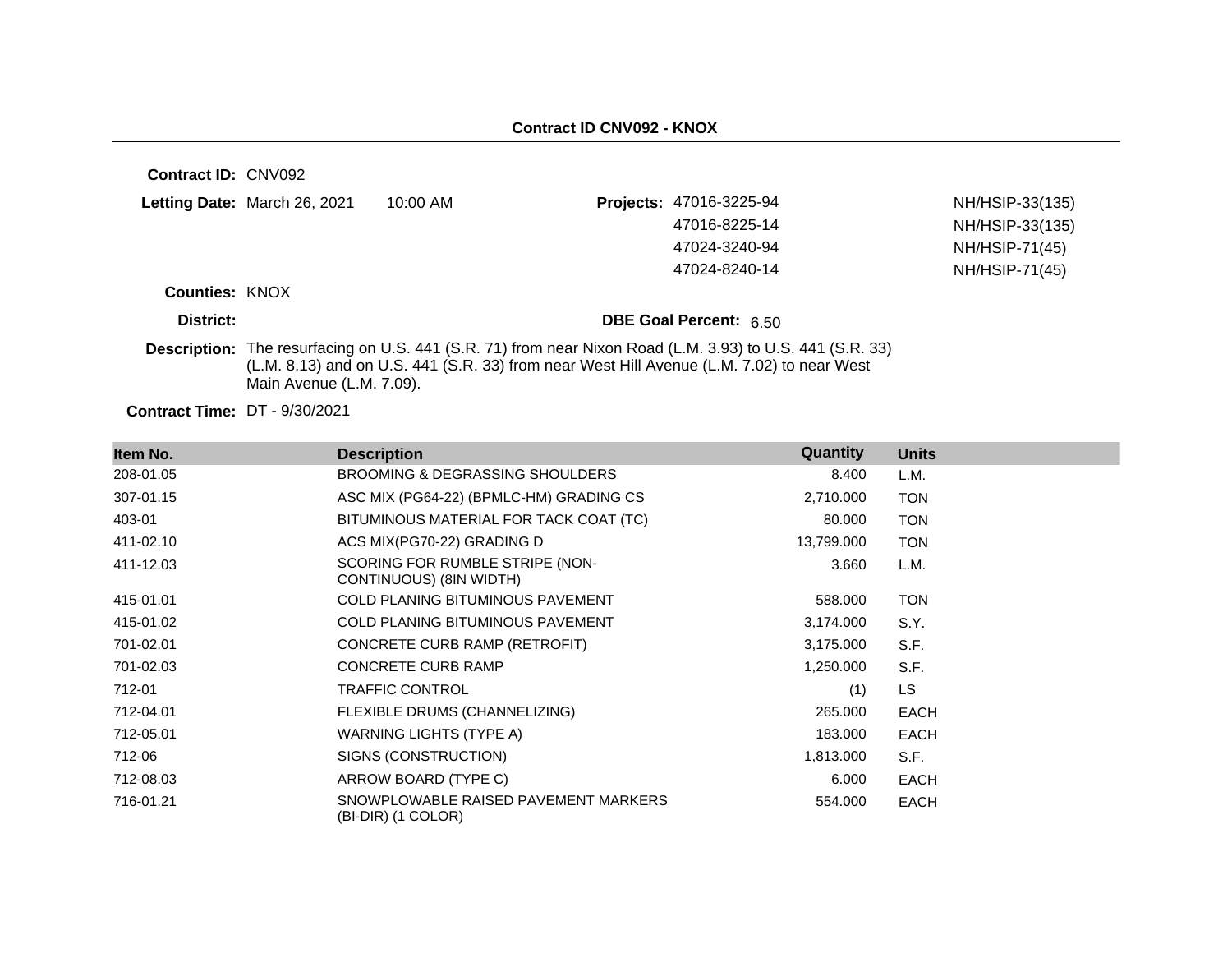| Item No.  | <b>Description</b>                                          | Quantity  | <b>Units</b> |  |
|-----------|-------------------------------------------------------------|-----------|--------------|--|
| 716-01.23 | SNOWPLOWABLE RAISED PAVEMENT MARKERS<br>$(BI-DIR)(2 COLOR)$ | 593.000   | <b>EACH</b>  |  |
| 716-01.30 | REMOVAL OF SNOWPLOWABLE REFLECTIVE<br><b>MARKER</b>         | 1,147.000 | <b>EACH</b>  |  |
| 716-02.03 | PLASTIC PAVEMENT MARKING (CROSS-WALK)                       | 525.000   | L.F.         |  |
| 716-02.05 | PLASTIC PAVEMENT MARKING (STOP LINE)                        | 1,650.000 | L.F.         |  |
| 716-02.06 | PLASTIC PAVEMENT MARKING (TURN LANE<br>ARROW)               | 32.000    | <b>EACH</b>  |  |
| 716-02.09 | PLASTIC PAVEMENT MARKING (LONGITUDINAL<br>CROSS-WALK)       | 350.000   | L.F.         |  |
| 716-05.20 | PAINTED PAVEMENT MARKING (6" LINE)                          | 21.600    | L.M.         |  |
| 716-12.02 | ENHANCED FLATLINE THERMO PVMT MRKNG (6IN<br>LINE)           | 0.600     | L.M.         |  |
| 716-13.02 | SPRAY THERMO PVMT MRKNG (60 mil) (6IN LINE)                 | 11.000    | L.M.         |  |
| 716-13.05 | SPRAY THERMO PVMT MRKNG (60 mil) (6IN DOTTED<br>LINE)       | 21.000    | L.F.         |  |
| 717-01    | <b>MOBILIZATION</b>                                         | (1)       | LS           |  |
| 730-14.02 | <b>SAW SLOT</b>                                             | 500.000   | L.F.         |  |
| 730-14.03 | <b>LOOP WIRE</b>                                            | 1,000.000 | L.F.         |  |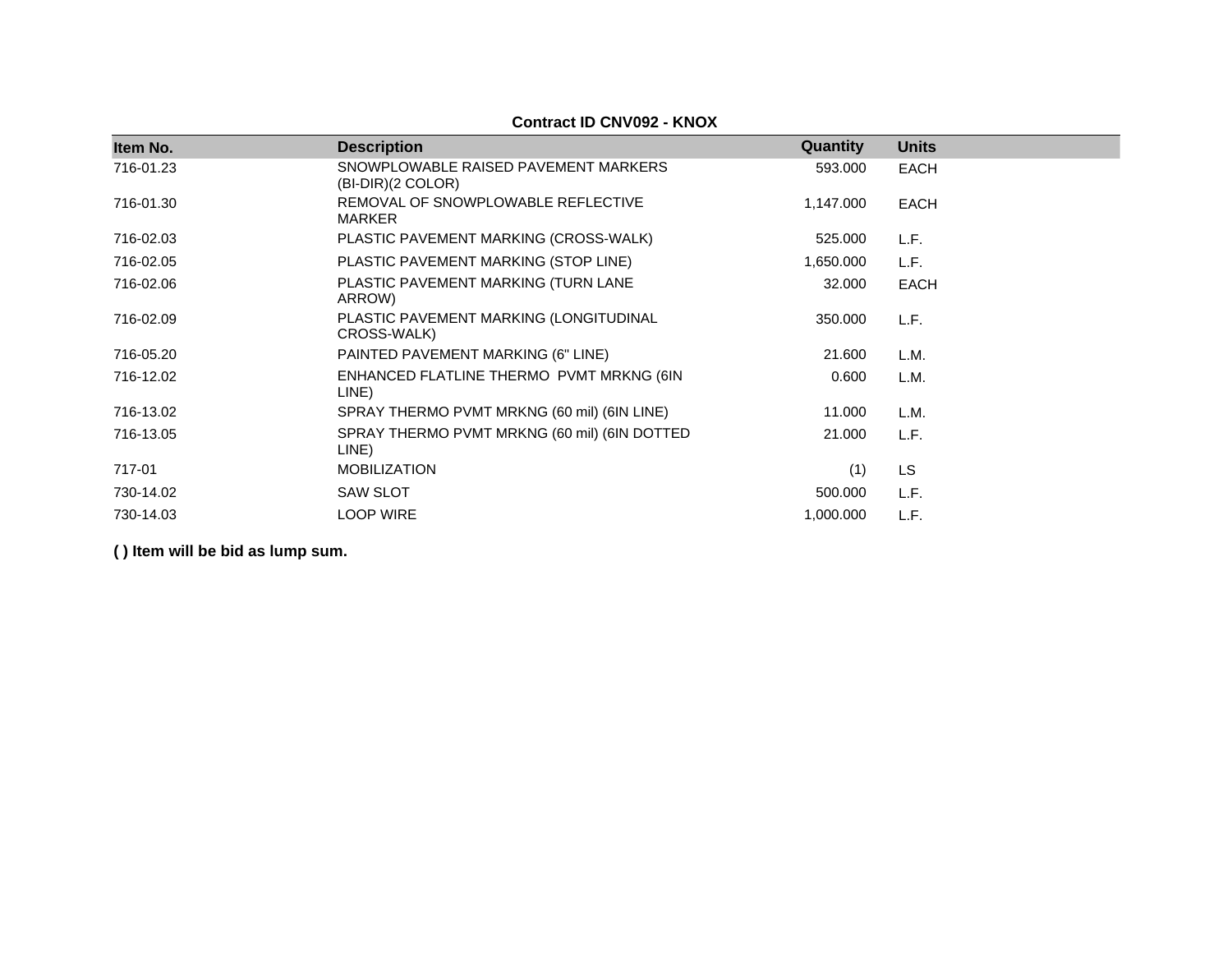| <b>Contract ID: CNV133</b> |                                       |                                                                                            |                                                                                                           |                |
|----------------------------|---------------------------------------|--------------------------------------------------------------------------------------------|-----------------------------------------------------------------------------------------------------------|----------------|
|                            | Letting Date: March 26, 2021          | $10:00$ AM                                                                                 | Projects: 47002-4170-04                                                                                   | NH-I-40-7(181) |
|                            |                                       |                                                                                            | 47002-8170-44                                                                                             | NH-I-40-7(181) |
|                            |                                       |                                                                                            | 47002-8171-44                                                                                             | NH-I-40-7(182) |
|                            |                                       |                                                                                            | 47006-4169-04                                                                                             | NH-I-75-3(191) |
|                            |                                       |                                                                                            | 47006-8169-44                                                                                             | NH-I-75-3(191) |
| <b>Counties: KNOX</b>      |                                       |                                                                                            |                                                                                                           |                |
| District:                  |                                       |                                                                                            | <b>DBE Goal Percent: 8.00</b>                                                                             |                |
|                            |                                       | and on I-75 from near I-40 (L.M. 0.00) to near I-275 (L.M. 3.60), including bridge repair. | Description: The resurfacing on I-40 from the Loudon County line (L.M. 0.00) to near S.R. 131 (L.M. 5.49) |                |
|                            | <b>Contract Time: DT - 11/30/2021</b> |                                                                                            |                                                                                                           |                |

**Item No. Description Quantity Units** 201-01 CLEARING AND GRUBBING (1) LS 202-03.01 REMOVAL OF ASPHALT PAVEMENT 2,714.000 S.Y. 208-01.05 BROOMING & DEGRASSING SHOULDERS 14.400 L.M. 303-01 MINERAL AGGREGATE, TYPE A BASE, GRADING D 648.000 TON 307-03.08 ASPHALT CONCRETE MIX (PG76-22) (BPMB-HM) GRADING B-M2 51,276.000 TON 403-01 BITUMINOUS MATERIAL FOR TACK COAT (TC) 469.000 TON 411-01.07 ACS MIX (PG64-22) GRADING E SHOULDER 20,806.000 TON 411-01.21 LONGITUDINAL JOINT SEALANT 36.000 L.M. 411-03.10 ACS MIX(PG76-22) GRADING D 29,536.000 TON 411-12.01 SCORING SHOULDERS (CONTINUOUS) (16IN WIDTH) 36.400 L.M. 415-01.01 COLD PLANING BITUMINOUS PAVEMENT 45,917.000 TON 502-08.01 RESEALING JOINTS (HOT POURED ELASTIC) 34,755.000 L.F. 712-01 TRAFFIC CONTROL (1) LS 712-04.01 FLEXIBLE DRUMS (CHANNELIZING) 589.000 EACH 712-05.01 WARNING LIGHTS (TYPE A) 125.000 EACH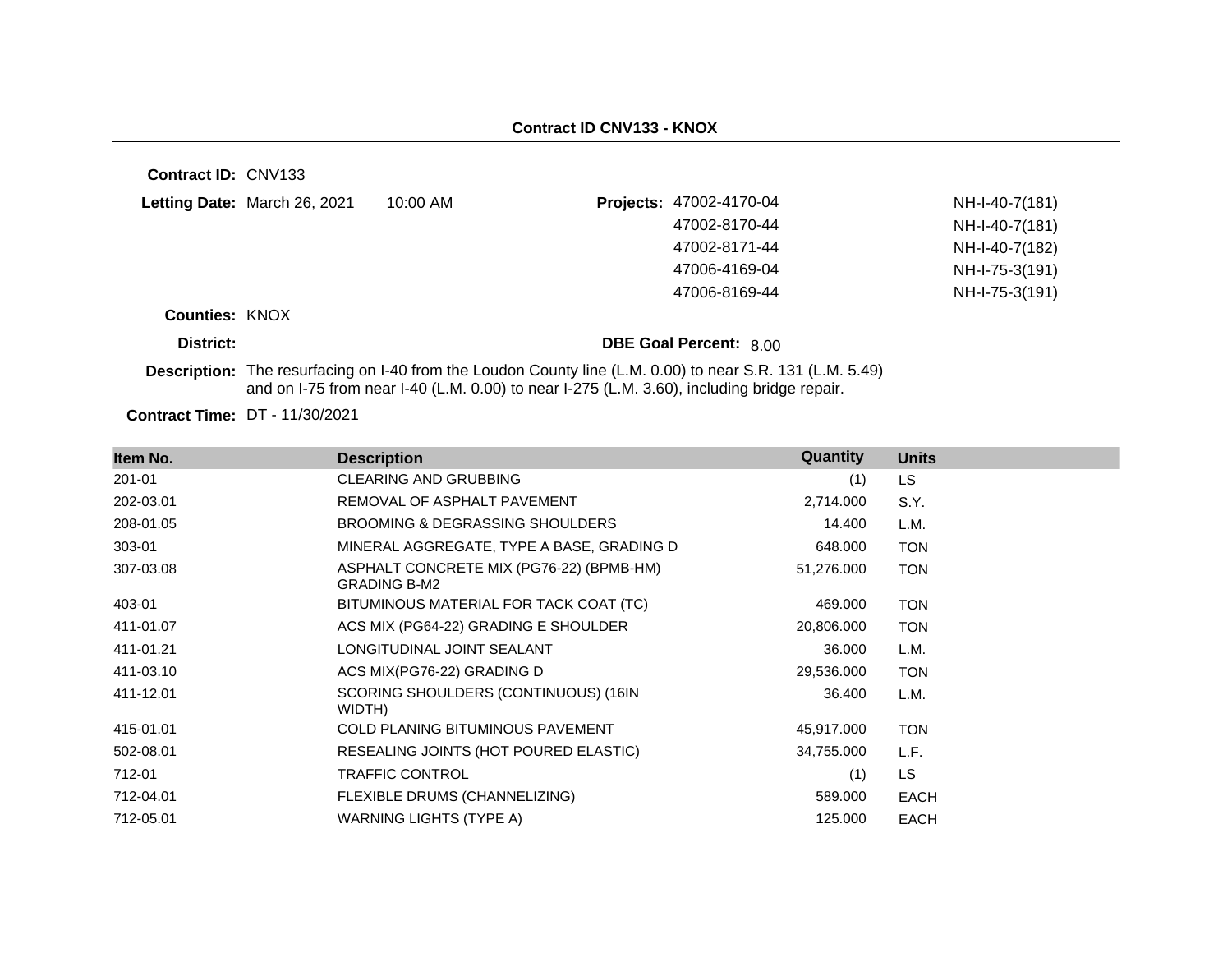| Item No.  | <b>Description</b>                                          | Quantity  | <b>Units</b> |
|-----------|-------------------------------------------------------------|-----------|--------------|
| 712-06    | SIGNS (CONSTRUCTION)                                        | 7,062.000 | S.F.         |
| 712-06.16 | SIGNS (CONSTRUCTION) (REDUCED SPEED<br>WARNING)             | 12.000    | <b>EACH</b>  |
| 712-08.03 | ARROW BOARD (TYPE C)                                        | 12.000    | <b>EACH</b>  |
| 712-08.08 | SPEED FEEDBACK SIGN ASSEMBLY                                | 6.000     | <b>EACH</b>  |
| 712-08.09 | DIGITAL SPEED LIMIT SIGN ASSEMBLY                           | 27.000    | <b>EACH</b>  |
| 712-08.10 | MOBILE MESSAGE SIGN UNIT W/ATTENUATOR                       | 3,600.000 | <b>HOUR</b>  |
| 713-16.01 | CHANGEABLE MESSAGE SIGN UNIT                                | 12.000    | <b>EACH</b>  |
| 713-16.02 | TRUCK MOUNTED IMPACT ATTENUATOR<br>(W/FLASHING ARROW BOARD) | 6.000     | <b>EACH</b>  |
| 716-01.23 | SNOWPLOWABLE RAISED PAVEMENT MARKERS<br>(BI-DIR)(2 COLOR)   | 3,154.000 | <b>EACH</b>  |
| 716-01.30 | REMOVAL OF SNOWPLOWABLE REFLECTIVE<br>MARKER                | 3,154.000 | <b>EACH</b>  |
| 716-02.04 | PLASTIC PAVEMENT MARKING(CHANNELIZATION<br>STRIPING)        | 34.000    | S.Y.         |
| 716-02.05 | PLASTIC PAVEMENT MARKING (STOP LINE)                        | 24.000    | L.F.         |
| 716-02.06 | PLASTIC PAVEMENT MARKING (TURN LANE<br>ARROW)               | 12.000    | <b>EACH</b>  |
| 716-02.07 | PLASTIC PAVEMENT MARKING (24" BARRIER LINE)                 | 4,725.000 | L.F.         |
| 716-02.08 | PLASTIC PAVEMENT MARKING (8" DOTTED LINE)                   | 3,273.000 | L.F.         |
| 716-02.12 | PLASTIC PAVEMENT MARKING (8IN LINE)                         | 0.160     | L.M.         |
| 716-02.23 | PLASTIC PAVEMENT MARKING (12IN BARRIER LINE)                | 560.000   | L.F.         |
| 716-03.01 | PLASTIC WORD PAVEMENT MARKING (ONLY)                        | 3.000     | <b>EACH</b>  |
| 716-03.09 | PLASTIC WORD PAVEMENT MARKING (<br>(EAST)                   | 7.000     | <b>EACH</b>  |
| 716-03.10 | PLASTIC WORD PAVEMENT MARKING (<br>(NORTH)                  | 8.000     | <b>EACH</b>  |
| 716-04.01 | PLASTIC PAVEMENT MARKING (STRAIGHT-TURN<br>ARROW)           | 3.000     | <b>EACH</b>  |
| 716-04.05 | PLASTIC PAVEMENT MARKING (STRAIGHT ARROW)                   | 3.000     | <b>EACH</b>  |
| 716-04.06 | PLASTIC PAVEMENT MARKING (WRONG WAY<br>ARROW)               | 4.000     | EACH         |
| 716-04.07 | PLASTIC PAVEMENT MARKING (EXIT ONLY ARROW)                  | 13.000    | <b>EACH</b>  |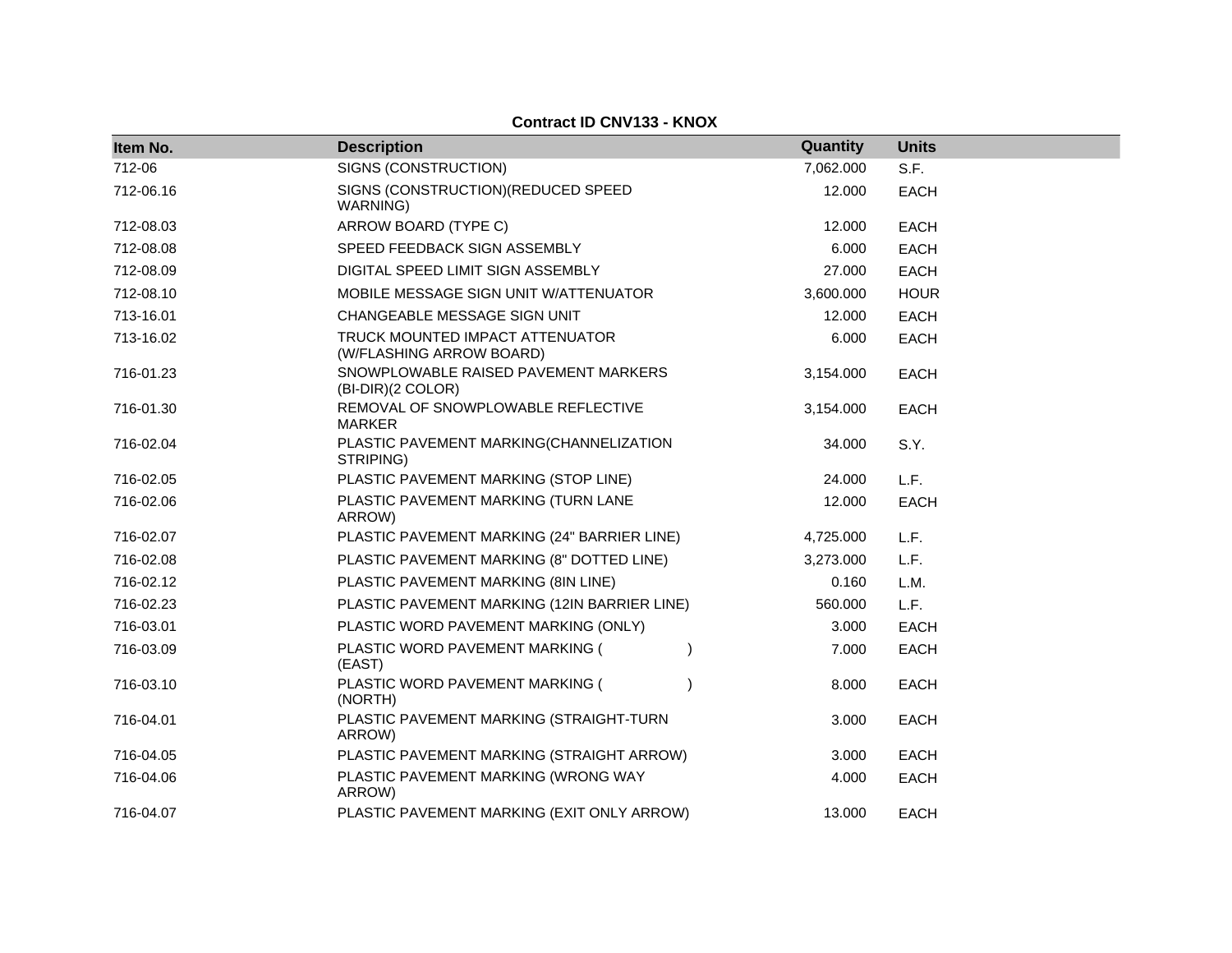| Item No.  | <b>Description</b>                                               | Quantity   | <b>Units</b> |
|-----------|------------------------------------------------------------------|------------|--------------|
|           |                                                                  |            |              |
| 716-04.08 | PLASTIC PAVEMENT MARKING (OPTION LANE<br>ARROW)                  | 4.000      | <b>EACH</b>  |
| 716-04.12 | PLASTIC PAVEMENT MARKING (YIELD LINE)                            | 36.000     | S.F.         |
| 716-04.14 | PLASTIC PAVEMENT MARKING (LANE REDUCTION<br>ARROW)               | 1.000      | <b>EACH</b>  |
| 716-05.02 | PAINTED PAVEMENT MARKING (8" BARRIER LINE)                       | 5,872.000  | L.F.         |
| 716-05.49 | PAINTED PAVEMENT MARKINGS(8" LINE)                               | 100.000    | L.M.         |
| 716-10.50 | PREFORMED PLASTIC PAVEMENT MARKING<br>(INTERSTATE SHIELD)        | 7.000      | <b>EACH</b>  |
| 716-10.51 | PRFRMED PLSTC PVMNT MRKNG (STATE SHLD)                           | 8.000      | <b>EACH</b>  |
| 716-12.02 | ENHANCED FLATLINE THERMO PVMT MRKNG (6IN<br>LINE)                | 52,000     | L.M.         |
| 716-12.03 | ENHANCED FLATLINE THERMO PVMT MRKNG (8IN<br><b>BARRIER LINE)</b> | 13,155.000 | L.F.         |
| 716-12.05 | ENHANCED FLATLINE THERMO PVMT MRKNG (6IN<br>DOTTED LINE)         | 7,372.000  | L.F.         |
| 716-12.08 | ENHANCED FLAT LINE THERMO (12IN BARRIER<br>LINE)                 | 1,659.000  | L.F.         |
| 716-12.10 | ENHANCED FLAT LINE THERMO (12IN DOTTED)                          | 1,171.000  | L.F.         |
| 717-01    | <b>MOBILIZATION</b>                                              | (1)        | <b>LS</b>    |
| 604-10.30 | BRIDGE DECK REPAIRS (FULL DEPTH OF SLAB)                         | 25.000     | S.Y.         |
| 604-10.44 | <b>EXPANSION JOINT REPAIRS</b>                                   | 492.000    | L.F.         |
| 604-10.50 | BRIDGE DECK REPAIRS (PARTIAL DEPTH OF SLAB)                      | 15.000     | S.Y.         |
| 604-10.53 | <b>CONCRETE REPAIRS</b>                                          | 15.000     | S.Y.         |
| 617-04.02 | TYPE 2 THIN EPOXY OVERLAY (LOW-MOD EPOXY)                        | 55,000     | S.Y.         |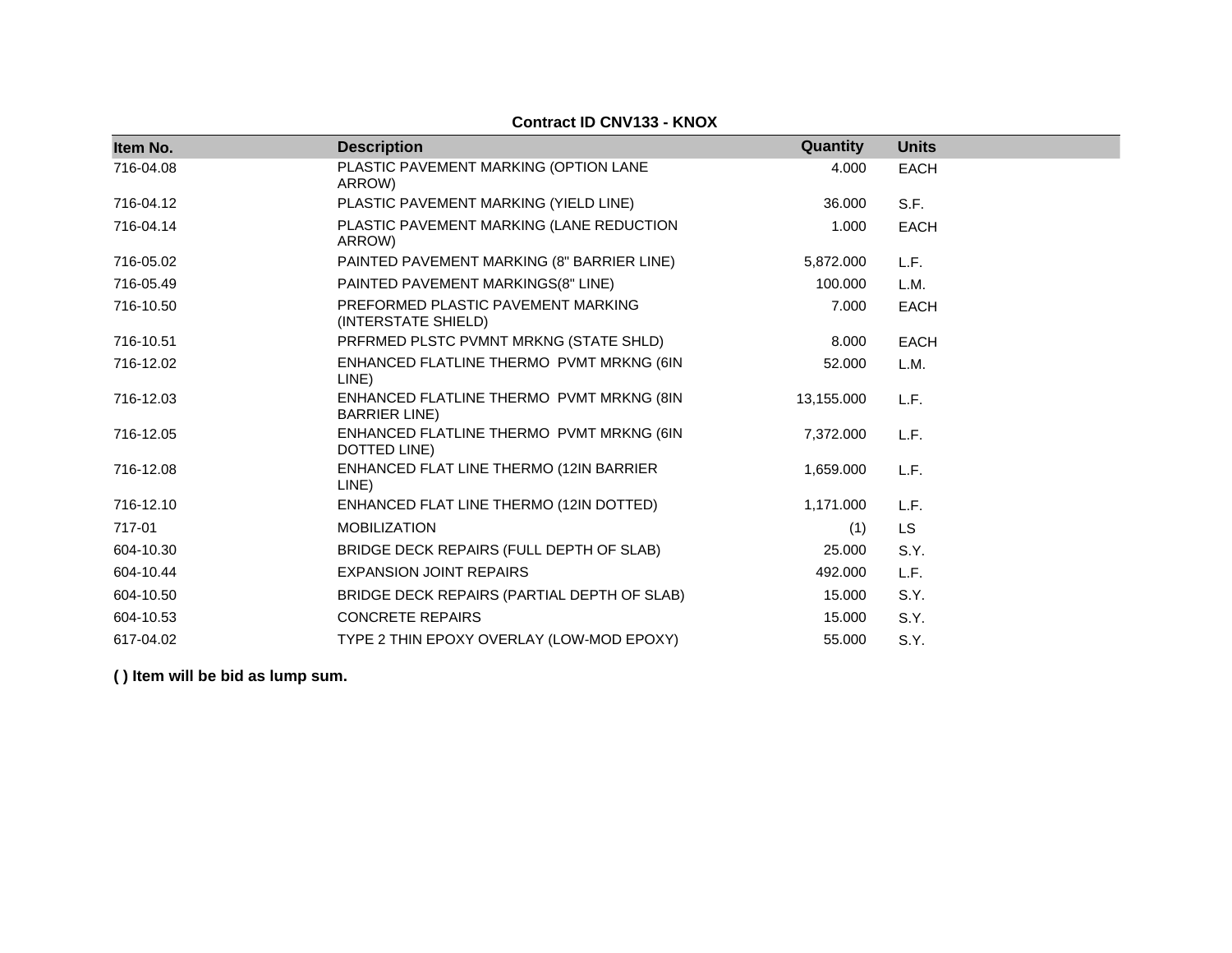| <b>Contract ID: CNV090</b> |                              |                                                                  |                                                                                                            |                    |
|----------------------------|------------------------------|------------------------------------------------------------------|------------------------------------------------------------------------------------------------------------|--------------------|
|                            | Letting Date: March 26, 2021 | $10:00$ AM                                                       | <b>Projects: 49946-3410-94</b>                                                                             | HRRR/HSIP-4900(67) |
|                            | <b>Counties: LAUDERDALE</b>  |                                                                  |                                                                                                            |                    |
| District:                  |                              |                                                                  | <b>DBE Goal Percent: 3.00</b>                                                                              |                    |
|                            |                              | of U.S. 51 (S.R. 3, Jere B. Ford Highway) to Central-Curve Road. | <b>Description:</b> The miscellaneous safety improvements including resurfacing on Chipman Road from south |                    |

**Contract Time:** DT - 10/31/2021

| Item No.  | <b>Description</b>                                             | Quantity  | <b>Units</b> |
|-----------|----------------------------------------------------------------|-----------|--------------|
| 208-01.02 | SHOULDER PREPARATION                                           | 3.000     | L.M.         |
| 303-02    | MINERAL AGGREGATE, TYPE B BASE, GRADING<br>(DESCRIPTION) (D)   | 512.000   | <b>TON</b>   |
| 307-01.10 | ASPHALT CONCRETE MIX (PG64-22) (BPMB-HM)<br><b>GRADING C-W</b> | 1,098.000 | <b>TON</b>   |
| 403-01    | BITUMINOUS MATERIAL FOR TACK COAT (TC)                         | 12.000    | <b>TON</b>   |
| 411-01.10 | ACS MIX(PG64-22) GRADING D                                     | 1,058.000 | <b>TON</b>   |
| 712-01    | <b>TRAFFIC CONTROL</b>                                         | (1)       | <b>LS</b>    |
| 713-02.20 | ROADSIDE OBSTACLE DELINEATION                                  | 80.000    | S.F.         |
| 713-02.21 | SIGN POST DELINEATION ENHANCEMENT                              | 156.000   | L.F.         |
| 713-11.01 | "U" SECTION STEEL POSTS                                        | 65.000    | LB.          |
| 713-11.02 | PERFORATED/KNOCKOUT SQUARE TUBE POST                           | 485.000   | LB.          |
| 713-11.21 | P POST SLIP BASE                                               | 4.000     | <b>EACH</b>  |
| 713-13.02 | FLAT SHEET ALUMINUM SIGNS (0.080" THICK)                       | 58.000    | S.F.         |
| 713-13.03 | FLAT SHEET ALUMINUM SIGNS (0.100" THICK)                       | 98.000    | S.F.         |
| 713-15.36 | REMOVE SIGN, SUPPORT & FOOTING                                 | 2.000     | <b>EACH</b>  |
| 716-02.05 | PLASTIC PAVEMENT MARKING (STOP LINE)                           | 55.000    | L.F.         |
| 716-13.01 | SPRAY THERMO PVMT MRKNG (60 mil) (4IN LINE)                    | 6.200     | L.M.         |
| 717-01    | <b>MOBILIZATION</b>                                            | (1)       | LS.          |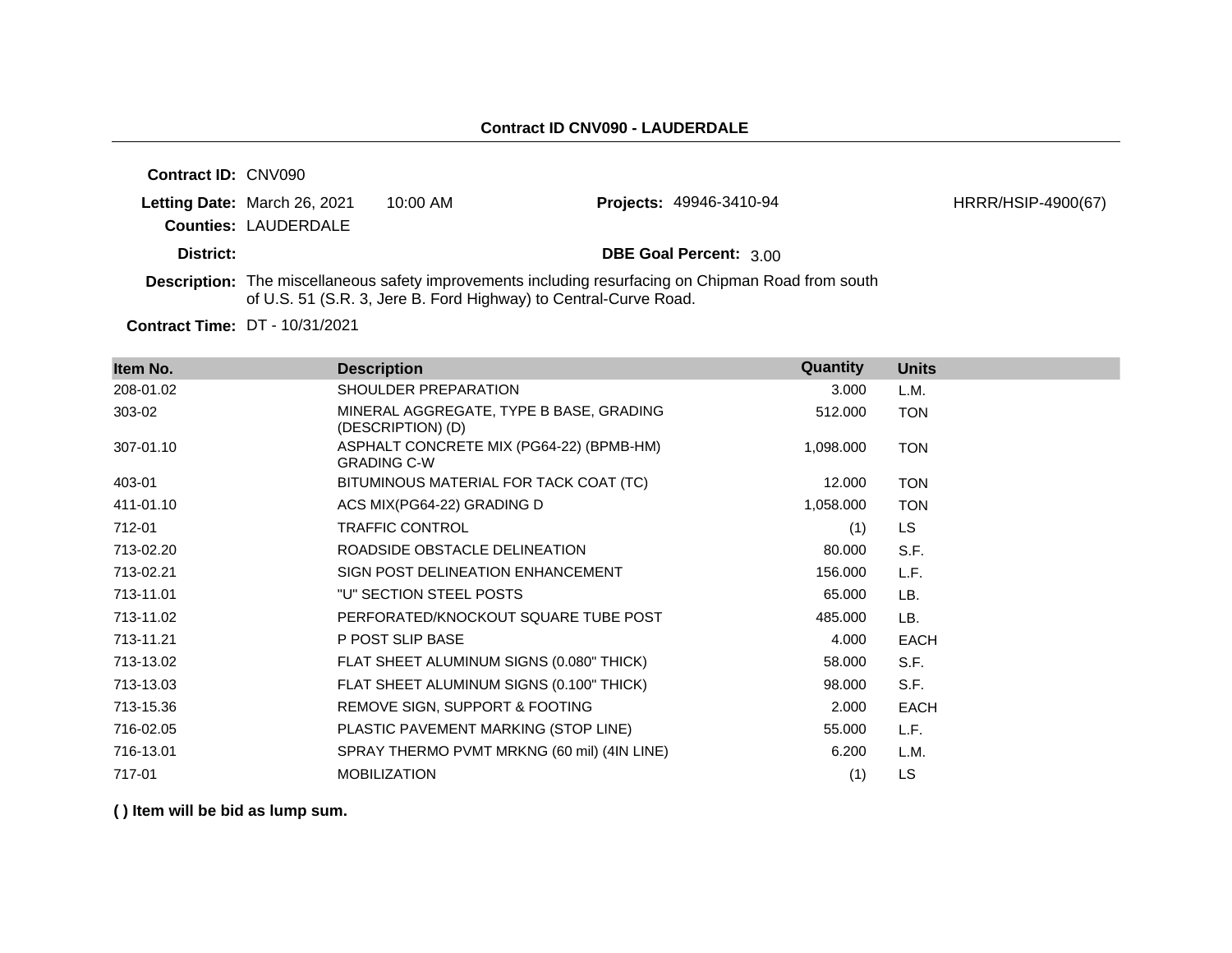**Contract ID:** CNV070

|                                        | Letting Date: March 26, 2021 | 10:00 AM | <b>Projects: 53012-3236-94</b> | NH/HSIP-73(75) |
|----------------------------------------|------------------------------|----------|--------------------------------|----------------|
|                                        |                              |          | 53012-4236-04                  | <b>NA</b>      |
|                                        |                              |          | 53012-8236-14                  | NH/HSIP-73(75) |
| $P_{\text{Quintilae}}$ , $\cap$ $\cap$ |                              |          |                                |                |

**Counties:** LOUDON

**District: District: DBE Goal Percent:** 6.00

**Description:** The resurfacing (thin lift or thin lift D) on U.S. 321 (S.R. 73) from near I-40 (L.M. 0.00) to near Simpson Street (L.M. 6.00), including bridge repair.

**Contract Time:** DT - 9/30/2021

| Item No.  | <b>Description</b>                                         | Quantity   | <b>Units</b> |
|-----------|------------------------------------------------------------|------------|--------------|
| 208-01.05 | <b>BROOMING &amp; DEGRASSING SHOULDERS</b>                 | 24.000     | L.M.         |
| 307-01.15 | ASC MIX (PG64-22) (BPMLC-HM) GRADING CS                    | 2,480.000  | <b>TON</b>   |
| 403-01    | BITUMINOUS MATERIAL FOR TACK COAT (TC)                     | 171.000    | <b>TON</b>   |
| 411-01.07 | ACS MIX (PG64-22) GRADING E SHOULDER                       | 574.000    | <b>TON</b>   |
| 411-02.10 | ACS MIX(PG70-22) GRADING D                                 | 4,880.000  | <b>TON</b>   |
| 411-12.03 | SCORING FOR RUMBLE STRIPE (NON-<br>CONTINUOUS) (8IN WIDTH) | 15.000     | L.M.         |
| 415-01.02 | <b>COLD PLANING BITUMINOUS PAVEMENT</b>                    | 14,996.000 | S.Y.         |
| 701-02.01 | CONCRETE CURB RAMP (RETROFIT)                              | 600.000    | S.F.         |
| 701-02.03 | <b>CONCRETE CURB RAMP</b>                                  | 100.000    | S.F.         |
| 705-02.02 | SINGLE GUARDRAIL (TYPE 2)                                  | 50.000     | L.F.         |
| 705-04.02 | <b>GUARDRAIL TERMINAL (TYPE 12)</b>                        | 1.000      | <b>EACH</b>  |
| 705-04.09 | EARTH PAD FOR TYPE 38 GR END TREATMENT                     | 4.000      | <b>EACH</b>  |
| 705-06.20 | TANGENT ENERGY ABSORBING TERM MASH TL-3                    | 4.000      | <b>EACH</b>  |
| 712-01    | <b>TRAFFIC CONTROL</b>                                     | (1)        | LS.          |
| 712-04.01 | FLEXIBLE DRUMS (CHANNELIZING)                              | 176.000    | <b>EACH</b>  |
| 712-05.01 | WARNING LIGHTS (TYPE A)                                    | 88.000     | <b>EACH</b>  |
| 712-06    | SIGNS (CONSTRUCTION)                                       | 926.000    | S.F.         |
| 712-08.03 | ARROW BOARD (TYPE C)                                       | 1.000      | <b>EACH</b>  |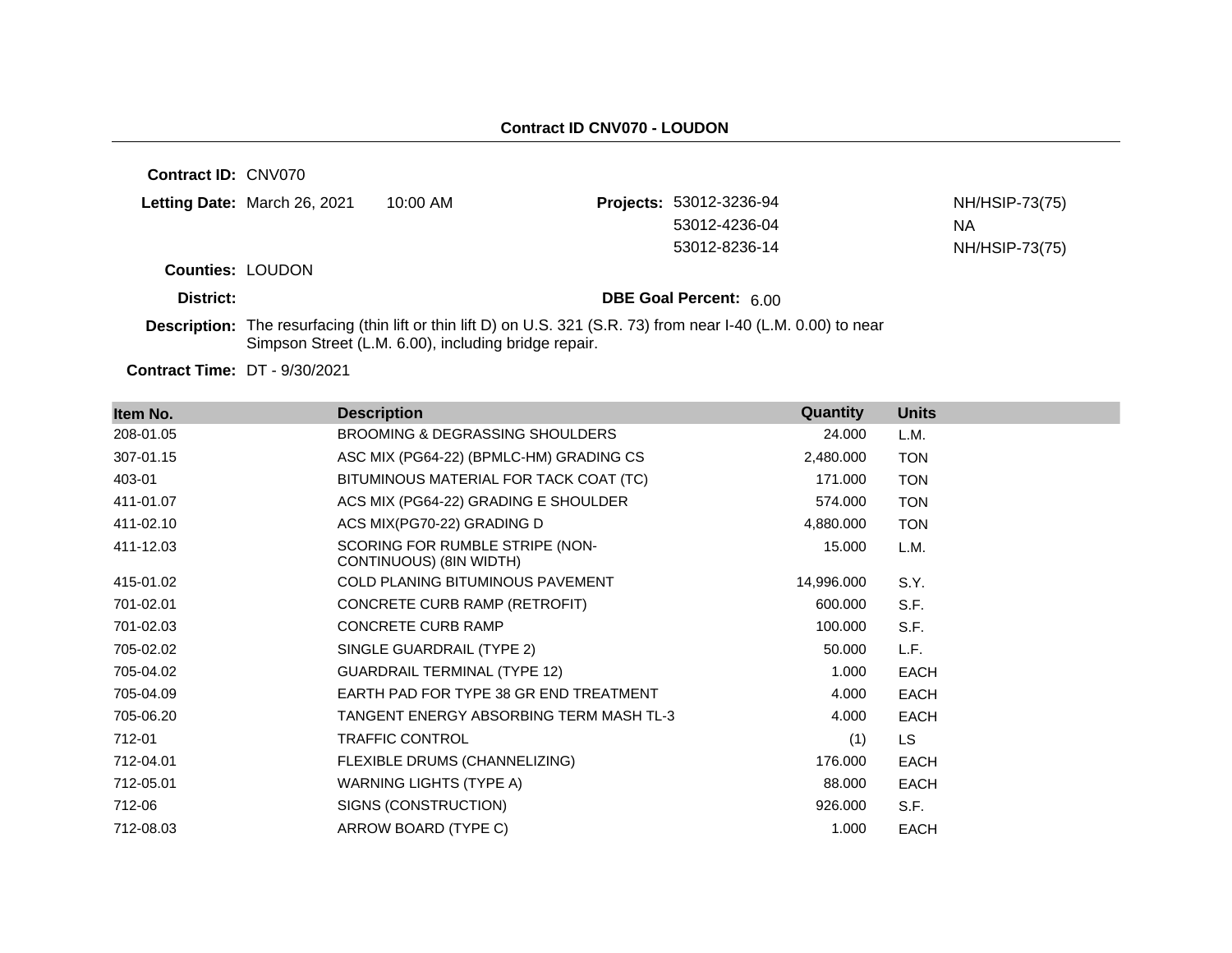### **Contract ID CNV070 - LOUDON**

| Item No.  | <b>Description</b>                                         | Quantity  | <b>Units</b> |
|-----------|------------------------------------------------------------|-----------|--------------|
| 716-01.22 | SNOWPLOWABLE RAISED PAVMENT MARKERS<br>(MONO-DIR)(1 COLOR) | 792.000   | <b>EACH</b>  |
| 716-01.23 | SNOWPLOWABLE RAISED PAVEMENT MARKERS<br>(BI-DIR)(2 COLOR)  | 351.000   | <b>EACH</b>  |
| 716-02.04 | PLASTIC PAVEMENT MARKING(CHANNELIZATION<br>STRIPING)       | 780.000   | S.Y.         |
| 716-02.05 | PLASTIC PAVEMENT MARKING (STOP LINE)                       | 1,500.000 | L.F.         |
| 716-02.06 | PLASTIC PAVEMENT MARKING (TURN LANE<br>ARROW)              | 74.000    | <b>EACH</b>  |
| 716-02.09 | PLASTIC PAVEMENT MARKING (LONGITUDINAL<br>CROSS-WALK)      | 420.000   | L.F.         |
| 716-03.01 | PLASTIC WORD PAVEMENT MARKING (ONLY)                       | 8.000     | <b>EACH</b>  |
| 716-04.01 | PLASTIC PAVEMENT MARKING (STRAIGHT-TURN<br>ARROW)          | 3.000     | <b>EACH</b>  |
| 716-04.04 | PLASTIC PAVEMENT MARKING (TRANSVERSE<br>SHOULDER)          | 639,000   | L.F.         |
| 716-04.05 | PLASTIC PAVEMENT MARKING (STRAIGHT ARROW)                  | 7.000     | <b>EACH</b>  |
| 716-05.20 | PAINTED PAVEMENT MARKING (6" LINE)                         | 8.000     | L.M.         |
| 716-12.02 | ENHANCED FLATLINE THERMO PVMT MRKNG (6IN<br>LINE)          | 31.000    | L.M.         |
| 717-01    | <b>MOBILIZATION</b>                                        | (1)       | <b>LS</b>    |
| 604-10.56 | CONCRETE OVERLAYED BRIDGE DECK REPAIR<br>(PARTIAL DEPTH)   | 100.000   | S.Y.         |
| 617-04.01 | TYPE 1 THIN EPOXY OVERLAY (EPOXY-URETHANE)                 | 2,719.000 | S.Y.         |
| 411-03.08 | ACS MIX(PG70-22) THIN LIFT ASPHALT                         | 8,850.000 | <b>TON</b>   |
| 411-03.13 | ACS MIX(PG70-22) THIN LIFT D ASPHALT                       | 8,850.000 | <b>TON</b>   |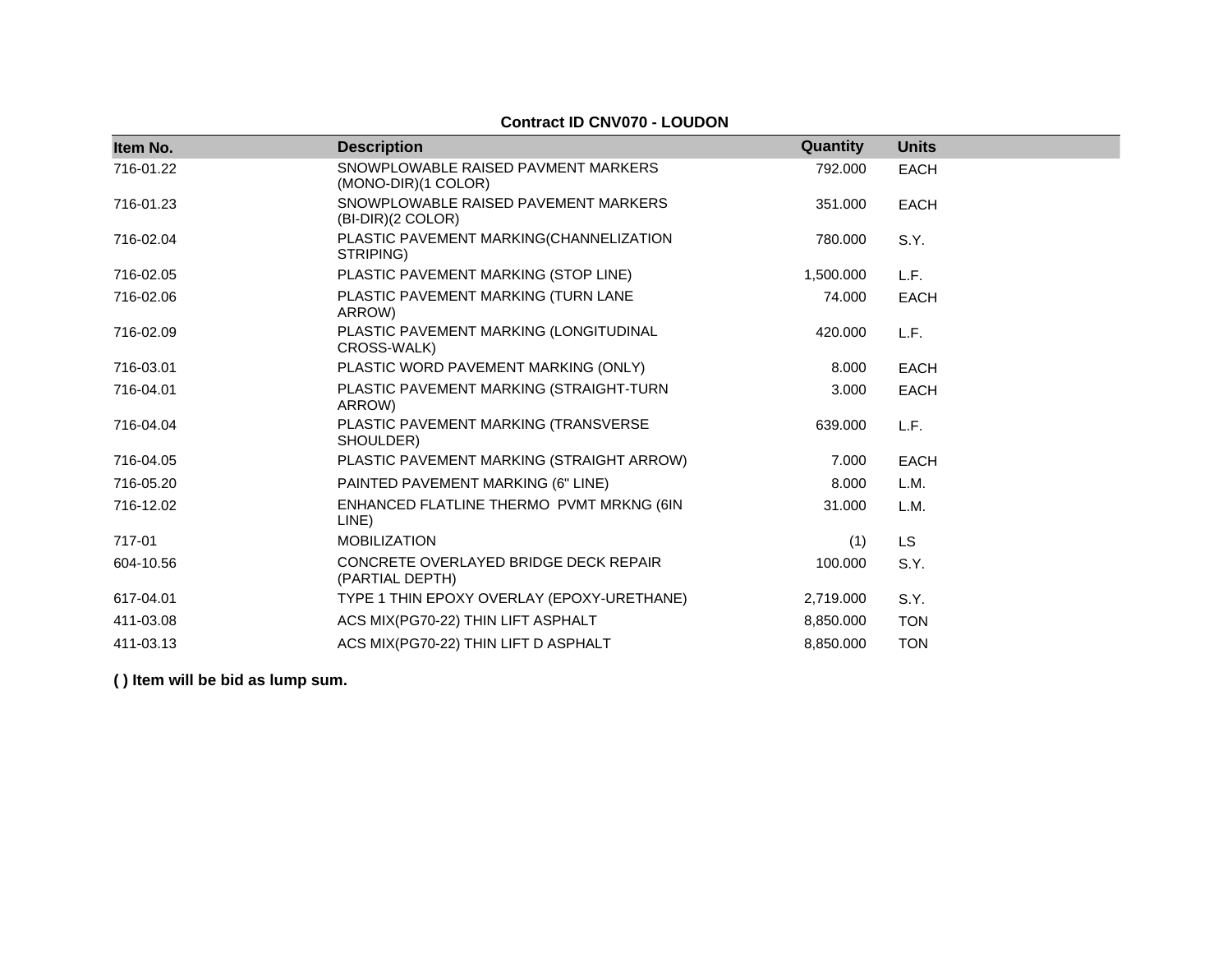| <b>Contract ID: CNV064</b> |                              |                                                     |                                                                                                           |               |
|----------------------------|------------------------------|-----------------------------------------------------|-----------------------------------------------------------------------------------------------------------|---------------|
|                            | Letting Date: March 26, 2021 | $10:00$ AM                                          | <b>Projects: 53945-3483-94</b>                                                                            | PHSIP-1247(2) |
| <b>Counties: LOUDON</b>    |                              |                                                     |                                                                                                           |               |
| District:                  |                              |                                                     | <b>DBE Goal Percent: 7.50</b>                                                                             |               |
|                            |                              | Creek Road, including grading, drainage and paving. | <b>Description:</b> The miscellaneous safety improvements at the intersection of Kingston Street and Town |               |

**Contract Time:** DT - 9/30/2021

| Item No.  | <b>Description</b>                                              | Quantity  | <b>Units</b> |
|-----------|-----------------------------------------------------------------|-----------|--------------|
| 105-01    | CONSTRUCTION STAKES, LINES AND GRADES                           | (1)       | <b>LS</b>    |
| 201-01    | <b>CLEARING AND GRUBBING</b>                                    | (1)       | <b>LS</b>    |
| 203-01    | ROAD & DRAINAGE EXCAVATION (UNCLASSIFIED)                       | 610.000   | C.Y.         |
| 203-03    | BORROW EXCAVATION (UNCLASSIFIED)                                | 2,932.000 | C.Y.         |
| 203-04    | PLACING AND SPREADING TOPSOIL                                   | 286.000   | C.Y.         |
| 203-06    | <b>WATER</b>                                                    | 8.000     | M.G.         |
| 203-07    | <b>FURNISHING &amp; SPREADING TOPSOIL</b>                       | 10.000    | C.Y.         |
| 208-01.05 | BROOMING & DEGRASSING SHOULDERS                                 | 0.200     | L.M.         |
| 209-05    | <b>SEDIMENT REMOVAL</b>                                         | 40.000    | C.Y.         |
| 209-08.02 | TEMPORARY SILT FENCE (WITH BACKING)                             | 2,075.000 | L.F.         |
| 209-08.08 | ENHANCED ROCK CHECK DAM                                         | 3.000     | <b>EACH</b>  |
| 209-09.01 | <b>SANDBAGS</b>                                                 | 334.000   | BAG          |
| 209-09.04 | SEDIMENT FILTER BAG(15' X 10')                                  | 1.000     | <b>EACH</b>  |
| 209-20.03 | POLYETHYLENE SHEETING (6 MIL. MINIMUM)                          | 61.000    | S.Y.         |
| 209-40.41 | CATCH BASIN FILTER ASSEMBLY(TYPE 1)                             | 1.000     | <b>EACH</b>  |
| 303-01    | MINERAL AGGREGATE, TYPE A BASE, GRADING D                       | 1,164.000 | <b>TON</b>   |
| 303-10.01 | MINERAL AGGREGATE (SIZE 57)                                     | 6.000     | <b>TON</b>   |
| 307-01.01 | ASPHALT CONCRETE MIX (PG64-22) (BPMB-HM)<br><b>GRADING A</b>    | 146.000   | <b>TON</b>   |
| 307-01.08 | ASPHALT CONCRETE MIX (PG64-22) (BPMB-HM)<br><b>GRADING B-M2</b> | 227.000   | <b>TON</b>   |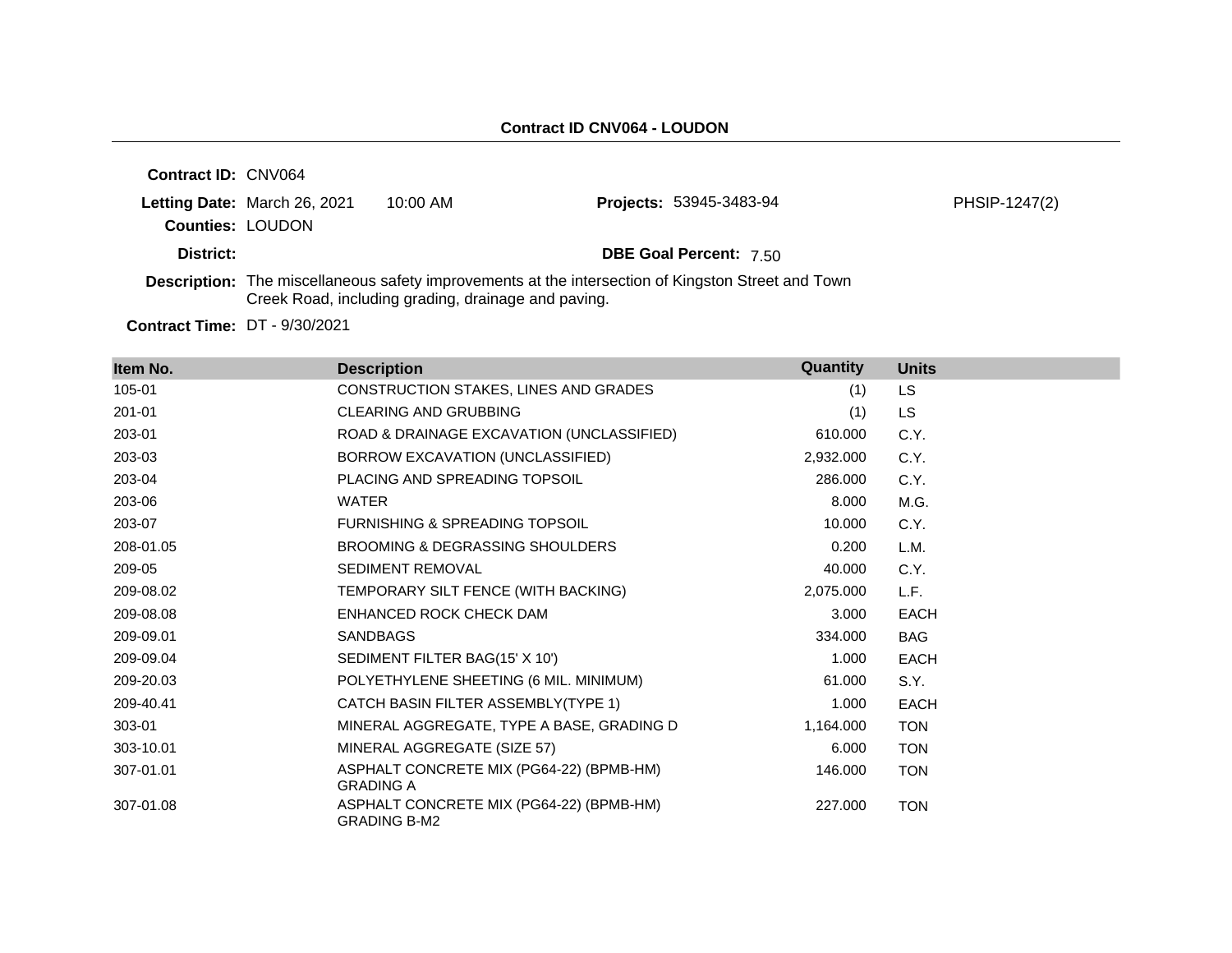| Item No.  | <b>Description</b>                             | Quantity  | <b>Units</b> |
|-----------|------------------------------------------------|-----------|--------------|
| 402-01    | BITUMINOUS MATERIAL FOR PRIME COAT (PC)        | 4.000     | <b>TON</b>   |
| 403-01    | BITUMINOUS MATERIAL FOR TACK COAT (TC)         | 3.000     | <b>TON</b>   |
| 411-01.10 | ACS MIX(PG64-22) GRADING D                     | 286.000   | <b>TON</b>   |
| 415-01.02 | COLD PLANING BITUMINOUS PAVEMENT               | 2,249.000 | S.Y.         |
| 604-01.01 | CLASS A CONCRETE (ROADWAY)                     | 2.000     | C.Y.         |
| 607-03.02 | 18" CONCRETE PIPE CULVERT (CLASS III)          | 108.000   | L.F.         |
| 607-05.02 | 24" CONCRETE PIPE CULVERT (CLASS III)          | 68.000    | L.F.         |
| 607-37.02 | 18" CORRUGATED METAL PIPE CULVERT              | 26.000    | L.F.         |
| 607-37.03 | 24" CORRUGATED METAL PIPE CULVERT              | 30.000    | L.F.         |
| 611-01.02 | MANHOLES, $> 4' - 8'$ DEPTH                    | 2.000     | <b>EACH</b>  |
| 611-07.01 | CLASS A CONCRETE (PIPE ENDWALLS)               | 3.000     | C.Y.         |
| 611-07.02 | STEEL BAR REINFORCEMENT (PIPE ENDWALLS)        | 138.000   | LB.          |
| 611-07.54 | 18IN ENDWALL (CROSS DRAIN) 3:1                 | 2.000     | <b>EACH</b>  |
| 621-03.03 | 24" TEMPORARY DRAINAGE PIPE                    | 89.000    | L.F.         |
| 701-02.06 | DETECTABLE WARNING SURFACE<br>(REHABILITATION) | 16.000    | S.F.         |
| 705-06.01 | W BEAM GR (TYPE 2) MASH TL-3                   | 381.000   | L.F.         |
| 705-06.11 | GR TERMINAL (IN-INLINE) MASH TL-3              | 1.000     | <b>EACH</b>  |
| 705-06.30 | GR TERMINAL (ENERGY ABSORBING) MASH TL-2       | 2.000     | <b>EACH</b>  |
| 705-20.25 | TEMPORARY CRASH CUSHION (MASH TL-3)            | 3.000     | <b>EACH</b>  |
| 706-06.03 | <b>RADIUS RAIL</b>                             | 62.000    | L.F.         |
| 707-08.11 | HIGH-VISIBILITY CONSTRUCTION FENCE             | 1,116.000 | L.F.         |
| 709-05.05 | MACHINED RIP-RAP (CLASS A-3)                   | 100.000   | <b>TON</b>   |
| 709-05.08 | MACHINED RIP-RAP (CLASS B)                     | 38.000    | <b>TON</b>   |
| 712-01    | TRAFFIC CONTROL                                | (1)       | <b>LS</b>    |
| 712-02.02 | INTERCONNECTED PORTABLE BARRIER RAIL           | 480.000   | L.F.         |
| 712-04.01 | FLEXIBLE DRUMS (CHANNELIZING)                  | 50.000    | <b>EACH</b>  |
| 712-04.50 | <b>BARRIER RAIL DELINEATOR</b>                 | 21.000    | <b>EACH</b>  |
| 712-06    | SIGNS (CONSTRUCTION)                           | 734.000   | S.F.         |
| 712-07.03 | TEMPORARY BARRICADES (TYPE III)                | 84.000    | L.F.         |

## **Contract ID CNV064 - LOUDON**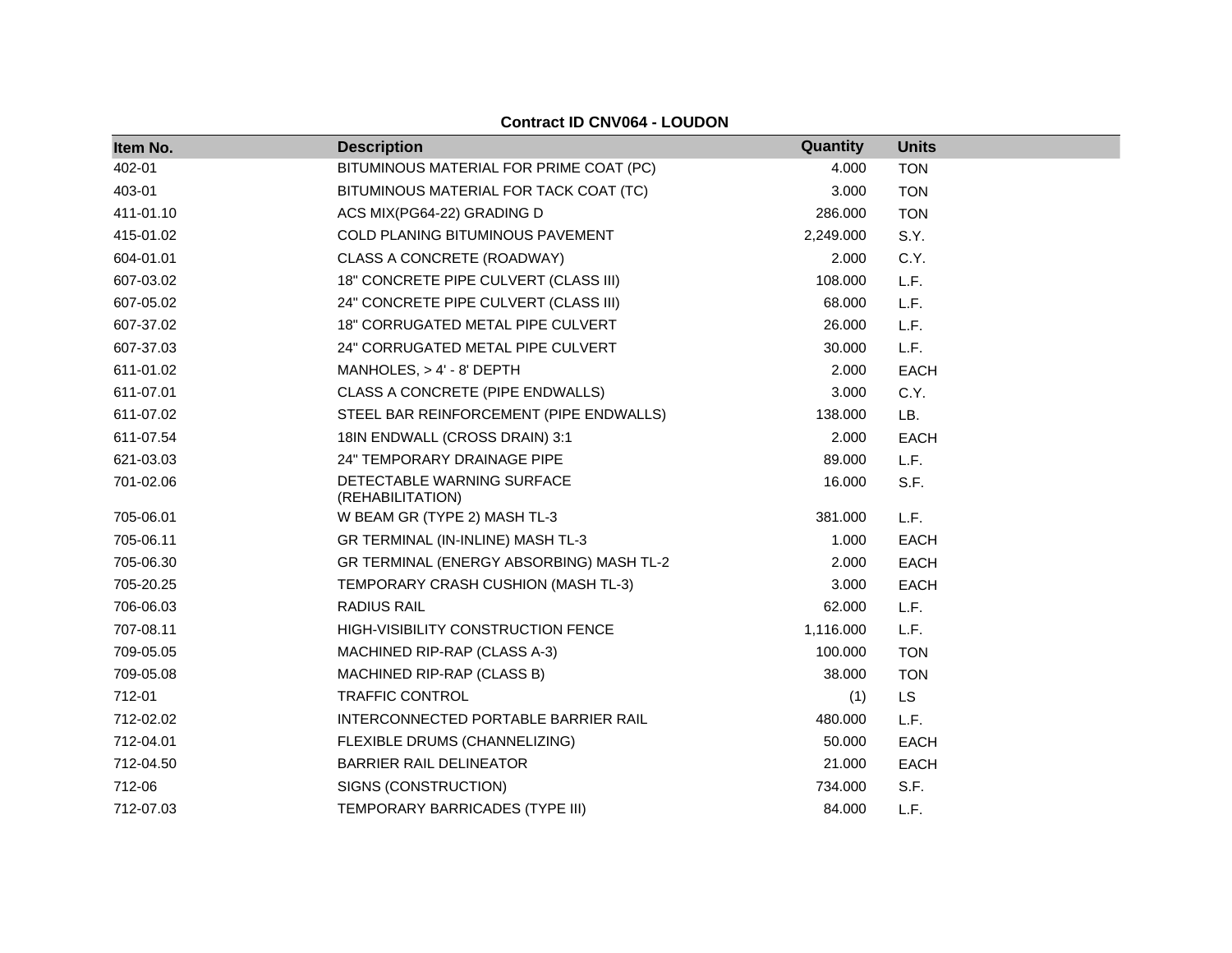|  | <b>Contract ID CNV064 - LOUDON</b> |  |
|--|------------------------------------|--|

| Item No.  | <b>Description</b>                                    | Quantity  | <b>Units</b> |
|-----------|-------------------------------------------------------|-----------|--------------|
| 713-02.21 | SIGN POST DELINEATION ENHANCEMENT                     | 24.000    | L.F.         |
| 713-15    | REMOVAL OF SIGNS, POSTS AND FOOTINGS                  | (1)       | <b>LS</b>    |
| 713-16.20 | SIGNS (DESCRIPTION) (R1-1)                            | 2.000     | <b>EACH</b>  |
| 713-16.21 | SIGNS (DESCRIPTION) (W1-7)                            | 1.000     | <b>EACH</b>  |
| 713-16.22 | SIGNS (DESCRIPTION) (W2-7R)                           | 2.000     | <b>EACH</b>  |
| 713-16.23 | SIGNS (DESCRIPTION) (W3-1)                            | 1.000     | EACH         |
| 713-16.24 | SIGNS (DESCRIPTION) (W14-1)                           | 1.000     | <b>EACH</b>  |
| 713-16.25 | SIGNS (DESCRIPTION) (W16-7P)                          | 2.000     | <b>EACH</b>  |
| 716-02.04 | PLASTIC PAVEMENT MARKING(CHANNELIZATION<br>STRIPING)  | 19.000    | S.Y.         |
| 716-02.05 | PLASTIC PAVEMENT MARKING (STOP LINE)                  | 101.000   | L.F.         |
| 716-02.06 | PLASTIC PAVEMENT MARKING (TURN LANE<br>ARROW)         | 3.000     | <b>EACH</b>  |
| 716-02.09 | PLASTIC PAVEMENT MARKING (LONGITUDINAL<br>CROSS-WALK) | 21.000    | L.F.         |
| 716-05.01 | PAINTED PAVEMENT MARKING (4" LINE)                    | 0.100     | L.M.         |
| 716-05.02 | PAINTED PAVEMENT MARKING (8" BARRIER LINE)            | 3,437.000 | L.F.         |
| 716-05.20 | PAINTED PAVEMENT MARKING (6" LINE)                    | 1.000     | L.M.         |
| 716-13.02 | SPRAY THERMO PVMT MRKNG (60 mil) (6IN LINE)           | 1.000     | L.M.         |
| 717-01    | <b>MOBILIZATION</b>                                   | (1)       | <b>LS</b>    |
| 740-06.01 | <b>GEOMEMBRANE</b>                                    | 23,000    | S.Y.         |
| 740-10.03 | GEOTEXTILE (TYPE III) (EROSION CONTROL)               | 245.000   | S.Y.         |
| 801-01.07 | TEMPORARY SEEDING (WITH MULCH)                        | 23,000    | <b>UNIT</b>  |
| 801-02    | SEEDING (WITHOUT MULCH)                               | 23,000    | <b>UNIT</b>  |
| 801-03    | WATER (SEEDING & SODDING)                             | 5.000     | M.G.         |
| 805-12.01 | EROSION CONTROL BLANKET (TYPE I)                      | 2,005.000 | S.Y.         |
| 797-07.60 | ADJUST EXISTING MANHOLE                               | 2.000     | <b>EACH</b>  |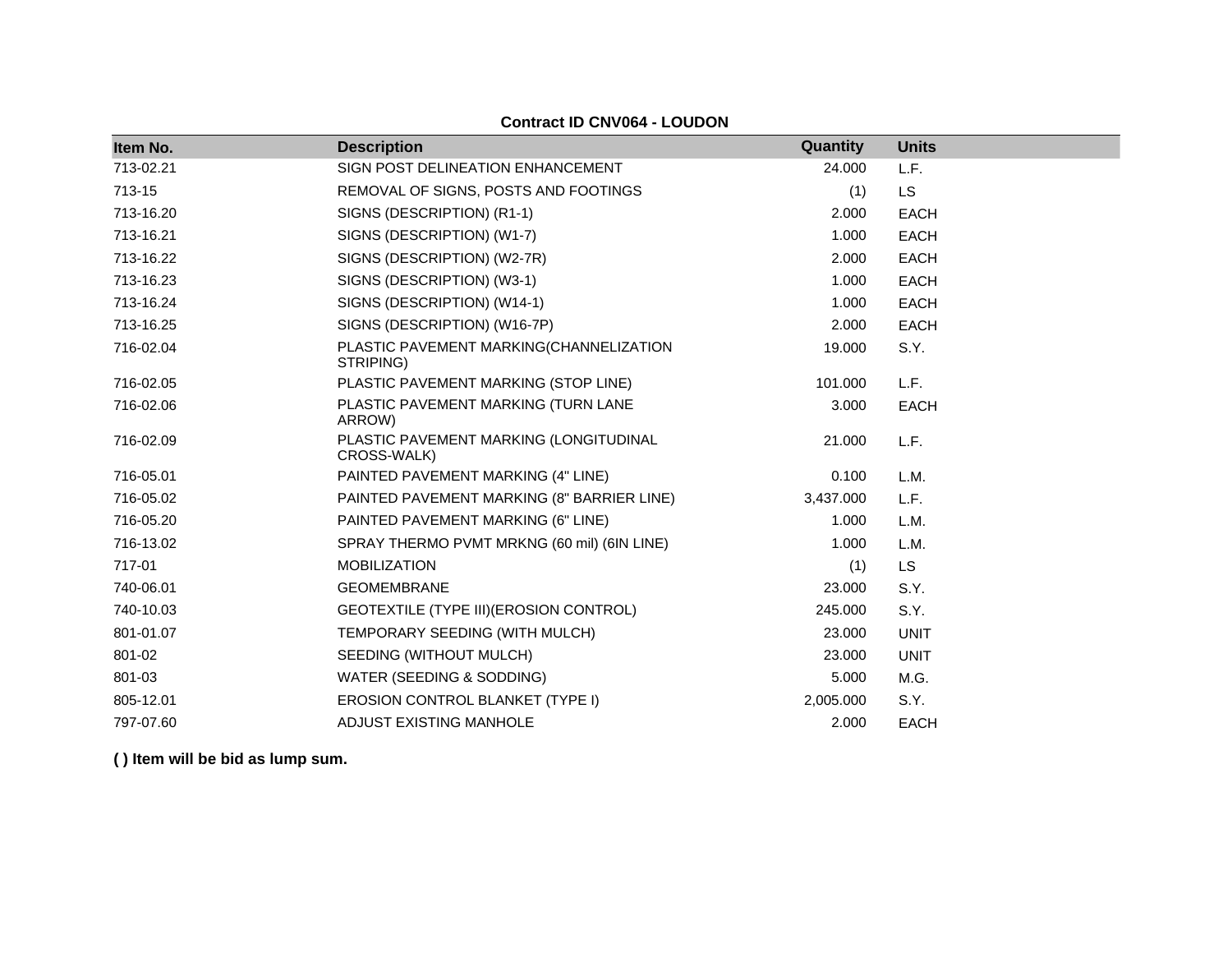| Contract ID: CNV138                  |                                |                                                                                                                 |                                                                                                |                 |
|--------------------------------------|--------------------------------|-----------------------------------------------------------------------------------------------------------------|------------------------------------------------------------------------------------------------|-----------------|
|                                      | Letting Date: March 26, 2021   | $10:00$ AM                                                                                                      | <b>Projects: 57005-3216-94</b>                                                                 | STP/HSIP-1(427) |
|                                      |                                |                                                                                                                 | 57005-4216-04                                                                                  | STP/HSIP-1(427) |
|                                      |                                |                                                                                                                 | 57005-8216-14                                                                                  | STP/HSIP-1(427) |
|                                      |                                |                                                                                                                 | 57008-4239-04                                                                                  | NH-5(117)       |
|                                      |                                |                                                                                                                 | 57008-8239-14                                                                                  | NH-5(117)       |
|                                      | <b>Counties: MADISON</b>       |                                                                                                                 |                                                                                                |                 |
| District:                            |                                |                                                                                                                 | <b>DBE Goal Percent: 4.50</b>                                                                  |                 |
|                                      | from L.M. 21.58 to L.M. 21.72. | <b>Description:</b> The resurfacing with cold in-place recycling (CIR) on U.S. 70 (S.R. 1) from near Key Senter | Road (L.M. 26.90) to the Carroll County line (L.M. 32.06), and resurfacing on U.S. 45 (S.R. 5) |                 |
| <b>Contract Time: DT - 9/30/2021</b> |                                |                                                                                                                 |                                                                                                |                 |

| Item No.  | <b>Description</b>                                                | Quantity   | <b>Units</b> |
|-----------|-------------------------------------------------------------------|------------|--------------|
| 202-03.01 | REMOVAL OF ASPHALT PAVEMENT                                       | 1,050.000  | S.Y.         |
| 203-06    | WATER                                                             | 17.000     | M.G.         |
| 208-01.05 | BROOMING & DEGRASSING SHOULDERS                                   | 10.780     | L.M.         |
| 303-02    | MINERAL AGGREGATE, TYPE B BASE, GRADING<br>(DESCRIPTION) (C OR D) | 2,107.000  | <b>TON</b>   |
| 307-01.01 | ASPHALT CONCRETE MIX (PG64-22) (BPMB-HM)<br><b>GRADING A</b>      | 288.000    | <b>TON</b>   |
| 307-01.08 | ASPHALT CONCRETE MIX (PG64-22) (BPMB-HM)<br><b>GRADING B-M2</b>   | 696.000    | <b>TON</b>   |
| 308-01.10 | COLD IN PLACE RECYCLED BITUMINOUS<br><b>PAVEMENT</b>              | 96,870.000 | S.Y.         |
| 308-01.12 | ASPHALT CEMENT (PG64-22) COLD IN PLACE<br><b>RECYCLED</b>         | 475.000    | <b>TON</b>   |
| 403-01    | BITUMINOUS MATERIAL FOR TACK COAT (TC)                            | 36.000     | <b>TON</b>   |
| 411-01.07 | ACS MIX (PG64-22) GRADING E SHOULDER                              | 124.000    | <b>TON</b>   |
| 411-01.10 | ACS MIX(PG64-22) GRADING D                                        | 7,122.000  | <b>TON</b>   |
| 411-01.12 | LONGITUDINAL JOINT STABILIZATION                                  | 60,720.000 | S.F.         |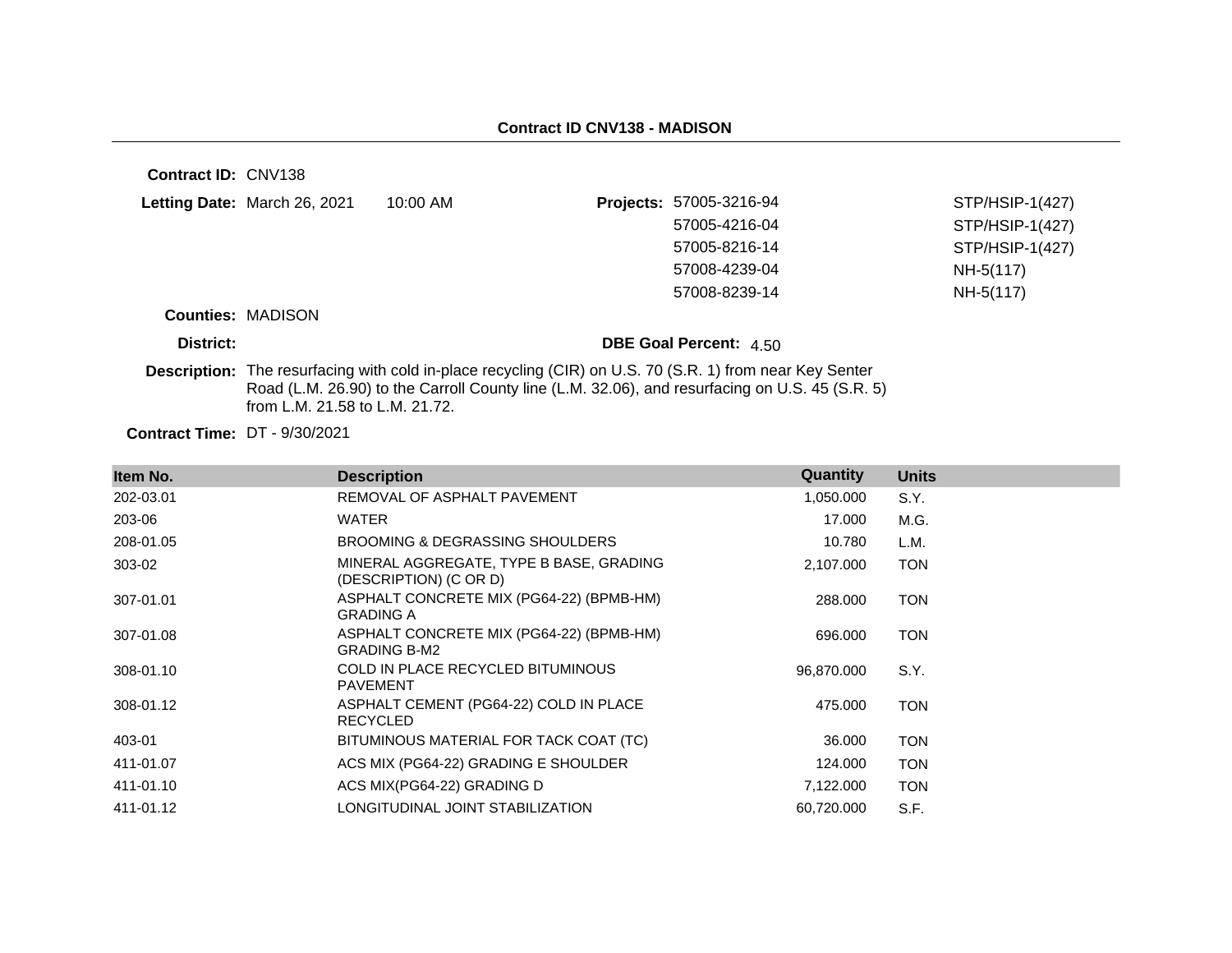| Item No.  | <b>Description</b>                                         | Quantity  | <b>Units</b> |
|-----------|------------------------------------------------------------|-----------|--------------|
| 411-02.10 | ACS MIX(PG70-22) GRADING D                                 | 412,000   | <b>TON</b>   |
| 411-12.01 | SCORING SHOULDERS (CONTINUOUS) (16IN<br>WIDTH)             | 0.230     | L.M.         |
| 411-12.02 | SCORING SHOULDERS (NON-CONTINUOUS) (16IN<br>WIDTH)         | 0.180     | L.M.         |
| 411-12.03 | SCORING FOR RUMBLE STRIPE (NON-<br>CONTINUOUS) (8IN WIDTH) | 8.070     | L.M.         |
| 415-01.01 | <b>COLD PLANING BITUMINOUS PAVEMENT</b>                    | 420.000   | <b>TON</b>   |
| 415-01.02 | COLD PLANING BITUMINOUS PAVEMENT                           | 8,130.000 | S.Y.         |
| 611-09.01 | ADJUSTMENT OF EXISTING CATCHBASIN                          | 1.000     | <b>EACH</b>  |
| 705-02.10 | <b>GUARDRAIL TRANSITION 27IN TO 31IN</b>                   | 6.000     | <b>EACH</b>  |
| 705-04.09 | EARTH PAD FOR TYPE 38 GR END TREATMENT                     | 11.000    | <b>EACH</b>  |
| 705-06.20 | <b>TANGENT ENERGY ABSORBING TERM MASH TL-3</b>             | 11.000    | <b>EACH</b>  |
| 712-01    | <b>TRAFFIC CONTROL</b>                                     | (1)       | <b>LS</b>    |
| 712-04.01 | FLEXIBLE DRUMS (CHANNELIZING)                              | 50,000    | <b>EACH</b>  |
| 712-05.03 | <b>WARNING LIGHTS (TYPE C)</b>                             | 20.000    | <b>EACH</b>  |
| 712-06    | SIGNS (CONSTRUCTION)                                       | 1,876.000 | S.F.         |
| 712-08.03 | ARROW BOARD (TYPE C)                                       | 4.000     | <b>EACH</b>  |
| 716-01.21 | SNOWPLOWABLE RAISED PAVEMENT MARKERS<br>(BI-DIR) (1 COLOR) | 826.000   | <b>EACH</b>  |
| 716-01.22 | SNOWPLOWABLE RAISED PAVMENT MARKERS<br>(MONO-DIR)(1 COLOR) | 30.000    | <b>EACH</b>  |
| 716-02.04 | PLASTIC PAVEMENT MARKING(CHANNELIZATION<br>STRIPING)       | 417.000   | S.Y.         |
| 716-02.05 | PLASTIC PAVEMENT MARKING (STOP LINE)                       | 140.000   | L.F.         |
| 716-05.20 | PAINTED PAVEMENT MARKING (6" LINE)                         | 17.650    | L.M.         |
| 716-12.02 | ENHANCED FLATLINE THERMO PVMT MRKNG (6IN<br>LINE)          | 17.650    | L.M.         |
| 717-01    | <b>MOBILIZATION</b>                                        | (1)       | <b>LS</b>    |
| 604-10.44 | <b>EXPANSION JOINT REPAIRS</b>                             | 236.000   | L.F.         |
| 617-04.01 | TYPE 1 THIN EPOXY OVERLAY (EPOXY-URETHANE)                 | 509.000   | S.Y.         |

### **Contract ID CNV138 - MADISON**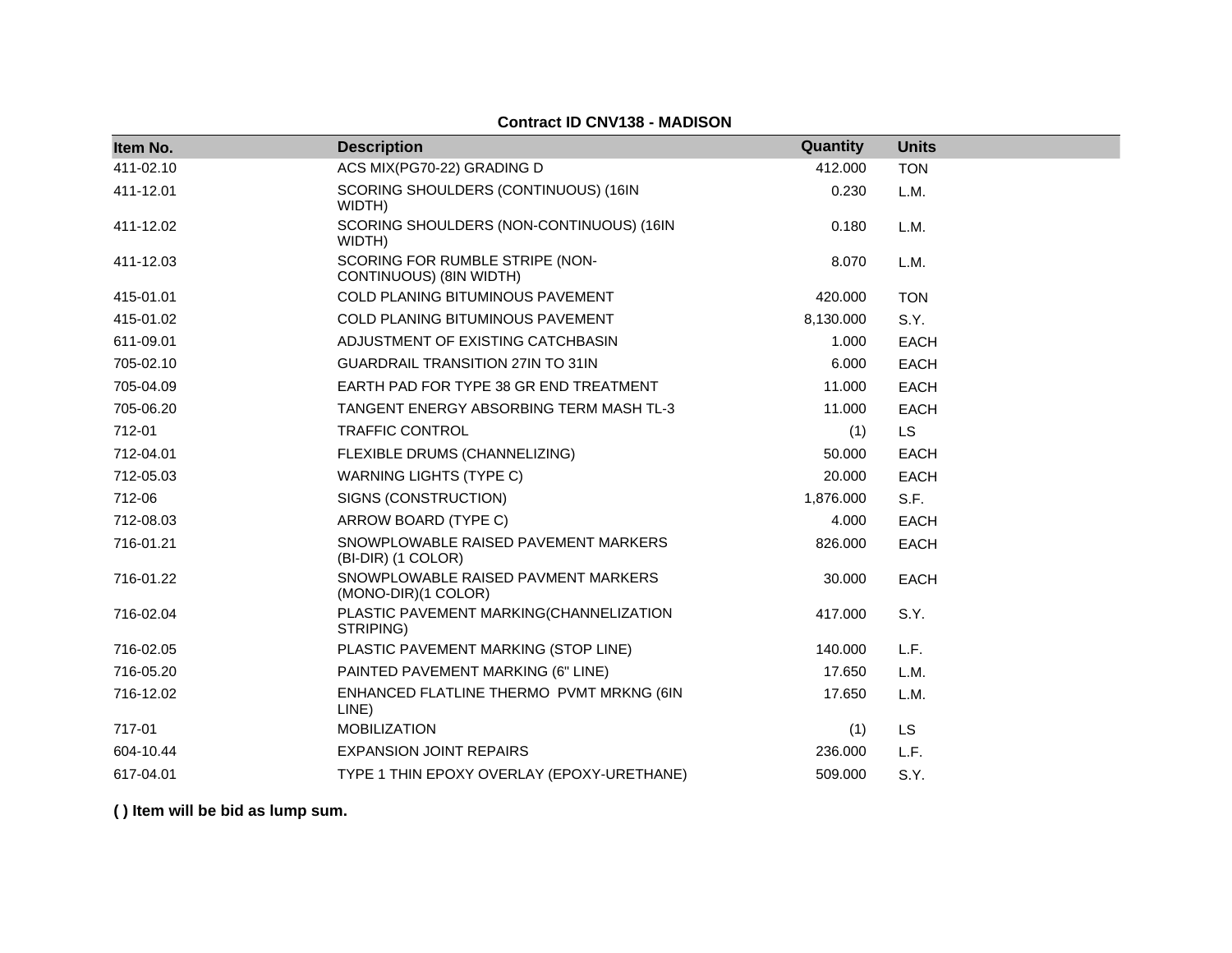**Contract ID:** CNV093 **Letting Date: March 26, 2021 10:00 AM Counties:** MCMINN **District: DBE Goal Percent: Description:** The miscellaneous safety improvements on S.R. 39 (Riceville–Decatur–Etowah Road) from south of CR-708 to CR-705 and on S.R. 163 from west of CR-737 to east of CR-758. **Projects:** 54003-3219-94 HSIP-39(16) 54023-3222-94 HSIP-163(9)

**Contract Time:** DT - 9/30/2021

| Item No.  | <b>Description</b>                                         | Quantity  | <b>Units</b> |
|-----------|------------------------------------------------------------|-----------|--------------|
| 705-02.02 | SINGLE GUARDRAIL (TYPE 2)                                  | 110.000   | L.F.         |
| 705-04.02 | <b>GUARDRAIL TERMINAL (TYPE 12)</b>                        | 1.000     | <b>EACH</b>  |
| 705-04.05 | GUARDRAIL TERMINAL (TYPE-IN-LINE)                          | 1.000     | <b>EACH</b>  |
| 705-04.21 | <b>GUARDRAIL DELINEATION ENHANCEMENT</b>                   | 4,200.000 | L.F.         |
| 712-01    | <b>TRAFFIC CONTROL</b>                                     | (1)       | LS.          |
| 713-02.20 | ROADSIDE OBSTACLE DELINEATION                              | 21.000    | S.F.         |
| 713-02.21 | SIGN POST DELINEATION ENHANCEMENT                          | 150.000   | L.F.         |
| 713-11.01 | "U" SECTION STEEL POSTS                                    | 182.000   | LB.          |
| 713-11.02 | PERFORATED/KNOCKOUT SQUARE TUBE POST                       | 2,778.000 | LB.          |
| 713-13.02 | FLAT SHEET ALUMINUM SIGNS (0.080" THICK)                   | 64.000    | S.F.         |
| 713-13.03 | FLAT SHEET ALUMINUM SIGNS (0.100" THICK)                   | 489.490   | S.F.         |
| 716-01.21 | SNOWPLOWABLE RAISED PAVEMENT MARKERS<br>(BI-DIR) (1 COLOR) | 118.000   | <b>EACH</b>  |
| 716-02.05 | PLASTIC PAVEMENT MARKING (STOP LINE)                       | 167.000   | L.F.         |
| 716-12.02 | ENHANCED FLATLINE THERMO PVMT MRKNG (6IN<br>LINE)          | 8.000     | L.M.         |
| 716-13.01 | SPRAY THERMO PVMT MRKNG (60 mil) (4IN LINE)                | 6.500     | L.M.         |
| 716-13.05 | SPRAY THERMO PVMT MRKNG (60 mil) (6IN DOTTED<br>LINE)      | 975.000   | L.F.         |
| 717-01    | <b>MOBILIZATION</b>                                        | (1)       | LS           |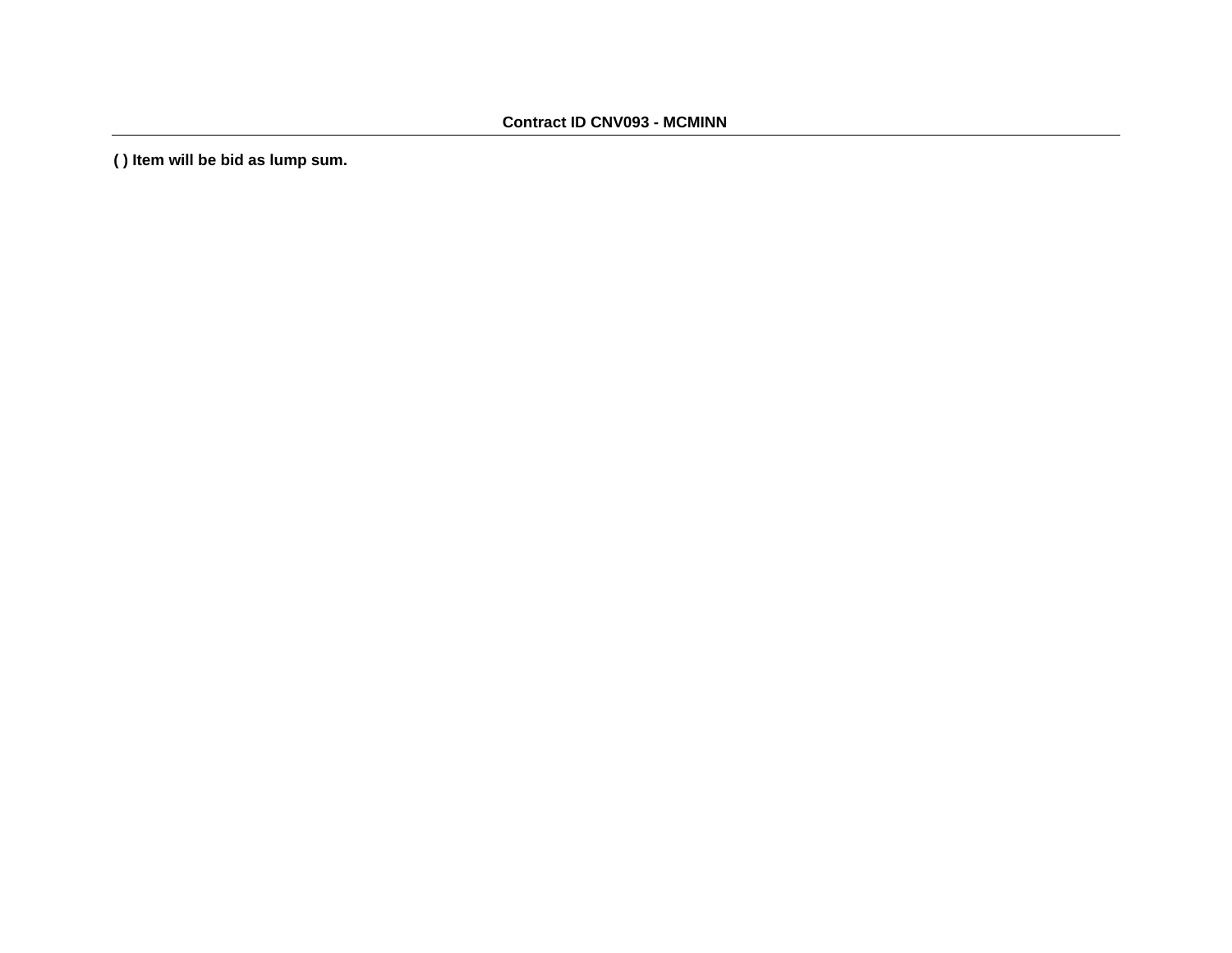**Contract ID:** CNV094 **Letting Date: March 26, 2021 10:00 AM Counties:** MONROE **District: DBE Goal Percent: Description:** The repair of the bridge on S.R. 72 over Bat Creek (L.M. 8.78). Projects: 62080-4207-04 N/A

**Contract Time:** DT - 11/30/2021

| Item No.  | <b>Description</b>                                              | Quantity  | <b>Units</b> |
|-----------|-----------------------------------------------------------------|-----------|--------------|
| 201-05.31 | <b>VEGETATION REMOVAL</b>                                       | (1)       | <b>LS</b>    |
| 202-01.02 | REMOVAL OF ASBESTOS                                             | (1)       | <b>LS</b>    |
| 209-08.02 | TEMPORARY SILT FENCE (WITH BACKING)                             | 266.000   | L.F.         |
| 307-01.08 | ASPHALT CONCRETE MIX (PG64-22) (BPMB-HM)<br><b>GRADING B-M2</b> | 190.000   | <b>TON</b>   |
| 411-01.10 | ACS MIX(PG64-22) GRADING D                                      | 345.000   | <b>TON</b>   |
| 415-01.02 | <b>COLD PLANING BITUMINOUS PAVEMENT</b>                         | 3,520.000 | S.Y.         |
| 604-03.06 | <b>BRIDGE DRAIN APRON</b>                                       | 4.000     | S.Y.         |
| 604-04.02 | APPLIED TEXTURE FINISH (EXISTING<br>STRUCTURES)                 | 1,250.000 | S.Y.         |
| 604-10.05 | <b>CONCRETE</b>                                                 | 60.000    | S.F.         |
| 604-10.14 | REMOVE EXISTING WEARING SURFACE                                 | (1)       | <b>LS</b>    |
| 604-10.30 | BRIDGE DECK REPAIRS (FULL DEPTH OF SLAB)                        | 10.000    | S.Y.         |
| 604-10.42 | <b>CONCRETE REPAIRS</b>                                         | 5.000     | C.F.         |
| 604-10.50 | BRIDGE DECK REPAIRS (PARTIAL DEPTH OF SLAB)                     | 65.000    | S.Y.         |
| 604-10.54 | <b>CONCRETE REPAIRS</b>                                         | 61.000    | S.F.         |
| 604-10.55 | CONCRETE (FOUNDATION REPAIRS)                                   | 13.000    | C.Y.         |
| 604-10.58 | EPOXY INJECTION (INJECTION)                                     | 10.000    | GAL.         |
| 604-10.62 | EPOXY INJECTION REPAIR (COMPLETE AND IN<br>PLACE)               | 87.000    | L.F.         |
| 617-01    | <b>BRIDGE DECK SEALANT</b>                                      | 1,505.000 | S.Y.         |
| 705-02.10 | <b>GUARDRAIL TRANSITION 27IN TO 31IN</b>                        | 4.000     | <b>EACH</b>  |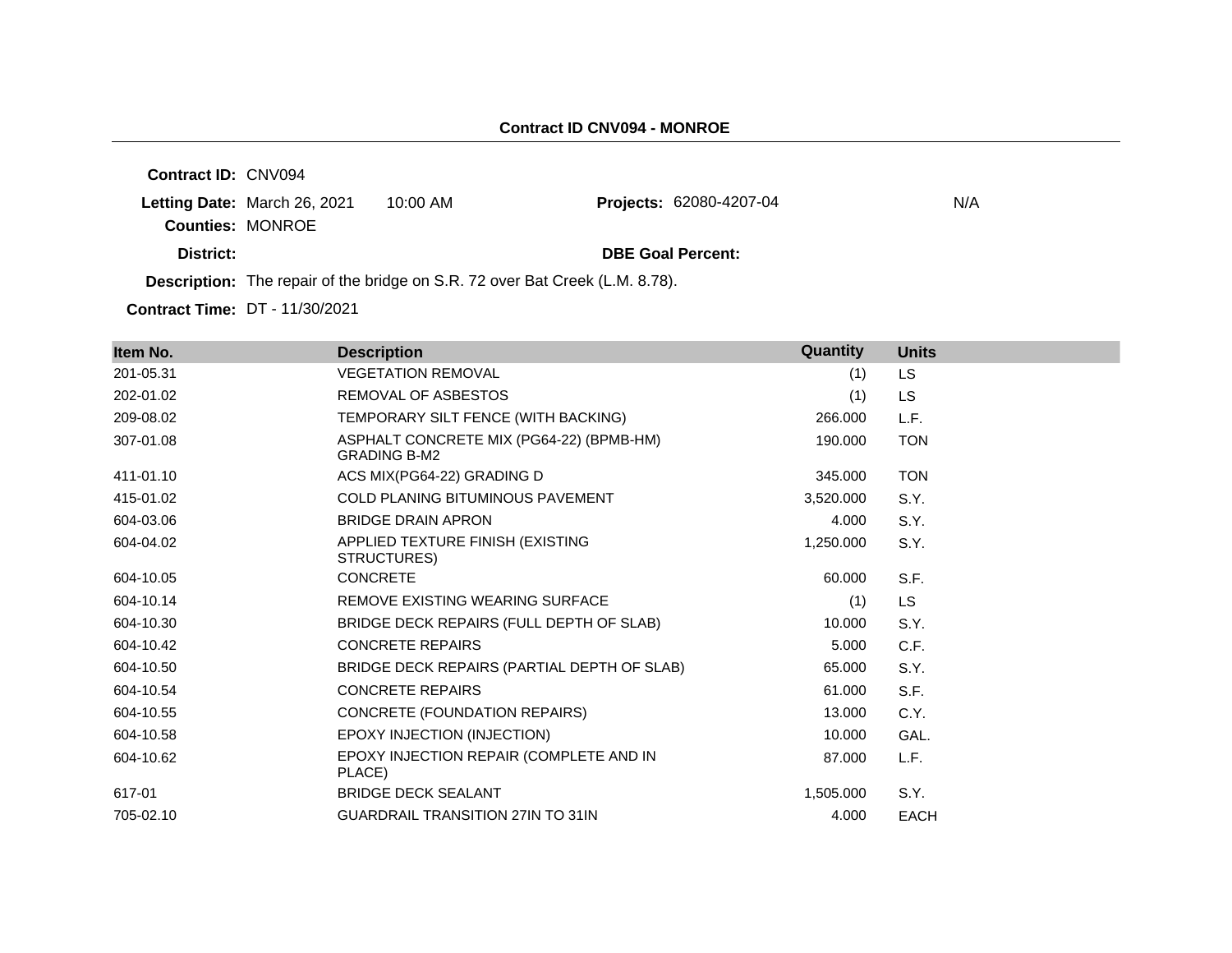| Item No.  | <b>Description</b>                                   | Quantity  | <b>Units</b> |
|-----------|------------------------------------------------------|-----------|--------------|
| 705-06.01 | W BEAM GR (TYPE 2) MASH TL-3                         | 650.000   | L.F.         |
| 705-06.20 | TANGENT ENERGY ABSORBING TERM MASH TL-3              | 4.000     | <b>EACH</b>  |
| 705-08.51 | PORTABLE IMPACT ATTENUATOR NCHRP350 TL-3             | 2.000     | <b>EACH</b>  |
| 705-10.30 | GUARDRAIL ATTACHMENT TO SLOPE FACE<br><b>ENDPOST</b> | 103.000   | L.F.         |
| 706-01    | <b>GUARDRAIL REMOVED</b>                             | 1,025.000 | L.F.         |
| 712-01    | <b>TRAFFIC CONTROL</b>                               | (1)       | LS.          |
| 712-02.02 | INTERCONNECTED PORTABLE BARRIER RAIL                 | 490.000   | L.F.         |
| 712-04.01 | FLEXIBLE DRUMS (CHANNELIZING)                        | 18.000    | <b>EACH</b>  |
| 712-04.50 | <b>BARRIER RAIL DELINEATOR</b>                       | 17.000    | <b>EACH</b>  |
| 712-06    | SIGNS (CONSTRUCTION)                                 | 377.000   | S.F.         |
| 712-09.01 | REMOVABLE PAVEMENT MARKING LINE                      | 4,000.000 | L.F.         |
| 712-09.02 | REMOVABLE PAVEMENT MARKING (8" BARRIER<br>LINE)      | 2,890.000 | L.F.         |
| 712-09.04 | REMOVABLE PAVEMENT MARKING (STOP LINE)               | 24.000    | L.F.         |
| 713-16.01 | CHANGEABLE MESSAGE SIGN UNIT                         | 2.000     | <b>EACH</b>  |
| 715-01    | ASPHALTIC CONCRETE CURB (4 INCHES)                   | 48.000    | L.F.         |
| 716-12.02 | ENHANCED FLATLINE THERMO PVMT MRKNG (6IN<br>LINE)    | 1.000     | L.M.         |
| 717-01    | <b>MOBILIZATION</b>                                  | (1)       | LS           |
| 730-40    | TEMPORARY TRAFFIC SIGNAL SYSTEM                      | 1.000     | <b>EACH</b>  |

**Contract ID CNV094 - MONROE**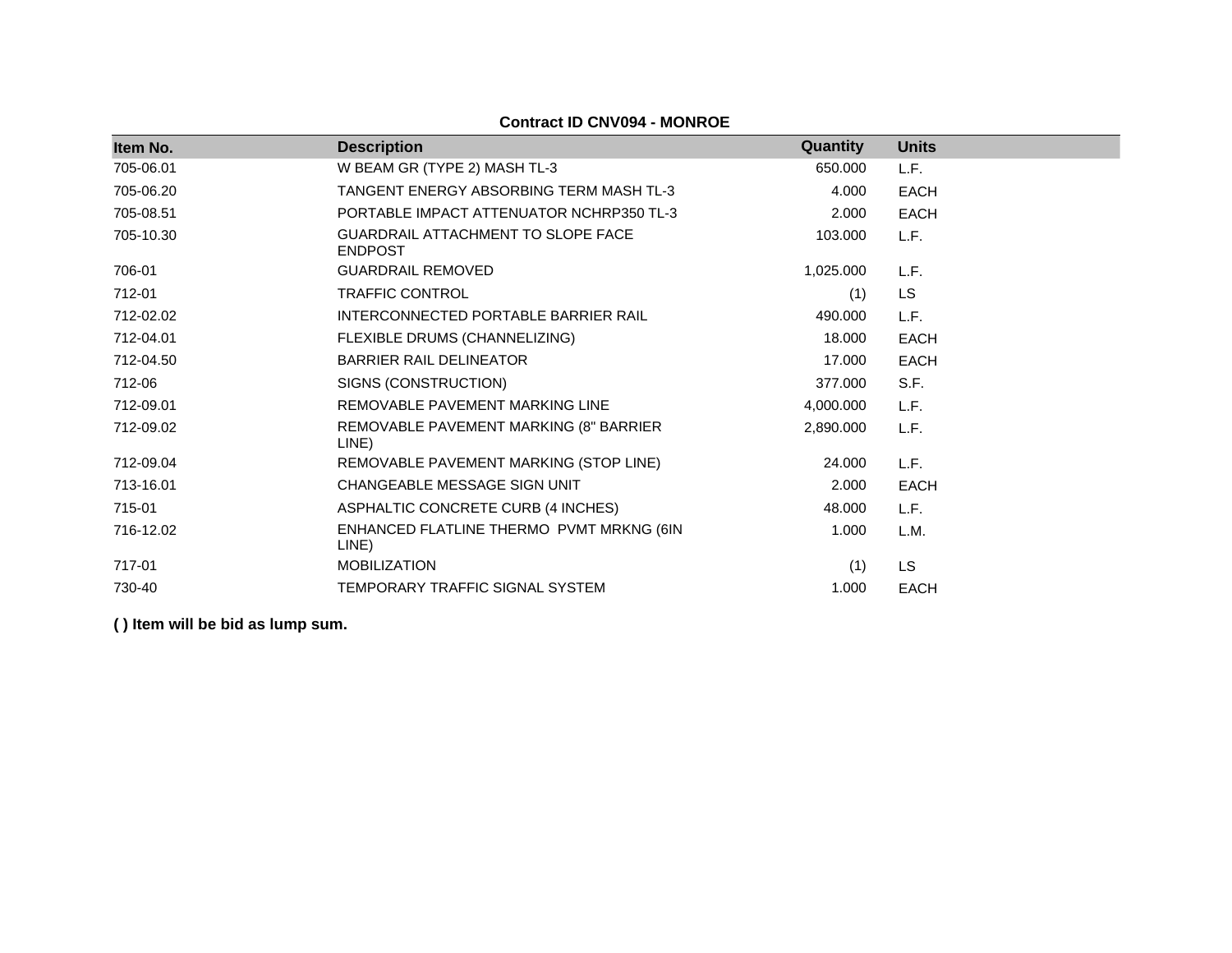**Contract ID:** CNV095

|         | Letting Date: March 26, 2021 | 10:00 AM | <b>Projects: 68004-3234-94</b> | STP/HSIP-438(9) |
|---------|------------------------------|----------|--------------------------------|-----------------|
|         |                              |          | 68004-4234-04                  | N/A             |
|         |                              |          | 68004-8234-14                  | STP/HSIP-438(9) |
| A DEDDV |                              |          |                                |                 |

**Counties:** PERRY

**District: District: DBE Goal Percent:** 6.00

**Description:** The resurfacing on S.R. 438 from S.R. 13 (L.M. 20.26) to the Hickman County line (L.M. 25.15), including bridge repair.

**Contract Time:** DT - 9/30/2021

| Item No.  | <b>Description</b>                                         | Quantity  | <b>Units</b> |
|-----------|------------------------------------------------------------|-----------|--------------|
| 208-01.05 | <b>BROOMING &amp; DEGRASSING SHOULDERS</b>                 | 9.500     | L.M.         |
| 303-01    | MINERAL AGGREGATE, TYPE A BASE, GRADING D                  | 1,259.000 | <b>TON</b>   |
| 403-01    | BITUMINOUS MATERIAL FOR TACK COAT (TC)                     | 27.000    | <b>TON</b>   |
| 411-01.10 | ACS MIX(PG64-22) GRADING D                                 | 5,556.000 | <b>TON</b>   |
| 411-12.04 | SCORING FOR RUMBLE STRIPE (NON-<br>CONTINUOUS) (4IN WIDTH) | 7.600     | L.M.         |
| 712-01    | <b>TRAFFIC CONTROL</b>                                     | (1)       | LS.          |
| 712-02.02 | INTERCONNECTED PORTABLE BARRIER RAIL                       | 812.000   | L.F.         |
| 712-02.36 | REMOVE AND RELOCATE PORTABLE BARRIER RAIL                  | 812.000   | L.F.         |
| 712-04.01 | FLEXIBLE DRUMS (CHANNELIZING)                              | 45.000    | <b>EACH</b>  |
| 712-05.01 | WARNING LIGHTS (TYPE A)                                    | 4.000     | <b>EACH</b>  |
| 712-06    | SIGNS (CONSTRUCTION)                                       | 906.000   | S.F.         |
| 716-01.21 | SNOWPLOWABLE RAISED PAVEMENT MARKERS<br>(BI-DIR) (1 COLOR) | 324.000   | <b>EACH</b>  |
| 716-02.05 | PLASTIC PAVEMENT MARKING (STOP LINE)                       | 65.000    | L.F.         |
| 716-03.03 | PLASTIC WORD PAVEMENT MARKING (STOP<br>AHEAD)              | 1.000     | <b>EACH</b>  |
| 716-12.02 | ENHANCED FLATLINE THERMO PVMT MRKNG (6IN<br>LINE)          | 18.900    | L.M.         |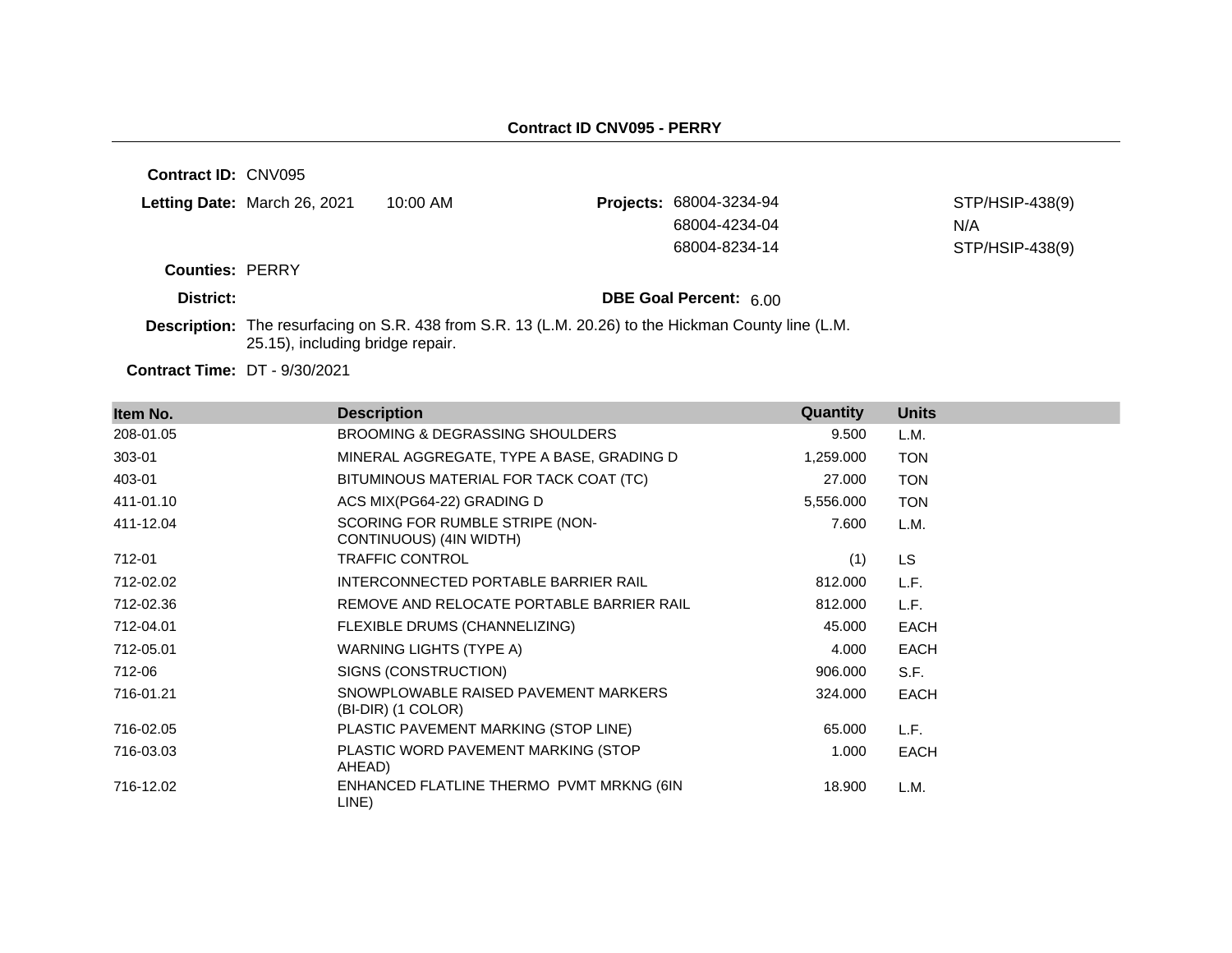### **Contract ID CNV095 - PERRY**

| Item No.  | <b>Description</b>                                       | Quantity  | <b>Units</b> |
|-----------|----------------------------------------------------------|-----------|--------------|
| 716-12.05 | ENHANCED FLATLINE THERMO PVMT MRKNG (6IN<br>DOTTED LINE) | 200,000   | L.F.         |
| 717-01    | <b>MOBILIZATION</b>                                      | (1)       | LS           |
| 604-10.44 | <b>EXPANSION JOINT REPAIRS</b>                           | 76.000    | L.F.         |
| 604-10.56 | CONCRETE OVERLAYED BRIDGE DECK REPAIR<br>(PARTIAL DEPTH) | 20,000    | S.Y.         |
| 617-04.01 | TYPE 1 THIN EPOXY OVERLAY (EPOXY-URETHANE)               | 1.241.000 | S.Y.         |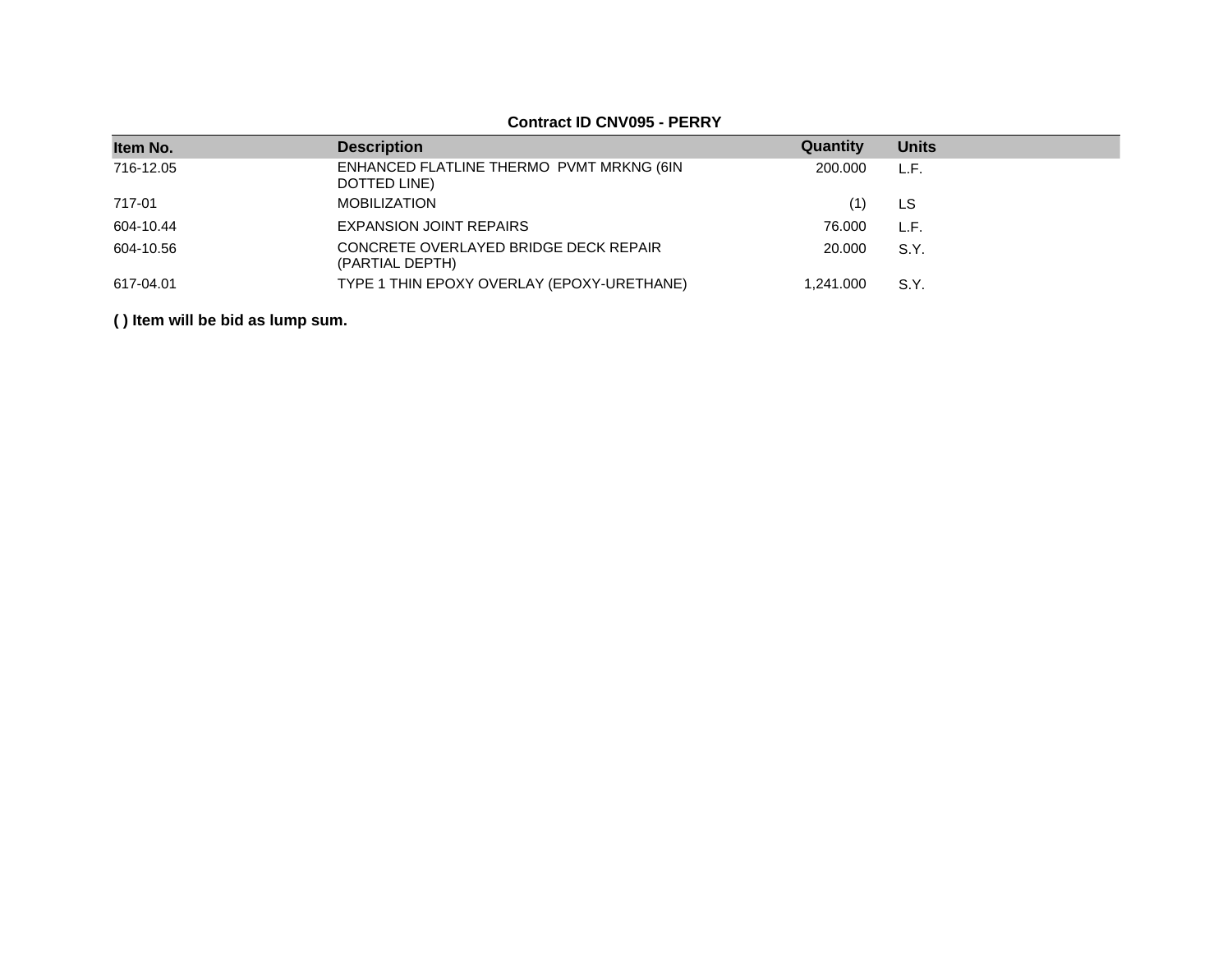| <b>Contract ID: CNV096</b> |                              |                                                      |                                                                                                      |              |
|----------------------------|------------------------------|------------------------------------------------------|------------------------------------------------------------------------------------------------------|--------------|
| <b>Counties: POLK</b>      | Letting Date: March 26, 2021 | $10:00$ AM                                           | <b>Projects: 70945-3491-94</b>                                                                       | BRZ-7000(28) |
| District:                  |                              |                                                      | <b>DBE Goal Percent: 900</b>                                                                         |              |
|                            |                              | (L.M. 1.13), including grading, drainage and paving. | Description: The construction of a rolled steel girder bridge on Columbus Road over the CSX Railroad |              |

**Contract Time:** DT - 6/30/2022

| Item No.  | <b>Description</b>                                              | Quantity  | <b>Units</b> |
|-----------|-----------------------------------------------------------------|-----------|--------------|
| 105-01    | <b>CONSTRUCTION STAKES, LINES AND GRADES</b>                    | (1)       | <b>LS</b>    |
| 201-01    | <b>CLEARING AND GRUBBING</b>                                    | (1)       | <b>LS</b>    |
| 202-01    | REMOVAL OF STRUCTURES AND OBSTRUCTIONS                          | (1)       | LS.          |
| 203-01    | ROAD & DRAINAGE EXCAVATION (UNCLASSIFIED)                       | 125.000   | C.Y.         |
| 203-03.51 | BORROW EXCAVATION (UNCLASSIFIED)                                | 4,205.000 | C.Y.         |
| 209-05    | <b>SEDIMENT REMOVAL</b>                                         | 36,000    | C.Y.         |
| 209-08.02 | TEMPORARY SILT FENCE (WITH BACKING)                             | 874.000   | L.F.         |
| 209-08.07 | ROCK CHECK DAM                                                  | 6.000     | <b>EACH</b>  |
| 209-08.08 | ENHANCED ROCK CHECK DAM                                         | 3.000     | <b>EACH</b>  |
| 303-01    | MINERAL AGGREGATE, TYPE A BASE, GRADING D                       | 424.000   | <b>TON</b>   |
| 307-01.08 | ASPHALT CONCRETE MIX (PG64-22) (BPMB-HM)<br><b>GRADING B-M2</b> | 64.000    | <b>TON</b>   |
| 402-01    | BITUMINOUS MATERIAL FOR PRIME COAT (PC)                         | 3.000     | <b>TON</b>   |
| 402-02    | AGGREGATE FOR COVER MATERIAL (PC)                               | 9.000     | <b>TON</b>   |
| 403-01    | BITUMINOUS MATERIAL FOR TACK COAT (TC)                          | 0.400     | <b>TON</b>   |
| 403-02    | ASPHALT CEMENT FOR TACK COAT (TC)                               | 0.300     | <b>TON</b>   |
| 411-01.10 | ACS MIX(PG64-22) GRADING D                                      | 47.000    | <b>TON</b>   |
| 607-39.02 | 18" PIPE CULVERT (SIDE DRAIN)                                   | 34.000    | L.F.         |
| 705-01.01 | <b>GUARDRAIL AT BRIDGE ENDS</b>                                 | 108.000   | L.F.         |
| 705-02.02 | SINGLE GUARDRAIL (TYPE 2)                                       | 392.000   | L.F.         |
| 705-06.30 | GR TERMINAL (ENERGY ABSORBING) MASH TL-2                        | 4.000     | <b>EACH</b>  |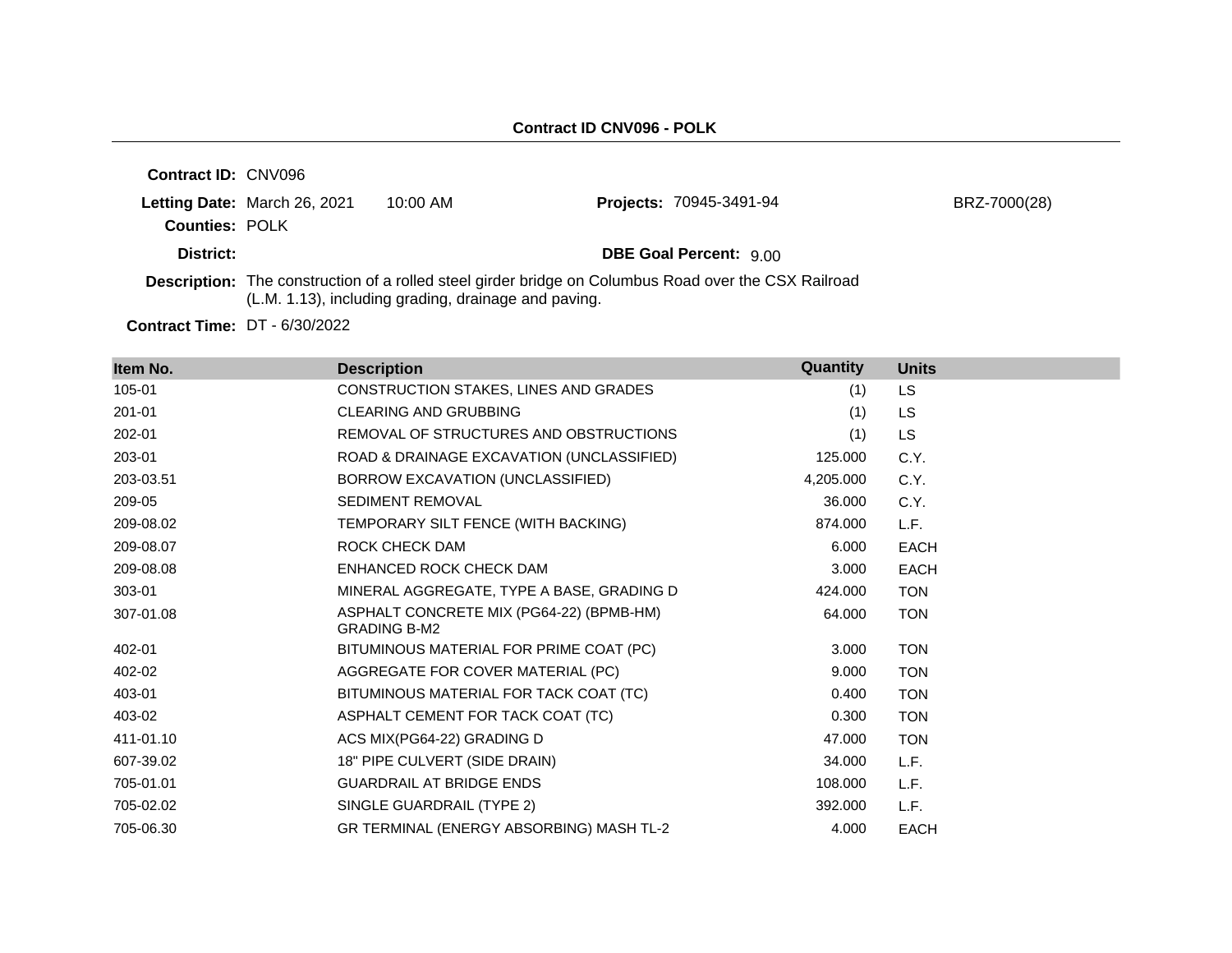**Contract ID CNV096 - POLK**

| Item No.  | <b>Description</b>                                                         | Quantity   | <b>Units</b> |
|-----------|----------------------------------------------------------------------------|------------|--------------|
| 709-05.05 | MACHINED RIP-RAP (CLASS A-3)                                               | 100.000    | <b>TON</b>   |
| 712-01    | <b>TRAFFIC CONTROL</b>                                                     | (1)        | <b>LS</b>    |
| 712-05.01 | <b>WARNING LIGHTS (TYPE A)</b>                                             | 12.000     | <b>EACH</b>  |
| 712-06    | SIGNS (CONSTRUCTION)                                                       | 91.000     | S.F.         |
| 712-07.03 | TEMPORARY BARRICADES (TYPE III)                                            | 64.000     | L.F.         |
| 716-05.01 | PAINTED PAVEMENT MARKING (4" LINE)                                         | 0.460      | L.M.         |
| 717-01    | <b>MOBILIZATION</b>                                                        | (1)        | <b>LS</b>    |
| 740-10.03 | GEOTEXTILE (TYPE III) (EROSION CONTROL)                                    | 172.000    | S.Y.         |
| 801-01    | SEEDING (WITH MULCH)                                                       | 1.000      | <b>UNIT</b>  |
| 801-01.07 | TEMPORARY SEEDING (WITH MULCH)                                             | 24.000     | <b>UNIT</b>  |
| 801-03    | WATER (SEEDING & SODDING)                                                  | 27,000     | M.G.         |
| 803-01    | SODDING (NEW SOD)                                                          | 2,604.000  | S.Y.         |
| 202-04.01 | REMOVAL OF STRUCTURES (DESCRIPTION, STA.)<br>(EXIST. BR NO.700A3170001)    | (1)        | LS           |
| 204-02.01 | DRY EXCAVATION (BRIDGES)                                                   | 334.000    | C.Y.         |
| 303-01.02 | <b>GRANULAR BACKFILL (BRIDGES)</b>                                         | 16.000     | <b>TON</b>   |
| 602-04.01 | STEEL STRUCTURES (LOCATION & DESCRIPTION)<br>(BRIDGE I.D. NO. 700A3170001) | (1)        | <b>LS</b>    |
| 604-02.03 | EPOXY COATED REINFORCING STEEL                                             | 26,813.000 | LB.          |
| 604-03.01 | <b>CLASS A CONCRETE (BRIDGES)</b>                                          | 162.000    | C.Y.         |
| 604-03.02 | STEEL BAR REINFORCEMENT (BRIDGES)                                          | 38,646.000 | LB.          |
| 604-03.09 | CLASS D CONCRETE (BRIDGE DECK)                                             | 74.000     | C.Y.         |
| 604-04.01 | APPLIED TEXTURE FINISH (NEW STRUCTURES)                                    | 462.000    | S.Y.         |
| 606-02.03 | STEEL PILES (10 INCH)                                                      | 578.000    | L.F.         |
| 606-03.03 | STEEL PILES (12 INCH)                                                      | 1,040.000  | L.F.         |
| 620-05.01 | CONC PARAPET SINGLE SLOPE (STD-1-1SS)                                      | 323.000    | L.F.         |
| 707-07.01 | <b>CHAIN-LINK FENCE (BRIDGES)</b>                                          | 1,030.000  | S.F.         |
| 710-09.01 | 6" PERFORATED PIPE WITH VERTICAL DRAIN<br><b>SYSTEM</b>                    | 72.000     | L.F.         |
| 710-09.02 | 6" PIPE UNDERDRAIN                                                         | 22.000     | L.F.         |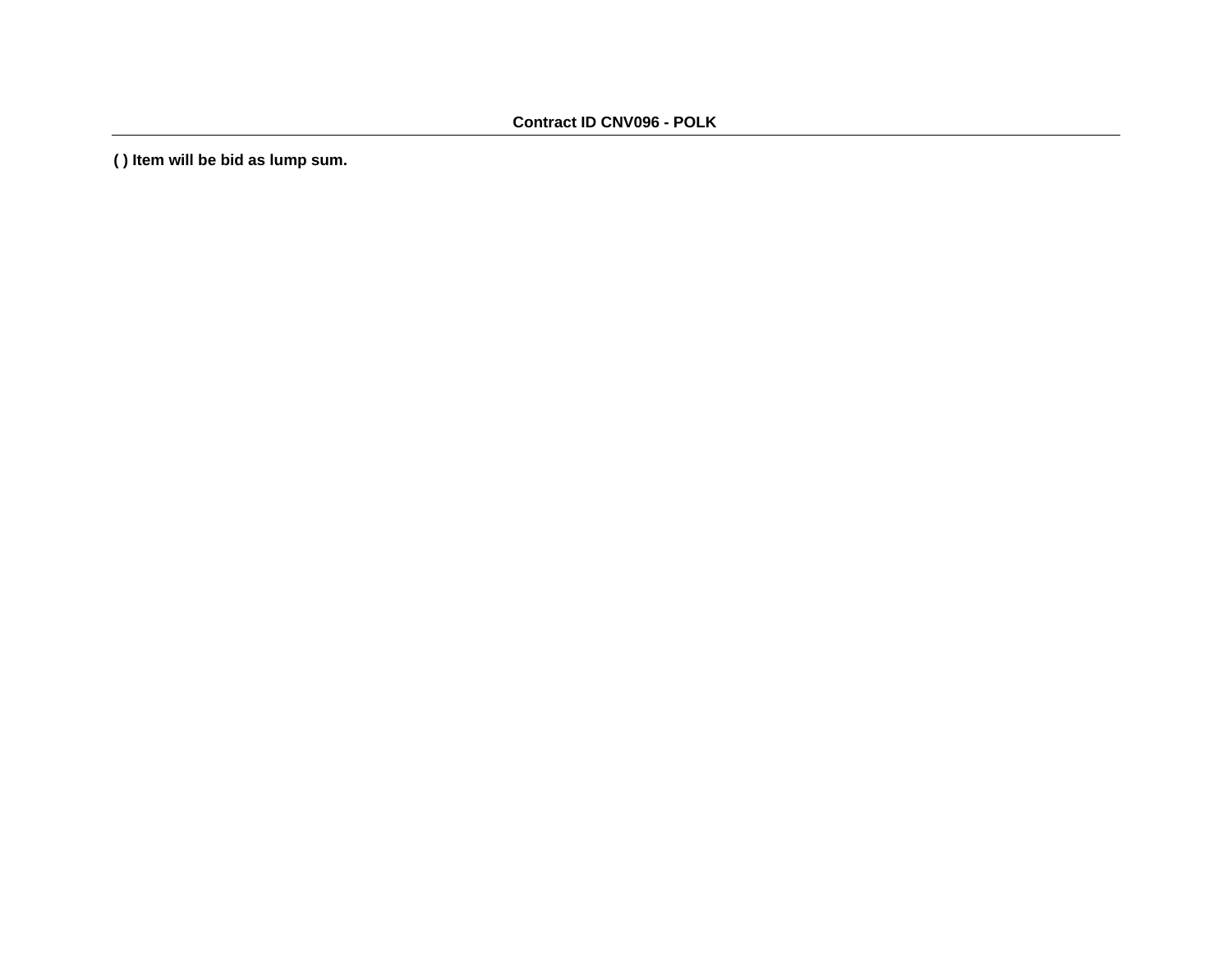**Contract ID:** CNV122 **Letting Date:** March 26, 2021 10:00 AM **Counties:** PUTNAM, WHITE **District: District: DBE Goal Percent:**  $4.00$ **Description:** The resurfacing (microsurfacing) on S.R. 111 from south of Overpass Road (L.M. 13.52) in White County to north of S.R. 136 (L.M. 2.03) in Putnam County. **Projects:** 71004-8232-14 **NH-111(120)** 93003-4236-04 NH-111(119) 93003-8236-14 NH-111(119)

Contract Time: CD - 45

| Item No.  | <b>Description</b>                                        | Quantity    | <b>Units</b> |
|-----------|-----------------------------------------------------------|-------------|--------------|
| 403-01.01 | BITUMINOUS MATERIAL FOR TACK COAT (MICRO-<br>SURFACING)   | 29.000      | <b>TON</b>   |
| 403-01.10 | <b>HIGH PERFORMANCE FOG SEALS</b>                         | 148,687.000 | S.Y.         |
| 414-03.01 | EMULSIFIED ASPHALT FOR MICRO-SURFACING                    | 279.000     | <b>TON</b>   |
| 414-03.02 | AGGREGATE FOR MICRO SURFACING                             | 2,322.000   | <b>TON</b>   |
| 705-04.20 | <b>GUARDRAIL DELINEATION ENHANCEMENT</b>                  | 4,834.000   | <b>EACH</b>  |
| 712-01    | <b>TRAFFIC CONTROL</b>                                    | (1)         | <b>LS</b>    |
| 712-04.01 | FLEXIBLE DRUMS (CHANNELIZING)                             | 324.000     | <b>EACH</b>  |
| 712-05.03 | WARNING LIGHTS (TYPE C)                                   | 114.000     | <b>EACH</b>  |
| 712-06    | SIGNS (CONSTRUCTION)                                      | 888.000     | S.F.         |
| 712-08.03 | ARROW BOARD (TYPE C)                                      | 2.000       | <b>EACH</b>  |
| 713-02.14 | FLEXIBLE DELINEATOR (WHITE)                               | 407.000     | <b>EACH</b>  |
| 713-02.15 | FLEXIBLE DELINEATOR (YELLOW)                              | 186.000     | <b>EACH</b>  |
| 713-16.01 | CHANGEABLE MESSAGE SIGN UNIT                              | 4.000       | <b>EACH</b>  |
| 716-01.23 | SNOWPLOWABLE RAISED PAVEMENT MARKERS<br>(BI-DIR)(2 COLOR) | 1,502.000   | <b>EACH</b>  |
| 716-01.30 | REMOVAL OF SNOWPLOWABLE REFLECTIVE<br>MARKER              | 1,502.000   | <b>EACH</b>  |
| 716-02.04 | PLASTIC PAVEMENT MARKING(CHANNELIZATION<br>STRIPING)      | 797.000     | S.Y.         |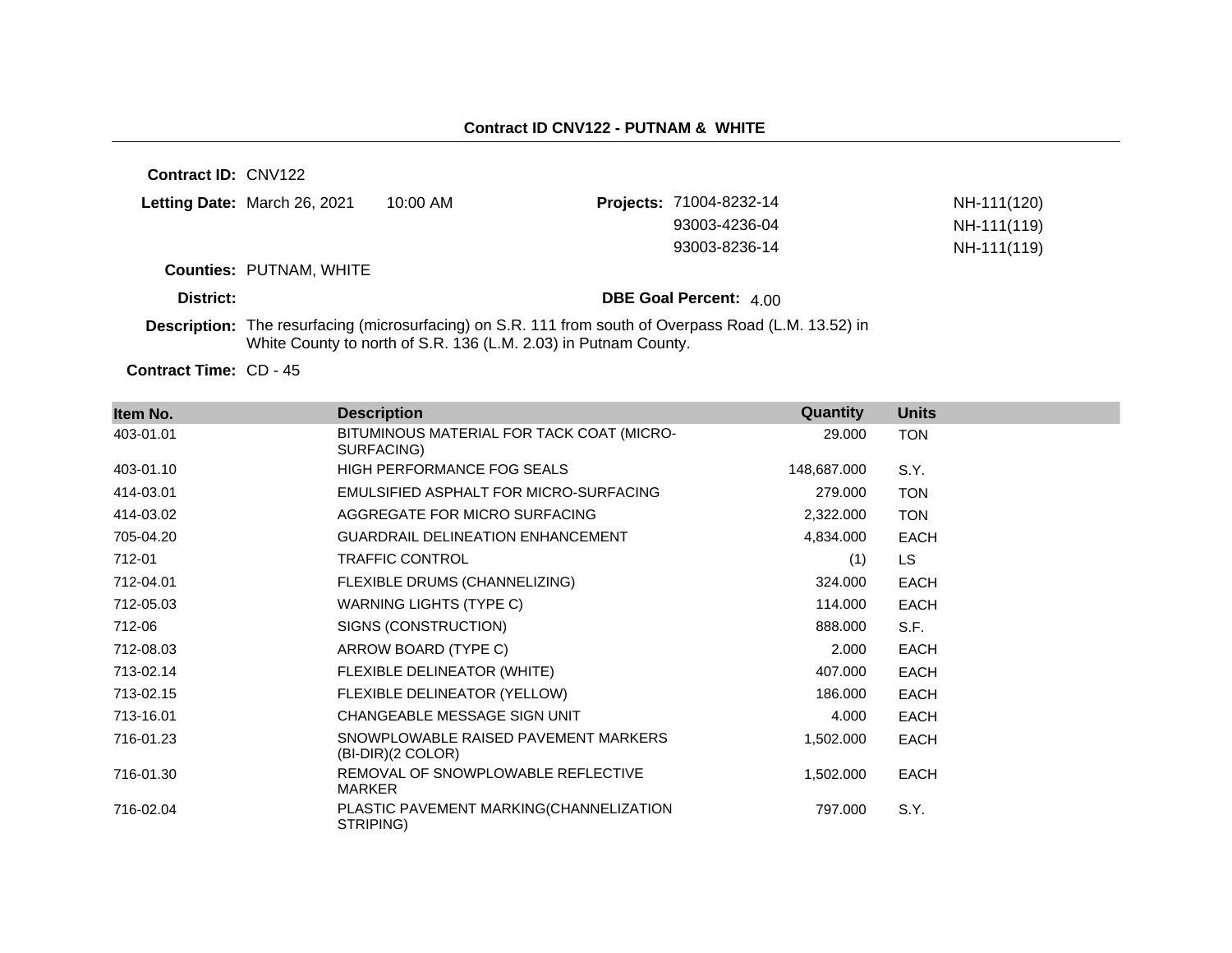## **Contract ID CNV122 - PUTNAM & WHITE**

| Item No.  | <b>Description</b>                                       | Quantity   | <b>Units</b> |
|-----------|----------------------------------------------------------|------------|--------------|
| 716-02.05 | PLASTIC PAVEMENT MARKING (STOP LINE)                     | 307.000    | L.F.         |
| 716-04.06 | PLASTIC PAVEMENT MARKING (WRONG WAY<br>ARROW)            | 6.000      | EACH         |
| 716-05.20 | PAINTED PAVEMENT MARKING (6" LINE)                       | 14.700     | L.M.         |
| 716-08.20 | REMOVAL OF PAVEMENT MARKING (LINE)                       | 15.400     | L.M.         |
| 716-12.02 | ENHANCED FLATLINE THERMO PVMT MRKNG (6IN<br>LINE)        | 32.600     | L.M.         |
| 716-12.05 | ENHANCED FLATLINE THERMO PVMT MRKNG (6IN<br>DOTTED LINE) | 3,115.000  | L.F.         |
| 716-12.06 | ENHANCED FLAT LINE THERMO (8IN LINE)                     | 27,738.000 | L.F.         |
| 717-01    | <b>MOBILIZATION</b>                                      | (1)        | LS           |
| 604-10.50 | BRIDGE DECK REPAIRS (PARTIAL DEPTH OF SLAB)              | 5.000      | S.Y.         |
| 604-10.53 | <b>CONCRETE REPAIRS</b>                                  | 13.000     | S.Y.         |
| 617-04.01 | TYPE 1 THIN EPOXY OVERLAY (EPOXY-URETHANE)               | 3,672.000  | S.Y.         |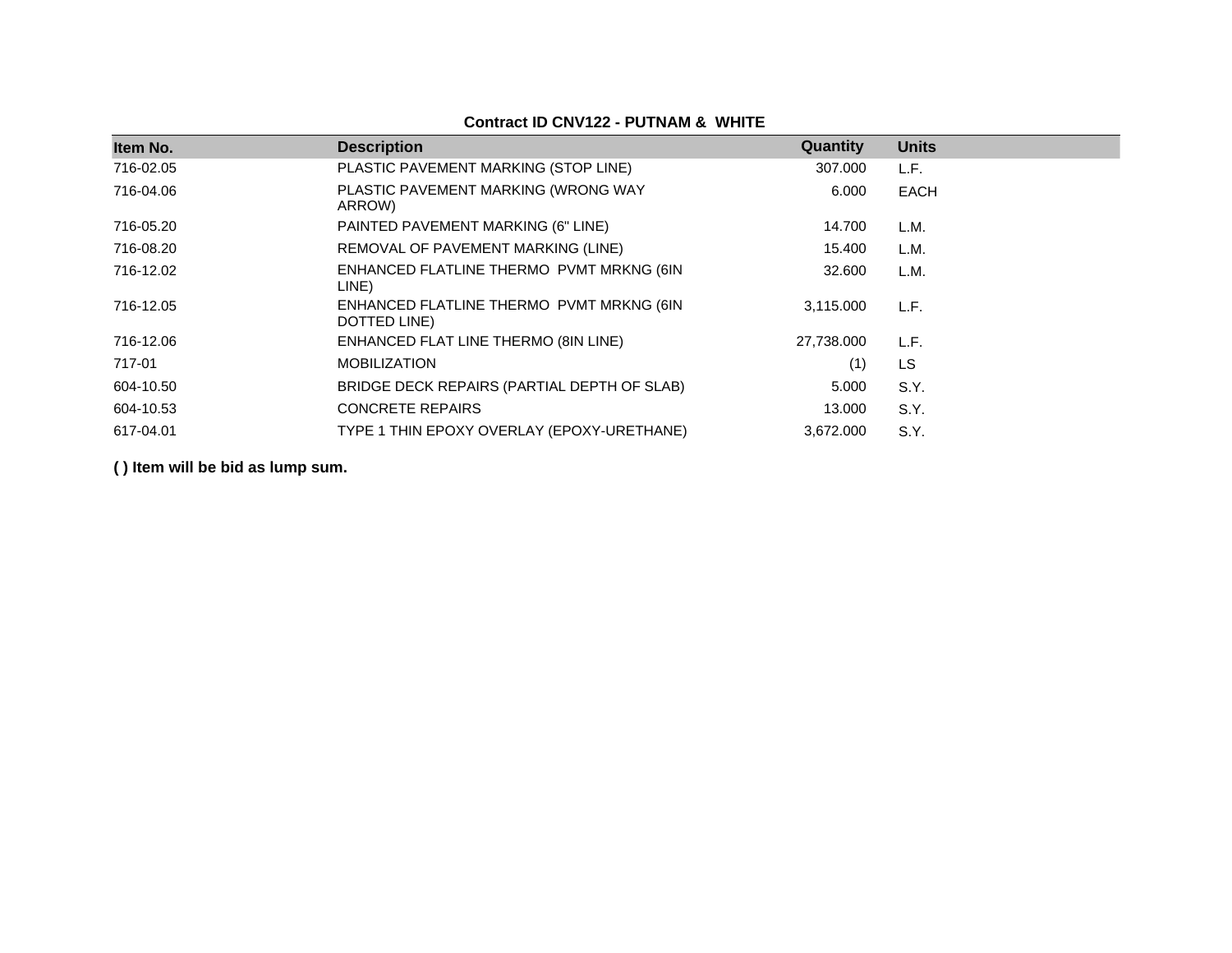**Contract ID:** CNV106

|           | Letting Date: March 26, 2021   | 10:00 AM                                                                                | <b>Projects: 71064-3216-94</b>                                                                                    | STP/HSIP-135(31) |
|-----------|--------------------------------|-----------------------------------------------------------------------------------------|-------------------------------------------------------------------------------------------------------------------|------------------|
|           |                                |                                                                                         | 71064-4216-04                                                                                                     | STP/HSIP-135(31) |
|           |                                |                                                                                         | 71064-8216-14                                                                                                     | STP/HSIP-135(31) |
|           |                                |                                                                                         | 93007-3206-94                                                                                                     | STP/HSIP-136(26) |
|           |                                |                                                                                         | 93007-8206-14                                                                                                     | STP/HSIP-136(26) |
|           |                                |                                                                                         | 93016-3209-94                                                                                                     | STP/HSIP-135(30) |
|           |                                |                                                                                         | 93016-8209-14                                                                                                     | STP/HSIP-135(30) |
|           | <b>Counties: PUTNAM, WHITE</b> |                                                                                         |                                                                                                                   |                  |
| District: |                                |                                                                                         | <b>DBE Goal Percent: 4.00</b>                                                                                     |                  |
|           |                                | to west of Grider Road in Putnam County, and on S.R. 136 in White County from near S.R. | <b>Description:</b> The resurfacing (microsurface or thin lift overlay) on S.R. 135 from S.R. 136 in White County |                  |

**Contract Time:** DT - 9/30/2021 135 to S.R. 111.

| Item No.  | <b>Description</b>                                            | <b>Quantity</b> | <b>Units</b> |
|-----------|---------------------------------------------------------------|-----------------|--------------|
| 411-12.04 | SCORING FOR RUMBLE STRIPE (NON-<br>CONTINUOUS) (4IN WIDTH)    | 23.700          | L.M.         |
| 705-04.22 | <b>GUARDRAIL DELINEATION ENHANCEMENT (BI-</b><br>DIRECTIONAL) | 1,179.000       | <b>EACH</b>  |
| 712-01    | <b>TRAFFIC CONTROL</b>                                        | (1)             | LS.          |
| 712-06    | SIGNS (CONSTRUCTION)                                          | 1,272.000       | S.F.         |
| 713-16.01 | CHANGEABLE MESSAGE SIGN UNIT                                  | 5.000           | <b>EACH</b>  |
| 716-01.21 | SNOWPLOWABLE RAISED PAVEMENT MARKERS<br>(BI-DIR) (1 COLOR)    | 1.005.000       | <b>EACH</b>  |
| 716-01.22 | SNOWPLOWABLE RAISED PAVMENT MARKERS<br>$(MONO-DIR)(1 COLOR)$  | 10.000          | <b>EACH</b>  |
| 716-01.30 | REMOVAL OF SNOWPLOWABLE REFLECTIVE<br>MARKER                  | 1.015.000       | <b>EACH</b>  |
| 716-02.04 | PLASTIC PAVEMENT MARKING(CHANNELIZATION<br>STRIPING)          | 29.000          | S.Y.         |
| 716-02.05 | PLASTIC PAVEMENT MARKING (STOP LINE)                          | 1,028.000       | L.F.         |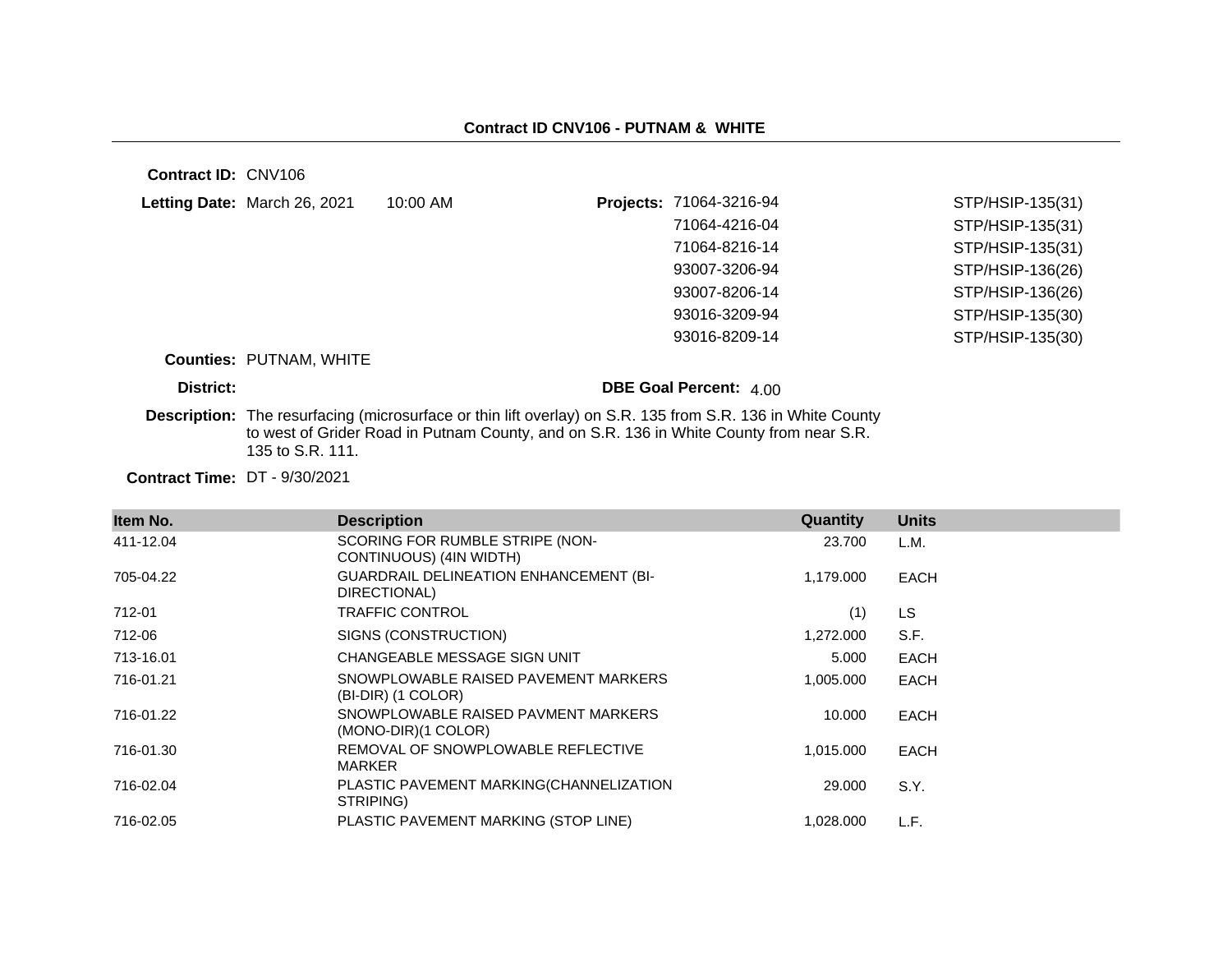## **Contract ID CNV106 - PUTNAM & WHITE**

| Item No.  | <b>Description</b>                                       | Quantity    | <b>Units</b> |
|-----------|----------------------------------------------------------|-------------|--------------|
| 716-02.06 | PLASTIC PAVEMENT MARKING (TURN LANE<br>ARROW)            | 2.000       | <b>EACH</b>  |
| 716-03.03 | PLASTIC WORD PAVEMENT MARKING (STOP<br>AHEAD)            | 5.000       | <b>EACH</b>  |
| 716-04.12 | PLASTIC PAVEMENT MARKING (YIELD LINE)                    | 27.000      | S.F.         |
| 716-04.16 | PLASTIC PAVEMENT MARKING (NOISE STRIP)                   | 768,000     | L.F.         |
| 716-05.20 | PAINTED PAVEMENT MARKING (6" LINE)                       | 29.800      | L.M.         |
| 716-08.20 | REMOVAL OF PAVEMENT MARKING (LINE)                       | 59.400      | L.M.         |
| 716-12.02 | ENHANCED FLATLINE THERMO PVMT MRKNG (6IN<br>LINE)        | 59.000      | L.M.         |
| 716-12.05 | ENHANCED FLATLINE THERMO PVMT MRKNG (6IN<br>DOTTED LINE) | 500.000     | L.F.         |
| 717-01    | <b>MOBILIZATION</b>                                      | (1)         | LS           |
| 604-10.50 | BRIDGE DECK REPAIRS (PARTIAL DEPTH OF SLAB)              | 36.000      | S.Y.         |
| 617-04.01 | TYPE 1 THIN EPOXY OVERLAY (EPOXY-URETHANE)               | 1,416.000   | S.Y.         |
| 705-08.11 | PORTABLE IMPACT ATTENUATOR NCHRP350 TL-3                 | 2.000       | EACH         |
| 712-02.02 | INTERCONNECTED PORTABLE BARRIER RAIL                     | 720.000     | L.F.         |
| 712-04.01 | FLEXIBLE DRUMS (CHANNELIZING)                            | 30.000      | <b>EACH</b>  |
| 712-04.50 | <b>BARRIER RAIL DELINEATOR</b>                           | 36.000      | <b>EACH</b>  |
| 712-06    | SIGNS (CONSTRUCTION)                                     | 153.500     | S.F.         |
| 712-09.01 | REMOVABLE PAVEMENT MARKING LINE                          | 3,000.000   | L.F.         |
| 712-09.04 | REMOVABLE PAVEMENT MARKING (STOP LINE)                   | 30.000      | L.F.         |
| 730-40    | TEMPORARY TRAFFIC SIGNAL SYSTEM                          | 3.000       | <b>EACH</b>  |
| 403-01.01 | BITUMINOUS MATERIAL FOR TACK COAT (MICRO-<br>SURFACING)  | 29.200      | <b>TON</b>   |
| 414-03.03 | <b>MICRO SURFACING</b>                                   | 205,749.000 | S.Y.         |
| 403-01    | BITUMINOUS MATERIAL FOR TACK COAT (TC)                   | 67.500      | <b>TON</b>   |
| 411-03.05 | ACS MIX(PG64-22) THIN LIFT ASPHALT                       | 205,749.000 | S.Y.         |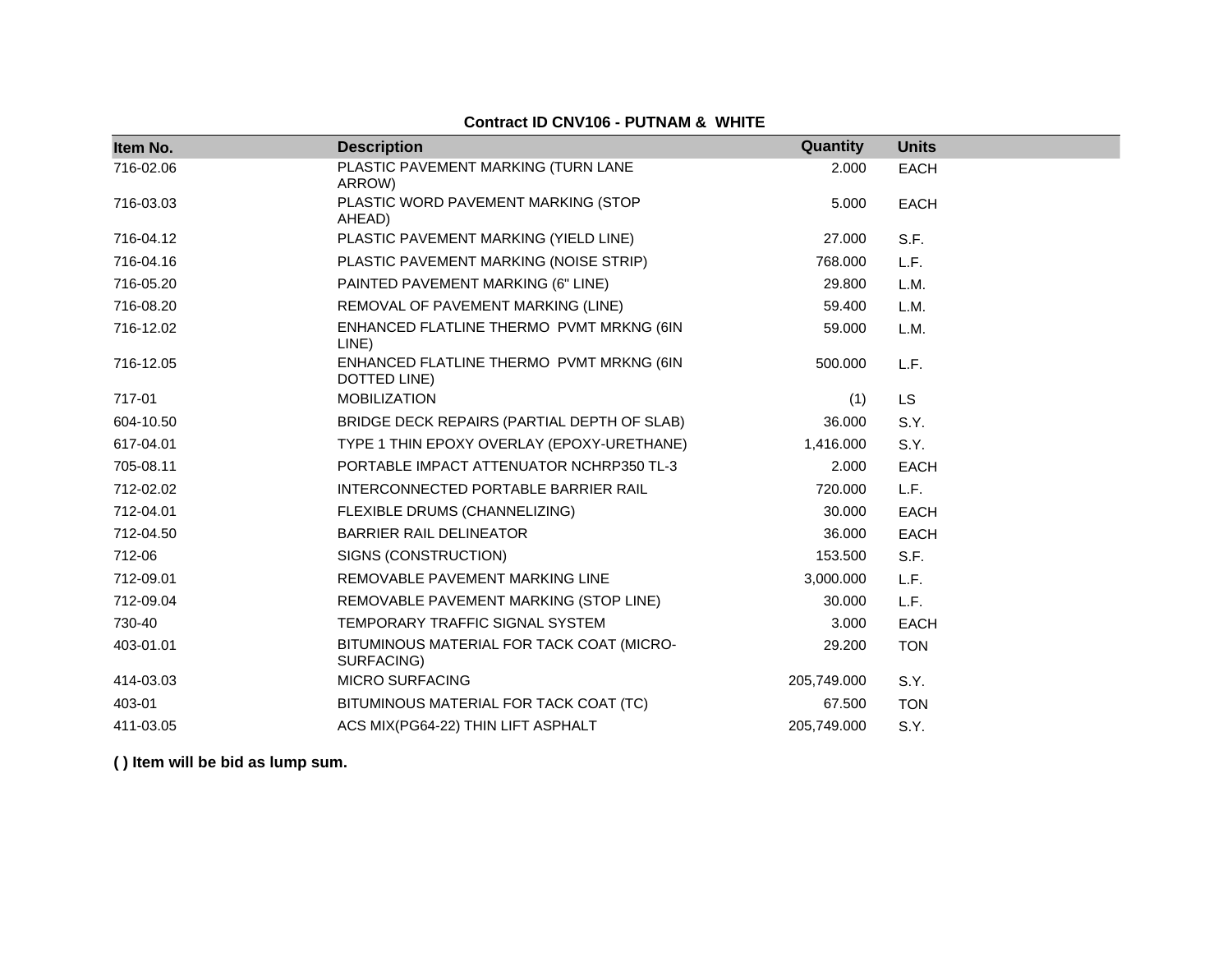**Contract ID:** CNV099

**Projects: 72017-3216-94** 

STP/HSIP-302(9) 72017-8216-14 STP/HSIP-302(9)

**Counties:** RHEA

**District: District: DBE Goal Percent:** 7.00

**Description:** The resurfacing on S.R. 302 from S.R. 68 (L.M. 8.87) to near U.S. 27 (S.R. 29) (L.M. 12.20).

Contract Time: CD - 45

| Item No.  | <b>Description</b>                                            | Quantity  | <b>Units</b> |
|-----------|---------------------------------------------------------------|-----------|--------------|
| 303-01    | MINERAL AGGREGATE, TYPE A BASE, GRADING D                     | 353.000   | <b>TON</b>   |
| 403-01    | BITUMINOUS MATERIAL FOR TACK COAT (TC)                        | 24.000    | <b>TON</b>   |
| 411-01.10 | ACS MIX(PG64-22) GRADING D                                    | 3,257.000 | <b>TON</b>   |
| 411-12.04 | SCORING FOR RUMBLE STRIPE (NON-<br>CONTINUOUS) (4IN WIDTH)    | 5.300     | L.M.         |
| 415-01.01 | <b>COLD PLANING BITUMINOUS PAVEMENT</b>                       | 2,597.000 | <b>TON</b>   |
| 705-02.10 | <b>GUARDRAIL TRANSITION 27IN TO 31IN</b>                      | 4.000     | <b>EACH</b>  |
| 705-04.10 | EARTH PAD FOR GUARD RAIL END TREATMENT                        | 4.000     | <b>EACH</b>  |
| 705-04.22 | <b>GUARDRAIL DELINEATION ENHANCEMENT (BI-</b><br>DIRECTIONAL) | 350.000   | <b>EACH</b>  |
| 705-06.30 | GR TERMINAL (ENERGY ABSORBING) MASH TL-2                      | 4.000     | EACH         |
| 712-01    | <b>TRAFFIC CONTROL</b>                                        | (1)       | LS.          |
| 712-06    | SIGNS (CONSTRUCTION)                                          | 648,000   | S.F.         |
| 713-16.01 | CHANGEABLE MESSAGE SIGN UNIT                                  | 4.000     | <b>EACH</b>  |
| 713-16.20 | SIGNS (DESCRIPTION) (CHEVRON SIGN, (W1-8)                     | 10.000    | EACH         |
| 716-01.21 | SNOWPLOWABLE RAISED PAVEMENT MARKERS<br>(BI-DIR) (1 COLOR)    | 220.000   | <b>EACH</b>  |
| 716-02.05 | PLASTIC PAVEMENT MARKING (STOP LINE)                          | 285.000   | L.F.         |
| 716-02.09 | PLASTIC PAVEMENT MARKING (LONGITUDINAL<br>CROSS-WALK)         | 23,000    | L.F.         |
| 716-03.02 | PLASTIC WORD PAVEMENT MARKING (RXR)                           | 1.000     | EACH         |
| 716-05.20 | PAINTED PAVEMENT MARKING (6" LINE)                            | 20,000    | L.M.         |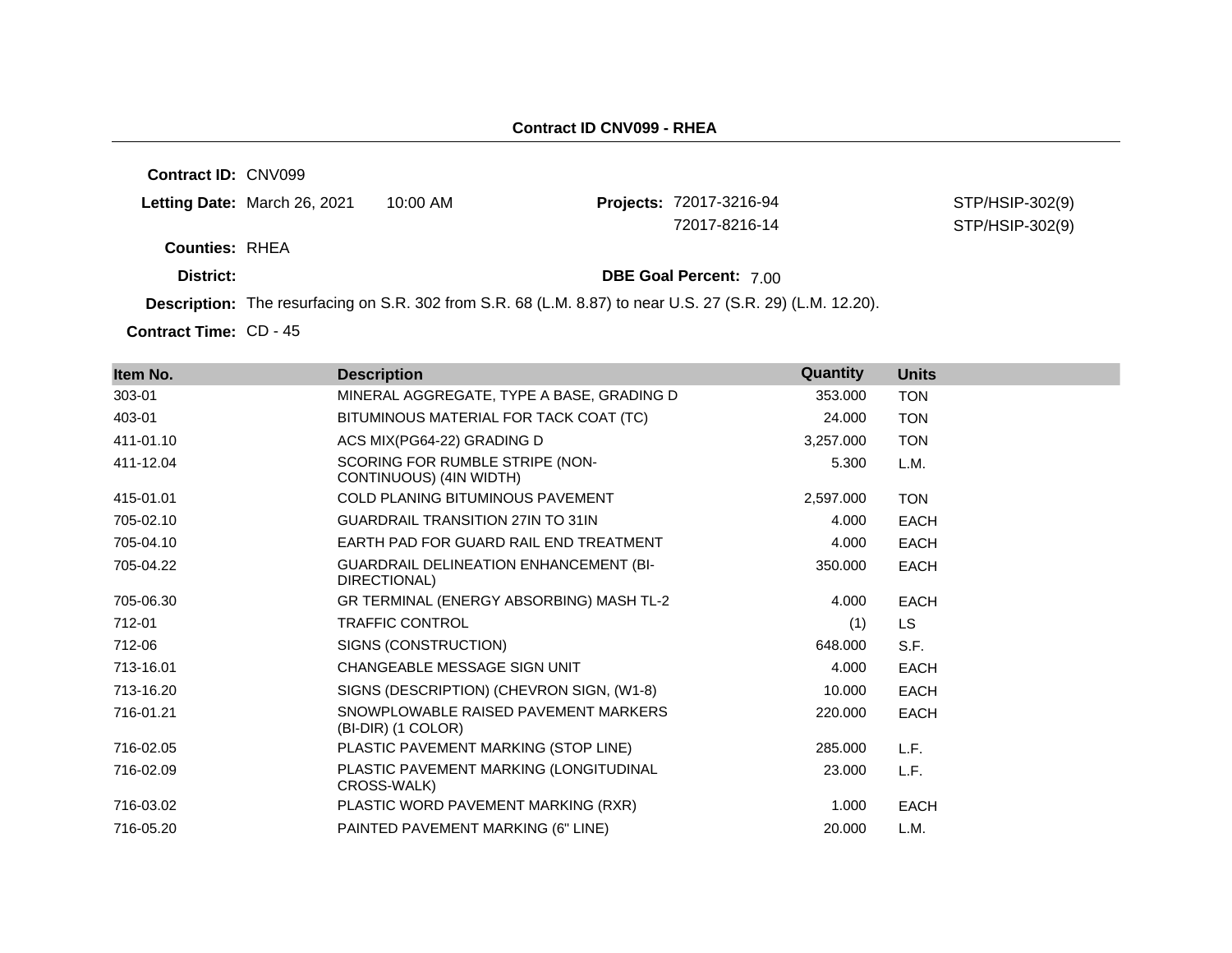## **Contract ID CNV099 - RHEA**

| Item No.  | <b>Description</b>                                | Quantity | <b>Units</b> |
|-----------|---------------------------------------------------|----------|--------------|
| 716-12.02 | ENHANCED FLATLINE THERMO PVMT MRKNG (6IN<br>LINE) | 13.400   | L.M.         |
| 717-01    | <b>MOBILIZATION</b>                               |          | LS           |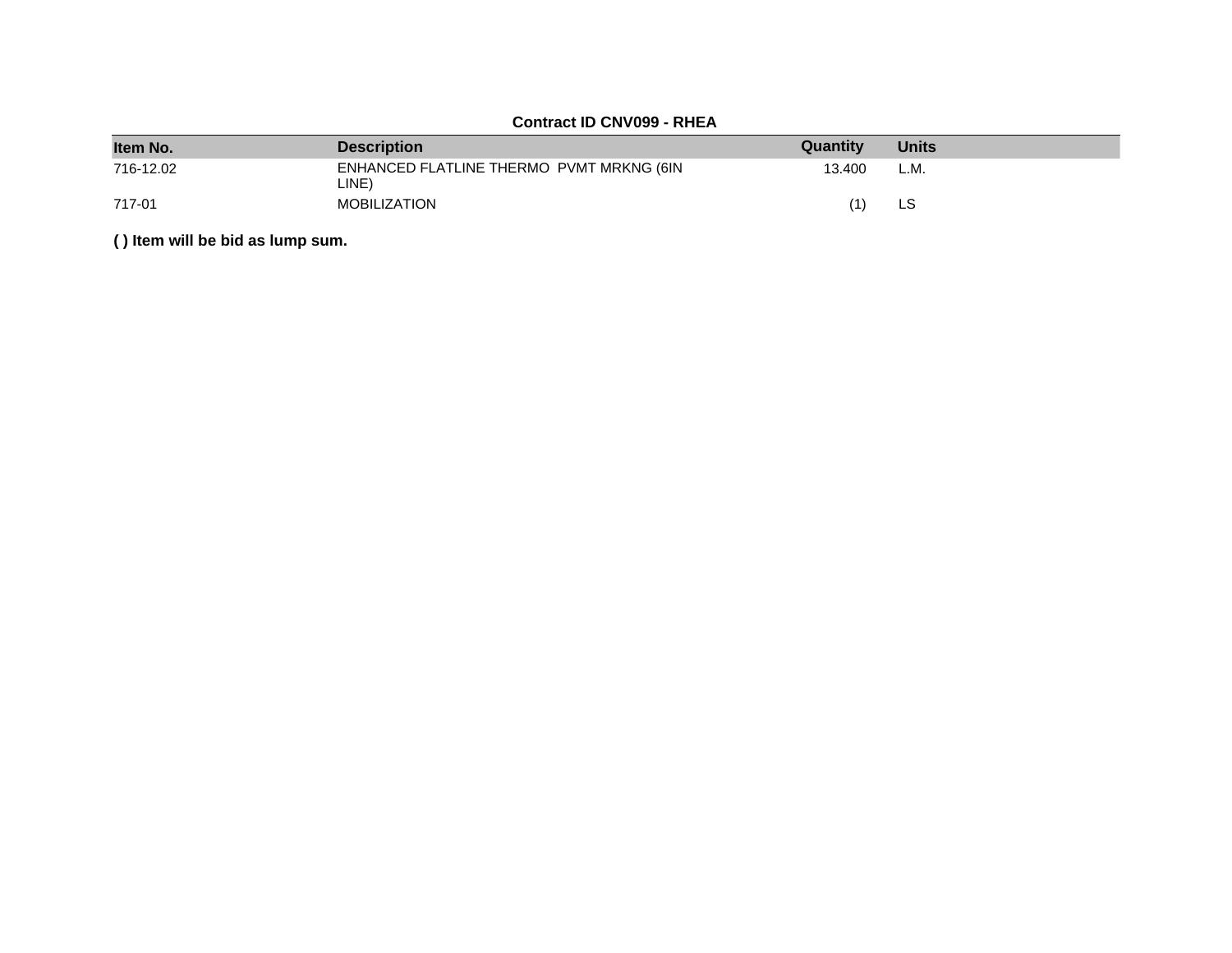| Contract ID: CNV131                  |                              |                                                                                                         |                                |    |
|--------------------------------------|------------------------------|---------------------------------------------------------------------------------------------------------|--------------------------------|----|
|                                      | Letting Date: March 26, 2021 | 10:00 AM                                                                                                | <b>Projects: 73999-3612-04</b> | NА |
| <b>Counties: ROANE</b>               |                              |                                                                                                         |                                |    |
| District:                            |                              |                                                                                                         | <b>DBE Goal Percent:</b>       |    |
|                                      |                              | <b>Description:</b> The construction of a TDOT maintenance building at 1951 S Roane Street in Harriman. |                                |    |
| <b>Contract Time: DT - 4/30/2022</b> |                              |                                                                                                         |                                |    |

| Item No.  | <b>Description</b>                                       | Quantity | <b>Units</b> |
|-----------|----------------------------------------------------------|----------|--------------|
| 607-65.20 | SITE PREPARATION                                         | 1.000    | <b>EACH</b>  |
| 680-02.01 | BUILDING (DESCRIPTION) (FOUNDATION AND<br>STRUCTURE)     | 1.000    | EACH         |
| 680-02.02 | <b>BUILDING (DESCRIPTION) (INTERIOR</b><br>CONSTRUCTION) | 1.000    | EACH         |
| 717-01    | <b>MOBILIZATION</b>                                      | (1)      | LS           |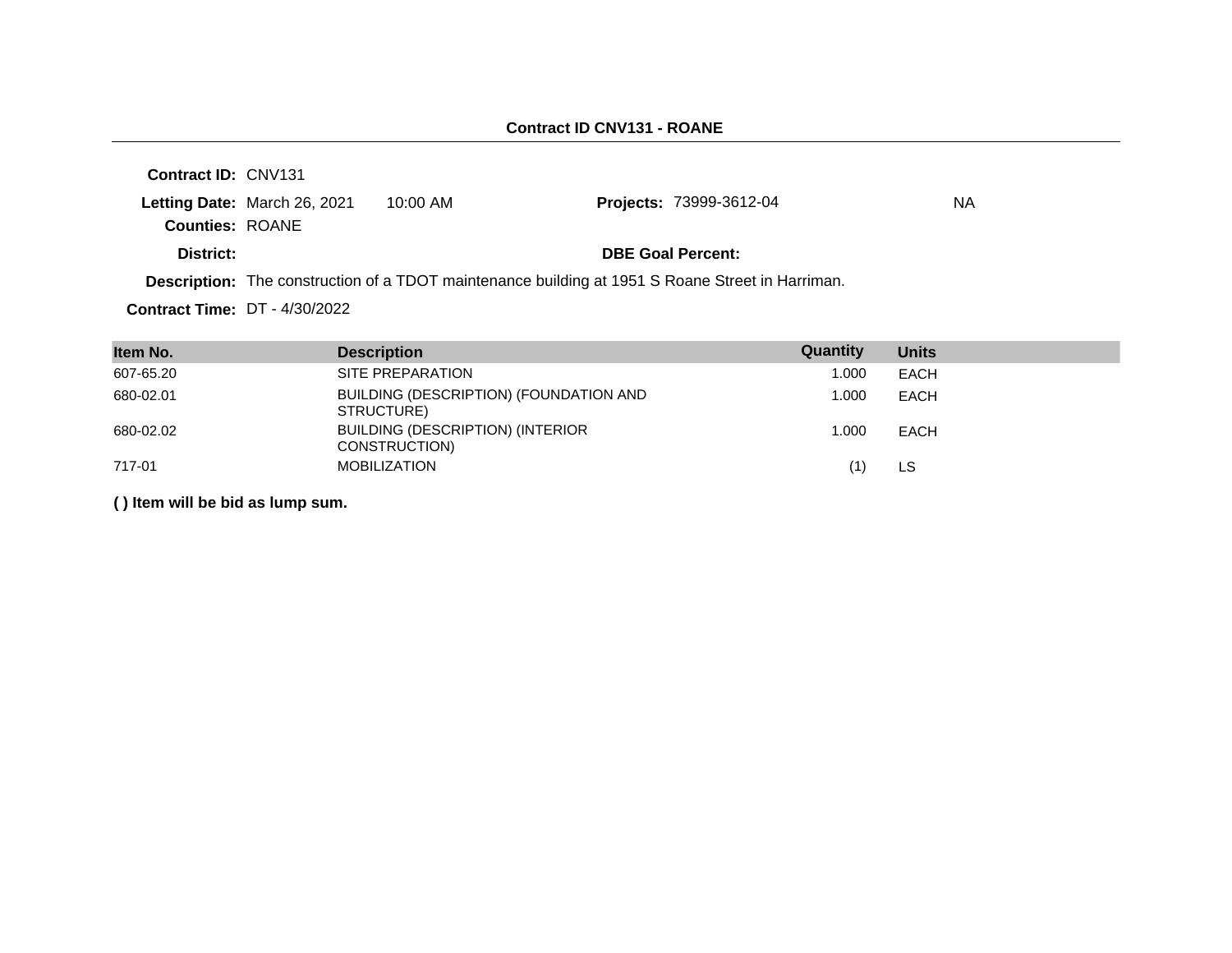| <b>Contract ID: CNV128</b> |                              |                                                                                   |                                                                                                           |                  |
|----------------------------|------------------------------|-----------------------------------------------------------------------------------|-----------------------------------------------------------------------------------------------------------|------------------|
|                            | Letting Date: March 26, 2021 | $10:00$ AM                                                                        | Projects: 75011-3244-94                                                                                   | STP/HSIP-96(61)  |
|                            |                              |                                                                                   | 75011-8244-14                                                                                             | STP/HSIP-96(61)  |
|                            |                              |                                                                                   | 75022-3207-94                                                                                             | STP/HSIP-266(34) |
|                            |                              |                                                                                   | 75022-8207-14                                                                                             | STP/HSIP-266(34) |
|                            | <b>Counties: RUTHERFORD</b>  |                                                                                   |                                                                                                           |                  |
| District:                  |                              |                                                                                   | <b>DBE Goal Percent: 7.50</b>                                                                             |                  |
|                            |                              | and on S.R. 266 from S.R. 96 (L.M. 18.67) to the Wilson County line (L.M. 21.69). | Description: The resurfacing on S.R. 96 from S.R. 266 (L.M. 20.51) to the Cannon County line (L.M. 27.27) |                  |
|                            |                              |                                                                                   |                                                                                                           |                  |

**Contract Time:** DT - 9/30/2021

| Item No.  | <b>Description</b>                                              | Quantity   | <b>Units</b> |
|-----------|-----------------------------------------------------------------|------------|--------------|
| 208-01.05 | <b>BROOMING &amp; DEGRASSING SHOULDERS</b>                      | 19.600     | L.M.         |
| 303-01    | MINERAL AGGREGATE, TYPE A BASE, GRADING D                       | 2,588.000  | <b>TON</b>   |
| 307-01.08 | ASPHALT CONCRETE MIX (PG64-22) (BPMB-HM)<br><b>GRADING B-M2</b> | 1,000.000  | <b>TON</b>   |
| 403-01    | BITUMINOUS MATERIAL FOR TACK COAT (TC)                          | 70.000     | <b>TON</b>   |
| 403-05.01 | BITUMINOUS MATERIAL (FOG SEAL) SHOULDER                         | 23.000     | <b>TON</b>   |
| 411-01.10 | ACS MIX(PG64-22) GRADING D                                      | 10,490.000 | <b>TON</b>   |
| 411-12.02 | SCORING SHOULDERS (NON-CONTINUOUS) (16IN<br>WIDTH)              | 10.800     | L.M.         |
| 411-12.03 | SCORING FOR RUMBLE STRIPE (NON-<br>CONTINUOUS) (8IN WIDTH)      | 4.900      | L.M.         |
| 415-01.01 | <b>COLD PLANING BITUMINOUS PAVEMENT</b>                         | 10,390.000 | <b>TON</b>   |
| 705-02.10 | <b>GUARDRAIL TRANSITION 27IN TO 31IN</b>                        | 16.000     | <b>EACH</b>  |
| 705-04.09 | EARTH PAD FOR TYPE 38 GR END TREATMENT                          | 16.000     | <b>EACH</b>  |
| 705-06.20 | TANGENT ENERGY ABSORBING TERM MASH TL-3                         | 16.000     | <b>EACH</b>  |
| 706-01    | <b>GUARDRAIL REMOVED</b>                                        | 800.000    | L.F.         |
| 712-01    | <b>TRAFFIC CONTROL</b>                                          | (1)        | LS.          |
| 712-04.01 | FLEXIBLE DRUMS (CHANNELIZING)                                   | 50.000     | <b>EACH</b>  |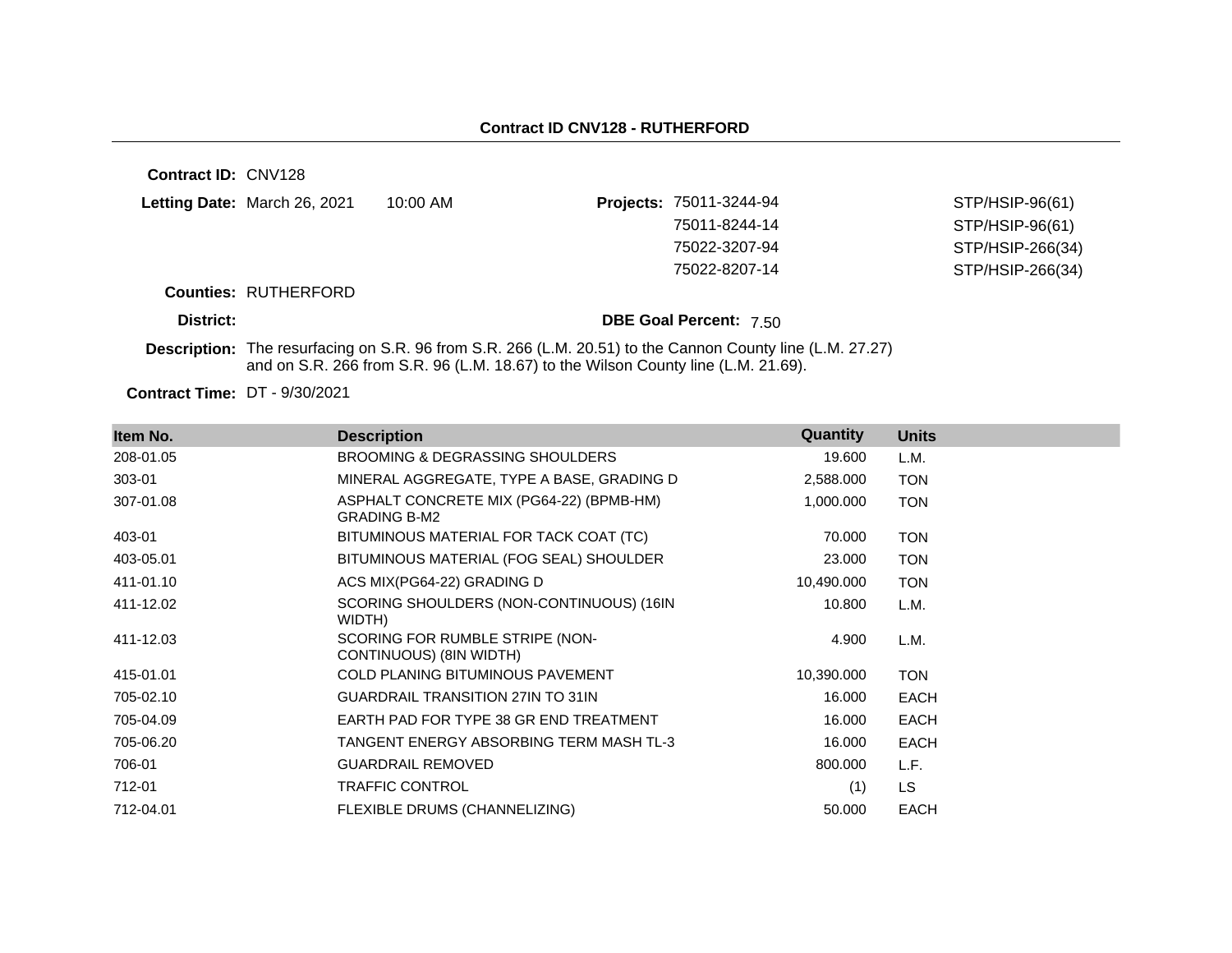## **Contract ID CNV128 - RUTHERFORD**

| Item No.  | <b>Description</b>                                         | Quantity  | <b>Units</b> |
|-----------|------------------------------------------------------------|-----------|--------------|
| 712-06    | SIGNS (CONSTRUCTION)                                       | 2,598.000 | S.F.         |
| 712-08.03 | ARROW BOARD (TYPE C)                                       | 2.000     | <b>EACH</b>  |
| 713-02.14 | FLEXIBLE DELINEATOR (WHITE)                                | 58.000    | <b>EACH</b>  |
| 713-15    | REMOVAL OF SIGNS, POSTS AND FOOTINGS                       | (1)       | <b>LS</b>    |
| 716-01.21 | SNOWPLOWABLE RAISED PAVEMENT MARKERS<br>(BI-DIR) (1 COLOR) | 656.000   | <b>EACH</b>  |
| 716-01.22 | SNOWPLOWABLE RAISED PAVMENT MARKERS<br>(MONO-DIR)(1 COLOR) | 45.000    | <b>EACH</b>  |
| 716-01.30 | REMOVAL OF SNOWPLOWABLE REFLECTIVE<br><b>MARKER</b>        | 200.000   | <b>EACH</b>  |
| 716-02.05 | PLASTIC PAVEMENT MARKING (STOP LINE)                       | 260,000   | L.F.         |
| 716-03.03 | PLASTIC WORD PAVEMENT MARKING (STOP<br>AHEAD)              | 1.000     | <b>EACH</b>  |
| 716-03.07 | PLASTIC WORD PAVEMENT MARKING (STOP)                       | 1.000     | <b>EACH</b>  |
| 716-04.04 | PLASTIC PAVEMENT MARKING (TRANSVERSE<br>SHOULDER)          | 209.000   | L.F.         |
| 716-05.20 | PAINTED PAVEMENT MARKING (6" LINE)                         | 29.100    | L.M.         |
| 716-12.02 | ENHANCED FLATLINE THERMO PVMT MRKNG (6IN<br>LINE)          | 30.200    | L.M.         |
| 717-01    | <b>MOBILIZATION</b>                                        | (1)       | <b>LS</b>    |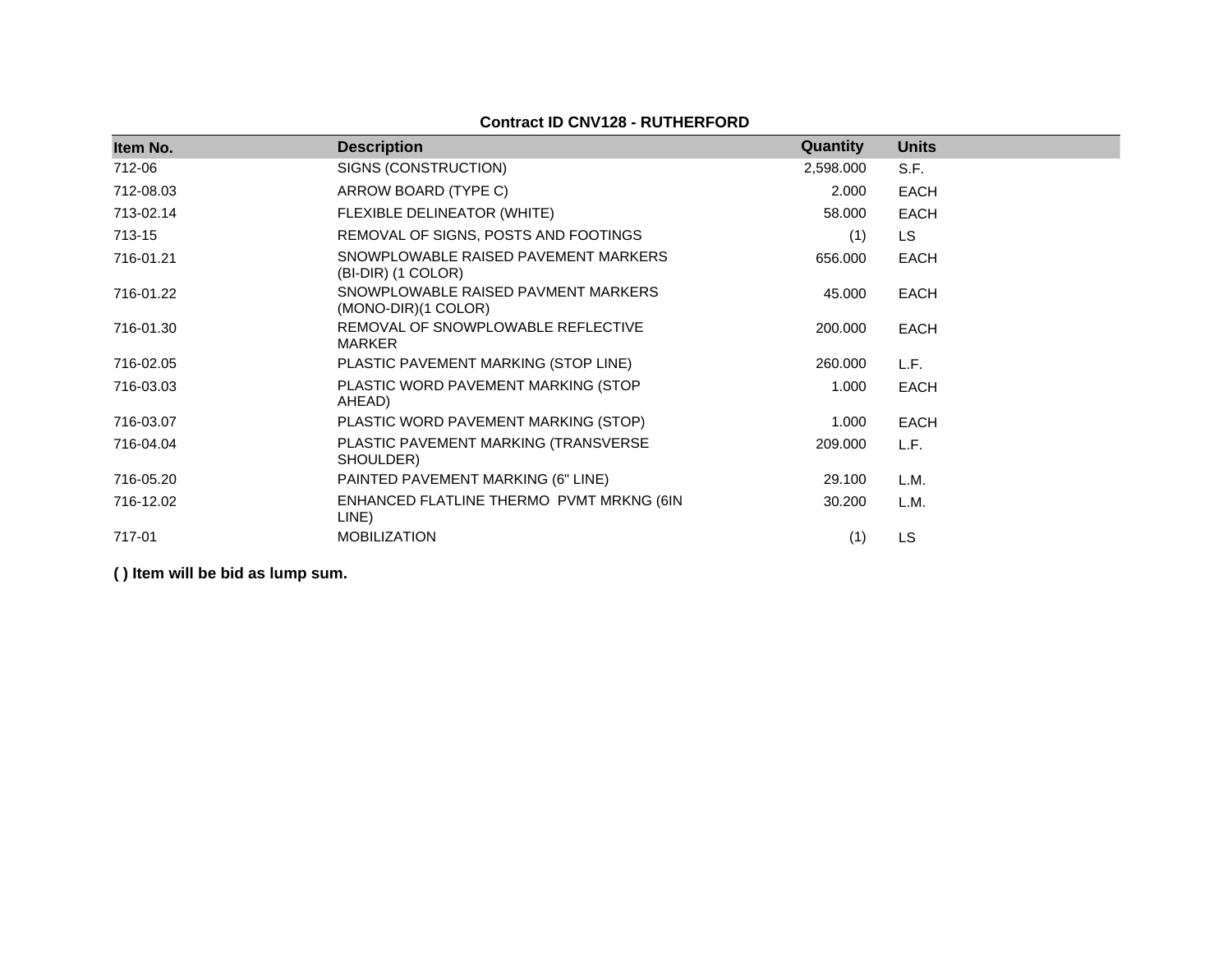| <b>Contract ID: CNV108</b> |                              |          |                                                                                                               |              |
|----------------------------|------------------------------|----------|---------------------------------------------------------------------------------------------------------------|--------------|
|                            | Letting Date: March 26, 2021 | 10:00 AM | Projects: 79961-3202-94                                                                                       | HSIP-2823(5) |
| <b>Counties: SHELBY</b>    |                              |          |                                                                                                               |              |
| District:                  |                              |          | <b>DBE Goal Percent: 10.50</b>                                                                                |              |
|                            |                              |          | <b>Description:</b> The miscellaneous safety improvements including grading, drainage and paving on New Allen |              |

Road and Old Allen Road at Hawkins Mill Road in Memphis.

**Contract Time:** DT - 9/30/2021

| Item No.  | <b>Description</b>                                              | Quantity   | <b>Units</b> |
|-----------|-----------------------------------------------------------------|------------|--------------|
| 105-01    | CONSTRUCTION STAKES, LINES AND GRADES                           | (1)        | <b>LS</b>    |
| 201-01    | <b>CLEARING AND GRUBBING</b>                                    | (1)        | <b>LS</b>    |
| 202-01    | REMOVAL OF STRUCTURES AND OBSTRUCTIONS                          | (1)        | <b>LS</b>    |
| 203-01    | ROAD & DRAINAGE EXCAVATION (UNCLASSIFIED)                       | 10,067.000 | C.Y.         |
| 203-04    | PLACING AND SPREADING TOPSOIL                                   | 985.000    | C.Y.         |
| 203-06    | <b>WATER</b>                                                    | 252.000    | M.G.         |
| 209-05    | <b>SEDIMENT REMOVAL</b>                                         | 115.000    | C.Y.         |
| 209-08.02 | TEMPORARY SILT FENCE (WITH BACKING)                             | 3,835.000  | L.F.         |
| 209-08.03 | TEMPORARY SILT FENCE (WITHOUT BACKING)                          | 825.000    | L.F.         |
| 209-08.05 | ENHANCED SILT FENCE CHECK (V-DITCH)                             | 36.000     | <b>EACH</b>  |
| 209-08.08 | ENHANCED ROCK CHECK DAM                                         | 19.000     | <b>EACH</b>  |
| 209-09.01 | <b>SANDBAGS</b>                                                 | 1,000.000  | <b>BAG</b>   |
| 209-20.03 | POLYETHYLENE SHEETING (6 MIL. MINIMUM)                          | 300.000    | S.Y.         |
| 209-65.03 | TEMPORARY DIVERSION CHANNEL                                     | 230,000    | L.F.         |
| 303-01    | MINERAL AGGREGATE, TYPE A BASE, GRADING D                       | 4.581.000  | <b>TON</b>   |
| 303-10.01 | MINERAL AGGREGATE (SIZE 57)                                     | 6.000      | <b>TON</b>   |
| 307-01.08 | ASPHALT CONCRETE MIX (PG64-22) (BPMB-HM)<br><b>GRADING B-M2</b> | 1,072.000  | <b>TON</b>   |
| 402-01    | BITUMINOUS MATERIAL FOR PRIME COAT (PC)                         | 9.000      | <b>TON</b>   |
| 402-02    | AGGREGATE FOR COVER MATERIAL (PC)                               | 34.000     | <b>TON</b>   |
| 403-01    | BITUMINOUS MATERIAL FOR TACK COAT (TC)                          | 5.000      | <b>TON</b>   |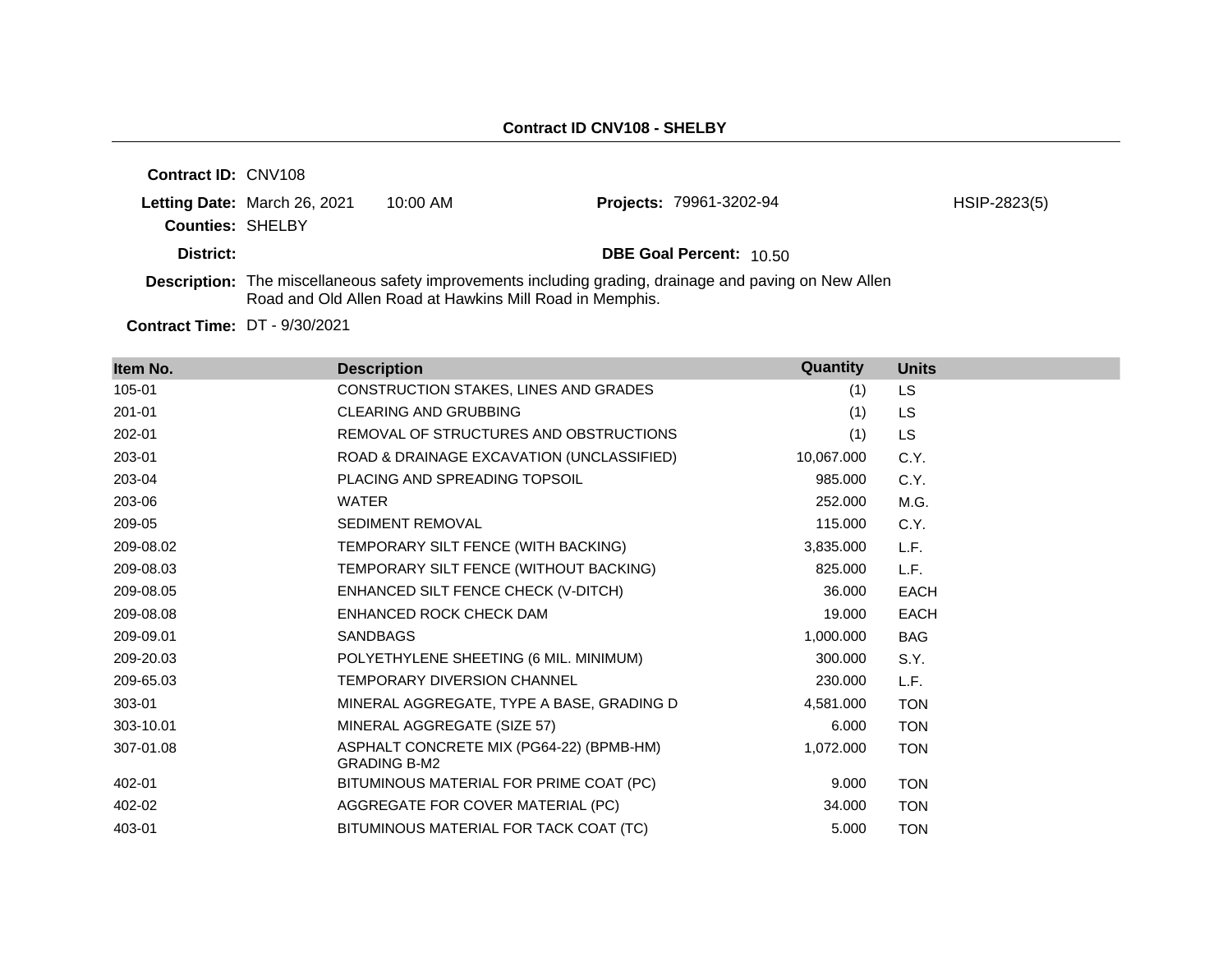**Contract ID CNV108 - SHELBY**

| Item No.  | <b>Description</b>                                 | Quantity  | <b>Units</b> |
|-----------|----------------------------------------------------|-----------|--------------|
| 411-01.07 | ACS MIX (PG64-22) GRADING E SHOULDER               | 141.000   | <b>TON</b>   |
| 411-01.10 | ACS MIX(PG64-22) GRADING D                         | 374.000   | <b>TON</b>   |
| 415-01.02 | COLD PLANING BITUMINOUS PAVEMENT                   | 1,148.000 | S.Y.         |
| 604-36    | <b>SCARIFYING</b>                                  | 3,551.000 | S.Y.         |
| 607-05.30 | 24" PIPE CULVERT                                   | 56.000    | L.F.         |
| 607-09.30 | 48" PIPE CULVERT                                   | 66.000    | L.F.         |
| 607-39.02 | 18" PIPE CULVERT (SIDE DRAIN)                      | 109.000   | L.F.         |
| 607-39.03 | 24" PIPE CULVERT (SIDE DRAIN)                      | 32.000    | L.F.         |
| 611-07.01 | CLASS A CONCRETE (PIPE ENDWALLS)                   | 12.000    | C.Y.         |
| 611-07.02 | STEEL BAR REINFORCEMENT (PIPE ENDWALLS)            | 180.000   | LB.          |
| 611-07.57 | 24IN ENDWALL (CROSS DRAIN) 3:1                     | 2.000     | <b>EACH</b>  |
| 621-03.03 | 24" TEMPORARY DRAINAGE PIPE                        | 125.000   | L.F.         |
| 705-06.01 | W BEAM GR (TYPE 2) MASH TL-3                       | 208.000   | L.F.         |
| 705-06.30 | GR TERMINAL (ENERGY ABSORBING) MASH TL-2           | 4.000     | <b>EACH</b>  |
| 707-01.11 | CHAIN LINK FENCE (6 FOOT)                          | 252.000   | L.F.         |
| 707-01.12 | END & CORNER POST ASSEMBLY(CHAIN-LINK<br>FENCE 6') | 3.000     | <b>EACH</b>  |
| 707-08.11 | HIGH-VISIBILITY CONSTRUCTION FENCE                 | 1,054.000 | L.F.         |
| 709-05.05 | MACHINED RIP-RAP (CLASS A-3)                       | 130.000   | <b>TON</b>   |
| 709-05.06 | MACHINED RIP-RAP (CLASS A-1)                       | 432.000   | <b>TON</b>   |
| 709-05.09 | MACHINED RIP-RAP (CLASS C)                         | 1,700.000 | <b>TON</b>   |
| 712-01    | <b>TRAFFIC CONTROL</b>                             | (1)       | <b>LS</b>    |
| 712-01.05 | <b>FLAGMAN</b>                                     | 100.000   | <b>HOUR</b>  |
| 712-04.01 | FLEXIBLE DRUMS (CHANNELIZING)                      | 100.000   | <b>EACH</b>  |
| 712-05.03 | <b>WARNING LIGHTS (TYPE C)</b>                     | 100.000   | <b>EACH</b>  |
| 712-06    | SIGNS (CONSTRUCTION)                               | 113.000   | S.F.         |
| 712-07.03 | TEMPORARY BARRICADES (TYPE III)                    | 52.000    | L.F.         |
| 713-11.02 | PERFORATED/KNOCKOUT SQUARE TUBE POST               | 590.000   | LB.          |
| 713-13.02 | FLAT SHEET ALUMINUM SIGNS (0.080" THICK)           | 46.000    | S.F.         |
| 713-13.03 | FLAT SHEET ALUMINUM SIGNS (0.100" THICK)           | 168.000   | S.F.         |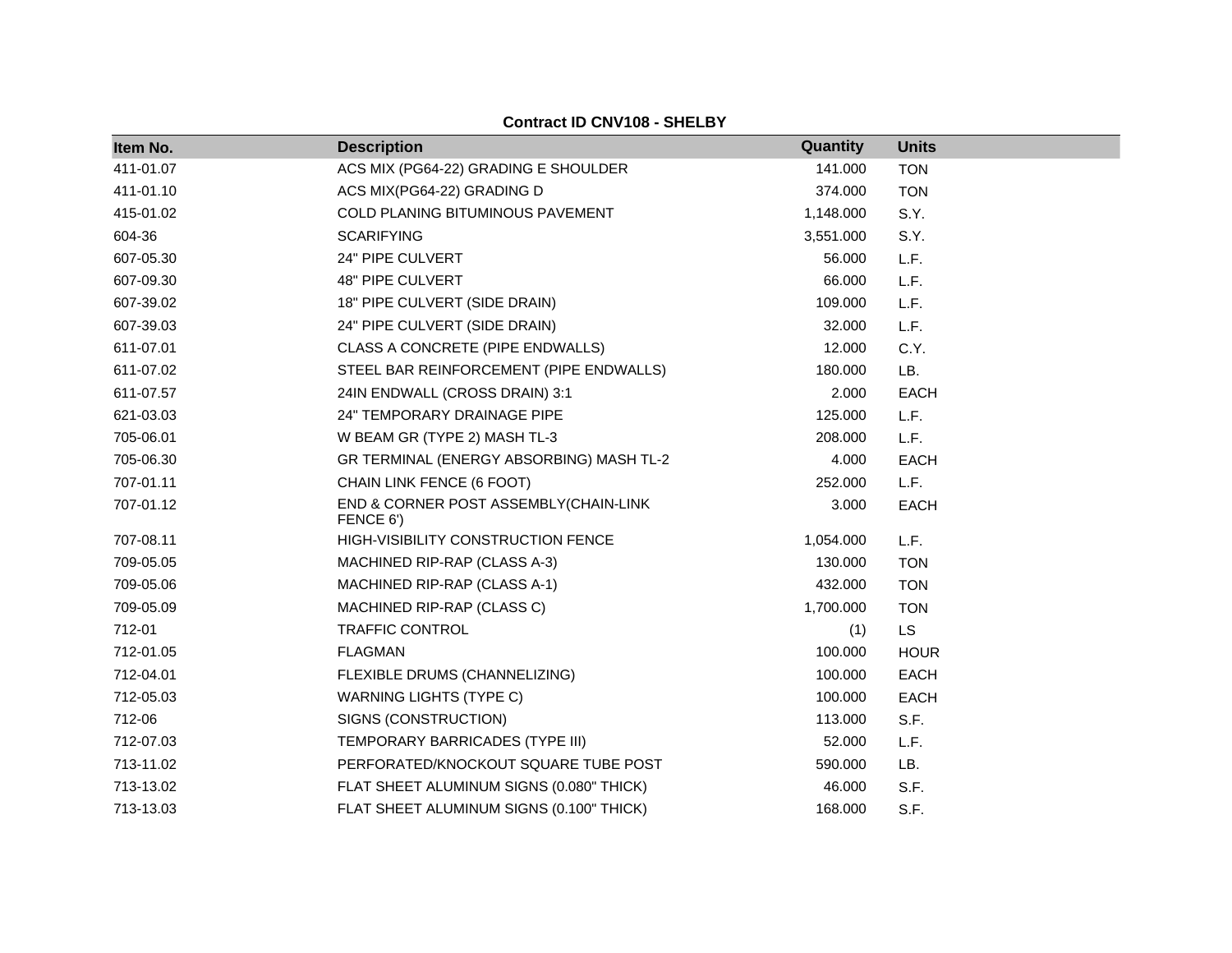| Item No.  | <b>Description</b>                                   | Quantity   | <b>Units</b> |
|-----------|------------------------------------------------------|------------|--------------|
| 713-15    | REMOVAL OF SIGNS, POSTS AND FOOTINGS                 | (1)        | LS           |
| 716-02.04 | PLASTIC PAVEMENT MARKING(CHANNELIZATION<br>STRIPING) | 37.000     | S.Y.         |
| 716-02.05 | PLASTIC PAVEMENT MARKING (STOP LINE)                 | 145.000    | L.F.         |
| 716-05.01 | PAINTED PAVEMENT MARKING (4" LINE)                   | 1.000      | L.M.         |
| 716-05.20 | PAINTED PAVEMENT MARKING (6" LINE)                   | 1.000      | L.M.         |
| 716-13.01 | SPRAY THERMO PVMT MRKNG (60 mil) (4IN LINE)          | 1.000      | L.M.         |
| 717-01    | <b>MOBILIZATION</b>                                  | (1)        | LS           |
| 740-10.03 | GEOTEXTILE (TYPE III) (EROSION CONTROL)              | 935.000    | S.Y.         |
| 740-10.04 | GEOTEXTILE (TYPE IV) (STABILIZATION)                 | 1,500.000  | S.Y.         |
| 740-11.01 | TEMPORARY SEDIMENT TUBE 8IN                          | 205.000    | L.F.         |
| 797-07.60 | ADJUST EXISTING MANHOLE                              | 1.000      | <b>EACH</b>  |
| 801-01    | SEEDING (WITH MULCH)                                 | 100.000    | <b>UNIT</b>  |
| 801-03    | WATER (SEEDING & SODDING)                            | 126.000    | M.G.         |
| 803-01    | SODDING (NEW SOD)                                    | 12,590.000 | S.Y.         |
| 805-01.01 | TURF REINFORCEMENT MAT (CLASS I)                     | 916.000    | S.Y.         |

**Contract ID CNV108 - SHELBY**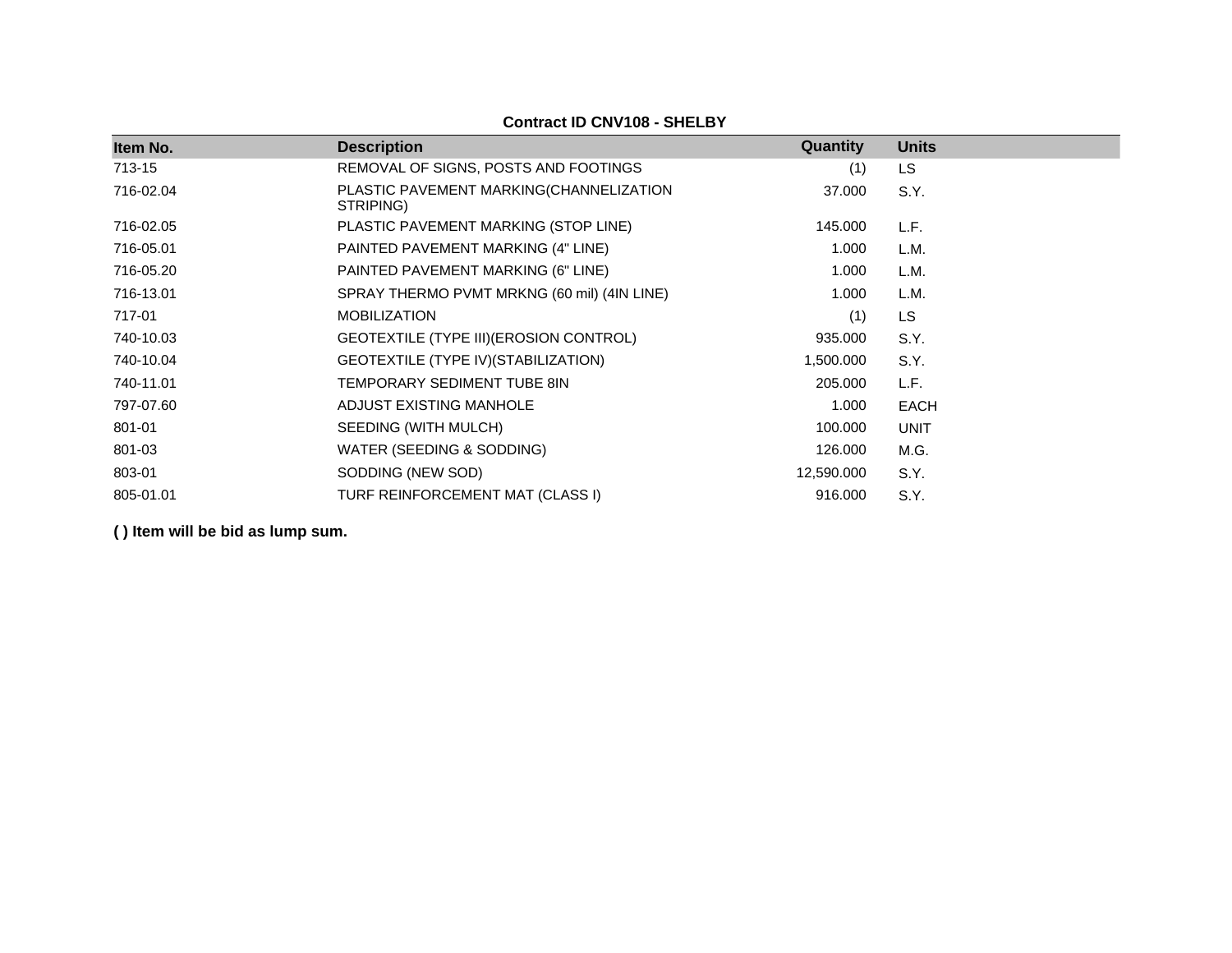**Contract ID:** CNV102 **Letting Date:** March 26, 2021 10:00 AM **Projects:** 79011-3273-94 **Counties:** SHELBY **District: District: DBE Goal Percent:** 8.50 **Contract Time:** DT - 11/15/2021 **Description:** The resurfacing on U.S. 64 (U.S. 70, U.S. 79, S.R. 1) from near Tillman Street (L.M. 7.79) to near I-40 (L.M. 12.28) and on U.S. 70 (U.S. 79, S.R. 1) from U.S. 64 (S.R. 15) (L.M. 16.80) to S.R. 177 (L.M. 20.05). NH/HSIP-1(425) 79011-3274-94 NH/HSIP-1(426) 79011-8273-14 NH/HSIP-1(425) 79011-8274-14 NH/HSIP-1(426)

| Item No.  | <b>Description</b>                                                | Quantity    | <b>Units</b> |
|-----------|-------------------------------------------------------------------|-------------|--------------|
| 202-03    | REMOVAL OF RIGID PAVEMENT, SIDEWALK, ETC.                         | 54.000      | S.Y.         |
| 202-03.01 | REMOVAL OF ASPHALT PAVEMENT                                       | 818.000     | S.Y.         |
| 203-06    | <b>WATER</b>                                                      | 5.200       | M.G.         |
| 208-01.05 | <b>BROOMING &amp; DEGRASSING SHOULDERS</b>                        | 4.200       | L.M.         |
| 303-02    | MINERAL AGGREGATE, TYPE B BASE, GRADING<br>(DESCRIPTION) (C OR D) | 600.000     | <b>TON</b>   |
| 307-01.01 | ASPHALT CONCRETE MIX (PG64-22) (BPMB-HM)<br><b>GRADING A</b>      | 377.000     | <b>TON</b>   |
| 403-02.01 | <b>TRACKLESS TACK COAT</b>                                        | 135.000     | <b>TON</b>   |
| 411-01.12 | LONGITUDINAL JOINT STABILIZATION                                  | 129,703.000 | S.F.         |
| 411-01.21 | LONGITUDINAL JOINT SEALANT                                        | 2.950       | L.M.         |
| 411-02.10 | ACS MIX(PG70-22) GRADING D                                        | 20,863.000  | <b>TON</b>   |
| 415-01.01 | COLD PLANING BITUMINOUS PAVEMENT                                  | 20,434.000  | <b>TON</b>   |
| 611-09.01 | ADJUSTMENT OF EXISTING CATCHBASIN                                 | 53.000      | <b>EACH</b>  |
| 701-01.01 | CONCRETE SIDEWALK (4 ")                                           | 9,040.000   | S.F.         |
| 701-02.01 | CONCRETE CURB RAMP (RETROFIT)                                     | 12,328.000  | S.F.         |
| 701-02.03 | <b>CONCRETE CURB RAMP</b>                                         | 920.000     | S.F.         |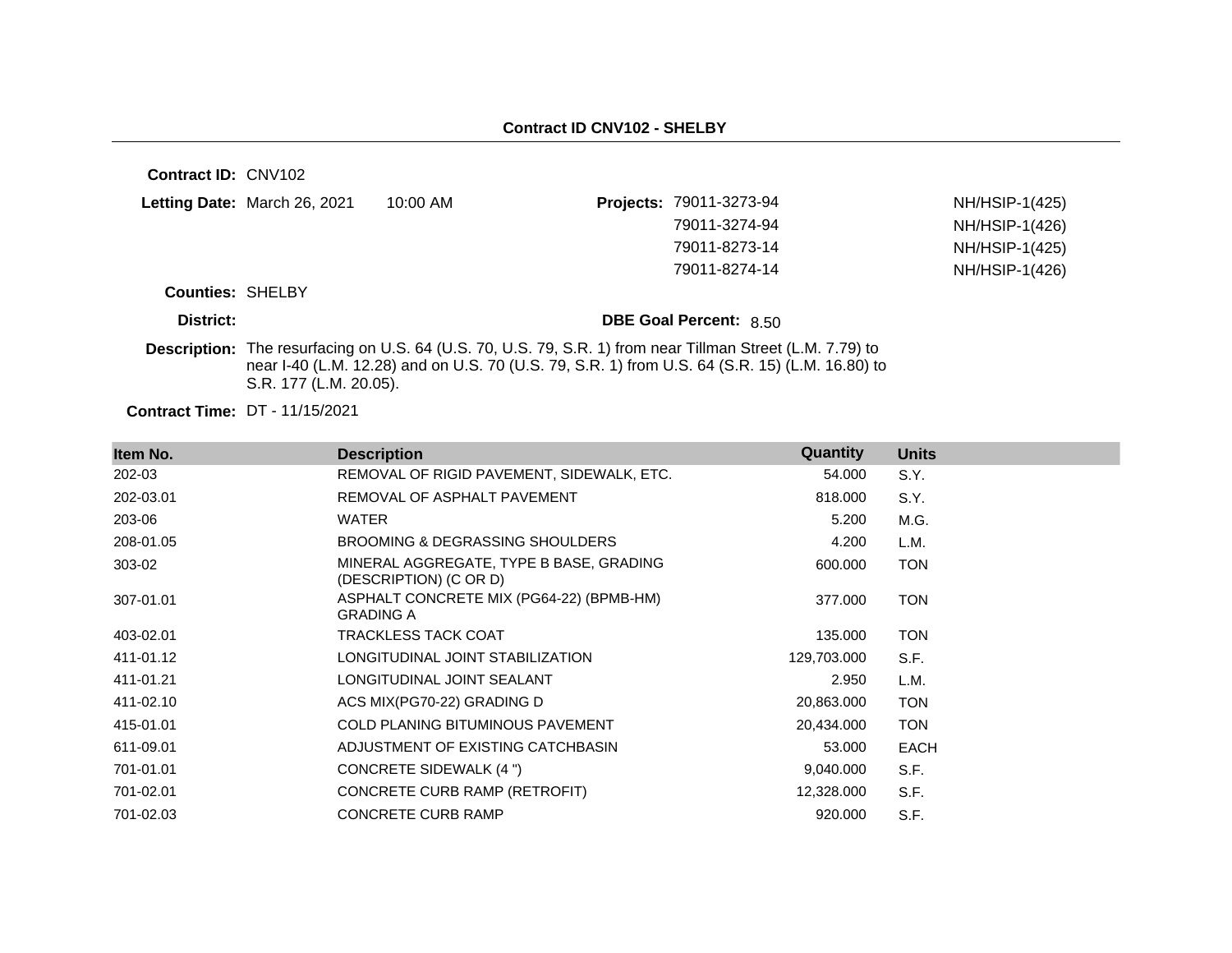#### **Contract ID CNV102 - SHELBY**

| Item No.  | <b>Description</b>                                         | Quantity  | <b>Units</b> |
|-----------|------------------------------------------------------------|-----------|--------------|
| 712-01    | <b>TRAFFIC CONTROL</b>                                     | (1)       | <b>LS</b>    |
| 712-06    | SIGNS (CONSTRUCTION)                                       | 3,487.000 | S.F.         |
| 712-07.03 | TEMPORARY BARRICADES (TYPE III)                            | 96.000    | L.F.         |
| 712-08.03 | ARROW BOARD (TYPE C)                                       | 4.000     | <b>EACH</b>  |
| 714-05.03 | PULL BOXES (TYPE B)                                        | 17.000    | EACH         |
| 716-01.21 | SNOWPLOWABLE RAISED PAVEMENT MARKERS<br>(BI-DIR) (1 COLOR) | 847.000   | <b>EACH</b>  |
| 716-01.22 | SNOWPLOWABLE RAISED PAVMENT MARKERS<br>(MONO-DIR)(1 COLOR) | 1,528.000 | EACH         |
| 716-02.04 | PLASTIC PAVEMENT MARKING(CHANNELIZATION<br>STRIPING)       | 180.000   | S.Y.         |
| 716-02.05 | PLASTIC PAVEMENT MARKING (STOP LINE)                       | 3,000.000 | L.F.         |
| 716-02.06 | PLASTIC PAVEMENT MARKING (TURN LANE<br>ARROW)              | 67.000    | EACH         |
| 716-02.08 | PLASTIC PAVEMENT MARKING (8" DOTTED LINE)                  | 1,010.000 | L.F.         |
| 716-02.09 | PLASTIC PAVEMENT MARKING (LONGITUDINAL<br>CROSS-WALK)      | 5,399.000 | L.F.         |
| 716-03.01 | PLASTIC WORD PAVEMENT MARKING (ONLY)                       | 32.000    | <b>EACH</b>  |
| 716-03.06 | PLASTIC WORD PAVEMENT MARKING (SIGNAL<br>AHEAD)            | 2.000     | EACH         |
| 716-04.02 | PLASTIC PAVEMENT MARKING(DOUBLE TURNING<br>ARROW)          | 32.000    | <b>EACH</b>  |
| 716-04.13 | PLASTIC PAVEMENT MARKING (BIKELANE SYMBOL<br>& ARROW)      | 1.000     | EACH         |
| 716-05.20 | PAINTED PAVEMENT MARKING (6" LINE)                         | 41.200    | L.M.         |
| 716-12.02 | ENHANCED FLATLINE THERMO PVMT MRKNG (6IN<br>LINE)          | 41.200    | L.M.         |
| 716-12.05 | ENHANCED FLATLINE THERMO PVMT MRKNG (6IN<br>DOTTED LINE)   | 200.000   | L.F.         |
| 717-01    | <b>MOBILIZATION</b>                                        | (1)       | <b>LS</b>    |
| 730-12.01 | CONDUIT 1" DIAMETER (PVC)                                  | 200.000   | L.F.         |
| 730-14.02 | <b>SAW SLOT</b>                                            | 3,509.000 | L.F.         |
| 730-14.03 | <b>LOOP WIRE</b>                                           | 8,387.000 | L.F.         |
| 730-26.02 | PEDESTRIAN PUSHBUTTON WITH 12" SIGN                        | 23.000    | <b>EACH</b>  |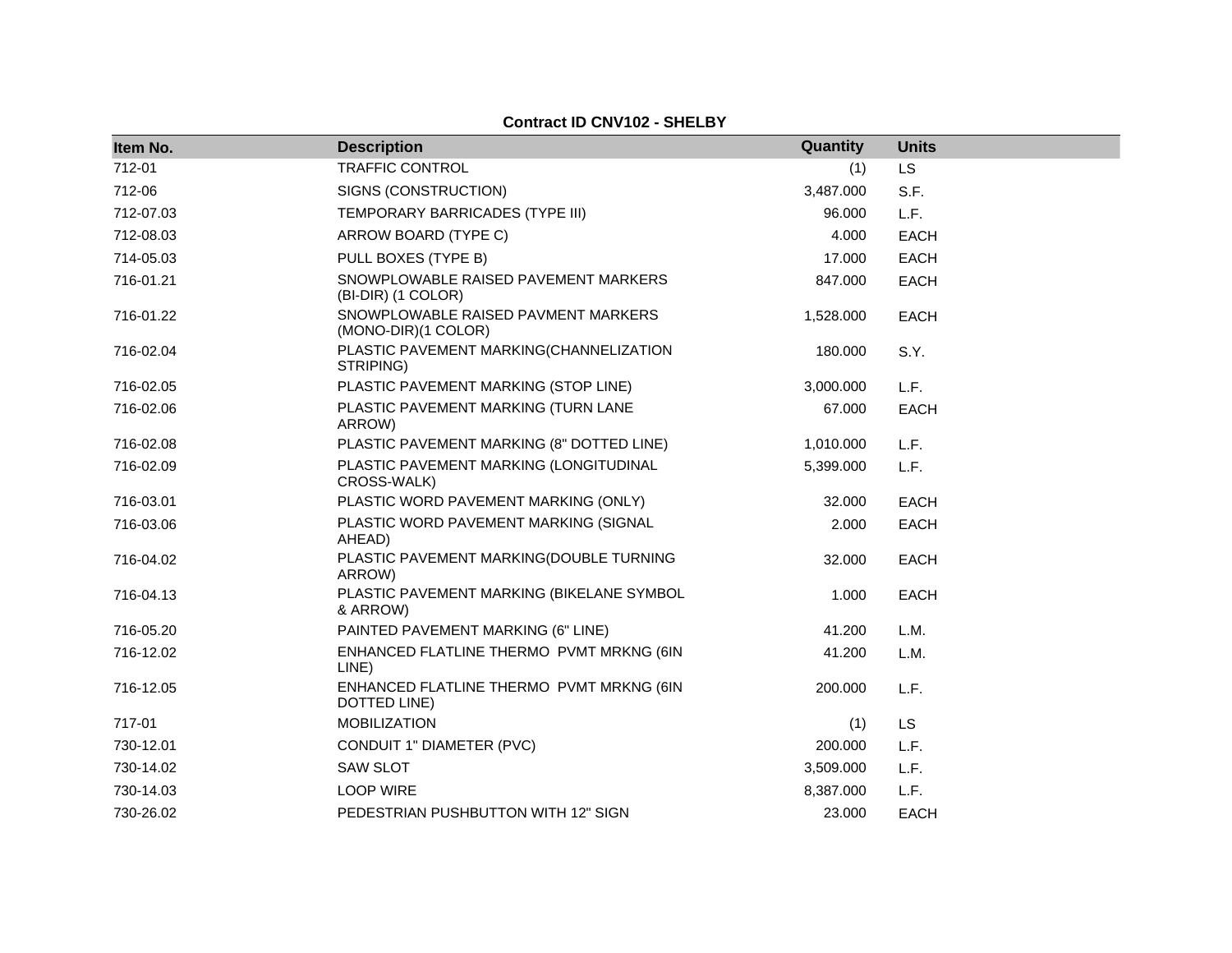### **Contract ID CNV102 - SHELBY**

| Item No.  | <b>Description</b>                                   | Quantity | <b>Units</b> |
|-----------|------------------------------------------------------|----------|--------------|
| 730-26.12 | PEDESTRIAN PUSHBUTTON HORIZONTAL<br><b>EXTENSION</b> | 6.000    | EACH         |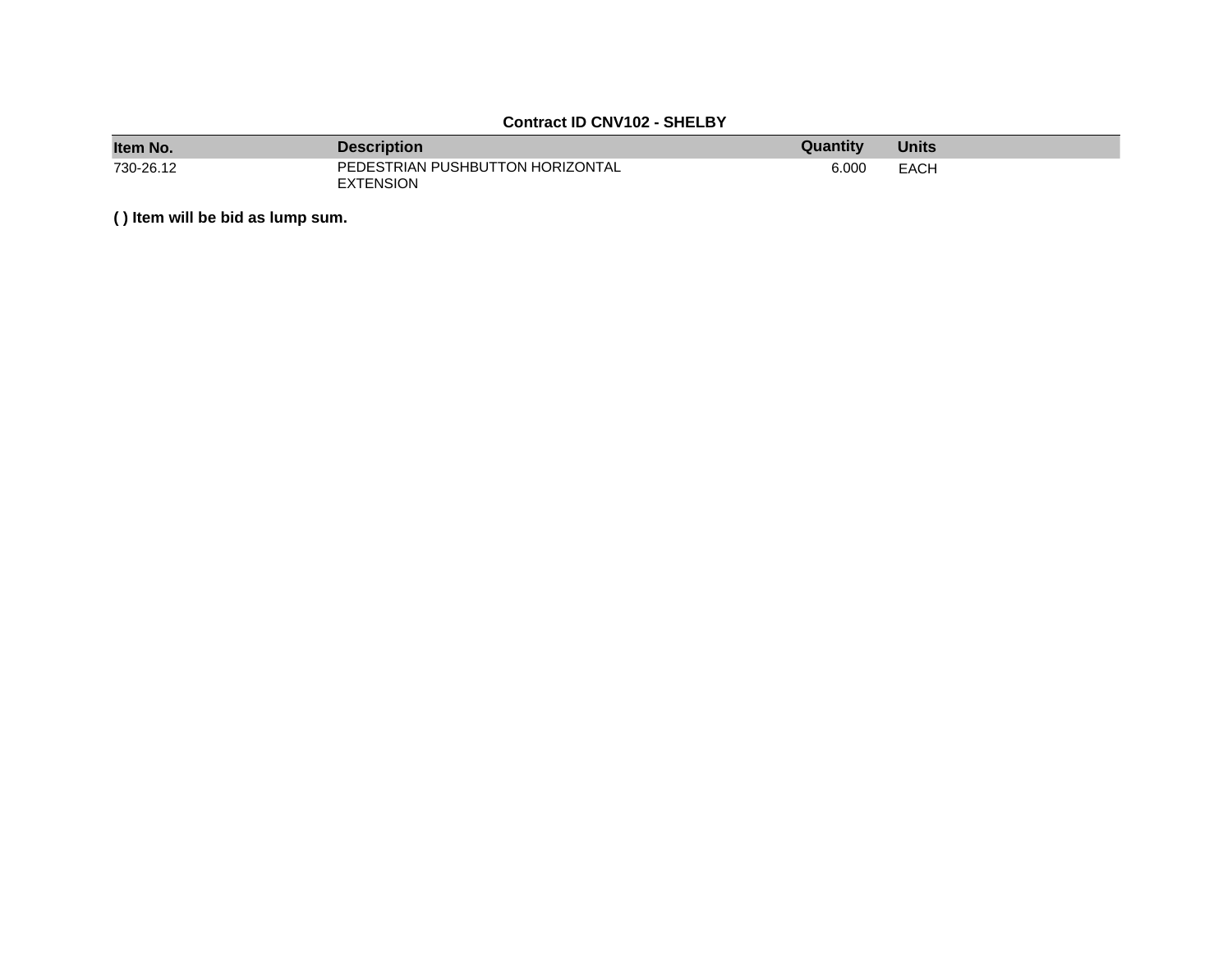**Contract ID:** CNV127

|                         | <b>Letting Date: March 26, 2021</b> | 10:00 AM | <b>Projects: 79017-3297-94</b> | NH/HSIP-3(160) |
|-------------------------|-------------------------------------|----------|--------------------------------|----------------|
|                         |                                     |          | 79017-8297-14                  | NH/HSIP-3(160) |
| <b>Counties: SHELBY</b> |                                     |          |                                |                |
| District:               |                                     |          | <b>DBE Goal Percent: 8.00</b>  |                |

**Description:** The resurfacing on U.S. 51 (S.R. 3) from near Stage Avenue (L.M. 16.25) to near Millington Road (L.M. 19.20).

**Contract Time:** DT - 9/30/2021

| Item No.  | <b>Description</b>                                                | Quantity  | <b>Units</b> |
|-----------|-------------------------------------------------------------------|-----------|--------------|
| 202-03.01 | REMOVAL OF ASPHALT PAVEMENT                                       | 2,600.000 | S.Y.         |
| 203-06    | <b>WATER</b>                                                      | 18.000    | M.G.         |
| 208-01.05 | BROOMING & DEGRASSING SHOULDERS                                   | 2.950     | L.M.         |
| 303-02    | MINERAL AGGREGATE, TYPE B BASE, GRADING<br>(DESCRIPTION) (C OR D) | 2,286.000 | <b>TON</b>   |
| 307-01.01 | ASPHALT CONCRETE MIX (PG64-22) (BPMB-HM)<br><b>GRADING A</b>      | 1,043.000 | <b>TON</b>   |
| 307-01.08 | ASPHALT CONCRETE MIX (PG64-22) (BPMB-HM)<br><b>GRADING B-M2</b>   | 77.000    | <b>TON</b>   |
| 403-01    | BITUMINOUS MATERIAL FOR TACK COAT (TC)                            | 53.000    | <b>TON</b>   |
| 411-02.10 | ACS MIX(PG70-22) GRADING D                                        | 7,965.000 | <b>TON</b>   |
| 415-01.01 | <b>COLD PLANING BITUMINOUS PAVEMENT</b>                           | 7,791.000 | <b>TON</b>   |
| 611-09.01 | ADJUSTMENT OF EXISTING CATCHBASIN                                 | 14.000    | EACH         |
| 701-01.01 | CONCRETE SIDEWALK (4 ")                                           | 1,500.000 | S.F.         |
| 701-02.01 | CONCRETE CURB RAMP (RETROFIT)                                     | 2,300.000 | S.F.         |
| 701-02.03 | <b>CONCRETE CURB RAMP</b>                                         | 1,840.000 | S.F.         |
| 705-02.10 | <b>GUARDRAIL TRANSITION 27IN TO 31IN</b>                          | 1.000     | <b>EACH</b>  |
| 705-06.30 | GR TERMINAL (ENERGY ABSORBING) MASH TL-2                          | 1.000     | <b>EACH</b>  |
| 712-01    | <b>TRAFFIC CONTROL</b>                                            | (1)       | <b>LS</b>    |
| 712-06    | SIGNS (CONSTRUCTION)                                              | 2,594.000 | S.F.         |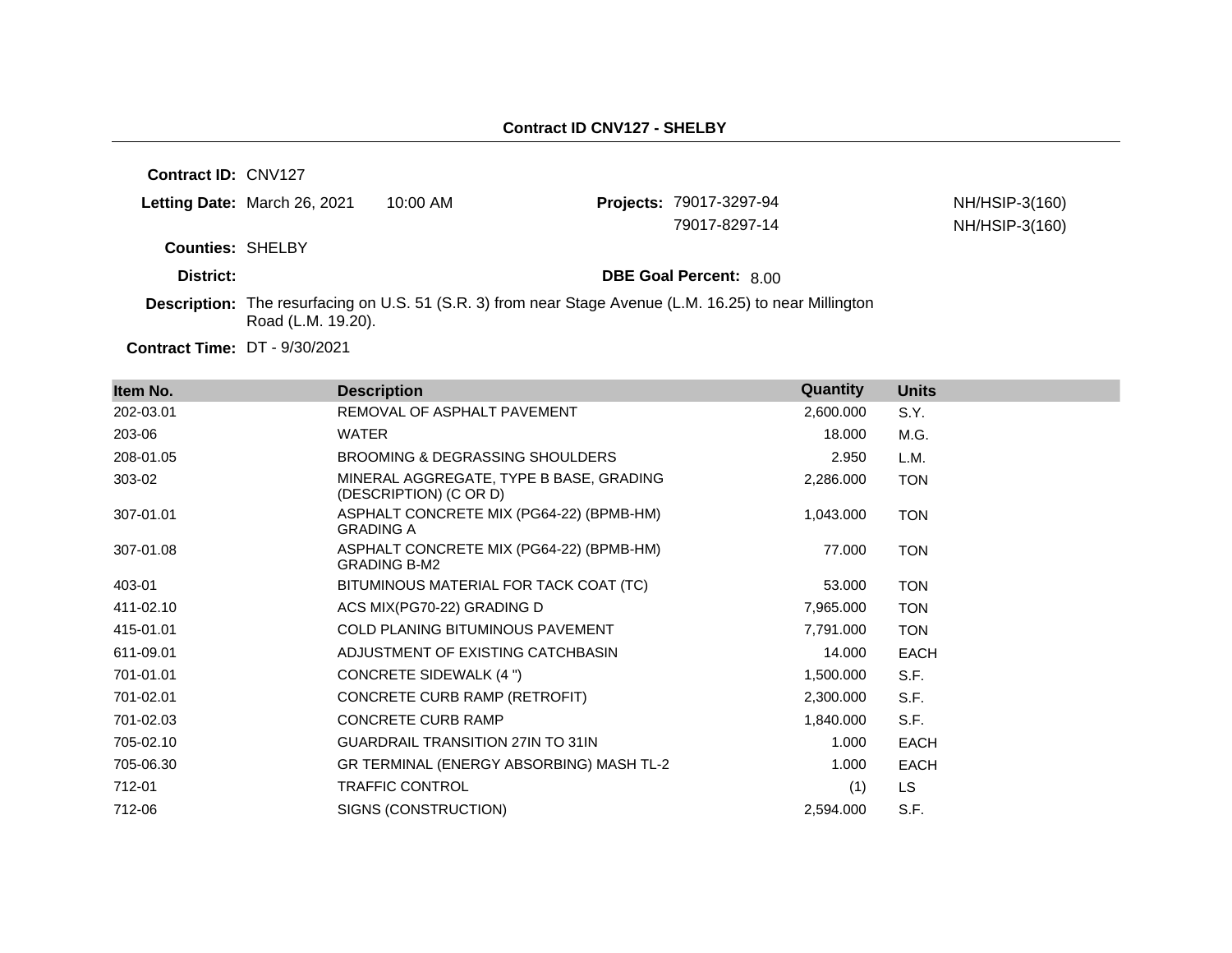| Item No.  | <b>Description</b>                                         | Quantity  | <b>Units</b> |
|-----------|------------------------------------------------------------|-----------|--------------|
| 712-07.03 | TEMPORARY BARRICADES (TYPE III)                            | 48.000    | L.F.         |
| 712-08.03 | ARROW BOARD (TYPE C)                                       | 2.000     | <b>EACH</b>  |
| 714-05.03 | PULL BOXES (TYPE B)                                        | 9.000     | <b>EACH</b>  |
| 716-01.21 | SNOWPLOWABLE RAISED PAVEMENT MARKERS<br>(BI-DIR) (1 COLOR) | 155.000   | <b>EACH</b>  |
| 716-01.22 | SNOWPLOWABLE RAISED PAVMENT MARKERS<br>(MONO-DIR)(1 COLOR) | 610.000   | <b>EACH</b>  |
| 716-01.23 | SNOWPLOWABLE RAISED PAVEMENT MARKERS<br>(BI-DIR)(2 COLOR)  | 46.000    | <b>EACH</b>  |
| 716-01.30 | REMOVAL OF SNOWPLOWABLE REFLECTIVE<br><b>MARKER</b>        | 665.000   | <b>EACH</b>  |
| 716-02.04 | PLASTIC PAVEMENT MARKING(CHANNELIZATION<br>STRIPING)       | 193.000   | S.Y.         |
| 716-02.05 | PLASTIC PAVEMENT MARKING (STOP LINE)                       | 1,150.000 | L.F.         |
| 716-02.06 | PLASTIC PAVEMENT MARKING (TURN LANE<br>ARROW)              | 35.000    | <b>EACH</b>  |
| 716-02.09 | PLASTIC PAVEMENT MARKING (LONGITUDINAL<br>CROSS-WALK)      | 2,846.000 | L.F.         |
| 716-03.01 | PLASTIC WORD PAVEMENT MARKING (ONLY)                       | 25.000    | EACH         |
| 716-05.20 | PAINTED PAVEMENT MARKING (6" LINE)                         | 15.100    | L.M.         |
| 716-12.02 | ENHANCED FLATLINE THERMO PVMT MRKNG (6IN<br>LINE)          | 15.100    | L.M.         |
| 717-01    | <b>MOBILIZATION</b>                                        | (1)       | <b>LS</b>    |
| 730-12.01 | CONDUIT 1" DIAMETER (PVC)                                  | 160.000   | L.F.         |
| 730-14.02 | <b>SAW SLOT</b>                                            | 2,753.000 | L.F.         |
| 730-14.03 | <b>LOOP WIRE</b>                                           | 5,900.000 | L.F.         |
| 730-26.02 | PEDESTRIAN PUSHBUTTON WITH 12" SIGN                        | 11.000    | <b>EACH</b>  |
| 730-26.12 | PEDESTRIAN PUSHBUTTON HORIZONTAL<br><b>EXTENSION</b>       | 1.000     | <b>EACH</b>  |

**Contract ID CNV127 - SHELBY**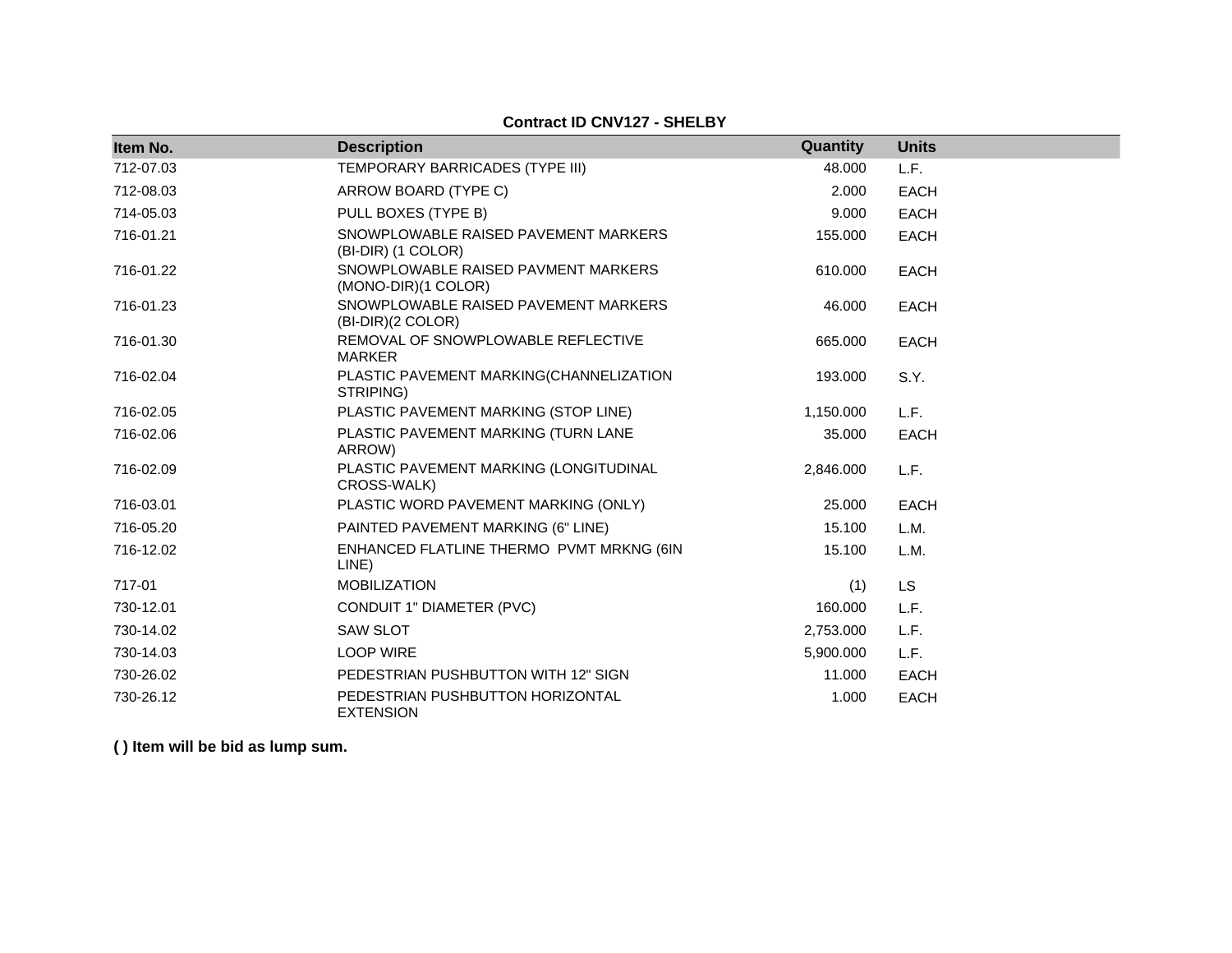| <b>Contract ID: CNV132</b> |                              |                                                      |                                                                                                                |                  |
|----------------------------|------------------------------|------------------------------------------------------|----------------------------------------------------------------------------------------------------------------|------------------|
| <b>Counties: SHELBY</b>    | Letting Date: March 26, 2021 | $10:00$ AM                                           | <b>Projects: 79029-3215-14</b>                                                                                 | STP-EN-NH-86(10) |
| District:                  |                              |                                                      | <b>DBE Goal Percent:</b>                                                                                       |                  |
|                            |                              | 1.22) to Bill Morris Parkway (S.R. 385) (L.M. 1.47). | <b>Description:</b> The construction of pedestrian facilities on U.S. 72 (S.R. 86) from Commerce Parkway (L.M. |                  |

**Contract Time:** DT - 8/31/2021

| Item No.   | <b>Description</b>                                              | Quantity  | <b>Units</b> |
|------------|-----------------------------------------------------------------|-----------|--------------|
| 105-01     | CONSTRUCTION STAKES, LINES AND GRADES                           | (1)       | LS           |
| $201 - 01$ | <b>CLEARING AND GRUBBING</b>                                    | (1)       | LS           |
| 202-01     | REMOVAL OF STRUCTURES AND OBSTRUCTIONS                          | (1)       | LS           |
| 203-01.06  | ROAD & DRAINAGE EXCAVATION (UNCLASSIFIED)                       | (1)       | LS           |
| 203-06     | <b>WATER</b>                                                    | 6.000     | M.G.         |
| 203-07     | <b>FURNISHING &amp; SPREADING TOPSOIL</b>                       | 425.000   | C.Y.         |
| 204-06.01  | FLOWABLE FILL (GENERAL)                                         | 31,000    | C.Y.         |
| 209-03.20  | FILTER SOCK (8 INCH)                                            | 1,510.000 | L.F.         |
| 209-05     | <b>SEDIMENT REMOVAL</b>                                         | 10.000    | C.Y.         |
| 209-08.02  | TEMPORARY SILT FENCE (WITH BACKING)                             | 1,070.000 | L.F.         |
| 209-09.43  | <b>CURB INLET PROTECTION (TYPE 4)</b>                           | 15.000    | <b>EACH</b>  |
| 303-01     | MINERAL AGGREGATE, TYPE A BASE, GRADING D                       | 555.000   | <b>TON</b>   |
| 307-01.08  | ASPHALT CONCRETE MIX (PG64-22) (BPMB-HM)<br><b>GRADING B-M2</b> | 77.000    | <b>TON</b>   |
| 411-01.10  | ACS MIX(PG64-22) GRADING D                                      | 63.000    | <b>TON</b>   |
| 604-01.04  | 1-1/2" STEEL PIPE HANDRAIL                                      | 285,000   | L.F.         |
| 701-01.01  | CONCRETE SIDEWALK (4 ")                                         | 8,947.000 | S.F.         |
| 701-02     | <b>CONCRETE DRIVEWAY</b>                                        | 3,331.000 | S.F.         |
| 701-02.01  | CONCRETE CURB RAMP (RETROFIT)                                   | 60.000    | S.F.         |
| 701-02.03  | <b>CONCRETE CURB RAMP</b>                                       | 959.000   | S.F.         |
| 701-03     | CONCRETE MEDIAN PAVEMENT                                        | 52.000    | C.Y.         |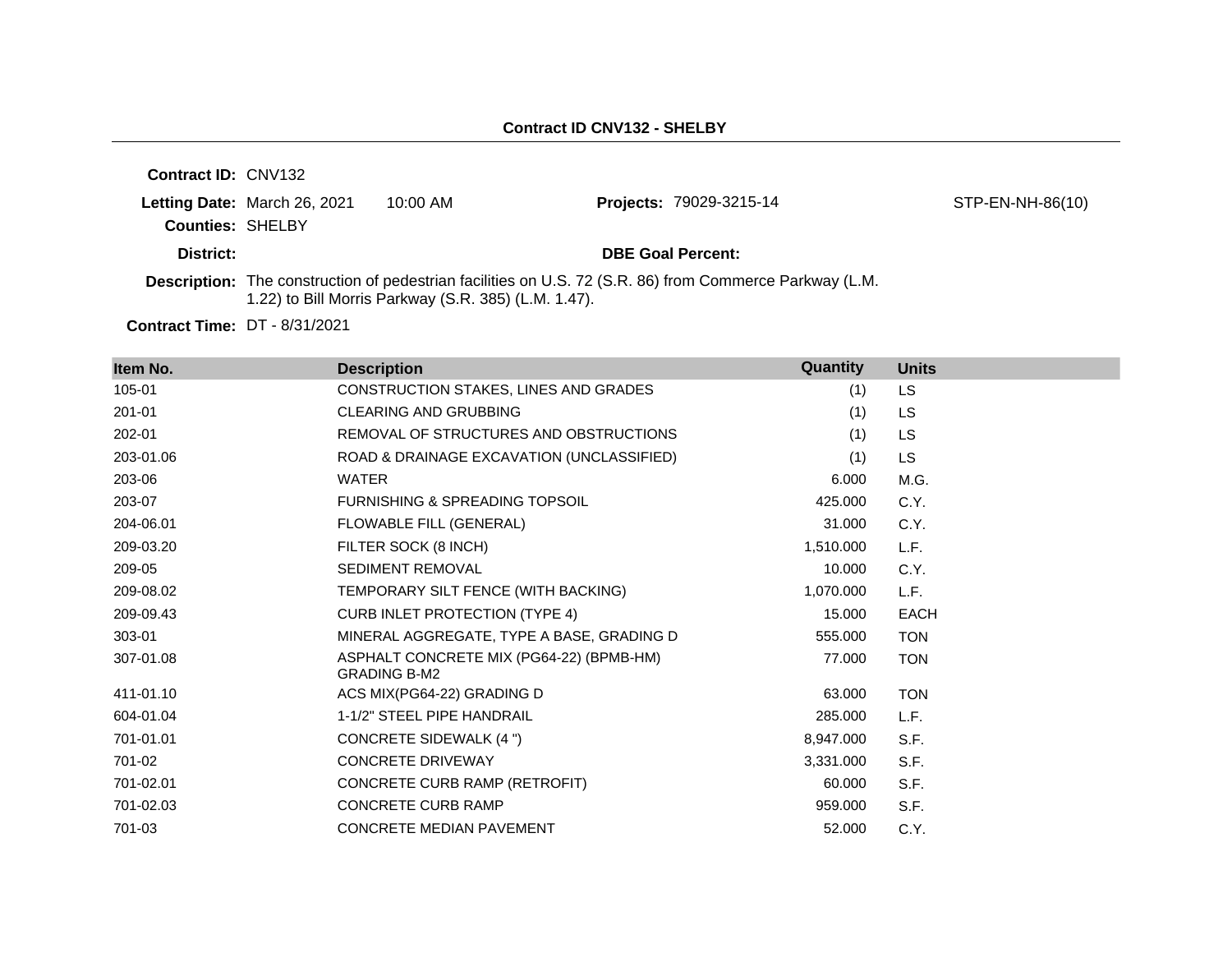#### **Contract ID CNV132 - SHELBY**

| Item No.  | <b>Description</b>                                       | Quantity  | <b>Units</b> |
|-----------|----------------------------------------------------------|-----------|--------------|
| 702-01    | <b>CONCRETE CURB</b>                                     | 8.000     | C.Y.         |
| 702-01.01 | <b>EXTRUDED SLOPING CURB</b>                             | 402.000   | L.F.         |
| 702-03    | CONCRETE COMBINED CURB & GUTTER                          | 17.000    | C.Y.         |
| 707-08.11 | <b>HIGH-VISIBILITY CONSTRUCTION FENCE</b>                | 1,373.000 | L.F.         |
| 712-01    | <b>TRAFFIC CONTROL</b>                                   | (1)       | LS           |
| 712-04.01 | FLEXIBLE DRUMS (CHANNELIZING)                            | 90.000    | <b>EACH</b>  |
| 712-06    | SIGNS (CONSTRUCTION)                                     | 199.000   | S.F.         |
| 712-08.03 | ARROW BOARD (TYPE C)                                     | 1.000     | <b>EACH</b>  |
| 713-11.02 | PERFORATED/KNOCKOUT SQUARE TUBE POST                     | 347.000   | LB.          |
| 713-11.21 | P POST SLIP BASE                                         | 9.000     | <b>EACH</b>  |
| 713-13.02 | FLAT SHEET ALUMINUM SIGNS (0.080" THICK)                 | 29.000    | S.F.         |
| 713-13.03 | FLAT SHEET ALUMINUM SIGNS (0.100" THICK)                 | 40.000    | S.F.         |
| 713-15    | REMOVAL OF SIGNS, POSTS AND FOOTINGS                     | (1)       | <b>LS</b>    |
| 716-02.04 | PLASTIC PAVEMENT MARKING(CHANNELIZATION<br>STRIPING)     | 134.000   | S.Y.         |
| 716-02.05 | PLASTIC PAVEMENT MARKING (STOP LINE)                     | 48.000    | L.F.         |
| 716-02.06 | PLASTIC PAVEMENT MARKING (TURN LANE<br>ARROW)            | 2.000     | <b>EACH</b>  |
| 716-02.09 | PLASTIC PAVEMENT MARKING (LONGITUDINAL<br>CROSS-WALK)    | 102.000   | L.F.         |
| 716-03.01 | PLASTIC WORD PAVEMENT MARKING (ONLY)                     | 2.000     | <b>EACH</b>  |
| 716-08.01 | REMOVAL OF PAVEMENT MARKING (LINE)                       | 650.000   | L.F.         |
| 716-08.04 | REMOVAL OF PAVEMENT MARKING<br>(CHANNELIZATION STRIPING) | 45.000    | S.Y.         |
| 716-08.05 | REMOVAL OF PAVEMENT MARKING (STOP LINE)                  | 68.000    | L.F.         |
| 716-08.06 | REMOVAL OF PAVEMENT MARKING (TURN LANE<br>ARROW)         | 2.000     | <b>EACH</b>  |
| 716-08.11 | REMOVAL OF WORD PAVEMENT MARKING<br>(DESCRIPTION) (ONLY) | 2.000     | <b>EACH</b>  |
| 716-13.01 | SPRAY THERMO PVMT MRKNG (60 mil) (4IN LINE)              | 0.300     | L.M.         |
| 717-01    | <b>MOBILIZATION</b>                                      | (1)       | <b>LS</b>    |
| 801-03    | WATER (SEEDING & SODDING)                                | 29,000    | M.G.         |
| 801-08    | FERTILIZER (SUPPLEMENTAL APPLICATION)                    | 1.000     | <b>TON</b>   |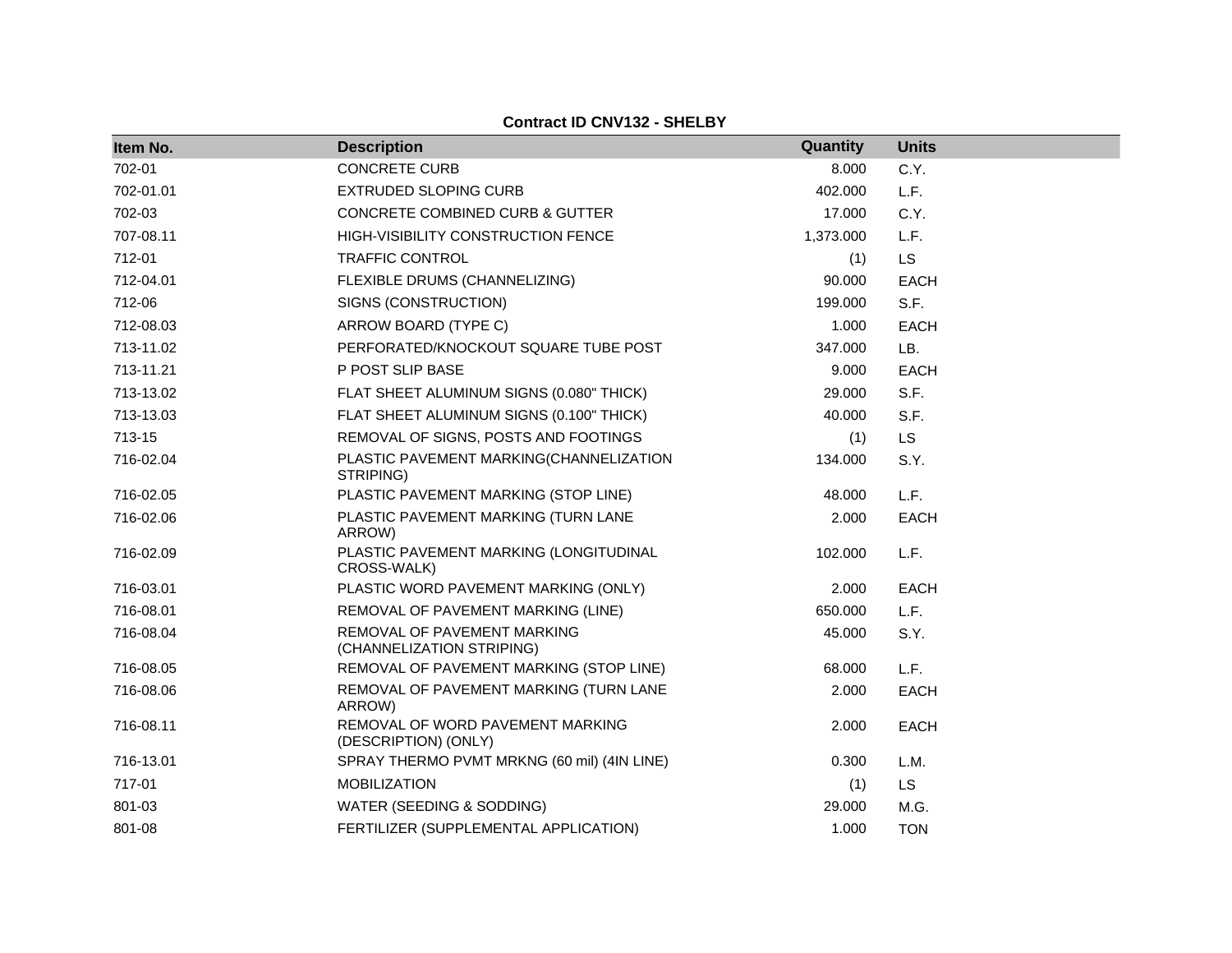# **Contract ID CNV132 - SHELBY**

| Item No. | Description       | Quantity  | <b>Units</b> |
|----------|-------------------|-----------|--------------|
| 803-01   | SODDING (NEW SOD) | 2.545.000 | S.Y.         |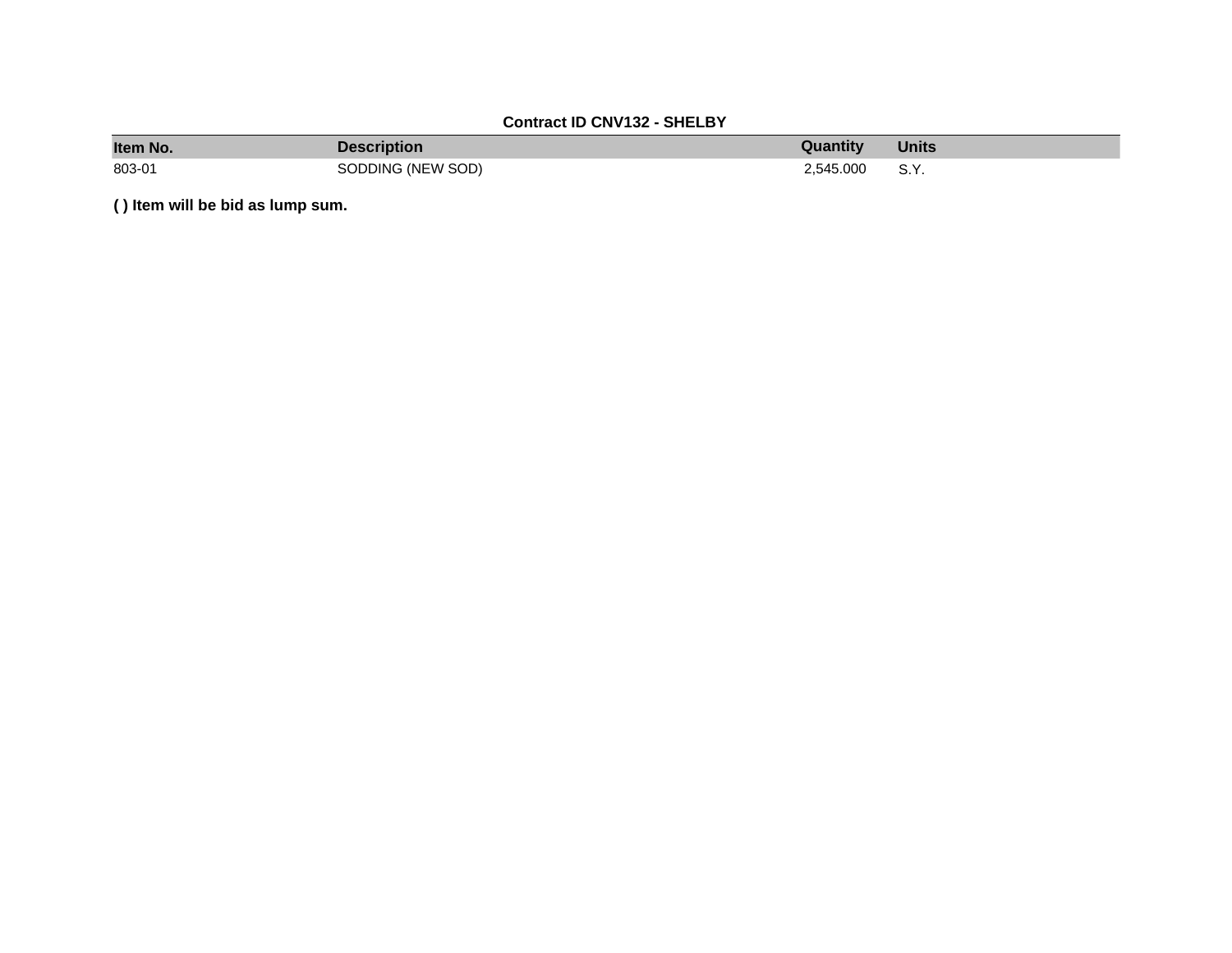**Contract ID:** CNV103 **Letting Date: March 26, 2021 10:00 AM Counties:** SHELBY **District: District: DBE Goal Percent: Contract Time:** DT - 1/31/2022 **Description:** The repair of the bridge on U.S. 78 (S.R. 4) over Nonconnah Creek (L.M. 7.18) in Memphis. **Projects: 79020-4250-04 N/A** 

| Item No.  | <b>Description</b>                                                | Quantity  | <b>Units</b> |
|-----------|-------------------------------------------------------------------|-----------|--------------|
| 203-01    | ROAD & DRAINAGE EXCAVATION (UNCLASSIFIED)                         | 66.000    | C.Y.         |
| 203-50    | <b>CONSTRUCTION OF HAUL ROAD</b>                                  | (1)       | <b>LS</b>    |
| 209-08.02 | TEMPORARY SILT FENCE (WITH BACKING)                               | 200.000   | L.F.         |
| 303-10.01 | MINERAL AGGREGATE (SIZE 57)                                       | 65.000    | <b>TON</b>   |
| 602-10.60 | BEARING DEVICE (DESCRIPTION) (EXPANSION)                          | 32.000    | <b>EACH</b>  |
| 604-03.60 | BRIDGE JOINT SEISMIC MODIFICATION<br>(DESCRIPTION) (LONGITUDINAL) | 16.000    | <b>EACH</b>  |
| 604-10.05 | <b>CONCRETE</b>                                                   | 32,000    | S.F.         |
| 604-10.13 | <b>CONCRETE SLAB REMOVAL</b>                                      | (1)       | <b>LS</b>    |
| 604-10.26 | <b>BRACING</b>                                                    | 32.000    | <b>EACH</b>  |
| 604-10.54 | <b>CONCRETE REPAIRS</b>                                           | 37.000    | S.F.         |
| 604-10.83 | <b>COMPOSITE FIBER ENCASEMENT</b>                                 | 114.000   | S.F.         |
| 621-03.07 | <b>48" TEMPORARY DRAINAGE PIPE</b>                                | 125.000   | L.F.         |
| 705-06.20 | TANGENT ENERGY ABSORBING TERM MASH TL-3                           | 1.000     | EACH         |
| 705-06.25 | THRIE BEAM BRIDGE TRANSITION MASH TL-3                            | 1.000     | <b>EACH</b>  |
| 707-08.11 | <b>HIGH-VISIBILITY CONSTRUCTION FENCE</b>                         | 268,000   | L.F.         |
| 709-05.06 | MACHINED RIP-RAP (CLASS A-1)                                      | 650,000   | <b>TON</b>   |
| 709-05.09 | MACHINED RIP-RAP (CLASS C)                                        | 4,485.000 | <b>TON</b>   |
| 712-01    | <b>TRAFFIC CONTROL</b>                                            | (1)       | LS.          |
| 712-04.01 | FLEXIBLE DRUMS (CHANNELIZING)                                     | 23.000    | <b>EACH</b>  |
| 712-06    | SIGNS (CONSTRUCTION)                                              | 170.000   | S.F.         |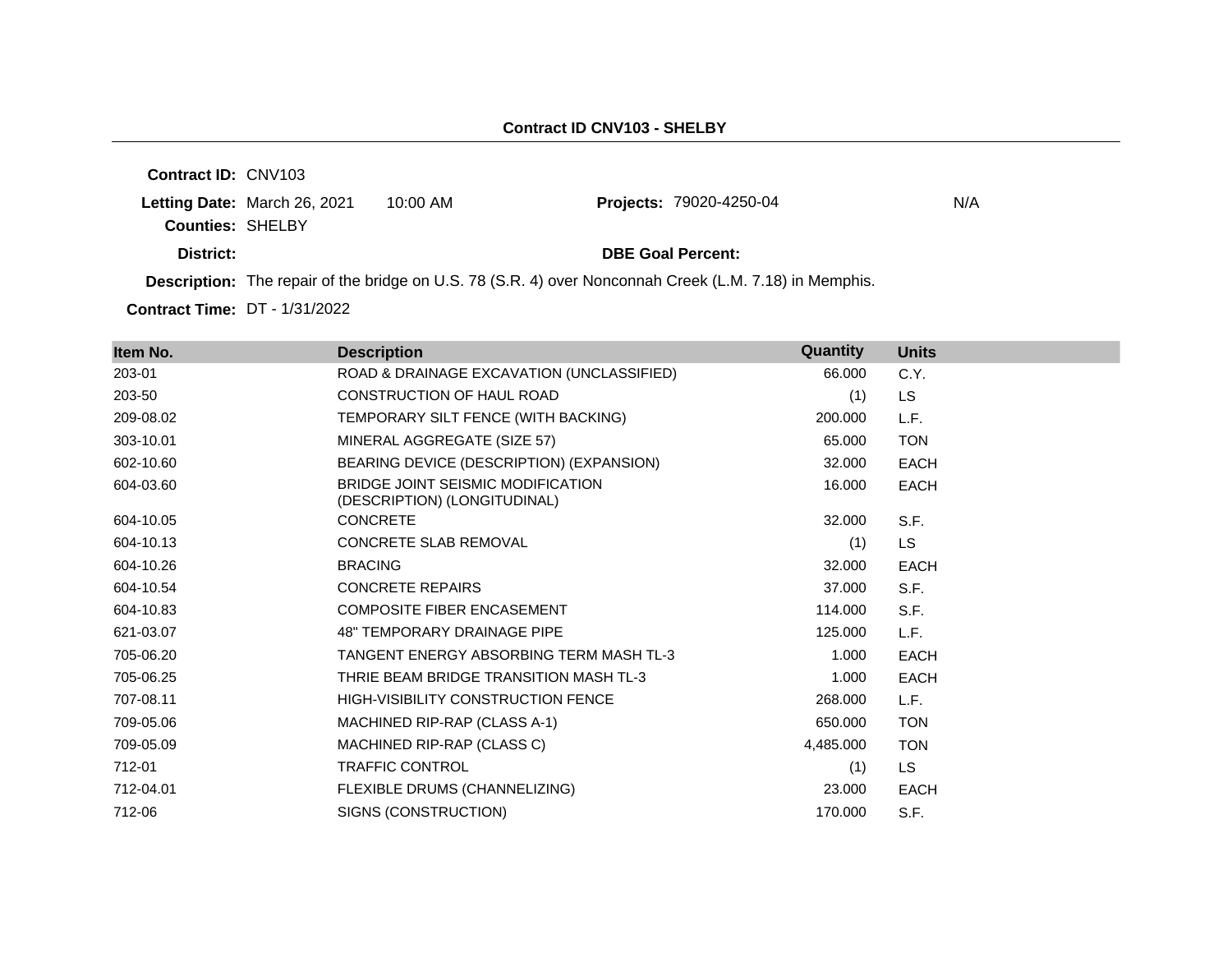## **Contract ID CNV103 - SHELBY**

| Item No.  | <b>Description</b>                      | Quantity | <b>Units</b> |
|-----------|-----------------------------------------|----------|--------------|
| 712-07.03 | TEMPORARY BARRICADES (TYPE III)         | 90.000   | L.F.         |
| 712-08.03 | ARROW BOARD (TYPE C)                    | 1.000    | EACH         |
| 713-16.01 | CHANGEABLE MESSAGE SIGN UNIT            | 1.000    | EACH         |
| 717-01    | <b>MOBILIZATION</b>                     | (1)      | LS           |
| 740-10.03 | GEOTEXTILE (TYPE III) (EROSION CONTROL) | 430.000  | S.Y.         |
| 801-03    | WATER (SEEDING & SODDING)               | 6.000    | M.G.         |
| 803-01    | SODDING (NEW SOD)                       | 600,000  | S.Y.         |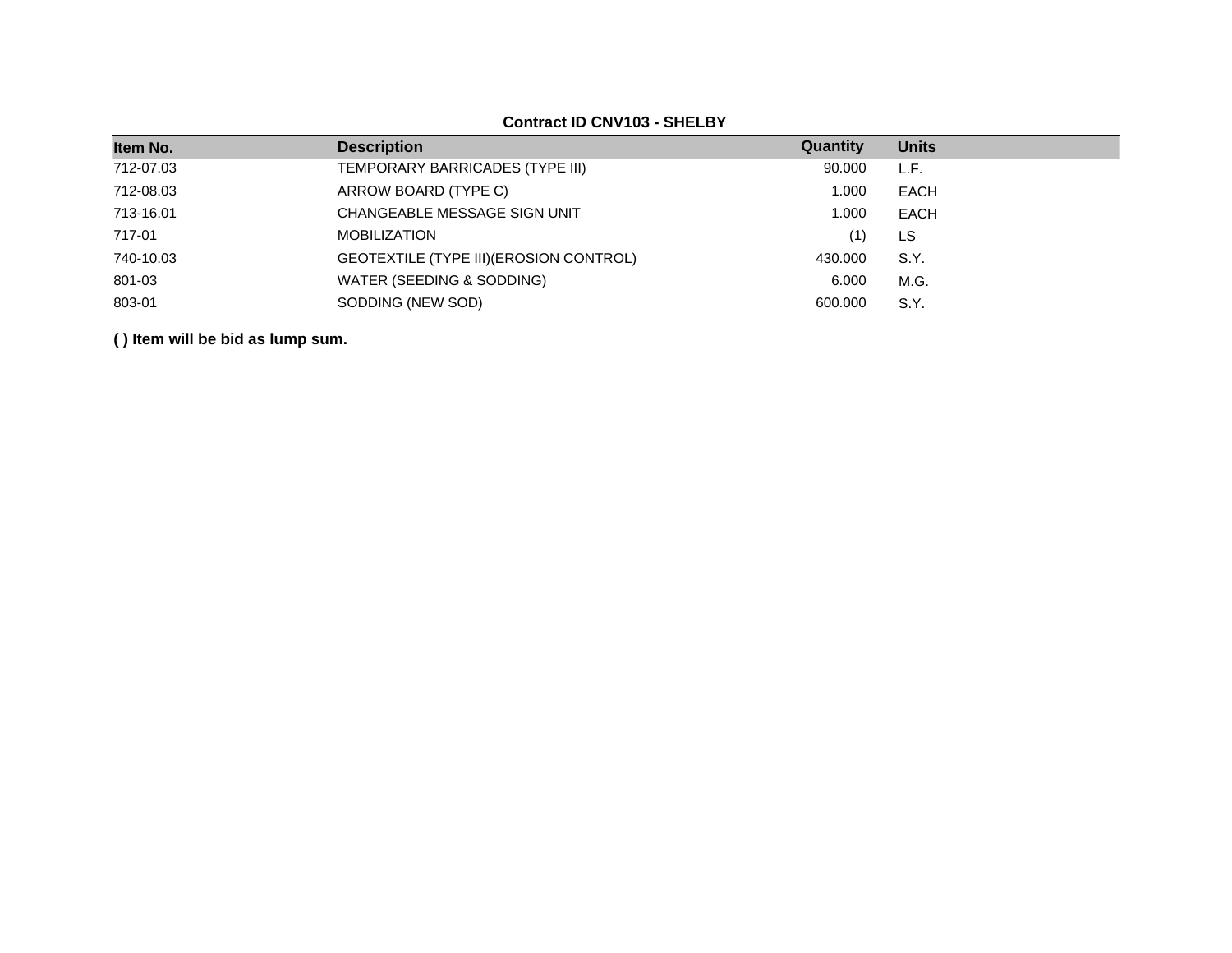| <b>Contract ID: CNV101</b> |                              |            |                                                                                                              |    |
|----------------------------|------------------------------|------------|--------------------------------------------------------------------------------------------------------------|----|
|                            | Letting Date: March 26, 2021 | $10:00$ AM | <b>Projects: 79947-4941-04</b>                                                                               | ΝA |
| <b>Counties: SHELBY</b>    |                              |            |                                                                                                              |    |
| District:                  |                              |            | <b>DBE Goal Percent:</b>                                                                                     |    |
|                            | State Park.                  |            | <b>Description:</b> The repair of the bridge on Piersol Road over Branch (L.M. 2.51) in Meeman-Shelby Forest |    |
|                            | .                            |            |                                                                                                              |    |

**Contract Time:** DT - 10/31/2021

| Item No.  | <b>Description</b>                        | Quantity   | <b>Units</b> |
|-----------|-------------------------------------------|------------|--------------|
| 201-07.01 | REMOVAL AND DISPOSAL OF BRUSH & TREES     | (1)        | <b>LS</b>    |
| 209-08.02 | TEMPORARY SILT FENCE (WITH BACKING)       | 200.000    | L.F.         |
| 602-10.06 | STRUCTURAL STEEL                          | 24,470.000 | LB.          |
| 606-04.03 | STEEL PILES (14 INCH)                     | 280.000    | L.F.         |
| 707-08.11 | <b>HIGH-VISIBILITY CONSTRUCTION FENCE</b> | 96.000     | L.F.         |
| 709-05.06 | MACHINED RIP-RAP (CLASS A-1)              | 700.000    | <b>TON</b>   |
| 712-01    | <b>TRAFFIC CONTROL</b>                    | (1)        | <b>LS</b>    |
| 712-06    | SIGNS (CONSTRUCTION)                      | 90.000     | S.F.         |
| 712-07.03 | TEMPORARY BARRICADES (TYPE III)           | 90.000     | L.F.         |
| 713-16.01 | CHANGEABLE MESSAGE SIGN UNIT              | 1.000      | <b>EACH</b>  |
| 717-01    | <b>MOBILIZATION</b>                       | (1)        | LS.          |
| 740-10.04 | GEOTEXTILE (TYPE IV) (STABILIZATION)      | 127.000    | S.Y.         |
| 801-03    | WATER (SEEDING & SODDING)                 | 6.000      | M.G.         |
| 803-01    | SODDING (NEW SOD)                         | 600,000    | S.Y.         |
|           |                                           |            |              |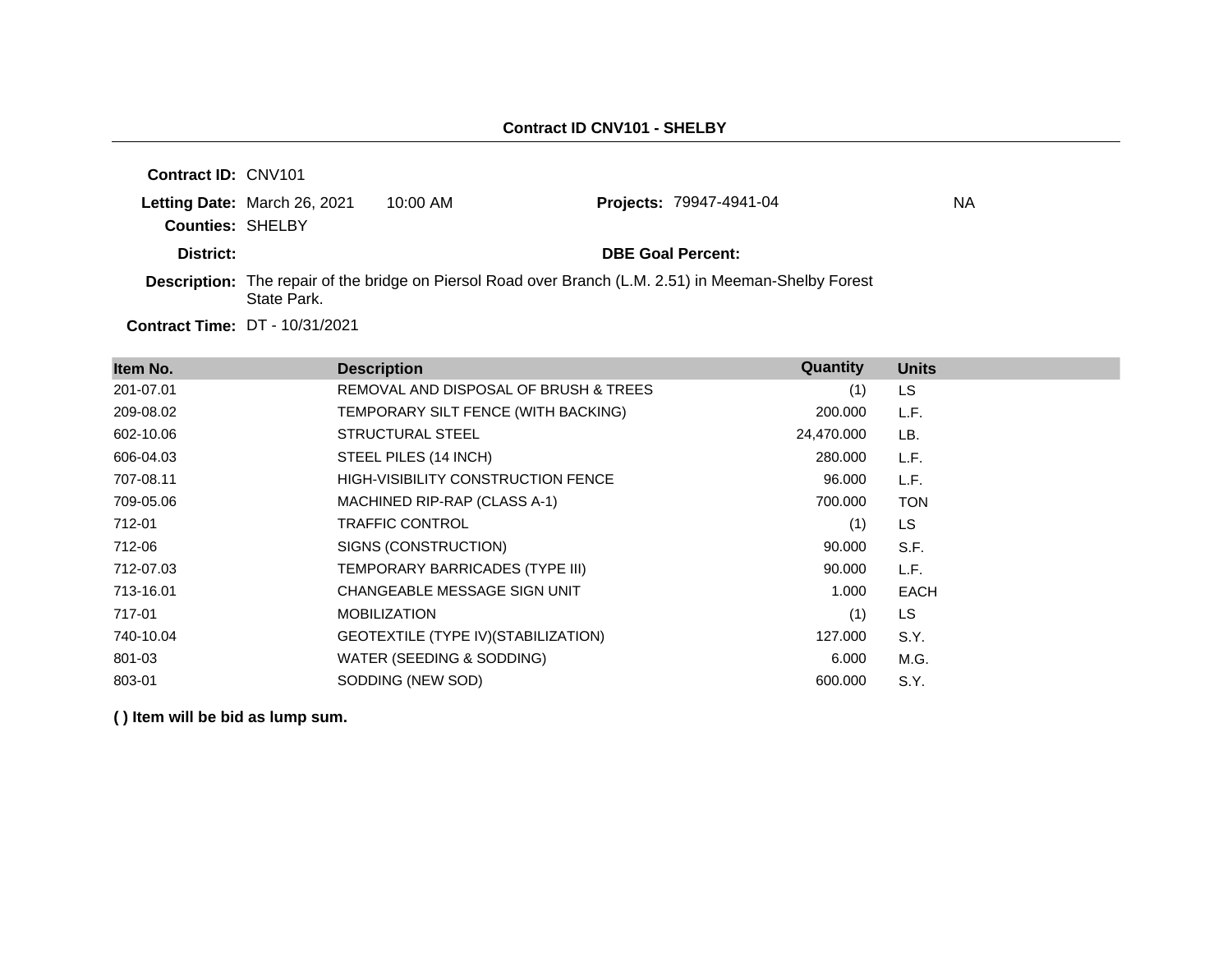| Contract ID: CNV104                  |                              |                                                                                            |                                                                                                     |                  |
|--------------------------------------|------------------------------|--------------------------------------------------------------------------------------------|-----------------------------------------------------------------------------------------------------|------------------|
|                                      | Letting Date: March 26, 2021 | $10:00$ AM                                                                                 | Projects: 82005-3249-94                                                                             | STP/HSIP-34(125) |
|                                      |                              |                                                                                            | 82005-8249-14                                                                                       | STP/HSIP-34(125) |
|                                      |                              |                                                                                            | 82101-3206-94                                                                                       | STP/HSIP-435(7)  |
|                                      |                              |                                                                                            | 82101-8206-14                                                                                       | STP/HSIP-435(7)  |
|                                      | <b>Counties: SULLIVAN</b>    |                                                                                            |                                                                                                     |                  |
| District:                            |                              |                                                                                            | <b>DBE Goal Percent: 5.00</b>                                                                       |                  |
| <b>Description:</b>                  | 421 (S.R. 34) (L.M. 4.12).   | the Holston River (L.M. 27.72) and on S.R. 435 from near S.R. 394 (L.M. 0.00) to near U.S. | The resurfacing (thin lift or thin lift D) on U.S. 421 (S.R. 34) from S.R. 394 (L.M. 20.04) to near |                  |
| <b>Contract Time: DT - 9/30/2021</b> |                              |                                                                                            |                                                                                                     |                  |

| Item No.  | <b>Description</b>                                         | Quantity  | <b>Units</b> |  |
|-----------|------------------------------------------------------------|-----------|--------------|--|
| 208-01.05 | BROOMING & DEGRASSING SHOULDERS                            | 33.500    | L.M.         |  |
| 307-01.15 | ASC MIX (PG64-22) (BPMLC-HM) GRADING CS                    | 2,809.000 | <b>TON</b>   |  |
| 403-01    | BITUMINOUS MATERIAL FOR TACK COAT (TC)                     | 225,000   | <b>TON</b>   |  |
| 411-12.01 | SCORING SHOULDERS (CONTINUOUS) (16IN<br>WIDTH)             | 17.000    | L.M.         |  |
| 411-12.03 | SCORING FOR RUMBLE STRIPE (NON-<br>CONTINUOUS) (8IN WIDTH) | 7.000     | L.M.         |  |
| 411-12.04 | SCORING FOR RUMBLE STRIPE (NON-<br>CONTINUOUS) (4IN WIDTH) | 5.000     | L.M.         |  |
| 411-12.05 | SCORING FOR CENTERLINE RUMBLE (4IN WIDTH-<br>24IN SPACING) | 7.000     | L.M.         |  |
| 415-01.02 | <b>COLD PLANING BITUMINOUS PAVEMENT</b>                    | 230.000   | S.Y.         |  |
| 705-02.10 | <b>GUARDRAIL TRANSITION 27IN TO 31IN</b>                   | 23.000    | EACH         |  |
| 705-04.05 | <b>GUARDRAIL TERMINAL (TYPE-IN-LINE)</b>                   | 6.000     | EACH         |  |
| 705-04.09 | EARTH PAD FOR TYPE 38 GR END TREATMENT                     | 18.000    | EACH         |  |
| 705-04.10 | EARTH PAD FOR GUARD RAIL END TREATMENT                     | 4.000     | EACH         |  |
| 705-06.11 | GR TERMINAL (IN-INLINE) MASH TL-3                          | 4.000     | EACH         |  |
| 705-06.20 | TANGENT ENERGY ABSORBING TERM MASH TL-3                    | 18.000    | EACH         |  |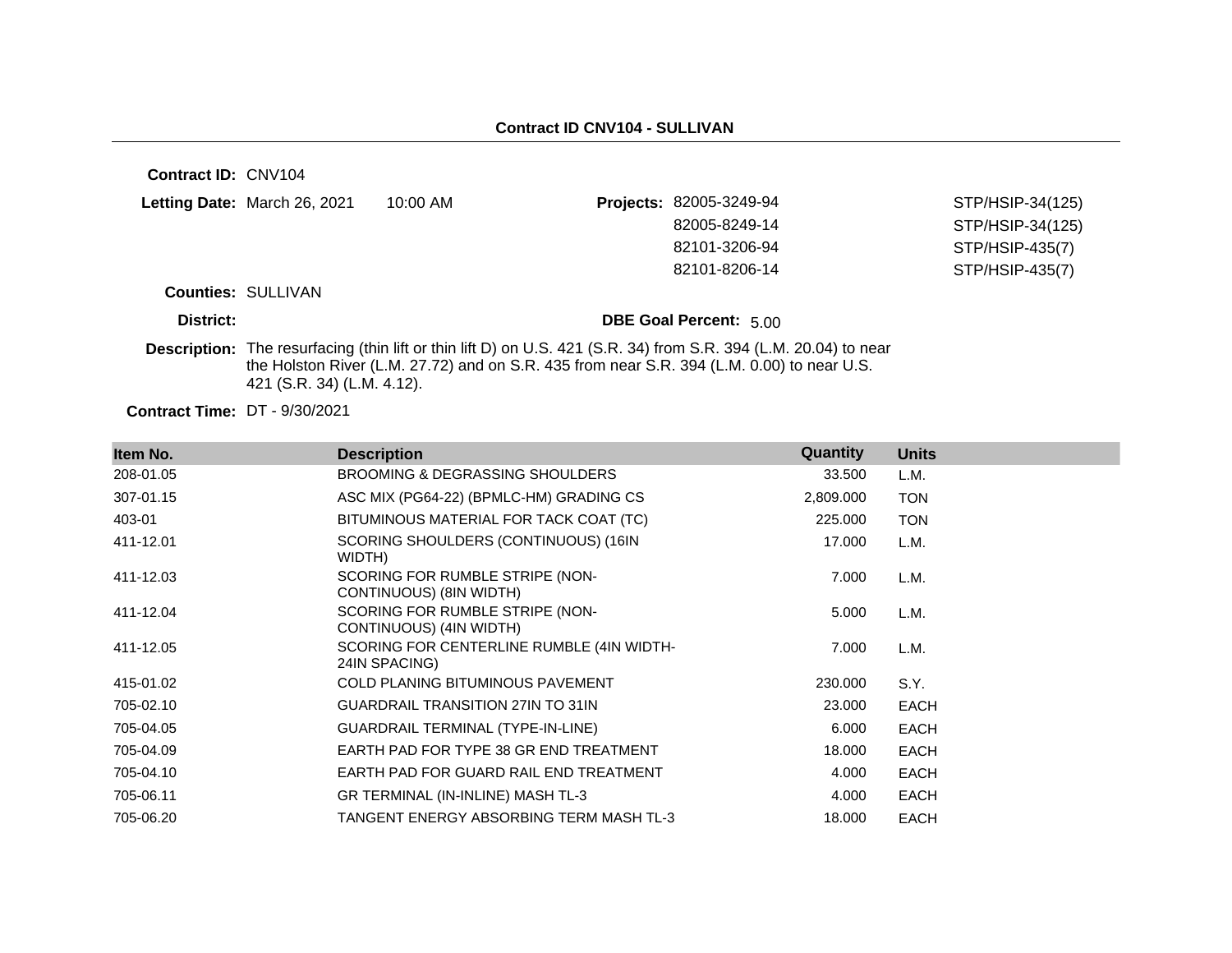**Contract ID CNV104 - SULLIVAN**

| Item No.  | <b>Description</b>                                         | Quantity   | <b>Units</b> |
|-----------|------------------------------------------------------------|------------|--------------|
| 706-10.26 | ROUNDED END ELEMENT                                        | 4.000      | <b>EACH</b>  |
| 712-01    | <b>TRAFFIC CONTROL</b>                                     | (1)        | <b>LS</b>    |
| 712-04.01 | FLEXIBLE DRUMS (CHANNELIZING)                              | 142,000    | <b>EACH</b>  |
| 712-05.01 | <b>WARNING LIGHTS (TYPE A)</b>                             | 71.000     | <b>EACH</b>  |
| 712-06    | SIGNS (CONSTRUCTION)                                       | 2,851.000  | S.F.         |
| 712-08.03 | ARROW BOARD (TYPE C)                                       | 2.000      | <b>EACH</b>  |
| 716-01.21 | SNOWPLOWABLE RAISED PAVEMENT MARKERS<br>(BI-DIR) (1 COLOR) | 940.000    | <b>EACH</b>  |
| 716-01.23 | SNOWPLOWABLE RAISED PAVEMENT MARKERS<br>(BI-DIR)(2 COLOR)  | 1,039.000  | <b>EACH</b>  |
| 716-02.04 | PLASTIC PAVEMENT MARKING(CHANNELIZATION<br>STRIPING)       | 2,430.000  | S.Y.         |
| 716-02.05 | PLASTIC PAVEMENT MARKING (STOP LINE)                       | 645.000    | L.F.         |
| 716-02.06 | PLASTIC PAVEMENT MARKING (TURN LANE<br>ARROW)              | 23.000     | <b>EACH</b>  |
| 716-03.01 | PLASTIC WORD PAVEMENT MARKING (ONLY)                       | 1.000      | EACH         |
| 716-04.01 | PLASTIC PAVEMENT MARKING (STRAIGHT-TURN<br>ARROW)          | 1.000      | <b>EACH</b>  |
| 716-04.14 | PLASTIC PAVEMENT MARKING (LANE REDUCTION<br>ARROW)         | 1.000      | <b>EACH</b>  |
| 716-04.16 | PLASTIC PAVEMENT MARKING (NOISE STRIP)                     | 1,092.000  | L.F.         |
| 716-05.20 | PAINTED PAVEMENT MARKING (6" LINE)                         | 14.000     | L.M.         |
| 716-13.02 | SPRAY THERMO PVMT MRKNG (60 mil) (6IN LINE)                | 57.000     | L.M.         |
| 716-13.05 | SPRAY THERMO PVMT MRKNG (60 mil) (6IN DOTTED<br>LINE)      | 2,590.000  | L.F.         |
| 717-01    | <b>MOBILIZATION</b>                                        | (1)        | <b>LS</b>    |
| 411-03.07 | ACS MIX(PG64-22) THIN LIFT ASPHALT                         | 2,996.000  | <b>TON</b>   |
| 411-03.13 | ACS MIX(PG70-22) THIN LIFT D ASPHALT                       | 11,049.000 | <b>TON</b>   |
| 411-03.08 | ACS MIX(PG70-22) THIN LIFT ASPHALT                         | 11,049.000 | <b>TON</b>   |
| 411-03.12 | ACS MIX(PG64-22) THIN LIFT D ASPHALT                       | 2,996.000  | <b>TON</b>   |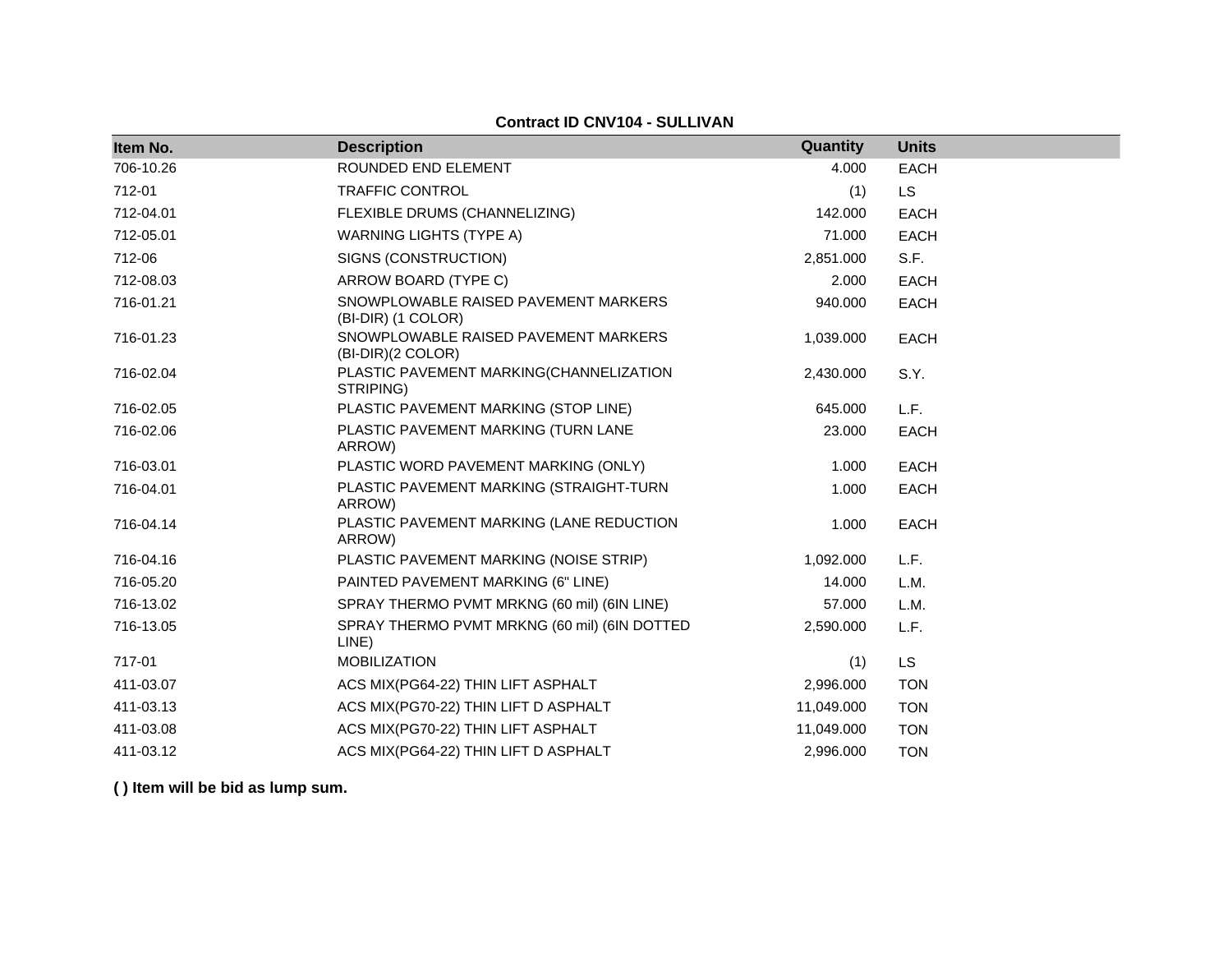**Contract ID:** CNV105 **Letting Date:** March 26, 2021 10:00 AM **Projects: Counties:** WARREN **District: District: DBE Goal Percent:** 7.00 **Description:** The resurfacing on S.R. 8 from the Van Buren County line (L.M. 0.00) to north of Wildwood Road (L.M. 4.33). STP/HSIP-8(60) 89005-8229-14 STP/HSIP-8(60)

**Contract Time:** DT - 9/30/2021

| Item No.  | <b>Description</b>                                            | Quantity  | <b>Units</b> |
|-----------|---------------------------------------------------------------|-----------|--------------|
| 303-01    | MINERAL AGGREGATE, TYPE A BASE, GRADING D                     | 1,719.000 | <b>TON</b>   |
| 403-01    | BITUMINOUS MATERIAL FOR TACK COAT (TC)                        | 45.000    | <b>TON</b>   |
| 411-01.07 | ACS MIX (PG64-22) GRADING E SHOULDER                          | 3,271.000 | <b>TON</b>   |
| 411-03.07 | ACS MIX(PG64-22) THIN LIFT ASPHALT                            | 4,343.000 | <b>TON</b>   |
| 411-12.02 | SCORING SHOULDERS (NON-CONTINUOUS) (16IN<br>WIDTH)            | 6.900     | L.M.         |
| 415-01.01 | COLD PLANING BITUMINOUS PAVEMENT                              | 4,712.000 | <b>TON</b>   |
| 705-02.10 | <b>GUARDRAIL TRANSITION 27IN TO 31IN</b>                      | 16.000    | <b>EACH</b>  |
| 705-04.09 | EARTH PAD FOR TYPE 38 GR END TREATMENT                        | 16.000    | <b>EACH</b>  |
| 705-04.22 | <b>GUARDRAIL DELINEATION ENHANCEMENT (BI-</b><br>DIRECTIONAL) | 1,687.000 | <b>EACH</b>  |
| 705-06.20 | TANGENT ENERGY ABSORBING TERM MASH TL-3                       | 16.000    | EACH         |
| 706-01    | <b>GUARDRAIL REMOVED</b>                                      | 1,200.000 | L.F.         |
| 712-01    | <b>TRAFFIC CONTROL</b>                                        | (1)       | LS.          |
| 712-06    | SIGNS (CONSTRUCTION)                                          | 525.000   | S.F.         |
| 713-16.01 | CHANGEABLE MESSAGE SIGN UNIT                                  | 2.000     | <b>EACH</b>  |
| 716-01.21 | SNOWPLOWABLE RAISED PAVEMENT MARKERS<br>(BI-DIR) (1 COLOR)    | 286.000   | EACH         |
| 716-01.30 | REMOVAL OF SNOWPLOWABLE REFLECTIVE<br><b>MARKER</b>           | 286.000   | EACH         |
| 716-02.05 | PLASTIC PAVEMENT MARKING (STOP LINE)                          | 186.000   | L.F.         |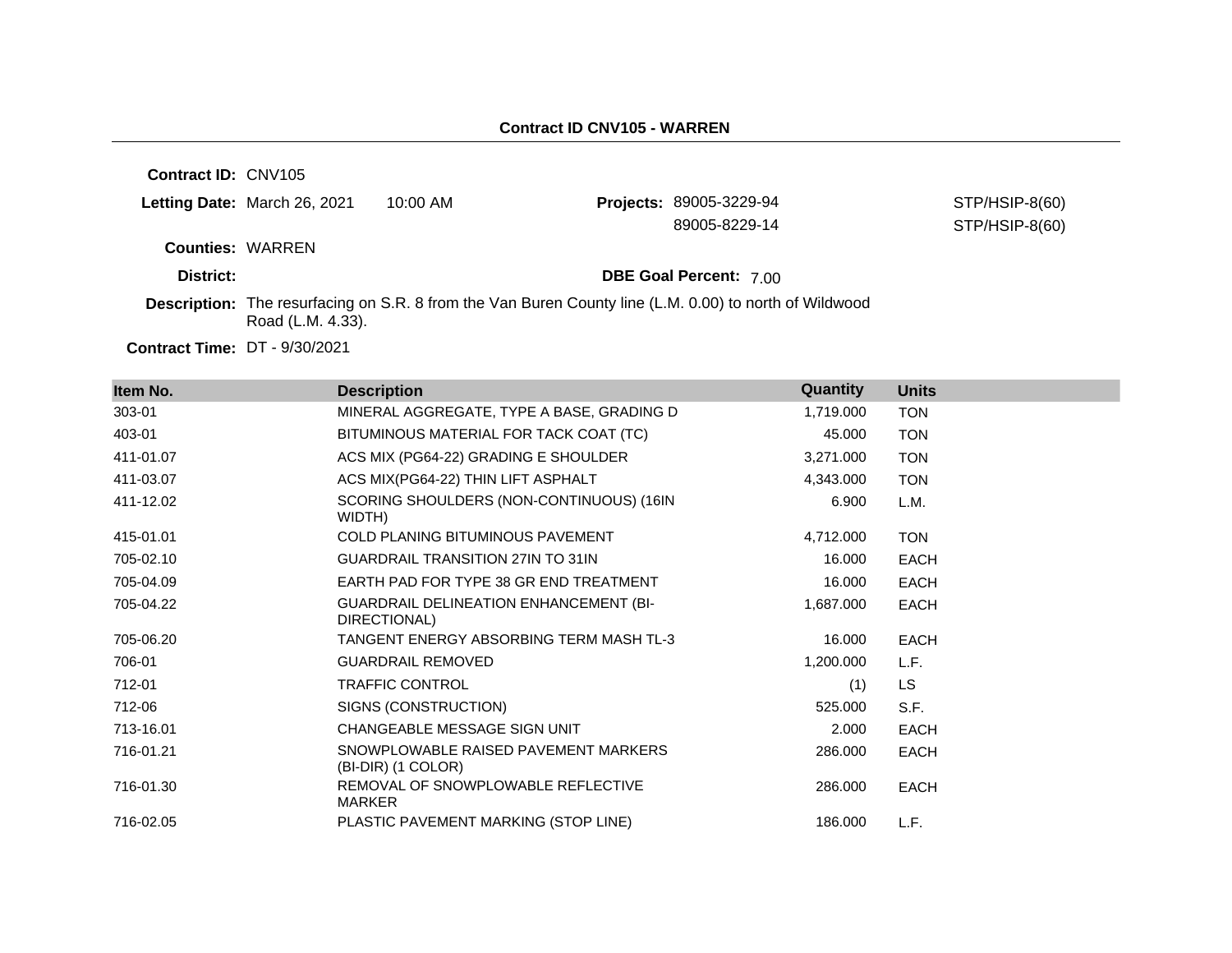## **Contract ID CNV105 - WARREN**

| Item No.  | <b>Description</b>                                | Quantity | <b>Units</b> |
|-----------|---------------------------------------------------|----------|--------------|
| 716-05.20 | PAINTED PAVEMENT MARKING (6" LINE)                | 17.100   | L.M.         |
| 716-12.02 | ENHANCED FLATLINE THERMO PVMT MRKNG (6IN<br>LINE) | 17.100   | L.M.         |
| 717-01    | <b>MOBILIZATION</b>                               | (1)      | LS           |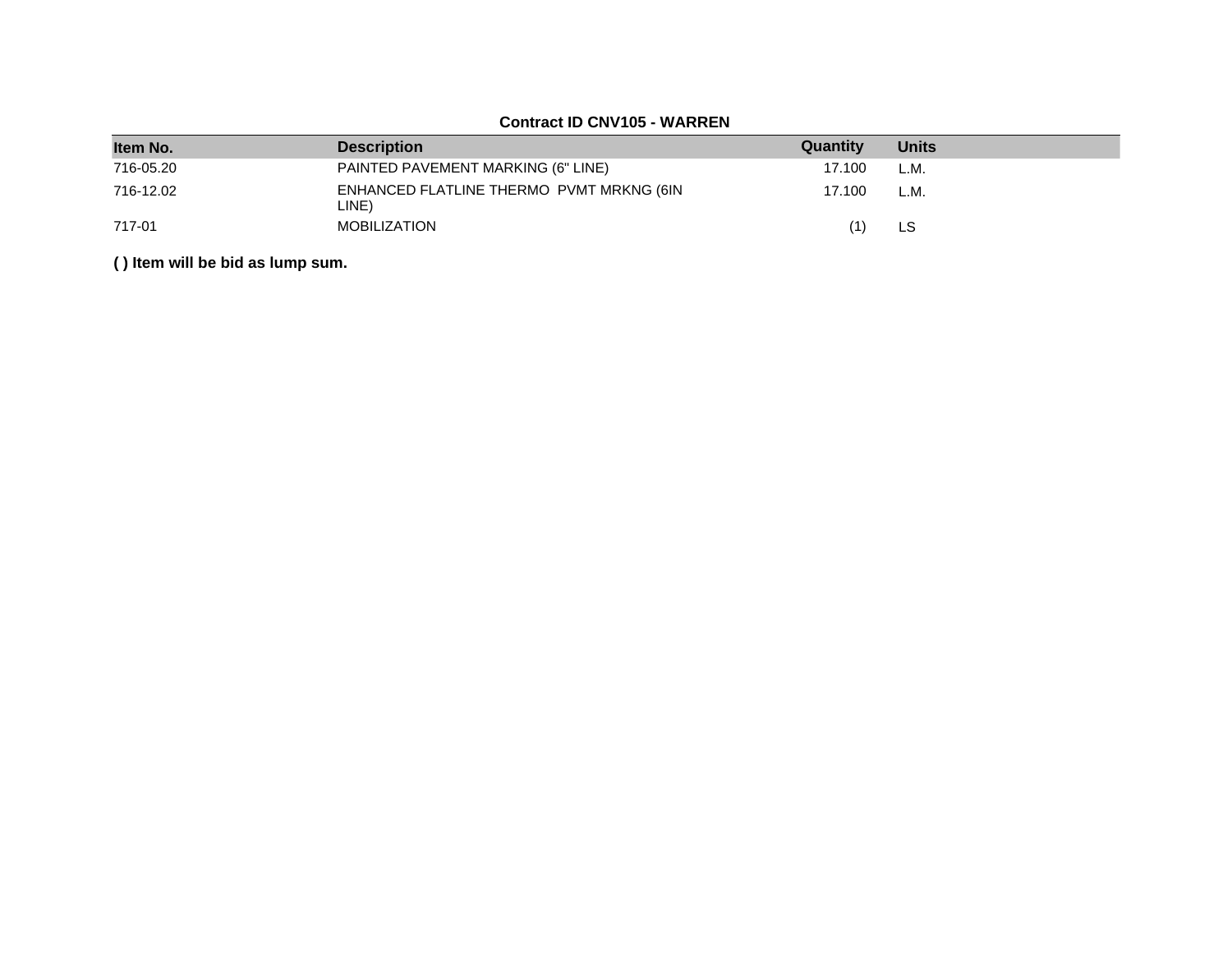**Contract ID:** CNV120 **Letting Date:** March 26, 2021 10:00 AM **Projects:** 92007-3223-94 **Counties:** WEAKLEY **District: DBE Goal Percent:** STP/HSIP-89(23) 92007-4223-04 STP/HSIP-89(23) 92007-8223-14 STP/HSIP-89(23)

**Description:** The resurfacing with bituminous seal coat on S.R. 89 from north of S.R. 190 (L.M. 27.00) to the Kentucky State line (L.M. 34.26), including bridge repair.

Contract Time: CD - 50

| Item No.  | <b>Description</b>                                | Quantity   | <b>Units</b> |
|-----------|---------------------------------------------------|------------|--------------|
| 208-01.05 | <b>BROOMING &amp; DEGRASSING SHOULDERS</b>        | 13.970     | L.M.         |
| 403-01.10 | <b>HIGH PERFORMANCE FOG SEALS</b>                 | 90,372.000 | S.Y.         |
| 405-01.01 | BITUMINOUS MATERIAL (BSC)                         | 243.000    | <b>TON</b>   |
| 405-01.02 | MINERAL AGGREGATE (BSC)                           | 2,124.000  | <b>TON</b>   |
| 705-02.10 | <b>GUARDRAIL TRANSITION 27IN TO 31IN</b>          | 31.000     | <b>EACH</b>  |
| 705-06.20 | TANGENT ENERGY ABSORBING TERM MASH TL-3           | 31.000     | <b>EACH</b>  |
| 712-01    | <b>TRAFFIC CONTROL</b>                            | (1)        | LS           |
| 712-06    | SIGNS (CONSTRUCTION)                              | 1,696.000  | S.F.         |
| 716-02.05 | PLASTIC PAVEMENT MARKING (STOP LINE)              | 200.000    | L.F.         |
| 716-05.05 | PAINTED PAVEMENT MARKING (STOP LINE)              | 200.000    | L.F.         |
| 716-05.20 | PAINTED PAVEMENT MARKING (6" LINE)                | 23.720     | L.M.         |
| 716-12.02 | ENHANCED FLATLINE THERMO PVMT MRKNG (6IN<br>LINE) | 23.720     | L.M.         |
| 717-01    | <b>MOBILIZATION</b>                               | (1)        | LS           |
| 604-10.50 | BRIDGE DECK REPAIRS (PARTIAL DEPTH OF SLAB)       | 5.000      | S.Y.         |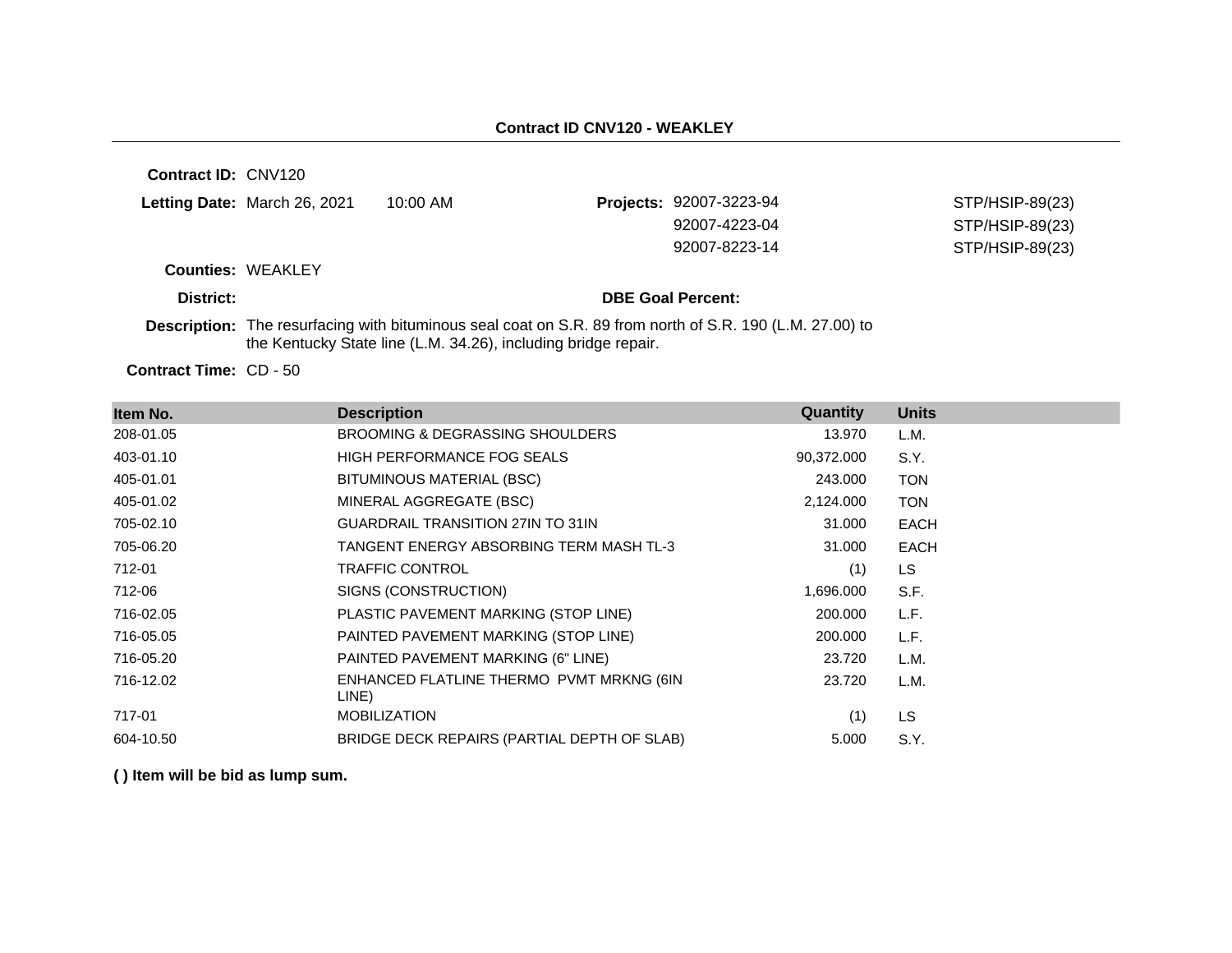| Contract ID: CNV107 |                              |                                                                                                                                                                                                           |                               |                    |
|---------------------|------------------------------|-----------------------------------------------------------------------------------------------------------------------------------------------------------------------------------------------------------|-------------------------------|--------------------|
|                     | Letting Date: March 26, 2021 | $10:00$ AM                                                                                                                                                                                                | Projects: 94003-3285-94       | STP-NH/HSIP-6(148) |
|                     |                              |                                                                                                                                                                                                           | 94003-8285-14                 | STP-NH/HSIP-6(148) |
|                     |                              |                                                                                                                                                                                                           | 94029-3212-94                 | STP/HSIP-246(6)    |
|                     |                              |                                                                                                                                                                                                           | 94029-8212-14                 | STP/HSIP-246(6)    |
|                     | <b>Counties: WILLIAMSON</b>  |                                                                                                                                                                                                           |                               |                    |
| District:           |                              |                                                                                                                                                                                                           | <b>DBE Goal Percent: 8.00</b> |                    |
|                     | (S.R. 106) (L.M. 13.76).     | <b>Description:</b> The resurfacing on U.S. 31 (S.R. 6) from I-840 (L.M. 5.09) to near S.R. 397 (Mack Hatcher<br>Parkway) (L.M. 10.00), and on S.R. 246 from near Forrest Street (L.M. 12.97) to U.S. 431 |                               |                    |
|                     |                              |                                                                                                                                                                                                           |                               |                    |

**Contract Time:** DT - 10/31/2021

| Item No.  | <b>Description</b>                                              | Quantity  | <b>Units</b> |
|-----------|-----------------------------------------------------------------|-----------|--------------|
| 208-01.05 | BROOMING & DEGRASSING SHOULDERS                                 | 11.700    | L.M.         |
| 303-01    | MINERAL AGGREGATE, TYPE A BASE, GRADING D                       | 812.000   | <b>TON</b>   |
| 307-01.08 | ASPHALT CONCRETE MIX (PG64-22) (BPMB-HM)<br><b>GRADING B-M2</b> | 250.000   | <b>TON</b>   |
| 307-01.15 | ASC MIX (PG64-22) (BPMLC-HM) GRADING CS                         | 200.000   | <b>TON</b>   |
| 307-02.08 | ASPHALT CONCRETE MIX (PG70-22) (BPMB-HM)<br><b>GRADING B-M2</b> | 300.000   | <b>TON</b>   |
| 403-01    | BITUMINOUS MATERIAL FOR TACK COAT (TC)                          | 53.300    | <b>TON</b>   |
| 411-01.10 | ACS MIX(PG64-22) GRADING D                                      | 1,488.000 | <b>TON</b>   |
| 411-02.10 | ACS MIX(PG70-22) GRADING D                                      | 8,760.000 | <b>TON</b>   |
| 411-12.02 | SCORING SHOULDERS (NON-CONTINUOUS) (16IN<br>WIDTH)              | 0.800     | L.M.         |
| 411-12.03 | SCORING FOR RUMBLE STRIPE (NON-<br>CONTINUOUS) (8IN WIDTH)      | 6.600     | L.M.         |
| 415-01.01 | <b>COLD PLANING BITUMINOUS PAVEMENT</b>                         | 1,475.000 | <b>TON</b>   |
| 611-01.20 | ADJUSTMENT OF EXISTING MANHOLE                                  | 14.000    | <b>EACH</b>  |
| 611-09.01 | ADJUSTMENT OF EXISTING CATCHBASIN                               | 2.000     | <b>EACH</b>  |
| 701-02.01 | CONCRETE CURB RAMP (RETROFIT)                                   | 2,520.000 | S.F.         |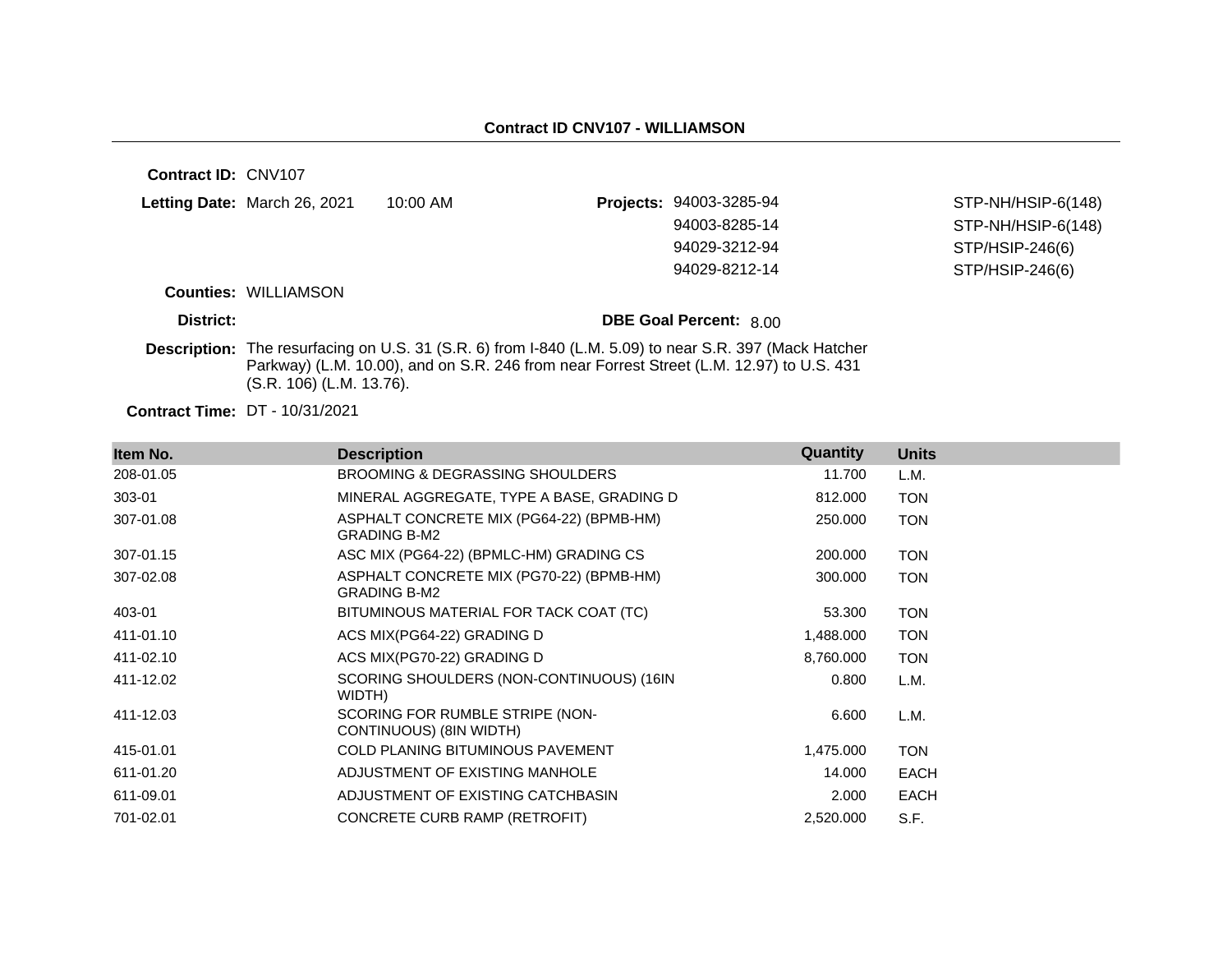## **Contract ID CNV107 - WILLIAMSON**

| Item No.  | <b>Description</b>                                         | Quantity  | <b>Units</b> |
|-----------|------------------------------------------------------------|-----------|--------------|
| 701-02.06 | DETECTABLE WARNING SURFACE<br>(REHABILITATION)             | 54.000    | S.F.         |
| 705-04.09 | EARTH PAD FOR TYPE 38 GR END TREATMENT                     | 3.000     | <b>EACH</b>  |
| 705-06.01 | W BEAM GR (TYPE 2) MASH TL-3                               | 125.000   | L.F.         |
| 705-06.11 | GR TERMINAL (IN-INLINE) MASH TL-3                          | 4.000     | EACH         |
| 705-06.20 | TANGENT ENERGY ABSORBING TERM MASH TL-3                    | 3.000     | <b>EACH</b>  |
| 705-06.25 | THRIE BEAM BRIDGE TRANSITION MASH TL-3                     | 3.000     | <b>EACH</b>  |
| 706-01    | <b>GUARDRAIL REMOVED</b>                                   | 225.000   | L.F.         |
| 712-01    | <b>TRAFFIC CONTROL</b>                                     | (1)       | <b>LS</b>    |
| 712-04.01 | FLEXIBLE DRUMS (CHANNELIZING)                              | 50.000    | <b>EACH</b>  |
| 712-05.01 | <b>WARNING LIGHTS (TYPE A)</b>                             | 4.000     | <b>EACH</b>  |
| 712-06    | SIGNS (CONSTRUCTION)                                       | 1,860.000 | S.F.         |
| 716-01.21 | SNOWPLOWABLE RAISED PAVEMENT MARKERS<br>(BI-DIR) (1 COLOR) | 295.000   | EACH         |
| 716-01.22 | SNOWPLOWABLE RAISED PAVMENT MARKERS<br>(MONO-DIR)(1 COLOR) | 97.000    | <b>EACH</b>  |
| 716-01.30 | REMOVAL OF SNOWPLOWABLE REFLECTIVE<br><b>MARKER</b>        | 271.000   | <b>EACH</b>  |
| 716-02.03 | PLASTIC PAVEMENT MARKING (CROSS-WALK)                      | 545.000   | L.F.         |
| 716-02.04 | PLASTIC PAVEMENT MARKING(CHANNELIZATION<br>STRIPING)       | 590.000   | S.Y.         |
| 716-02.05 | PLASTIC PAVEMENT MARKING (STOP LINE)                       | 274.000   | L.F.         |
| 716-02.06 | PLASTIC PAVEMENT MARKING (TURN LANE<br>ARROW)              | 27.000    | <b>EACH</b>  |
| 716-02.07 | PLASTIC PAVEMENT MARKING (24" BARRIER LINE)                | 992.000   | L.F.         |
| 716-02.08 | PLASTIC PAVEMENT MARKING (8" DOTTED LINE)                  | 1,447.000 | L.F.         |
| 716-02.12 | PLASTIC PAVEMENT MARKING (8IN LINE)                        | 0.200     | L.M.         |
| 716-03.03 | PLASTIC WORD PAVEMENT MARKING (STOP<br>AHEAD)              | 2.000     | <b>EACH</b>  |
| 716-04.04 | PLASTIC PAVEMENT MARKING (TRANSVERSE<br>SHOULDER)          | 808.000   | L.F.         |
| 716-04.05 | PLASTIC PAVEMENT MARKING (STRAIGHT ARROW)                  | 1.000     | EACH         |
| 716-04.14 | PLASTIC PAVEMENT MARKING (LANE REDUCTION<br>ARROW)         | 5.000     | <b>EACH</b>  |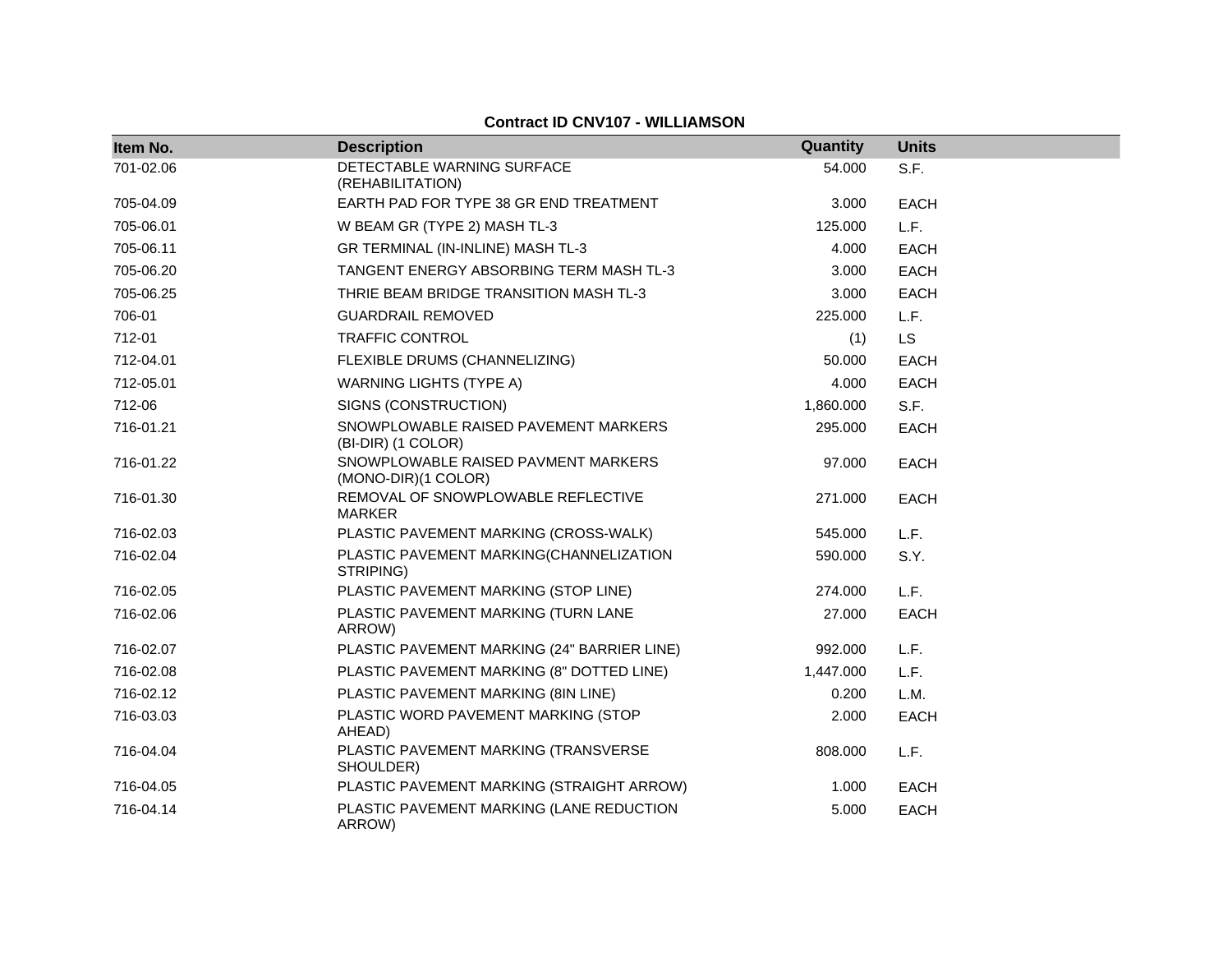| Item No.  | <b>Description</b>                                | Quantity  | <b>Units</b> |
|-----------|---------------------------------------------------|-----------|--------------|
| 716-05.20 | PAINTED PAVEMENT MARKING (6" LINE)                | 3.200     | L.M.         |
| 716-12.02 | ENHANCED FLATLINE THERMO PVMT MRKNG (6IN<br>LINE) | 22.300    | L.M.         |
| 716-12.06 | ENHANCED FLAT LINE THERMO (8IN LINE)              | 197.000   | L.F.         |
| 717-01    | <b>MOBILIZATION</b>                               | (1)       | LS           |
| 730-14.02 | <b>SAW SLOT</b>                                   | 1,136.000 | L.F.         |
| 730-14.03 | LOOP WIRE                                         | 2,672.000 | L.F.         |
|           |                                                   |           |              |

## **Contract ID CNV107 - WILLIAMSON**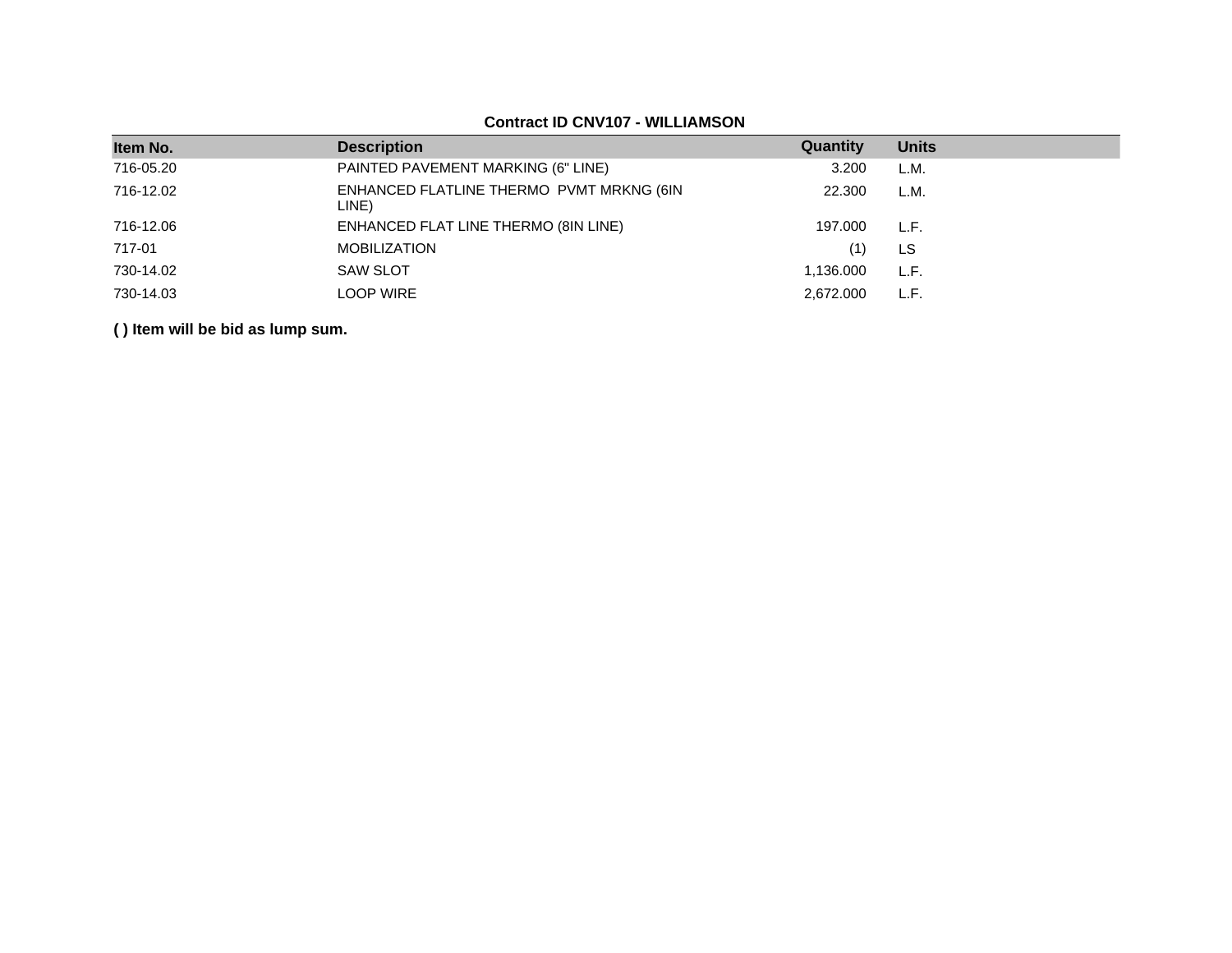**Contract ID:** CNV073

**Letting Date: March 26, 2021 10:00 AM Counties:** WILLIAMSON

**District: District: DBE Goal Percent:** 

**Projects: 94001-4121-04 NA** 

**Description:** The repair of the bridges on I-40 over County Line Road (L.M. 0.02).

**Contract Time:** DT - 7/31/2021

| Item No.  | <b>Description</b>                                              | Quantity  | <b>Units</b> |
|-----------|-----------------------------------------------------------------|-----------|--------------|
| 307-03.01 | ASPHALT CONCRETE MIX (PG76-22) (BPMB-HM)<br><b>GRADING A</b>    | 322.000   | <b>TON</b>   |
| 307-03.08 | ASPHALT CONCRETE MIX (PG76-22) (BPMB-HM)<br><b>GRADING B-M2</b> | 213.000   | <b>TON</b>   |
| 403-01    | BITUMINOUS MATERIAL FOR TACK COAT (TC)                          | 4.100     | <b>TON</b>   |
| 411-03.10 | ACS MIX(PG76-22) GRADING D                                      | 275,000   | <b>TON</b>   |
| 411-03.11 | ACS MIX(PG76-22) GRADING E RWDY                                 | 181.000   | <b>TON</b>   |
| 415-01.02 | <b>COLD PLANING BITUMINOUS PAVEMENT</b>                         | 1,422.222 | S.Y.         |
| 604-04.02 | APPLIED TEXTURE FINISH (EXISTING<br>STRUCTURES)                 | 389,000   | S.Y.         |
| 604-10.05 | <b>CONCRETE</b>                                                 | 56.750    | S.F.         |
| 604-10.14 | REMOVE EXISTING WEARING SURFACE                                 | (1)       | LS.          |
| 604-10.18 | <b>REINFORCING STEEL (REPAIRS)</b>                              | 7,060.000 | LB.          |
| 604-10.30 | BRIDGE DECK REPAIRS (FULL DEPTH OF SLAB)                        | 75,000    | S.Y.         |
| 604-10.42 | <b>CONCRETE REPAIRS</b>                                         | 941.000   | C.F.         |
| 604-10.50 | BRIDGE DECK REPAIRS (PARTIAL DEPTH OF SLAB)                     | 110.000   | S.Y.         |
| 604-10.54 | <b>CONCRETE REPAIRS</b>                                         | 164.000   | S.F.         |
| 604-10.83 | <b>COMPOSITE FIBER ENCASEMENT</b>                               | 2,231.000 | S.F.         |
| 617-01    | <b>BRIDGE DECK SEALANT</b>                                      | 804.000   | S.Y.         |
| 705-06.25 | THRIE BEAM BRIDGE TRANSITION MASH TL-3                          | 1.000     | <b>EACH</b>  |
| 705-20.25 | TEMPORARY CRASH CUSHION (MASH TL-3)                             | 2.000     | <b>EACH</b>  |
| 712-01    | <b>TRAFFIC CONTROL</b>                                          | (1)       | LS           |